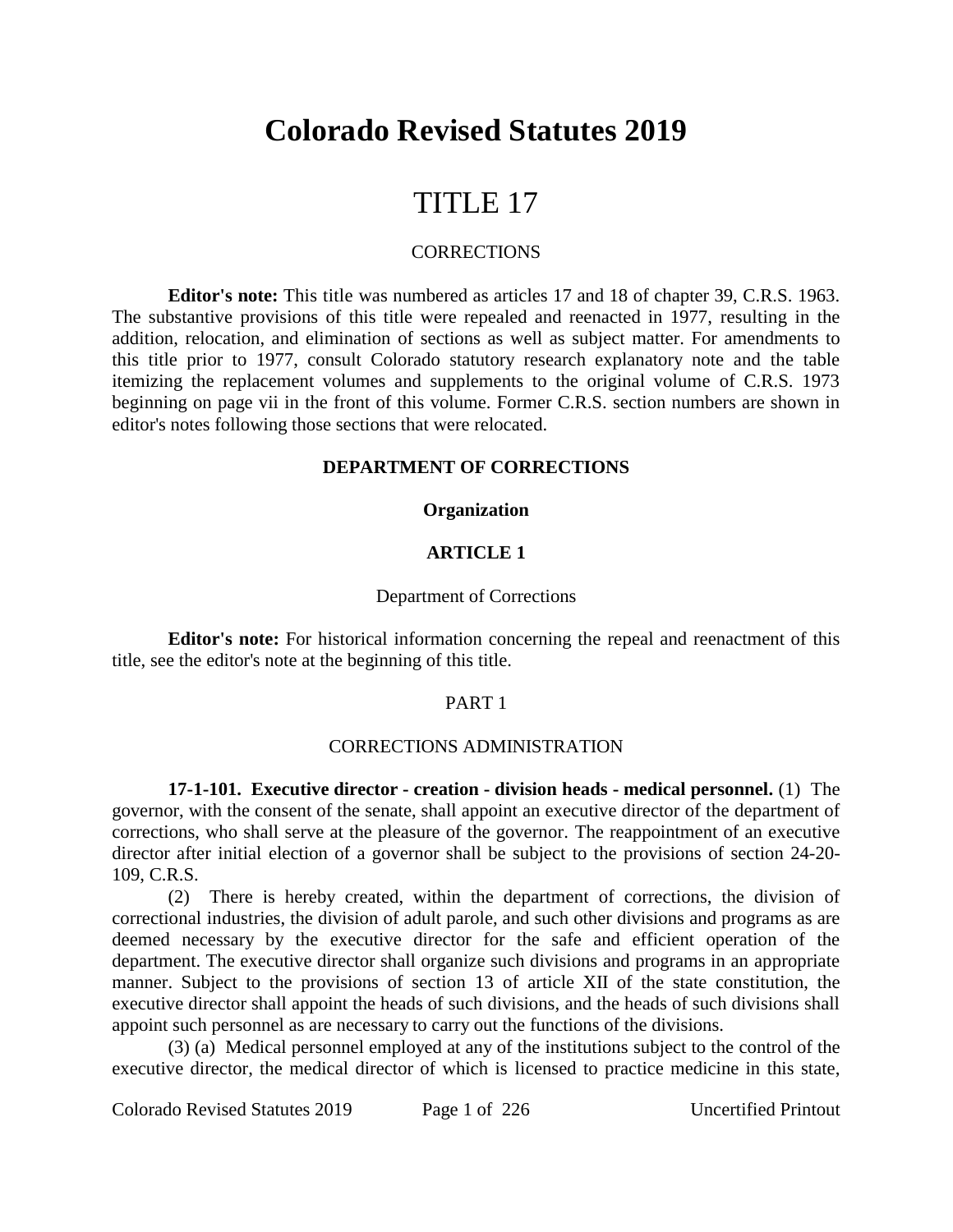shall be exempt from the provisions of the "Colorado Medical Practice Act", article 240 of title 12, with respect to service rendered to bona fide patients or inmates at said institutions, if such personnel are licensed to practice medicine in any other state of the United States or any province of Canada, have satisfactorily completed an internship of not less than one year in the United States, Canada, or Puerto Rico in a hospital approved for that purpose by the American Medical Association, have satisfactorily completed three years of postgraduate residency training, or its equivalent, in their particular specialty in a hospital approved for that purpose by the American Medical Association, and can read, write, speak, and understand the English language. Proof of said requirements shall be submitted to and approved or disapproved by the executive director.

(b) All such personnel as cannot satisfy all of the requirements set forth in subsection (3)(a) of this section shall be exempt from the "Colorado Medical Practice Act", article 240 of title 12, with respect to services rendered to bona fide patients or inmates at said institutions, if such personnel are of good moral character, are graduates of an approved medical college as defined in section 12-240-104 (3), have completed an approved internship of at least one year as defined in section 12-240-104 (2), and, within nine months after first being employed, pass the examinations approved by the Colorado medical board under the provisions of the "Colorado Medical Practice Act" and the National Board of Medical Examiners, the National Board of Examiners for Osteopathic Physicians and Surgeons, or the Federation of State Medical Boards, or their successor organizations, on subjects relating to the basic sciences, are able to read, write, speak, and understand the English language, and, in the case of personnel who are not citizens of the United States, become citizens within the minimum period of time within which the particular individual can become a citizen according to the laws of the United States and the regulations of the immigration and naturalization service of the United States, or any successor agency, or within such additional time as may be granted by said boards.

(c) Medical personnel granted exemption under paragraphs (a) and (b) of this subsection (3) may not practice medicine except as described in this subsection (3) without first complying with all of the provisions of said "Colorado Medical Practice Act".

**Source: L. 77:** Entire title R&RE, p. 903, § 10, effective August 1. **L. 78:** (3) added, p. 354, § 1, effective April 27. **L. 79:** (3) amended, p. 522, § 26, effective July 1. **L. 86:** (1) amended, p. 884, § 2, effective May 23. **L. 2000:** (2) amended, p. 829, § 1, effective May 24. **L. 2010:** (3)(b) amended, (HB 10-1260), ch. 403, p. 1986, § 73, effective July 1. **L. 2011:** (3)(b) amended, (HB 11-1303), ch. 264, p. 1155, § 27, effective August 10. **L. 2019:** (3)(a) and (3)(b) amended, (HB 19-1172), ch. 136, p.1673, § 88, effective October 1.

**17-1-102. Definitions.** As used in this title 17, unless the context otherwise requires:

(1) and (1.3) (Deleted by amendment, L. 93, p. 404, § 1, effective April 19, 1993.)

(1.7) "Correctional facility" means any facility under the supervision of the department in which persons are or may be lawfully held in custody as a result of conviction of a crime.

(2) "Department" means the department of corrections.

- (3) (Deleted by amendment, L. 94, p. 602, § 2, effective July 1, 1994.)
- (4) "Executive director" means the executive director of the department of corrections.

(5) and (6) (Deleted by amendment, L. 2000, p. 829, § 2, effective May 24, 2000.)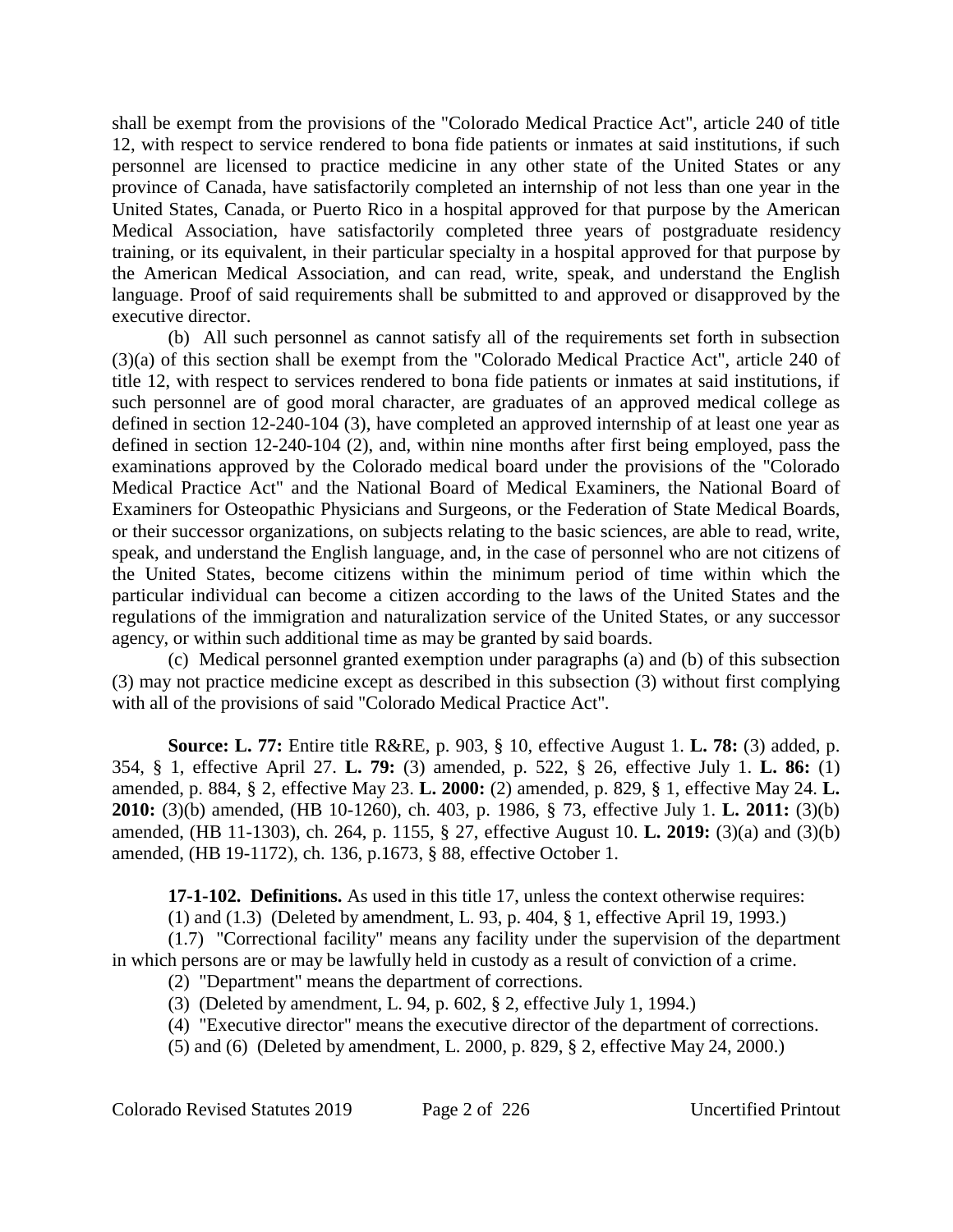(6.5) "Inmate" means any person who is sentenced to a term of imprisonment for a violation of the laws of this state, any other state, or the United States.

(7) "Local jail" means a jail or an adult detention center of a county or city and county.

(7.3) "Private contract prison" means any private prison facility operated by a county, city and county, or private corporation located in this state; except that "private contract prison" does not include any local jail, multijurisdictional jail, or community corrections center.

(7.5) (a) "Special needs offender" means a person in the custody of the department:

(I) Who is fifty-five years of age or older and has been diagnosed by a licensed health care provider who is employed by or under contract with the department as suffering from a chronic infirmity, illness, condition, disease, or behavioral or mental health disorder and the department or the state board of parole determines that the person is incapacitated to the extent that he or she is not likely to pose a risk to public safety;

(II) Who, as determined by a licensed health care provider who is employed by or under contract with the department, suffers from a chronic, permanent, terminal, or irreversible physical illness, condition, disease, or a behavioral or mental health disorder that requires costly care or treatment and who is determined by the department or the state board of parole to be incapacitated to the extent that he or she is not likely to pose a risk to public safety; or

(III) (Deleted by amendment, L. 2011, (SB 11-241), ch. 200, p. 831, § 1, effective May 23, 2011.)

(IV) Who, as determined by a licensed health care provider who is employed by or under contract with the department, on the basis of available evidence, not including evidence resulting from a refusal of the person to accept treatment, does not have a substantial probability of being restored to competency for the completion of any sentence and is not likely to pose a risk to public safety. As used in this subsection  $(7.5)(a)(IV)$ , "competency" has the same meaning as "competent to proceed", as defined in section 16-8.5-101 (5).

(b) Notwithstanding the provisions of paragraph (a) of this subsection (7.5), "special needs offender" does not include a person who:

(I) Was convicted of a class 1 felony, unless the offense was committed before July 1, 1990, and the offender has served at least twenty years in a department of corrections facility for the offense; or

(II) Was convicted of a class 2 felony crime of violence as described in section 18-1.3- 406, C.R.S., and the offender has served fewer than ten years in a department of corrections facility for the offense.

(III) (Deleted by amendment, L. 2011, (SB 11-241), ch. 200, p. 831, § 1, effective May 23, 2011.)

(8) "State inmate" means any person who is sentenced by the state to a term of imprisonment in a correctional facility or who is sentenced to a term of imprisonment pursuant to section 16-11-308.5, C.R.S.

(8.5) "Tampering" means intentionally attempting to disable, damage, or destroy an electronic monitoring device so as to render the device nonfunctional in order to avoid supervision.

(9) "Warden" means the administrative head of a correctional facility.

**Source: L. 77:** Entire title R&RE, p. 904, § 10, effective August 1. **L. 79:** Entire section R&RE, p. 685, § 21, effective July 1. **L. 91:** (1) amended and (1.3), (1.7), and (5) to (8) added, p.

Colorado Revised Statutes 2019 Page 3 of 226 Uncertified Printout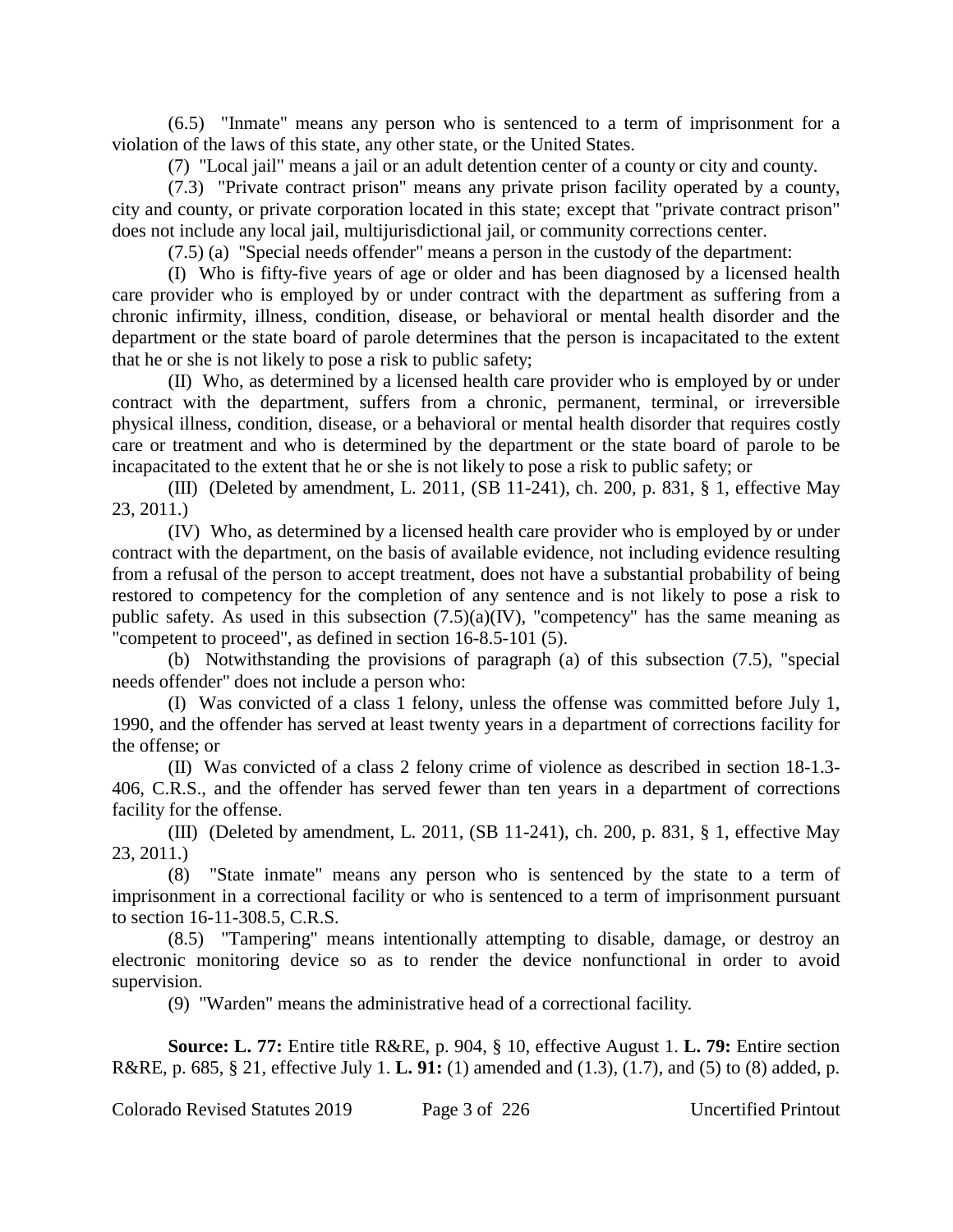336, § 1, effective May 24. **L. 93:** (1), (1.3), and (7) amended, p. 404, § 1, effective April 19. **L. 94:** (3) amended and (9) added, p. 602, § 2, effective July 1. **L. 2000:** (5), (6), (8), and (9) amended and (6.5) and (7.3) added, p. 829, § 2, effective May 24; (7.5) added, p. 1495, § 1, effective July 1, 2001. **L. 2002:** (7.5)(b)(II) and (7.5)(b)(III) amended, p. 1499, § 156, effective October 1. **L. 2003:** (7.5)(a) amended, p. 1910, § 1, effective August 6. **L. 2006:** (7.5)(a)(I) amended, p. 1398, § 44, effective August 7. **L. 2011:** (7.5) amended, (SB 11-241), ch. 200, p. 831, § 1, effective May 23. **L. 2014:** (8.5) added, (HB 14-1044), ch. 199, p. 727, § 1, effective May 15. **L. 2017:** IP, (7.5)(a)(I), and (7.5)(a)(II) amended, (SB 17-242), ch. 263, p. 1301, § 128, effective May 25. **L. 2018:** (7.5)(a)(I) and (7.5)(a)(II) amended and (7.5)(a)(IV) added, (HB 18- 1109), ch. 139, p. 912, § 1, effective April 23. **L. 2019:** (7.5)(a)(IV) amended, (SB 19-223), ch. 227, p. 2292, § 18, effective July 1.

**Cross references:** For the legislative declaration contained in the 2002 act amending subsections (7.5)(b)(II) and (7.5)(b)(III), see section 1 of chapter 318, Session Laws of Colorado 2002. For the legislative declaration in SB 17-242, see section 1 of chapter 263, Session Laws of Colorado 2017.

**17-1-103. Duties of the executive director.** (1) The duties of the executive director shall be:

(a) To manage, supervise, and control the correctional institutions operated and supported by the state; to monitor and supervise the activities of private contract prisons; to manage and supervise the divisions, agencies, boards, and commissions that are or may be transferred to or established within the department by law or by the executive director pursuant to section 17-1-101 (2); to provide work and self-improvement opportunities; and to establish an environment that promotes habilitation for successful reentry into society;

(a.5) To develop policies and procedures governing the operation of the department;

(b) To supervise the business, fiscal, budget, personnel, and financial operations of the department and the institutions and activities under his or her control;

(c) In consultation with the division directors and the wardens, to develop a systematic building program providing for the projected, long-range needs of the institutions under his or her control;

(d) To efficiently manage the lands associated with or owned by the department;

(e) To the extent practical, to utilize the staff and services of other state agencies and departments, within their respective statutory functions, to carry out the purposes of this title;

(f) To the extent practical, to develop within the correctional institutions industries that develop work skills for inmates and that also will serve the purpose of supplying necessary products for state institutions and other public purposes as provided by law;

(g) Repealed.

(h) (Deleted by amendment, L. 2000, p. 830, § 3, effective May 24, 2000.)

(i) Repealed.

(j) (Deleted by amendment, L. 2000, p. 830, § 3, effective May 24, 2000.)

(k) To carry out the duties prescribed in article 11.5 of title 16, C.R.S.;

(l) To carry out the duties prescribed in article 11.7 of title 16, C.R.S.;

(m) To provide information to the director of research of the legislative council concerning population projections, research data, and the projected long-range needs of the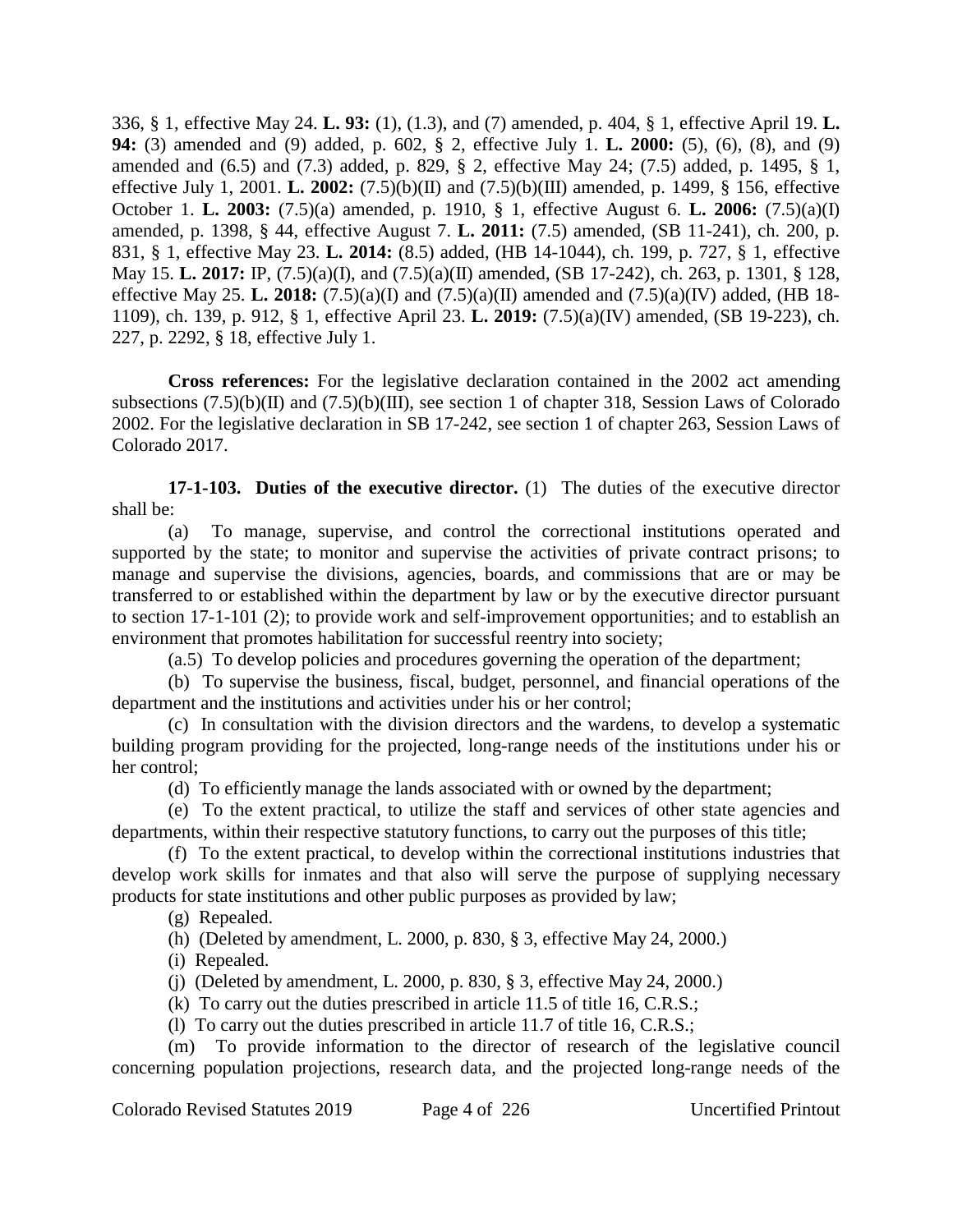institutions under the control of the executive director and any other related data requested by the director;

(n) To contract with the department of human services to house in a facility operated by the department of human services any juvenile under the age of fourteen years who is sentenced as an adult to the department of corrections and to provide services for the juvenile, as provided in section 19-2-518 (1)(e), C.R.S.;

(o) To appoint an inspector general and investigators as provided in section 17-1-103.8;

(p) Notwithstanding the provisions of the "Colorado Open Records Act", part 2 of article 72 of title 24, C.R.S., and part 3 of said article 72, to adopt such policies and guidelines as may be necessary concerning the release of records to inmates;

(q) To collaborate with the department of personnel and the office of information technology on their existing efforts to modernize the state's personnel timekeeping systems in order to produce a system that is transparent, accountable, and easily employed by department personnel.

(2) The executive director shall have such other duties and functions as are prescribed for heads of principal departments in the "Administrative Organization Act of 1968", article 1 of title 24, C.R.S.

(3) (a) (I) The executive director shall, upon the recommendation of the department's chief medical officer, appoint a panel of medical consultants.

(II) The executive director shall, upon the recommendation of the department's chief medical officer, determine the membership of the panel based on the medical and surgical needs of the department.

(III) The executive director shall determine the qualifications for appointment to the panel of medical consultants; except that all members of the panel shall be licensed by the Colorado medical board pursuant to article 240 of title 12 or the Colorado dental board pursuant to article 220 of title 12.

(b) Members of the panel of medical consultants shall be compensated at a rate which shall be approved by the executive director. Compensation shall be paid from available funds of the department.

(c) The panel members shall act as medical consultants to the department with respect to persons receiving services from any correctional facility as defined in section 17-1-102 (1.7).

(d) A member of the panel of medical consultants, for all activities performed within the course and scope of said member's responsibilities to the department, shall be entitled to all of the protections of the "Colorado Governmental Immunity Act", article 10 of title 24, C.R.S., as if the panel member were a "public employee" as defined in section 24-10-103 (4), C.R.S. This provision shall not be construed to afford independent contractors hired as panel members any of the protections of the state personnel system, article 50 of title 24, C.R.S.

(e) For purposes of this subsection (3), "panel of medical consultants" means a panel of medical physicians, dentists, or oral surgeons whose duty is to deliver medical services or services related to oral surgery.

(4) For an inmate who was convicted as an adult of a class 1 felony following direct filing of an information or indictment in the district court pursuant to section 19-2-517, C.R.S., or transfer of proceedings to the district court pursuant to section 19-2-518, C.R.S., the executive director shall ensure that the inmate has the opportunity to participate in treatment, programs,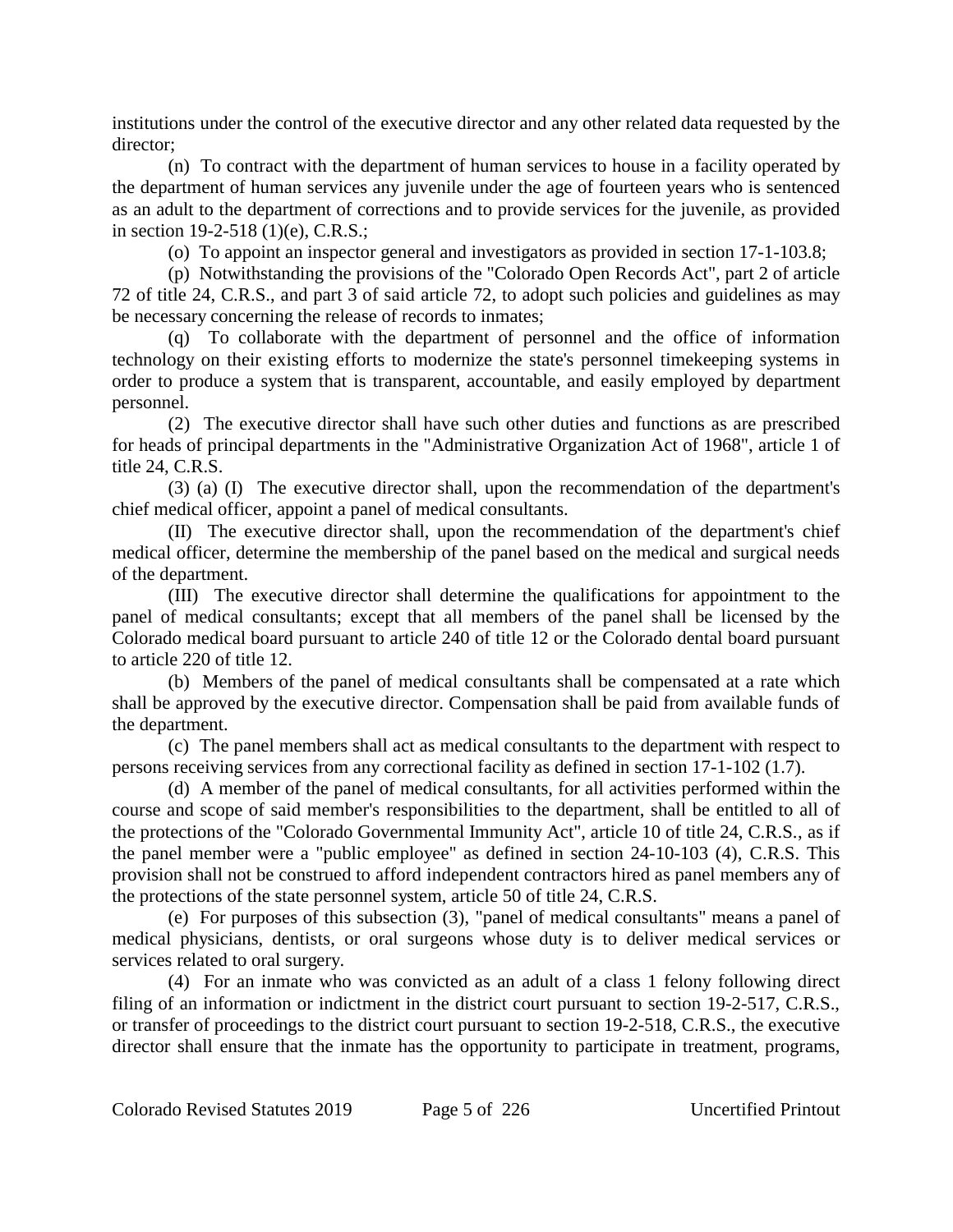and services that is equal to the opportunities granted to other inmates who will be eligible for parole or discharge.

**Source: L. 77:** Entire title R&RE, p. 904, § 10, effective August 1. **L. 83:** (1)(g) and (1)(h) amended, p. 832, § 30, effective July 1. **L. 88:** (1)(a) amended, p. 696, § 1, effective July 1. **L. 89, 1st Ex. Sess.:** (1)(i) added, p. 77, § 3, effective July 1. **L. 90:** (1)(j) added, p. 941, § 5, effective June 7; (1)(a) amended, p. 976, § 2, effective July 1. **L. 91:** (1)(k) added, p. 441, § 4, effective May 29. **L. 92:** (1)(l) added, p. 461, § 4, effective June 2. **L. 94:** (2) added, p. 563, § 3, effective April 6; (3) added, p. 772, § 1, effective April 20; (1)(m) added, p. 1097, § 8, effective May 9; (1)(i) repealed, p. 1362, § 5, effective July 1. **L. 95:** (3)(a) and (3)(e) amended, p. 879, § 16, effective May 24. **L. 96:** (1)(n) added, p. 1683, § 10, effective January 1, 1997. **L. 98:** (1)(g) amended, p. 726, § 7, effective May 18. **L. 99:** (1)(o) added, p. 424, § 2, effective April 30. **L. 2000:** (1)(a) to (1)(d), (1)(f), (1)(g), (1)(h), (1)(j), and (3)(e) amended and (1)(a.5) and (1)(p) added, p. 830, § 3, effective May 24. **L. 2001:** (1)(g) repealed, p. 1176, § 3, effective August 8. **L. 2006:** (4) added, p. 1055, § 8, effective May 25. **L. 2009:** (1)(p) amended, (SB 09-292), ch. 369, p. 1948, § 31, effective August 5. **L. 2010:** (3)(a)(III) amended, (HB 10-1260), ch. 403, p. 1986, § 74, effective July 1. **L. 2013:** (1)(q) added, (SB 13-210), ch. 261, p. 1378, § 2, effective August 7. **L. 2014:** (3)(a)(III) amended, (HB 14-1227), ch. 363, p. 1737, § 43, effective July 1. **L. 2019:** (3)(a)(III) amended, (HB 19-1172), ch. 136, p. 1674, § 89, effective October 1.

**Cross references:** For the legislative declaration contained in the 2006 act enacting subsection (4), see section 1 of chapter 228, Session Laws of Colorado 2006.

## **17-1-103.5. Literacy corrections program - legislative declaration - repeal. (Repealed)**

**Source: L. 88:** Entire section added, p. 696, § 2, effective July 1.

**Editor's note:** Subsection (5) provided for the repeal of this section, effective July 1, 1991. (See L. 88, p. 696.)

**Cross references:** For current provisions concerning the correctional education program, see article 32 of this title.

## **17-1-103.7. Duties of executive director - emergency response time - legislative declaration. (Repealed)**

**Source: L. 89:** Entire section added, p. 870, § 1, effective June 10. **L. 94:** Entire section amended, p. 602, § 3, effective July 1. **L. 2000:** Entire section repealed, p. 831, § 4, effective May 24.

**17-1-103.8. Executive director - inspector general - investigators - duties.** (1) The executive director, pursuant to section 13 of article XII of the state constitution, shall appoint a person to the position of inspector general. The person appointed to the position shall report to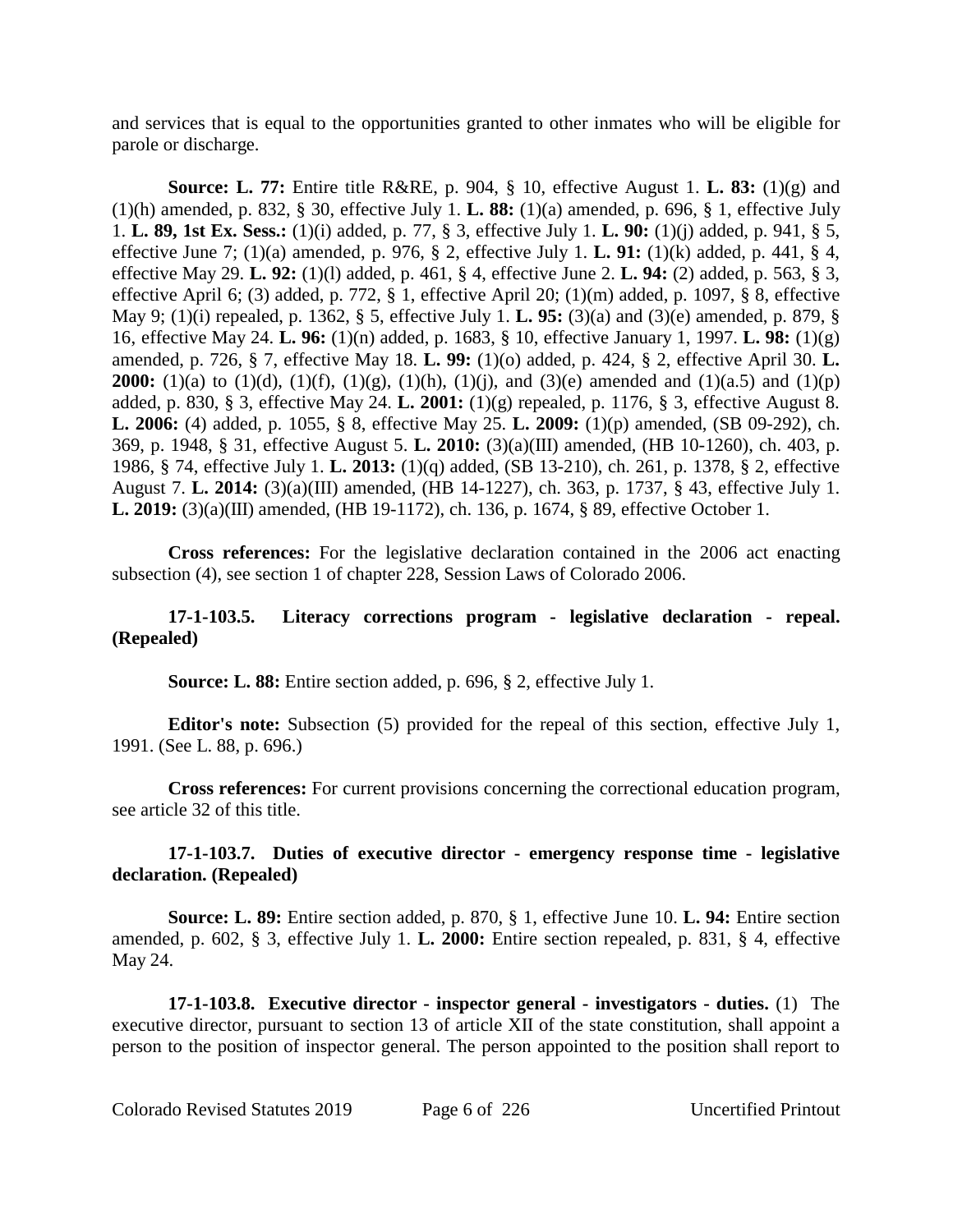the executive director and shall have the powers of a peace officer, as described in sections 16- 2.5-101 and 16-2.5-134, C.R.S.

(1.5) The executive director, in consultation with the inspector general, shall appoint investigators who shall operate under the inspector general's direct authority. Investigators appointed pursuant to this section shall have the powers of a peace officer, as described in sections 16-2.5-101 and 16-2.5-134, C.R.S.

(2) The inspector general and the investigators under his or her direction shall have the following duties:

(a) To investigate, detect, and prevent any crimes, criminal enterprises, or conspiracies originating within the department and any crimes, criminal enterprises, or conspiracies originating outside correctional facilities if the crimes, criminal enterprises, or conspiracies are related to the safety and security of correctional facilities, public or private. Evidence obtained by the inspector general or an investigator of any crimes so investigated shall be:

(I) Reported to the applicable local law enforcement agency; or

(II) With the consent of the district attorney, reported directly to the district attorney, attorney general, or United States attorney having jurisdiction over the issue; or

(III) In the case of a city and county, reported immediately to the local law enforcement agency, and the agency may complete the investigation and report the findings to the district attorney having jurisdiction over the city and county.

(b) To investigate, detect, and prevent any violations of administrative regulations or state policy and procedure and any waste or mismanagement of departmental resources and corruption that may occur within the department and any other violation that may be committed by department staff where the violation could affect the performance of staff duties or tend to erode public confidence in the performance of the department;

(c) and (d) (Deleted by amendment, L. 2008, p. 464, § 1, effective April 14, 2008.)

(e) To conduct preemployment investigations and integrity interviews of all persons who apply for employment with the department, including employment as contractors and subcontractors. The preemployment investigations and integrity interviews shall ensure that department employees meet the minimum standards set forth by state personnel rules, executive orders, and department policies.

(3) (Deleted by amendment, L. 2008, p. 464, § 1, effective April 14, 2008.)

(4) For purposes of this section, "correctional facilities" includes but is not limited to any facility with which the department has contracted to house offenders who are in the legal custody of the department.

(5) (Deleted by amendment, L. 2008, p. 464, § 1, effective April 14, 2008.)

**Source: L. 99:** Entire section added, p. 422, § 1, effective April 30. **L. 2003:** (1) and (5)(a) amended, p. 1625, § 49, effective August 6. **L. 2008:** Entire section amended, p. 464, § 1, effective April 14.

# **17-1-104. Facilities managed, supervised, and controlled. (Repealed)**

**Source: L. 77:** Entire title R&RE, p. 905, § 10, effective August 1. **L. 79:** Entire section R&RE, p. 685, § 22, effective July 1. **L. 2000:** Entire section repealed, p. 831, § 5, effective May 24.

Colorado Revised Statutes 2019 Page 7 of 226 Uncertified Printout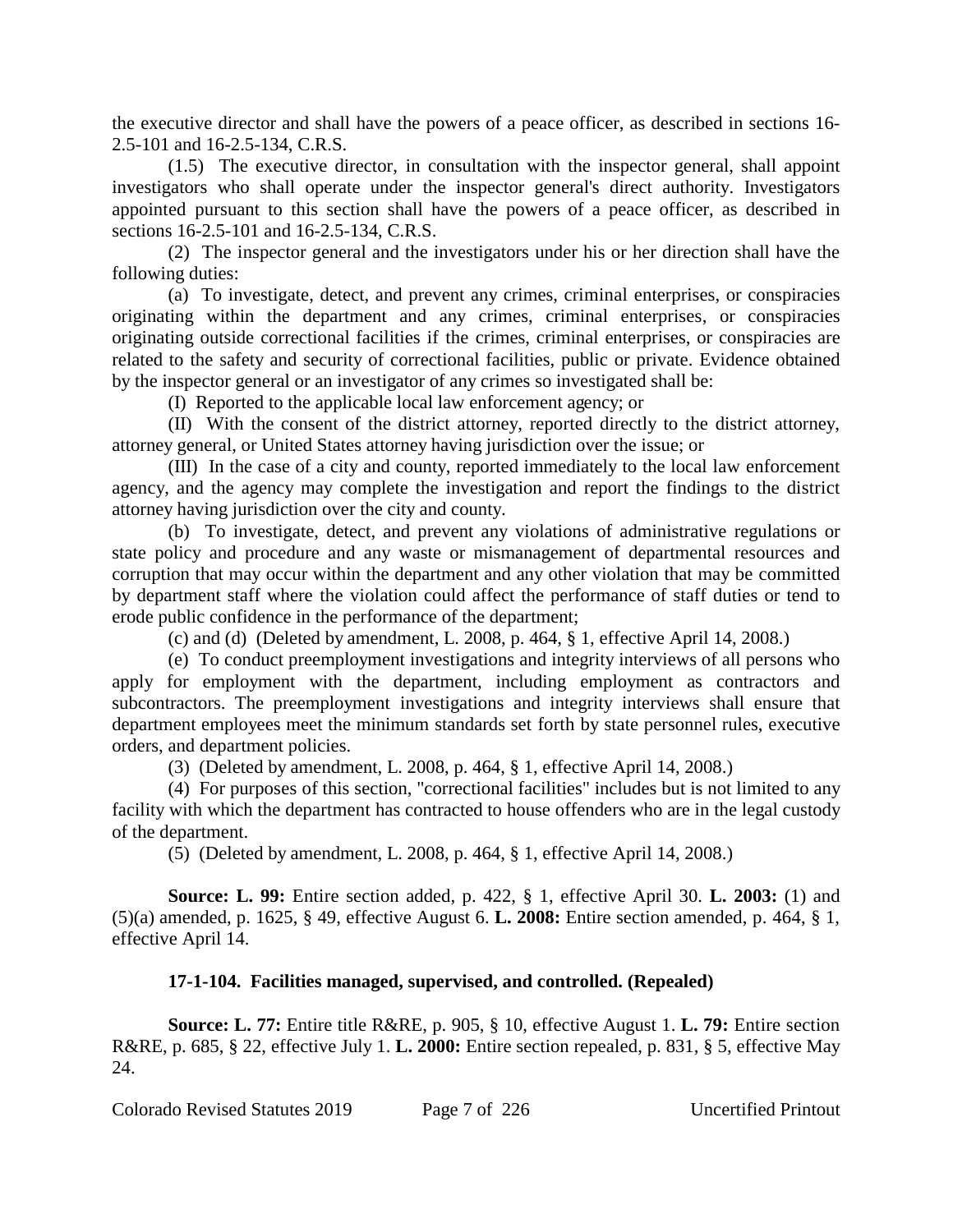**17-1-104.3. Correctional facilities - locations - security level - report - repeal.** (1) (a) Each facility operated by or under contract with the department shall have a designated security level. Designation of security levels shall be as follows:

(I) Level I facilities shall have designated boundaries, but need not have perimeter fencing. Inmates classified as minimum may be incarcerated in level I facilities, but generally inmates of higher classifications shall not be incarcerated in level I facilities.

(II) Level II facilities shall have designated boundaries with a single or double perimeter fencing. The perimeter of level II facilities shall be patrolled periodically. Inmates classified as minimum restrictive and minimum may be incarcerated in level II facilities, but generally inmates of higher classifications shall not be incarcerated in level II facilities.

(III) Level III facilities generally shall have towers, a wall or double perimeter fencing with razor wire, and detection devices. The perimeter of level III facilities shall be continuously patrolled. Appropriately designated close classified inmates, medium classified inmates, and inmates of lower classification levels may be incarcerated in level III facilities, but generally inmates of higher classifications shall not be incarcerated in level III facilities.

(IV) Level IV facilities shall generally have towers, a wall or double perimeter fencing with razor wire, and detection devices. The perimeter of level IV facilities shall be continuously patrolled. Close classified inmates and inmates of lower classification levels may be incarcerated in level IV facilities, but generally inmates of higher classifications shall not be incarcerated in level IV facilities on a long-term basis.

(V) Level V facilities comprise the highest security level and are capable of incarcerating all classification levels. The facilities shall have double perimeter fencing with razor wire and detection devices or equivalent security architecture. These facilities generally shall use towers or stun-lethal fencing as well as controlled sally ports. The perimeter of level V facilities shall be continuously patrolled.

(b) The correctional facilities operated by the department, the location of such facilities, and the designated security level of such facilities shall be as follows:

| <b>Correctional facility</b>                  | <b>Location</b> | <b>Security level</b>       |
|-----------------------------------------------|-----------------|-----------------------------|
| Colorado state<br>penitentiary                | Fremont county  | Level V                     |
| Centennial correctional<br>facility           | Fremont county  | Level V                     |
| Limon correctional<br>facility                | Lincoln county  | Level IV                    |
| Arkansas Valley<br>correctional facility      | Crowley county  | Level III                   |
| Buena Vista<br>correctional complex           | Chaffee county  | Level $III$                 |
| Colorado Territorial<br>correctional facility | Fremont county  | Level III                   |
| Fremont correctional<br>facility              | Fremont county  | Level III                   |
| Arrowhead                                     | Fremont county  | Level II                    |
| <b>Colorado Revised Statutes 2019</b>         | Page 8 of 226   | <b>Uncertified Printout</b> |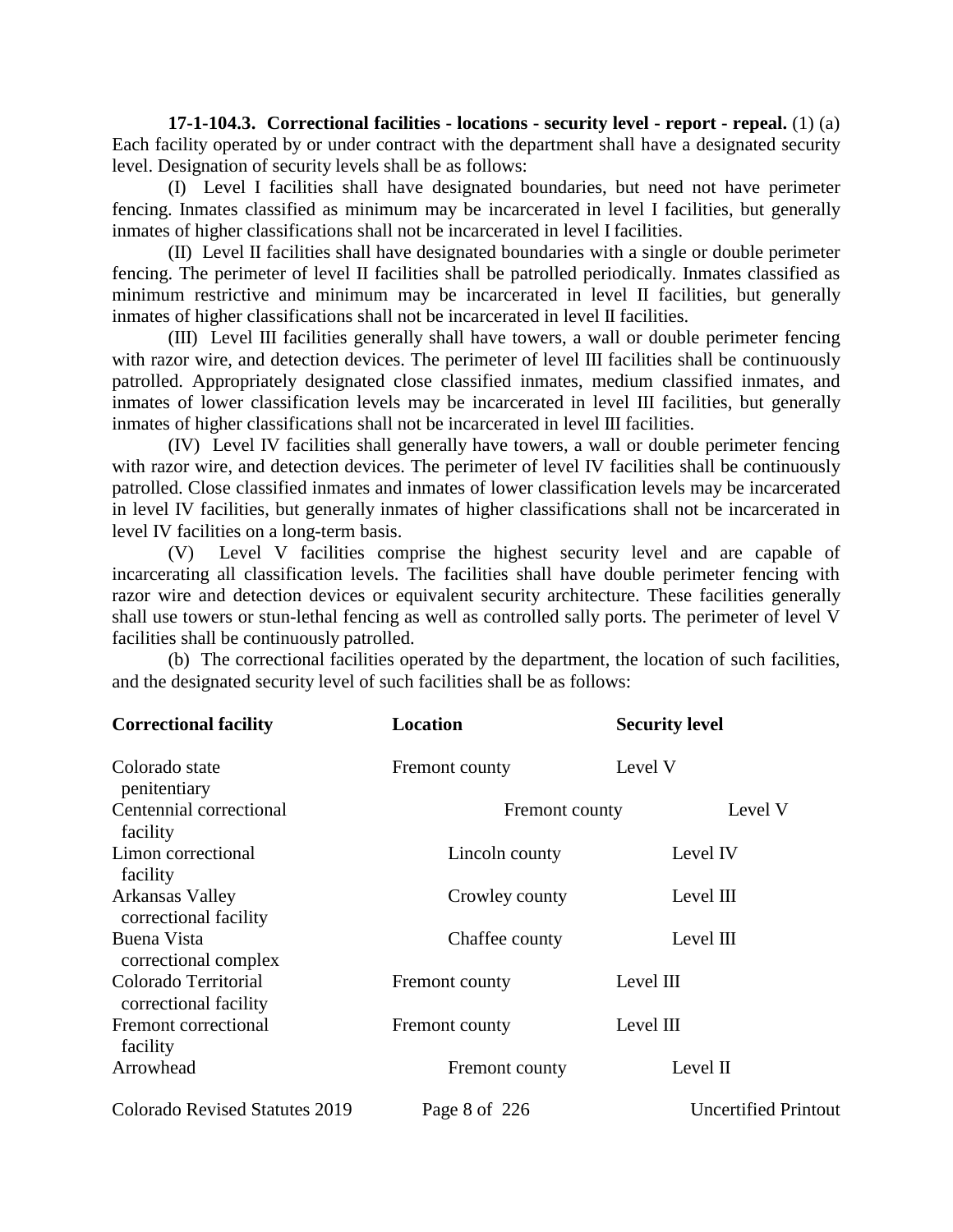| correctional center                          |                               |           |
|----------------------------------------------|-------------------------------|-----------|
| Four Mile                                    | Level $\Pi$<br>Fremont county |           |
| correctional center                          |                               |           |
| Skyline correctional<br>center               | Fremont county                | Level I   |
| Colorado correctional<br>center              | Jefferson county              | Level I   |
| Delta correctional<br>center                 | Level I<br>Delta county       |           |
| Rifle correctional<br>center                 | Garfield county<br>Level I    |           |
| Colorado correctional<br>alternative program | Chaffee county                | Level I   |
| Denver reception and<br>diagnostic center    | City and county<br>of Denver  | Level V   |
| La Vista correctional<br>facility            | Pueblo county<br>Level III    |           |
| San Carlos<br>correctional facility          | Pueblo county                 | Level V   |
| Sterling correctional<br>facility            | Logan county                  | Level V   |
| Trinidad correctional<br>facility            | Las Animas county             | Level II  |
| Denver women's                               | City and county               | Level V   |
| correctional facility                        | of Denver                     |           |
| Youthful offender<br>system                  | Pueblo county                 | Level III |

(b.5) Notwithstanding the provisions of paragraph (b) of this subsection (1), beginning February 1, 2013, the Centennial south campus of the Centennial correctional facility shall not be operated by the department for the purpose of housing inmates in the housing units but, if necessary, may be maintained to provide support and other services to the Centennial correctional facility. The department shall actively pursue options to sell or lease the Centennial south campus of the Centennial correctional facility, which is also known as Colorado state penitentiary II or CSP II. Any proceeds received as a result of a sale or lease of Centennial south campus of the Centennial correctional facility shall be first applied to the payment of the certificates of participation.

(b.7) (I) Notwithstanding subsection (1)(b.5) of this section, the Centennial south campus of the Centennial correctional facility may be used to house inmates on a limited basis when the state male prison vacant bed rate, excluding RTP treatment beds, remains below one percent vacancy for two consecutive months and the department has exhausted all options pursuant to section 17-1-119.7. The department shall not house more than one hundred twentysix inmates at one time in the Centennial south campus. Once the state male prison vacant bed rate surpasses one percent vacancy, including calculating the inmates housed in the Centennial south campus, the department shall transfer inmates housed in the Centennial south campus to an appropriate facility under the department's control within thirty calendar days.

Colorado Revised Statutes 2019 Page 9 of 226 Uncertified Printout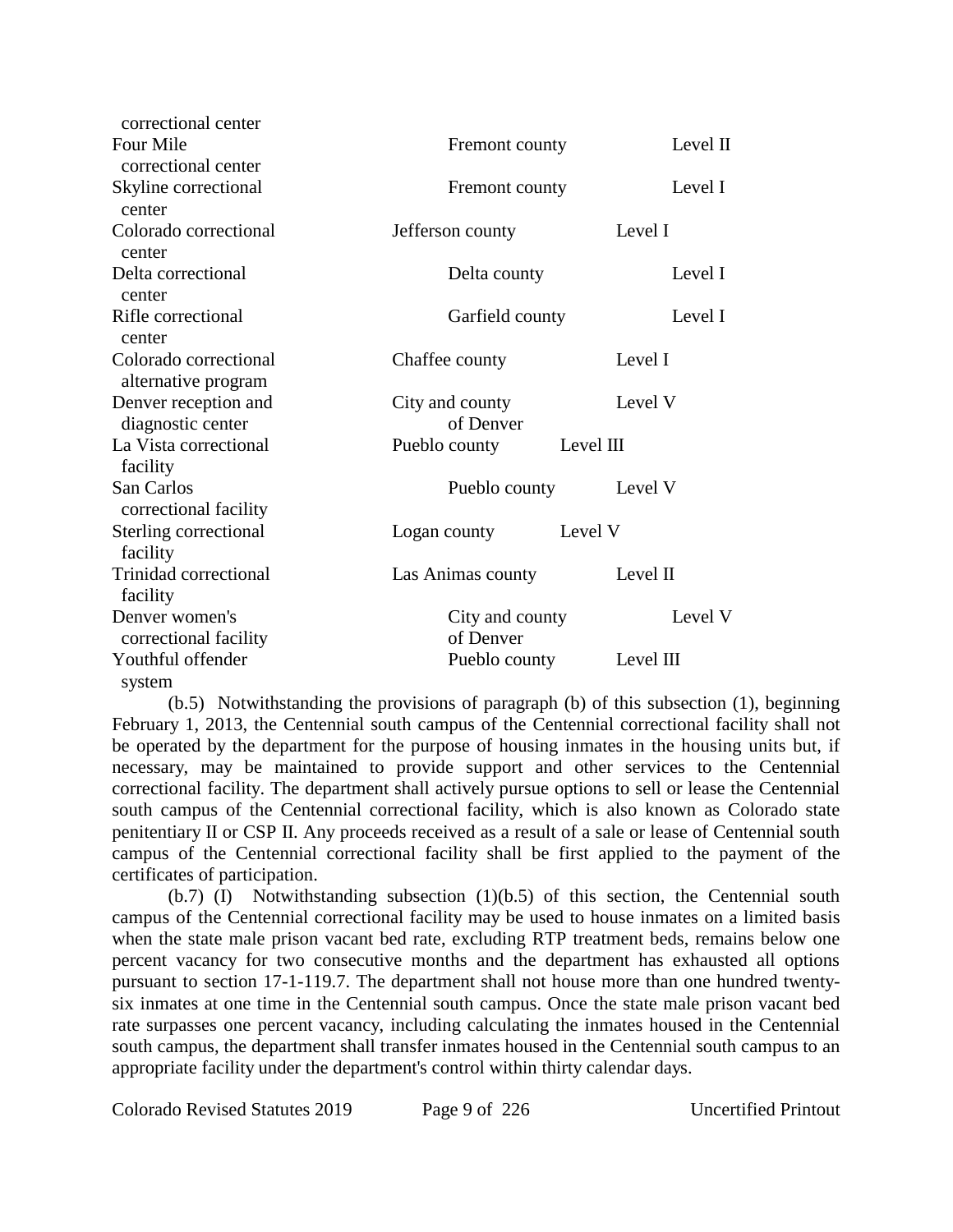(II) The department shall report the use of the Centennial south campus of the Centennial correctional facility to the joint budget committee and the judiciary committees of the senate and the house of representatives, or any successor committees, within five calendar days after the use of the Centennial south campus. For each month that the Centennial south campus of the Centennial correctional facility is used, the department shall report on the first day of every month the continued nature of the use of the Centennial south campus at the Centennial correctional facility, the steps taken by the department to address the vacancy issue, and the expected time frame for the vacancy issue to end.

(III) The department shall consider input from any legislative interim committee that meets during the 2019 interim regarding prison population management, specifically including:

(A) Strategies to safely reduce the prison population and reduce recidivism; and

(B) Prison use analysis including the Centennial south campus at the Centennial correctional facility, private prisons, and alternative bed programs.

(IV) This subsection (1)(b.7) is repealed, effective September 1, 2020.

(c) For the purposes of retrofitting the Pueblo minimum center from a level II facility to a level III facility, the department shall expend moneys received from the federal "Jobs and Growth Tax Relief Reconciliation Act of 2003", as amended, Pub.L. 108-27, and shall not request additional capital construction dollars for this purpose.

(2) Subsection (1) of this section shall be construed to set forth the features and general operation status of the facilities described in that subsection. Nothing in subsection (1) of this section shall be construed to define or restrict the custody level of inmates placed in the facilities described in that subsection.

(3) (Deleted by amendment, L. 2000, p. 831, § 6, effective May 24, 2000.)

(4) Repealed.

(5) Notwithstanding section 24-1-136 (11)(a)(I), monthly the department shall submit a project status report on construction and a monthly population and capacity report to the office of state planning and budgeting, the joint budget committee, the capital development committee, and the legislative council. The monthly population and capacity report must include information on state and private contract facilities, including operational capacity for the previous month, the month just ending and capacity changes, on grounds population, and operational capacity for this period in the previous year. The department shall include total beds occupied in each facility, state or private contract, by custody level and by gender. The report shall itemize operational capacities for jail backlog, community corrections, parole, youthful offenders, escapees, and revocations.

**Source: L. 93:** Entire section added, p. 1976, § 2, effective July 1. **L. 95:** Entire section amended, p. 873, § 7, effective May 24; (3)(a) amended, p. 1273, § 6, effective June 5. **L. 97:** (1) amended, p. 1586, § 2, effective June 4. **L. 98:** (4) amended, p. 727, § 8, effective May 18. **L. 2000:** (1), (3), and (4) amended and (5) added, p. 831, § 6, effective May 24. **L. 2001:** IP(1)(b) amended, p. 1271, § 21, effective June 5; (4) repealed, p. 1176, § 4, effective August 8. **L. 2004:** (1)(b) amended, p. 244, § 5, effective April 5; (1)(b) amended, p. 192, § 5, effective August 4. **L. 2005:** (1)(b) amended and (1)(c) added, p. 229, § 1, effective August 8. **L. 2009:** (1)(b) amended, (SB 09-034), ch. 55, p. 195, § 1, effective August 5. **L. 2011:** (1)(b) amended, (SB 11- 214), ch. 147, p. 511, § 2, effective March 1, 2012. **L. 2012:** (1)(b.5) added, (HB 12-1337), ch. 144, p. 522, § 1, effective August 8. **L. 2017:** (5) amended, (SB 17-031), ch. 92, p. 280, § 1,

Colorado Revised Statutes 2019 Page 10 of 226 Uncertified Printout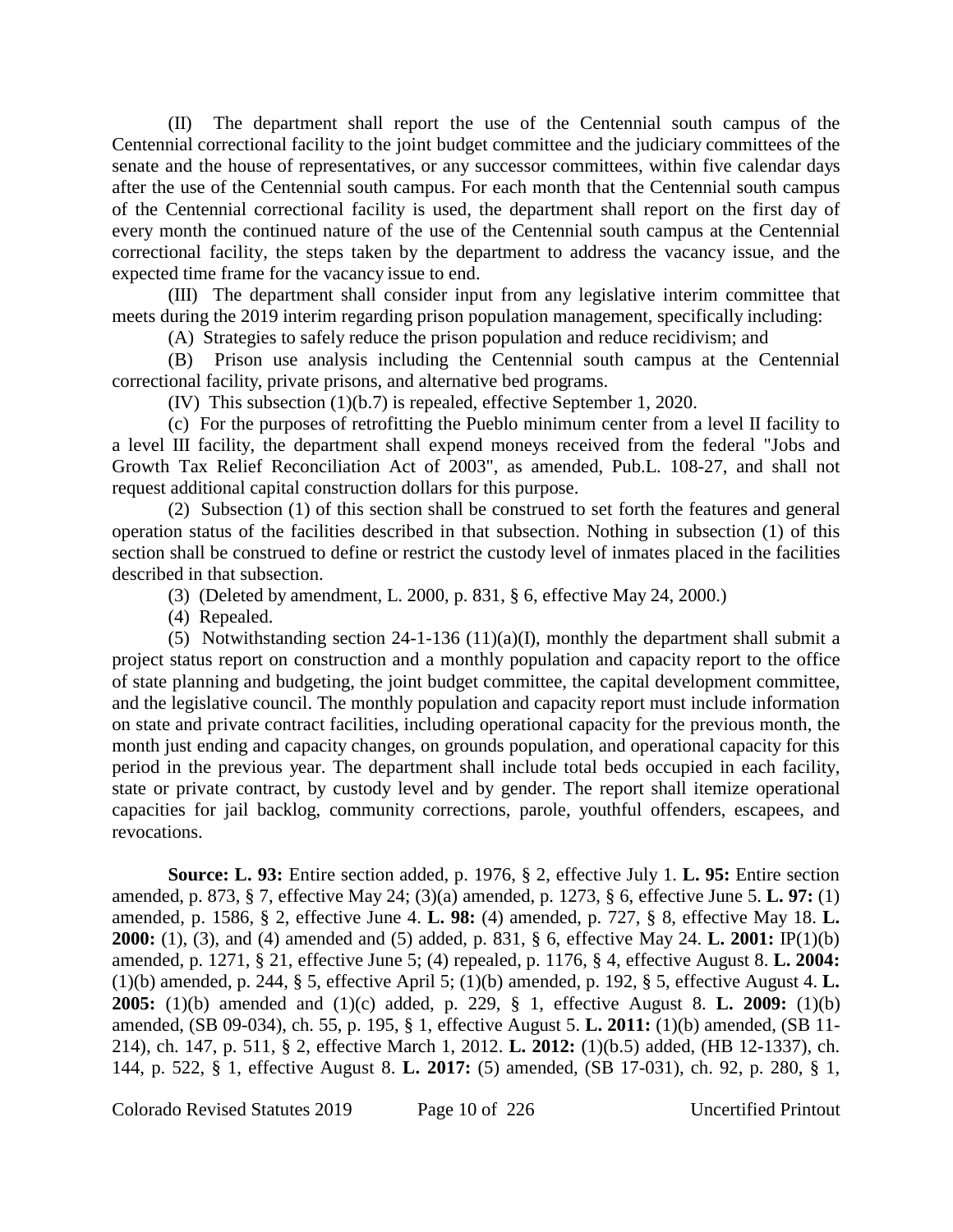effective August 9. **L. 2018:** (1)(b) amended, (HB 18-1375), ch. 274, p. 1699, § 17, effective May 29. **L. 2019:** (1)(b.7) added, (SB 19-259), ch. 289, p. 2670, § 1, effective August 2.

**Editor's note:** Amendments to subsection (1)(b) by Senate Bill 04-123 and Senate Bill 04-067 were harmonized.

#### **17-1-104.4. Future correctional facility needs. (Repealed)**

**Source: L. 94:** Entire section added, p. 1091, § 1, effective May 9; (3)(b) amended, p. 2615, § 24, effective July 1. **L. 95:** (2)(b) and (3) amended and (4), (5), (6), and (7) added, pp. 1277, 1274, §§ 15, 8, effective June 5; (3)(b) amended, p. 638, § 25, effective July 1. **L. 96:** (2)(a)(I) amended, p. 1150, § 14, effective July 1. **L. 97:** (3)(b) amended and (8) to (10) added, p. 1584, § 1, effective June 4. **L. 2000:** Entire section repealed, p. 834, § 7, effective May 24.

**17-1-104.5. Incarceration of inmates from other states - private contract prison facilities.** (1) The general assembly finds and declares that the importation of prisoners from other states into correctional facilities not operated by the department of corrections is a matter of statewide concern.

(2) No inmate from a state other than Colorado may be received into the state of Colorado and be housed in a private contract prison facility or a prison facility operated by a political subdivision of the state:

(a) Without the express approval of the executive director, which approval shall not be unreasonably withheld; and

(b) Unless the private contract prison facility or a prison facility operated by a political subdivision is designed to meet or exceed the appropriate security level for the inmate.

**Source: L. 88:** Entire section added, p. 711, § 13, effective July 1. **L. 96:** Entire section amended, p. 1147, § 3, effective July 1. **L. 98:** Entire section amended, p. 1237, § 2, effective August 5.

**17-1-104.6. Planning and review requirements - legislative intent.** (1) The general assembly hereby finds and declares that the construction, expansion, renovation, or improvement of state-built and operated department of corrections facilities is a matter of statewide and not local concern. Therefore, the department, in authorizing and financing the construction, expansion, renovation, or improvement of its facilities, is exempt from regional, county, and local planning requirements, including those specified in section 30-28-110, C.R.S., and those authorized by section 29-20-104, C.R.S.

(2) Notwithstanding the provisions of subsection (1) of this section, whenever the department plans to locate a new corrections facility or expand an existing corrections facility, the department shall submit facility program plans to the governing body of the county or municipality in which the facility is proposed to be located or expanded and afford the governing body an opportunity for advisory review of such plans.

(3) The intent of the general assembly in enacting this section is to clarify the meaning of current law concerning regional, county, and local planning requirements and to clarify that the general assembly never intended to require the department to submit plans to authorize or

Colorado Revised Statutes 2019 Page 11 of 226 Uncertified Printout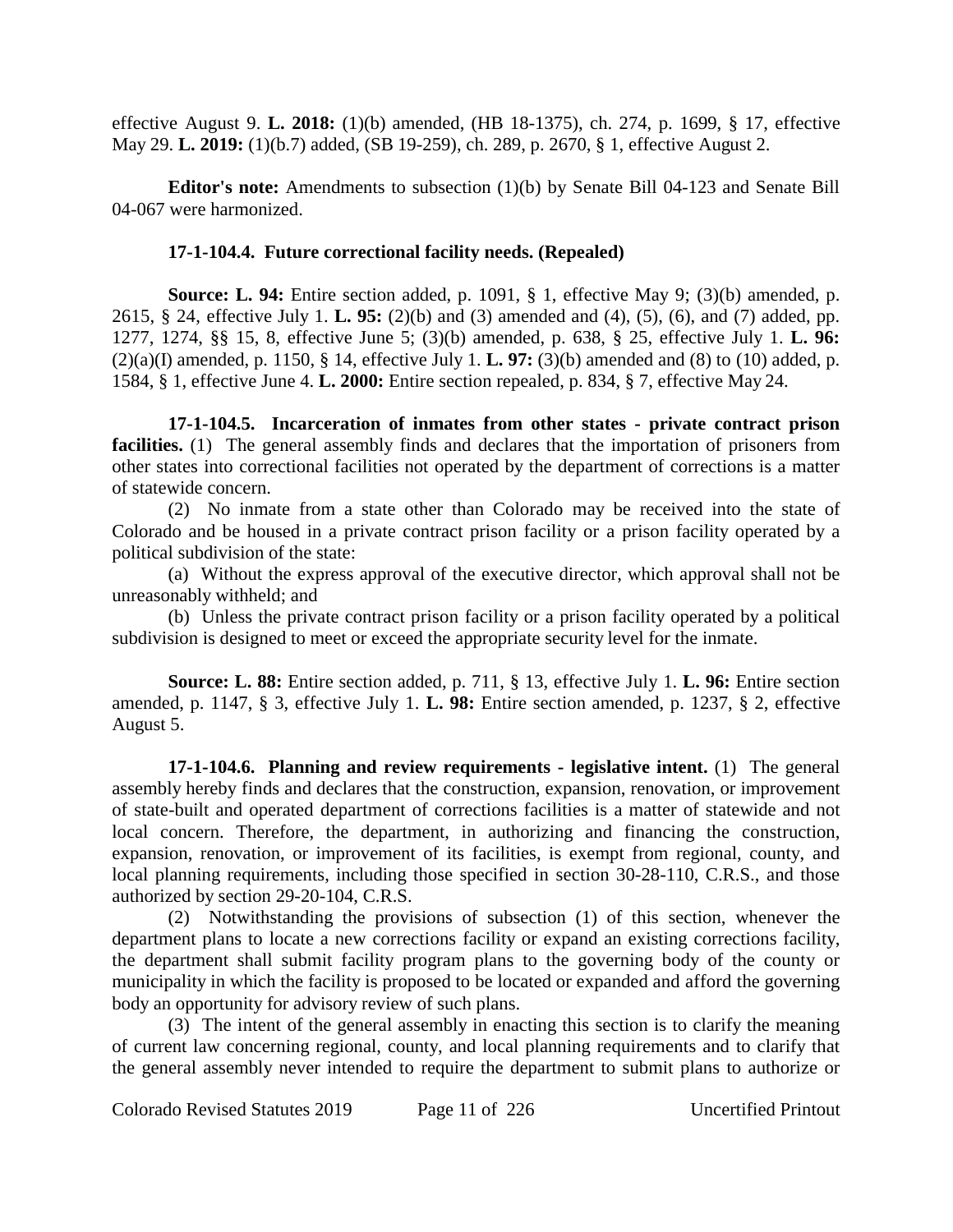construct its facilities for approval by local, county, or regional planning authorities. Accordingly, this section is intended to apply to causes of action pending on or filed on or after July 1, 1996.

**Source: L. 96:** Entire section added, p. 1147, § 4, effective July 1.

## **17-1-104.7. Management plan for housing of juveniles - report. (Repealed)**

**Source: L. 96:** Entire section added, p. 1681, § 5, effective January 1, 1997. **L. 2000:** Entire section repealed, p. 834, § 7, effective May 24.

# **17-1-104.8. Legislative review of facilities program plans for correctional facilities. (Repealed)**

**Source: L. 94:** Entire section added, p. 1091, § 1, effective May 9. **L. 95:** Entire section amended, p. 1273, § 7, effective June 5. **L. 96:** Entire section amended, p. 1147, § 5, effective July 1. **L. 2015:** Entire section repealed, (SB 15-270), ch. 296, p. 1215, § 12, effective June 5.

**17-1-104.9. Custody levels for state inmates at private prisons - correctional emergency - definition.** (1) Based upon available appropriations and based upon an annual review by the general assembly, the department is authorized to permanently place state inmates classified as medium custody and below in private contract prisons. Except as otherwise provided in subsection (2) of this section, the department may not place state inmates classified higher than medium custody in private contract prisons or in private prison facilities located outside the state of Colorado. This section does not prevent a private contract prison from incarcerating an inmate who has been reclassified to a higher custody designation as a result of an offense committed within the private contract prison. However, it is the intent of the general assembly that the department move any inmate of a higher custody designation out of the private contract prison as soon as space is available at a state-operated correctional facility.

(2) (a) At the request of the executive director, the governor may, in his or her discretion, declare a correctional emergency and by proclamation authorize the department to place state inmates classified higher than medium custody in private contract prisons or in private prison facilities located outside the state of Colorado. A proclamation issued under this subsection (2) shall remain in effect for thirty days.

(b) At the request of the executive director, the governor may, in his or her discretion, renew a declaration of correctional emergency and reissue a proclamation in accordance with paragraph (a) of this subsection (2) for one or more additional thirty-day periods as the governor deems appropriate.

(c) For purposes of this section, "correctional emergency" means a riot, a disturbance, a homicide, or inmate violence occurring in a correctional facility or in transit to or from a correctional facility, or a situation involving inmates that presents a clear and immediate danger to the safety, security, and control of the department. "Correctional emergency" does not include inmate overcrowding.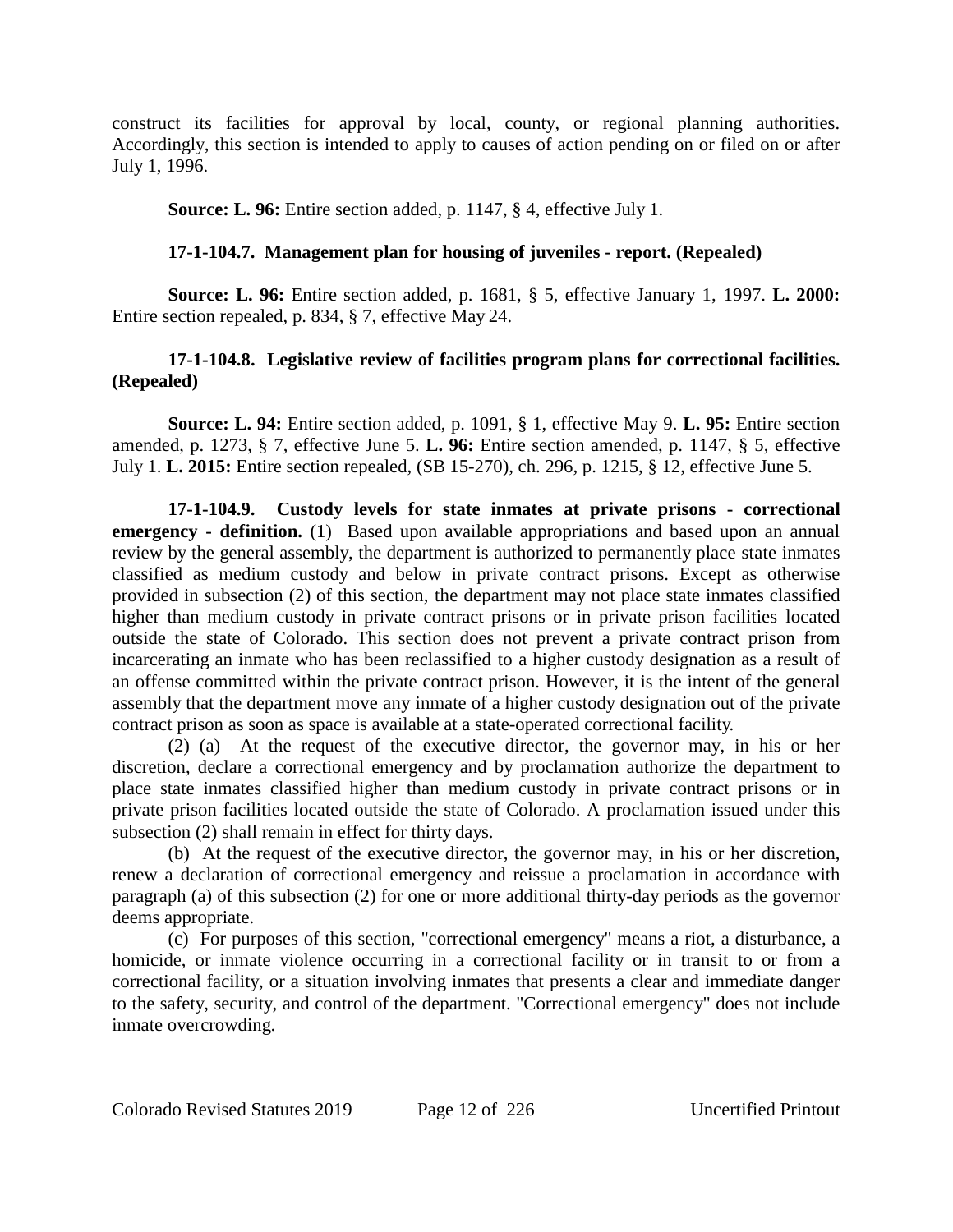**Source: L. 2000:** Entire section added, p. 834, § 8, effective May 24. **L. 2006:** Entire section amended, p. 658, § 1, effective August 7.

**17-1-105. Powers of executive director.** (1) The executive director shall have and exercise:

(a) All the right and power to transfer an inmate between correctional facilities.

(b) Repealed.

(c) The authority to enter into contracts and agreements with other jurisdictions, including other states, the federal government, and political subdivisions of this state, for the confinement and maintenance in state correctional facilities of inmates sentenced to imprisonment by the courts of such other jurisdictions. The executive director shall notify the appropriate authorities of other jurisdictions, as the executive director deems appropriate, of the availability of space in state correctional facilities for the confinement and maintenance of inmates from other jurisdictions.

(d) The authority to lease real property and personal property of the department and any interest therein pursuant to law;

(e) The authority to enter into contracts with any county for the placement of inmates pursuant to section 16-11-308.5, C.R.S.;

(f) The authority to enter into contracts and agreements with other jurisdictions, including other states, the federal government, and political subdivisions of this state, for the confinement and maintenance of offenders sentenced to imprisonment by the courts of this state and the authority to reimburse such jurisdictions for the expenses incurred by such jurisdictions in the confinement and maintenance of said offenders;

(g) The authority to issue administrative warrants, solely for the purpose of returning to a correctional facility, jail, or community corrections center, offenders who have escaped from the custody and care of the department, community corrections, the parole board, or the division of adult parole, containing notice to appropriate law enforcement agencies that there is probable cause to believe that an offender has escaped from custody;

(h) The authority to enter into written agreements with any local, state, regional, or federal law enforcement agency operating within the state to allow such agencies and the department to provide personnel or operational support to one another, if deemed available by the executive director, in support of emergency law enforcement operations in Colorado;

(i) The authority to enter into written agreements with any local, state, regional, or federal law enforcement agency operating within the state to permit department personnel to assist in apprehending offenders who have escaped from the custody of the department.

(1.5) The executive director shall have such other powers and functions as are prescribed for heads of principal departments in the "Administrative Organization Act of 1968", article 1 of title 24, C.R.S.

(2) (a) The executive director shall, subject to approval by the capital development committee and subject to annual appropriation, be authorized to enter into agreements under which the state may acquire title to correctional facilities developed and constructed with private funds upon payment of the stipulated aggregate annual payments within a period of time not to exceed thirty years. The executive director shall also consider all costs associated with the agreement, including indirect costs for administration and monitoring of the agreement and total costs of the agreement including principal and interest.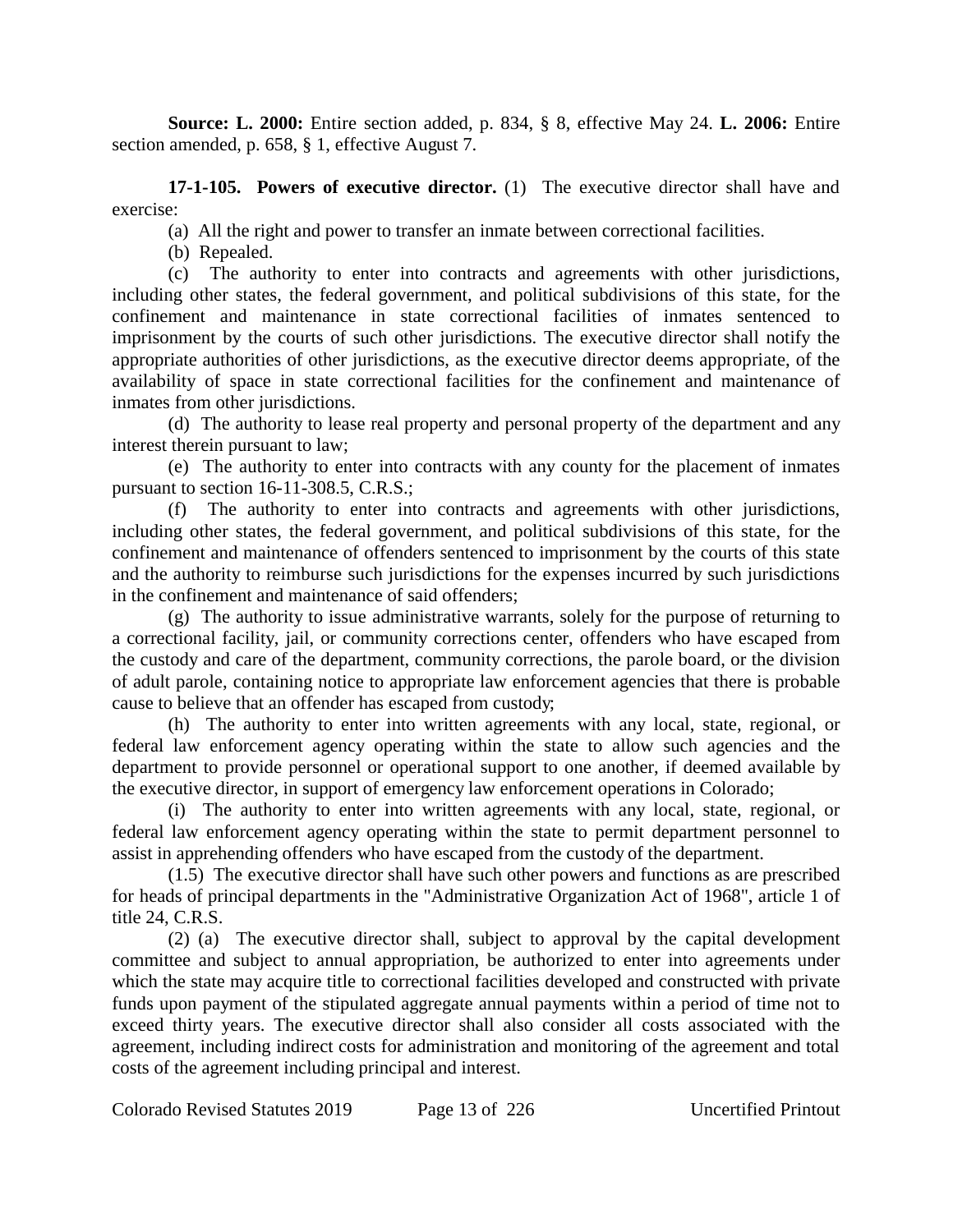(b) The executive director shall establish design standards and specifications which shall be met by any facility which is to be occupied pursuant to this subsection (2).

(c) Any proposal which meets such design standards and specifications and which has been approved by the capital development committee shall be specifically authorized, prior to its execution, by a separate bill enacted by the general assembly. Subsequent to such authorization by the general assembly in such manner, payments by the state may be made from moneys appropriated by the general assembly without the necessity of a separate bill.

(d) Payments under such agreements shall be included in the capital construction fund, subject to annual appropriation by the general assembly, and shall be certified, audited, and paid in the same manner as all other accounts and expenditures are paid out of such funds appropriated to the capital construction fund. Such obligations shall not create an indebtedness of the state within the meaning of any provisions of the state constitution or laws of the state concerning or limiting the creation of indebtedness of the state.

(e) Each agreement entered into pursuant to this subsection (2) may contain such terms, provisions, and conditions as the executive director deems appropriate, including provisions by which the state may receive fee title to the real and personal property which is the subject of each agreement on or prior to the expiration of the terms thereof, including all optional terms.

(f) Property acquired or occupied pursuant to this subsection (2) shall be exempt from taxation so long as it is used for a public purpose connected with any authorized work or programs of the department.

(g) Subject to annual appropriations by the general assembly, agreements entered into pursuant to this subsection (2) shall be enforceable in any court of competent jurisdiction in the state.

(3) The entity with which the department enters into an agreement pursuant to subsection (2) of this section shall submit a detailed plan for the department of corrections to assume responsibility for a correctional facility when the contract between the state and the entity terminates. The state, through the executive director of the department of corrections, may terminate the agreement for cause after written notice of material deficiencies and after sixty workdays have been provided to the entity to correct the material deficiencies. If any event occurs involving the noncompliance with or violation of contract terms and presents a serious threat to the safety, health, or security of the inmates, employees, or the public, the department of corrections may temporarily assume responsibility for the correctional facility. In addition, the entity shall submit a plan for the temporary assumption of operations of a correctional facility by the department of corrections in the event of bankruptcy or the financial insolvency of the entity. The entity shall provide an emergency plan to address inmate disturbances, employee work stoppages, strikes, or other serious events. The plan shall comply with applicable national correctional standards. The state may assume responsibility for the operation of a facility upon approval by the general assembly through the enactment of legislation.

**Source: L. 77:** Entire title R&RE, p. 905, § 10, effective August 1. **L. 79:** (1)(a) and (1)(c) amended and (1)(b) repealed, pp. 685, 705, §§ 23, 88, effective July 1. **L. 85:** (1)(c) amended, p. 1360, § 12, effective June 28. **L. 86:** (1)(d) added, p. 751, § 1, effective April 24. **L. 88:** (2) added, p. 699, § 1, effective May 17; (1)(e) added, p. 677, § 2, effective July 1; (1)(e) and (1)(f) added, p. 710, § 8, effective July 1. **L. 93:** (1)(c) amended, p. 53, § 16, effective July 1. **L. 94:** (1.5) added, p. 563, § 4, effective April 6. **L. 95:** (3) added, p. 1271, § 3, effective June 5. **L.**

Colorado Revised Statutes 2019 Page 14 of 226 Uncertified Printout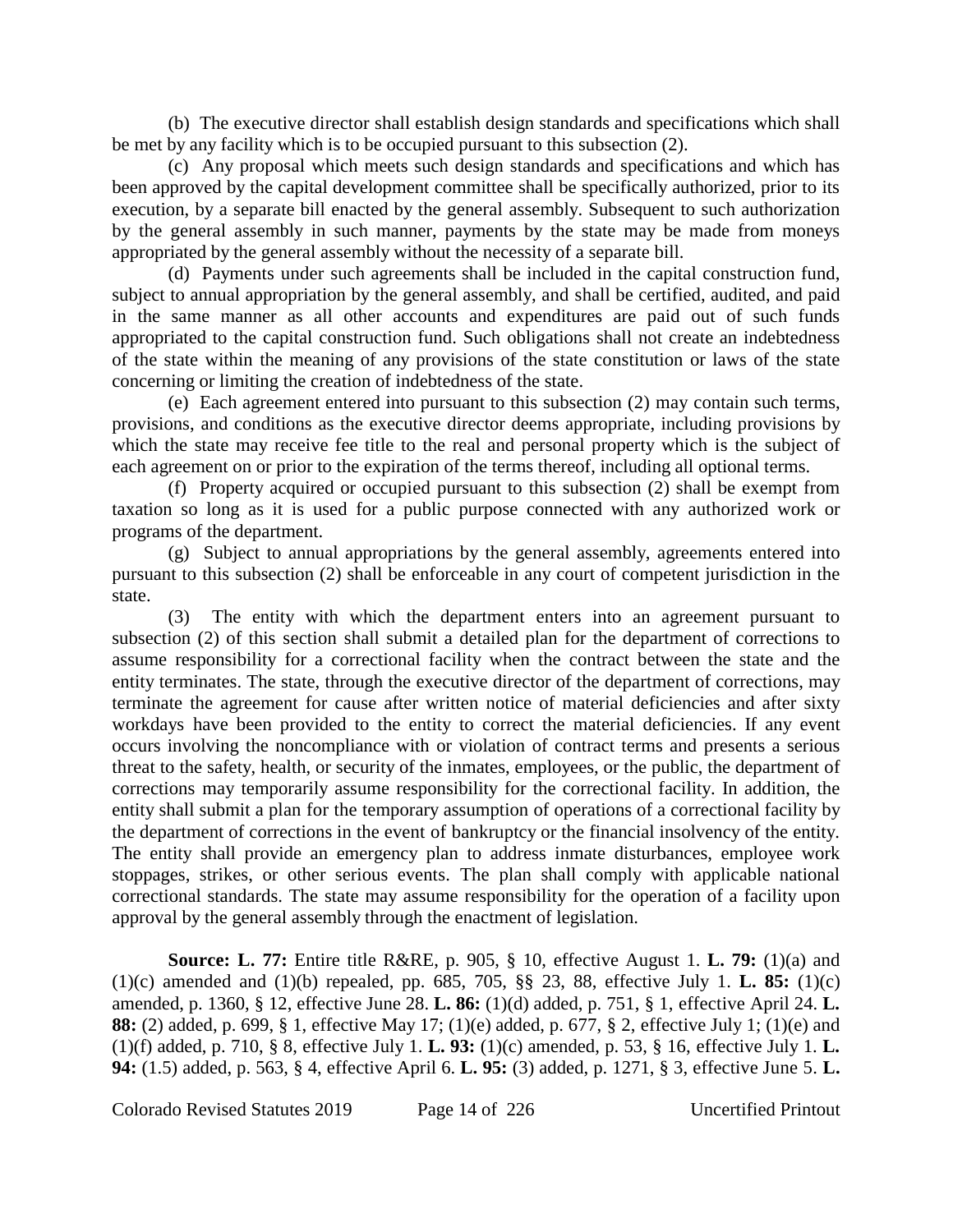**96:** (1)(f) amended, p. 1149, § 6, effective July 1. **L. 97:** (1)(g) to (1)(i) added, p. 27, § 2, effective March 20. **L. 2000:** (1)(a), (1)(c), and (1)(g) amended, p. 834, § 9, effective May 24.

**Editor's note:** This section is similar to former § 27-1-105 as it existed prior to 1977.

## **17-1-105.1. Accreditation of private contract prisons.**

(1) Repealed.

(2) Prior to submitting building plans to any county, municipality, city and county, or other local governmental agency, any company proposing to construct a private prison within the state shall conduct at least one hearing in the county where the facility is proposed to be constructed for public input following at least twenty days' notice published in a newspaper of general circulation in the county in which the private prison is to be located.

(3) (a) A private prison shall not contract to house any inmate, except on a temporary basis, unless within two years of the date that it accepts its first inmate it holds a current accreditation by the American correctional association.

(b) The executive director may extend the time period for a private prison to obtain the accreditation required by paragraph (a) of this subsection (3) upon a showing of good cause.

**Source: L. 98:** Entire section added, p. 1236, § 1, effective August 5. **L. 2000:** (1) repealed, p. 835, § 10, effective May 24.

**17-1-105.5. Contract rates.** (1) Contracts for the confinement and maintenance of state inmates in private contract facilities or facilities operated by a political subdivision of the state entered into pursuant to this article shall be at rates that are negotiated by the department; except that the rate shall not exceed the maximum rate that is provided in the annual general appropriation bill.

(2) Repealed.

**Source: L. 96:** Entire section added, p. 1149, § 7, effective July 1. **L. 2008:** Entire section amended, p. 375, § 1, effective April 10.

**Editor's note:** Subsection (2)(d) provided for the repeal of subsection (2), effective June 30, 2009. (See L. 2008, p. 375.)

# **17-1-106. Transfer of functions. (Repealed)**

**Source: L. 77:** Entire title R&RE, p. 905, § 10, effective August 1. **L. 2000:** Entire section repealed, p. 835, § 11, effective May 24.

**17-1-107. Department may accept gifts, donations, and grants.** The department may accept, or refuse to accept, on behalf of and in the name of the state, gifts, donations, and grants, including grants of federal funds, for any purpose connected with the work or programs of the department. The executive director, with the approval of the governor, shall have the power to direct the disposition of any such gift, donation, or grant so accepted for any purpose consistent with the terms and conditions under which given.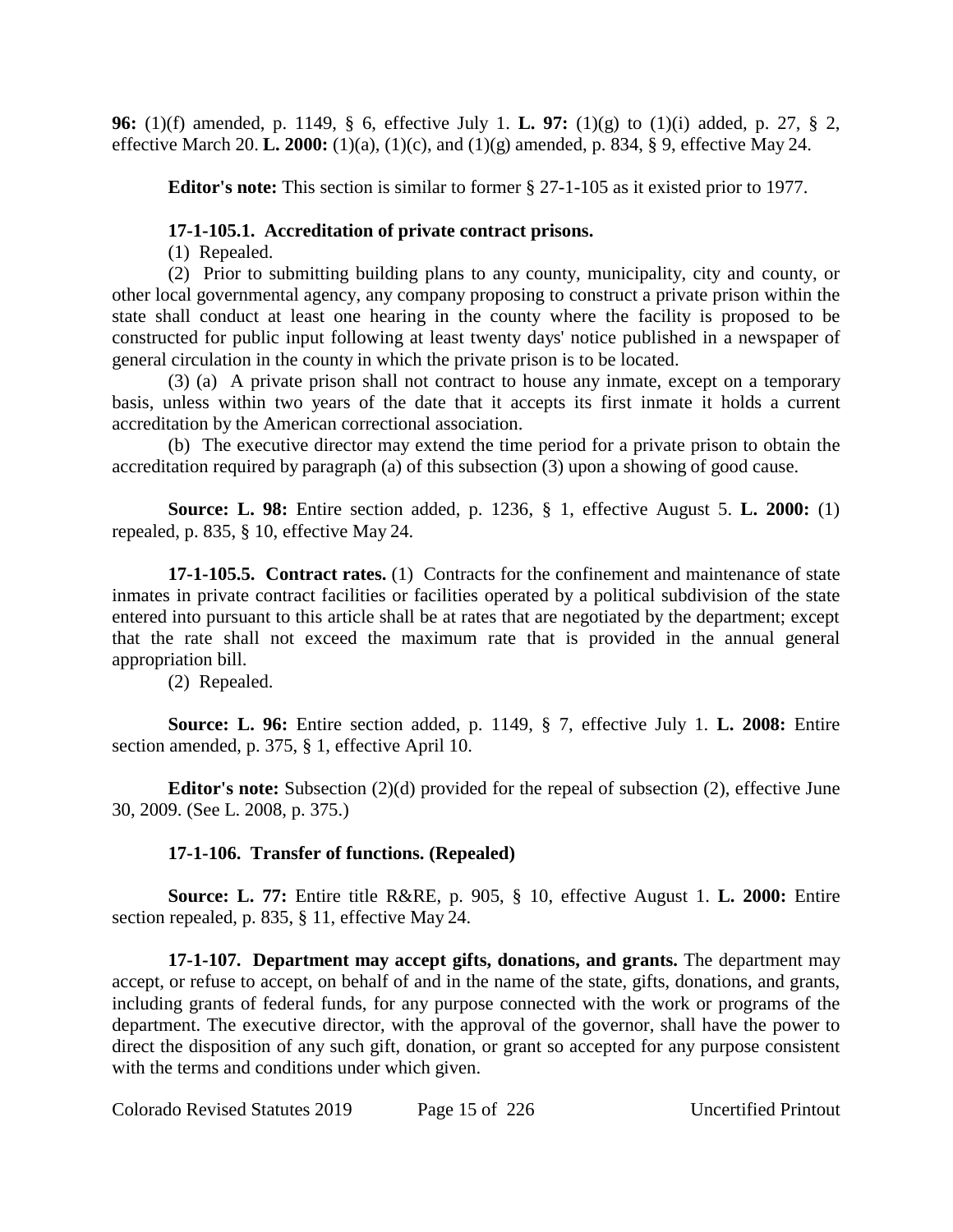**Source: L. 77:** Entire title R&RE, p. 906, § 10, effective August 1.

**17-1-107.5. State criminal alien assistance program cash fund - creation.** (1) There is hereby created in the state treasury the state criminal alien assistance program cash fund. The fund shall consist of moneys received by the state under the federal state criminal alien assistance program of the federal "Immigration and Nationality Act", 8 U.S.C. sec. 1231 (i). All such moneys shall be transmitted to the state treasurer, who shall credit the same to the fund. The moneys in the fund shall be subject to appropriation by the general assembly to the department of corrections for the 2004-05 state fiscal year and each fiscal year thereafter for the purposes of defraying the costs of incarcerating undocumented criminal aliens sentenced to a term of imprisonment with the department. All investment earnings derived from the deposit and investment of moneys in the fund shall remain in the fund. Any unexpended and unencumbered moneys remaining in the fund at the end of the fiscal year shall remain in the fund and shall not be transferred or credited to the general fund or another fund.

(2) For the purpose of maximizing revenues in the state criminal alien assistance program cash fund, the governor shall, in connection with an annual request for compensation to the state for incarcerating undocumented criminal aliens pursuant to the federal "Immigration and Nationality Act", 8 U.S.C. sec. 1231 (i), submit to the United States attorney general the average per-inmate cost and the total cost of incarcerating such undocumented criminal aliens for the state fiscal year for which the request is made.

**Source: L. 2005:** Entire section added, p. 726, § 1, effective June 1.

**17-1-108. Transfer of inmates.** (1) A person committed to the care and custody of the department as an inmate who is transferred to another institution, agency, or person for care and keeping, or who is transferred from a jail to the department, shall be transferred with medical records and any other record necessary and relevant to the nature and length of the transfer. Such records shall be provided to the person or agency who will receive the inmate, and the receiving person or agency shall acknowledge receipt of the records and approve of the transfer.

(2) (Deleted by amendment, L. 94, p. 603, § 4, effective July 1, 1994.)

**Source: L. 77:** Entire title R&RE, p. 906, § 10, effective August 1. **L. 79:** (1) amended, p. 686, § 24, effective July 1. **L. 89:** (2) amended, p. 828, § 38, effective July 1. **L. 94:** Entire section amended, p. 603, § 4, effective July 1; (1) amended, p. 1650, § 94, effective May 31.

**Cross references:** For transfer of inmates with behavioral or mental health disorders or intellectual and developmental disabilities, see article 23 of this title.

**17-1-109. Duties and functions of the warden.** (1) The warden of each correctional facility shall exercise the powers and perform the duties and functions assigned to the warden by this article under the supervision and control of the executive director or the executive director's designee.

(2) (a) The warden of each correctional facility should, wherever possible, take such measures as are reasonably necessary to restrict the confinement of any person who actively participates in disruptive security-threat group behavior, as defined in paragraph (b) of this

Colorado Revised Statutes 2019 Page 16 of 226 Uncertified Printout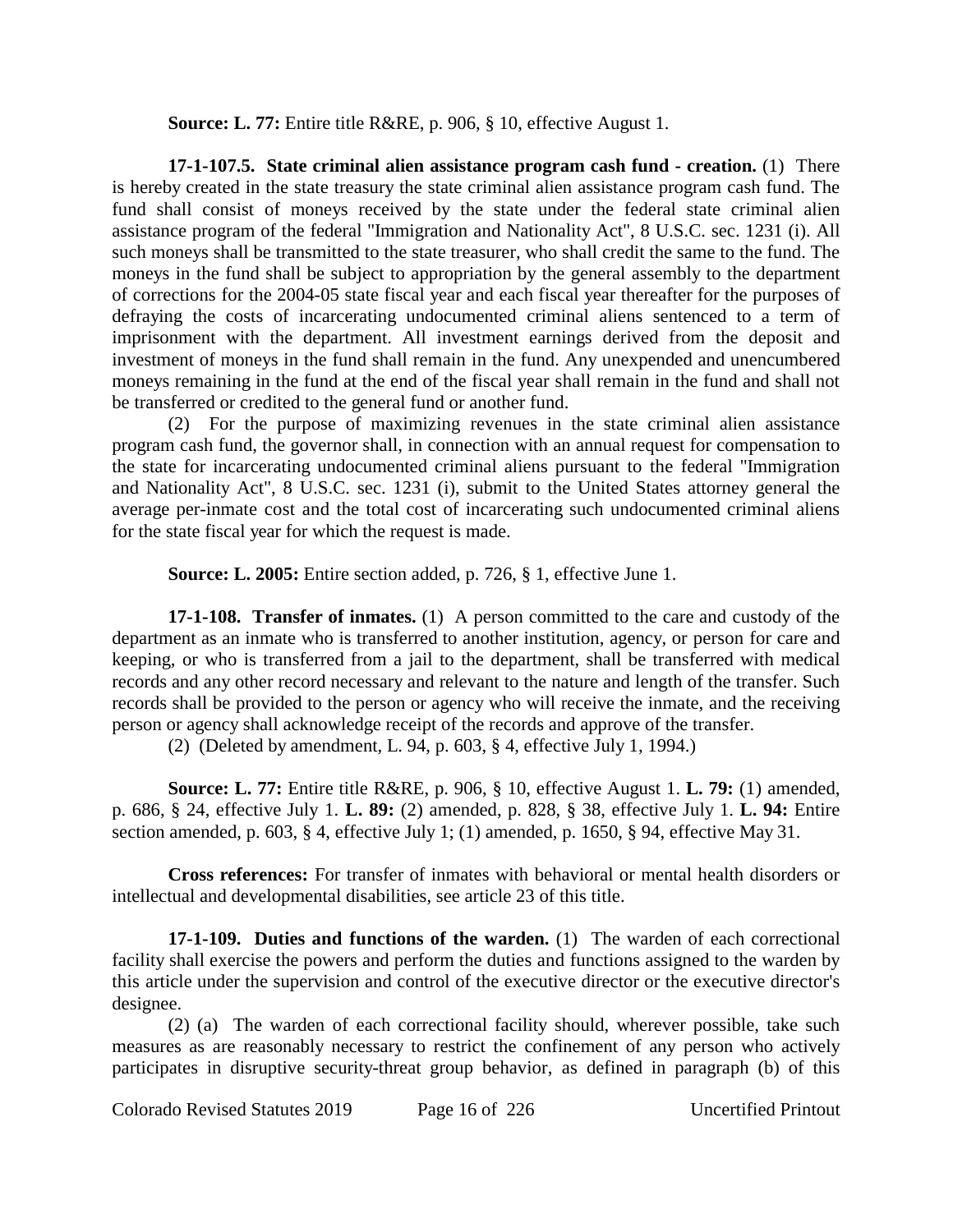subsection (2), so as to prevent contact with other inmates at such facility. The warden should, wherever possible, also take such measures as are reasonably necessary to prevent recruitment of new security-threat group members from among the general inmate population. Association with an inmate gang or security-threat group alone shall not be sufficient to meet the requirements of this paragraph (a).

(b) For the purposes of this subsection (2), unless the context otherwise requires, "security-threat group" means a group of three or more individuals acting in concert or individually in an activity that is characterized by criminal conduct or conduct that violates the department's code of penal discipline for the purpose of disrupting prison operations, recruiting new members, damaging property, or inflicting or threatening to inflict harm to employees, contract workers, volunteers, or other state inmates.

**Source: L. 77:** Entire title R&RE, p. 906, § 10, effective August 1. **L. 79:** Entire section amended, p. 686, § 25, effective July 1. **L. 89:** Entire section amended, p. 872, § 1, effective June 5. **L. 97:** (2) amended, p. 29, § 7, effective March 20. **L. 2000:** (1) and (2)(a) amended, p. 835, § 12, effective May 24. **L. 2011:** (2) amended, (SB 11-176), ch. 289, p. 1342, § 2, effective July 1.

**17-1-109.5. Correctional facility employees - rules.** (1) On and after April 1, 2004, the department shall not hire a person who is required to register as a sex offender pursuant to the provisions of the "Colorado Sex Offender Registration Act", article 22 of title 16, C.R.S., to work at a correctional facility.

(2) The department shall ensure that any person who is employed to work at a correctional facility as of April 1, 2004, and who is required to register as a sex offender pursuant to the provisions of the "Colorado Sex Offender Registration Act", article 22 of title 16, C.R.S., does not have unsupervised contact with an inmate on and after April 1, 2004.

(3) If a person, while employed by the department, is convicted of an offense that requires the employee to register as a sex offender pursuant to the provisions of the "Colorado Sex Offender Registration Act", article 22 of title 16, C.R.S., the employee shall immediately notify the department of the conviction and the registration requirement. The department shall ensure that the employee does not have unsupervised contact with an inmate on and after the date it receives notice pursuant to this subsection (3).

(4) The executive director shall adopt such rules as may be necessary to ensure compliance with the requirements of this section.

**Source: L. 2004:** Entire section added, p. 230, § 1, effective April 1.

# **17-1-110. Joint review committee on corrections. (Repealed)**

**Source: L. 78:** Entire section added, p. 124, § 2, effective April 18.

**Editor's note:** When this section was enacted in 1978, the general assembly provided for the repeal of this section upon occupancy of the maximum security facility. Because the facility has been occupied since December 24, 1980, the repeal date for this section is also December 24, 1980.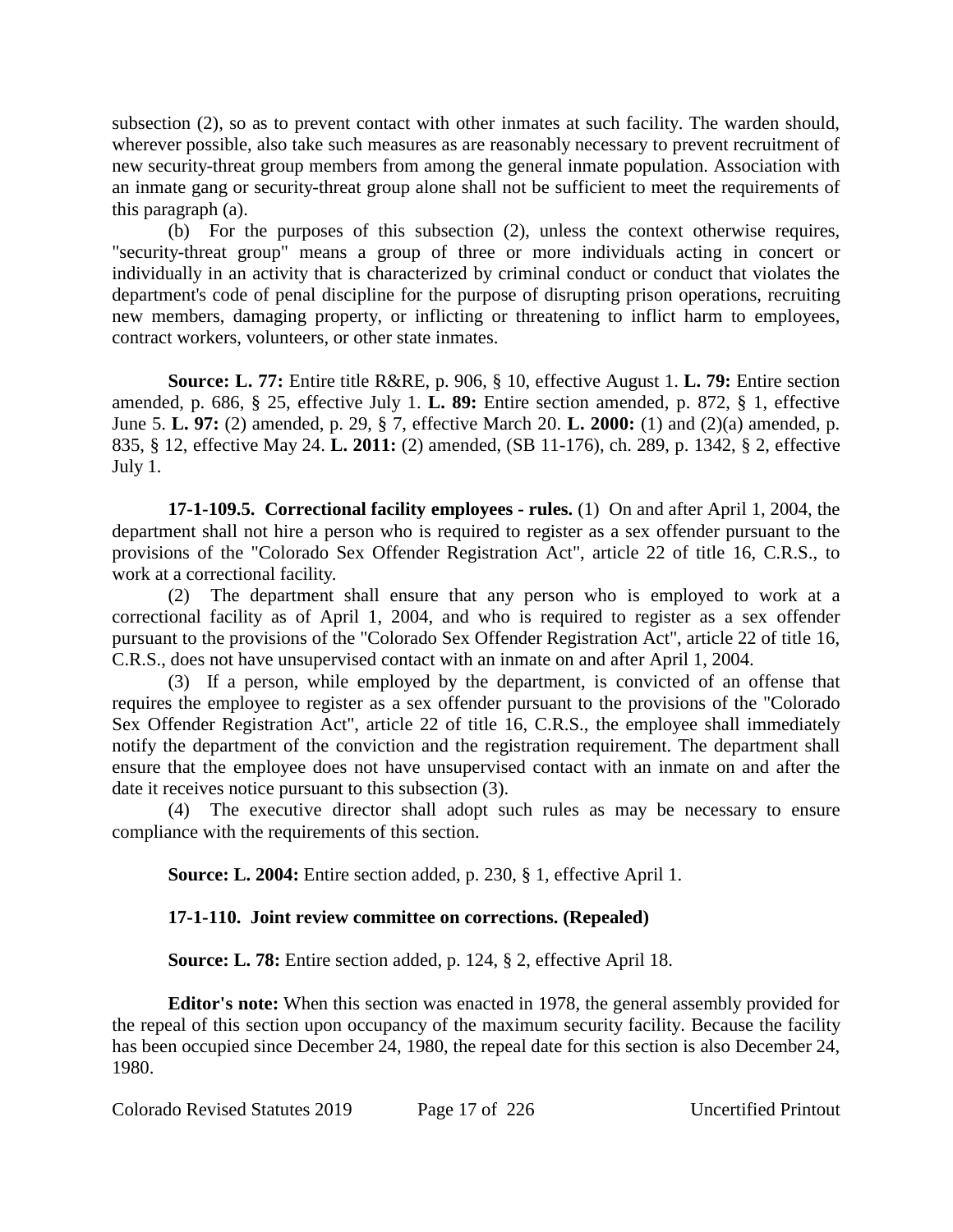**17-1-111. Certain provisions of the administrative procedure act not to apply.** The provisions of this title relating to the placement, assignment, management, discipline, and classification of inmates shall not be subject to section 24-4-103, 24-4-105, or 24-4-106, C.R.S.

**Source: L. 83:** Entire section added, p. 687, § 1, effective May 20. **L. 90:** Entire section amended, p. 954, § 22, effective June 7. **L. 2000:** Entire section amended, p. 836, § 13, effective May 24. **L. 2004:** Entire section amended, p. 1197, § 49, effective August 4.

**17-1-112. Expenses - reimbursement by department - report.** (1) Subject to available appropriations, the department shall reimburse any county or city and county for a portion of the expenses and costs incurred by that county or city and county in the confinement and maintenance in a local jail of any person who is sentenced to a term of imprisonment in a correctional facility. The general assembly shall annually establish the amount of reimbursement in the general appropriations bill, taking into consideration the information reported pursuant to subsection (4) of this section. Such reimbursement is for each day following seventy-two hours after such sentence is imposed but prior to the transmittal of the sentenced inmate to a department facility. Subject to available appropriations, the department may contract with any county or city and county for the expenses incurred by that county or city and county in the confinement and maintenance of any person who is sentenced to a term of imprisonment pursuant to section 16-11-308.5.

(1.5) In no event shall any agreement to reimburse any city and county or county affect or reduce any city and county's or county's duty to exercise reasonable care and use its best efforts to supervise and use reasonable precautions to assure the adequate care of any state inmate.

(1.7) On or after April 19, 1993, each city and county or county shall send an invoice to the executive director within three months after the expenses and costs for the confinement and maintenance of inmates in local jails are incurred; however, each city and county or county is encouraged to send such invoice on a monthly basis, when possible. Failure by a city and county or county to send an invoice to the executive director within three months after such expenses and costs are incurred shall result in a forfeiture of any reimbursement by the state for such expenses and costs.

(2) Any moneys to which a county or city and county may be entitled pursuant to the provisions of this section shall be paid to the treasurer of the county or the manager of revenue of the city and county, who shall credit the same to the general fund of the county or city and county or such other fund as the board of county commissioners of the county or the city council of the city and county may direct and who shall account for such moneys as provided by law.

(3) (Deleted by amendment, L. 88, p. 710, § 9, effective July 1, 1988.)

(4) To assist the general assembly in determining the amount of reimbursement described in subsection (1) of this section, on or before January 1, 2019, and on or before January 1 each year thereafter, each county and each city and county shall report to the joint budget committee the average cost of confining and maintaining persons in a local jail for more than seventy-two hours after each such person has been sentenced to the custody of the department. On or before September 1, 2018, the joint budget committee shall establish guidelines to ensure that each county and each city and county reports costs pursuant to this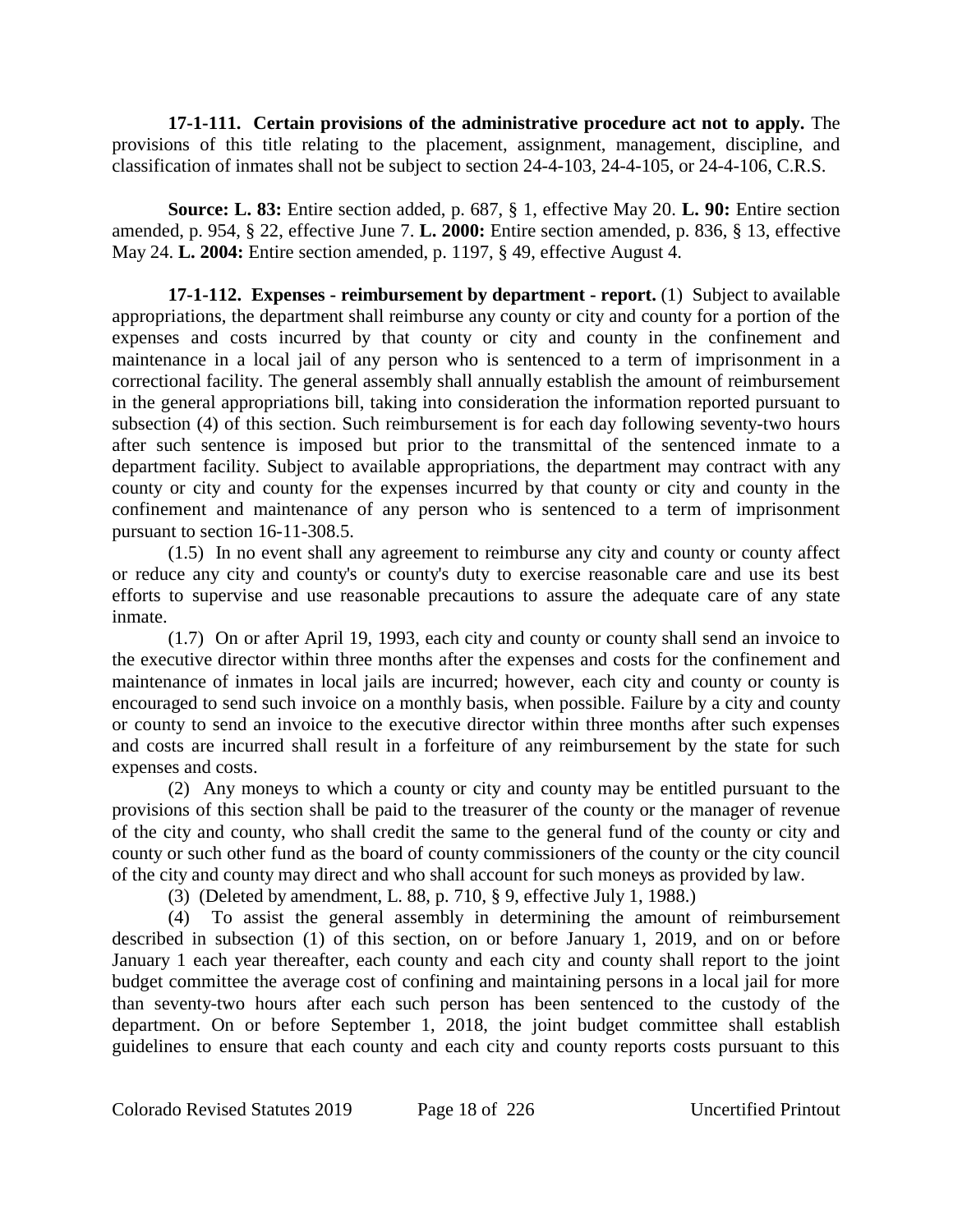subsection (4) in a uniform manner. At a minimum, the guidelines must allow each county and each city and county to report costs in the following categories:

- (a) Food;
- (b) Clothing and laundry;
- (c) Medical and behavioral health care costs;
- (d) Personnel costs, including salaries and benefits;
- (e) Inmate transportation costs;
- (f) Vocational training and educational costs; and
- (g) Menstrual hygiene products, as defined by section 17-1-113.6 (2).

**Source: L. 85:** Entire section added, p. 1339, § 1, effective July 1. **L. 88:** Entire section amended, p. 710, § 9, effective July 1. **L. 89:** (1.5) added, p. 879, § 1, effective June 5. **L. 89, 1st Ex. Sess.:** (1) amended, p. 20, § 4, effective July 1. **L. 91:** (1) and (1.5) amended, p. 337, § 2, effective July 1, 1992. **L. 93:** (1) and (1.5) amended and (1.7) added, p. 405, § 2, effective April 19. **L. 95:** (2) amended, p. 880, § 17, effective May 24. **L. 2000:** (1), (1.5), and (1.7) amended, p. 836, § 14, effective May 24. **L. 2018:** (1) amended and (4) added, (HB 18-1132), ch. 163, p. 1129, § 1, effective April 25. **L. 2019:** (4) amended, (HB 19-1224), ch. 131, p. 588, § 2, effective April 25.

**Cross references:** For the legislative declaration in HB 19-1224, see section 1 of chapter 131, Session Laws of Colorado 2019.

## **17-1-112.5. Annual audit by state auditor. (Repealed)**

**Source: L. 91:** Entire section added, p. 338, § 3, effective May 24. **L. 93:** Entire section repealed, p. 406, § 3, effective April 19.

**17-1-113. Medical visits - charge to inmates - legislative declaration.** (1) (a) The general assembly hereby finds that the procedures for charging inmates a copayment for medical services are confusing to department personnel and, as a result, are inconsistently applied.

(b) The general assembly therefore finds and determines that the department should establish clear and consistent written procedures concerning copayments for medical, dental, mental health, and optometric services rendered to or on behalf of inmates and should require the facilities rendering the services to comply with the procedures, including the maintenance of detailed records regarding the assessment of copayments.

(2) The department shall assess a copayment, in an amount established by written procedures of the executive director pursuant to subsection (4) of this section, not to exceed five dollars per visit, against an inmate's account for every inmate-initiated request for medical or mental health services provided to the inmate by a physician, physician assistant, nurse practitioner, registered nurse, or licensed practical nurse. The department shall assess a copayment, in an amount established by written procedures of the executive director pursuant to subsection (4) of this section, against an inmate's account for every inmate-initiated visit by the inmate to a dentist or optometrist. The amount of the copayment for the dental or optometric services need not be the same as the copayment for medical or mental health services.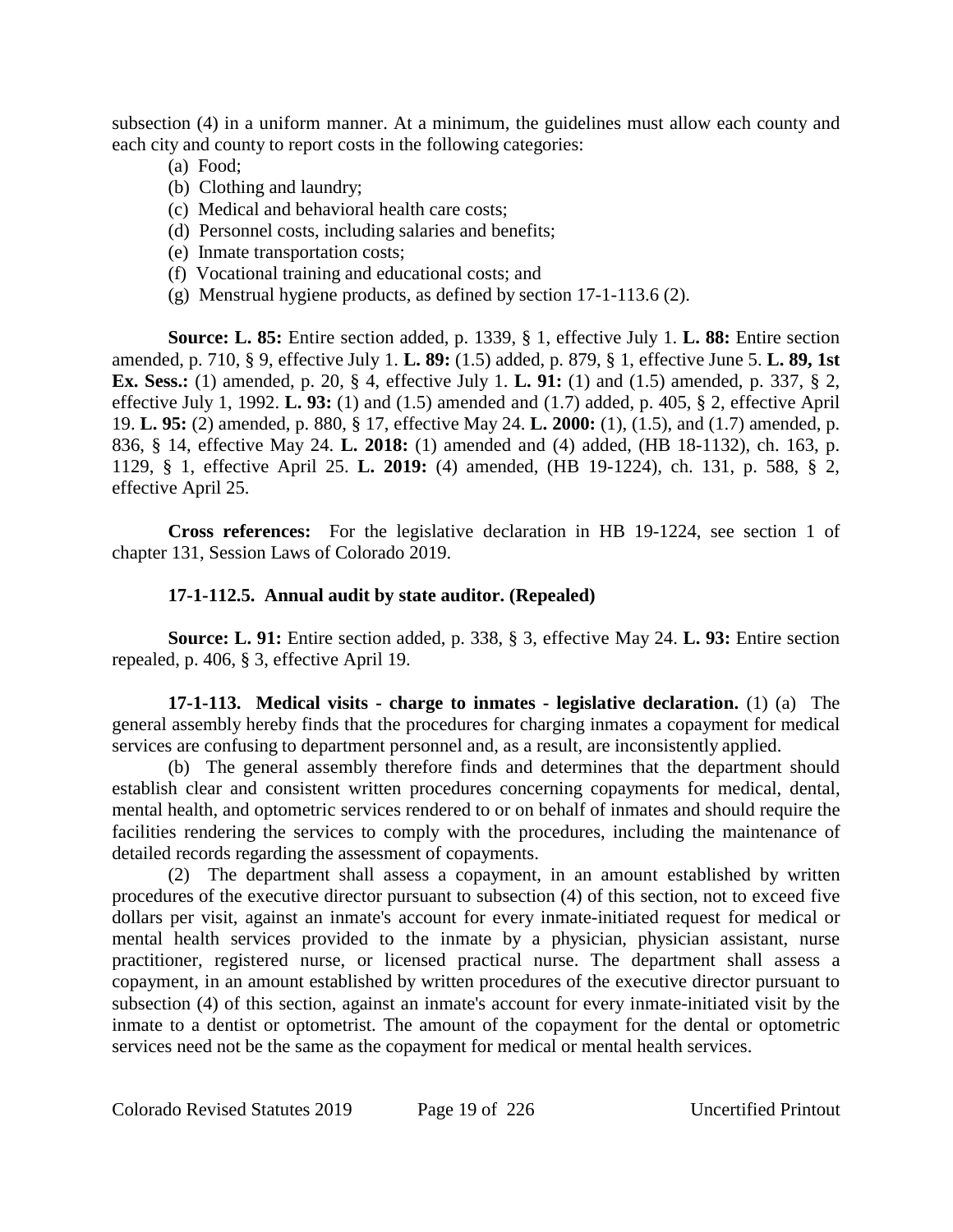(3) The department shall communicate the copayment procedures to every correctional facility that provides medical, dental, mental health, and optometric services to or on behalf of inmates to ensure that all department personnel consistently and regularly assess the required copayment.

(4) The executive director shall establish written procedures relating to medical, dental, mental health, and optometric service copayments, which procedures shall address, but need not be limited to, the following:

(a) The amount of the copayment to be assessed against an inmate's account for inmateinitiated medical services, including but not limited to mental health services, which copayment shall not exceed the direct and indirect costs associated with any type of medical or mental health service that may be rendered;

(b) The amount of the copayment to be assessed against an inmate's account for inmateinitiated dental and optometric services, which copayment shall not exceed the direct and indirect costs associated with any dental or optometric service that may be rendered;

(c) The detailed procedures that department personnel are to follow in assessing the copayments;

(d) The specific services for which a copayment will be assessed, waived, or reduced, as well as the specific and exclusive bases upon which a copayment may be waived by department personnel, including but not limited to the inmate's inability to pay the copayment, the health needs of the inmate, and the public health and safety needs of the institution;

(e) The information to be obtained by department personnel at the time of the inmate's medical, dental, mental health, or optometric visit on a standardized department form, including the inmate's name, the inmate's identification number, the amount of the copayment assessed, if any, the reason for the visit, the type of service rendered, and the basis for any waiver of the copayment; and

(f) The appropriate action that will be taken, consistent with state personnel rules, against department personnel who fail to comply with the copayment procedures.

(5) The department shall monitor the information collected pursuant to paragraph (e) of subsection (4) of this section to ensure that the copayment procedures are being applied consistently to all inmates.

(6) Repealed.

**Source: L. 87:** Entire section added, p. 649, § 1, effective July 1. **L. 89:** Entire section amended, p. 880, § 1, effective July 1. **L. 98:** Entire section amended, p. 202, § 1, effective April 10. **L. 2000:** (6) repealed, p. 836, § 15, effective May 24; (6) repealed, p. 1545, § 2, effective August 2. **L. 2008:** Entire section amended, p. 294, § 1, effective August 5. **L. 2016:** (2) amended, (SB 16-158), ch. 204, p. 727, § 15, effective August 10.

**Cross references:** For the legislative declaration in SB 16-158, see section 1 of chapter 204, Session Laws of Colorado 2016.

**17-1-113.1. Administration or monitoring of medications to persons in correctional** facilities. (1) The executive director has the power to direct the administration or monitoring of medications to persons in correctional facilities, as described in section 25-1.5-301 (2)(a),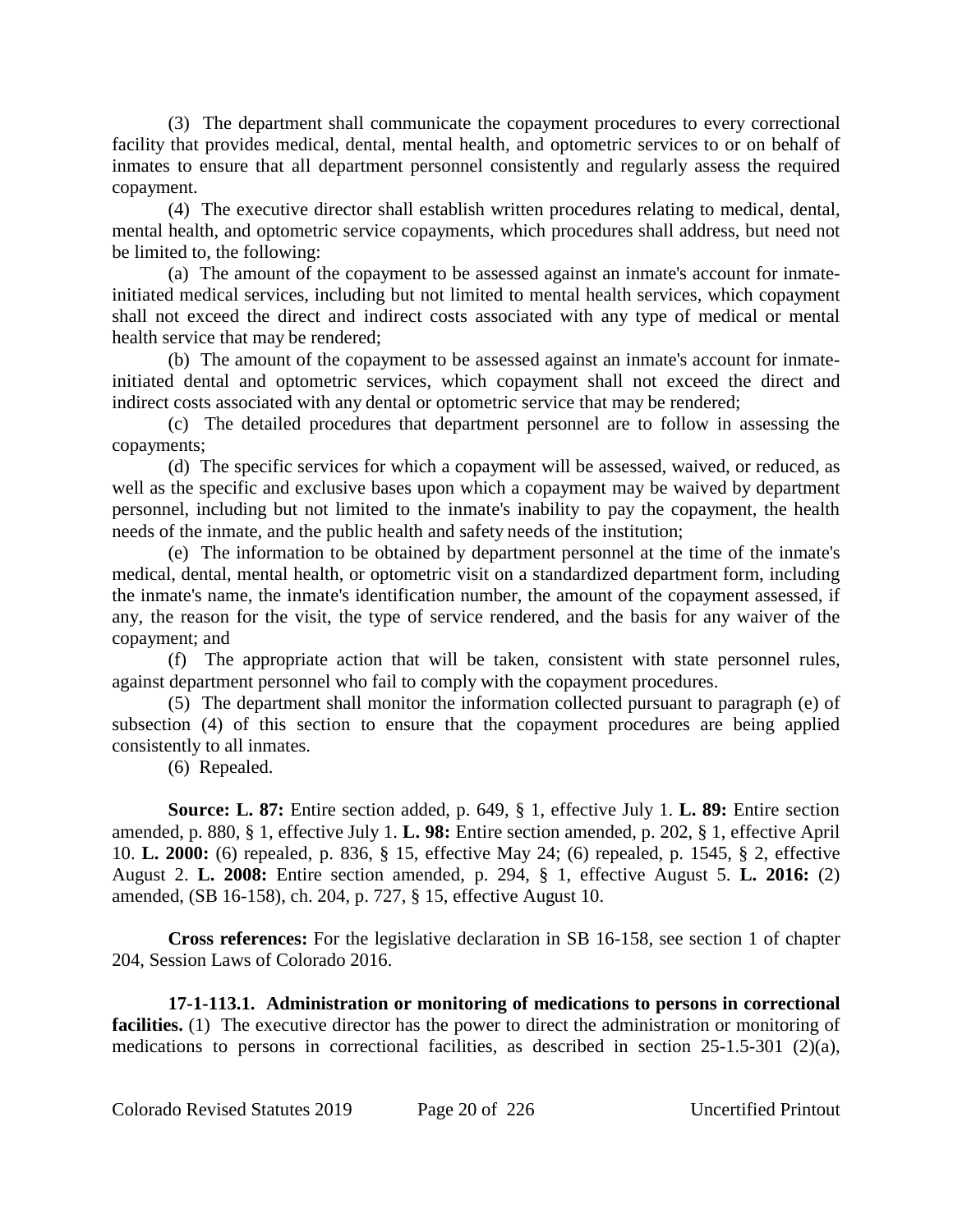C.R.S., under the executive director's control, in a manner consistent with part 3 of article 1.5 of title 25, C.R.S.

(2) The executive director may authorize the transfer, delivery, or distribution to a corporation, individual, or other entity, other than a consumer, entitled to possess prescription drugs in an amount that is less than, equal to, or in excess of five percent of the total number of dosage units or drugs dispensed and distributed on an annual basis.

**Source: L. 92:** Entire section added, p. 1149, § 4, effective July 1. **L. 2000:** Entire section amended, p. 837, § 16, effective May 24. **L. 2003:** Entire section amended, p. 704, § 24, effective July 1; entire section amended, p. 957, § 17, effective July 1.

**Editor's note:** Amendments to this section by Senate Bill 03-002 and Senate Bill 03-119 were harmonized.

## **17-1-113.3. Telemedicine - study - report - repeal. (Repealed)**

**Source: L. 2006:** Entire section added, p. 1553, § 1, effective August 7.

**Editor's note:** Subsection (3) provided for the repeal of this section, effective July 1, 2007. (See L. 2006, p. 1553.)

**17-1-113.5. Inmates held in correctional facilities - medical benefits application assistance - county of residence - rules.** (1) (a) Except as otherwise provided in paragraph (b) of this subsection (1), on and after January 1, 2003, any person who is sentenced to a term of imprisonment in a correctional facility who was receiving medical assistance pursuant to section  $25.5-5-101$  (1)(f) or  $25.5-5-201$  (1)(j), C.R.S., immediately prior to entering the correctional facility, or who is reasonably expected to meet eligibility criteria pursuant to section 25.5-5-101 (1)(f) or 25.5-5-201 (1)(j), C.R.S., upon release, shall receive assistance from correctional facility personnel in applying for such medical assistance at least ninety days prior to release.

(b) On and after January 1, 2003, any person who is sentenced to a term of imprisonment in a correctional facility who was eligible for supplemental security income benefits under Title II of the federal "Social Security Act" immediately prior to entering the correctional facility, or who is reasonably expected to meet eligibility criteria for supplemental security income benefits upon release, shall receive assistance from the correctional facility personnel in applying for such supplemental security income benefits at least ninety days prior to release or sooner, if possible.

(2) The department of health care policy and financing shall provide information and training on medical assistance eligibility requirements and assistance to each correctional facility to assist in and expedite the application process for medical assistance for any inmate held in custody who meets the requirements of paragraph (a) of subsection (1) of this section.

(3) The department of human services shall provide information and education regarding the supplemental security income systems and processes to each correctional facility.

(4) (a) For purposes of determining eligibility pursuant to section 25.5-4-205, C.R.S., the county of residence of the inmate held in custody shall be the county specified by the inmate as his or her county of residence upon release.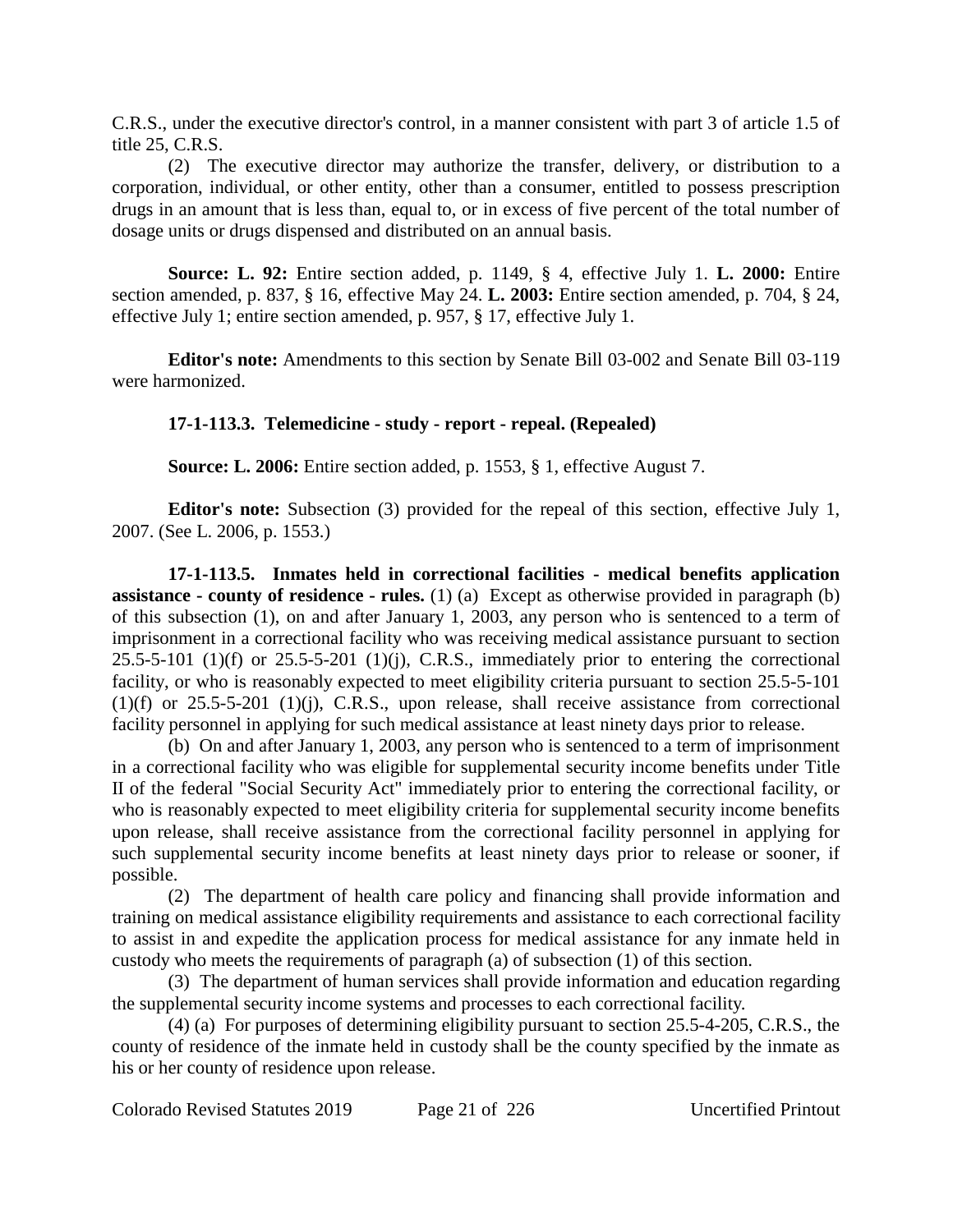(b) The department of health care policy and financing shall promulgate rules to simplify the processing of applications for medical assistance pursuant to subsection  $(1)(a)$  of this section and to allow inmates determined to be eligible for such medical assistance to access the medical assistance upon release and thereafter. If a county department of human or social services determines that an inmate is eligible for medical assistance, the county shall enroll the inmate in medicaid effective upon release of the inmate. At the time of the inmate's release, the correctional facility shall give the inmate information and paperwork necessary for the inmate to access medical assistance. The applicable county department of human or social services shall provide such information.

(c) The department of corrections shall attempt to enter into prerelease agreements with local social security administration offices, and, if appropriate, the county departments of human or social services, the state department of human services, or the department of health care policy and financing to simplify the processing of applications for medicaid or for supplemental security income to enroll inmates who are eligible for medical assistance pursuant to section  $25.5-5-101$  (1)(f) or  $25.5-5-201$  (1)(j), effective upon release and to provide such inmates with the information and paperwork necessary to access medical assistance immediately upon release.

(5) (Deleted by amendment, L. 2007, p. 1991, § 1, effective June 1, 2007.)

**Source: L. 2002:** Entire section added, p. 805, § 1, effective July 1. **L. 2003:** (1)(a) and (4)(c) amended, p. 415, § 4, effective March 5. **L. 2005:** (1)(a) and (4)(c) amended, p. 4, § 7, effective January 1; (5) amended, p. 250, § 3, effective July 1. **L. 2006:** (1)(a), (4)(a), and (4)(c) amended, p. 2004, § 57, effective July 1. **L. 2007:** (2), (3), (4)(b), (4)(c), and (5) amended, p. 1991, § 1, effective June 1. **L. 2018:** (4)(b) and (4)(c) amended, (SB 18-092), ch. 38, p. 404, § 22, effective August 8.

**Cross references:** For the legislative declaration in SB 18-092, see section 1 of chapter 38, Session Laws of Colorado 2018.

**17-1-113.6. Menstrual hygiene products for a person in custody - definition.** (1) A correctional facility or private contract prison shall provide whichever menstrual hygiene products are requested by a person in custody to the person in custody at no expense to the person in custody. A correctional facility or private contract prison shall not impose any condition or restriction on a person in custody's access to menstrual hygiene products.

(2) As used in this section, unless the context otherwise requires, "menstrual hygiene products" means tampons, menstrual pads, sanitary napkins, and pantiliners.

**Source: L. 2019:** Entire section added, (HB 19-1224), ch. 131, p. 588, § 3, effective April 25.

**Cross references:** For the legislative declaration in HB 19-1224, see section 1 of chapter 131, Session Laws of Colorado 2019.

**17-1-113.7. Prohibition against the use of restraints on pregnant inmates in the custody of correctional facilities and private contract prisons.** (1) The staff of a correctional facility or private contract prison, when restraining a female inmate, shall use the least restrictive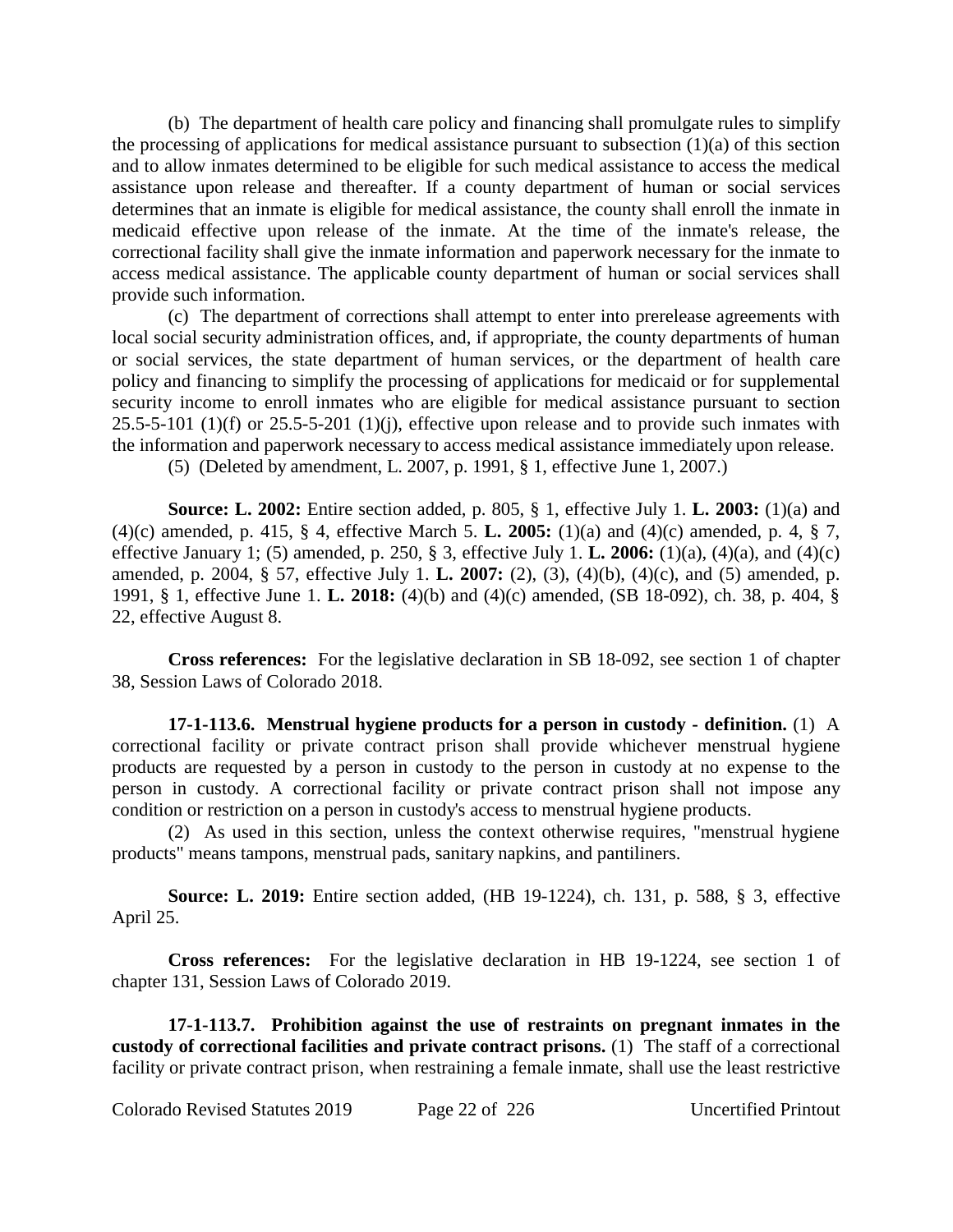restraints necessary to ensure safety if the staff of the correctional facility or private contract prison have actual knowledge or a reasonable belief that the inmate is pregnant. The requirement that staff use the least restrictive restraints necessary to ensure safety shall continue during postpartum recovery and transport to or from a correctional facility and private contract prison.

(2) (a) (I) Staff of a correctional facility, private contract prison, or medical facility shall not use restraints of any kind on a pregnant inmate during labor and delivery of the child; except that staff may use restraints if:

(A) The medical staff determine that restraints are medically necessary for safe childbirth;

(B) The prison staff or medical staff determine that the inmate presents an immediate and serious risk of harm to herself, to other patients, or to medical staff; or

(C) The warden or his or her designee determines that the inmate poses a substantial risk of escape that cannot reasonably be reduced by the use of other existing means.

(II) Notwithstanding any provision of subparagraph (I) of this paragraph (a) to the contrary, under no circumstances shall staff use leg shackles or waist restraints on an inmate during labor and delivery of the child, postpartum recovery while in a medical facility, or transport to or from a medical facility for childbirth.

(b) The correctional facility, private contract prison, or medical facility staff authorizing the use of restraints on a pregnant inmate during labor or delivery of the child shall make a written record of the use of the restraints, which record shall include, at a minimum, the type of restraint used, the circumstances that necessitated the use of the restraint, and the length of time the restraint was used. The staff of the correctional facility or private contract prison shall retain the record for a minimum of five years and shall make the record available for public inspection with individually identifying information redacted from the record unless the inmate who is the subject of the record gives prior written consent for the public release of the record. The written record of the use of restraint shall not constitute a medical record under state or federal law.

(3) Upon return to a correctional facility or private contract prison after childbirth, the inmate shall be entitled to have a member of the correctional facility's or private contract prison's medical staff present during any strip search.

(4) When an inmate's pregnancy is determined, the staff of a correctional facility or private contract prison shall inform a pregnant inmate in writing in a language and in a manner understandable to the inmate of the provisions of this section concerning the use of restraints and the presence of medical staff during a strip search.

(5) The executive director of the department of corrections shall ensure that the staff of the department of corrections and of private contract prisons receive adequate training concerning the provisions of this section.

**Source: L. 2010:** Entire section added, (SB 10-193), ch. 312, p. 1463, § 1, effective January 1, 2011.

**17-1-113.8. Persons with serious behavioral or mental health disorders - long-term isolated confinement - work group - medication-assisted treatment.** (1) The department shall not place a person with a behavioral or serious mental health disorder in long-term isolated confinement except when exigent circumstances are present.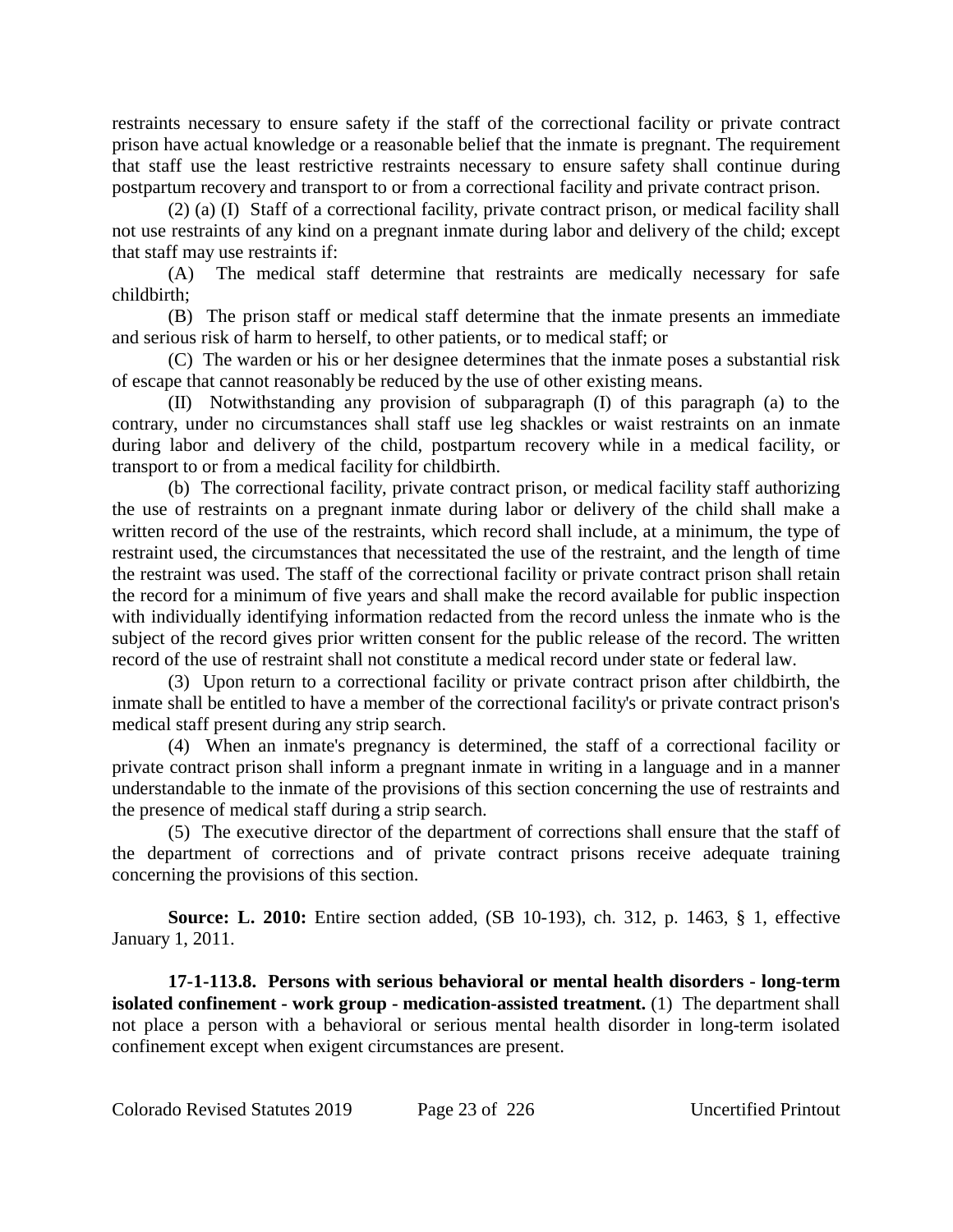(2) (a) There is hereby established within the department a serious mental illness in longterm isolated confinement work group, referred to in this section as the "work group". The work group consists of:

(I) The deputy executive director of the department, or his or her designee, who shall convene and serve as the chair of the work group;

(II) The director of clinical and correctional services, within the department, or his or her designee;

(III) The director of prisons, within the department, or his or her designee;

(IV) The chief of psychiatry, within the department, or his or her designee;

(V) The director of behavioral health, within the department, or his or her designee;

(VI) Two representatives from a nonprofit prisoners' rights advocacy group, one who is appointed by the speaker of the house of representatives and one who is appointed by the president of the senate; and

(VII) Two mental health professionals independent from the department with particular knowledge of prisons and conditions of confinement, one who is appointed by the speaker of the house of representatives and one who is appointed by the president of the senate.

(b) (I) The work group shall advise the department on policies and procedures related to the proper treatment and care of offenders with serious behavioral or mental health disorders in long-term isolated confinement, with a focus on persons with serious behavioral or mental health disorders in long-term isolated confinement.

(II) The work group has the power to request, on a periodic basis, information and data from the department on the status of the department's work on the subject matter of the work group.

(c) The chair of the work group shall convene the work group's first meeting no later than July 1, 2014, and the work group must meet at least semi-annually thereafter. The chair shall schedule and convene the work group's meetings.

(d) The chair shall provide the work group with quarterly updates on the department's policies related to the work group's subject area.

(3) (a) The department shall allow medication-assisted treatment, as it is defined in section 23-21-803, to be provided to individuals who are placed in the custody of the department who were receiving such treatment in a local jail prior to being placed in the custody of the department.

(b) The department may enter into agreements with community agencies, behavioral health organizations, and substance use disorder treatment organizations to assist in the development and administration of medication-assisted treatment pursuant to this section.

**Source: L. 2014:** Entire section added, (SB 14-064), ch. 349, p. 1567, § 1, effective June 6. **L. 2017:** (1) and (2)(b)(I) amended, (SB 17-242), ch. 263, p. 1302, § 129, effective May 25. **L. 2019:** (3) added, (SB 19-008), ch. 275, p. 2594, § 2, effective August 2.

**Cross references:** For the legislative declaration in SB 17-242, see section 1 of chapter 263, Session Laws of Colorado 2017.

**17-1-113.9. Use of administrative segregation for state inmates - reporting.** (1) Notwithstanding section 24-1-136 (11)(a)(I), on or before January 1, 2012, and each January 1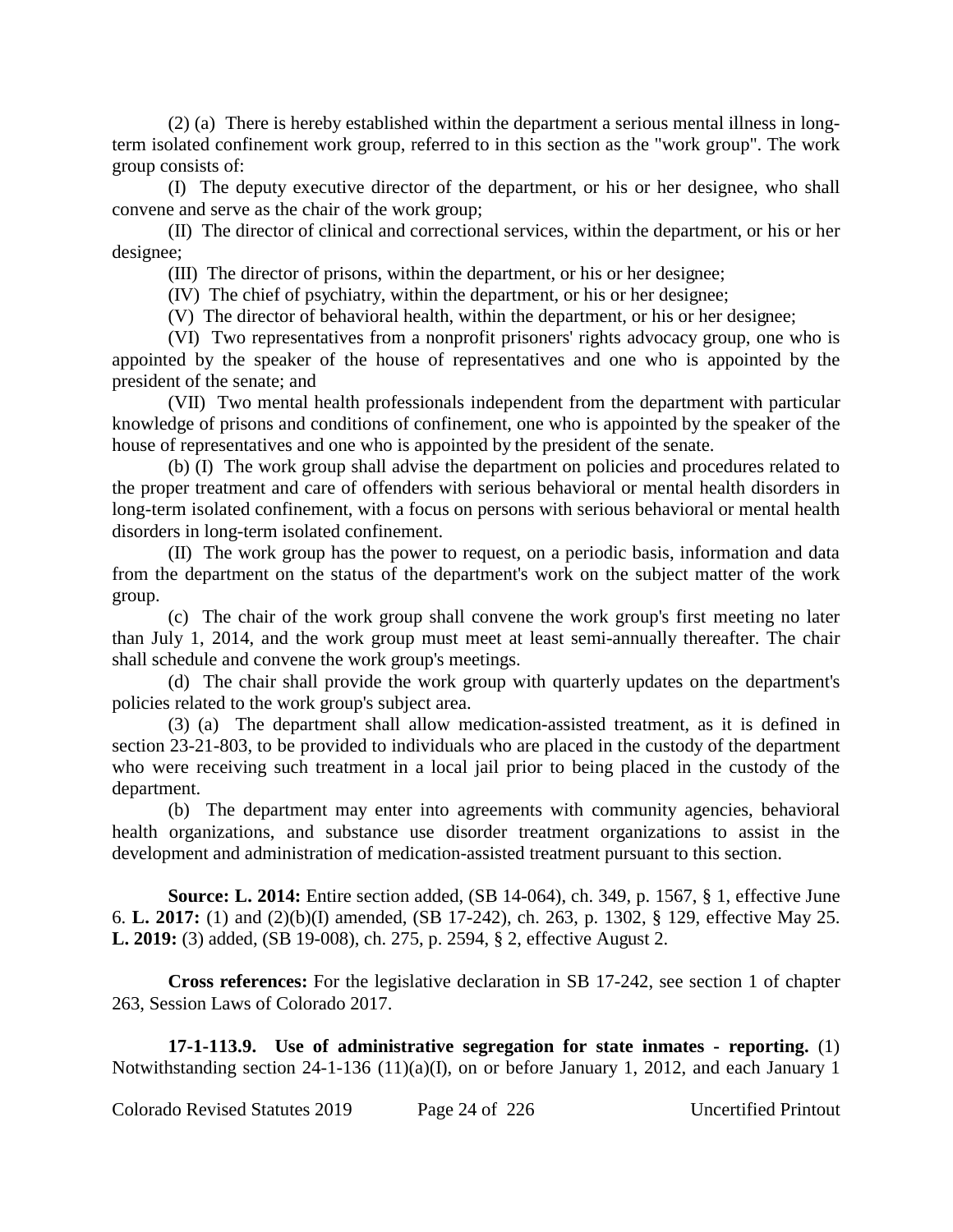thereafter, the executive director shall provide a written report to the judiciary committees of the senate and house of representatives, or any successor committees, concerning the status of administrative segregation; reclassification efforts for offenders with mental health disorders or intellectual and developmental disabilities, including duration of stay, reason for placement, and number and percentage discharged; and any internal reform efforts since July 1, 2011.

(2) Any cost savings achieved as a result of the implementation of sections 17-22.5-302 (1.3) and 17-22.5-405 (8) shall be appropriated and redirected to the department to support behavior-modification programs, incentive programs, mental health services or programs, or similar efforts designed as viable alternatives to administrative segregation.

**Source: L. 2011:** Entire section added, (SB 11-176), ch. 289, p. 1342, § 1, effective July 1. **L. 2017:** (1) amended, (SB 17-031), ch. 92, p. 280, § 2, effective August 9. **L. 2018:** (1) amended, (SB 18-091), ch. 35, p. 385, § 15, effective August 8.

**Cross references:** For the legislative declaration in SB 18-091, see section 1 of chapter 35, Session Laws of Colorado 2018.

**17-1-114. Pool of funds - continuance of community supervision.** There is hereby created in the state treasury a fund to be known as the community supervision supplemental fund, which shall consist of moneys appropriated by the general assembly. All moneys in the fund shall be subject to withdrawal by the department of corrections, the judicial department, or the department of public safety for the purpose of continuing community supervision, such as parole supervision, probation supervision, community corrections programs, or home electronic monitoring over offenders who would otherwise be removed to secure custody due to lack of resources. Such moneys may be withdrawn upon a request by the department of corrections, the judicial department, or the department of public safety which is made to the director of the office of state planning and budgeting. The director of the office of state planning and budgeting, in consultation with the joint budget committee, shall approve or disapprove the request made by each department and budget the amount of such request. Any withdrawal approved by the director of the office of state planning and budgeting shall be dispersed to the department making the request.

**Source: L. 90:** Entire section added, p. 944, § 13, effective June 7.

## **17-1-115. Investigators employed by the department - notification to local law enforcement agencies. (Repealed)**

**Source: L. 92:** Entire section added, p. 432, § 2, effective April 23. **L. 99:** Entire section repealed, p. 424, § 3, effective April 30.

**17-1-115.2. Correctional law enforcement agencies to provide identification cards to retired peace officers upon request - definitions.** (1) As used in this section, unless the context otherwise requires:

(a) "Law enforcement agency of the department" means the department and any agency within the department that employs at least one peace officer.

Colorado Revised Statutes 2019 Page 25 of 226 Uncertified Printout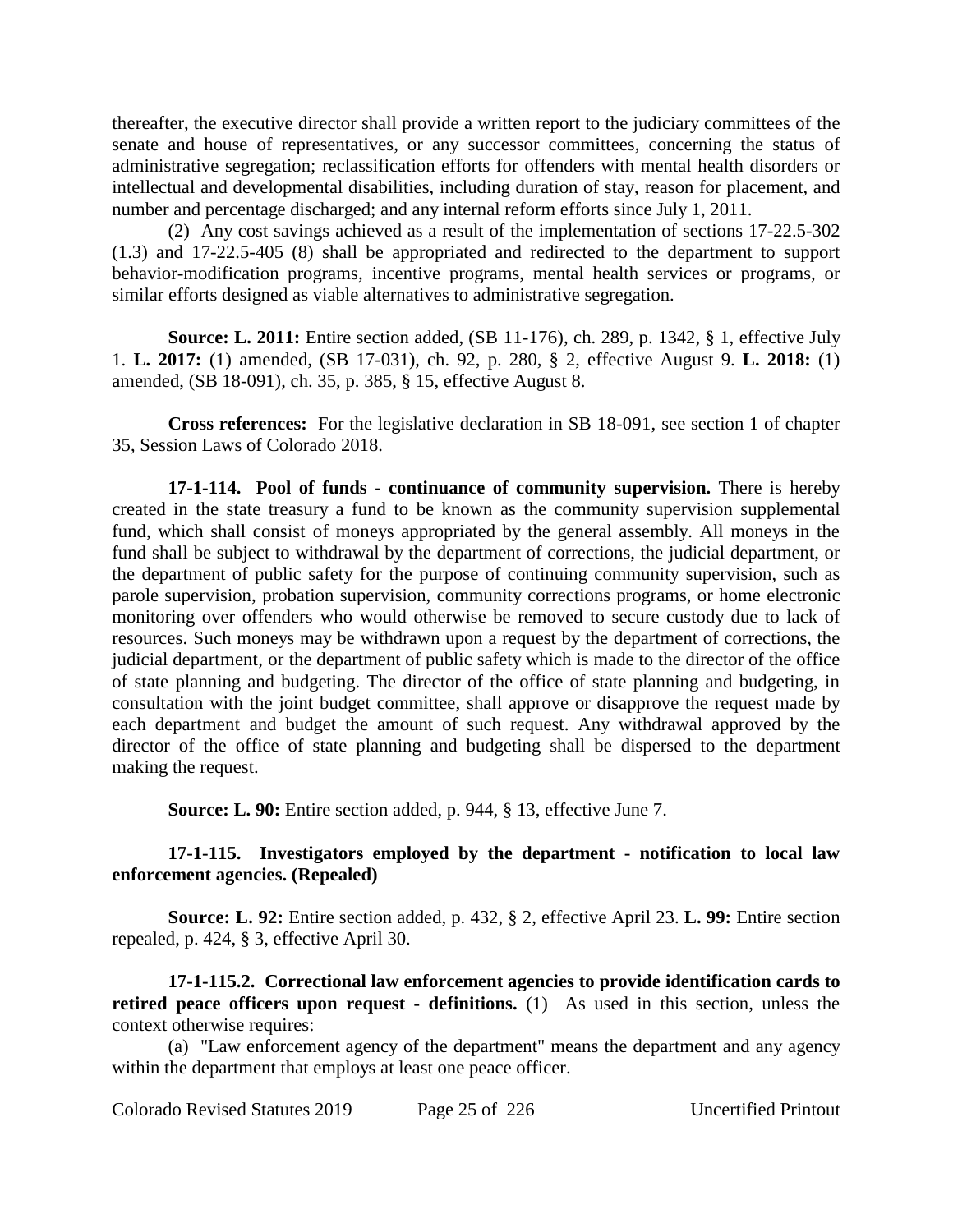(b) "Peace officer" means a certified peace officer described in section 16-2.5-102, C.R.S.

(c) "Photographic identification" means a photographic identification that satisfies the description at 18 U.S.C. sec. 926C (d).

(2) Except as described in subsection (3) of this section, on and after August 7, 2013, if a law enforcement agency of the department has a policy, on August 7, 2013, of issuing photographic identification to peace officers who have retired from the agency, and the agency discontinues said policy after August 7, 2013, the agency shall continue to provide such photographic identification to peace officers who have retired from the agency if:

(a) The peace officer requests the identification;

(b) The peace officer retired from the law enforcement agency before the date upon which the agency discontinued the policy; and

(c) The peace officer is a qualified retired law enforcement officer, as defined in 18 U.S.C. sec. 926C (c).

(3) Before issuing or renewing a photographic identification to a retired law enforcement officer pursuant to this section, a law enforcement agency of the state shall complete a criminal background check of the officer through a search of the national instant criminal background check system created by the federal "Brady Handgun Violence Prevention Act" (Pub.L. 103- 159), the relevant portion of which is codified at 18 U.S.C. sec. 922 (t), and a search of the state integrated criminal justice information system. If the background check indicates that the officer is prohibited from possessing a firearm by state or federal law, the law enforcement agency shall not issue the photographic identification.

(4) A law enforcement agency of the department may charge a fee for issuing a photographic identification to a retired peace officer pursuant to subsection (2) of this section, which fee shall not exceed the direct and indirect costs assumed by the agency in issuing the photographic identification.

(5) Notwithstanding any provision of this section to the contrary, a law enforcement agency of the department shall not be required to issue a photographic identification to a particular peace officer if the chief administrative officer of the agency elects not to do so.

(6) If a law enforcement agency of the department denies a photographic identification to a retired peace officer who requests a photographic identification pursuant to this section, the law enforcement agency shall provide the retired peace officer a written statement setting forth the reason for the denial.

**Source: L. 2013:** Entire section added, (HB 13-1118), ch. 81, p. 262, § 6, effective August 7.

**17-1-115.5. Prison sexual assault prevention program.** (1) The department shall develop, with respect to sexual assaults that occur in correctional facilities operated by or pursuant to a contract with the department, policies and procedures to:

(a) Require disciplinary action for employees who fail to report incidences of sexual assault to the inspector general appointed pursuant to section 17-1-103.8;

(b) Require the inspector general or the department of corrections investigator, whichever is appropriate, after completing an investigation for sexual assault, to submit the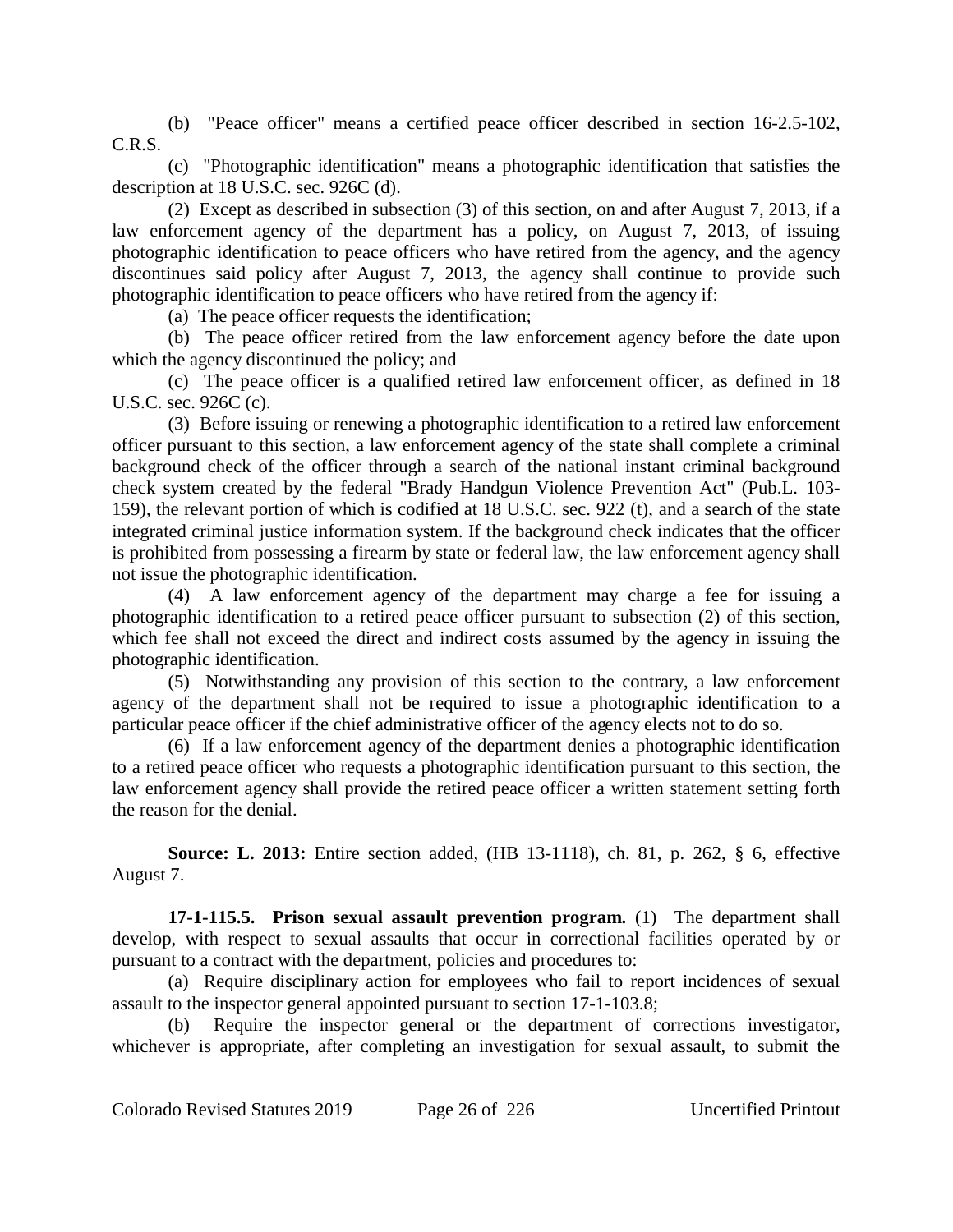findings to the district attorney with jurisdiction over the facility in which the alleged sexual assault occurred;

(c) Prohibit retaliation and disincentives for reporting sexual assaults;

(d) Provide, in situations in which there is reason to believe that a sexual assault has occurred, reasonable and appropriate measures to ensure victim safety by separating the victim from the assailant, if known;

(e) Ensure the confidentiality of prison rape complaints and protection of inmates who make complaints of prison rape;

(f) Provide acute trauma care for sexual assault victims, including treatment of injuries, HIV prophylaxis measures, and testing for sexually transmitted infections;

(g) Provide, at intake and periodically thereafter, department-approved, easy-tounderstand information developed by the department on sexual assault prevention, treatment, reporting, and counseling in consultation with community groups with expertise in sexual assault prevention, treatment, reporting, and counseling;

(h) Provide sexual-assault-specific training to department mental health professionals and all employees who have direct contact with inmates regarding treatment and methods of prevention and investigation;

(i) Provide confidential mental health counseling for victims of sexual assault;

(j) Monitor victims of sexual assault for suicidal impulses, post-traumatic stress disorder, depression, and other mental health consequences resulting from the sexual assault; and

(k) Require termination of an employee who engages in a sexual assault on or sexual conduct with an inmate consistent with constitutional due process protections and state personnel laws and rules.

(2) Investigation of a sexual assault shall be conducted by investigators trained in the investigation of sex crimes. The investigation shall include, but need not be limited to, use of forensic rape kits, questioning of suspects and witnesses, and gathering and preserving relevant evidence.

(3) The department shall annually report the data that it is required to compile and report to the federal bureau of justice statistics as required by the federal "Prison Rape Elimination Act of 2003", Pub.L. 108-79, as amended, to the judiciary committees of the house of representatives and the senate, or any successor committees.

**Source: L. 2007:** Entire section added, p. 1545, § 1, effective May 31. **L. 2008:** (1)(b) amended, p. 466, § 2, effective April 14; (3) amended, p. 1885, § 26, effective August 5. **L. 2016:** (1)(f) amended, (SB 16-146), ch. 230, p. 915, § 7, effective July 1.

**17-1-115.7. Prevention of sexual assaults on youthful inmates - compliance with federal law - report - definition.** (1) On or before August 20, 2013, the department shall implement policies pursuant to the federal "Prison Rape Elimination Act of 2003", 42 U.S.C. sec. 15601 et seq., to ensure compliance with the provisions thereof relating to youthful inmates, as codified at 28 CFR 115.14.

(2) Notwithstanding section  $24-1-136(11)(a)(I)$ , on or before October 1, 2013, and on or before each October 1 thereafter, the department shall report to the judiciary committees of the house of representatives and senate, or any successor committees, concerning the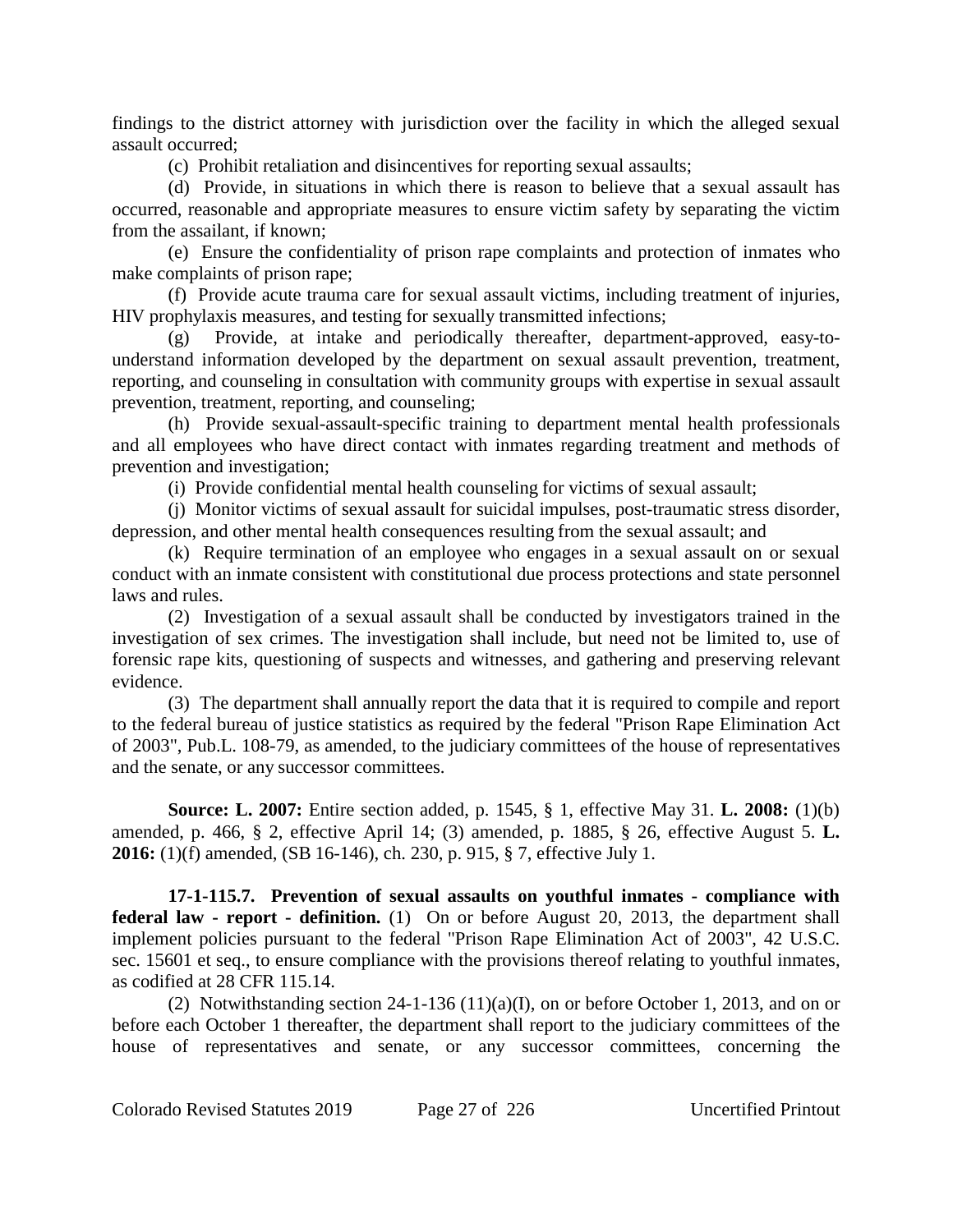implementation of the policies described in subsection (1) of this section within the youth offender system described in section 18-1.3-407.5.

(3) As used in this section, "youthful inmate" means any person less than eighteen years of age who is under adult court supervision and incarcerated or detained in a correctional facility.

**Source: L. 2013:** Entire section added, (SB 13-216), ch. 171, p. 618, § 2, effective May 10. **L. 2017:** (2) amended, (SB 17-031), ch. 92, p. 281, § 3, effective August 9.

**17-1-115.8. Corrections officer staffing - report - double shift criteria - definition.** (1) Notwithstanding section 24-1-136 (11)(a)(I), the department shall prepare a report for the members of the general assembly by January 15, 2014, and by January 15 each year thereafter, regarding corrections officer staffing levels. The report must include:

(a) Staffing levels for corrections officers at each correctional facility and private contract prison in Colorado;

(b) Staffing levels for corrections officers for each correctional facility security level; and

(c) A comparison of staffing levels at Colorado correctional facilities and the national standards adopted by the national institute of corrections and the American correctional association.

(2) The department shall develop criteria for when a corrections officer may work two consecutive shifts, and the criteria must apply to a seven-day period and must account for different security-level facilities.

(3) The department, through discussions with employees, shall establish work period and compensation practices that comply with the following standards that:

(a) A work period for correctional officers may be from seven consecutive days to fourteen consecutive days in length. Overtime pay for correctional officers must be required when the number of hours worked exceeds the number of hours that bears the same relationship to eighty-five hours in a fourteen-day period.

(b) Corrections officers who work twelve or more hours in one twenty-four hour period shall be paid the amount of one and one-half times their regular rate of pay for the time they worked that exceeded eight and one-half hours;

(c) All department employees receive with their pay check a pay stub that clearly and accurately reflects all hours worked, standard rate of pay, rate of overtime pay, accrual of any paid leave and compensatory time, remaining paid leave, and compensatory time balances;

(d) The department shall establish administrative regulation practices that create greater flexibility in the staffing of facilities, including but not limited to employee shift substitution, voluntary overtime lists, roving, and pool staff coverage; and

(e) All practices must be compliant with federal wage and hour law.

(4) For purposes of this section, "corrections officer" means an employee of the department of corrections who is subject to the exemption in 29 U.S.C. sec. 207 (k); except that it does not include a parole officer.

**Source: L. 2013:** Entire section added (SB 13-210), ch. 261, p. 1377, § 1, effective August 7. **L. 2017:** IP(1) amended, (SB 17-031), ch. 92, p. 281, § 4, effective August 9.

Colorado Revised Statutes 2019 Page 28 of 226 Uncertified Printout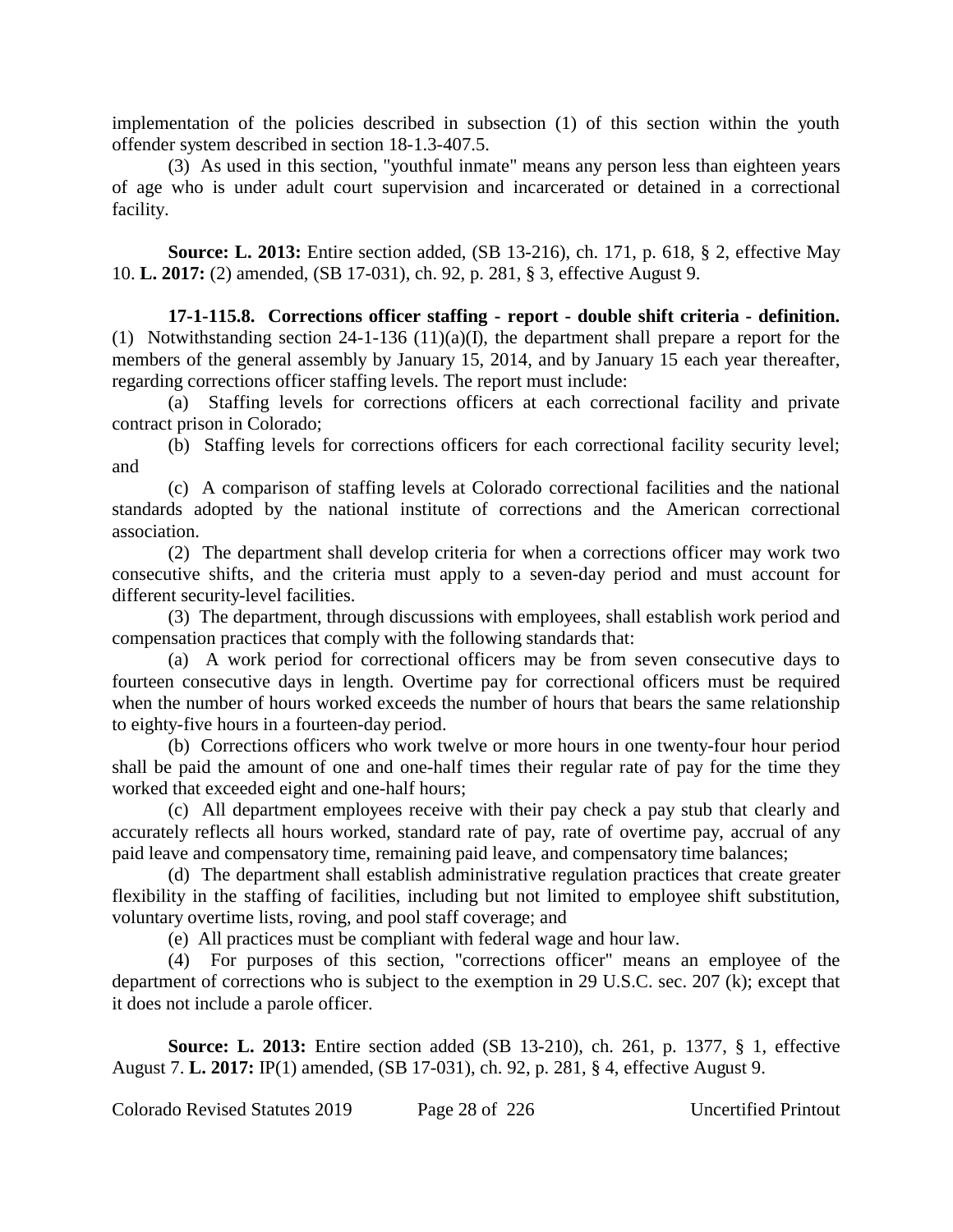**17-1-115.9. Incentives for mental health professionals - report - legislative** declaration. **(1)** The general assembly finds that:

(a) The failure to provide timely needed sex offender treatment or services creates a risk when an inmate is released into the community and increases expenses when an inmate remains in prison due to his or her failure to receive treatment or services; and

(b) In order to provide the necessary sex offender treatment and services in difficult-toserve areas in a timely manner, the department must have the flexibility to offer incentives to contracted mental health professionals to provide such treatment and services in such areas.

(2) The department shall monitor the number of inmates who have a specified sex offender treatment or service identified in the inmate's recommended rehabilitation report and who are not receiving the treatment or service due to a lack of treatment or service providers. The department shall develop and may implement an incentive plan for each sex offender treatment or service and each geographic area in which there is a need for additional contracted mental health professionals to provide the identified sex offender treatment or service. The incentive plan must include specific incentives to contract with the necessary mental health professionals and may include increases in fees and travel reimbursements paid, bonuses, and other financial incentives.

(3) Notwithstanding the provisions of section 24-1-136 (11), on or before December 1, 2018, and each December 1 thereafter, the department shall submit a report to the joint budget committee that must include:

(a) The statewide number of inmates requiring each sex offender treatment or service provided by a mental health professional and the number of inmates unable to receive such treatment or service; and

(b) For each incentive plan developed pursuant to this section, the number of inmates requiring the treatment or service, the number of inmates still unable to receive the treatment or service, a description of the incentive plan developed, and a report on the effectiveness of any incentive offered by the department under the plan.

**Source: L. 2018:** Entire section added, (HB 18-1040), ch. 199, p. 1295, § 1, effective August 8.

**17-1-116. Corrections expansion reserve fund.** There is hereby created in the state treasury the corrections expansion reserve fund. Moneys in the fund shall be subject to annual appropriation by the general assembly for the purpose of complying with the provisions of section 2-2-703, C.R.S., which requires that any bill which results in a net increase in periods of imprisonment in state correctional facilities provide for the funding of any increased capital construction costs or increased operating costs associated therewith. Any unexpended or unencumbered moneys remaining in the fund at the end of any fiscal year shall remain in the fund and shall not revert to or be transferred to the general fund or any other fund of the state.

**Source: L. 93, 1st Ex. Sess.:** Entire section added, p. 8, § 10, effective September 13.

# **17-1-117. Appropriation to comply with section 2-2-703 - HB 94-1052. (Repealed)**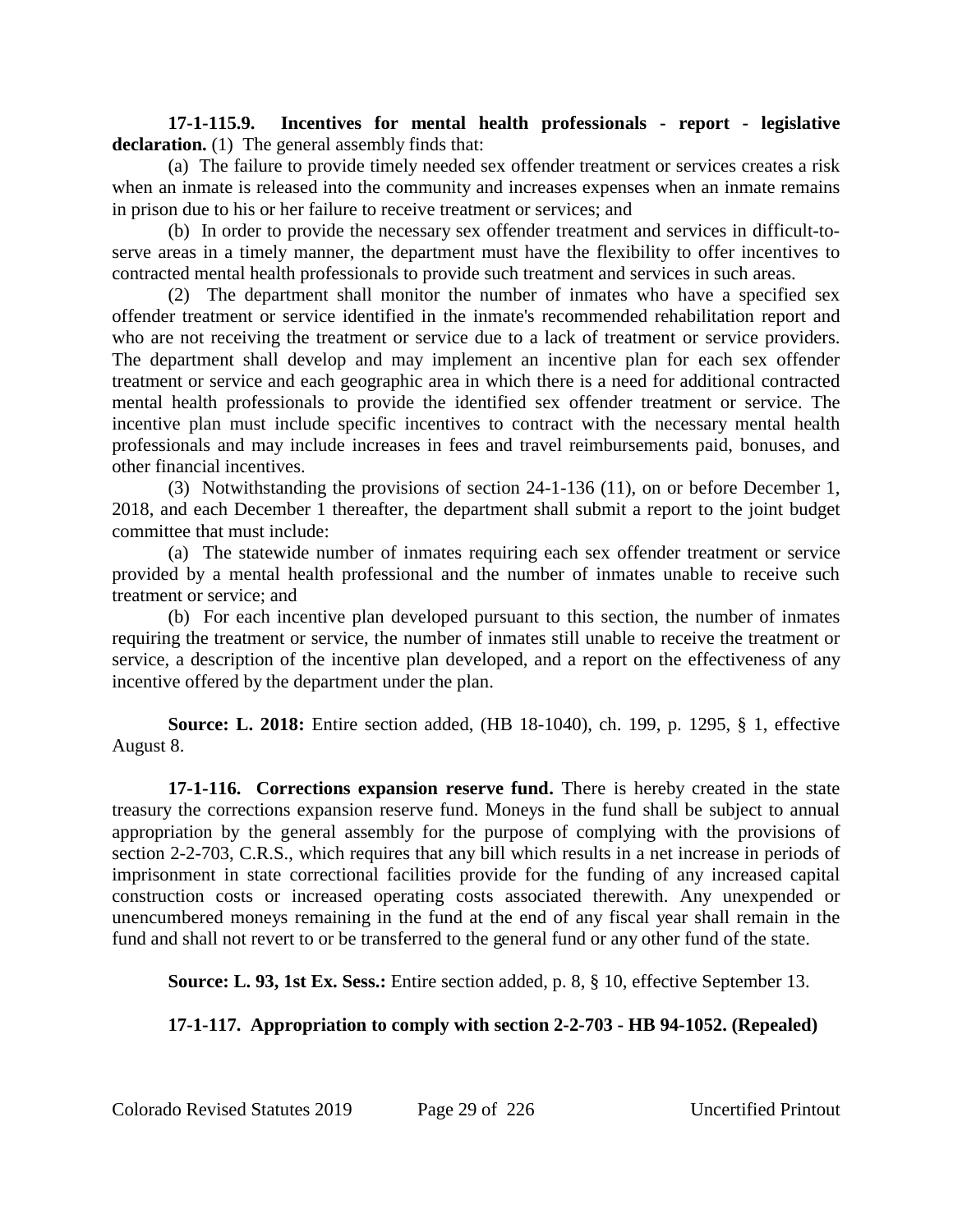**Source: L. 94:** Entire section added, p. 1345, § 2, effective July 1. **L. 2000:** Entire section repealed, p. 837, § 17, effective May 24.

## **17-1-118. Appropriation to comply with section 2-2-703 - HB 96-1361. (Repealed)**

**Source: L. 96:** Entire section added, p. 1335, § 2, effective July 1. **L. 2008:** Entire section repealed, p. 1885, § 27, effective August 5.

**17-1-119. Lethal perimeter security systems for correctional facilities governmental immunity - limitations.** (1) The general assembly hereby finds and declares that the installation and operation of electrified, lethal perimeter security systems at certain state correctional facilities will enhance the safety of the citizens of this state and will result in reduced costs for operating such correctional facilities.

(2) The department is authorized, through its agents and contractors, to design and construct electrified, lethal perimeter security systems at correctional facilities to be managed, operated, supervised, and controlled by the department if the department determines the use of such security systems to be necessary and appropriate.

(3) The department, any agent of the department, or contractor hired by the department for the design and construction of an electrified, lethal perimeter security system at a state correctional facility shall be provided all protections of governmental immunity provided to public employees by article 10 of title 24, C.R.S., including but not limited to the payment of judgments and settlements, the provision of legal defense, and the payment of costs incurred in court actions in regard to any and all claims arising from the design and construction, consistent with the design approved by the department, of the lethal aspect of such security system.

(4) The provisions of subsection (3) of this section shall be construed as a specific exception for independent contractors hired to design and construct electrified, lethal perimeter security systems at state correctional facilities from the general exclusion of independent contractors from the protections of governmental immunity provided in article 10 of title 24, C.R.S.

**Source: L. 97:** Entire section added, p. 1587, § 3, effective June 4.

**17-1-119.5. Compilation of data related to inmates with children attending school.** (1) The department of corrections shall obtain information from each inmate concerning whether the inmate is the parent of a child who is under the age of eighteen in the state of Colorado and, if so, whether the child is enrolled in a school in the state and the school district or state charter school in which the child is enrolled. In the process of obtaining the information from the inmate, the department shall not provide the inmate with information that would pose a safety threat to the child or child's family.

(2) The department shall collect and compile information related to programs that assist students whose parents are incarcerated.

**Source: L. 2005:** Entire section added, p. 951, § 1, effective June 2.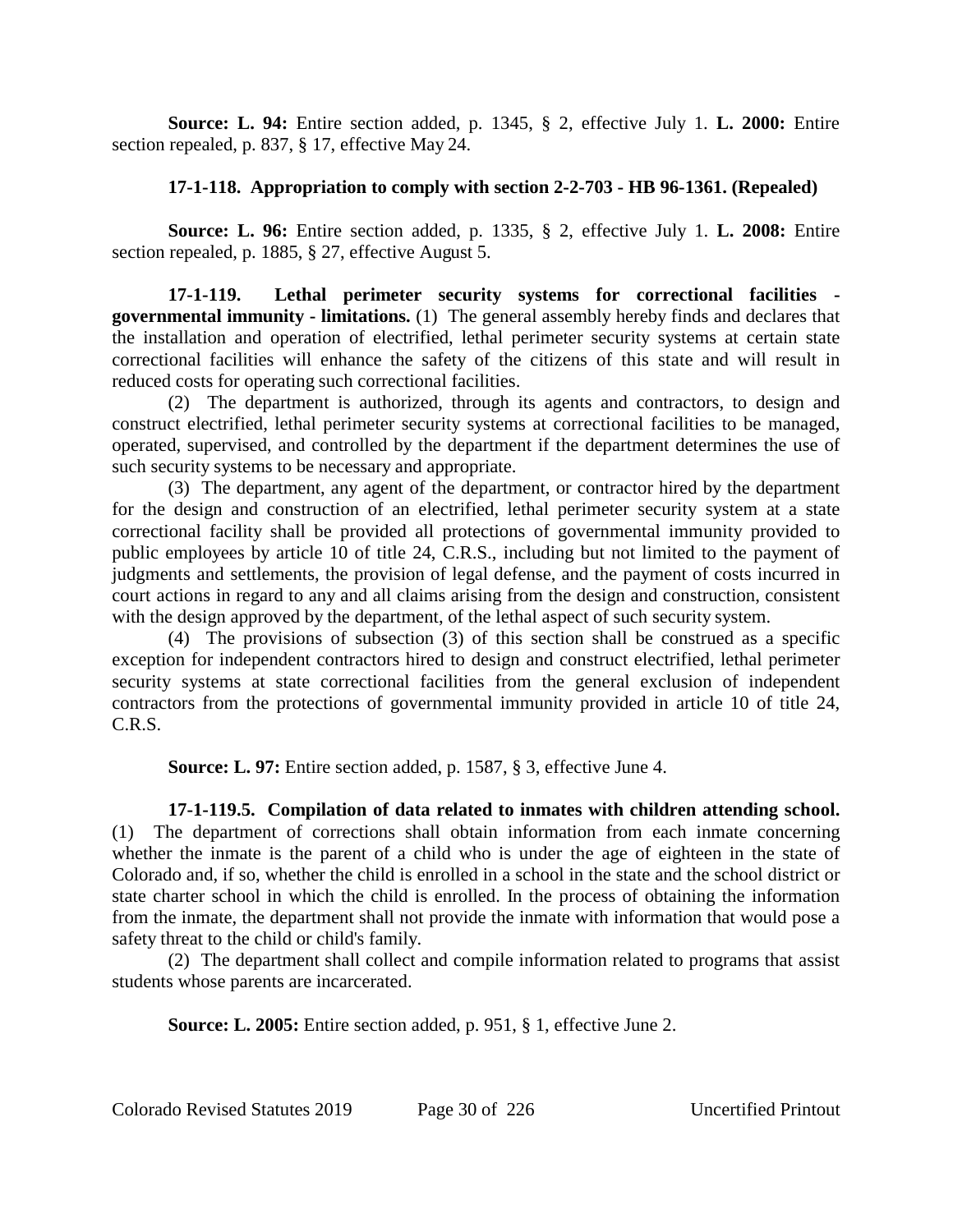**17-1-119.7. Prison population management measures.** (1) The department shall track the prison bed vacancy rate in both correctional facilities and state-funded private contract prison beds on a monthly basis. If the vacancy rate falls below three percent for thirty consecutive days, the department shall notify the governor, the joint budget committee, the parole board, each elected district attorney, the chief judge of each judicial district, the state public defender, and the office of community corrections in the department of public safety. The department shall notify the governor, the joint budget committee, the parole board, each elected district attorney, the chief judge of each judicial district, the state public defender, and the office of community corrections once the vacancy rate exceeds four percent for thirty consecutive days.

(2) (a) If the vacancy rate in correctional facilities and state-funded private contract prison beds falls below three percent for thirty consecutive days, the department shall:

(I) Request the office of community corrections to provide the department with information regarding the location and nature of any unutilized community corrections beds. The office of community corrections shall provide the information within seventy-two hours of the request and on a weekly basis until the office of community corrections receives notification that the vacancy rate exceeds three percent.

(II) Request that the parole board review a list of inmates who are within ninety days of their mandatory release date, have an approved parole plan, and do not require full board review or victim notification pursuant to section 24-4.1-302.5 (1)(j);

(III) Coordinate with the parole board to review the list of inmates who have satisfied conditions for conditional release verified by the department of corrections, do not require full board review or victim notification pursuant to section 24-4.1-302.5 (1)(j), and have satisfied the condition or conditions required for an order to parole; and

(IV) (A) Submit to the parole board a list of eligible inmates with a favorable parole plan who have been assessed to be medium or lower risk on the validated risk assessment scale developed pursuant to section 17-22.5-404 (2). Except as provided in subsection  $(2)(a)(IV)(B)$  of this section, the parole board shall conduct a file review of each inmate on the list and set conditions of release for the inmate within thirty days after receipt of the list and set a day of release no later than thirty days after conducting the file review.

(B) If victim notification is required and a victim wishes to provide input, the parole board shall schedule a hearing in lieu of a file review and set conditions of release for the inmate and a date of release no later than thirty days after conducting the hearing.

(C) If additional information is needed, the parole board may table a decision after the file review or hearing and request additional information from the department. The parole board may grant or deny parole to an applicant, and, if the decision is to deny parole, it must be based on a majority vote of the full board.

(D) An inmate is not eligible for release pursuant to this section if he or she is serving a sentence for an offense enumerated in section 24-4.1-302 or section 16-22-102 (9) or has had a class I code of penal discipline violation within the previous twelve months from the date of the list or since incarceration, whichever is shorter; has been terminated for lack of progress or declined in writing to participate in programs that have been recommended and made available to the inmate within the previous twelve months or since incarceration, whichever is shorter; has been regressed from community corrections or revoked from parole within the previous one hundred eighty days; or has a pending felony charge, detainer, or an extraditable warrant.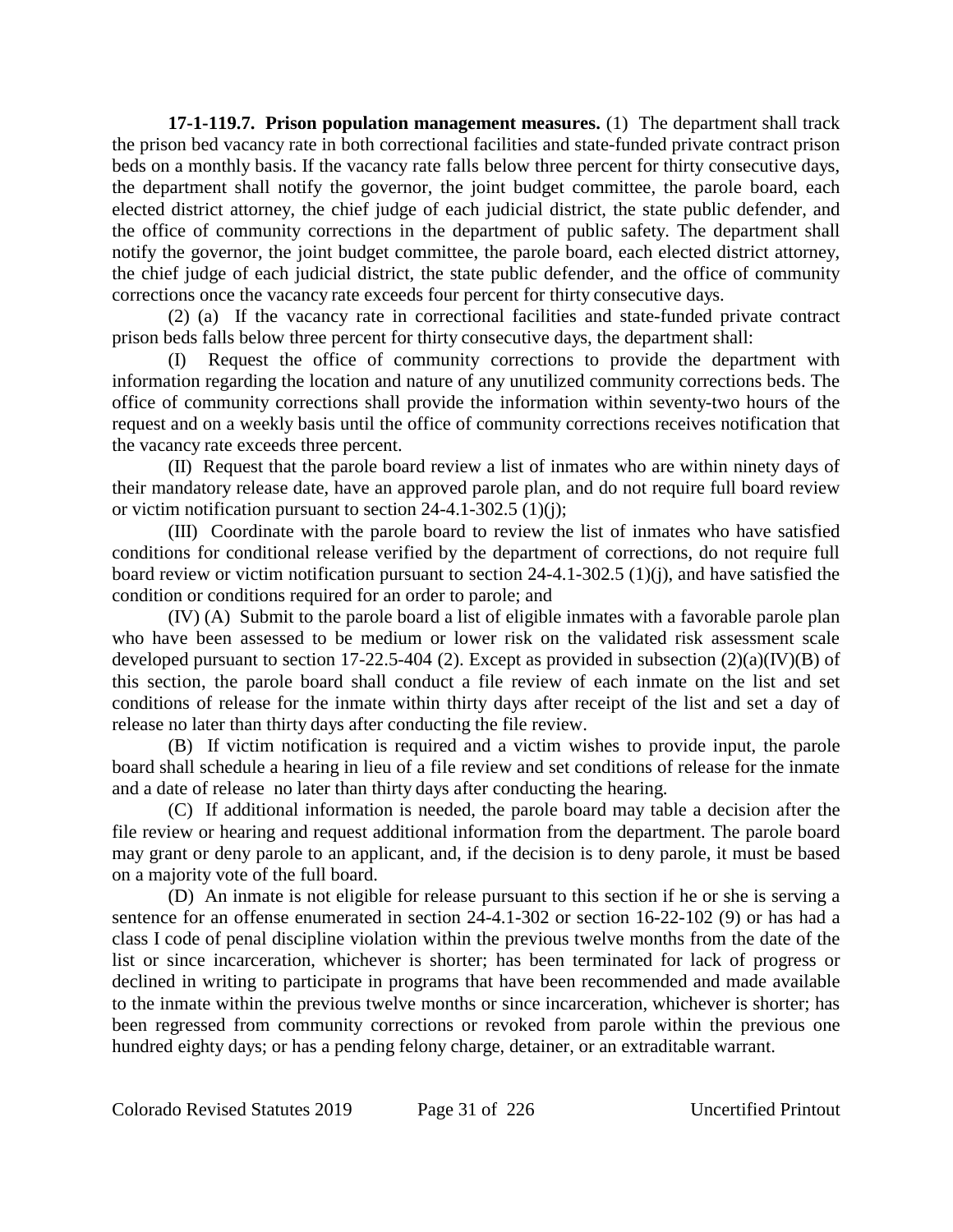(E) An inmate is eligible for release pursuant to this subsection  $(2)(a)(IV)$  if the inmate is at or past his or her parole eligibility date and is only serving a sentence for a conviction of a level 3 or level 4 drug felony or a class 3, class 4, class 5, or class 6 nonviolent felony offense.

(b) The department may utilize any, all, or a combination of the measures described in subsection  $(2)(a)$  of this section when the vacancy rate falls below two percent for thirty consecutive days and until the vacancy rate is above three percent for thirty consecutive days.

**Source: L. 2018:** Entire section added, (HB 18-1410), ch. 394, p. 2352, § 1, effective June 6. **L. 2019:** (1), IP(2)(a), (2)(a)(II), and (2)(a)(III) amended and (2)(a)(IV) added, (SB 19- 143), ch. 286, p. 2655, § 1, effective May 28.

## **17-1-120. Appropriation to comply with section 2-2-703 - HB 97-1077 and HB 97- 1060. (Repealed)**

**Source: L. 97:** Entire section added, p. 1549, § 26, effective July 1; entire section added, p. 992, § 5, effective July 1. **L. 2008:** Entire section repealed, p. 1885, § 27, effective August 5.

## **17-1-121. Appropriation to comply with section 2-2-703 - HB 97-1186. (Repealed)**

**Source: L. 97:** Entire section added, p. 1592, § 2, effective July 1. **L. 2008:** Entire section repealed, p. 1885, § 27, effective August 5.

## **17-1-122. Appropriation to comply with section 2-2-703 - HB 98-1160. (Repealed)**

**Source: L. 98:** Entire section added, p. 1448, § 42, effective July 1. **L. 2002:** (1)(c)(I) repealed, p. 675, § 2, effective May 28. **L. 2008:** Entire section repealed, p. 1885, § 27, effective August 5.

#### **17-1-123. Appropriation to comply with section 2-2-703 - HB 98-1156. (Repealed)**

**Source: L. 98:** Entire section added, p. 1294, § 16, effective November 1. **L. 2002:** (1)(e) repealed, p. 675, § 3, effective May 28. **L. 2008:** Entire section repealed, p. 1885, § 27, effective August 5.

#### **17-1-124. Appropriation to comply with section 2-2-703 - SB 98-021. (Repealed)**

**Source: L. 98:** Entire section added, p. 1265, § 3, effective July 1. **L. 2002:** (1)(d)(I) repealed, p. 675, § 4, effective May 28. **L. 2008:** Entire section repealed, p. 1885, § 27, effective August 5.

# **17-1-125. Appropriation to comply with section 2-2-703 - HB 99-1068. (Repealed)**

**Source: L. 99:** Entire section added, p. 661, § 3, effective July 1. **L. 2008:** Entire section repealed, p. 1885, § 27, effective August 5.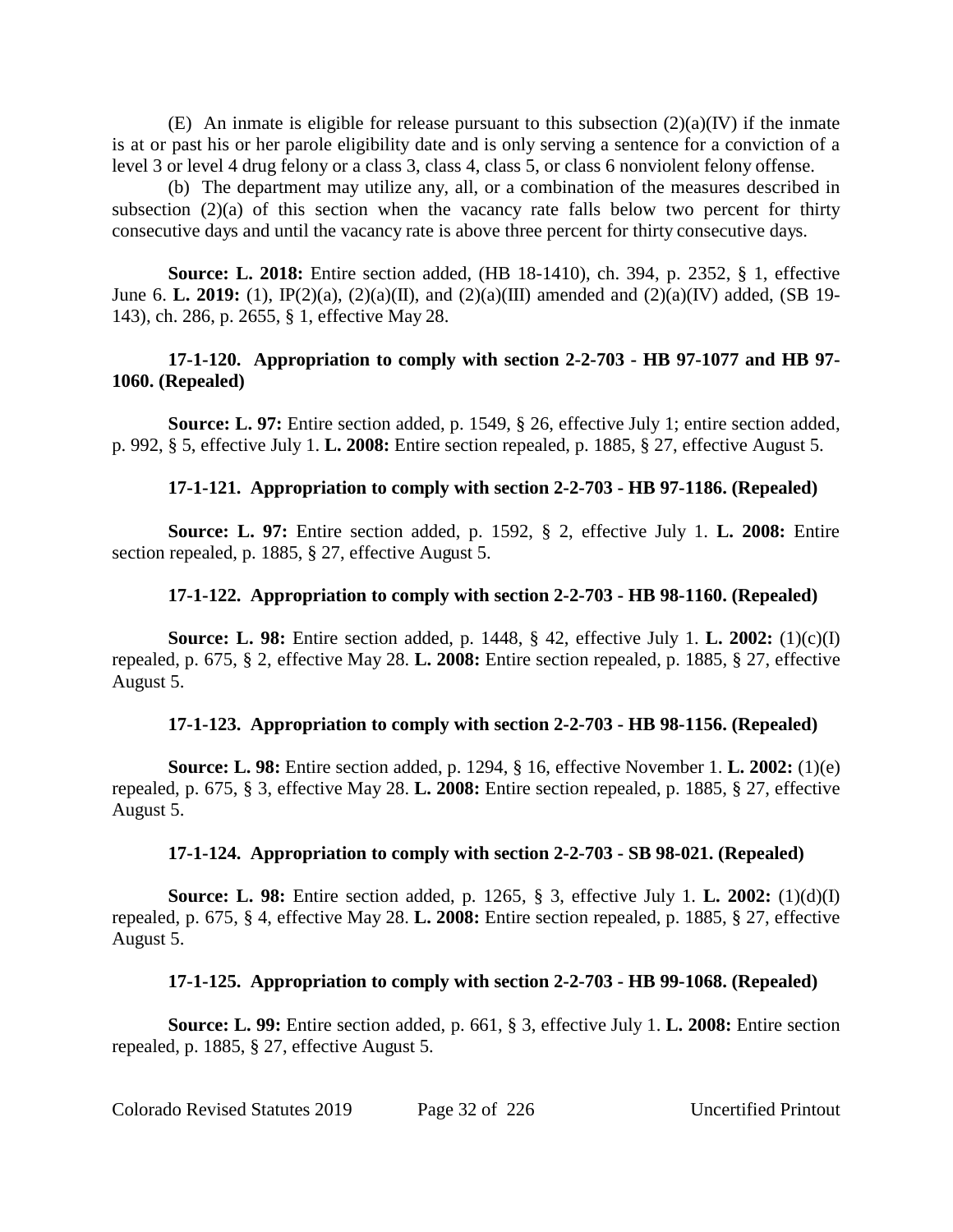#### **17-1-126. Appropriation to comply with section 2-2-703 - HB 00-1247. (Repealed)**

**Source: L. 2000:** Entire section added, p. 643, § 2, effective July 1. **L. 2002:** (1)(c)(I) repealed, p. 676, § 5, effective May 28. **L. 2008:** Entire section repealed, p. 1885, § 27, effective August 5.

# **17-1-127. Appropriation to comply with section 2-2-703 - HB 00-1158. (Repealed)**

**Source: L. 2000:** Entire section added, p. 1014, § 8, effective July 1. **L. 2008:** Entire section repealed, p. 1885, § 27, effective August 5.

# **17-1-128. Appropriation to comply with section 2-2-703 - HB 00-1111. (Repealed)**

**Source: L. 2000:** Entire section added, p. 648, § 6, effective July 1. **L. 2008:** Entire section repealed, p. 1885, § 27, effective August 5.

# **17-1-129. Appropriation to comply with section 2-2-703 - HB 00-1214. (Repealed)**

**Source: L. 2000:** Entire section added, p. 638, § 2, effective July 1. **L. 2002:** (1)(c)(I) repealed, p. 676, § 6, effective May 28. **L. 2008:** Entire section repealed, p. 1885, § 27, effective August 5.

# **17-1-130. Appropriation to comply with section 2-2-703 - HB 00-1201. (Repealed)**

**Source: L. 2000:** Entire section added, p. 635, § 7, effective July 1. **L. 2002:** (1)(c)(I) repealed, p. 676, § 7, effective May 28. **L. 2004:** (1)(e)(I) repealed, p. 686, § 2, effective July 1. **L. 2008:** Entire section repealed, p. 1885, § 27, effective August 5.

# **17-1-131. Appropriation to comply with section 2-2-703 - HB 00-1317. (Repealed)**

**Source: L. 2000:** Entire section added, p. 928, § 23, effective July 1. **L. 2008:** Entire section repealed, p. 1885, § 27, effective August 5.

# **17-1-132. Appropriation to comply with section 2-2-703 - HB 00-1107. (Repealed)**

**Source: L. 2000:** Entire section added, p. 712, § 50, effective July 1. **L. 2002:** (1)(c)(I) repealed, p. 677, § 8, effective May 28. **L. 2008:** Entire section repealed, p. 1885, § 27, effective August 5.

# **17-1-133. Appropriation to comply with section 2-2-703 - HB 01-1205. (Repealed)**

**Source: L. 2001:** Entire section added, p. 527, § 3, effective May 22. **L. 2002:** (1)(a) repealed, p. 677, § 9, effective May 28. **L. 2008:** Entire section repealed, p. 1885, § 27, effective August 5.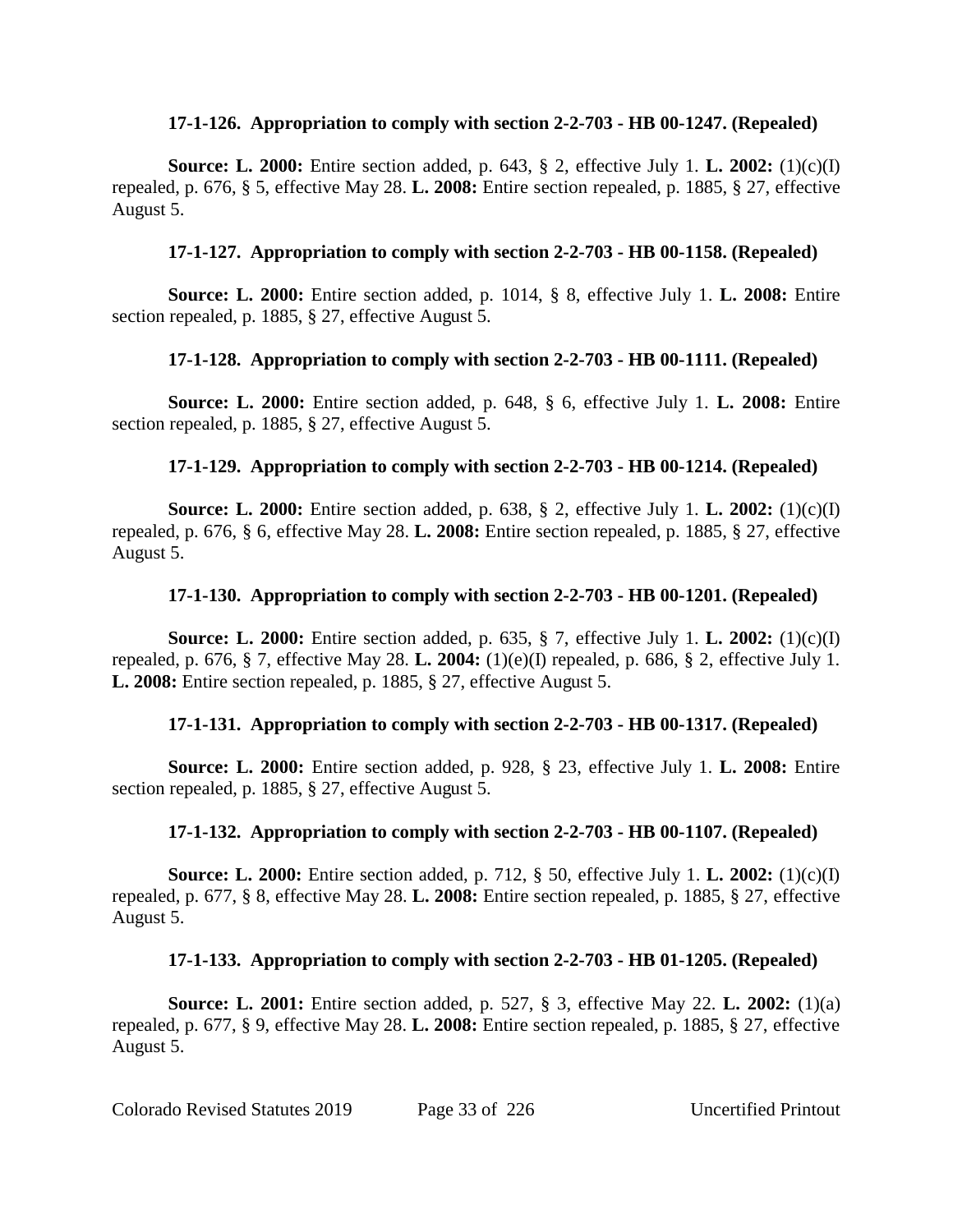#### **17-1-134. Appropriation to comply with section 2-2-703 - SB 01-046. (Repealed)**

**Source: L. 2001:** Entire section added, p. 606, § 5, effective July 1. **L. 2008:** Entire section repealed, p. 1885, § 27, effective August 5.

# **17-1-135. Appropriation to comply with section 2-2-703 - HB 01-1204. (Repealed)**

**Source: L. 2001:** Entire section added, p. 1010, § 3, effective July 1. **L. 2003:** (1)(a) repealed, p. 1470, § 3, effective May 1. **L. 2008:** Entire section repealed, p. 1885, § 27, effective August 5.

# **17-1-136. Appropriation to comply with section 2-2-703 - SB 01-210. (Repealed)**

**Source: L. 2001:** Entire section added, p. 568, § 6, effective May 29. **L. 2008:** Entire section repealed, p. 1885, § 27, effective August 5.

# **17-1-137. Appropriation to comply with section 2-2-703 - HB 01-1242. (Repealed)**

**Source: L. 2001:** Entire section added, p. 860, § 10, effective July 1. **L. 2002:** (1)(b)(I) repealed, p. 677, § 10, effective May 28. **L. 2003:** (1)(c)(I) repealed, p. 1470, § 4, effective May 1. **L. 2004:** (1)(d)(I) repealed, p. 686, § 3, effective July 1. **L. 2008:** Entire section repealed, p. 1885, § 27, effective August 5.

# **17-1-138. Appropriation to comply with section 2-2-703 - HB 01-1344. (Repealed)**

**Source: L. 2001:** Entire section added, p. 1058, § 2, effective July 1. **L. 2008:** Entire section repealed, p. 1885, § 27, effective August 5.

# **17-1-139. Appropriation to comply with section 2-2-703 - HB 02-1301. (Repealed)**

**Source: L. 2002:** Entire section added, p. 811, § 3, effective July 1. **L. 2008:** Entire section repealed, p. 1885, § 27, effective August 5.

# **17-1-140. Appropriation to comply with section 2-2-703 - HB 02-1283. (Repealed)**

**Source: L. 2002:** Entire section added, p. 1196, § 3, effective June 3. **L. 2003:** (1)(a) repealed, p. 327, § 3, effective March 5. **L. 2008:** Entire section repealed, p. 1885, § 27, effective August 5.

# **17-1-141. Appropriation to comply with section 2-2-703 - HB 02-1396. (Repealed)**

**Source: L. 2002:** Entire section added, p. 1128, § 3, effective June 3. **L. 2003:** (1)(a) repealed, p. 327, § 4, effective March 5. **L. 2008:** Entire section repealed, p. 1885, § 27, effective August 5.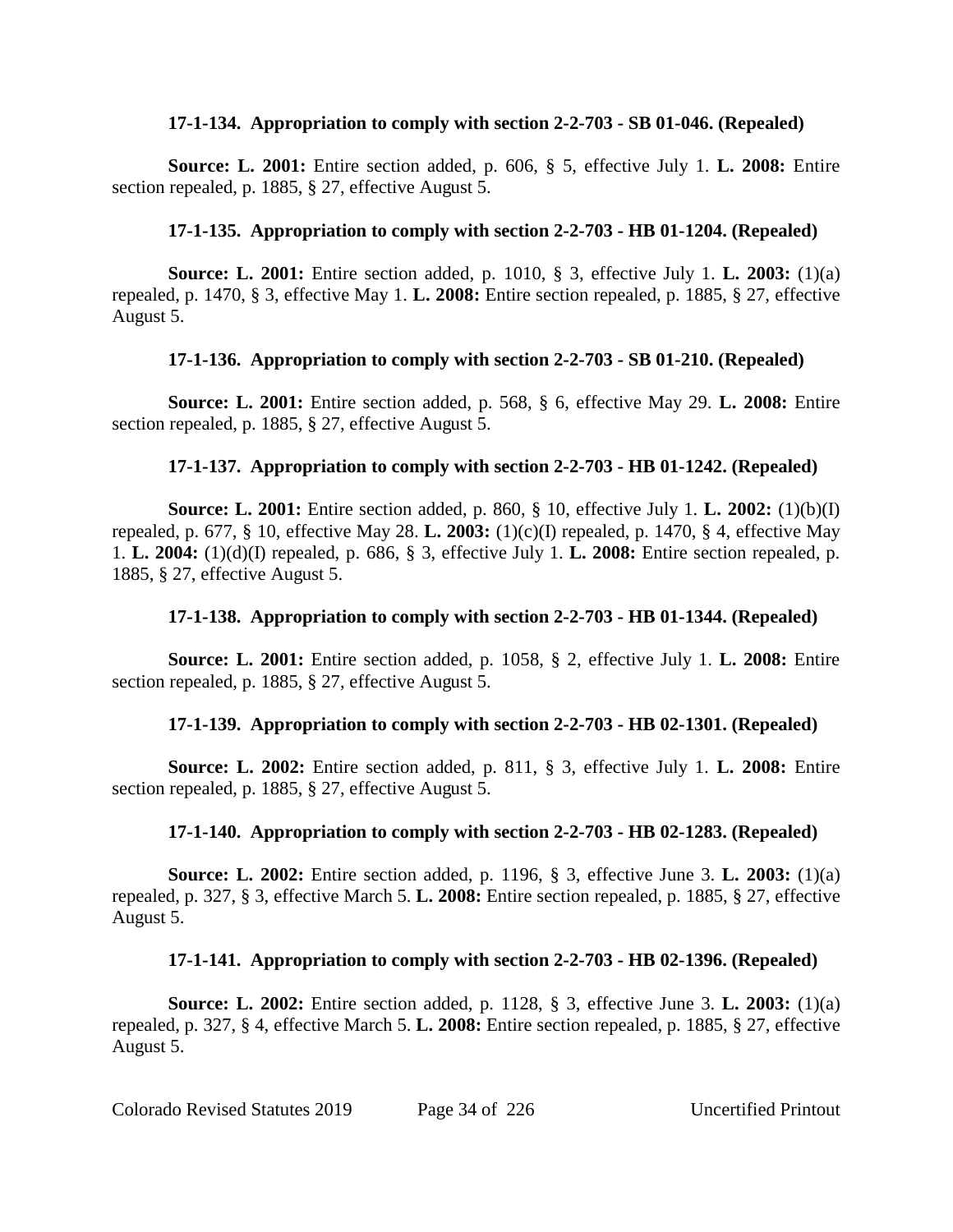#### **17-1-142. Appropriation to comply with section 2-2-703 - SB 02-050. (Repealed)**

**Source: L. 2002:** Entire section added, p. 1265, § 2, effective August 7. **L. 2003:** (1)(a) repealed, p. 328, § 5, effective March 5; (1)(b)(I) repealed, p. 1470, § 5, effective May 1. **L. 2004:** (1)(c)(I) and (1)(d)(I) repealed, p. 686, § 4, effective July 1. **L. 2008:** Entire section repealed, p. 1885, § 27, effective August 5.

## **17-1-143. Appropriation to comply with section 2-2-703 - HB 02-1038. (Repealed)**

**Source: L. 2002:** Entire section added, p. 1270, § 2, effective July 1. **L. 2003:** (1)(a) repealed, p. 328, § 6, effective March 5; (1)(b)(I) repealed, p. 1471, § 6, effective May 1. **L. 2004:** (1)(c)(I) repealed, p. 687, § 5, effective July 1. **L. 2008:** Entire section repealed, p. 1885, § 27, effective August 5.

#### **17-1-144. Appropriation to comply with section 2-2-703 - HB 02S-1006. (Repealed)**

**Source: L. 2002, 3rd Ex. Sess.:** Entire section added, p. 40, § 9, effective July 17. **L. 2003:** (1)(a) repealed, p. 328, § 7, effective March 5. **L. 2008:** Entire section repealed, p. 1885, § 27, effective August 5.

#### **17-1-145. Appropriation to comply with section 2-2-703 - HB 02S-1006. (Repealed)**

**Source: L. 2002, 3rd Ex. Sess.:** Entire section added, p. 41, § 11, effective July 17. **L. 2004:** (1)(a) repealed, p. 687, § 6, effective July 1. **L. 2008:** Entire section repealed, p. 1885, § 27, effective August 5.

# **17-1-146. Appropriation to comply with section 2-2-703 - HB 03-1004 - repeal. (Repealed)**

**Source: L. 2003:** Entire section added, p. 2383, § 3, effective July 1. **L. 2008:** (2) added, p. 1885, § 28, effective August 5.

**Editor's note:** Subsection (2) provided for the repeal of this section, effective July 1, 2008. (See L. 2008, p. 1885.)

# **17-1-147. Appropriation to comply with section 2-2-703 - HB 03-1138 - repeal. (Repealed)**

**Source: L. 2003:** Entire section added, p. 2164, § 6, effective July 1. **L. 2004:** (1)(a) repealed, p. 687, § 7, effective July 1. **L. 2008:** (2) added, p. 1885, § 29, effective August 5.

**Editor's note:** Subsection (2) provided for the repeal of this section, effective July 1, 2008. (See L. 2008, p. 1885.)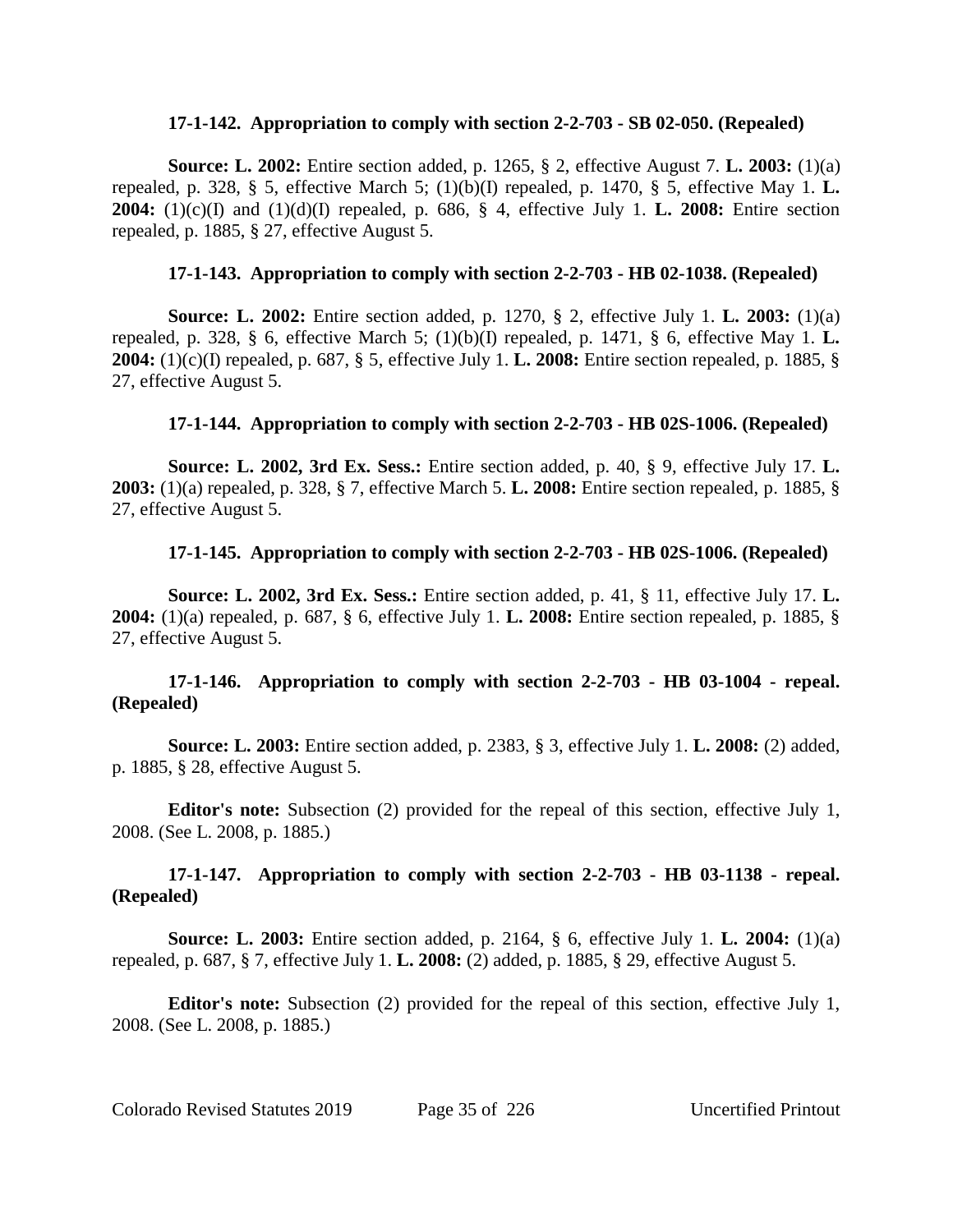#### **17-1-148. Appropriation to comply with section 2-2-703 - HB 03-1213 - repeal. (Repealed)**

**Source: L. 2003:** Entire section added, p. 1883, § 2, effective July 1. **L. 2008:** (2) added, p. 1885, § 30, effective August 5.

**Editor's note:** Subsection (2) provided for the repeal of this section, effective July 1, 2008. (See L. 2008, p. 1885.)

#### **17-1-149. Appropriation to comply with section 2-2-703 - HB 03-1317 - repeal. (Repealed)**

**Source: L. 2003:** Entire section added, p. 2388, § 5, effective July 1, 2004. **L. 2004:** (1)(a) and (1)(b)(I) repealed, p. 688, § 8, effective July 1. **L. 2008:** (2) added, p. 1885, § 31, effective August 5.

**Editor's note:** Subsection (2) provided for the repeal of this section, effective July 1, 2008. (See L. 2008, p. 1885.)

## **17-1-150. Appropriation to comply with section 2-2-703 - HB 04-1016 - repeal. (Repealed)**

**Source: L. 2004:** Entire section added, p. 800, § 2, effective May 21. **L. 2008:** (2) added, p. 1886, § 32, effective August 5.

**Editor's note:** Subsection (2) provided for the repeal of this section, effective July 1, 2009. (See L. 2008, p. 1886.)

#### **17-1-151. Appropriation to comply with section 2-2-703 - HB 04-1003 - repeal. (Repealed)**

**Source: L. 2004:** Entire section added, p. 1082, § 6, effective July 1. **L. 2008:** (2) added, p. 1886, § 33, effective August 5.

**Editor's note:** Subsection (2) provided for the repeal of this section, effective July 1, 2009. (See L. 2008, p. 1886.)

#### **17-1-152. Appropriation to comply with section 2-2-703 - HB 04-1021 - repeal. (Repealed)**

**Source: L. 2004:** Entire section added, p. 789, § 14, effective July 1. **L. 2008:** (2) added, p. 1886, § 34, effective August 5.

**Editor's note:** Subsection (2) provided for the repeal of this section, effective July 1, 2009. (See L. 2008, p. 1886.)

Colorado Revised Statutes 2019 Page 36 of 226 Uncertified Printout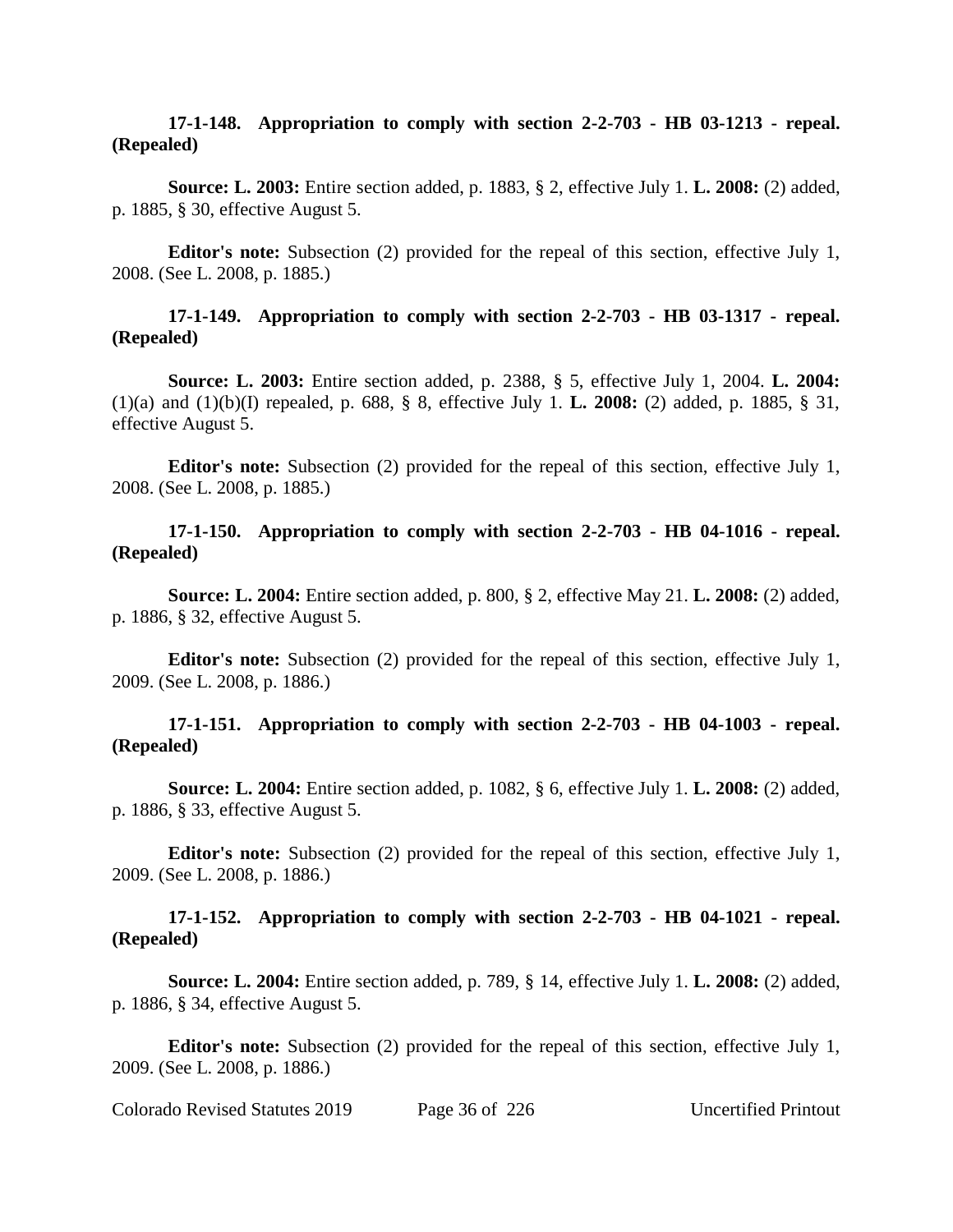#### **17-1-153. Appropriation to comply with section 2-2-703 - SB 06-207 - repeal. (Repealed)**

**Source: L. 2006:** Entire section added, p. 1308, § 3, effective May 30. **L. 2008:** (2) added, p. 1886, § 35, effective August 5. **L. 2010:** (1)(d)(I) repealed, (HB 10-1389), ch. 206, p. 895, § 2, effective May 5.

**Editor's note:** Subsection (2) provided for the repeal of this section, effective July 1, 2011. (See L. 2008, p. 1886.)

## **17-1-154. Appropriation to comply with section 2-2-703 - HB 06-1151 - repeal. (Repealed)**

**Source: L. 2006:** Entire section added, p. 2048, § 2, effective July 1. **L. 2008:** (2) added, p. 1886, § 36, effective August 5.

**Editor's note:** Subsection (2) provided for the repeal of this section, effective July 1, 2011. (See L. 2008, p. 1886.)

# **17-1-155. Appropriation to comply with section 2-2-703 - HB 06-1011 - repeal. (Repealed)**

**Source: L. 2006:** Entire section added, p. 2059, § 10, effective July 1. **L. 2008:** (2) added, p. 1886, § 37, effective August 5. **L. 2010:** (1)(d)(I) repealed, (HB 10-1389), ch. 206, p. 895, § 3, effective May 5.

**Editor's note:** Subsection (2) provided for the repeal of this section, effective July 1, 2011. (See L. 2008, p. 1886.)

# **17-1-156. Appropriation to comply with section 2-2-703 - HB 06-1145 - repeal. (Repealed)**

**Source: L. 2006:** Entire section added, p. 1706, § 5, effective July 1. **L. 2008:** (2) added, p. 1886, § 38, effective August 5.

**Editor's note:** Subsection (2) provided for the repeal of this section, effective July 1, 2011. (See L. 2008, p. 1886.)

## **17-1-157. Appropriation to comply with section 2-2-703 - HB 06-1326 - repeal. (Repealed)**

**Source: L. 2006:** Entire section added, p. 1324, § 11, effective July 1. **L. 2008:** (2) added, p. 1886, § 39, effective August 5.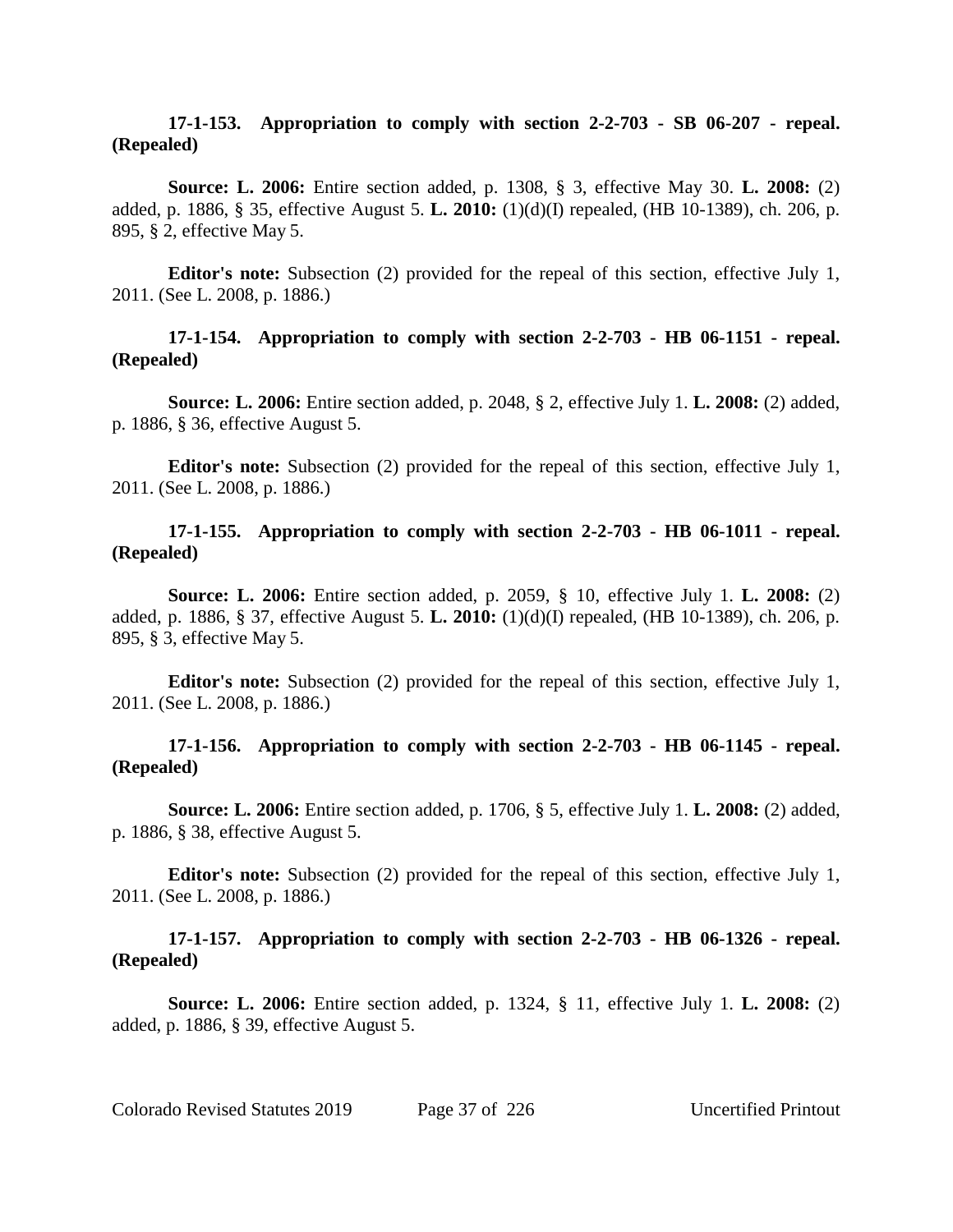**Editor's note:** Subsection (2) provided for the repeal of this section, effective July 1, 2011. (See L. 2008, p. 1886.)

## **17-1-158. Appropriation to comply with section 2-2-703 - SB 06-206 - repeal. (Repealed)**

**Source: L. 2006:** Entire section added, p. 1302, § 2, effective May 30. **L. 2008:** (2) added, p. 1887, § 40, effective August 5. **L. 2010:** (1)(d)(I) repealed, (HB 10-1389), ch. 206, p. 896, § 4, effective May 5.

**Editor's note:** Subsection (2) provided for the repeal of this section, effective July 1, 2011. (See L. 2008, p. 1887.)

## **17-1-159. Appropriation to comply with section 2-2-703 - HB 06-1092 - repeal. (Repealed)**

**Source: L. 2006:** Entire section added, p. 2044, § 6, effective July 1. **L. 2008:** (2) added, p. 1887, § 41, effective August 5.

**Editor's note:** Subsection (2) provided for the repeal of this section, effective July 1, 2011. (See L. 2008, p. 1887.)

## **17-1-160. Appropriation to comply with section 2-2-703 - SB 06S-004 - repeal. (Repealed)**

**Source: L. 2006, 1st Ex. Sess.:** Entire section added, p. 11, § 2, effective July 31. **L. 2008:** (2) added, p. 1887, § 42, effective August 5.

**Editor's note:** Subsection (2) provided for the repeal of this section, effective July 1, 2011. (See L. 2008, p. 1887.)

**17-1-161. Appropriation to comply with section 2-2-703 - SB 06S-005 - repeal. (Repealed)**

**Source: L. 2006, 1st Ex. Sess.:** Entire section added, p. 15, § 2, effective July 31. **L. 2008:** (2) added, p. 1887, § 43, effective August 5.

**Editor's note:** Subsection (2) provided for the repeal of this section, effective July 1, 2011. (See L. 2008, p. 1887.)

**17-1-162. Appropriation to comply with section 2-2-703 - SB 06S-007 - repeal. (Repealed)**

**Source: L. 2006, 1st Ex. Sess.:** Entire section added, p. 19, § 2, effective July 31. **L. 2008:** (2) added, p. 1887, § 44, effective August 5.

Colorado Revised Statutes 2019 Page 38 of 226 Uncertified Printout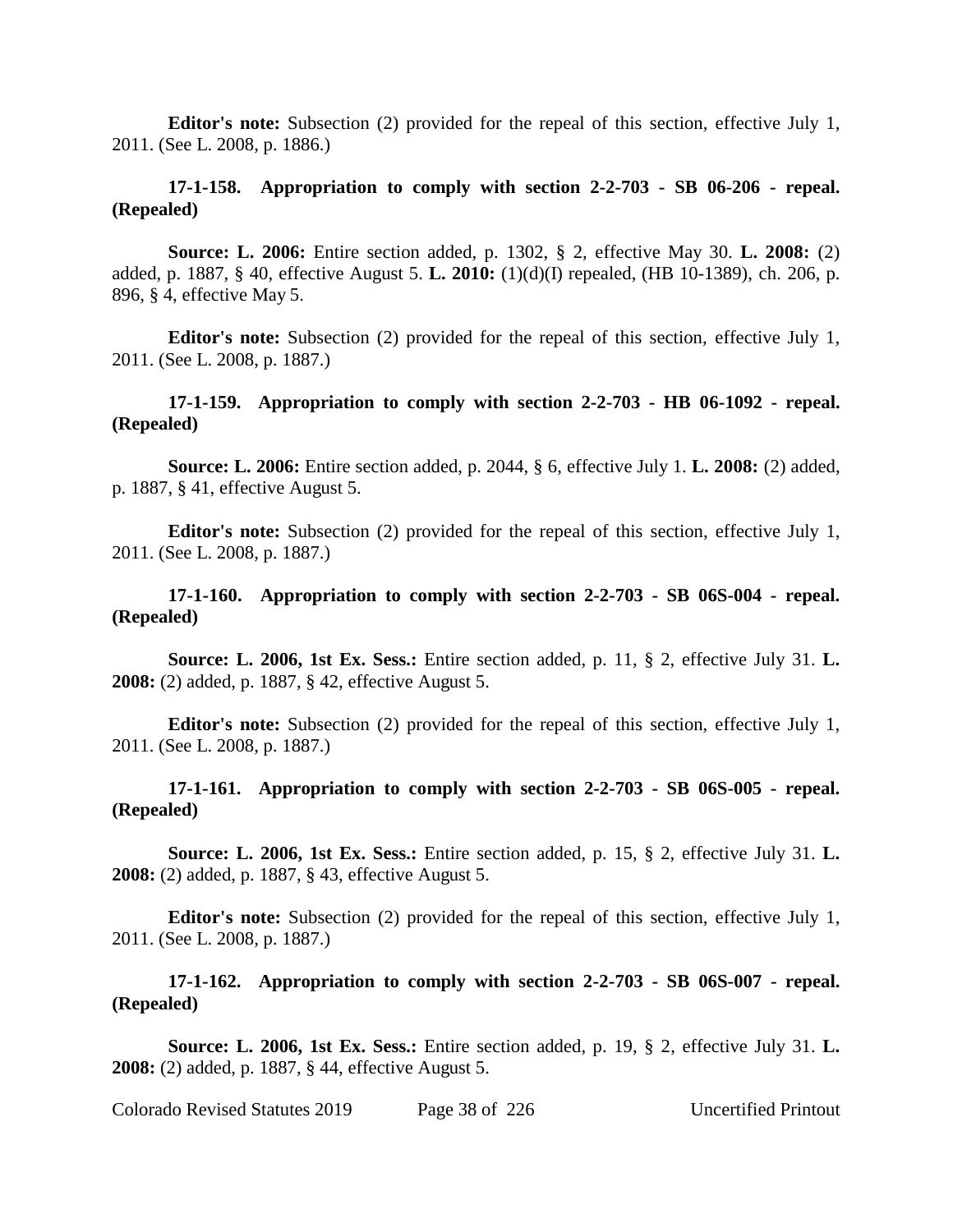**Editor's note:** Subsection (2) provided for the repeal of this section, effective July 1, 2011. (See L. 2008, p. 1887.)

# **17-1-163. Appropriation to comply with section 2-2-703 - HB 07-1040 - repeal. (Repealed)**

**Source: L. 2007:** Entire section added, p. 1773, § 3, effective June 1. **L. 2008:** (2) added, p. 1887, § 45, effective August 5.

**Editor's note:** Subsection (2) provided for the repeal of this section, effective July 1, 2012. (See L. 2008, p. 1887.)

# **17-1-164. Appropriation to comply with section 2-2-703 - SB 07-096 - repeal. (Repealed)**

**Source: L. 2007:** Entire section added, p. 2006, § 3, effective July 1. **L. 2008:** (2) added, p. 1887, § 46, effective August 5. **L. 2010:** (1)(c)(I) repealed, (HB 10-1389), ch. 206, p. 896, § 5, effective May 5.

**Editor's note:** Subsection (2) provided for the repeal this section, effective July 1, 2012. (See L. 2008, p. 1887.)

## **17-1-165. Appropriation to comply with section 2-2-703 - HB 07-1326 - repeal. (Repealed)**

**Source: L. 2007:** Entire section added, p. 1682, § 5, effective July 1. **L. 2008:** (2) added, p. 1887, § 47, effective August 5. **L. 2010:** (1)(c)(I) repealed, (HB 10-1389), ch. 206, p. 896, § 6, effective May 5.

**Editor's note:** Subsection (2) provided for the repeal of this section, effective July 1, 2012. (See L. 2008, p. 1887.)

## PART 2

## CORRECTIONS PRIVATIZATION - REQUESTS FOR PROPOSALS PROCESS

**17-1-201. Duties of department.** (1) The department shall adopt rules and implement a process to issue requests for competitive proposals for the use and development of private contract prisons.

(2) Notwithstanding section  $24-1-136(11)(a)(I)$ , no later than December 1 of each fiscal year, beginning with the 1996-97 fiscal year, the executive director shall submit a report to the speaker of the house of representatives and the president of the senate concerning the status of contracts in effect, and, with respect to completed prisons, the effectiveness of each private contract prison governed by a contract with the department.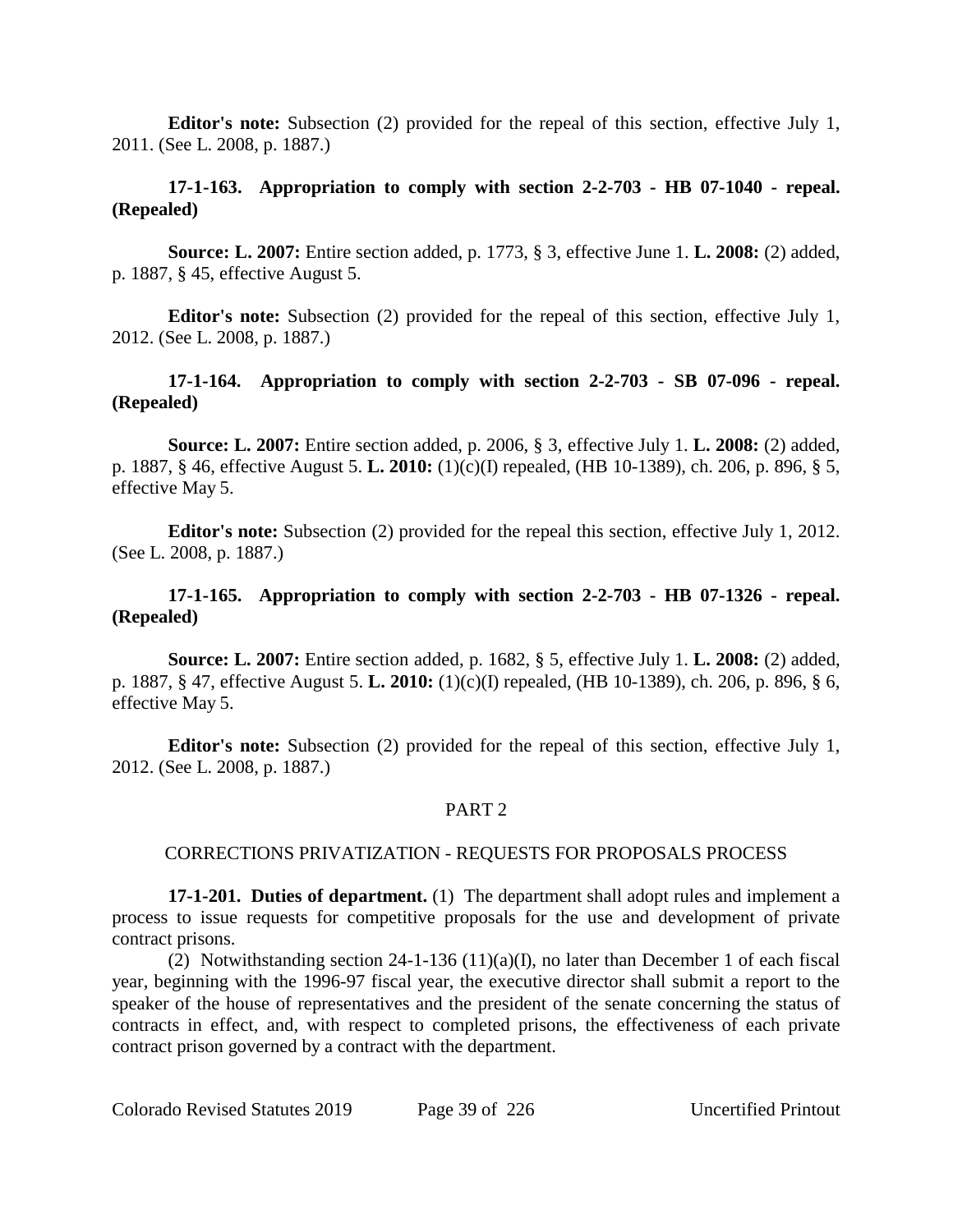**Source: L. 95:** Entire part added, p. 1267, § 1, effective June 5. **L. 2000:** Entire section amended, p. 837, § 18, effective May 24. **L. 2004:** (1) amended, p. 127, § 1, effective August 4. **L. 2017:** (2) amended, (SB 17-031), ch. 92, p. 281, § 5, effective August 9.

**17-1-202. Requests for competitive proposals and contract requirements.** (1) Before entering into any contract for designing, financing, acquiring, constructing, or operating a private contract prison or any contract for any combination of these functions, the department may issue a request for competitive proposals. Prior to issuing a request for competitive proposals requiring new construction under this section, the department shall notify the capital development committee, established pursuant to section 2-3-1302, C.R.S. The department's rules, at a minimum, shall require that any contract proposed and awarded by the executive director pursuant to this part 2 shall be governed by the following principles:

(a) A contract shall be negotiated with the contractor which, in the determination of the department, is found to be the most qualified and the most competitive under the circumstances; except that a contract for private correctional facilities shall not be executed unless the executive director of the department of corrections determines that the contractor has demonstrated compliance with the following standards:

(I) The qualifications, experience, and management personnel necessary to carry out the terms of the contract. At a minimum, this standard shall prohibit the contractor from employing a person who is required to register pursuant to the provisions of the "Colorado Sex Offender Registration Act", article 22 of title 16, C.R.S., to work in the private correctional facility. In connection with this standard, the contractor shall require applicants for employment to submit a set of fingerprints to the Colorado bureau of investigation for a criminal background check as provided in section 17-1-204.

(II) The ability to expedite the location, design, and construction of a private correctional facility; and

(III) The ability to comply with applicable laws, court orders, and national correctional standards.

(b) A contractor shall agree to indemnify the state and the department of corrections, including their officials and agents, against any and all liability including but not limited to any civil rights claims. The department of corrections shall require proof of satisfactory insurance, the amount to be determined by the department of corrections following consultation with the division of insurance in the department of regulatory agencies.

(c) The contractor shall seek, obtain, and maintain accreditation by the association responsible for adopting national correctional standards. In addition, the contractor shall comply with the association's amendments to the accreditation standards upon approval of the amendments by the department of corrections.

(d) The proposed private contract prisons and the management plans for inmates shall meet applicable national correctional standards and the requirements of applicable court orders and state law.

(e) The contractor shall agree to abide by operations standards for correctional facilities adopted by the executive director of the department of corrections.

(f) The contractor shall be responsible for a range of dental, medical, and psychological services and diet, education, and work programs at least equal to those services and programs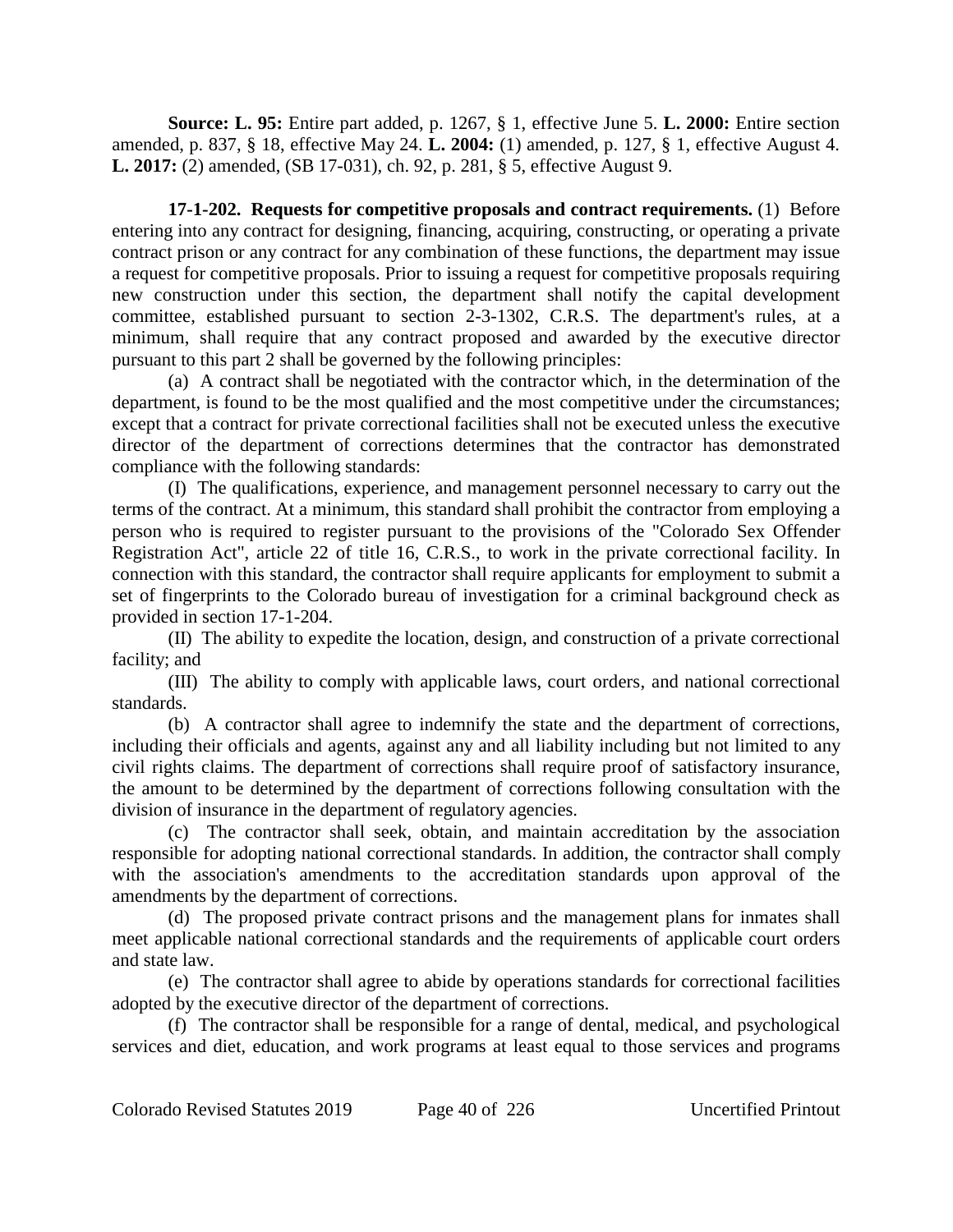provided by the department of corrections at comparable state correctional facilities. The work and education programs shall be designed to reduce recidivism.

(g) The executive director shall monitor all private contract prisons. Each contractor shall bear the costs of monitoring associated with out-of-state inmates and shall reimburse the department on a per-inmate basis for out-of-state inmates, but shall not bear the costs of monitoring associated with Colorado inmates.

(1.5) For the purposes of a contract in existence as of April 1, 2004, if a contractor employs a person in a private correctional facility who is required to register as a sex offender pursuant to the provisions of the "Colorado Sex Offender Registration Act", article 22 of title 16, C.R.S., the contractor shall ensure that the person does not have unsupervised contact with an inmate on and after April 1, 2004. Failure to comply with the provisions of this subsection (1.5) shall constitute a breach and grounds for termination of the contract.

(2) A contract entered into under this part 2 does not accord third-party beneficiary status to any inmate or to any member of the general public.

(3) Each contract shall include any other requirements the department considers necessary and appropriate for carrying out the purposes of this part 2.

**Source: L. 95:** Entire part added, p. 1268, § 1, effective June 5. **L. 2000:** IP(1), (1)(d), and (1)(g) amended, p. 837, § 19, effective May 24. **L. 2004:** (1)(a)(I) amended and (1.5) added, p. 231, § 2, effective April 1; (1)(g) amended, p. 753, § 1, effective May 12; IP(1) and IP(1)(a) amended, p. 127, § 2, effective August 4. **L. 2006:** IP(1) amended, p. 1059, § 1, effective May 25.

**17-1-202.5. Private prison planning process.** (1) In any fiscal year, if the general assembly determines that the amount of moneys credited to the capital construction fund, created in section 24-75-302, C.R.S., is not sufficient to pay for the design and construction of a correctional facility for adult offenders that is deemed necessary to satisfy future prison bed projections and needs, the department may request competitive proposals from private prison providers three years before desired occupancy of the correctional facility. Prior to issuing a request for competitive proposals requiring new construction under this section, the department shall notify the capital development committee, established pursuant to section 2-3-1302, C.R.S.

(2) (a) The department, during the request for competitive proposals process described in subsection (1) of this section, shall determine the level of security, the desired location, and the number of beds necessary for the facility, as well as other criteria applicable to the appropriate conditions of confinement to be maintained at the facility. The department shall be under no obligation or duty to place offenders in a facility covered by this section.

(b) The department in all instances shall ensure that requests for competitive proposals adequately inform prospective contractors that the department will give priority to proposals that satisfy the requirements of section 17-1-202 and that are competitive to the extent they contain terms that are most favorable to the department. The department shall, to the extent possible, also take steps to provide a competitive market environment for prospective contractors and to avoid decreased competition and the creation of a monopoly in the market.

(3) Nothing in this section shall be construed to require or permit the department to lend or pledge the credit or faith of the department or of the state in any manner that would violate section 1 of article XI of the Colorado constitution.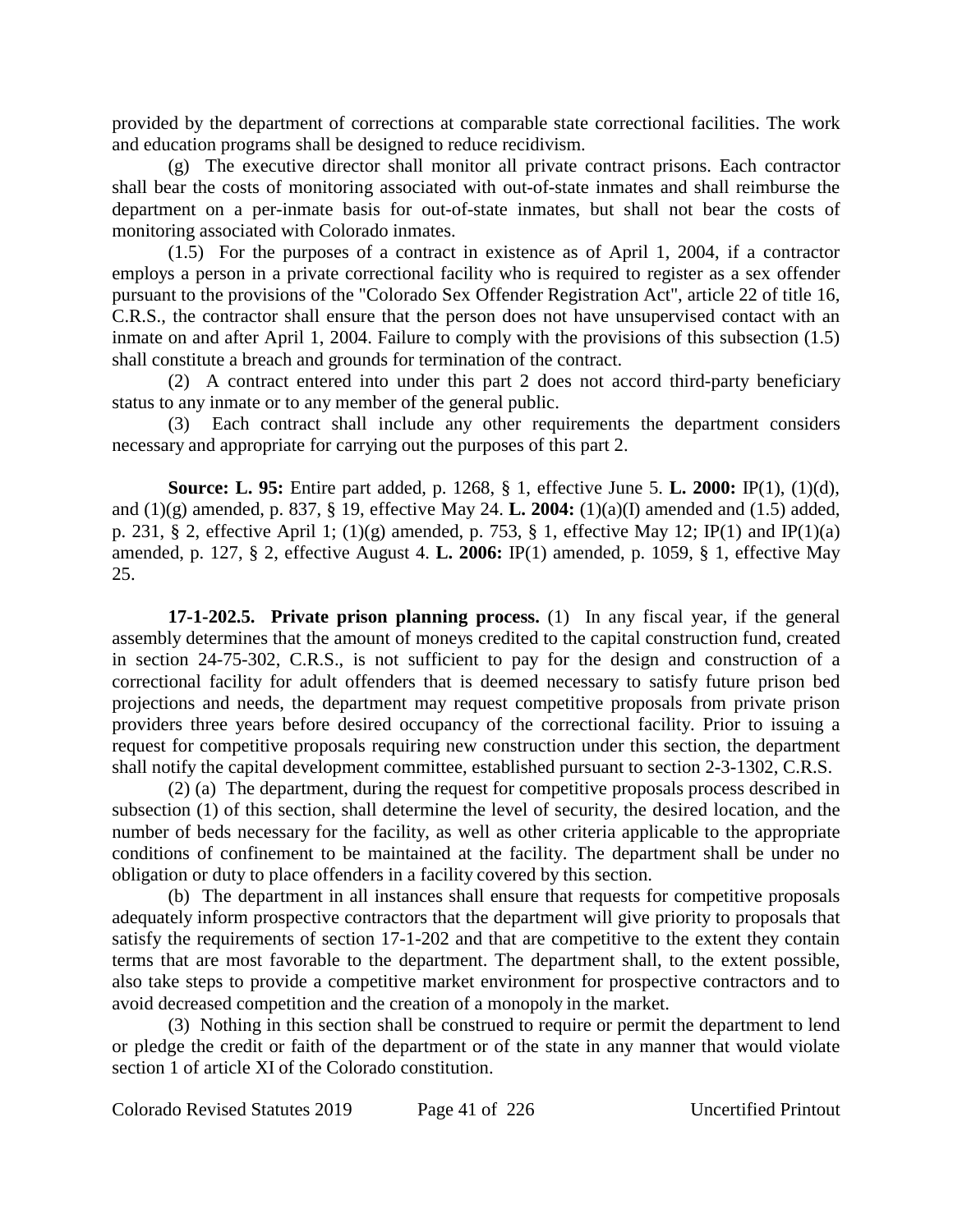**Source: L. 2004:** Entire section added, p. 127, § 3, effective August 4. **L. 2006:** (1) amended, p. 1059, § 2, effective May 25.

**17-1-203. Powers and duties not delegable to contractor.** (1) A contract executed pursuant to this part 2 shall not be construed as authorizing, allowing, or delegating authority to the contractor to:

(a) Choose the correctional facility to which an inmate is initially assigned or subsequently transferred. The contractor may request, in writing, that an inmate be transferred to a facility operated by the department. The executive director and the contractor shall develop and implement a cooperative agreement for transferring inmates between a correctional facility operated by the department and a private contract prison. The department and the contractor must comply with the cooperative agreement.

(b) Develop or adopt disciplinary rules or penalties that differ from the disciplinary rules and penalties that apply to inmates housed in correctional facilities operated by the department of corrections;

(c) Make a final determination on a disciplinary action that affects the liberty of an inmate. The contractor may remove an inmate from the general prison population during an emergency, before final resolution of a disciplinary hearing, or in response to an inmate's request for assigned housing in protective custody.

(d) Make a decision that affects the sentence imposed upon or the time served by an inmate, including a decision to award, deny, or forfeit earned time;

(e) Make recommendations to the state board of parole with respect to the denial or granting of parole or release; however, the contractor may submit written reports to the state board of parole and shall respond to any written request by the state board of parole for information;

(f) Develop and implement requirements that inmates engage in any type of work, except to the extent that those requirements are accepted by the department;

(g) Determine inmate eligibility for any form of release from a correctional facility.

**Source: L. 95:** Entire part added, p. 1269, § 1, effective June 5. **L. 2000:** (1)(a) amended, p. 838, § 20, effective May 24.

**17-1-204. Background checks.** (1) The Colorado bureau of investigation may accept fingerprints of individuals who apply for employment at a private correctional facility and who shall be subject to background checks in accordance with section 17-1-202 (1)(a)(I).

(2) For the purpose of conducting background checks, to the extent provided for by federal law, the Colorado bureau of investigation may exchange with the department state, multistate, and federal criminal history records of individuals who apply for employment at a private correctional facility.

**Source: L. 95:** Entire part added, p. 1270, § 1, effective June 5.

**17-1-205. Contract termination - control of a correctional facility by the department.** A contractor shall submit a detailed plan for the department to assume temporary responsibility for a private contract prison when the contract between the state and the contractor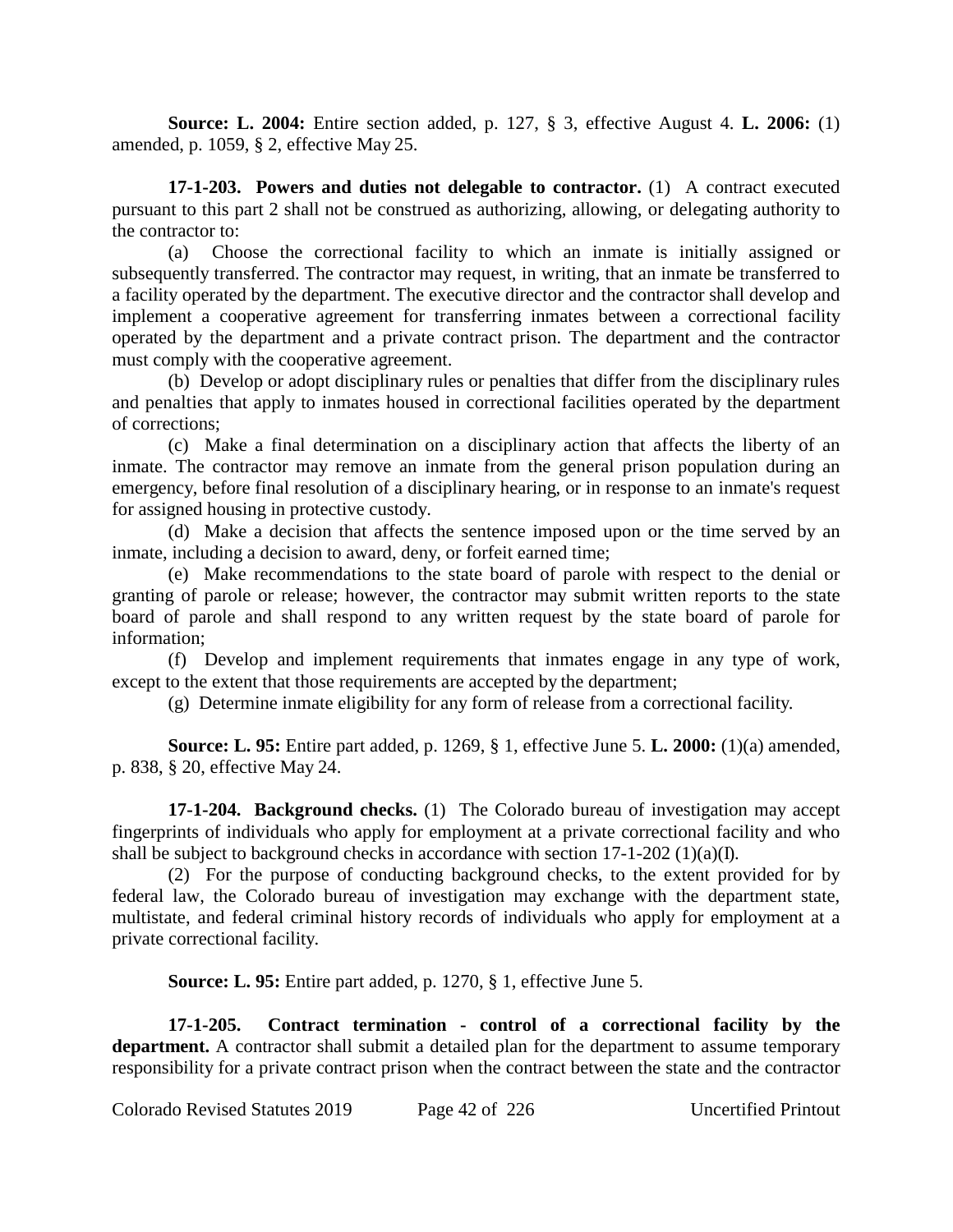terminates. The state, through the executive director, may terminate the contract for cause, including but not limited to failure to obtain or maintain facility accreditation, after written notice of material deficiencies and after sixty workdays have been provided to the contractor to correct the material deficiencies. If any event occurs involving the noncompliance with or violation of contract terms and presents a serious threat to the safety, health, or security of the inmates, employees, or the public, the department may temporarily assume responsibility for the private contract prison. In addition, a contractor shall submit a plan for the temporary assumption of operations and purchase of a private contract prison by the department in the event of bankruptcy or the financial insolvency of the contractor. The contractor shall provide an emergency plan to address inmate disturbances, employee work stoppages, strikes, or other serious events. The plan shall comply with applicable national correctional standards. Nothing in this section shall be construed to require the state to assume the responsibility for the operation of private contract prisons and costs associated with contractual termination described in this section. If the state chooses, it may assume responsibility upon approval by the general assembly through the enactment of legislation.

**Source: L. 95:** Entire part added, p. 1270, § 1, effective June 5. **L. 2000:** Entire section amended, p. 838, § 21, effective May 24.

**17-1-206. Inmates in custody of the department.** The provisions of section 16-11-308, C.R.S., shall apply to inmates placed in a private contract prison pursuant to this part 2.

**Source: L. 95:** Entire part added, p. 1271, § 1, effective June 5. **L. 2000:** Entire section amended, p. 838, § 22, effective May 24.

**17-1-206.5. Preparole release and revocation facility - community return-to-custody facility.** (1) On or before December 1, 2001, the department shall issue a request for proposal for the construction and operation of a private contract prison to serve as a preparole and revocation center, that shall be a level III facility, as described in section  $17-1-104.3$  (1)(a)(III).

(2) The prison described in subsection (1) of this section shall contain at least three hundred beds and incarcerate any of the following:

(a) Inmates who have not been convicted of a crime of violence as defined in section 18- 1.3-406, C.R.S., and who have no more than nineteen months remaining until such inmate's parole eligibility date;

(b) Inmates who have been convicted of a crime of violence as defined in section 18-1.3- 406, C.R.S., and who have no more than nine months remaining until such inmate's parole eligibility date; or

(c) Offenders whose parole has been revoked; except that such incarceration shall be for no more than ninety days.

(3) Repealed.

**Source: L. 2001:** Entire section added, p. 501, § 1, effective May 16. **L. 2002:** (2)(a) and (2)(b) amended, p. 1499, § 157, effective October 1. **L. 2003:** (3) added, p. 2679, § 6, effective July 1. **L. 2017:** (2)(c) amended and (3) repealed, (HB 17-1326), ch. 394, p. 2029, § 3, effective August 9. **L. 2019:** (1) amended, (SB 19-143), ch. 286, p. 2660, § 7, effective May 28.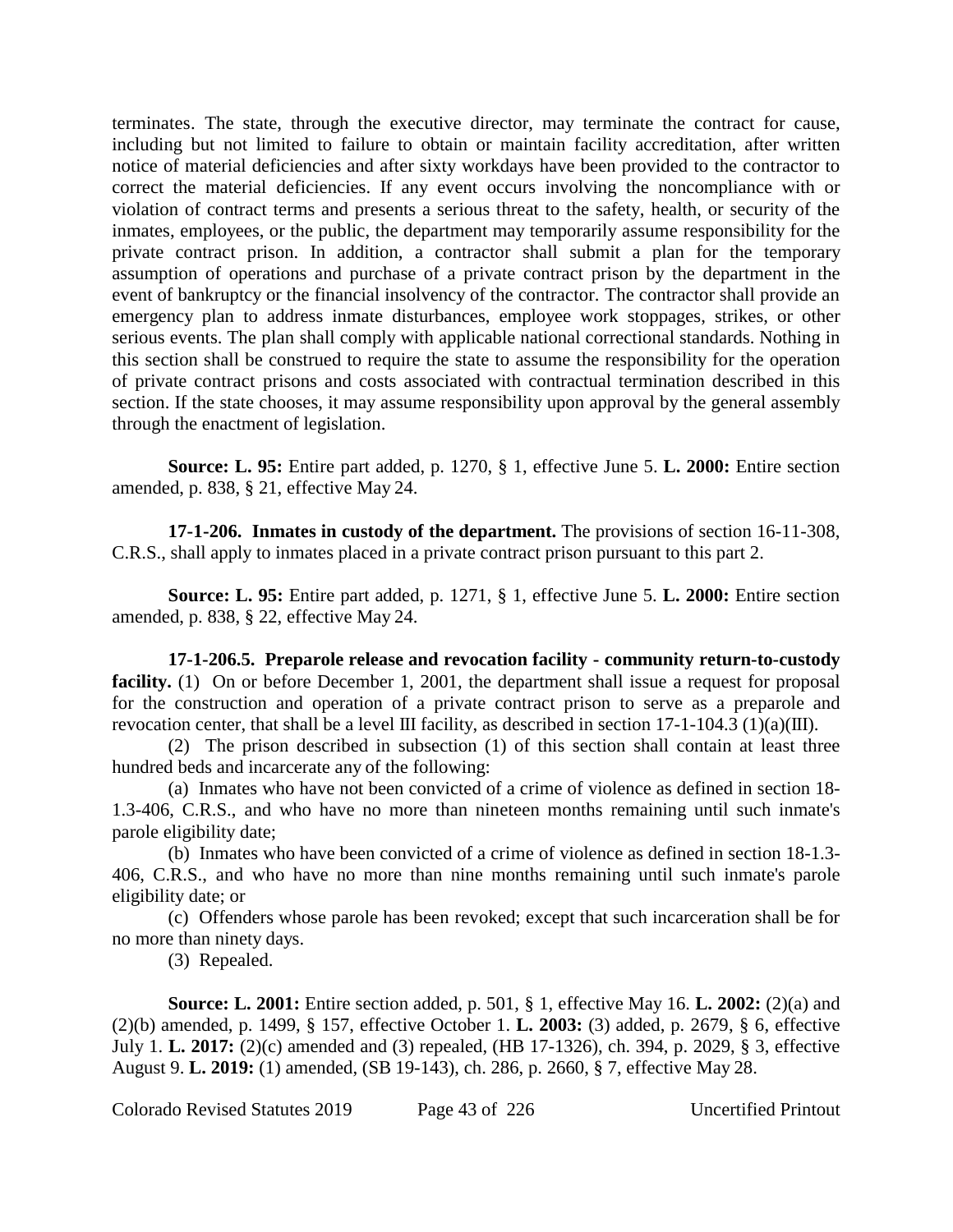**Editor's note:** The provisions of this section as enacted by House Bill 01-1370 were renumbered on revision to conform to statutory format.

**Cross references:** For the legislative declaration contained in the 2002 act amending subsections (2)(a) and (2)(b), see section 1 of chapter 318, Session Laws of Colorado 2002. For the legislative declaration in HB 17-1326, see section 1 of chapter 394, Session Laws of Colorado 2017.

**17-1-207. Applicability of part.** This part 2 shall not apply to the contracts between counties and the department of corrections under which the county agrees to house the backlog of inmates as provided by section 16-11-308.5, C.R.S., which contracts shall be governed by said section. In addition, this part 2 shall not apply to any contract entered into by the department under circumstances where the contract has been reviewed in accordance with section 17-1-105 (2).

**Source: L. 95:** Entire part added, p. 1271, § 1, effective June 5.

## **Parole and Probation**

#### **ARTICLE 2**

#### Correctional Services

**Editor's note:** (1) Prior to the repeal and reenactment of this title in 1977, the substantive provisions of this article were contained in article 1 of this title.

(2) For additional historical information concerning the repeal and reenactment of this title, see the editor's note at the beginning of this title.

**Cross references:** For the "Interstate Compact for Adult Offender Supervision", see part 28 of article 60 of title 24.

## PART 1

## DIVISION OF ADULT PAROLE

**Cross references:** For home detention programs for parolees, see § 17-27.8-105.

**17-2-100.2. Legislative intent regarding parole.** The general assembly hereby finds and declares that the primary consideration for any decision to grant parole shall be the public safety. The general assembly further finds and declares that, since parole is a privilege granted by the general assembly and not a right guaranteed under the state or federal constitutions, if the parolee violates the conditions of his parole, that privilege may be revoked.

**Source: L. 87:** Entire section added, p. 650, § 1, effective July 1.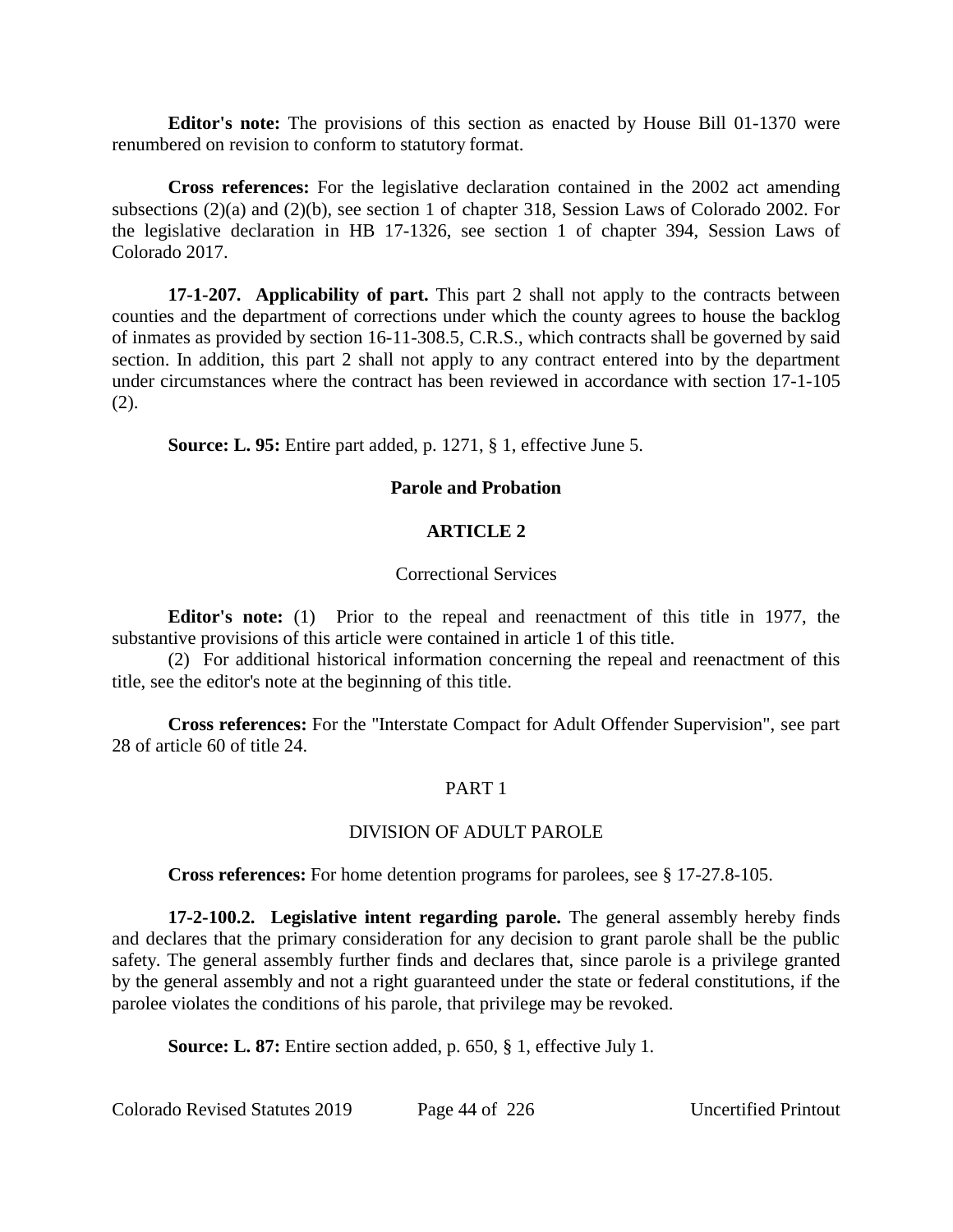**17-2-101. Division of adult parole.** In order to promote the maximum efficiency, economy, and continuity of services in carrying out the purposes of this part 1, the division of administration created by the "State Parole Reorganization Act of 1951", formerly transferred to the department of institutions and identified as the division of parole, and the director thereof are hereby transferred by a **type 3** transfer to the department of corrections as the division of adult parole and the director thereof, and the division of parole is abolished. The division shall be organized as directed by the executive director.

**Source: L. 77:** Entire title R&RE, p. 906, § 10, effective August 1. **L. 2000:** Entire section amended, p. 839, § 23, effective May 24.

**Editor's note:** (1) This section is similar to former § 17-1-101 as it existed prior to 1977.

(2) The "State Parole Reorganization Act of 1951" was originally entitled the "State Department of Parole, Reorganization Act of 1951" (see L. 51, p. 333, § 1 and § 17-1-101, C.R.S. 1973, as that section existed prior to August 1, 1977).

**Cross references:** For **type 3** transfers, see § 24-1-105 (3).

**17-2-102. Division of adult parole - general powers, duties, and functions definition.** (1) The division of adult parole in the department shall administer the adult parole program. The division shall keep a complete record in respect to all domestic as well as interstate parolees. The director of the division of adult parole shall exercise the power of suspension of paroles in the interim of the meetings of the state board of parole, referred to in this part 1 as the "board", and in connection therewith the director may arrest such suspended parolee without warrant and return such suspended parolee to an appropriately secure facility to await the further action of the board. In case of such suspension of parole, the director shall send to the board, at its first session thereafter, a transcript of all proceedings taken in connection with such suspension and the reasons for his or her action.

(2) (Deleted by amendment, L. 2000, p. 839, § 24, effective May 24, 2000.)

(3) The director of the division of adult parole, pursuant to the provisions of section 13 of article XII of the state constitution, shall appoint such other officers and employees as may be necessary to properly supervise all adult parolees released from any state correctional institution or private contract prison together with such other persons as are accepted for supervision under the interstate compact.

(4) and (5) (Deleted by amendment, L. 2000, p. 839, § 24, effective May 24, 2000.)

(6) Repealed.

(7) (Deleted by amendment, L. 2000, p. 839, § 24, effective May 24, 2000.)

(8) The division of adult parole shall establish and administer appropriate programs of education and treatment and other productive activities, which programs and activities are designed to assist in the rehabilitation of an offender.

(8.5) (a) Any parolee, on parole as a result of a conviction of any felony, who is under the supervision of the division of adult parole pursuant to this part 1 and who is initially tested for the illegal or unauthorized use of a controlled substance and the result of such test is positive shall be subject to any or all of the following actions: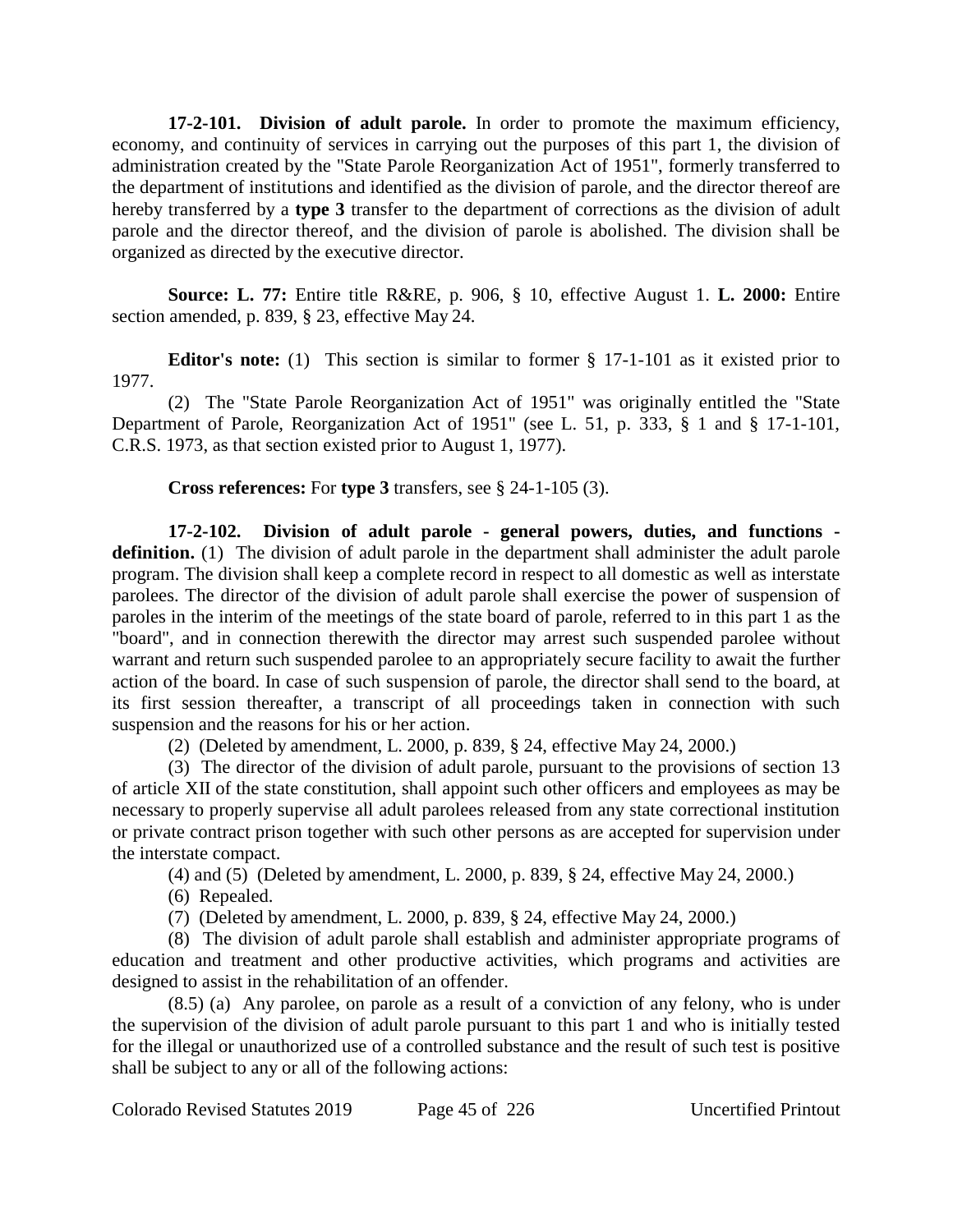(I) An immediate warrantless arrest;

(II) An immediate increase in the level of supervision, including but not limited to intensive supervision;

(III) Random screenings for the detection of the illegal or unauthorized use of a controlled substance, which use may serve as the basis for any other community placement;

(IV) Referral to a substance use disorder treatment program.

(b) If any parolee described in subsection (8.5)(a) of this section is subjected to a second or subsequent test for the illegal or unauthorized use of a controlled substance and the result of the test is positive, the community parole officer shall take one or more of the following actions:

(I) Make an immediate warrantless arrest;

(II) Seek a parole revocation in accordance with section 17-2-103;

(III) Immediately increase the level of supervision, including but not limited to intensive supervision;

(IV) Increase the number of drug screenings for the illegal or unauthorized use of controlled substances;

(V) Refer the parolee to a substance use disorder treatment program.

(c) This subsection (8.5) shall not apply to any parolee to whom article 11.5 of title 16, C.R.S., applies.

(9) (Deleted by amendment, L. 2000, p. 839, § 24, effective May 24, 2000.)

(10) (a) The division of adult parole shall, in accordance with section 17-2-106:

(I) Notify a municipality of any site within such municipality that the division has selected to become a branch parole office; or

(II) Notify a county of any site within such county that the division has selected to become a branch parole office if the site is not within a municipality located in the county.

(b) For purposes of this subsection (10), "branch parole office" has the same meaning as provided in section 17-2-106.

(11) The division of adult parole shall provide to the judiciary committees of the senate and the house of representatives, or any successor committees, a status report on the effect on parole outcomes and use of any moneys allocated pursuant to House Bill 10-1360, enacted in 2010.

(12) (a) Prior to an offender being released from parole, the community parole officer releasing the individual shall provide the notice described in paragraph (b) of this subsection (12) at the last meeting the officer has with the person.

(b) The notice shall contain the following information:

(I) That a person convicted of certain crimes has the right to seek to have his or her criminal record sealed;

(II) That there are collateral consequences associated with a criminal conviction that a sealing order can alleviate;

(III) The list of crimes that are eligible for sealing and the associated time period that a person must wait prior to seeking sealing;

(IV) That the state public defender has compiled a list of laws that impose collateral consequences related to a criminal conviction and that the list is available on the state public defender's website; and

(V) That the person should seek legal counsel if he or she has any questions regarding record sealing.

Colorado Revised Statutes 2019 Page 46 of 226 Uncertified Printout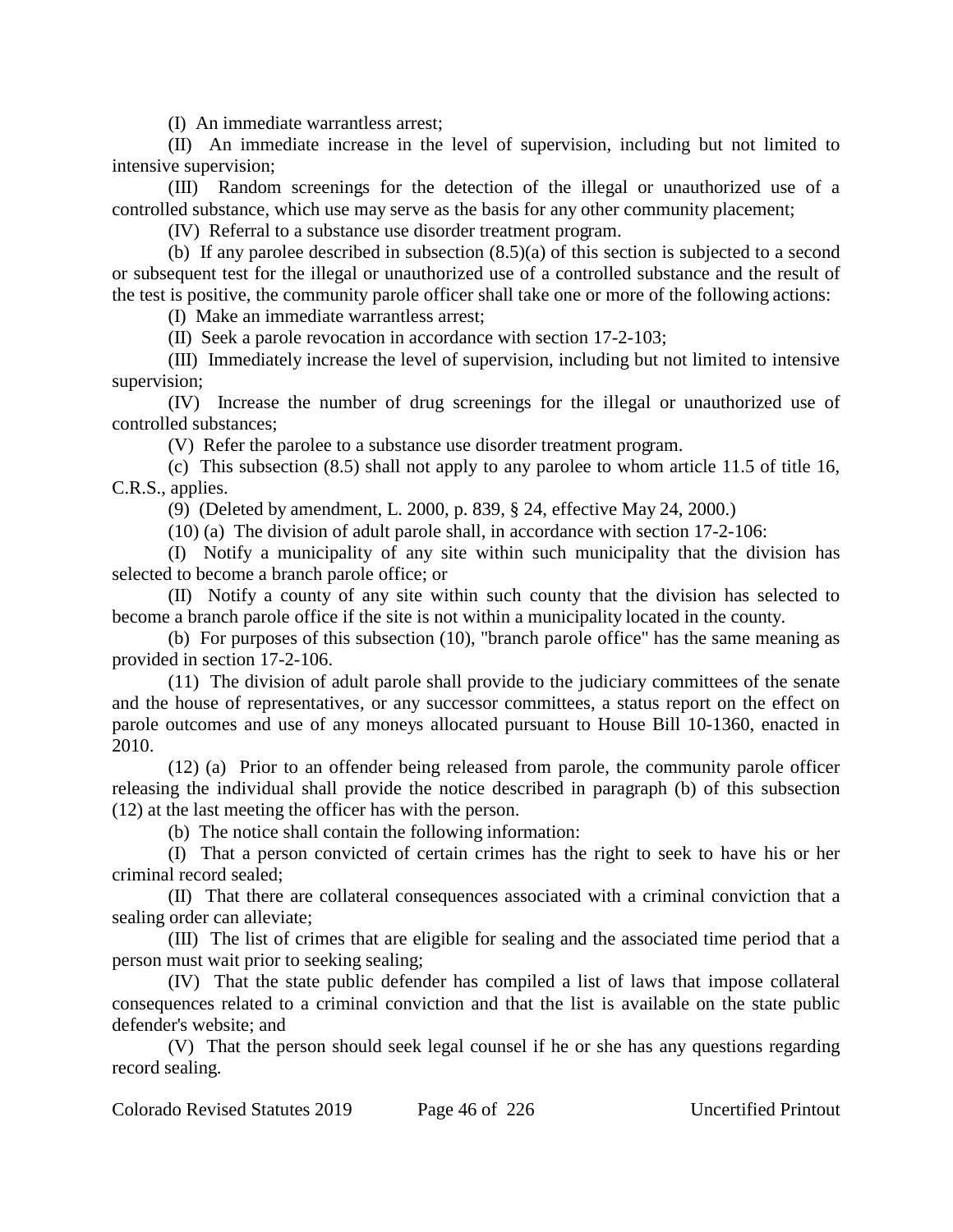(13) Repealed.

(14) (a) In addition to any other duty specified in this section, the division of adult parole shall provide at the initial meeting with an individual sentenced to parole information regarding:

(I) The individual's voting rights;

(II) How the individual may register to vote or update or confirm his or her voter registration record;

(III) How to obtain and cast a ballot; and

(IV) How to obtain voter information materials.

(b) As used in this subsection (14), "voter information materials" means the following documents as applicable to the election for which the individual seeks to register and cast a ballot:

(I) Any forms used to register an elector under part 2 of article 2 of title 1;

(II) An application for a mail ballot pursuant to section 1-13.5-1002;

(III) A copy of the ballot information booklet described in section 1-40-124.5; and

(IV) Any mailings to electors that are described in section 1-40-125.

**Source: L. 77:** Entire title R&RE, p. 907, § 10, effective August 1. **L. 79:** (6) repealed, p. 705, § 88, effective July 1. **L. 80:** (7) and (8) added, p. 525, § 1, effective March 25. **L. 82:** (2) amended, p. 352, § 7, effective April 30. **L. 87:** (9) added, p. 650, § 2, effective July 1. **L. 89:** (8.5) added, p. 877, § 13, effective June 5. **L. 91:** (8.5)(c) added, p. 442, § 5, effective May 29. **L. 2000:** (1) to (5), (7), (8), IP(8.5)(a), and (9) amended, p. 839, § 24, effective May 24. **L. 2001:** (10) added, p. 662, § 1, effective August 8. **L. 2008:** IP(8.5)(b) amended, p. 655, § 3, effective April 25. **L. 2010:** (11) added, (HB 10-1360), ch. 263, p. 1196, § 7, effective May 25. **L. 2013:** (12) added, (SB 13-123), ch. 289, p. 1540, § 2, effective May 24. **L. 2015:** (13) added, (SB 15- 124), ch. 251, p. 917, § 3, effective May 29. **L. 2017:** (8.5)(a)(IV), IP(8.5)(b), and (8.5)(b)(V) amended, (SB 17-242), ch. 263, p. 1302, § 130, effective May 25; (13) amended, (SB 17-031), ch. 92, p. 281, § 6, effective August 9. **L. 2018:** (10)(b) amended, (HB 18-1375), ch. 274, p. 1700, § 18, effective May 29; (14) added, (SB 18-150), ch. 261, p. 1601, § 3, effective August 8. **L. 2019:** (14) R&RE, (HB 19-1266), ch. 283, p. 2643, § 4, effective July 1.

**Editor's note:** (1) This section is similar to former § 17-1-102 as it existed prior to 1977.

(2) Subsection (13)(b) provided for the repeal of subsection (13), effective January 1, 2019. (See L. 2017, p. 281.)

(3) Section 7 of chapter 283 (HB 19-1266), Session Laws of Colorado 2019, provides that the act changing this section applies to any individual seeking to register to vote on or after July 1, 2019.

**Cross references:** (1) For the interstate compact referred to in subsection (3) of this section, see part 3 of article 60 of title 24.

(2) For the legislative declaration in SB 15-124, see section 1 of chapter 251, Session Laws of Colorado 2015. For the legislative declaration in SB 17-242, see section 1 of chapter 263, Session Laws of Colorado 2017. For the legislative declaration in HB 19-1266, see section 1 of chapter 283, Session Laws of Colorado 2019.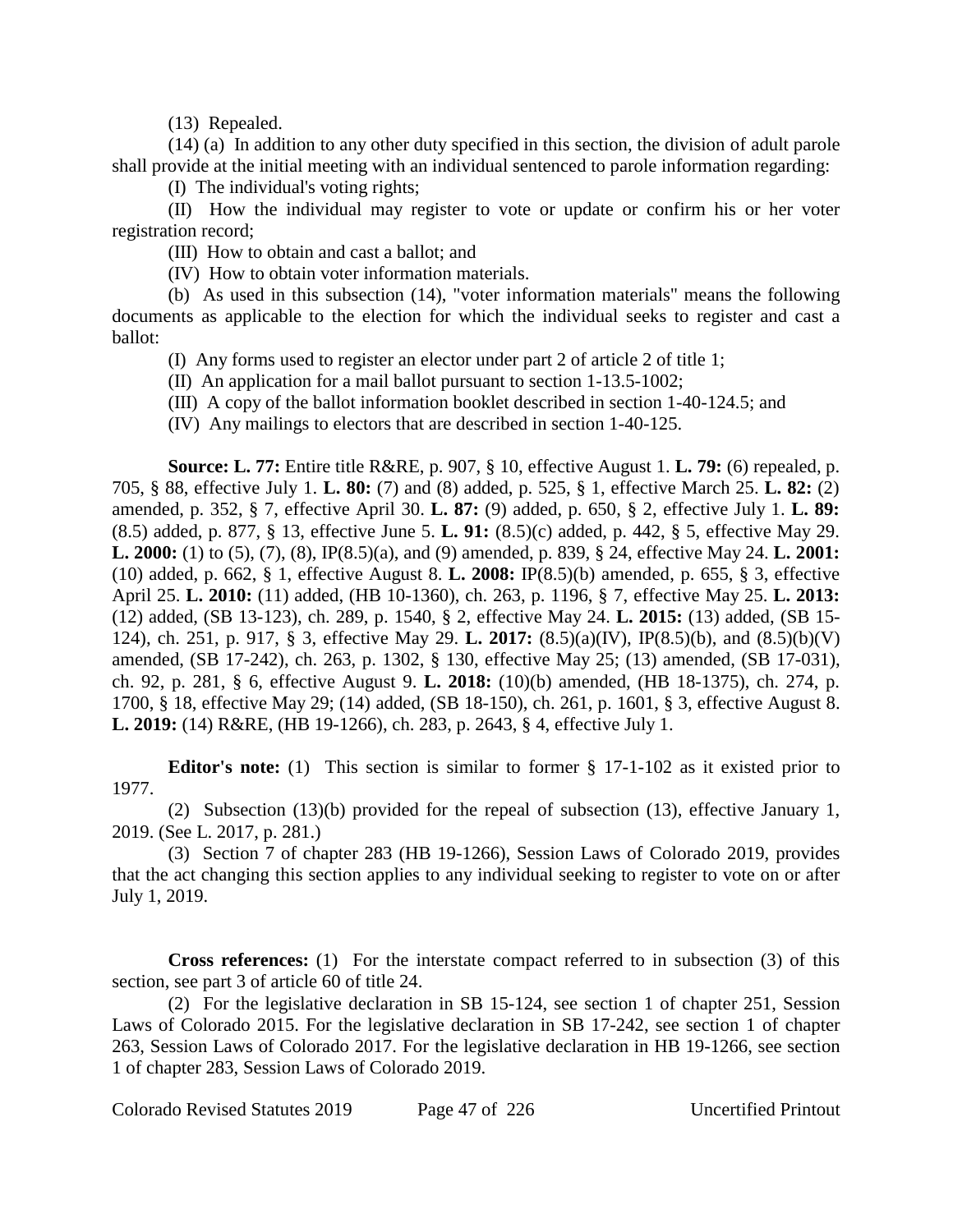**17-2-103. Arrest of parolee - revocation proceedings.** (1) The director of the division of adult parole or any community parole officer may arrest any parolee when:

(a) He or she has a warrant commanding that such parolee be arrested; or

(b) He or she has probable cause to believe that a warrant for the parolee's arrest has been issued in this state or another state for any criminal offense or for violation of a condition of parole; or

(c) Any offense under the laws of this state has been or is being committed by the parolee in the community parole officer's presence; or

(d) He or she has probable cause to believe that a crime has been committed and that the parolee has committed such crime; or

(e) He or she has probable cause to believe that the parolee is leaving or about to leave the state; or

(f) He or she has probable cause to believe that the parolee has violated one or more conditions of parole and that the parolee will fail or refuse to appear before the board to answer charges of violations of one or more conditions of parole; or

(g) He or she has a reasonable belief that the arrest is necessary to prevent serious bodily injury to the parolee or any other person or to prevent the commission of a crime; or

(h) He or she has probable cause to believe that the parolee has committed a technical violation of parole for which the underlying behavior is not a criminal offense and the community parole officer has exhausted all appropriate or available intermediate sanctions, treatment, and support services.

(1.5) (a) Except where arrest or revocation is mandatory pursuant to this section or section 17-2-103.5, and except as provided in paragraph (g) of this subsection (1.5), a community parole officer must consider all appropriate or available intermediate sanctions, as determined by the policies of the division of adult parole, before he or she files a complaint for revocation of a parolee for a technical violation of a condition of parole for which the underlying behavior is not a criminal offense.

(b) A community parole officer shall utilize intermediate sanctions to address a parolee's noncompliance or seek modification of parole conditions, or do both, as deemed appropriate by the community parole officer, in a manner that is consistent with the severity of the noncompliance and the risk level of the parolee.

(c) A community parole officer shall also make referrals to any needed treatment or other support services that may help a parolee become compliant with the conditions of parole and succeed in reintegrating into society. For the purposes of this section, testing positive for the use of illegal drugs is considered a technical violation of parole.

(d) If a parolee has a technical violation, the parolee's community parole officer, with the approval of the director of the division of adult parole or the director's designee, may impose a brief term of confinement in the county jail, not to exceed fourteen consecutive days, as an intermediate sanction.

(e) A parolee's community parole officer must notify the parolee when a brief term of incarceration in jail may be imposed as an intermediate sanction against the parolee.

(f) The division of adult parole is responsible for reimbursing county jails for beds used as an intermediate sanction. The sheriff of each county has the authority and discretion to determine the number of jail beds, if any, that are available to the department of corrections in their respective facilities for the purpose of imposing an intermediate sanction. If jail beds are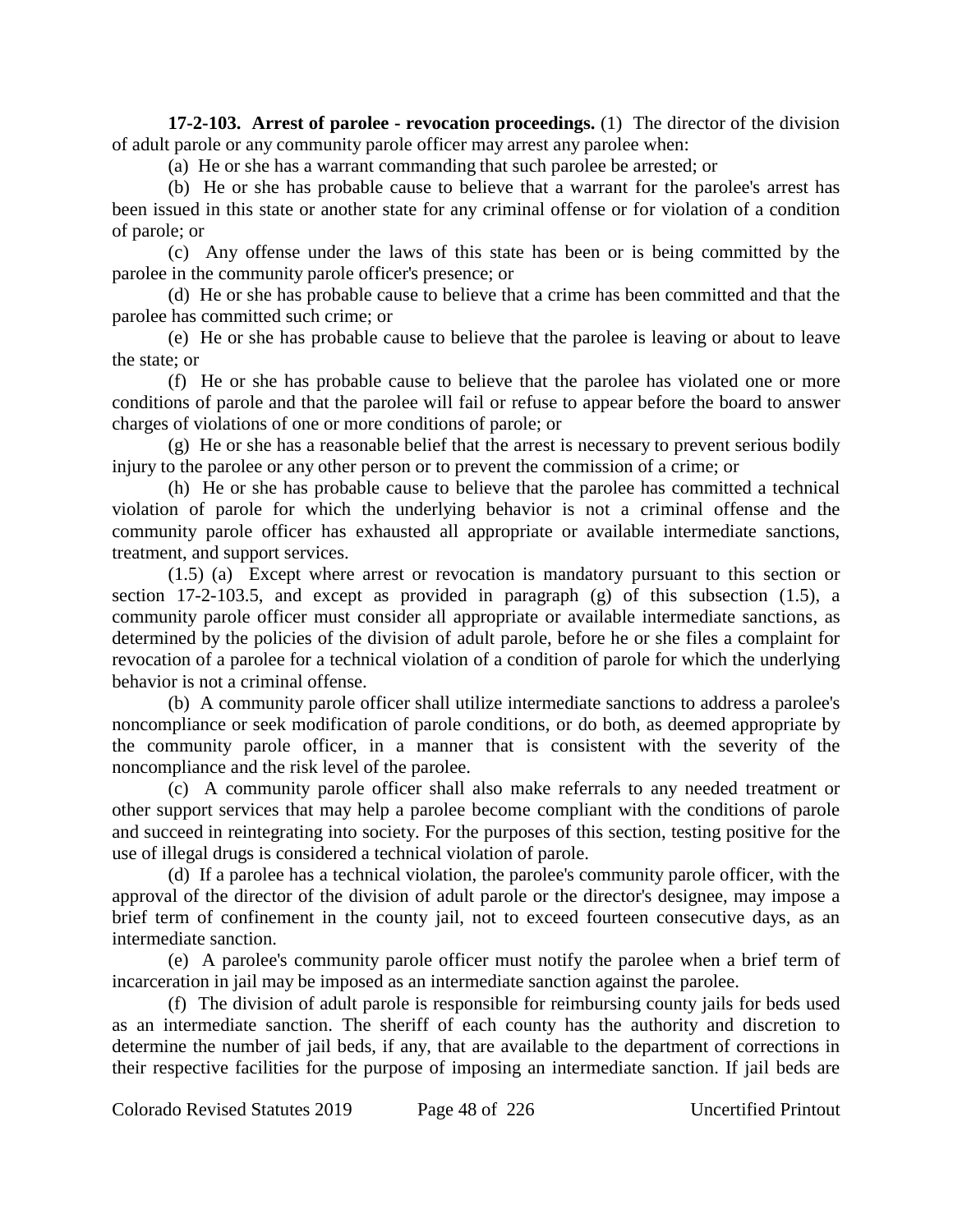unavailable in the local community of the facility in which the parolee is being supervised, the division of adult parole is authorized to utilize other available county jail beds if transportation to and from the jail is provided to the parolee.

(g) Notwithstanding any other provision of this section, a community parole officer may bypass the use of intermediate sanctions or any additional intermediate sanctions in response to a technical violation of parole and file a complaint seeking revocation of parole if:

(I) The parolee has received up to four intermediate sanctions committing the parolee to a brief term of incarceration in jail, except for a parolee for whom subsection (11)(b)(III) of this section applies; or

(II) The nature of the technical violation, in combination with the parolee's risk assessment, indicates a heightened risk to public safety, as defined by policy of the division of adult parole.

(2) (a) A board hearing relating to the revocation of parole shall be held, at the discretion of the board, in the courthouse or other facility that is acceptable to the board in the county in which the alleged violation occurred, the county of the parolee's confinement, or the county of the parolee's residence if not confined.

(b) In all hearings relating to revocation of parole, one member of the board shall hear the case to a conclusion, unless the chairperson of the board assigns another board member due to the illness or unavailability of the first board member. The parolee may appeal to two members of the board. Such appeal shall be on the record.

(c) At evidentiary hearings concerning revocation of parole, the district attorney of the county in which the hearing is held may be in attendance to present the case.

(d) At all hearings before the board which are held outside of the institution to which the parolee is sentenced, it is the duty of the county sheriff to provide for the safety of all persons present. All counties shall make sufficient room available to conduct parole revocation proceedings in their respective courthouses or other facilities that are acceptable to the board.

(e) All votes of the board at any hearing or appeal held pursuant to this section shall be recorded by member and shall be a public record open to inspection and shall be subject to the provisions of part 3 of article 72 of title 24, C.R.S.

(3) (a) Whenever a community parole officer has reasonable grounds to believe that a condition of parole has been violated by any parolee, he or she may issue a summons requiring the parolee to appear before the board at a specified time and place to answer charges of violation of one or more conditions of parole. The summons shall be accompanied by a copy of the complaint filed before the board seeking revocation of parole. Willful failure of the parolee to appear before the board as required by the summons is a violation of a condition of parole.

(b) A community parole officer may request that the board issue a warrant for the arrest of a parolee for violation of the conditions of his or her parole by filing a complaint with the board showing probable cause to believe that the parolee has violated a condition of his or her parole. The warrant may be executed by a peace officer, as described in section 16-2.5-101, C.R.S.

(4) (a) If, rather than issuing a summons, a community parole officer makes an arrest of a parolee, with or without a warrant, or the parolee is otherwise arrested, the parolee shall be held in a county jail or a preparole facility or program pending action by the community parole officer pursuant to subsection (5) of this section.

(b) Repealed.

Colorado Revised Statutes 2019 Page 49 of 226 Uncertified Printout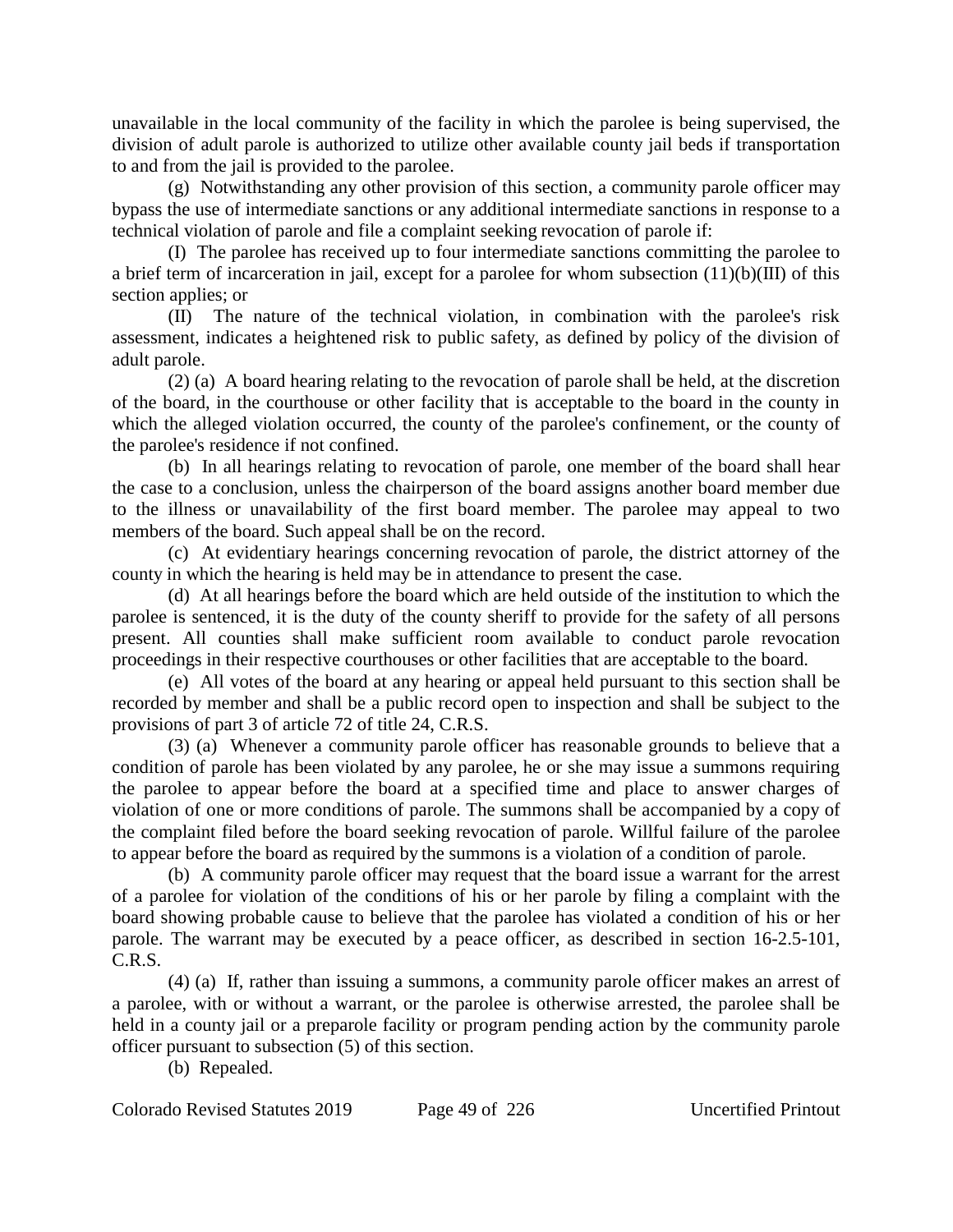(5) Not later than ten working days after the arrest of any parolee, as provided in subsection (4) of this section, the community parole officer shall complete his or her investigation and either:

(a) File a complaint before the board in which the facts are alleged upon which a revocation of parole is sought; or

(b) Order the release of the parolee and request that any warrant be quashed and that any complaint be dismissed, and parole shall be restored; or

(c) Order the release of the parolee and issue a summons requiring the parolee to appear before the board at a specified time and place to answer charges of violation of one or more conditions of parole.

(6) (a) Any complaint filed by the community parole officer in which revocation of parole is sought shall contain the name of the parolee and his or her department of corrections number, identify the nature of the charges that are alleged to justify revocation of his or her parole, the substance of the evidence sustaining the charges, and the condition of parole alleged to have been violated, including the date and approximate location thereof, together with the signature of the community parole officer. A copy thereof shall be given to the parolee a reasonable length of time before any parole board hearing.

(b) At any time after the filing of a complaint, the director of the division of adult parole may cause the revocation proceedings to be dismissed by giving written notification of the decision for the dismissal to the board, the community parole officer, and the parolee. Upon receipt of the notification by the director, the community parole officer shall order the release of the parolee pursuant to subsection (5) of this section, and parole shall be restored.

(c) The filing of a complaint by the community parole officer tolls the expiration of the parolee's parole.

(7) If the parolee is in custody pursuant to subsection (4) of this section, or the parolee was arrested and then released pursuant to paragraph (c) of subsection (5) of this section, the hearing on revocation shall be held within a reasonable time, not to exceed thirty days after the parolee was arrested; except that the board may grant a delay when it finds good cause to exist therefor. If the parolee was issued a summons, the final hearing shall be held within thirty working days from the date the summons was issued; except that the board may grant a delay when it finds good cause to exist therefor. The board shall notify the sheriff, the community parole officer, and the parolee of the date, time, and place of the hearing. It shall be the responsibility of the sheriff to assure the presence of the parolee being held in custody at the time and place of the hearing and to provide for the safety of all present.

(8) Prior to appearance before the board, a parolee shall be advised in writing by the director of the division of adult parole concerning the nature of the charges that are alleged to justify revocation of parole and the substance of the evidence sustaining the charges; the parolee shall be given a copy of the complaint unless he or she has already received one; the parolee shall be informed of the consequences which may follow in the event parole is revoked; the parolee shall then be advised that a full and final hearing will be held before the board at which hearing the parolee will be required to plead guilty or not guilty to the charges contained in the complaint; and the parolee shall be further advised that at the hearing before the board he or she may be represented by an attorney and that he or she may testify and present witnesses and documentary evidence in defense of the charges or in mitigation or explanation thereof. The hearing may be continued by the board upon a showing of good cause.

Colorado Revised Statutes 2019 Page 50 of 226 Uncertified Printout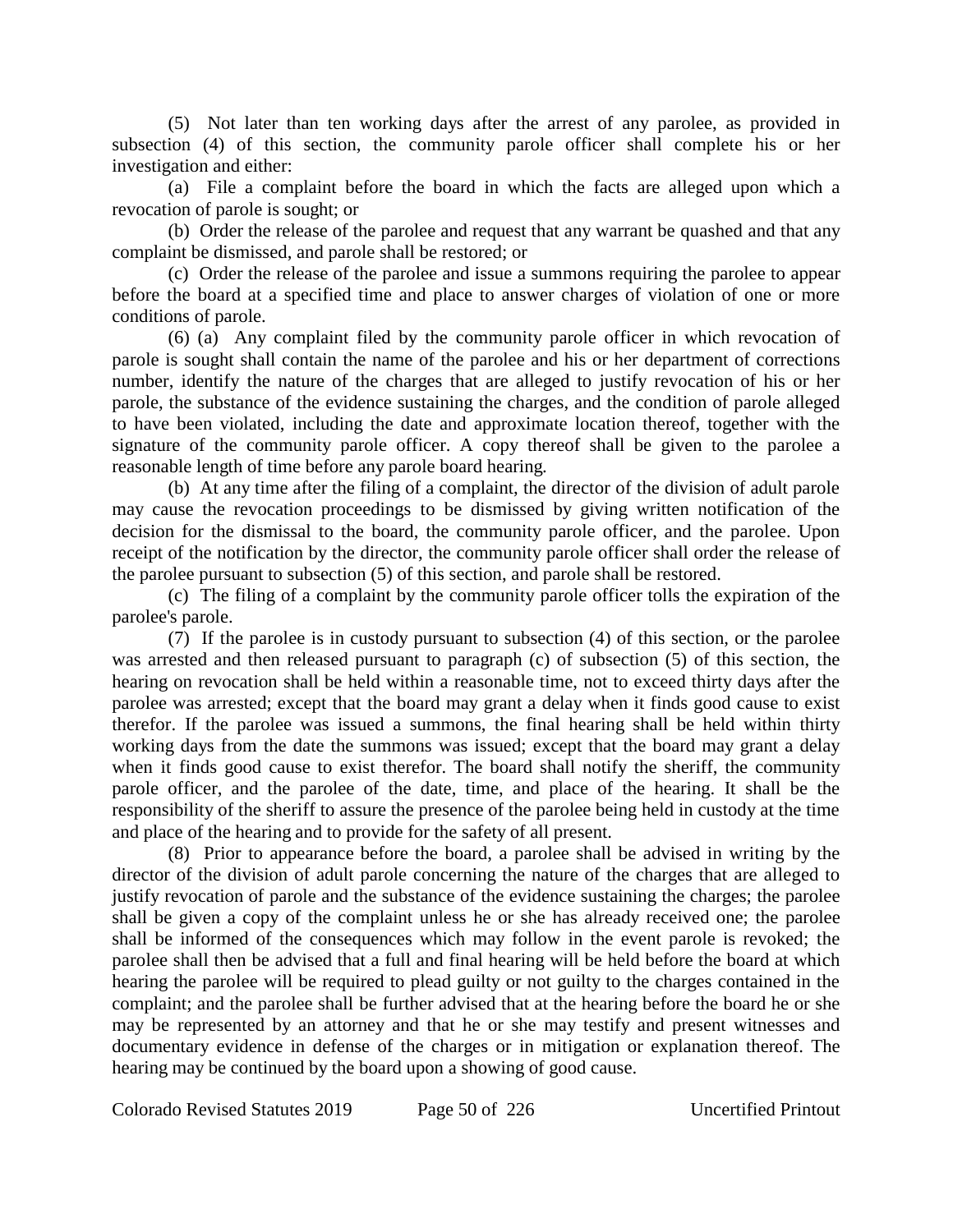(9) (a) In the event of a plea of not guilty, the division of adult parole, at the final hearing before the board, shall have the burden of establishing by a preponderance of the evidence the violation of a condition of parole; except that the commission of a criminal offense must be established beyond a reasonable doubt, unless the parolee has been convicted thereof in a criminal proceeding. When it appears that the alleged violation of a condition or conditions of parole consists of an offense with which the parolee is charged in a criminal case then pending, testimony given before the board in a parole revocation proceeding shall not be admissible in such criminal proceeding before a court. When, in a parole revocation hearing, the alleged violation of a condition of parole is the parolee's failure to pay court-ordered compensation to appointed counsel, probation fees, court costs, restitution, or reparations, evidence of the failure to pay shall constitute prima facie evidence of a violation. The board may revoke the parole if requested to do so by the parolee. Any evidence having probative value shall be admissible in all proceedings related to a parole violation complaint, regardless of its admissibility under the exclusionary rules of evidence, if the parolee is accorded a fair opportunity to rebut hearsay evidence. The parolee shall have the right to confront and to cross-examine adverse witnesses unless the board specifically finds good cause for not allowing confrontation of an informer.

(b) If the parolee has been convicted of a criminal offense while on parole, the board shall accept said conviction as conclusive proof of a violation and shall conduct a hearing as to the disposition of the parole only.

(10) Repealed.

(11) (a) If the board determines that a violation of a condition or conditions of parole has been committed, the board shall, within five working days after the completion of the final hearing, either revoke the parole, as provided in paragraph (b) of this subsection (11), or continue it in effect, or modify the conditions of parole if circumstances then shown to exist require such modifications. If parole is revoked, the board shall serve upon the parolee a written statement as to the evidence relied on and the reasons for revoking parole.

(b) (I) If the board determines that the parolee has violated parole through commission of a felony or misdemeanor crime, the board may revoke parole and request the sheriff of the county in which the hearing is held to transport the parolee to a place of confinement designated by the executive director for up to the remainder of the parole period.

(II) If the board determines that the parolee has violated any condition of parole that does not involve the commission of a felony or misdemeanor crime that involves possession of a deadly weapon as defined in section 18-1-901, refusing or failing to comply with requirements of sex offender treatment, absconding, willful failure to appear for a summons, unlawful contact with a victim, or the willful tampering or removal of an electronic monitoring device that the parolee is required to wear as a condition of his or her parole, the board may revoke parole and request the sheriff of the county in which the hearing is held to transport the parolee to a place of confinement for up to the remainder of the parole period and order the parolee confined at a facility designated by the executive director.

(II.5) (Deleted by amendment, L. 2017.)

(III) If the board determines that the parolee has violated any condition of parole that does not involve the commission of a felony or misdemeanor crime, the parolee has no active felony warrant, felony detainer, or pending felony criminal charge, and the parolee was on parole for an offense that was a level 3 or level 4 drug felony or class 3, class 4, class 5, or class 6 nonviolent felony offense as defined in section 17-22.5-405 (5)(b), except for menacing as

Colorado Revised Statutes 2019 Page 51 of 226 Uncertified Printout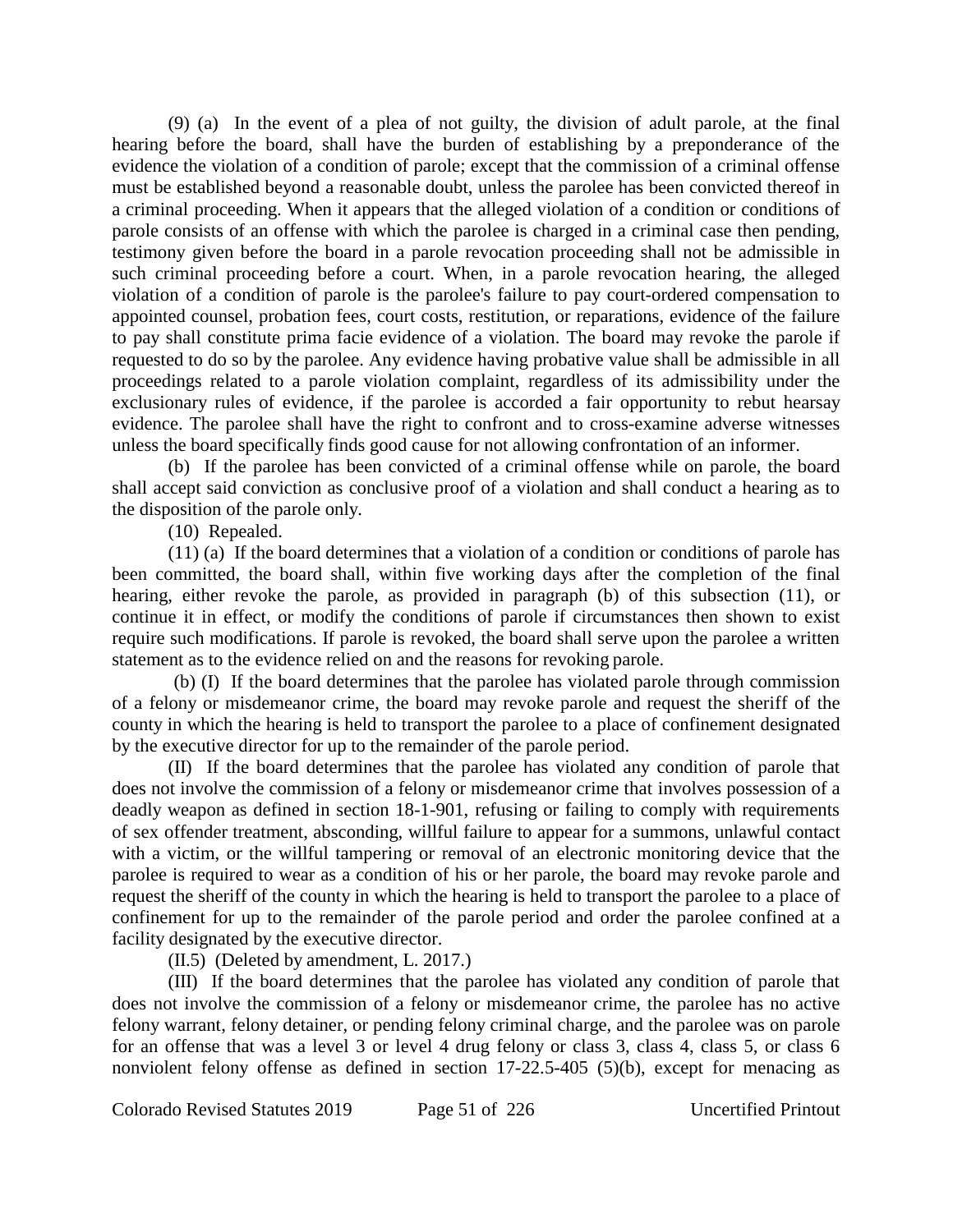defined in section 18-3-206; stalking as described in section 18-9-111 (4), as it existed prior to August 11, 2010, or section 18-3-602; or any unlawful sexual behavior contained in section 16- 22-102 (9); or any other offense, the underlying factual basis of which involves unlawful sexual behavior; or unless the parolee was subject to article 6.5 of title 18, or section 18-6-801, the board may order, as a condition of parole, participation in treatment, if appropriate, as described in section 17-2-103 (11)(c).

(III.5) Repealed.

(IV) and (V) (Deleted by amendment, L. 2017.)

(VI) If the board determines that a parolee who has been designated as a sexually violent predator pursuant to section 18-3-414.5 or found to be a sexually violent predator or its equivalent in any other state or jurisdiction, including but not limited to a military or federal jurisdiction, has violated any condition of parole, the board may revoke parole and request the sheriff of the county in which the hearing is held to transport the parolee for up to the remainder of the parole period and order the parolee confined at a place of confinement designated by the executive director.

(c) If the board determines that the parolee is in need of treatment and is amenable to treatment, the board shall consider placing the parolee in one of the following treatment options and, if appropriate, may modify the conditions of parole to include:

(I) Participation in an outpatient program for the treatment of substance abuse or substance use disorders, mental health disorders, or other co-occurring or behavioral health disorders; or

(II) (A) Placement in a residential treatment program for the treatment of substance abuse, substance use disorders, mental health disorders, or other co-occurring or behavioral health disorders, which program is under contract with the department of public safety and may include, but need not be limited to, intensive residential treatment, therapeutic community, and mental health programs.

(B) A parolee may be placed in a residential treatment program under contract with the department of public safety only upon acceptance by the residential treatment program and any community corrections board with jurisdiction over the residential treatment program. Residential treatment programs and community corrections boards are encouraged to develop an expedited review process to facilitate decision-making and placement of the parolee, if accepted.

(C) Placement in a parolee intensive treatment program operated by the department in a level I security facility for men or an equivalent security level unit in a women's facility operated by the department. The department shall provide or contract for medical services needed by parolees in the intensive treatment program and may use funding appropriated for clinical services for those medical services.

(d) If the parole board orders the parolee to participate in a treatment program as a condition of parole pursuant to paragraph (c) of this subsection (11), the level of treatment ordered shall be consistent with the treatment level need of the parolee based upon an assessment instrument approved for use by the unit within the department of human services that administers behavioral health programs and services, including those related to mental health and substance abuse.

(e) If the parolee is unsuccessful in participating in a treatment program ordered pursuant to paragraph (c) of this subsection (11) and his or her participation is terminated, the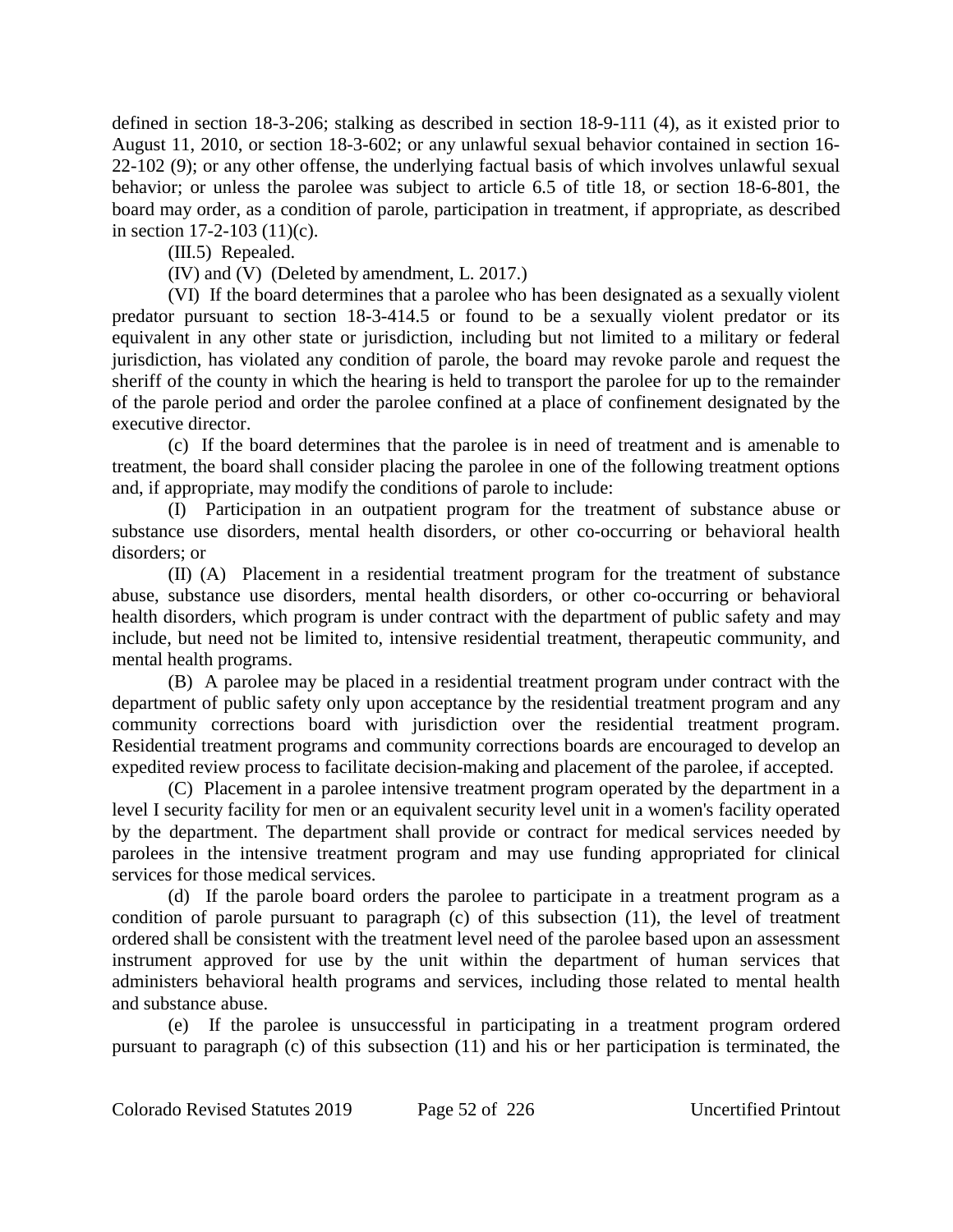board may consider placement of the parolee in additional treatment, as appropriate, including a higher level of treatment.

(f) (I) A parolee who violates the conditions of his or her parole by removing or tampering with an electronic monitoring device that the parolee is required to wear as a condition of his or her parole is subject to an immediate warrantless arrest.

(II) Notwithstanding any other provision of this section, if the board determines that a parolee has violated the conditions of his or her parole by removing or tampering with an electronic monitoring device that the parolee is required to wear as a condition of his or her parole, the board may revoke the parolee's parole pursuant to paragraph (b) of this subsection (11).

(11.5) Each fiscal year, the general assembly shall appropriate a portion of the savings generated by House Bill 10-1360, enacted in 2010. This appropriation shall be used only for reentry support services for parolees related to obtaining employment, housing, transportation, substance abuse treatment, mental health treatment, mental health medication, or offenderspecific services. The appropriation shall be made after consideration of the division of adult parole's status report required pursuant to section 17-2-102 (11).

(12) If the community parole officer is informed by any law enforcement agency that a parolee has been arrested for a criminal offense and is being detained in the county jail, the community parole officer shall file a complaint alleging the criminal offense as a violation of parole. The community parole officer shall advise the board of any pending criminal proceeding and shall request that a parole revocation proceeding be deferred pending a disposition of the criminal charge.

(13) (a) The board may revoke the parole if requested to do so by the parolee. If a parolee requests to have his or her parole revoked, the parolee shall provide the board a justifiable reason for requesting revocation of parole.

(b) Prior to revoking parole upon the request of a parolee, the board may recommend or implement appropriate interventions in order to assist in the parolee with reintegration and prevent a return to incarceration.

(c) If the board revokes the parole upon the request of the parolee, the board shall proceed pursuant to paragraph (b) of subsection (11) of this section.

(14) If the board revokes parole and places the parolee in custody, completion of the term of custody shall not constitute discharge of the parolee's remaining period of parole unless the term of custody is equal to the parolee's remaining period of parole.

**Source: L. 77:** Entire title R&RE, p. 908, § 10, effective August 1. **L. 78:** (11) amended, p. 356, § 2, effective April 27. **L. 79:** (2)(a), (2)(d), (4), (5)(a), (6)(b), and (9)(a) amended, p. 686, § 26, effective July 1. **L. 83:** (9)(a) amended, p. 665, § 6, effective July 1. **L. 85:** (1)(e),  $(2)(a)$ ,  $(2)(b)$ ,  $(2)(d)$ ,  $(3)$ ,  $(4)(a)$ ,  $(5)$ ,  $(6)$ ,  $(7)$ ,  $(8)$ ,  $(9)$ , and  $(11)$  amended and  $(2)(c)$ ,  $(4)(b)$ , and (10) repealed, pp. 633, 641, §§ 1, 11, effective July 1; (2)(e) added, p. 643, § 1, effective July 1. **L. 87:** (2)(a), (2)(b), (2)(d), (6)(b), (7) to (9), and (11) amended, p. 952, § 55, effective March 13; (2)(b) amended, (2)(c) RC&RE, and (6)(c) added, p. 651, §§ 3, 4, 5, effective July 1. **L. 89:** (12) added, p. 863, § 5, effective April 12; (1)(f) added, p. 877, § 14, effective June 5. **L. 90:** (4)(a) amended, p. 944, § 15, effective June 7. **L. 94:** (2)(a), (2)(b), (2)(d), (6)(b), (7), (8), (9), and (11) amended, pp. 2600, 2594, §§ 13, 1, effective June 3. **L. 95:** (11)(b)(II)(B) amended, p. 1097, § 16, effective May 31. **L. 2000:** IP(1), (6)(b), (8), and (9)(a) amended, p. 840, § 25,

Colorado Revised Statutes 2019 Page 53 of 226 Uncertified Printout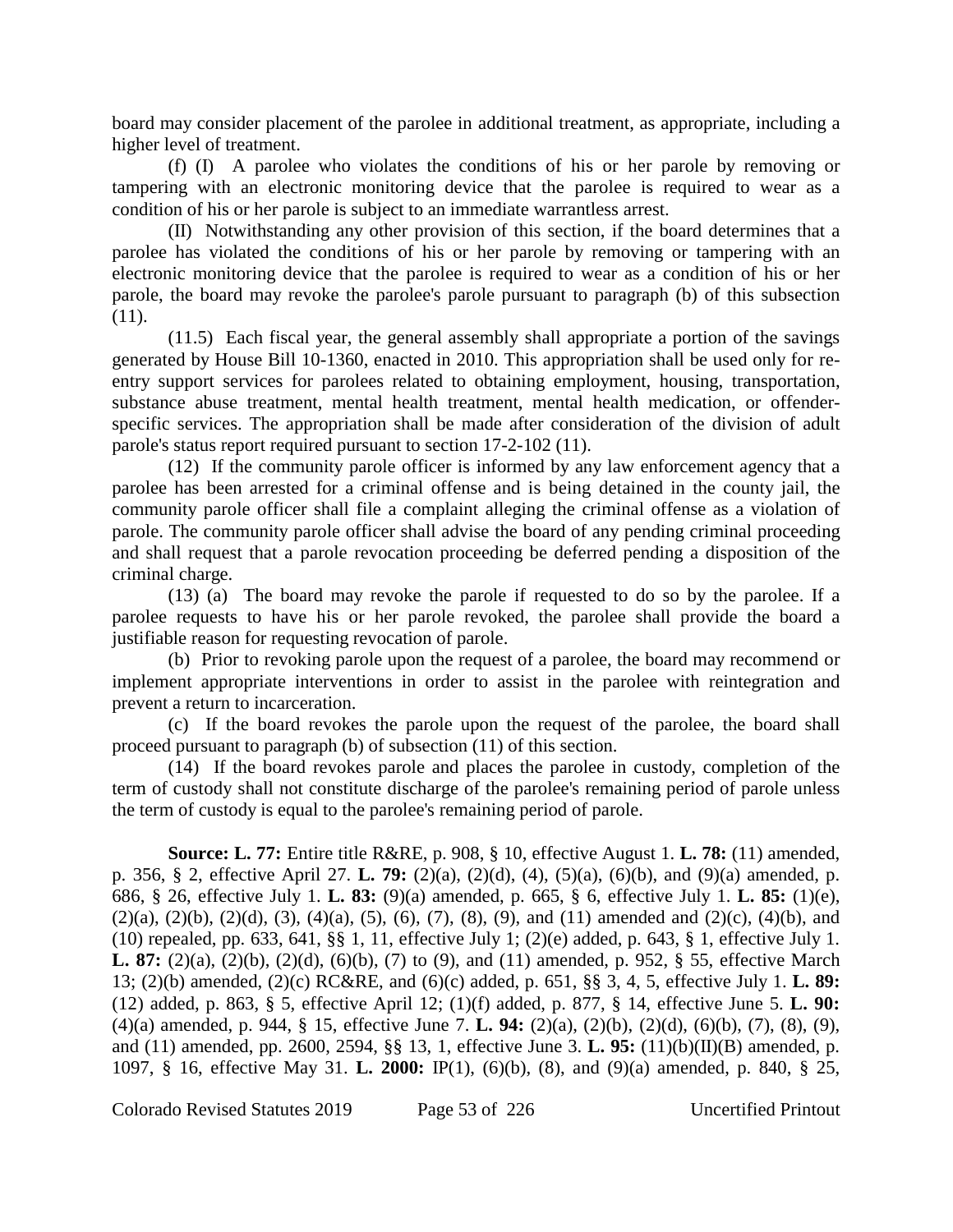effective May 24. **L. 2001:** (11)(b)(II)(C) amended and (11)(b)(II)(D) added, p. 502, § 2, effective May 16. **L. 2002:** (11)(b)(II)(B) amended, p. 1499, § 158, effective October 1. **L. 2003:** (9)(a) and (11)(b) amended and (13) and (14) added, p. 2674,  $\S$  1, effective July 1; (3)(b) amended, p. 1614, § 9, effective August 6. **L. 2008:** IP(1), (3), (4)(a), IP(5), (6), (7), and (12) amended, p. 655, § 4, effective April 25;  $(11)(b)(III)$  amended, p. 1035, § 1, effective August 5. **L. 2010:** IP(11)(b)(II) amended and (11)(b)(VI) added, (HB 10-1089), ch. 56, p. 204, § 1, effective March 31; IP(11)(b)(II), (11)(b)(IV), and (11)(b)(V) amended and (11)(b)(III.5),  $(11)(c)$ ,  $(11)(d)$ ,  $(11)(e)$ , and  $(11.5)$  added,  $(HB 10-1360)$ , ch. 263, pp. 1193, 1194, 1196, §§ 2, 4, 5, effective May 25; IP(11)(b)(II) amended and (11)(b)(III.5) added, (HB 10-1360), ch. 263, p. 1194, § 3, effective August 11. **L. 2011:** (11)(d) amended, (HB 11-1303), ch. 264, p. 1156, § 28, effective August 10. **L. 2013:** (11)(b)(III) and (11)(b)(III.5) amended, (SB 13-250), ch. 333, p. 1931, § 46, effective October 1. **L. 2014:** (11)(f) added, (HB 14-1044), ch. 199, p. 727, § 2, effective April 15. **L. 2015:** IP(11)(b)(II) amended, (HB 15-1122), ch. 37, p. 89, § 3, effective March 20; (1) amended and (1.5) added, (SB 15-124), ch. 251, p. 915, § 2, effective May 29. **L. 2017:** (11)(b) amended, (HB 17-1326), ch. 394, p. 2027, § 2, effective August 9. **L. 2018:**  $(11)(c)(I)$  and  $(11)(c)(II)(A)$  amended,  $(SB 18-091)$ , ch. 35, p. 385, § 16, effective August 8. **L. 2019:** (1.5)(d), (1.5)(g)(I), (11)(b)(I), (11)(b)(II), (11)(b)(III), and (11)(c)(II)(B) amended,  $(11)(b)(III.5)$  repealed, and  $(11)(c)(II)(C)$  added, (SB 19-143), ch. 286, p. 2656, § 2, effective May 28.

**Editor's note:** (1) This section is similar to former § 17-1-103 as it existed prior to 1977.

(2) Amendments to subsection (11) in sections 1 and 13 of Senate Bill 94-172 were harmonized.

(3) Amendments to  $IP(11)(b)(II)$  by House Bill 10-1089 and House Bill 10-1360 were harmonized.

**Cross references:** (1) For other provisions concerning parole revocation proceedings, see § 17-2-201.

(2) For the legislative declaration contained in the 2002 act amending subsection  $(11)(b)(II)(B)$ , see section 1 of chapter 318, Session Laws of Colorado 2002. For the legislative declaration in HB 15-1122, see section 1 of chapter 37, Session Laws of Colorado 2015. For the legislative declaration in SB 15-124, see section 1 of chapter 251, Session Laws of Colorado 2015. For the legislative declaration in HB 17-1326, see section 1 of chapter 394, Session Laws of Colorado 2017. For the legislative declaration in SB 18-091, see section 1 of chapter 35, Session Laws of Colorado 2018.

**17-2-103.5. Revocation proceedings - parolee arrested for certain offenses.** (1) (a) Notwithstanding any provision of section 17-2-103, a community parole officer shall file a complaint seeking revocation of the parole of any parolee who:

(I) Is found in possession of a deadly weapon as defined in section 18-1-901, C.R.S.;

(II) Is arrested and charged with:

(A) A felony;

(B) A crime of violence as defined in section 16-1-104 (8.5), C.R.S.;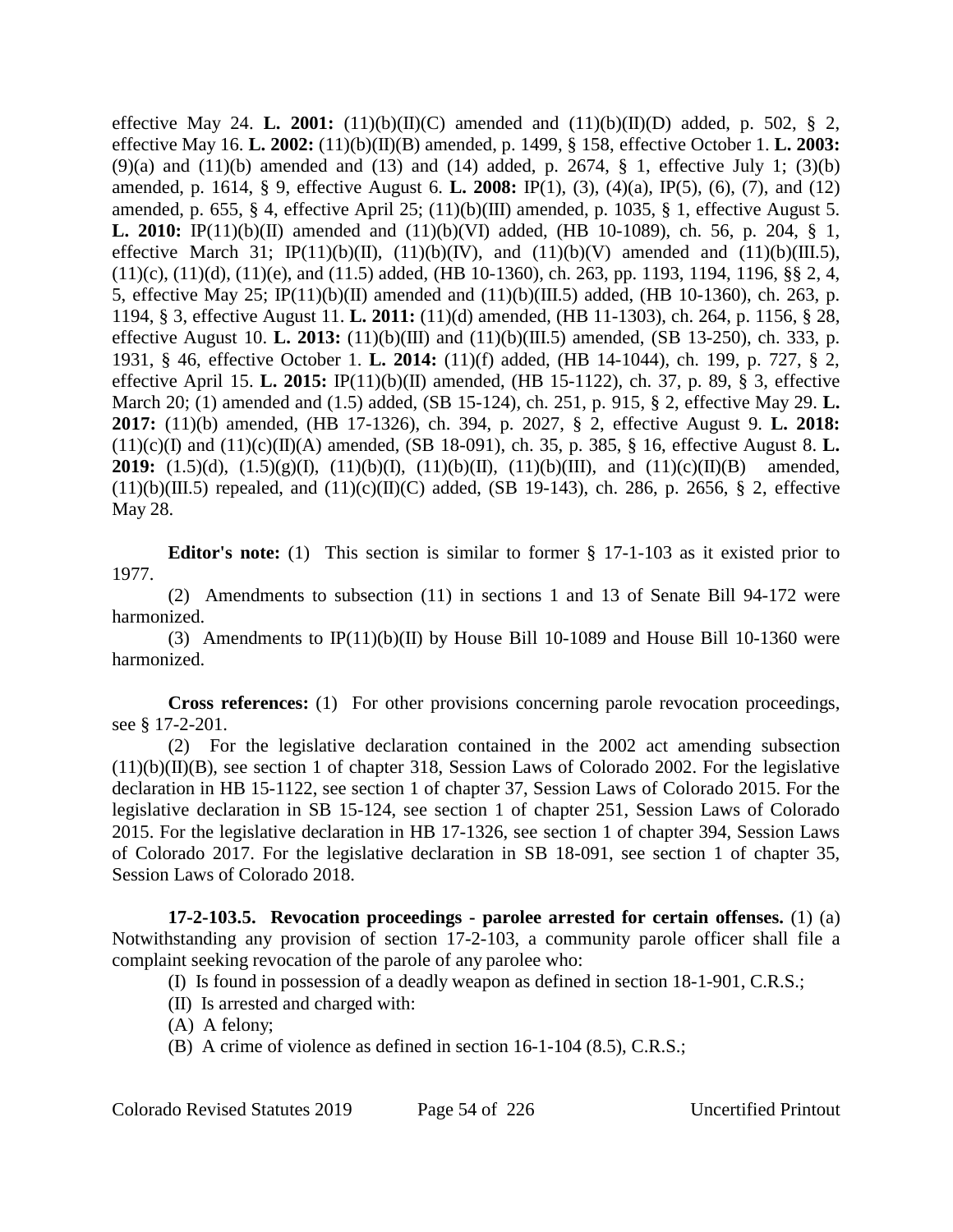(C) A misdemeanor assault involving a deadly weapon or resulting in bodily injury to the victim;

(D) Sexual assault in the third degree as defined in section 18-3-404 (2), C.R.S., as it existed prior to July 1, 2000; or

(E) Unlawful sexual contact as defined in section 18-3-404 (2), C.R.S.; or

(III) Has removed or tampered with an electronic monitoring device that the parolee is required to wear as a condition of his or her parole; except that, before making such an arrest, the community parole officer shall first determine that the notification of removal or tampering was not merely the result of an equipment malfunction.

(b) A community parole officer shall present to the district attorney of the proper judicial district for the purpose of prosecution all the facts ascertained by the community parole officer and all other papers, documents, or evidence pertaining thereto that the community parole officer has in his or her possession for any parolee found in possession of a weapon pursuant to section 18-12-108, C.R.S.

(c) A hearing relating to such revocation shall be held, unless a board member is advised that a criminal charge is still pending or where the parolee does not request revocation, in which case the hearing shall be delayed until a disposition concerning the criminal charge is reached.

(2) If the hearing officer or board member conducting the hearing pursuant to subsection (1) of this section finds the parolee guilty of the conduct charged but decides against revoking the parole of the parolee, the record of such hearing shall be reviewed within fifteen days of the decision by two members of the board, exclusive of the board member who conducted the hearing, who may overturn the decision and order the parole to be revoked.

**Source: L. 87:** Entire section added, p. 651, § 6, effective July 1. **L. 89:** (1) amended, p. 863, § 6, effective April 12. **L. 94:** (1) amended, p. 2602, § 14, effective June 3. **L. 2000:** (1) amended, p. 633, § 4, effective July 1. **L. 2008:** IP(1)(a) and (1)(b) amended, p. 656, § 5, effective April 25;  $(1)(a)(II)(C)$  and  $(1)(a)(II)(D)$  amended and  $(1)(a)(II)(E)$  added, p. 1887, § 48, effective August 5. **L. 2014:** (1)(a)(II)(E) amended and (1)(a)(III) added, (HB 14-1044), ch. 199, p. 728, § 3, effective May 15. **L. 2015:** (1)(c) amended, (HB 15-1122), ch. 37, p. 89, § 4, effective March 20.

**Cross references:** For the legislative declaration in HB 15-1122, see section 1 of chapter 37, Session Laws of Colorado 2015.

**17-2-104. Records - reports - publications.** (1) The office of director of the division of adult parole shall be maintained as a clearing house for all information on domestic as well as interstate parolees, and the director shall prescribe, prepare, and furnish such forms, records, and reports as the executive director may require from time to time. Such data and information so compiled shall not be considered to be public records but shall be held to be confidential in character.

(2) The director shall report to the executive director at such times and on such matters as the executive director may require; except that confidential information shall not be made public. Publications of the director circulated in quantity outside the division shall be subject to the approval and control of the executive director.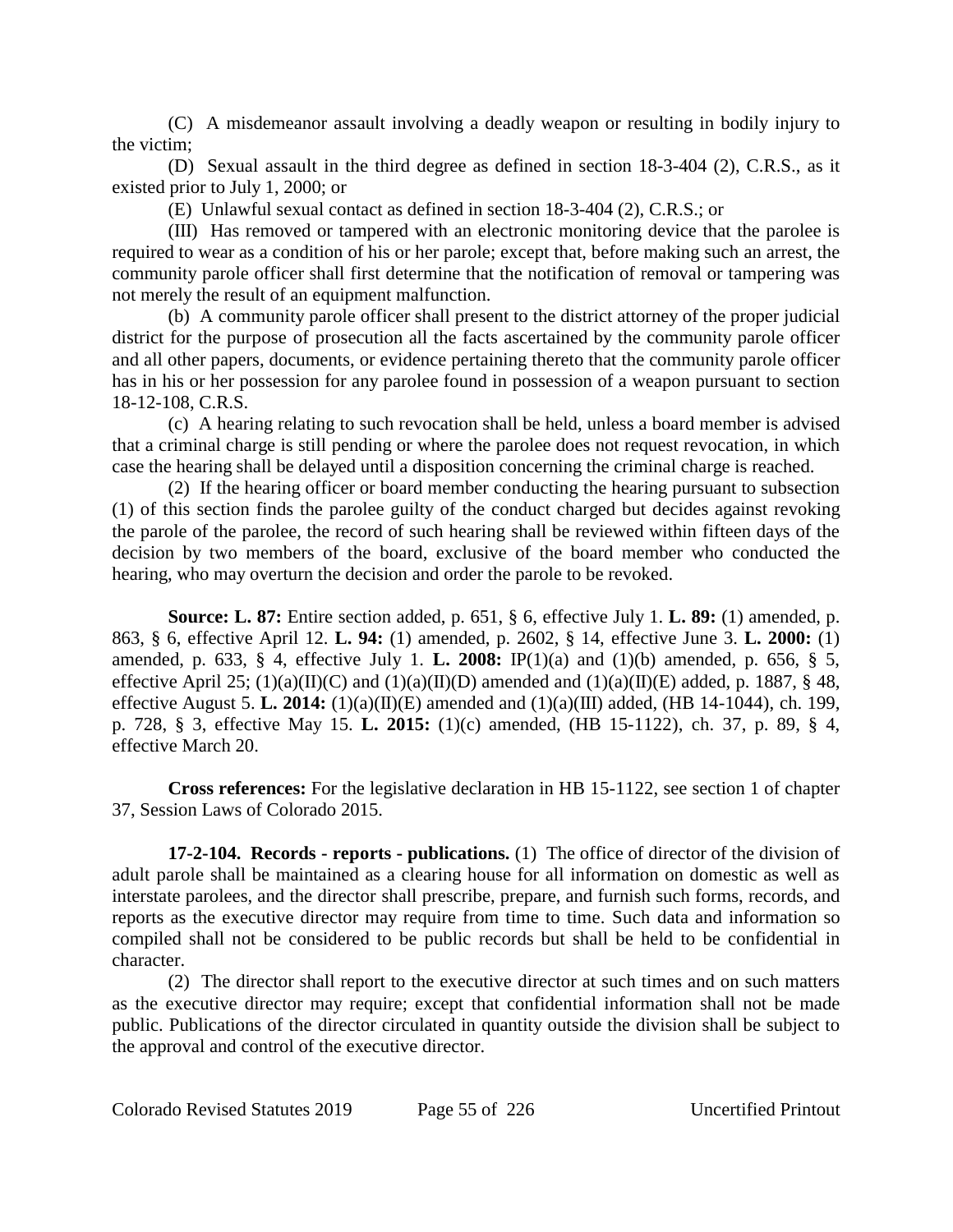**Source: L. 77:** Entire title R&RE, p. 911, § 10, effective August 1. **L. 2000:** (1) amended, p. 841, § 26, effective May 24.

**Editor's note:** This section is similar to former § 17-1-104 as it existed prior to 1977.

# **17-2-105. Appropriation. (Repealed)**

**Source: L. 77:** Entire title R&RE, p. 911, § 10, effective August 1. **L. 2000:** Entire section repealed, p. 841, § 27, effective May 24.

**Editor's note:** This section was similar to former § 17-1-105 as it existed prior to 1977.

**17-2-106. Branch parole offices - acquisition - duty to inform public.** (1) (a) The director of the division of adult parole shall contemporaneously send written notice to the chief executive officer of the municipality and the city council or board of trustees of the municipality in which the division intends to operate the branch parole office.

(b) If the site of the branch parole office that the division intends to operate is not located within a municipality, the director of the division shall send written notice to the board of county commissioners of the county in which the division intends to operate the branch parole office.

(c) For purposes of this section:

(I) "Actual acquisition" means the legal process necessary to vest the department of corrections with fee title or a new leasehold interest in real estate that the division of adult parole intends to operate as a branch parole office in a new location.

(II) "Branch parole office" means any real estate in this state that the division of adult parole, on behalf of the department of corrections, may acquire by purchase, leasehold, or other method for the purpose of operating an office to perform any function required or permitted by this title concerning parolee interview, reporting, testing, screening, and supervision.

(2) A municipality or county notified pursuant to subsection (1) of this section may notify its residents and invite public review and comment on the division's selection of the branch parole office site through public meeting, public hearing, or any other public forum deemed appropriate by the municipality or county.

(3) Nothing in this section shall be construed to hinder or prohibit the department of corrections, division of adult parole, from engaging in the selection or the actual acquisition of any site to operate as a branch parole office that the department or division determines will best enable the division to perform and exercise its duties and powers under this title.

**Source: L. 2001:** Entire section added, p. 662, § 2, effective August 8. **L. 2002:** (3) amended, p. 1016, § 21, effective June 1.

**Cross references:** For the definition of "branch parole office" as it applies to this section, see also § 17-2-102 (10)(b).

## PART 2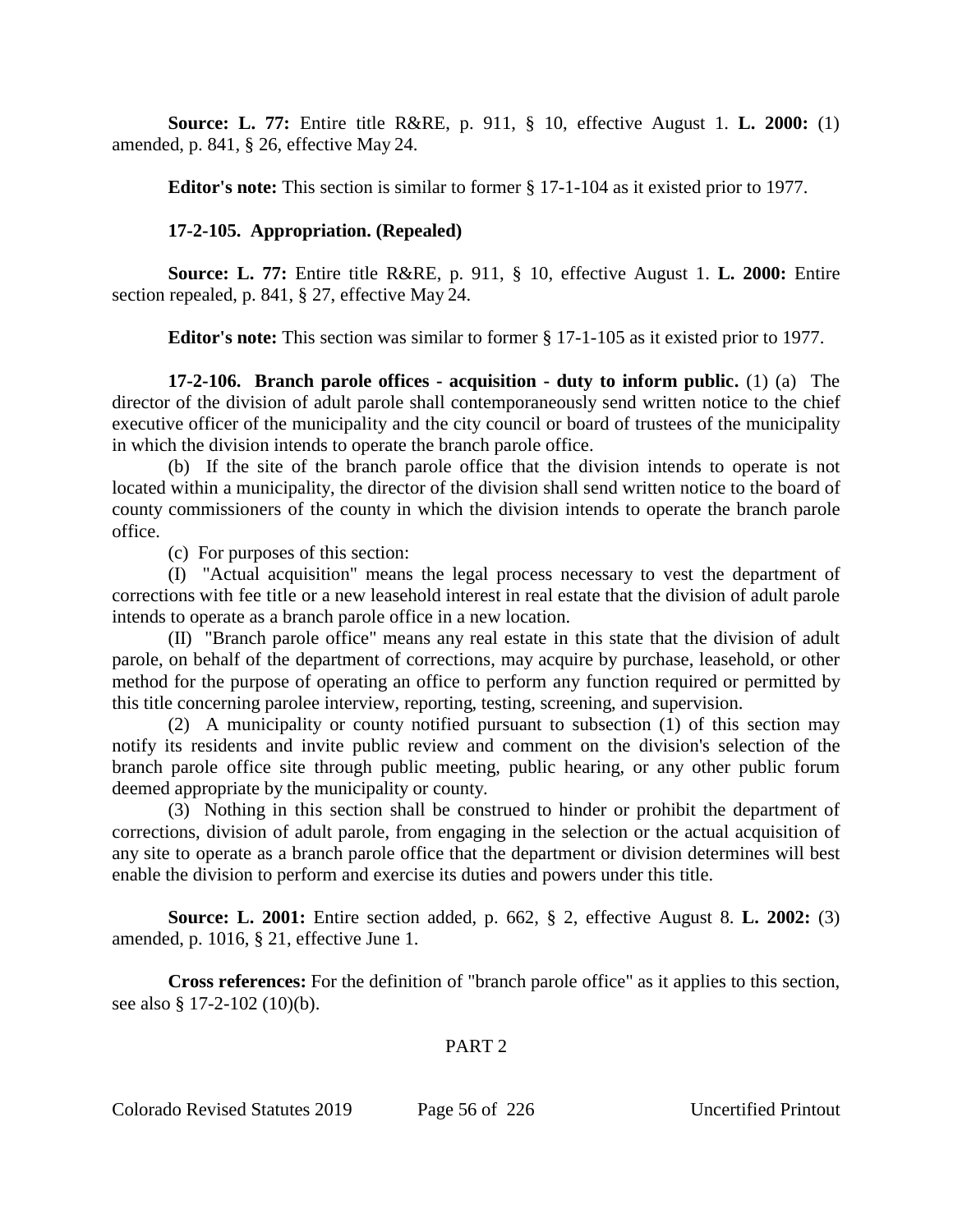#### STATE BOARD OF PAROLE

**17-2-201. State board of parole - duties - definitions.** (1) (a) There is hereby created a state board of parole, referred to in this part 2 as the "board", which consists of nine members. The members of the board are appointed by the governor and confirmed by the senate, and they shall devote their full time to their duties as members of the board. The members are appointed for three-year terms and may serve consecutive terms. The governor may remove a board member for incompetency, neglect of duty, malfeasance in office, continued failure to use the risk assessment guidelines as required by section 17-22.5-404, or failure to regularly attend meetings as determined by the governor. Final conviction of a felony during the term of office of a board member automatically disqualifies the member from further service on the board. The board is composed of representatives from multidisciplinary areas of expertise. Two members must have experience in law enforcement, and one member must have experience in offender supervision, including parole, probation, or community corrections. Six members must have experience in other relevant fields. Each member of the board must have a minimum of five years of experience in a relevant field and knowledge of parole laws and guidelines, rehabilitation, correctional administration, the functioning of the criminal justice system, issues associated with victims of crime, the duties of board members, and actuarial risk assessment instruments and other offender assessment instruments used by the board and the department of corrections. A person who has been convicted of a felony or of a misdemeanor involving moral turpitude or who has any financial interests that conflict with the duties of a member of the board is ineligible for appointment.

(b) The parole board in existence prior to July 1, 1987, is abolished on July 1, 1987. The governor shall appoint a new parole board pursuant to this section, two members of which shall be appointed for terms of three years, two members of which shall be appointed for terms of two years, and one member of which shall be appointed for a term of one year. Thereafter, members shall be appointed for terms of three years. If a member is appointed during a period of time in which the general assembly is not in session, that member shall serve on a temporary basis until the general assembly next convenes.

(c) The parole board in existence prior to July 1, 1990, shall be expanded to seven members on July 1, 1990. The governor shall appoint an additional law enforcement representative and an additional citizen representative to the board, one for a term of two years to expire on July 1, 1992, and one for a term of three years to expire on July 30, 1993. Thereafter, such members shall be appointed for terms of three years.

(c.2) The parole board in existence prior to July 1, 2019, is expanded to nine members on July 1, 2019. The governor shall appoint one additional member to the board for a term of two years, to expire on July 30, 2021. The governor shall appoint one additional member to the board for a term of three years, to expire on July 30, 2022. Thereafter, the governor shall appoint each such member for a term of three years.

(d) The governor may appoint a temporary member to replace any member of the board who becomes temporarily incapacitated. Such temporary member shall not require senate confirmation unless he serves for a period longer than ninety days and shall serve at the pleasure of the governor or until the incapacitated member of the parole board is able to resume his duties. Any temporary member shall assume all the powers and duties of the incapacitated member. Any such temporary member shall have the same qualifications as a permanent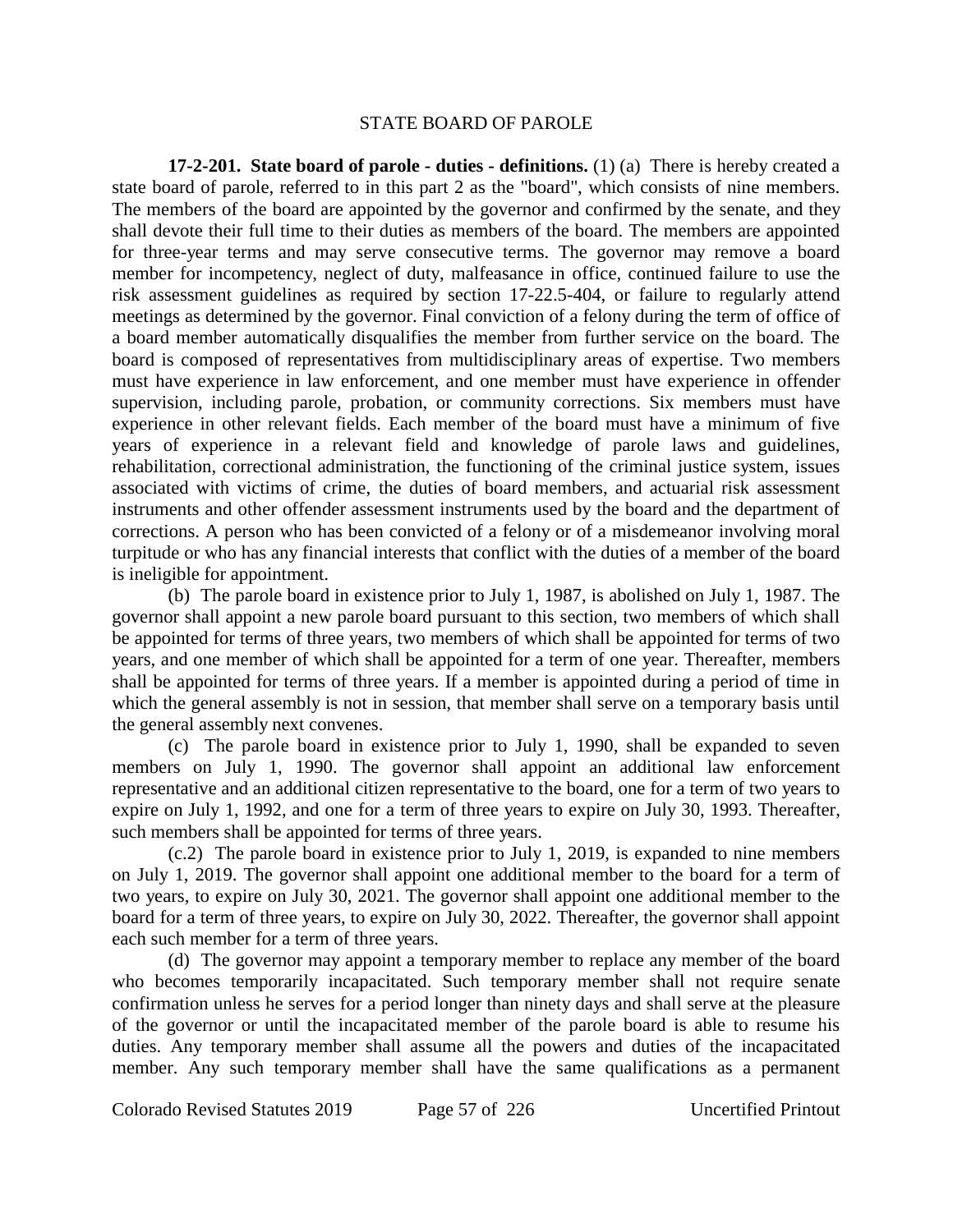member as defined in paragraph (a) of this subsection (1). The board may not have more than two temporary members at any time.

(e) Each board member shall complete a minimum of twenty hours of continuing education or training every year in order to maintain proficiency and to remain current on changes in parole laws and developments in the field. Each parole board member shall submit to the chairperson proof of attendance and details regarding any continuing education or training attended including the date, place, topic, the length of the training, the trainer's name, and any agency or organizational affiliation. Members may attend trainings individually or as part of a specific training offered to the parole board as a whole. The sole remedy for failure to comply with training and data collection requirements shall be removal of the board member by the governor, and the failure to comply with training and data collection requirements shall not create any right for any offender.

(2) The governor shall appoint one of the members of the board as the chairperson of the board and shall also appoint one of the members as the vice-chairperson. Such appointments are subject to change by the governor. The chairperson shall be the administrative head of the board. The chairperson shall assure that board policy and rules and regulations are enforced. The chairperson shall also assure that proper calendars for hearings are compiled and that members are assigned to conduct such hearings. The vice-chairperson shall act in the absence of the chairperson and may fulfill such administrative duties as are delegated by the chairperson.

(3) The chairperson, in addition to other provisions of law, has the following powers and duties:

(a) To promulgate rules governing the granting and revocation of parole, including special needs parole pursuant to section 17-22.5-403.5, from correctional facilities where adult offenders are confined and the fixing of terms of parole and release dates. All rules governing the granting and revocation of parole promulgated by the chairperson shall be subject to the approval of a majority of the board and shall be promulgated pursuant to the provisions of section 24-4-103, C.R.S.

(b) To promulgate rules for the conduct of board members, the procedures for board hearings, and procedures for the board to comply with state fiscal and procurement regulations. All administrative rules and regulations promulgated by the chairperson shall be promulgated pursuant to the provisions of section 24-4-103, C.R.S.

(c) To develop and update a written operational manual for parole board members, release hearing officers, and administrative hearing officers under contract with the board by December 31, 2012. The operational manual shall include, but need not be limited to, board policies and rules, a summary of state laws governing the board, and all administrative release and revocation guidelines that the parole board is required to use. The chairperson will ensure that all new parole board members receive training and orientation on the operational manual.

(c.5) (Deleted by amendment, L. 2011, (SB 11-241), ch. 200, p. 833, § 3, effective May 23, 2011.)

(d) To adopt a policy pursuant to which the board may conduct parole hearings, parole revocation hearings, and board meetings using video teleconferencing technology. At a minimum, the policy shall identify:

(I) The agenda items, if any, that the board may not consider during video teleconferences of hearings or meetings;

Colorado Revised Statutes 2019 Page 58 of 226 Uncertified Printout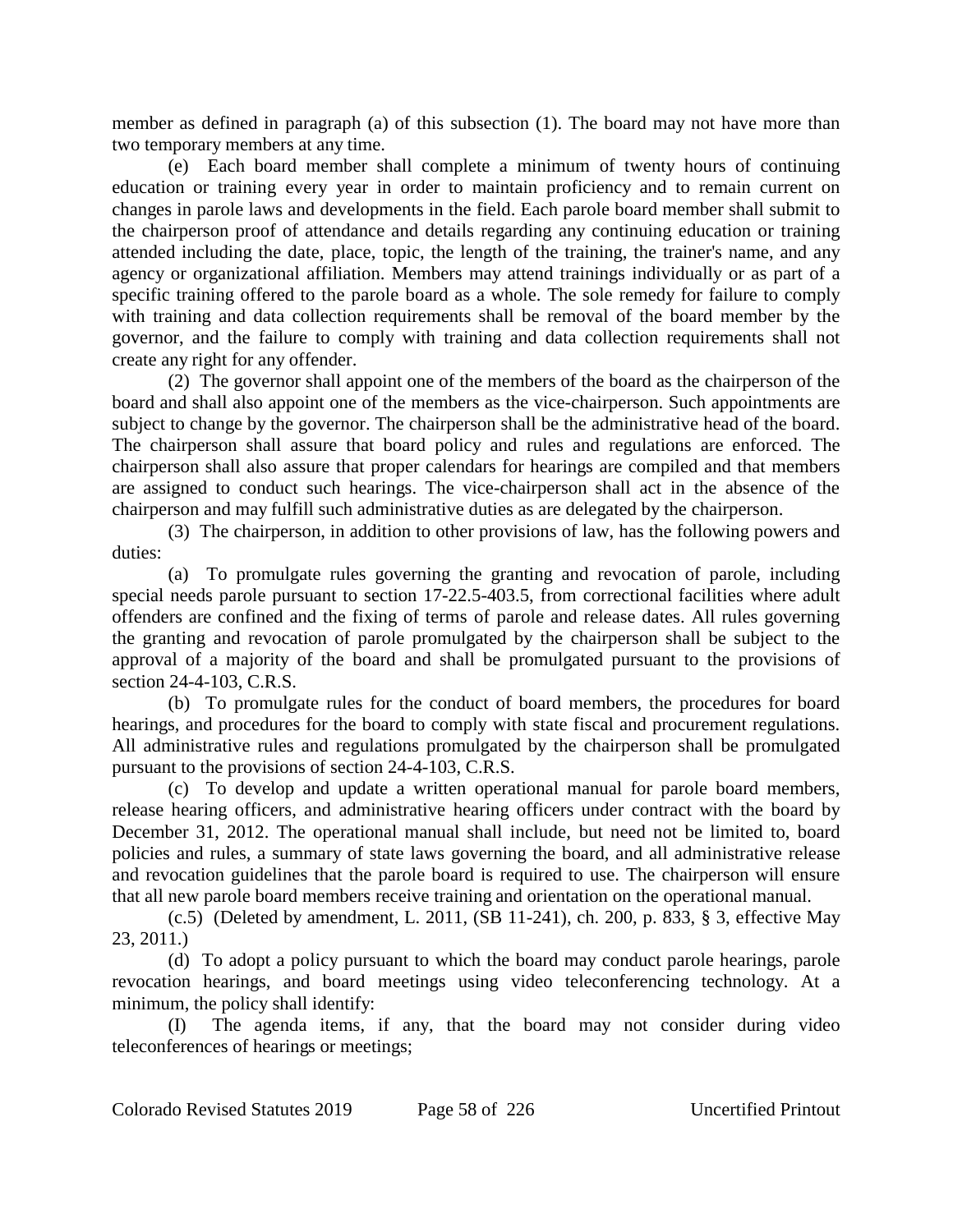(II) The correctional facilities that the chairperson determines will be accessible via video teleconferencing for purposes of conducting hearings or meetings. In identifying such correctional facilities, the chairperson may include the Colorado mental health institute at Pueblo for purposes of hearings held at the institute pursuant to subsection (10) of this section.

(e) To ensure that parole board members, release hearing officers, and administrative hearing officers under contract with the board fulfill the annual training requirements described in paragraph (e) of subsection (1) of this section and in section 17-2-202.5. The chairperson shall notify the governor if any board member, release hearing officer, or administrative hearing officer fails to comply with the training requirements.

(f) To ensure that parole board members, release hearing officers, and administrative hearing officers under contract with the board are accurately collecting data and information on his or her decision-making as required by section 17-22.5-404 (6). The chairperson shall notify the governor immediately if any board member, release hearing officer, or administrative hearing officer fails to comply with data collection requirements.

(g) To conduct an annual comprehensive review of board functions to identify workload inefficiencies and to develop strategies or recommendations to address any workload inefficiencies;

(h) (I) To contract with licensed attorneys to serve as administrative hearing officers to conduct parole revocation hearings pursuant to rules adopted by the parole board; or

(II) To appoint an administrative law judge pursuant to the provisions of section 24-30- 1003, C.R.S., to conduct parole revocation hearings pursuant to the rules and regulations promulgated pursuant to this subsection (3). Any references to the board regarding parole revocation hearings or revocation of parole shall include an administrative law judge appointed pursuant to this paragraph (h).

(h.1) To contract with qualified individuals to serve as release hearing officers:

(I) To conduct parole application hearings for inmates convicted of class 4, class 5, or class 6 felonies or level 3 or level 4 drug felonies who have been assessed to be less than high risk by the Colorado risk assessment scale developed pursuant to section 17-22.5-404 (2)(a), or hearings pursuant to subsection (19) of this section pursuant to rules adopted by the parole board; and

(II) To set parole conditions for inmates eligible for release to mandatory parole.

(3.5) Notwithstanding section 24-1-136 (11)(a)(I), the chairperson shall annually make a presentation to the judiciary committees of the house of representatives and the senate, or any successor committees, regarding the operations of the board.

(3.7) (a) Notwithstanding any other provision in this section, an inmate is not eligible for parole if the inmate:

(I) Has been convicted of a class 1 code of penal discipline violation within the twelve months preceding his or her next ordinarily scheduled parole hearing; or

(II) Has, within the twelve months preceding his or her next ordinarily scheduled parole hearing, declined in writing to participate in programs that have been recommended and made available to the inmate.

(b) An inmate who is described by subparagraph (I) or (II) of paragraph (a) of this subsection (3.7) may be eligible for parole when the applicable condition has not been in effect for the preceding twelve months.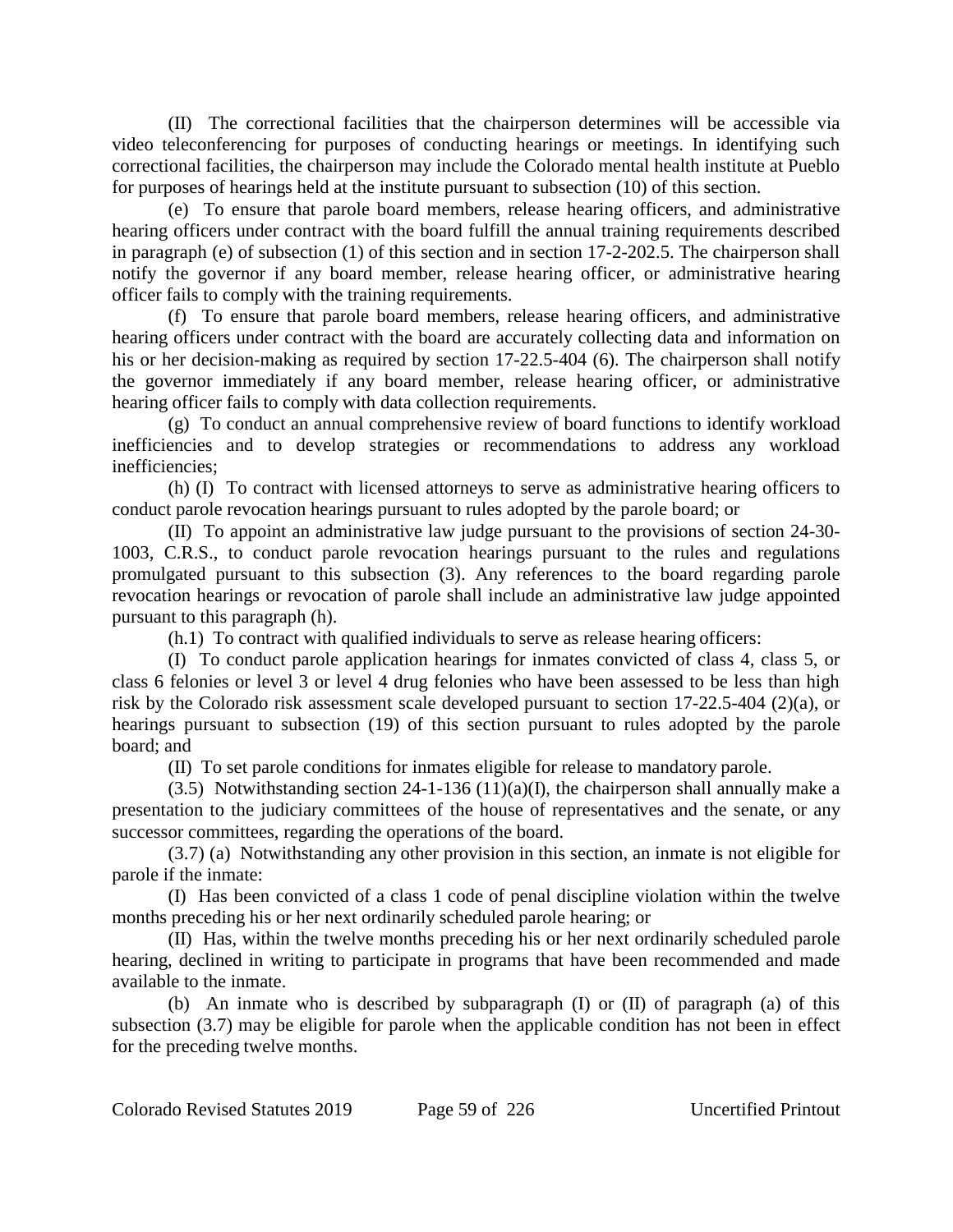(c) If two schedules with different parole application hearing dates apply to the same inmate, the board shall give effect to the schedule that includes the later parole application hearing date.

(d) The board shall provide victim notification in accordance with section 24-4.1-302.5, C.R.S., for all parole application hearings for which the inmate is eligible for parole, as such eligibility is determined pursuant to the provisions of this section.

(e) As used in this subsection (3.7), "eligible for parole" means an inmate is eligible to make application to the board for parole and includes an inmate's initial application as well as any subsequent application for parole review or reconsideration.

(4) The board has the following powers and duties:

(a) To meet as often as necessary every month to consider all applications for parole. The board may parole any person who is sentenced or committed to a correctional facility when such person has served his or her minimum sentence, less time allowed for good behavior, and there is a strong and reasonable probability that the person will not thereafter violate the law and that release of such person from institutional custody is compatible with the welfare of society. If the board refuses an application for parole, the board shall reconsider the granting of parole to such person within one year thereafter, or earlier if the board so chooses, and shall continue to reconsider the granting of parole each year thereafter until such person is granted parole or until such person is discharged pursuant to law; except that, if the person applying for parole was convicted of any class 3 sexual offense described in part 4 of article 3 of title 18, C.R.S., a habitual criminal offense as defined in section 18-1.3-801 (2.5), C.R.S., or of any offense subject to the requirements of section 18-1.3-904, C.R.S., the board need only reconsider granting parole to such person once every three years, until the board grants such person parole or until such person is discharged pursuant to law, or if the person applying for parole was convicted of a class 1 or class 2 felony that constitutes a crime of violence, as defined in section 18-1.3-406, C.R.S., the board need only reconsider granting parole to such person once every five years, until the board grants such person parole or until such person is discharged pursuant to law.

(b) To conduct hearings on parole revocations as required by section 17-2-103. Such hearings shall be exempt from the requirements set forth in section 24-4-105, C.R.S. Judicial review of any revocation of parole shall be held pursuant to section 18-1-410 (1)(h), C.R.S.

(c) To issue, pursuant to rules and regulations, an order of exigent circumstances to place an offender under parole supervision immediately upon release from a correctional facility when the board is prevented from complying with publication and interview requirements due to the application of time served prior to confinement in a correctional facility and the operation of good time credits;

(d) To carry out the duties prescribed in article 11.5 of title 16, C.R.S.;

(e) To carry out the duties prescribed in article 11.7 of title 16, C.R.S.;

(f) (I) To conduct an initial or subsequent parole release review in lieu of a hearing, without the presence of the inmate, if:

(A) The application for release is for special needs parole pursuant to section 17-22.5- 403.5, and victim notification is not required pursuant to section 24-4.1-302.5;

(B) A detainer from the United States immigration and customs enforcement agency has been filed with the department, the inmate meets the criteria for the presumption of parole in section 17-22.5-404.7, and victim notification is not required pursuant to section 24-4.1-302.5;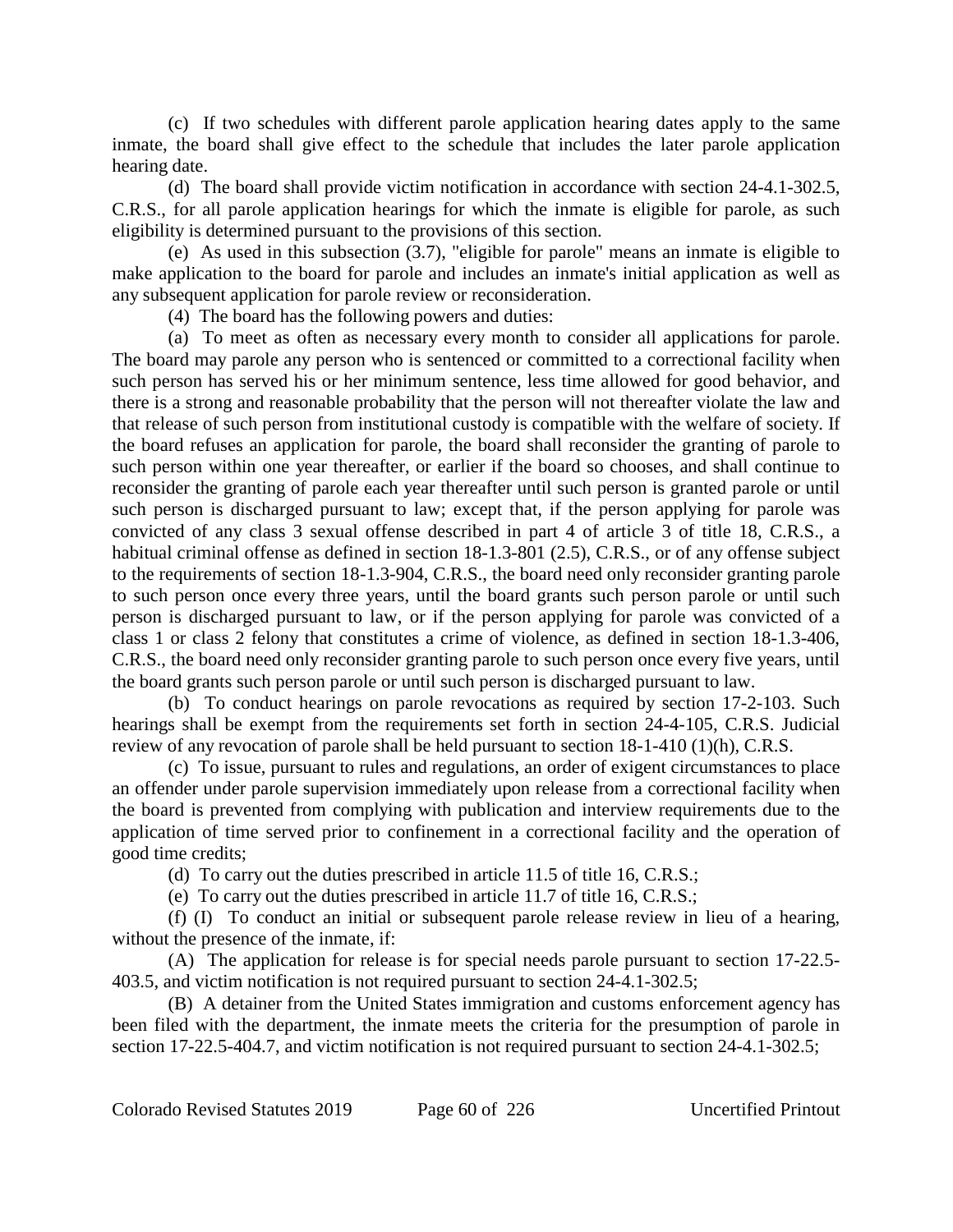(C) The inmate has a statutory discharge date or mandatory release date within six months after his or her next ordinarily scheduled parole hearing and victim notification is not required pursuant to section 24-4.1-302.5;

(D) The inmate is assessed to be a "low" or "very low" risk on the validated risk assessment instrument developed pursuant to section 17-22.5-404 (2), the inmate meets readiness criteria established by the board, and victim notification is not required pursuant to section 24-4.1-302.5; or

(E) The inmate is subject to subsection (19) of this section.

(II) The board shall notify the inmate's case manager if the board decides to conduct a parole release review without the presence of the inmate, and the case manager shall notify the inmate of the board's decision. The case manager may request that the board reconsider and conduct a hearing with the inmate present.

(5) (a) As to any person sentenced for conviction of a felony committed prior to July 1, 1979, or of a misdemeanor and as to any person sentenced for conviction of an offense involving unlawful sexual behavior or for which the factual basis involved an offense involving unlawful sexual behavior, as defined in section 16-22-102 (9), C.R.S., committed prior to July 1, 1996, or a class 1 felony and as to any person sentenced as a habitual criminal pursuant to section 18-1.3- 801, C.R.S., for an offense committed prior to July 1, 2003, the board has the sole power to grant or refuse to grant parole and to fix the condition thereof and has full discretion to set the duration of the term of parole granted, but in no event shall the term of parole exceed the maximum sentence imposed upon the inmate by the court or five years, whichever is less; except that the five-year limitation shall not apply to parole granted pursuant to section 17-22.5-403.7 for a class 1 felony.

(a.3) (I) Any person sentenced as a habitual criminal pursuant to section 18-1.3-801 (1.5) or (2) for an offense committed on or after July 1, 2003, shall be subject to the mandatory parole set forth in section 18-1.3-401 (1)(a)(V)(A), 18-1.3-401 (1)(a)(V)(A.1), or 18-1.3-401.5 for the class or level of felony of which the person is convicted.

(II) As to any person sentenced as a habitual criminal pursuant to section 18-1.3-801 (1) or (2.5), C.R.S., for an offense committed on or after July 1, 2003, upon completion of forty calendar years of incarceration in the department of corrections, the parole board may schedule a hearing to determine whether the inmate may be released on parole. If the inmate is released on parole, the life sentence shall continue and shall not be deemed to be discharged until such time as the parole board may discharge the offender. The offender shall serve at least five years on parole prior to discharge. If the parole board revokes the parole, the offender shall be returned to the department of corrections to serve the remainder of the life sentence. The parole board need only reconsider granting parole to such inmate once every three years.

(a.5) Except as otherwise provided in paragraph (a.7) of this subsection (5), as to any person sentenced for conviction of an offense involving unlawful sexual behavior or for which the factual basis involved an offense involving unlawful sexual behavior as defined in section 16-22-102 (9), C.R.S., committed on or after July 1, 1996, but prior to July 1, 2002, the board has the sole power to grant or refuse to grant parole and to fix the condition thereof and has full discretion to set the duration of the term of parole granted, but in no event shall the term of parole exceed the maximum sentence imposed upon the inmate by the court.

(a.6) As to any person who is sentenced for conviction of an offense committed on or after July 1, 2002, involving unlawful sexual behavior, as defined in section 16-22-102 (9), or

Colorado Revised Statutes 2019 Page 61 of 226 Uncertified Printout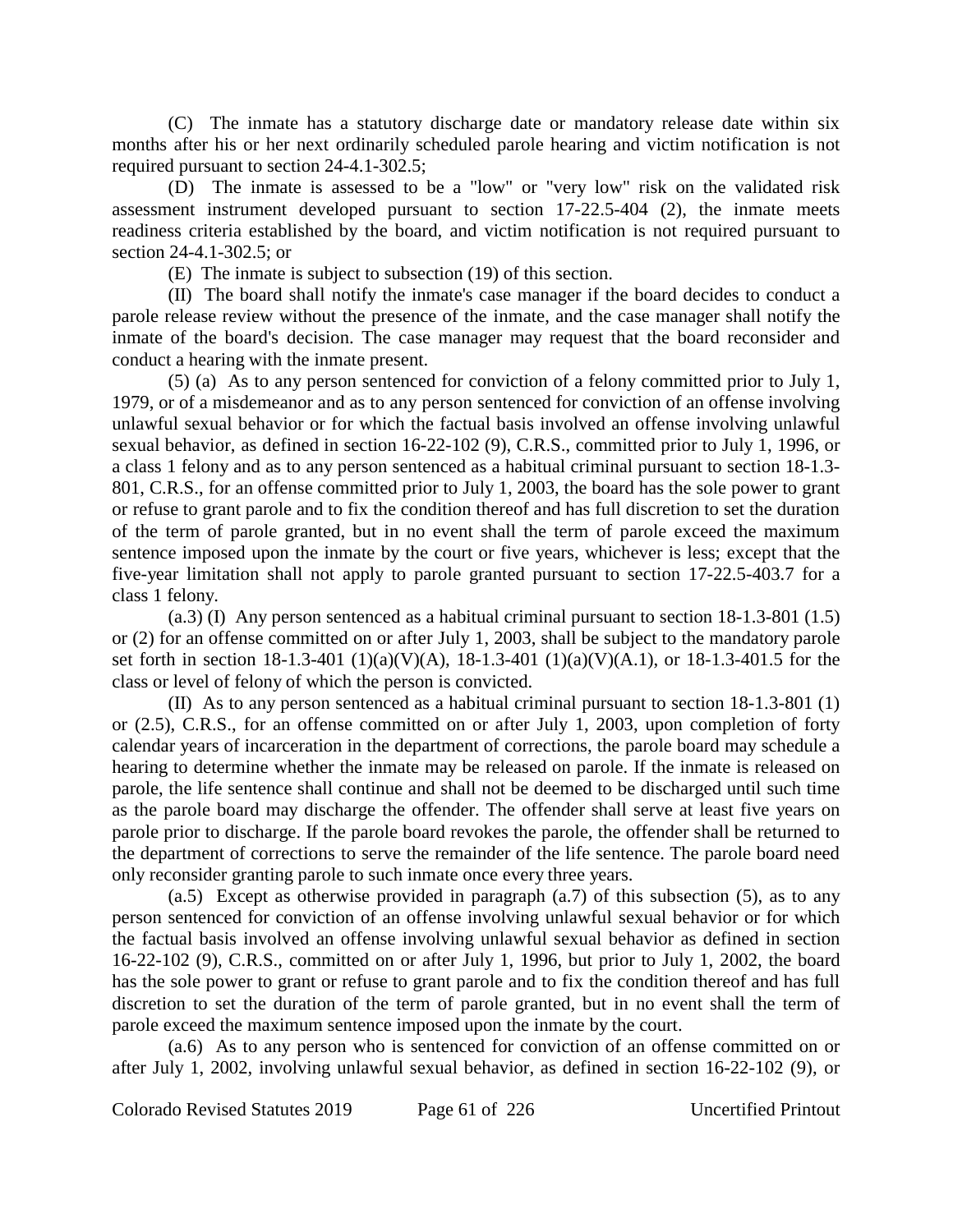for conviction of an offense committed on or after July 1, 2002, the underlying factual basis of which involved unlawful sexual behavior, and who is not subject to the provisions of part 10 of article 1.3 of title 18, such person shall be subject to the mandatory period of parole set forth in section 18-1.3-401 (1)(a)(V)(A) or 18-1.3-401 (1)(a)(V)(A.1).

(a.7) As to any person sentenced for conviction of a sex offense pursuant to the provisions of part 10 of article 1.3 of title 18, C.R.S., committed on or after November 1, 1998, the board shall grant parole or refuse to grant parole, fix the conditions thereof, and set the duration of the term of parole granted pursuant to the provisions of part 10 of article 1.3 of title 18, C.R.S.

(b) Conditions imposed for parole may include, but are not limited to, requiring that the offender pay reasonable costs of supervision of parole or placing the offender on home detention as defined in section 18-1.3-106 (1.1), C.R.S.

(c) (I) As a condition of parole, the board shall order that the offender make restitution to the victim or victims of his or her conduct if such restitution has been ordered by the court pursuant to article 18.5 of title 16. The order must require the offender to make restitution within the period of time that the offender is on parole as specified by the board. In the event that the defendant does not make full restitution by the date specified by the board, the restitution may be collected as provided for in article 18.5 of title 16.

(II) Except if the offender is subject to subsection (19) of this section, if the offender fails to pay the restitution, he or she may be returned to the board and, upon proof of failure to pay, the board shall:

(A) (Deleted by amendment, L. 96, p. 1779, § 5, effective June 3, 1996.)

(B) Order that the offender continue on parole or extend the period of parole, either subject to the same condition or modified conditions of parole; or

(C) Revoke the parole and request the sheriff of the county in which the hearing is held to transport the parolee to a place of confinement designated by the executive director; or

(D) Revoke parole for a period not to exceed one hundred eighty days and request the sheriff of the county in which the hearing is held to transport the parolee to a community corrections program pursuant to section 18-1.3-301 (3), C.R.S., a place of confinement within the department of corrections, or any private facility that is under contract with the department of corrections; or

(E) Revoke parole for a period not to exceed ninety days and request the sheriff of the county in which the hearing is held to transport the parolee to the county jail of such county or to any private facility that is under contract with the department of corrections.

(III) (Deleted by amendment, L. 2000, p. 1043, § 4, effective September 1, 2000.)

(d) If, as a condition of parole pursuant to paragraph (b) of this subsection (5), a parolee will be required to attend a postsecondary educational institution as a part of his parole plan, the board, before granting parole, shall first notify the postsecondary educational institution and the prosecuting attorney of the parolee's plan and request their comments thereon. The notice shall include all relevant information pertaining to the person and the crime for which he was convicted. The postsecondary educational institution and the prosecuting attorney shall reply to the board in writing within ten days of receipt of the notification or within such other reasonable time in excess of ten days as specified by the board. The postsecondary educational institution's reply shall include a statement of whether or not it will accept the parolee as a student.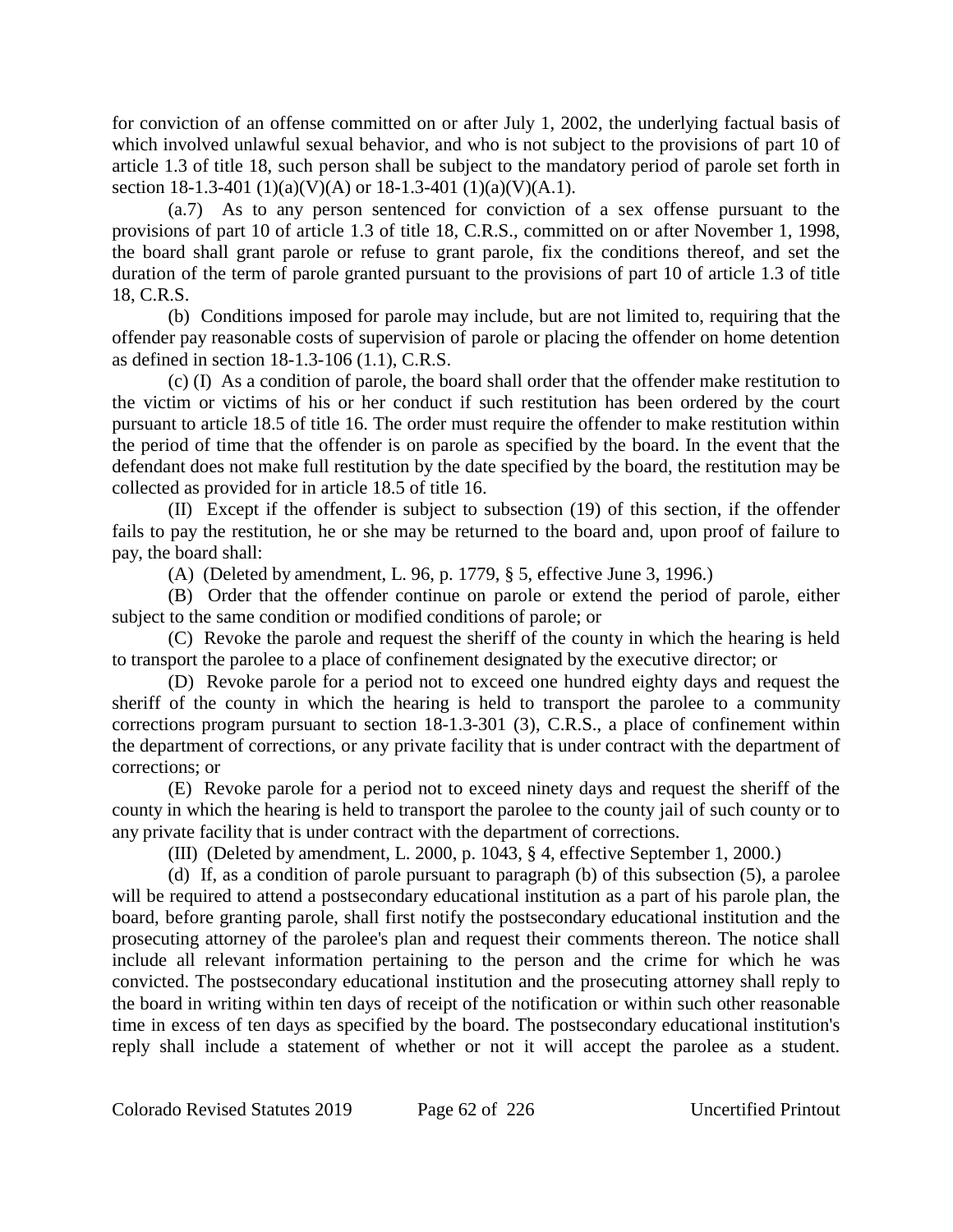Acceptance by a state postsecondary educational institution shall be pursuant to section 23-5- 106, C.R.S.

(e) As a condition of parole of every person convicted of the class 2 felony of sexual assault in the first degree under section 18-3-402 (3), C.R.S., for an offense committed prior to November 1, 1998, the board shall require that the parolee participate in a program of mental health counseling or receive appropriate treatment to the extent that the board deems appropriate to effectuate the successful reintegration of the parolee into the community.

(f) (I) As a condition of every parole, the parolee shall sign a written agreement that contains such parole conditions as deemed appropriate by the board, which conditions shall include but need not be limited to the following:

(A) That the parolee shall go directly to a place designated by the board upon his release from the institution to which he has been confined;

(B) That the parolee shall establish a residence of record and shall not change it without giving prior notification to his or her community parole officer and that the parolee shall not leave the state without the permission of his or her community parole officer;

(C) That the parolee shall obey all state and federal laws and municipal ordinances, conduct himself or herself as a law-abiding citizen, and obey and cooperate with his or her community parole officer;

(D) That the parolee shall make reports as directed by his or her community parole officer, permit residential visits by the community parole officer, and allow the community parole officer to make searches of his or her person, residence, or vehicle;

(E) That the parolee shall not own, possess, or have under his control or in his custody any firearm or other deadly weapon;

(F) Repealed.

(G) That the parolee shall seek and obtain employment or shall participate in a full-time educational or vocational program while on parole, unless such requirement is waived by his or her community parole officer;

(H) That the parolee shall not abuse alcoholic beverages or use illegal drugs while on parole;

(I) That the parolee shall abide by any other condition the board may determine to be necessary;

(J) That the parolee shall contact any delegate child support enforcement unit with whom the parolee may have a child support case to arrange and fulfill a payment plan to pay current child support, child support arrearages, or child support debt due under a court or administrative order.

(II) The parole agreement shall also contain a notification to the parolee that, should he violate any of the said conditions or should his behavior while on parole indicate the potentiality for criminality or violence, his parole may be subject to revocation.

(III) The provisions of this paragraph (f) shall apply to any person paroled on or after July 1, 1987, and to any person whose parole conditions are modified by the board on or after said date.

(g) (I) As a condition of parole, the board shall require any offender convicted of or who pled guilty or nolo contendere to an offense for which the factual basis involved a sexual offense as described in part 4 of article 3 of title 18, C.R.S., to submit to chemical testing of a biological substance sample from the offender to determine the genetic markers thereof and to chemical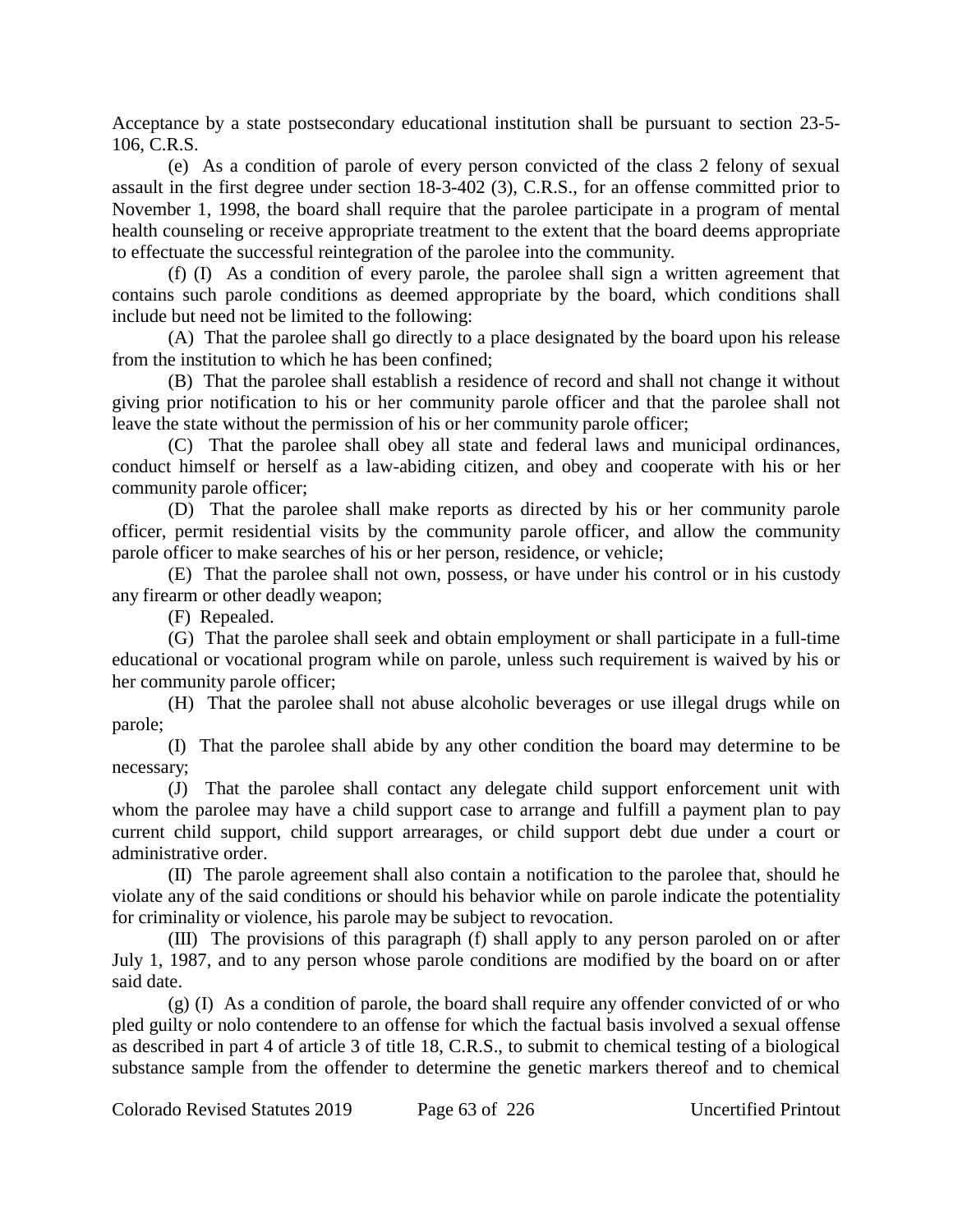testing of his or her saliva to determine the secretor status thereof. Such testing shall occur prior to the offender's release from incarceration, and the results thereof shall be filed with and maintained by the Colorado bureau of investigation. The results of such tests shall be furnished to any law enforcement agency upon request.

(II) The provisions of this paragraph (g) shall apply to any person who is paroled on or after May 29, 1988, and to any person whose parole conditions are modified by the board on or after said date.

(III) Any costs of implementing this paragraph (g) shall be derived solely from appropriations made from moneys in the victims assistance and law enforcement fund created pursuant to section 24-33.5-506, C.R.S.

(h) Repealed.

(i) (Deleted by amendment, L. 2001, p. 955, § 3, effective July 1, 2001.)

(j) As a condition of parole, the board may order any person who is not otherwise subject to the provisions of article 22 of title 16, C.R.S., and is convicted of an offense, the underlying factual basis of which is determined by the department of corrections to involve unlawful sexual behavior, as defined in section 16-22-102 (9), C.R.S., to register as a sex offender for the period of the person's parole. Such registration shall be completed as provided in article 22 of title 16, C.R.S. Within five business days after completion of the period of parole and final discharge from the legal custody of the department of corrections, the department of corrections shall notify the Colorado bureau of investigation to remove the person's name from the Colorado sex offender registry.

(k) As a condition of every grant of parole, the board shall require the offender to execute a written prior waiver of extradition stating that the offender consents to extradition to this state and waives all formal procedures incidental to extradition proceedings in the event that the offender is arrested in another state upon an allegation that the defendant has violated the terms of his or her parole, and acknowledging that the offender shall not be admitted to bail in any other state pending extradition to this state.

(5.5) (a) As a condition of parole, the board may require every parolee at the parolee's own expense to submit to random chemical testing of a biological substance sample from the parolee to determine the presence of drugs or alcohol.

(b) For purposes of this subsection (5.5), "drug" means:

(I) Any "controlled substance" as defined in section 18-18-102 (5), C.R.S.; and

(II) Any "drug" as defined in section 27-80-203 (13), C.R.S., if chemical testing conducted pursuant to paragraph (a) of this subsection (5.5) reveals such drug is present at such a level as to be considered abusive pursuant to regulations established by the board in consultation with the department of human services.

(c) (I) If chemical testing is required as a condition of parole, the community parole officer is responsible for acquiring at random a biological substance sample from a parolee.

(II) At the time the community parole officer acquires a biological substance sample pursuant to subparagraph (I) of this paragraph (c), the community parole officer shall direct the parolee to pay the necessary fee for the testing of his or her biological substance sample directly to the private laboratory under contract with the department, the department of public safety, or a local governmental agency pursuant to subparagraph (IV) of this paragraph (c).

(III) The community parole officer shall submit the biological substance sample to a private laboratory under contract with the department, the department of public safety, or a local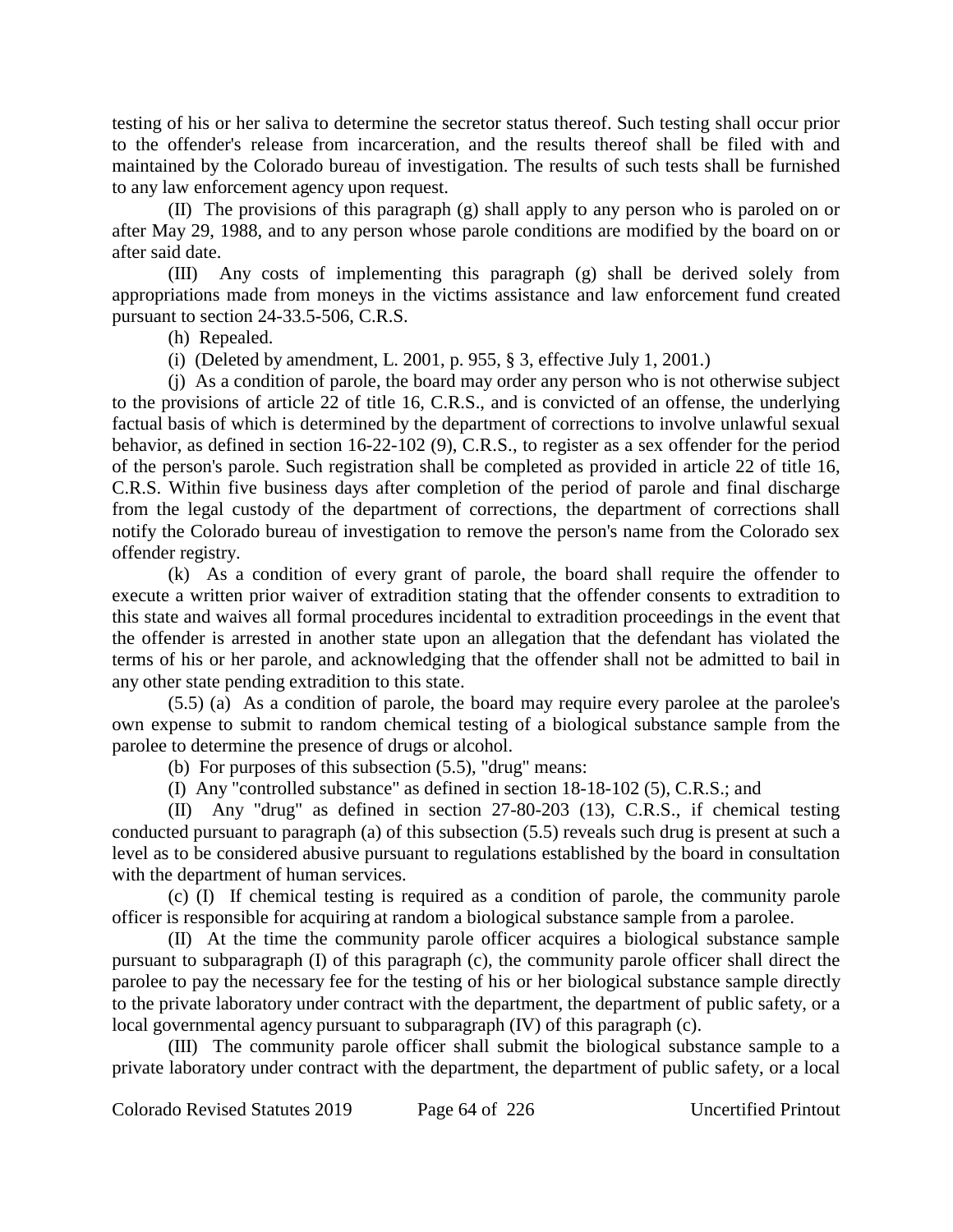governmental agency pursuant to subparagraph (IV) of this paragraph (c) for testing. The contracting laboratory shall return the results of the tests to the community parole officer within five working days after receipt of the sample. The results of the test shall be made available by the community parole officer to the parolee or the parolee's attorney on request.

(IV) The department and the department of public safety and local governmental agencies for inmates paroled to community corrections facilities shall enter into one or more contracts with private laboratories for chemical testing under this subsection (5.5). Any private laboratory that contracts with the department, the department of public safety, or a local governmental agency shall use appropriate methods to ensure compliance with evidentiary rules and requirements. Any contract entered into pursuant to this subparagraph (IV) shall specify the fee to be charged the parolee for chemical biological substance sample testing.

(d) (I) If a chemical test administered pursuant to the requirements of this subsection (5.5) reflects the presence of drugs or alcohol, the parolee may be required to participate at his own expense in an appropriate drug or alcohol program, community correctional nonresidential program, mental health program, or other fee-based or non-fee-based treatment program approved by the parole board.

(II) (A) Any subsequent chemical testing reflecting the presence of alcohol may be grounds for arrest of the parolee and the initiation of revocation proceedings at the discretion of the community parole officer pursuant to section 17-2-103.

(B) A parolee may be arrested and a proceeding for revocation may be initiated pursuant to the provisions of section 17-2-103 if any subsequent chemical test reflects the presence of drugs pursuant to subparagraph (I) of paragraph (b) of this subsection (5.5).

(C) A parolee may be arrested and proceedings for revocation may be initiated pursuant to section 17-2-103 if any subsequent chemical test reveals the presence of drugs as defined in subparagraph  $(II)$  of paragraph  $(b)$  of this subsection  $(5.5)$  at a level considered to be abusive as established by the board pursuant to said section.

(e) Repealed.

(f) Section 16-3-309, C.R.S., pertaining to the admissibility of laboratory tests shall apply to the admissibility of chemical tests required by this subsection (5.5) in parole revocation hearings conducted pursuant to section 17-2-103.

(g) This subsection (5.5) shall not apply to any parolee to whom article 11.5 of title 16, C.R.S., applies.

(5.7) If, as a condition of parole, an offender is required to undergo counseling or treatment, unless the parole board determines that treatment at another facility or with another person is warranted, the treatment or counseling must be at a facility or with a person:

(a) Approved by the office of behavioral health in the department of human services, established in article 80 of title 27, if the treatment is for alcohol or drug abuse;

(b) Certified or approved by the sex offender management board, established in section 16-11.7-103, C.R.S., if the offender is a sex offender;

(c) Certified or approved by a domestic violence treatment board, established pursuant to part 8 of article 6 of title 18, C.R.S., if the offender was convicted of or the underlying factual basis of the offense included an act of domestic violence as defined in section 18-6-800.3, C.R.S.; or

(d) Licensed or certified by the division of adult parole in the department of corrections, the department of regulatory agencies, the office of behavioral health in the department of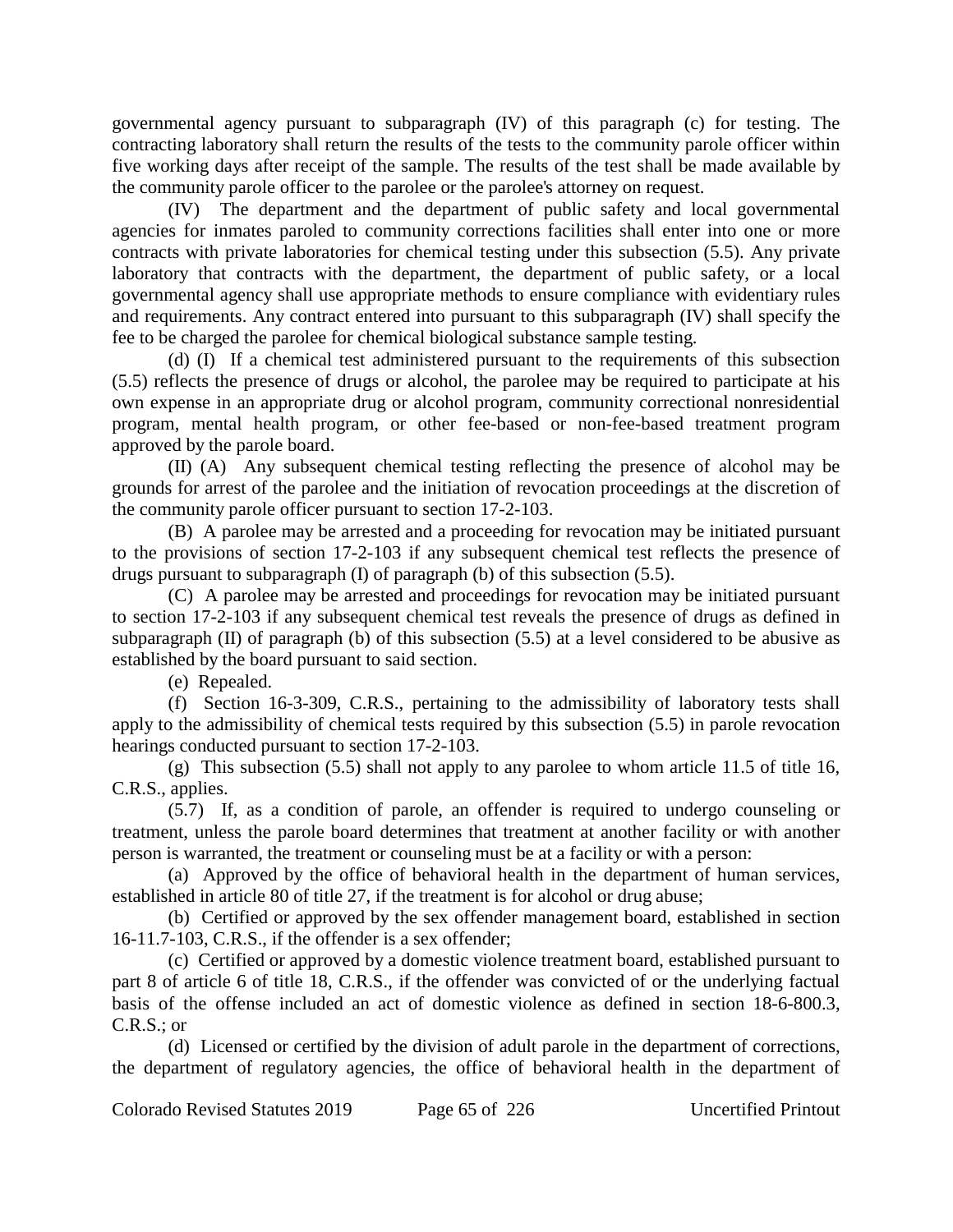human services, the state board of nursing, or the Colorado medical board, whichever is appropriate for the required treatment or counseling.

(5.8) Notwithstanding the provisions of subsection (5.7) of this section, if, as a condition of parole, an offender who was convicted of or pled guilty to an offense involving unlawful sexual behavior, as defined in section 16-22-102 (9), C.R.S., is required to undergo counseling or treatment, such treatment or counseling shall be at a facility or with a person listed in subsection (5.7) of this section and the parole board may not determine treatment at another facility or with another person is warranted.

(5.9) As a condition of parole of each person convicted of a felony DUI offense described in section  $42-4-1301$  (1)(a), (1)(b), or (2)(a), C.R.S., the board shall require the parolee to use an approved ignition interlock device for the entire period of the person's parole.

(6) The board has the authority at any time after the period of any parole is fixed to shorten the period thereof or to lengthen said period within the limits specified in subsection (5) of this section; except that the provisions of this subsection (6) shall not apply to any person sentenced as a sex offender pursuant to part 10 of article 1.3 of title 18, C.R.S.

(7) The board has exclusive power to conduct all proceedings involving an application for revocation of parole.

(8) The board has the power, in the performance of official duties, to issue warrants and subpoenas, to compel the attendance of witnesses and the production of books, papers, and other documents pertinent to the subject of its inquiry, and to administer oaths and take the testimony of persons under oath. The issuance of a warrant tolls the expiration of a parolee's parole.

(9) (a) (I) Except as otherwise provided in subparagraph (I) of paragraph (f) of subsection (4) of this section, whenever an inmate initially applies for parole, the board shall conduct an interview with the inmate. At such interview at least one member of the board shall be present. Any final action on an application shall not be required to be made in the presence of the inmate or parolee, and any such action shall require the concurrence of at least two members of the board. When the two members do not concur, a third member shall review the record and, if deemed necessary, interview the applicant and cast the deciding vote. Any subsequent application for parole shall be considered by the board in accordance with the provisions of paragraph (a) of subsection (4) of this section.

(II) The provisions of subparagraph (I) of this paragraph (a) shall also apply to all interviews of inmates who apply for parole pursuant to section 17-22.5-303, who were sentenced for an offense committed on or after July 1, 1979.

(b) When a recommendation has been made before the board for revocation or modification of a parole, the final disposition of such application shall be reduced to writing. The parolee shall be advised by the board of the final decision at the conclusion of the hearing or within a period not to exceed five working days following said hearing; however, a parolee may waive the five-day notice requirement. A copy of the final order of the board shall be delivered to the parolee within ten working days after the completion of the hearing.

(c) If the parolee decides to appeal the decision to revoke his parole, such appeal shall be filed within thirty days of such decision. The parolee shall remain in custody pending the appeal. Two members of the board, excluding the one who conducted the revocation proceeding, shall review the record within fifteen working days after the filing of the appeal. They shall notify the parolee of their decision in writing within ten working days after such decision has been made.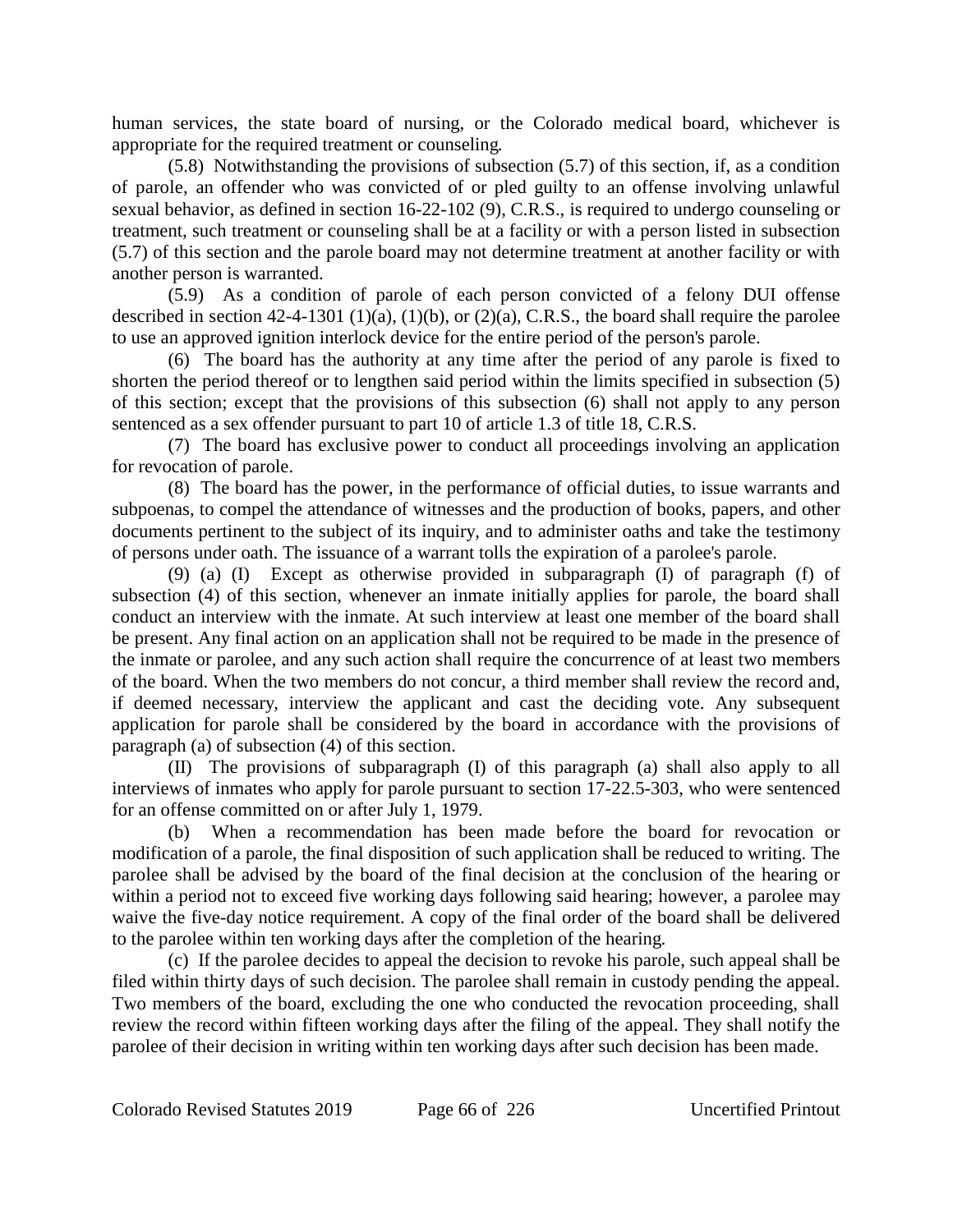(d) The district attorney or the attorney general may appeal the decision of a member of the board to two members of the board, excluding the member who conducted the parole revocation proceeding.

(10) The board shall interview all parole applicants at the institution or in the community in which the inmate is physically held or through teleconferencing as provided in subparagraph (II) of paragraph (d) of subsection (3) of this section. The site location of an interview shall not be changed within the thirty days preceding the interview date without the approval of the board. Any inmate of an adult correctional institution who has been transferred by executive order or by civil commitment or ordered by a court of law to the Colorado mental health institute at Pueblo may be heard at the Colorado mental health institute at Pueblo upon an application for parole.

(11) Repealed.

(12) All votes of the board at any hearing or appeal held pursuant to this section shall be recorded by member and shall be a public record open to inspection and shall be subject to the provisions of part 3 of article 72 of title 24, C.R.S.

(13) (a) The board may appoint or contract with an attorney to represent a parolee at a parole revocation hearing only if:

(I) The parolee denies that he violated the condition or conditions of his parole, as set forth in the complaint;

(II) The parolee is incapable of speaking effectively for himself;

(III) The parolee establishes to the satisfaction of the board that he is indigent; and

(IV) The board, after reviewing the complaint, makes specific findings in writing that the issues to be resolved are complex and that the parolee requires the assistance of counsel.

(b) Repealed.

(14) The board shall consider the parole of a person whose parole is revoked either for a technical violation or based on a self-revocation at least once within one hundred eighty days after the revocation if the person's release date is more than nine months from the date of the person's revocation; except that a person whose parole is revoked based on a technical violation that involved the use of a weapon shall not be considered for parole for one year.

(15) Each correctional facility and private contract prison shall make available to the board hearing room space and video teleconferencing technology that are acceptable to the board for the purpose of conducting parole hearings within the administrative area of or another location within the facility acceptable to the board.

(16) The board shall submit to the department of corrections staff involved with making community corrections transition placement referrals the name and register number of each inmate the board is recommending for community corrections transition placement. The department of corrections staff involved with making community corrections transition placement referrals shall inform the board when the referral has been made or the reason why it was not submitted.

(17) If an offender completes a community corrections program, the board shall schedule a parole release hearing within sixty days after the offender's completion of the program. If the decision is to deny parole, a majority of the full board is required to deny parole pursuant to this subsection (17).

(18) (a) The parole board shall conduct a file review for each inmate who is listed on the notifications provided to the board pursuant to section 17-1-119.7 (2)(a)(II) or (2)(a)(III) within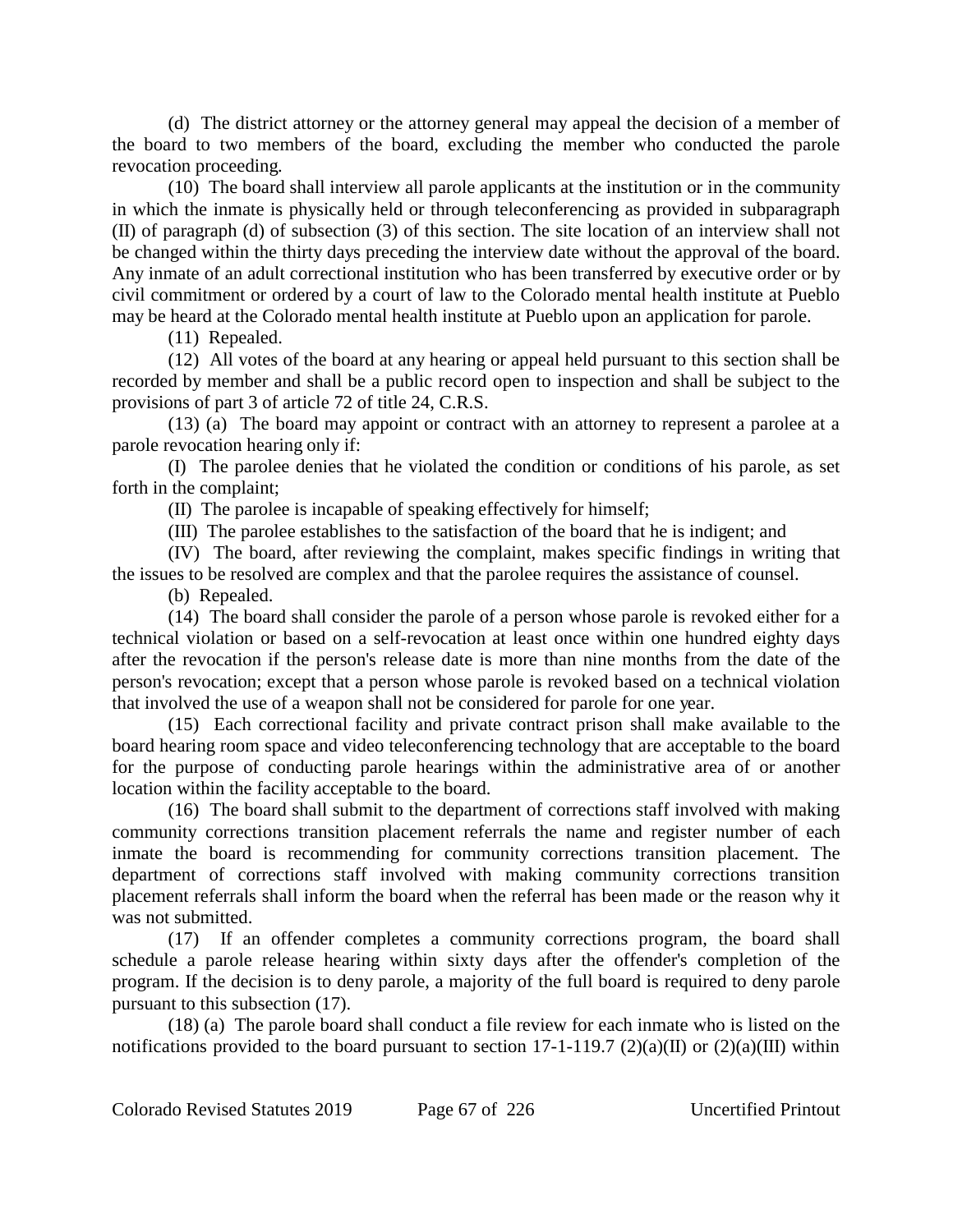ten days after receiving the notification. The parole board must evaluate the inmate's institutional behavior, program progress, and appropriateness for release.

(b) If the parole board grants parole to an inmate on the notification list pursuant to section 17-1-119.7 (2)(a)(II), it may set the release date up to thirty days prior to the inmate's mandatory release date but not sooner than fifteen days after the file review. The department shall notify the inmate's parole sponsor to verify his or her willingness and ability to sponsor the inmate on the amended release date.

(c) If the parole board grants parole to an inmate on the notification list pursuant to section 17-1-119.7 (2)(a)(III), it may set the release date no sooner than fifteen days after the file review. The department shall notify the inmate's parole sponsor to verify his or her willingness and ability to sponsor the inmate on the amended release date.

(19) (a) Except as provided in subsection (19)(b) of this section, if a person has an approved parole plan, has been assessed to be low or very low risk on the validated risk assessment scale developed pursuant to section 17-22.5-404 (2), and the parole release guidelines recommend release, the parole board may deny parole only by a majority vote of the full parole board.

(b) An inmate is not eligible for release pursuant to subsection (19)(a) of this section if he or she has had a class I code of penal discipline violation within the previous twelve months from the date of consideration by the parole board or since incarceration, whichever is shorter; has been terminated for lack of progress or has declined in writing to participate in programs that have been recommended and made available to the inmate within the previous twelve months or since incarceration, whichever is shorter; has been regressed from community corrections or revoked from parole within the previous one hundred eighty days; is required to be considered by the full board for release; or has a pending felony charge, detainer, or an extraditable warrant.

(c) If the parole board denies parole to an inmate pursuant to subsection (19)(a) of this section, the board shall submit to the department the basis for the denial in writing.

**Source: L. 77:** Entire title R&RE, p. 911, § 10, effective August 1. **L. 79:** (3)(a), (3)(b), (6), and (7) amended, (3)(c) repealed, pp. 688, 705, §§ 27, 88, effective July 1; (3)(f) added and (5)(a) amended, p. 666, §§ 11, 12, effective July 1. **L. 81:** (5)(b) amended and (5)(c) added, p. 942, § 2, effective July 1. **L. 84:** (5)(d) added, p. 497, § 2, effective April 5; (3)(g) added and  $(5)(c)(II)(B)$  amended, p. 511, §§ 2, 1, effective April 13;  $(5)(c)(II)(B)$  amended, p. 524, § 4, effective July 1. **L. 85:** (3) and (4) R&RE, p. 639, § 4, effective June 6; (1), (2), (7), (8), (9), and (11) amended, pp. 637, 638, §§ 2, 3, effective July 1; (5)(c)(I) and (5)(c)(III) amended, p. 628, § 2, effective July 1; (5)(e) added, p. 667, § 4, effective July 1; (12) added, p. 643, § 2, effective July 1. **L. 87:** (3)(c), (7), (8), and (9)(b) amended, p. 954, § 56, effective March 13; (1)(b) amended, p. 906,  $\S$  11, effective June 15; (1) and (9)(c) amended and (5)(f) and (13) added, pp. 651, 653, §§ 7, 8, effective July 1; (5.5) added, p. 660, § 1, effective July 1. **L. 88:** (5)(g) added, p. 701, § 1, effective May 29; (5)(b) amended, p. 709, § 5, effective July 1. **L. 90:** (1)(a) and (1)(b) amended and (1)(c) and (1)(d) added, p. 959, § 1, effective June 7. **L. 91:** (10) amended, p. 1142, § 5, effective May 18; (4)(d) and (5.5)(g) added, p. 442, §§ 6, 7, effective May 29. **L. 92:** (1)(a) amended, p. 2172,  $\S$  22, effective June 2; (4)(e) added, p. 461,  $\S$  5, effective June 2;  $(5)(f)(I)(H)$  and  $(5)(f)(I)(I)$  amended and  $(5)(f)(I)(J)$  added, p. 211, § 14, effective August 1. **L. 94:** (1)(b), (3)(c), (4)(a), (7), (8), (9)(a)(I), and (9)(b) amended, pp. 2595, 2596, 2598, §§ 3, 4, 5, 8, effective June 3; (5.5)(b)(II) and (5.5)(c) amended, p. 2732, § 355, effective July 1. **L. 95:**

Colorado Revised Statutes 2019 Page 68 of 226 Uncertified Printout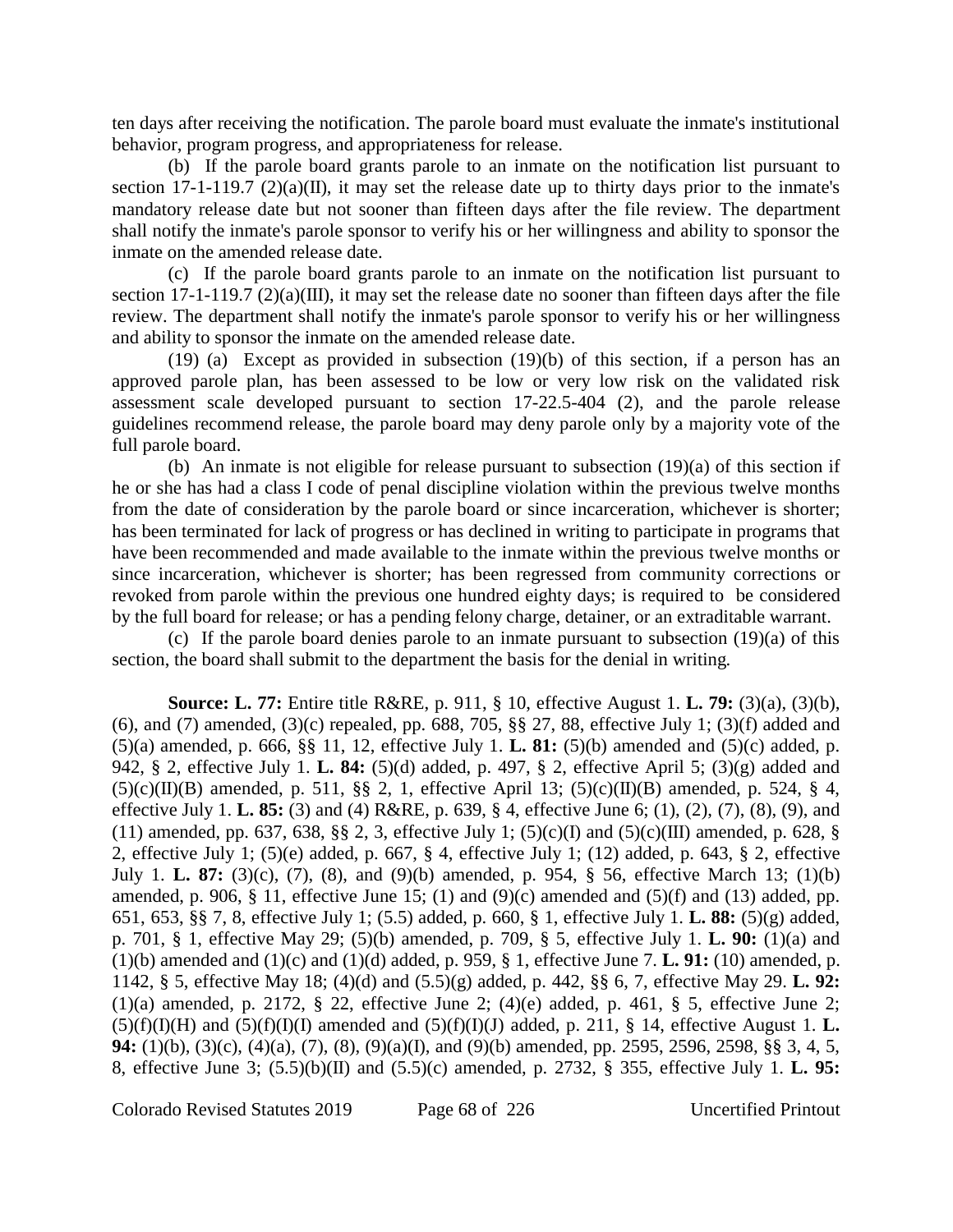$(3)(c)$  and  $(9)(b)$  amended, p. 1272, § 5, effective June 5;  $(5.5)(c)$  amended, p. 465, § 9, effective July 1. **L. 96:** (5)(c) amended, p. 1779, § 5, effective June 3; (5)(a) amended and (5)(a.5) added, p. 1584, § 6, effective July 1. **L. 97:** (5)(c)(I) amended, p. 1566, § 14, effective July 1. **L. 98:** (13)(b) repealed, p. 727, § 9, effective May 18; (5)(a.7) added and (5)(e) and (6) amended, p. 1291, §§ 10, 11, effective November 1. **L. 99:** (5)(h) and (5)(i) added, p. 1168, § 2, effective July 1. **L. 2000:** (11) repealed, p. 842, § 28, effective May 24; (3)(d) added, p. 1056, § 1, effective May 26; (5.7) added, p. 236, § 7, effective July 1; (5)(c) amended, p. 1043, § 4, effective September 1; (3)(a) amended, p. 1496, § 3, effective July 1, 2001. **L. 2001:** (3)(c.5) added, p. 502, § 3, effective May 16; (5.8) added, p. 658, § 7, effective May 30; (5)(g), (5)(h), and (5)(i) amended, p. 955, § 3, effective July 1. **L. 2002:** (5)(a.5) amended and (5)(a.6) added, p. 125, § 2, effective March 26;  $(5.7)(a)$  amended, p. 666, § 11, effective May 28;  $(5)(g)(I)$  and  $(5.8)$ amended, p. 1017, § 22, effective June 1; (5)(a), (5)(a.5), (5)(a.6), and (5.8) amended and (5)(j) added, pp. 1185, 1192, 1181, §§ 19, 40, 5, effective July 1; (5)(g)(I) and (5)(h)(I) amended, p. 1152, § 8, effective July 1; (4)(a), (5)(a), (5)(a.6), (5)(a.7), (5)(b), (5)(c)(II)(D), and (6) amended, pp. 1500, 1566, §§ 159, 388, effective October 1. **L. 2003:** (5)(g)(I) amended, p. 1433, § 25, effective April 29 and  $(5)(a)$  amended and  $(5)(a.3)$  added, p. 1436, § 33, effective July 1; (4)(a) amended, p. 813, § 3, effective July 1; (14) added, p. 2676, § 3, effective July 1. **L. 2004:** (1)(a), (1)(b), and (1)(c) amended, p. 437, § 1, effective April 13; (10) amended and (15) added, p. 587, § 1, effective April 21. **L. 2006:** (5)(a) amended, p. 1054, § 7, effective May 25; (5)(k) added, p. 342, § 5, effective July 1; (5)(h)(IV) added by revision, pp. 1689, 1693, §§ 6, 17. **L. 2008:** IP(5.5)(a),  $(5.5)(c)$ , and  $(5.5)(e)$  amended, p. 461, § 1, effective April 14;  $(5)(f)(I)(B)$ ,  $(5)(f)(I)(C)$ ,  $(5)(f)(I)(D)$ ,  $(5)(f)(I)(F)$ ,  $(5)(f)(I)(G)$ ,  $(5.5)(c)(I)$ ,  $(5.5)(c)(II)$ ,  $(5.5)(c)(III)$ , and  $(5.5)(d)(II)(A)$  amended, p. 657, § 6, effective April 25;  $(5.5)(c)(II)$  amended, p. 1888, § 49, effective August 5. **L. 2010:** (5.7)(a) amended, (SB 10-175), ch. 188, p. 784, § 24, effective April 29; (3.5) added, (HB 10-1374), ch. 261, p. 1187, § 9, effective May 25; (5.7)(d) amended, (HB 10-1260), ch. 403, p. 1986, § 75, effective July 1; (9)(a)(I) amended, (HB 10-1422), ch. 419, p. 2073, § 30, effective August 11. **L. 2011:** (1)(a), (3)(c), and (3)(c.5) amended and (1)(e),  $(3)(e)$ ,  $(3)(f)$ ,  $(3)(g)$ ,  $(3)(h)$ ,  $(3)(h.1)$ , and  $(4)(f)$  added,  $(SB 11-241)$ , ch. 200, pp. 832, 833, 834, §§ 2, 3, 4, effective May 23; (3.5) amended, (HB 11-1064), ch. 234, p. 1010, § 2, effective May 27; (5.7)(d) amended, (HB 11-1303), ch. 264, p. 1156, § 29, effective August 10. **L. 2012:** (3)(h.1)(I) amended, (HB 12-1310), ch. 268, p. 1403, § 27, effective June 7; (5.5)(b) amended, (HB 12-1311), ch. 281, p. 1617, § 36, effective July 1. **L. 2013:** (3)(h.1)(I) amended, (SB 13- 250), ch. 333, p. 1932, § 47, effective October 1. **L. 2014:** (5)(a.3)(I) amended, (SB 14-163), ch. 391, p. 1969, § 4, effective June 6. **L. 2015:** (4)(f)(I) and (9)(a)(I) amended and (3.7) added, (HB 15-1122), ch. 37, p. 88, § 2, effective March 20;(5.5)(e) amended, (SB 15-124), ch. 251, p. 918, § 4, effective May 29; (5.9) added, (HB 15-1043), ch. 262, p. 998, § 10, effective August 5. **L. 2016:** (4)(f)(I)(B) amended, (SB 16-189), ch. 210, p. 759, § 27, effective June 6. **L. 2017:** IP(5.7), (5.7)(a), and (5.7)(d) amended, (SB 17-242), ch. 263, p. 1253, § 11, effective May 25; (3.5) amended, (SB 17-031), ch. 92, p. 281, § 7, effective August 9; (4)(f)(I) amended, (HB 17- 1326), ch. 394, p. 2030, § 4, effective August 9; (5)(c)(I), (5)(f)(I)(B), (5)(f)(I)(D), (5.5)(a), and  $(5.5)(c)(I)$  amended and  $(5)(f)(I)(F)$  and  $(5.5)(e)$  repealed, (HB 17-1308), ch. 371, p. 1928, § 2, effective August 9. **L. 2018:** (5)(a.3)(I) and (5)(a.6) amended, (HB 18-1029), ch. 153, p. 1087, § 2, effective April 23; (4)(f)(I)(D) amended, (HB 18-1375), ch. 274, p. 1700, § 19, effective May 29; (18) added, (HB 18-1410), ch. 394, p. 2353, § 2, effective June 6; (16) and (17) added, (HB 18-1251), ch. 272, p. 1669, § 1, effective August 8. **L. 2019:** (1)(a) amended and (1)(c.2) added,

Colorado Revised Statutes 2019 Page 69 of 226 Uncertified Printout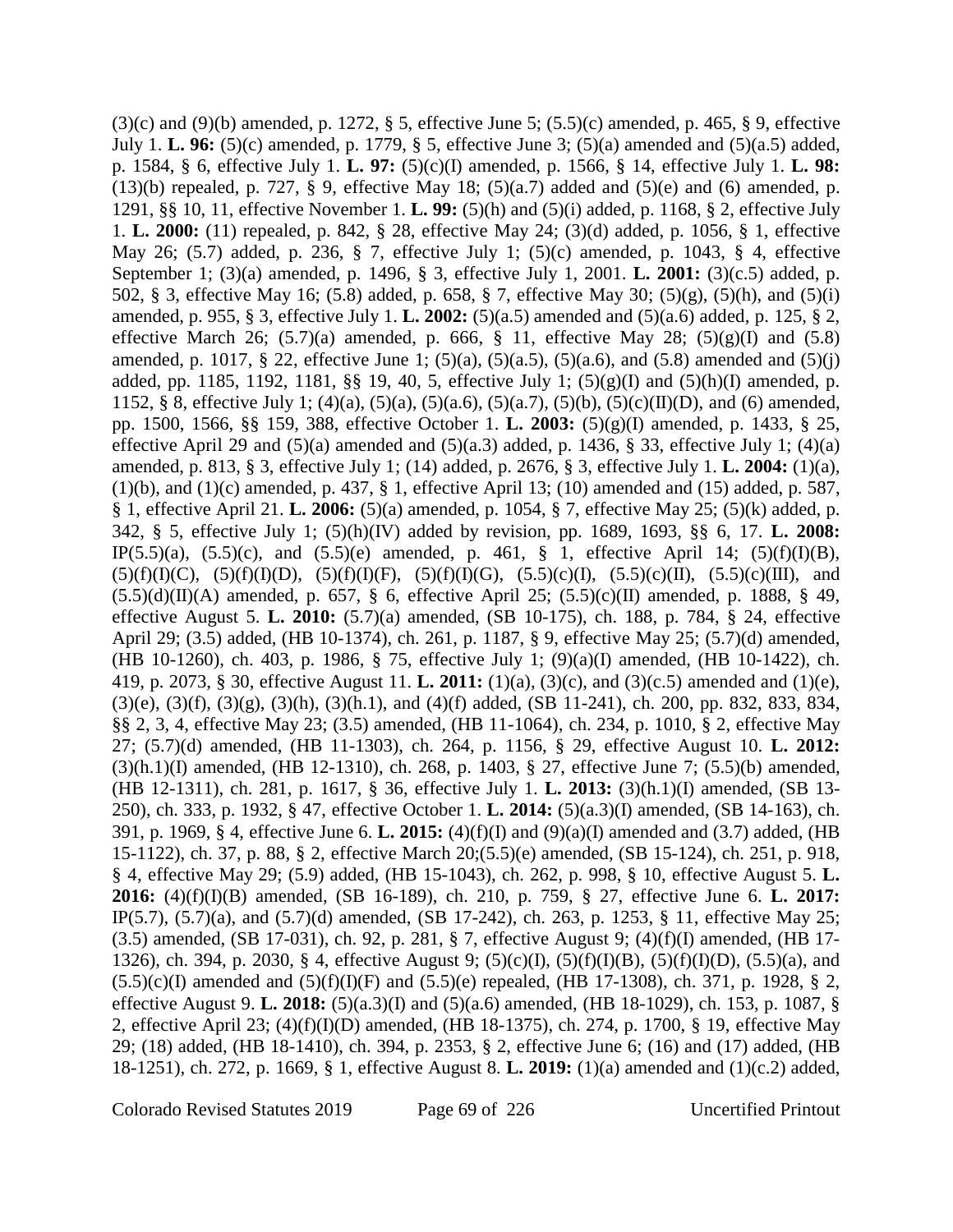(SB 19-165), ch. 242, p. 2373, § 1, effective May 20; (3)(h.1)(I), (4)(f)(I)(C), (4)(f)(I)(D), and IP(5)(c)(II) amended and  $(4)(f)(I)(E)$  and  $(19)$  added,  $(SB 19-143)$ , ch. 286, p. 2658, § 3, effective May 28.

**Editor's note:** (1) This section is similar to former § 17-1-201 as it existed prior to 1977.

(2) Amendments to subsections (5)(a) and (5)(a.6) by House Bill 02-1046 and Senate Bill 02-010 were harmonized, effective October 1, 2002. Amendments to subsection (5)(a.5) by House Bill 02-1223 and Senate Bill 02-010 were harmonized. Amendments to subsection  $(5)(g)(I)$  by Senate Bill 02-159 and Senate Bill 02-019 were harmonized. Amendments to subsection (5.8) by Senate Bill 02-159 and Senate Bill 02-010 were harmonized.

(3) Subsection  $(5)(h)(IV)$  provided for the repeal of subsection  $(5)(h)$ , effective July 1, 2007. (See L. 2006, pp. 1689, 1693.)

(4) Amendments to subsection (5.5)(c) by Senate Bill 08-171 and Senate Bill 08-172 were harmonized.

**Cross references:** For the legislative declaration contained in the 1994 act amending subsections  $(5.5)(b)(II)$  and  $(5.5)(c)$ , see section 1 of chapter 345, Session Laws of Colorado 1994. For the legislative declaration contained in the 2002 act amending subsections (4)(a),  $(5)(a)$ ,  $(5)(a.6)$ ,  $(5)(a.7)$ ,  $(5)(b)$ ,  $(5)(c)(II)(D)$ , and  $(6)$ , see section 1 of chapter 318, Session Laws of Colorado 2002. For the legislative declaration contained in the 2006 act amending subsection (5)(a), see section 1 of chapter 228, Session Laws of Colorado 2006. For the legislative declaration in HB 15-1122, see section 1 of chapter 37, Session Laws of Colorado 2015. For the legislative declaration in SB 15-124, see section 1 of chapter 251, Session Laws of Colorado 2015. For the legislative declaration in SB 17-242, see section 1 of chapter 263, Session Laws of Colorado 2017. For the legislative declaration in HB 17-1326, see section 1 of chapter 394, Session Laws of Colorado 2017. For the legislative declaration in HB 17-1308, see section 1 of chapter 371, Session Laws of Colorado 2017.

## **17-2-201.5. Study of parole system. (Repealed)**

**Source: L. 97:** Entire section added, p. 30, § 9, effective March 20. **L. 2000:** Entire section repealed, p. 842, § 29, effective May 24.

# **17-2-202. Request for transfer - penitentiary to reformatory. (Repealed)**

**Source: L. 77:** Entire title R&RE, p. 914, § 10, effective August 1. **L. 85:** Entire section repealed, p. 641, § 11, effective July 1.

**Editor's note:** This section was similar to former § 17-1-202 as it existed prior to 1977.

**17-2-202.5. Administrative hearing officers and release hearing officers qualifications - duties.** (1) (a) To be eligible to serve as an administrative hearing officer or administrative law judge under contract with the board, an attorney shall have five years' experience in the practice of law and be knowledgeable of parole laws and guidelines, offender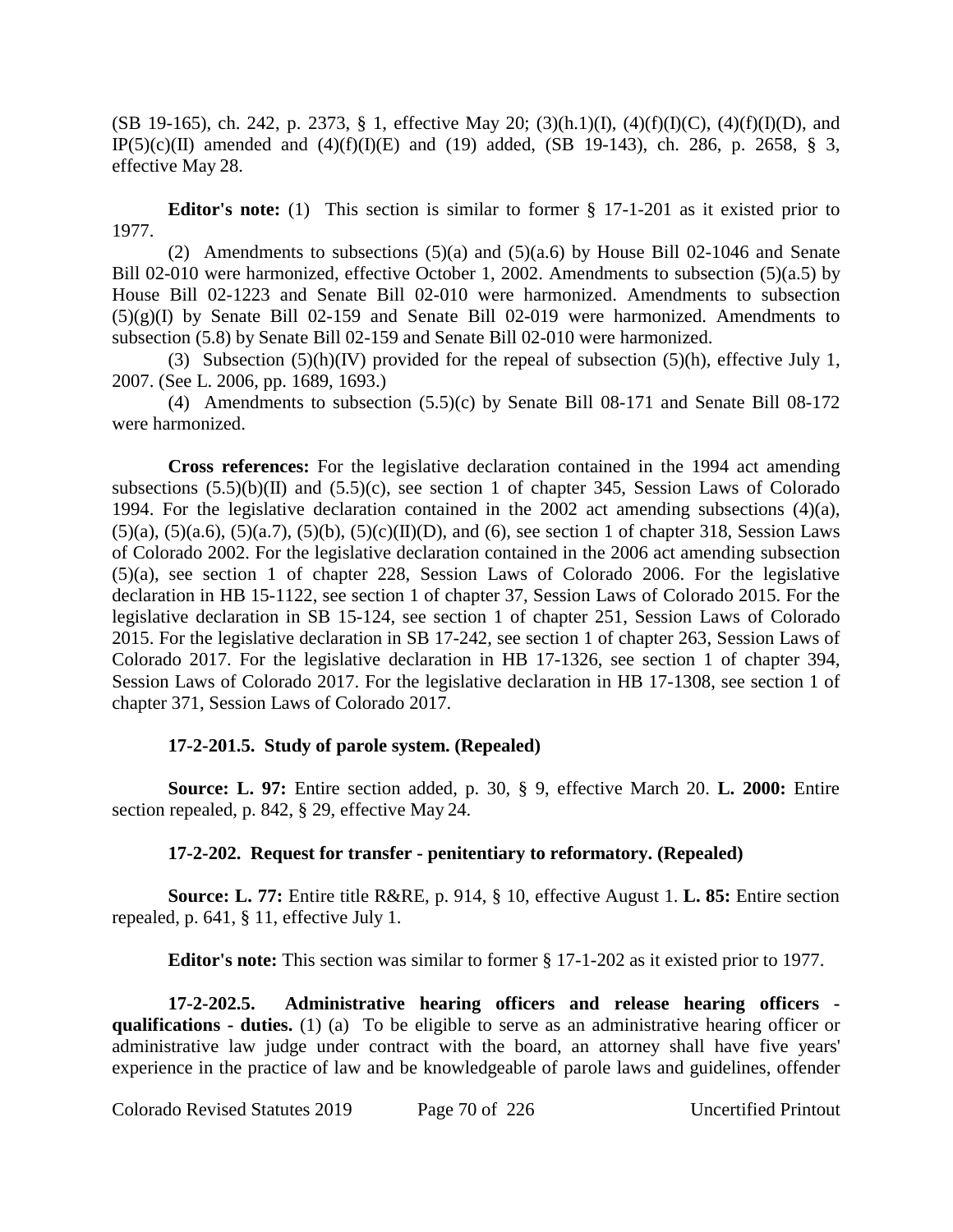rehabilitation, correctional administration, the functioning of the criminal justice system, issues associated with victims of crime, the duties of parole board members, and actuarial risk assessment instruments and other offender assessment instruments used by the board and the department of corrections.

(b) An administrative hearing officer or administrative law judge under contract with the board is required to complete twelve hours annually of continuing education or training consistent with section 17-2-201 (1)(e).

(c) An administrative hearing officer or administrative law judge under contract with the board shall comply with the data and information collection on decision-making as required by section 17-22.5-404 (6) and shall transmit this information as directed by the chairperson or board policy.

(d) The sole remedy for failure to comply with training and data collection requirements shall be termination of the employee, and the failure to comply with training and data collection requirements shall not create any right for any offender.

(2) (a) A release hearing officer shall have three years of relevant experience and be knowledgeable of parole laws and guidelines, offender rehabilitation, correctional administration, the functioning of the criminal justice system, the issues associated with victims of crime, the duties of parole board members, and actuarial risk assessment instruments and other offender assessment instruments used by the board and the department of corrections.

(b) A release hearing officer under contract with the board is required to complete twelve hours annually of continuing education or training consistent with section 17-2-201  $(1)(e)$ .

(c) A release hearing officer shall comply with the data and information collection on decision-making required by section 17-22.5-404 (6) and shall transmit this information as directed by the chairperson or board policy.

(d) The sole remedy for failure to comply with training and data collection requirements shall be termination of the employee, and the failure to comply with training and data collection requirements shall not create any right for any offender.

**Source: L. 2011:** Entire section added, (SB 11-241), ch. 200, p. 835, § 5, effective May 23.

# **17-2-203. Request for transfer - reformatory to penitentiary. (Repealed)**

**Source: L. 77:** Entire title R&RE, p. 914, § 10, effective August 1. **L. 79:** Entire section repealed, p. 705, § 88, effective July 1.

**Editor's note:** This section was similar to former § 17-1-203 as it existed prior to 1977.

**17-2-204. Parole may issue - when.** (1) The board, pursuant to rules and regulations, may issue a parole or permit to go at large to any inmate who now is imprisoned in a correctional facility and who may have served the minimum term pronounced by the court or, in the absence of such minimum term pronounced by the court, the minimum term provided by law for the crime for which he was convicted.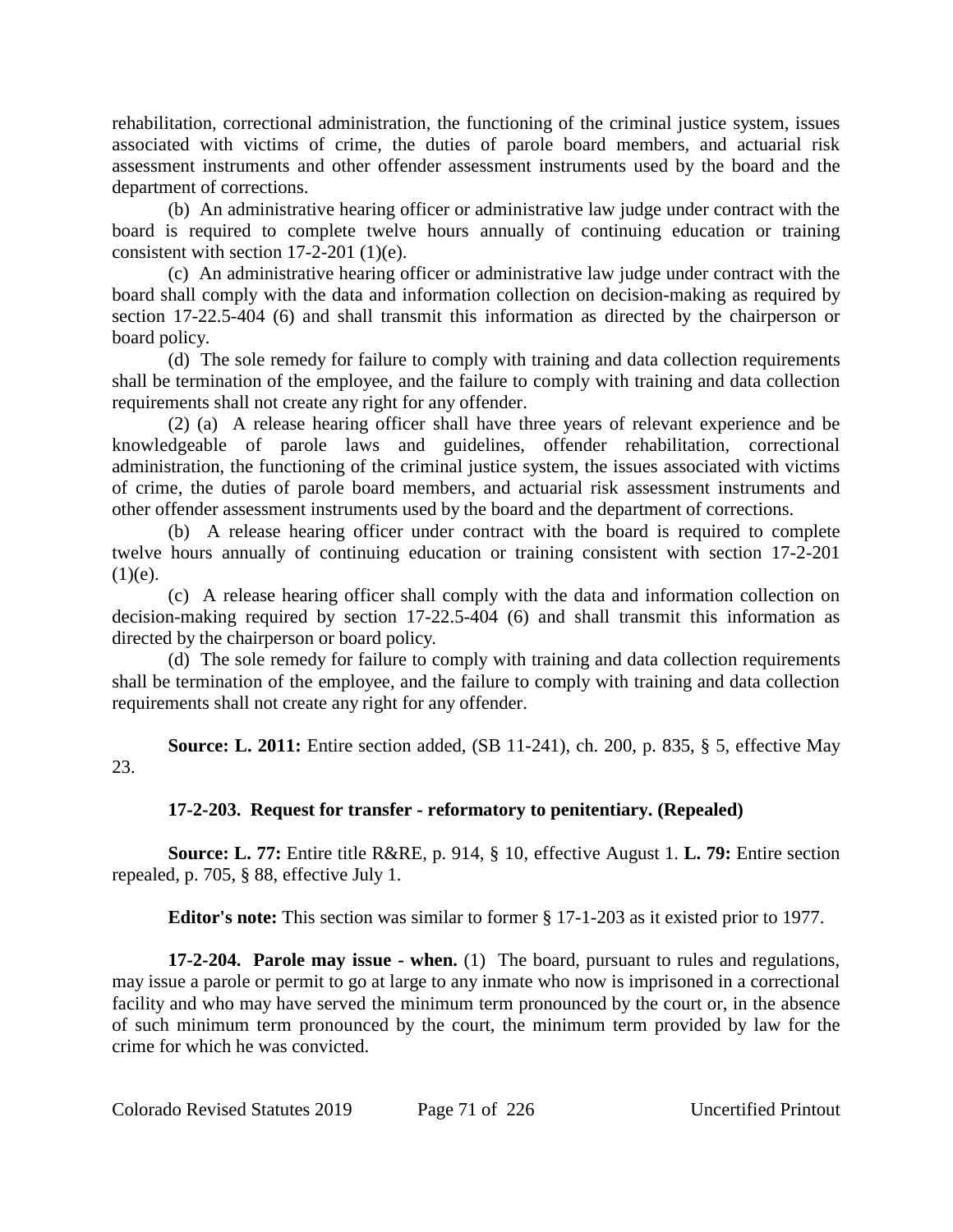(2) (a) Any inmate who does not wish to be considered for parole shall sign a waiver witnessed by an institutional supervisory employee no later than thirty days prior to the date of the scheduled parole hearing. Except as otherwise provided in this subsection (2), any waiver signed by an inmate in accordance with this subsection (2) shall become effective on the date of signing and shall remain in effect for six months after the date of the scheduled parole hearing. The inmate may not withdraw such waiver or submit an application for parole at any time during the six-month period.

(b) Notwithstanding the provisions of paragraph (a) of this subsection (2), an inmate who waives parole consideration may, no later than thirty days prior to the date of the scheduled parole hearing, make a written request that the six-month waiver period be shortened to a lesser period of time. Such request shall specifically state grounds constituting sufficient and reasonable cause as to why the six-month waiver period should be shortened. Such request shall also specifically state the lesser period of time being requested by the inmate. The chairperson of the board, vice-chairperson of the board, or the designee of either, in his or her discretion, shall grant or deny the inmate's request for the shortened waiver period made under this paragraph (b).

(c) If the inmate's request for the shortened waiver period is made and granted in accordance with paragraph (b) of this subsection (2), the inmate may not, at any time prior to the date of the rescheduled parole hearing, make another such request. In the event such inmate is not prepared for or otherwise not ready to proceed at the rescheduled parole hearing, the inmate shall be deemed to have waived parole consideration for a period of six months following the date of such hearing.

**Source: L. 77:** Entire title R&RE, p. 914, § 10, effective August 1. **L. 79:** (1) amended, p. 688, § 28, effective July 1. **L. 85:** Entire section amended, p. 640, § 5, effective July 1. **L. 2002:** (2) amended, p. 38, § 1, effective March 21.

**Editor's note:** This section is similar to former § 17-1-204 as it existed prior to 1977.

## **17-2-205. Time of parole not considered when convict is reincarcerated. (Repealed)**

**Source: L. 77:** Entire title R&RE, p. 915, § 10, effective August 1. **L. 79:** Entire section amended, p. 689, § 29, effective July 1. **L. 84:** Entire section repealed, p. 524, § 2, effective July 1.

**Editor's note:** This section was similar to former § 17-1-205 as it existed prior to 1977.

## **17-2-206. Parole not to be construed as discharge. (Repealed)**

**Source: L. 77:** Entire title R&RE, p. 915, § 10, effective August 1. **L. 79:** Entire section amended, p. 689, § 30, effective July 1. **L. 81:** Entire section amended, p. 959, § 1, effective July 1. **L. 84:** Entire section repealed, p. 524, § 2, effective July 1.

**Editor's note:** This section was similar to former § 17-1-206 as it existed prior to 1977.

## **17-2-207. Parole - regulations.**

Colorado Revised Statutes 2019 Page 72 of 226 Uncertified Printout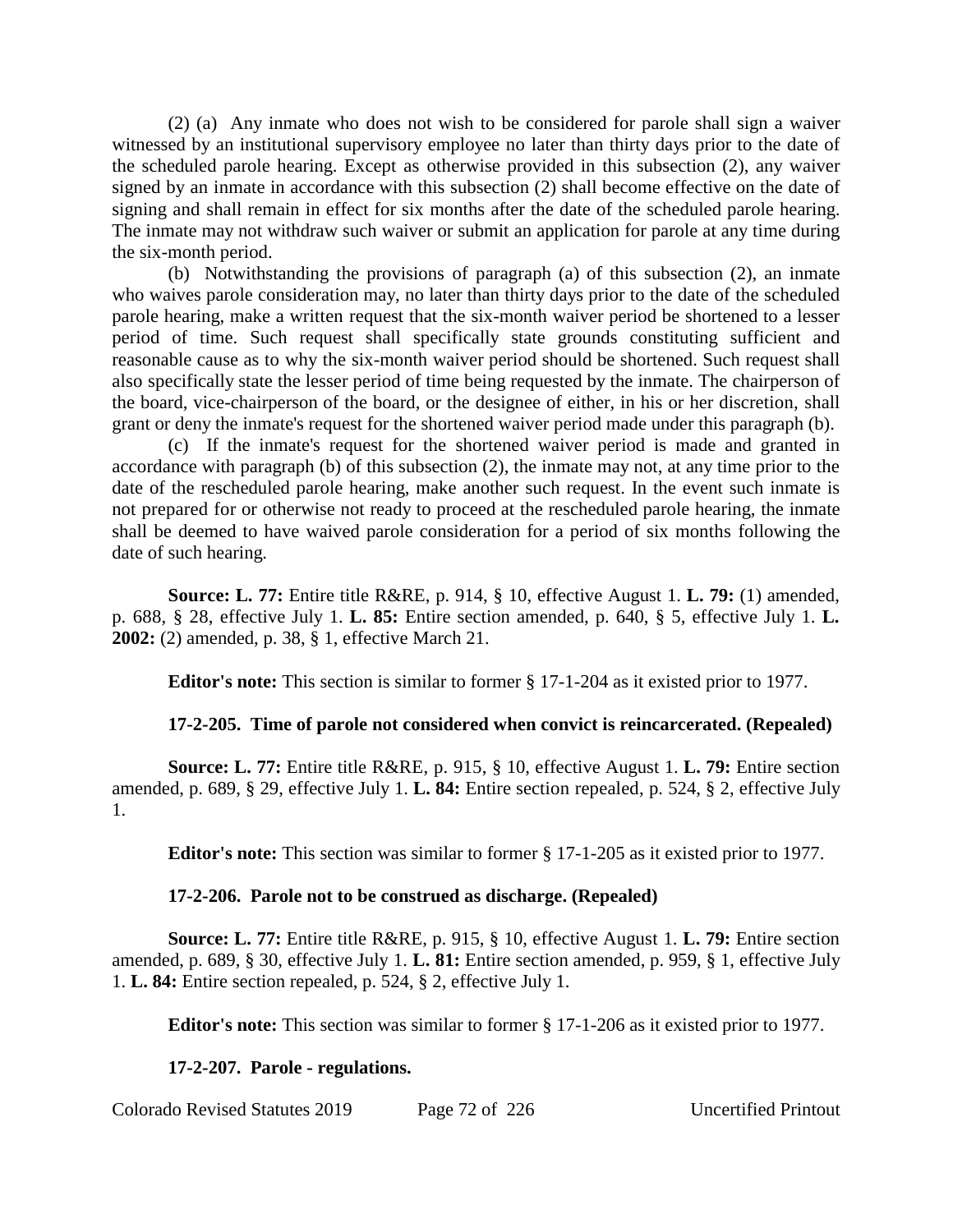(1) and (2) Repealed.

(3) Offenders on parole shall remain under legal custody and shall be subject at any time to be returned to a correctional facility.

(4) From and after the suspension, cancellation, or revocation of the parole of any prisoner and until his return to custody, he shall be deemed a parole violator and fugitive from justice, and no part of the time during which he was on parole shall be deemed a part of his term.

**Source: L. 77:** Entire title R&RE, p. 915, § 10, effective August 1. **L. 79:** (1) and (3) amended, p. 689, § 31, effective July 1; (2) amended, p. 1635, § 26, effective July 1. **L. 84:** (1) and (2) repealed, p. 524, § 2, effective July 1. **L. 85:** (3) amended, p. 640, § 6, effective July 1. **L. 2010:** (3) amended, (HB 10-1374), ch. 261, p. 1181, § 4, effective May 25.

**Editor's note:** This section is similar to former § 17-1-207 as it existed prior to 1977.

**Cross references:** For other provisions concerning parole regulations, see § 17-22.5-104.

## **17-2-208. Effective date and application. (Repealed)**

**Source: L. 77:** Entire title R&RE, p. 915, § 10, effective August 1. **L. 79:** Entire section amended, p. 689, § 32, effective July 1; entire section amended, p. 1635, § 27, effective July 19. **L. 84:** Entire section repealed, p. 524, § 2, effective July 1.

**Editor's note:** This section was similar to former § 17-1-208 as it existed prior to 1977.

**17-2-209. Civil proceedings - inmate subject to parole.** When an inmate has met all of the requirements to be eligible for parole, but the board has reason to believe that the inmate may have a mental health disorder as defined in section 27-65-102, the board shall initiate civil proceedings pursuant to article 23 of this title 17 and articles 10.5, 65, 67, 92, 93, and 94 of title 27.

**Source: L. 77:** Entire title R&RE, p. 916, § 10, effective August 1. **L. 85:** Entire section amended, p. 641, § 7, effective July 1. **L. 2006:** Entire section amended, p. 1398, § 45, effective August 7. **L. 2010:** Entire section amended, (SB 10-175), ch. 188, page 784, § 25, effective April 29. **L. 2017:** Entire section amended, (SB 17-242), ch. 263, p. 1303, § 131, effective May 25.

**Editor's note:** (1) This section is similar to former § 17-1-209 as it existed prior to 1977.

(2) Articles 11 and 14 of title 27, which are included in the reference in this section, were repealed by L. 85, p. 1016, § 46.

**Cross references:** For the legislative declaration in SB 17-242, see section 1 of chapter 263, Session Laws of Colorado 2017.

**17-2-210. Duties of board.** The board, acting through its chairperson or an assistant or a community parole officer, shall promptly commence civil proceedings pursuant to section 17-2-

Colorado Revised Statutes 2019 Page 73 of 226 Uncertified Printout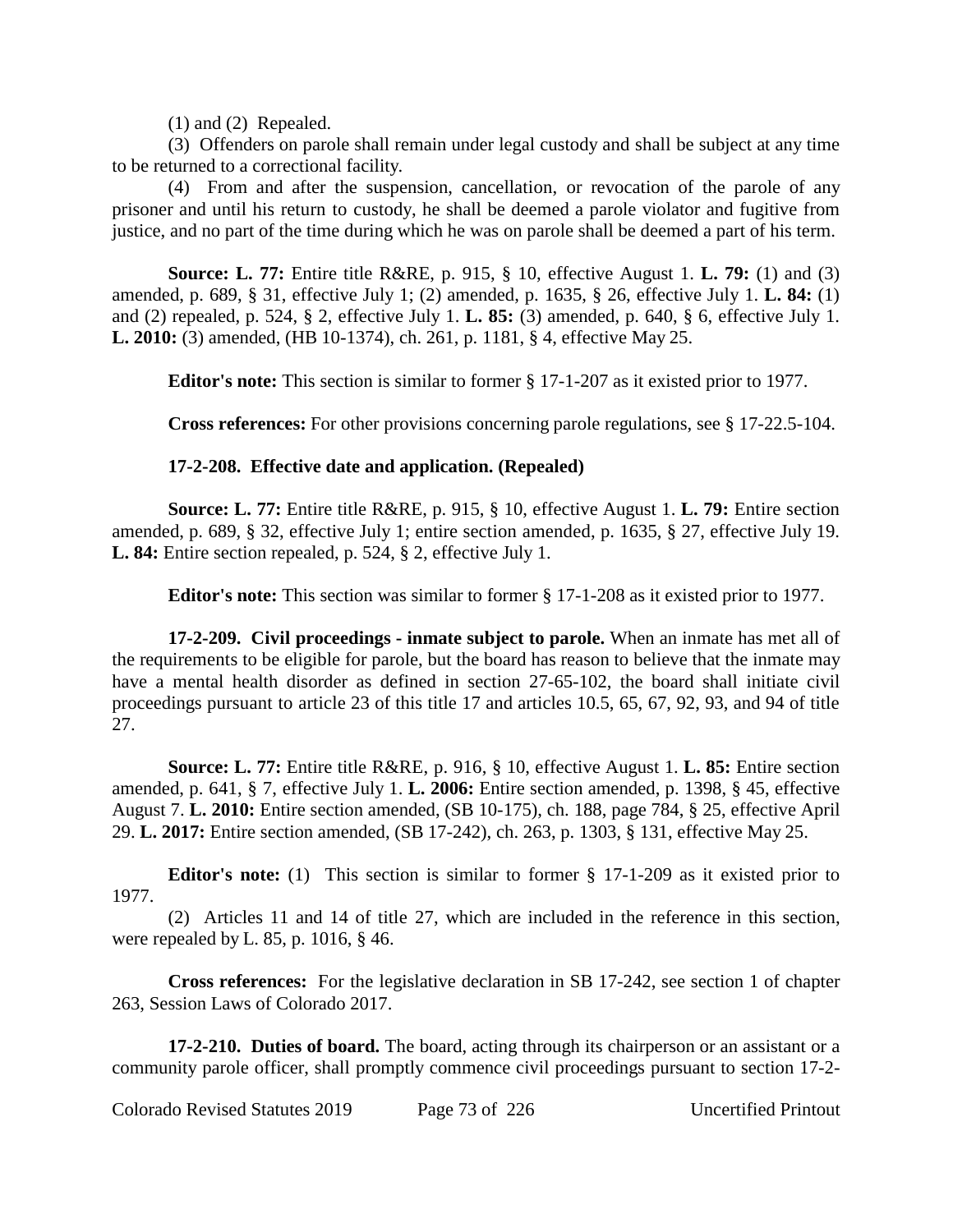209 and shall notify the office of the attorney general, who shall then represent the board in the hearings.

**Source: L. 77:** Entire title R&RE, p. 916, § 10, effective August 1. **L. 85:** Entire section amended, p. 641, § 8, effective July 1. **L. 2008:** Entire section amended, p. 658, § 7, effective April 25.

**Editor's note:** This section is similar to former § 17-1-210 as it existed prior to 1977.

**17-2-211. Jurisdiction of courts.** All civil actions under sections 17-2-209 to 17-2-212 shall be brought in the court of proper jurisdiction in the county of Pueblo, state of Colorado. Wherever and whenever possible, qualified witnesses in the field of mental health shall be obtained from the Colorado mental health institute at Pueblo.

**Source: L. 77:** Entire title R&RE, p. 916, § 10, effective August 1. **L. 91:** Entire section amended, p. 1143, § 6, effective May 18.

**Editor's note:** This section is similar to former § 17-1-211 as it existed prior to 1977.

**17-2-212. Duty of warden.** If the board has previously considered an inmate for release and the inmate is still imprisoned and if the inmate's mental condition is questioned by a warden of a correctional facility, it is the duty of said warden to notify the chairperson of the board at least forty days prior to the discharge of the inmate, and the chairperson then shall proceed in the same manner outlined in sections 17-2-210 and 17-2-211.

**Source: L. 77:** Entire title R&RE, p. 916, § 10, effective August 1. **L. 79:** Entire section amended, p. 690, § 33, effective July 1. **L. 85:** Entire section amended, p. 641, § 9, effective July 1. **L. 2000:** Entire section amended, p. 842, § 30, effective May 24.

**Editor's note:** This section is similar to former § 17-1-212 as it existed prior to 1977.

**17-2-213. Application of part.** Effective July 1, 1979, the provisions of this part 2 relating to the power of the state board of parole to grant parole and to establish the duration of the term of parole shall apply only to persons sentenced for conviction of a felony committed prior to July 1, 1979, persons sentenced for conviction of a misdemeanor, persons sentenced for conviction of a sex offense, as defined in section 18-1.3-903 (5), C.R.S., or a class 1 felony, and persons sentenced as habitual criminals pursuant to section 18-1.3-801, C.R.S. Parole for persons sentenced for conviction of a class 2, class 3, class 4, or class 5 felony committed on or after July 1, 1979, or a level 1, level 2, level 3, or level 4 drug felony committed on or after October 1, 2013, shall be as provided in sections 18-1.3-401 and 18-1.3-401.5, C.R.S., and article 22.5 of this title.

**Source: L. 79:** Entire section added, p. 667, § 13, effective July 1. **L. 2002:** Entire section amended, p. 1501, § 160, effective October 1. **L. 2013:** Entire section amended, (SB 13- 250), ch. 333, p. 1932, § 48, effective October 1.

Colorado Revised Statutes 2019 Page 74 of 226 Uncertified Printout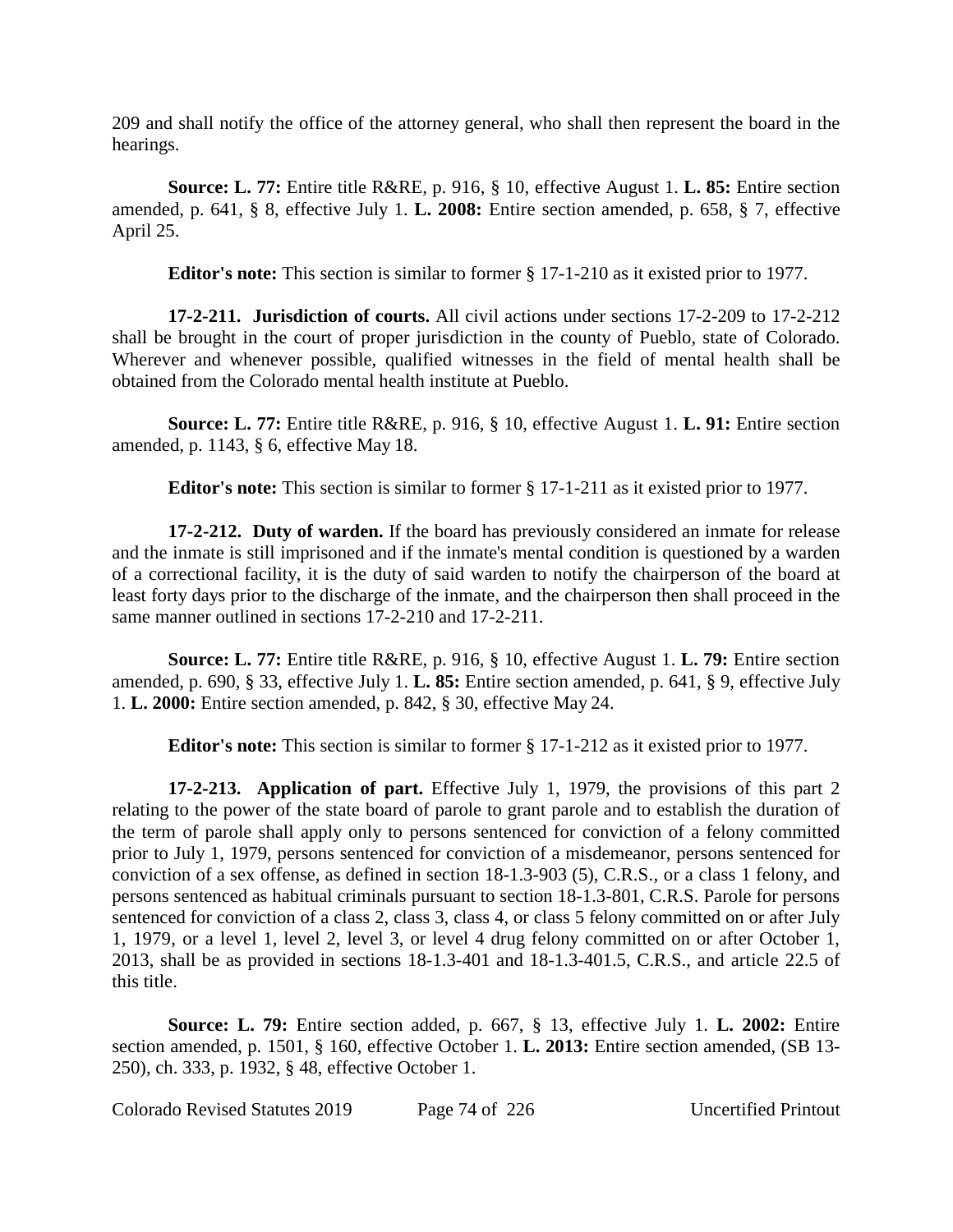**Cross references:** For the legislative declaration contained in the 2002 act amending this section, see section 1 of chapter 318, Session Laws of Colorado 2002.

**17-2-214. Right to attend parole hearings.** (1) The victim of any crime or any person requested by the victim to appear on behalf of such victim or a relative of the victim, if the victim has died or is a minor or is incapacitated and unable to appear, has the right to attend any parole proceeding under this title relative to said crime and has the right to appear, personally or with counsel, at the proceeding and to reasonably express his or her views concerning the crime, the offender, and whether or not the offender should be released on parole, and if so released under what conditions. The board, in deciding whether to release the offender on parole, and if so under what conditions, shall consider the testimony of such person.

(2) (a) In the case of any offenses described in section 24-4.1-302 (1) or section 16-22- 102 (9), notice of any parole proceeding must be sent by the department of corrections, working in cooperation with the board, to any victim of the crime or relative of the victim, if the victim has died, at least sixty days before the hearing. Such notice must be sent to the last address in the possession of the department of corrections or the board, and the victim of the crime or relative of the victim, if the victim has died, has the duty to keep the department of corrections or the board informed of his or her most current address.

(b) In the case of any offenses other than offenses described in subsection  $(2)(a)$  of this section, notice of any parole proceeding must be sent by the department of corrections, working in cooperation with the board, upon request of the victim to the department of corrections or the board, to any victim of the crime or relative of a victim, if the victim has died, who makes such a request at least sixty days before the hearing. Such notice shall be sent to the last address in the possession of the department of corrections or the board, and the victim of the crime or relative of the victim, if the victim has died, has the duty to keep the department of corrections or the board informed of his or her most current address.

**Source: L. 84:** Entire section added, p. 499, § 2, effective July 1. **L. 85:** (1) amended, p. 643, § 3, effective July 1. **L. 94:** (2) amended, p. 2599, § 11, effective June 3. **L. 2019:** (2) amended, (HB 19-1064), ch. 296, p. 2750, § 3, effective May 28.

**Cross references:** For the right to attend sentencing proceedings, see § 16-11-601; for the right to attend dispositional, review, and restitution proceedings under the "Colorado Children's Code", see § 19-2-112.

**17-2-215. Notification of parole proceeding.** In addition to the notice required by section 17-2-214 (2), the department of corrections shall establish a system of notification under which any person may make a written request to the department of corrections or the board for the notification of any parole proceeding concerning an offender, which notice shall be given by the department of corrections, working in cooperation with the board, at least thirty days before the hearing. Such notice shall be sent to the last-known address of the person making a written request for notification in the possession of the department of corrections or the board, and the person making such written request for notification has the duty to keep the department of corrections or the board informed of his or her current address.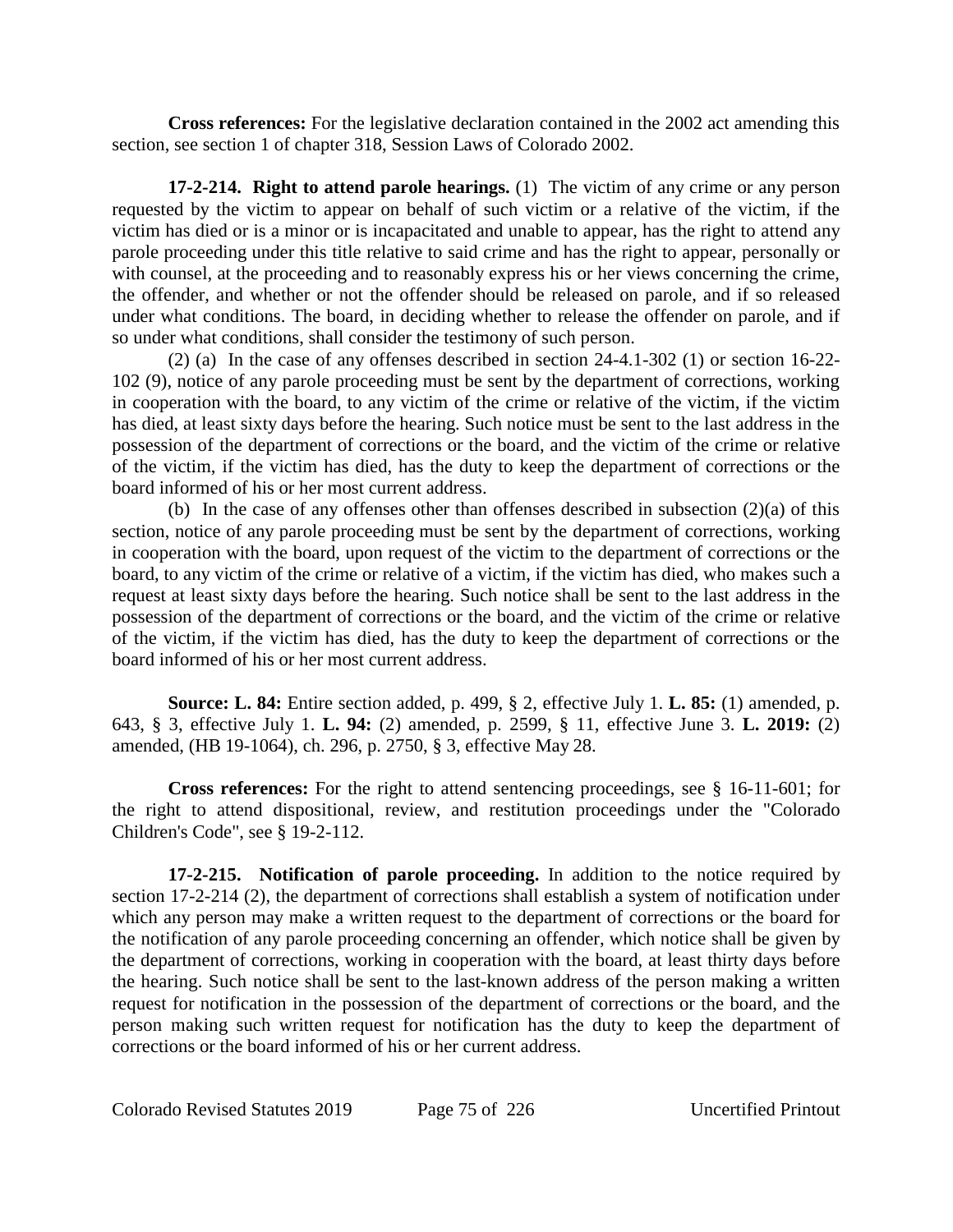**Source: L. 85:** Entire section added, p. 644, § 4. **L. 94:** Entire section amended, p. 2599, § 12, effective June 3.

**17-2-216. Application of sections 17-2-214 and 17-2-215.** The provisions of sections 17-2-214 and 17-2-215 shall apply to any parole proceeding held on or after July 1, 1985, irrespective of when the offender was sentenced or incarcerated.

**Source: L. 85:** Entire section added, p. 644, § 4, effective July 1.

**17-2-217. Release hearing officers - pilot program.** (1) The department and the board are hereby authorized to conduct a release hearing officers pilot program that utilizes the officers described in section  $17-2-201$  (3)(h.1).

(2) Repealed.

**Source: L. 2001:** Entire section added, p. 502, § 4, effective May 16. **L. 2008:** (2) repealed, p. 1888, § 50, effective August 5. **L. 2018:** (1) amended, (HB 18-1375), ch. 274, p. 1701, § 20, effective May 29.

### PART 3

## COOPERATIVE RETURN OF PAROLE AND PROBATION VIOLATORS

**17-2-301. Short title.** This part 3 shall be known and may be cited as the "Cooperative Return of Parole and Probation Violators Act of 1957".

**Source: L. 77:** Entire title R&RE, p. 916, § 10, effective August 1.

**17-2-302. Director - powers.** The executive director is authorized to deputize any person regularly employed by the state of Colorado, or any person regularly employed by another state, to act as an officer and agent of this state in effecting the return of any person who has violated the terms and conditions of parole or probation as granted by this state. In any matter relating to the return of such a person, any agent so deputized shall have all the powers of a police official of this state.

**Source: L. 77:** Entire title R&RE, p. 916, § 10, effective August 1. **L. 2000:** Entire section amended, p. 843, § 31, effective May 24.

**17-2-303. Deputization.** Any deputization pursuant to section 17-2-302 shall be in writing, and any person authorized to act as an agent of this state pursuant to this part 3 shall carry formal evidence of his deputization and shall produce the same upon demand.

**Source: L. 77:** Entire title R&RE, p. 916, § 10, effective August 1.

**17-2-304. Interstate agreements.** The executive director is authorized to enter into contracts with similar officials of any other state, subject to approval of the governor, for the

Colorado Revised Statutes 2019 Page 76 of 226 Uncertified Printout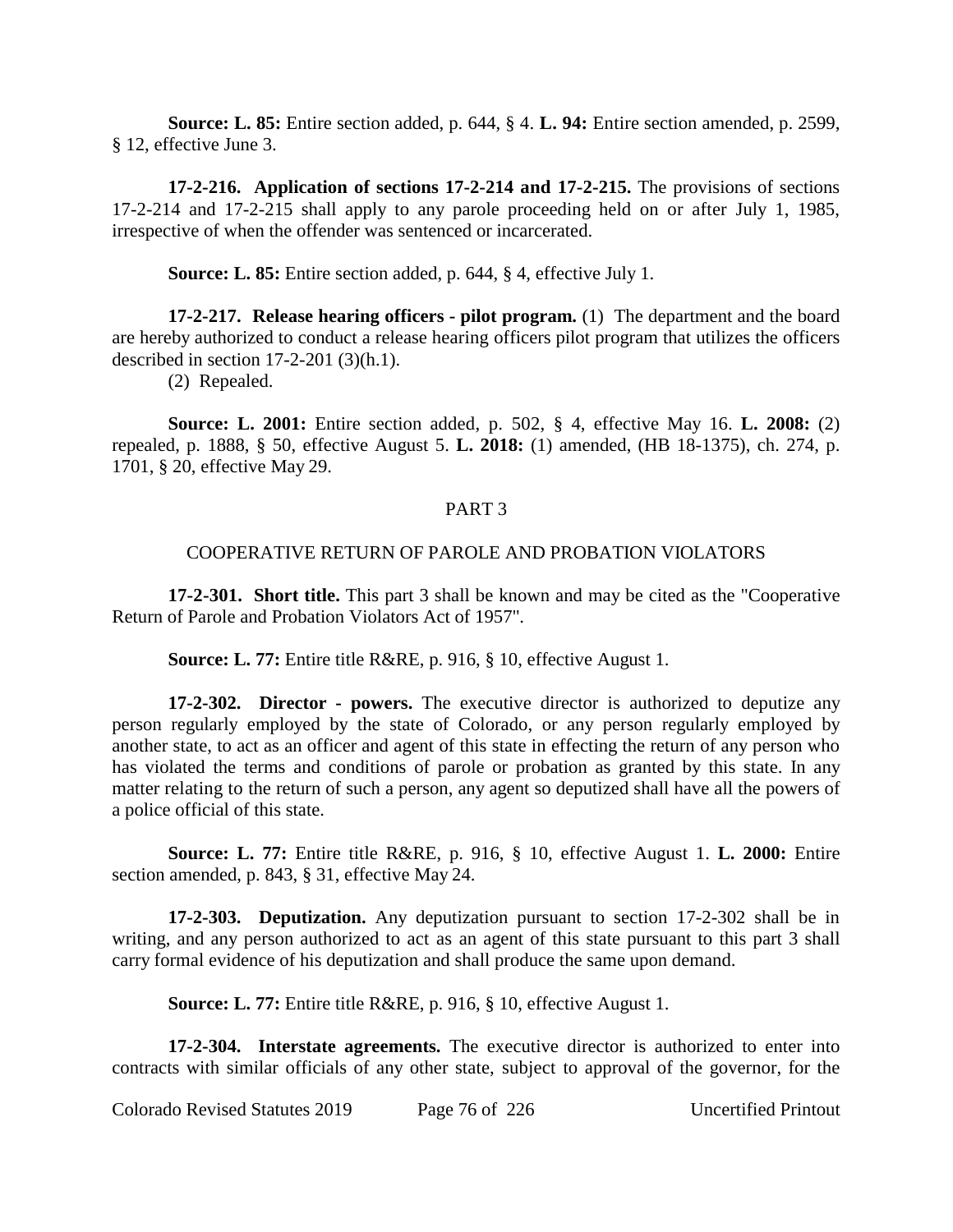purpose of sharing an equitable portion of the cost of effecting the return of any person who has violated the terms and conditions of parole or probation as granted by this state.

**Source: L. 77:** Entire title R&RE, p. 916, § 10, effective August 1. **L. 2000:** Entire section amended, p. 843, § 32, effective May 24.

### PART 4

### PREPAROLE FACILITIES AND PROGRAMS

### **17-2-401 to 17-2-405. (Repealed)**

**Source: L. 97:** Entire part repealed, p. 31, § 10, effective March 20.

**Editor's note:** This part 4 was added in 1990. For amendments to this part 4 prior to its repeal in 1997, consult the Colorado statutory research explanatory note and the table itemizing the replacement volumes and supplements to the original volume of C.R.S. 1973 beginning on page vii in the front of this volume.

### **Care and Custody - Reimbursement**

### **ARTICLE 10**

#### Cost of Care Reimbursement

**Editor's note:** This article was added in 1989. This article was repealed and reenacted in 1994, resulting in the addition, relocation, and elimination of sections as well as subject matter. For amendments to this article prior to 1994, consult the Colorado statutory research explanatory note and the table itemizing the replacement volumes and supplements to the original volume of C.R.S. 1973 beginning on page vii in the front of this volume. Former C.R.S. section numbers are shown in editor's notes following those sections that were relocated.

**17-10-101. Legislative declaration.** The general assembly hereby finds that persons who are convicted of offenses in the state which result in such persons being confined to a local jail or a correctional facility, being sentenced to home detention, being placed on probation by the sentencing court, or being placed on parole by the state board of parole should be required, where appropriate, to reimburse the state or a county or a city and county for the cost of care incurred as a result of such sentence. The general assembly further finds that a convicted person's financial circumstances may be fraudulently misrepresented to the sentencing court or that such circumstances may change after sentencing so that a person who is unable to pay the cost of care at sentencing may be or become able to contribute to the cost of care at a later date.

**Source: L. 94:** Entire article R&RE, p. 1359, § 4, effective July 1. **L. 95:** Entire section amended, p. 10, § 1, effective July 1.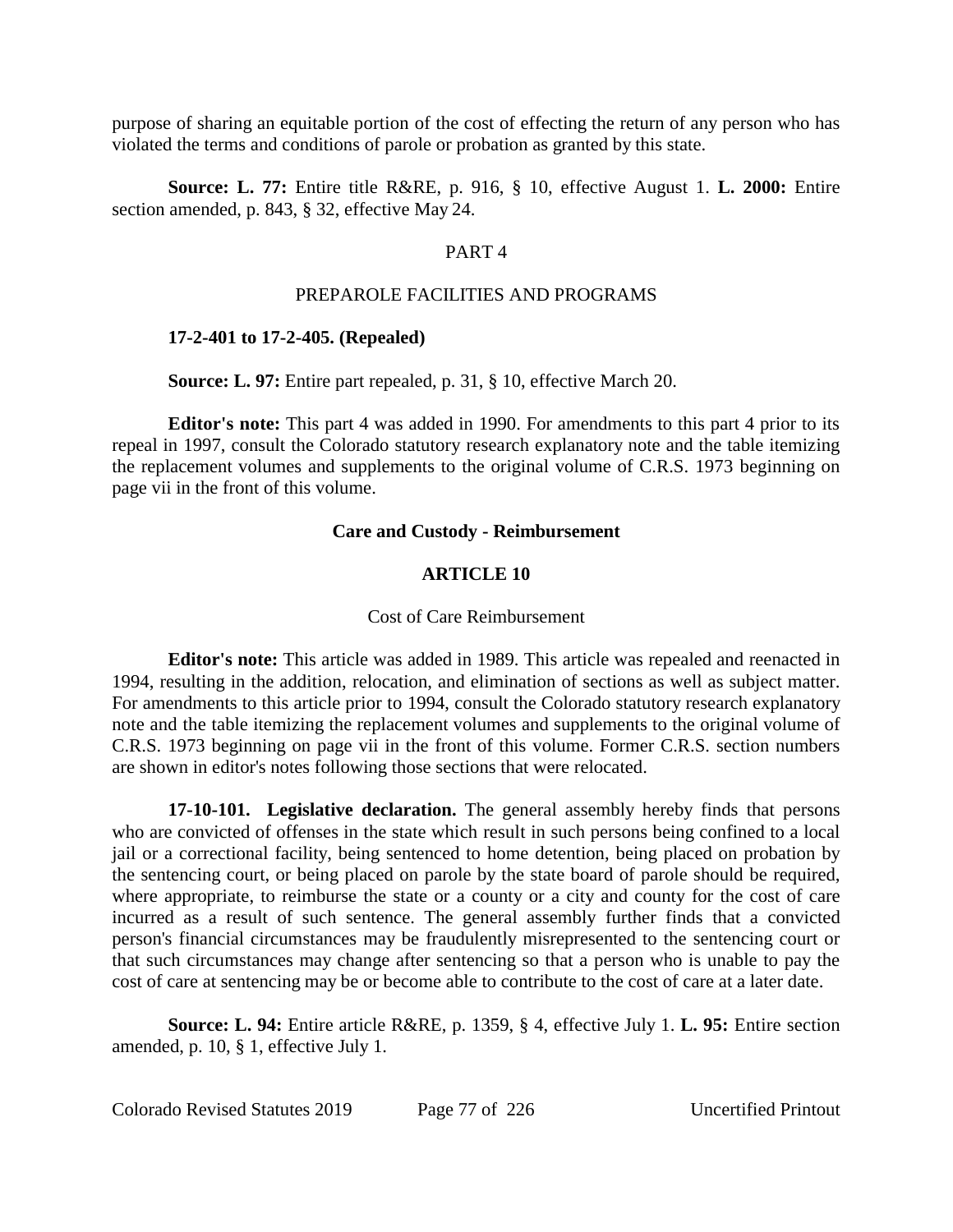**17-10-102. Definitions.** As used in this article, unless the context otherwise requires:

(1) "Cost of care" means the cost to the department or a county or a city and county charged with the custody of an offender for providing room, board, clothing, medical care, and other normal living expenses for an offender confined to a local jail or a correctional facility, or any costs associated with maintaining an offender in a home detention program contracted for by the department of public safety, as determined by the executive director of the department of corrections or the executive director of the department of public safety, whichever is appropriate, or the cost of supervision of probation when the offender is granted probation, or the cost of supervision of parole when the offender is placed on parole by the state board of parole, as determined by the court.

(2) "Estate" means any tangible or intangible properties, real or personal, belonging to or due to an offender, including income or payments to such person received or earned prior to or during incarceration from salary or wages, bonuses, annuities, pensions, or retirement benefits, or any source whatsoever except federal benefits of any kind. Real property that is held in joint ownership or ownership in common with an offender's spouse, while being used and occupied by the spouse as a place of residence, shall not be considered a part of the estate of the offender for the purposes of this article.

(3) "Offender" means a person confined to a correctional facility or a local jail as the result of a conviction of a crime or to home detention, a person placed on probation by the sentencing court, or a person placed on parole by the state board of parole.

**Source: L. 94:** Entire article R&RE, p. 1360, § 4, effective July 1. **L. 96:** (2) amended, p. 1844, § 16, effective July 1.

**Editor's note:** This section is similar to former § 17-10-102 as it existed prior to 1994.

**17-10-103. Action for reimbursement of cost of care.** (1) When any person has been sentenced to confinement in a local jail or a correctional facility or to home detention or has been granted probation or has been placed on parole by the state board of parole and the sentencing court has not entered an order pursuant to section 18-1.3-701, C.R.S., requiring such person to pay the full cost of care incurred during such person's sentence, the state, the appropriate prosecuting attorney, the department of corrections, the judicial department, or any government agency which has incurred cost of care of such person may file an action for reimbursement for cost of care.

(2) In an action filed pursuant to this article, the plaintiff seeking reimbursement for cost of care shall demonstrate that the offender substantially misrepresented such offender's financial status to the sentencing court or that such offender's financial circumstances have changed substantially after sentencing.

(3) If, after a hearing, the court determines that the offender has sufficient assets to pay all or part of the cost of care, the court shall order the offender to make such payments toward the cost of care as are appropriate under the circumstances. In setting the amount of such payments, the court shall take into consideration and make allowances for any restitution ordered to the victim or victims of a crime, which shall take priority over any payments ordered pursuant to this article, and for the maintenance and support of the offender's spouse, dependent children, or any other persons having a legal right to support and maintenance out of the offender's estate.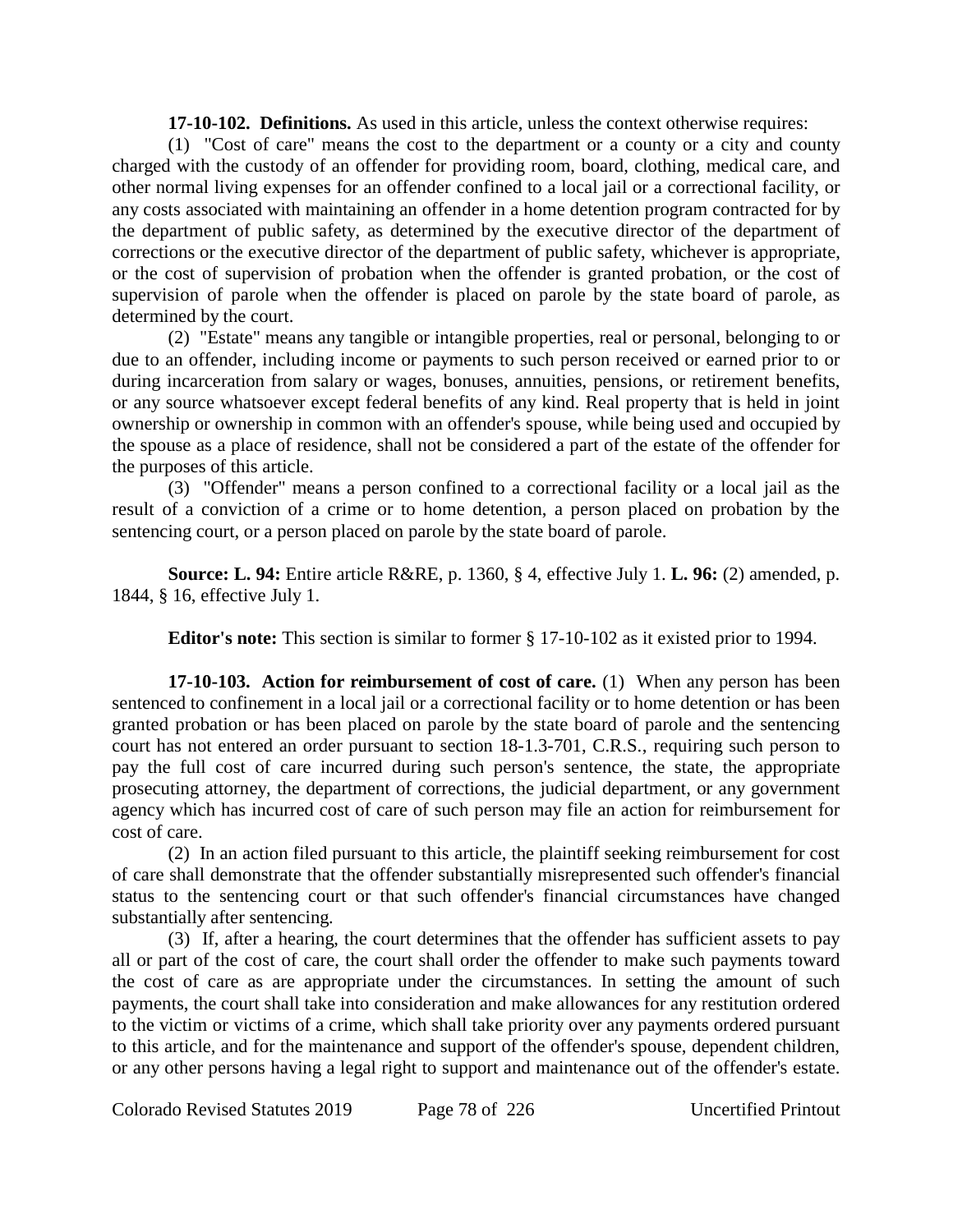If the offender is confined to a local jail or a correctional facility or is under home detention, the court shall also consider the financial needs of the offender for the six-month period immediately following the offender's release, for the purpose of allowing the offender to seek employment. The court shall determine the amount which shall be paid by the offender for cost of care, which amount shall in no event be in excess of the per capita cost of maintaining prisoners in the local jail or a correctional facility, the per capita cost of maintaining an offender under home detention, the per capita cost of supervising an offender on probation, or the per capita cost of supervising an offender placed on parole, as the case may be.

(4) After the set-offs for restitution and for maintenance and support as provided in subsection (3) of this section, any amounts recovered pursuant to this section that are available to reimburse the costs of providing medical care shall be used to reimburse the state for the state's financial participation for medical assistance if medical care is provided for the inmate or an infant of a female inmate under the "Colorado Medical Assistance Act", articles 4, 5, and 6 of title 25.5, C.R.S.

**Source: L. 94:** Entire article R&RE, p. 1360, § 4, effective July 1. **L. 95:** (4) added, p. 336, § 4, effective April 27; (2) amended, p. 10, § 2, effective July 1. **L. 2002:** (1) amended, p. 1501, § 161, effective October 1. **L. 2006:** (4) amended, p. 2004, § 58, effective July 1.

**Editor's note:** This section is similar to former § 17-10-104 as it existed prior to 1994.

**Cross references:** For the legislative declaration contained in the 2002 act amending subsection (1), see section 1 of chapter 318, Session Laws of Colorado 2002.

**17-10-104. Action for reimbursement of cost of care - when commenced.** (1) An action may be commenced pursuant to section 17-10-103 against any offender:

(a) At any time during the imprisonment of such offender;

(b) During the period of probation supervision of such offender; or

(c) Within two years after the offender's release from imprisonment or release from probation supervision.

(2) A plaintiff may recover the expenses incurred on behalf of an offender during the entire period the offender has been confined in a correctional facility or a local jail, under home detention, under probation supervision, or placed on parole.

**Source: L. 94:** Entire article R&RE, p. 1361, § 4, effective July 1.

**Editor's note:** (1) This section is similar to former § 17-10-105 as it existed prior to 1994.

(2) The provisions of this section were renumbered to conform to C.R.S. standard numbering format.

**17-10-105. Jurisdiction - process.** (1) An action to recover cost of care brought pursuant to this article shall be brought in the district court of any county in which the offender has been confined, supervised on probation, or placed on parole.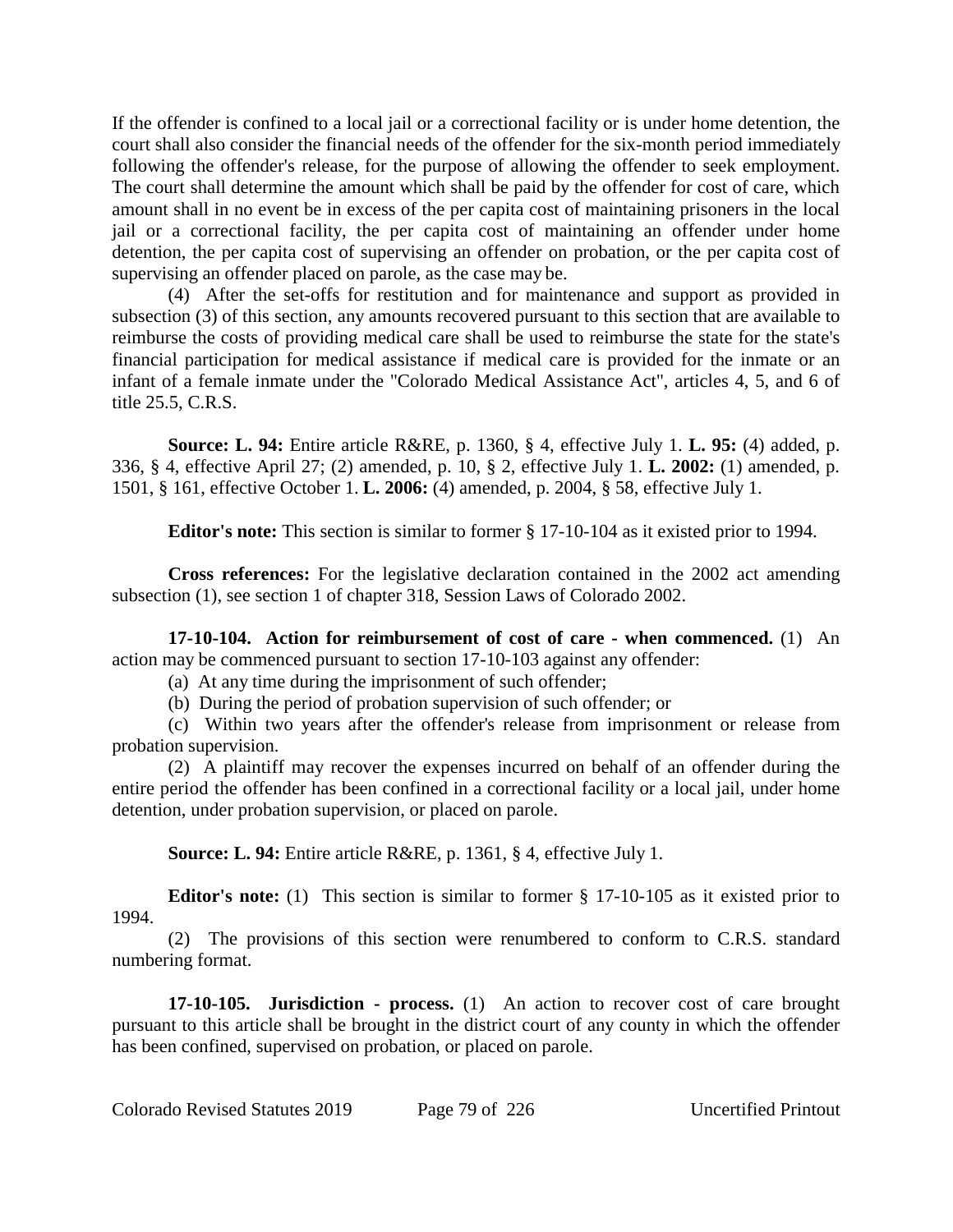(2) The practice and procedure in an action to recover cost of care shall be governed by the Colorado rules of civil procedure.

**Source: L. 94:** Entire article R&RE, p. 1361, § 4, effective July 1.

**17-10-106. Costs of the action - payment by offender.** If the court determines that the offender has a sufficient estate to pay the cost of care, the court may also order that such offender pay the costs of any action filed pursuant to this article.

**Source: L. 94:** Entire article R&RE, p. 1361, § 4, effective July 1.

**Editor's note:** This section is similar to former § 17-10-106 as it existed prior to 1994.

### **CORRECTIONAL FACILITIES AND PROGRAMS**

### **Facilities**

### **ARTICLE 18**

Correctional Facilities - Statutory Appropriations

**Editor's note:** Amendments to this article by House Bill 08-1115, House Bill 08-1352, House Bill 08-1194, and Senate Bill 08-239 were harmonized.

**Cross references:** For the designation of correctional facilities and authorization for the construction thereof, see sections 1 and 2 of chapter 120, Session Laws of Colorado 1990.

### **17-18-101. Appropriation to comply with section 2-2-703 - HB 08-1115 - repeal. (Repealed)**

**Source: L. 2008:** Entire article added, p. 1029, § 2, effective July 1.

**Editor's note:** Subsection (2) provided for the repeal of this section, effective July 1, 2013. (See L. 2008, p. 1029.)

### **17-18-102. Appropriation to comply with section 2-2-703 - HB 08-1352 - repeal. (Repealed)**

**Source: L. 2008:** Entire article added, p. 1035, § 2, effective August 5.

**Editor's note:** Subsection (2) provided for the repeal of this section, effective July 1, 2013. (See L. 2008, p. 1035.)

**17-18-103. Appropriation to comply with section 2-2-703 - SB 08-239 - repeal. (Repealed)**

Colorado Revised Statutes 2019 Page 80 of 226 Uncertified Printout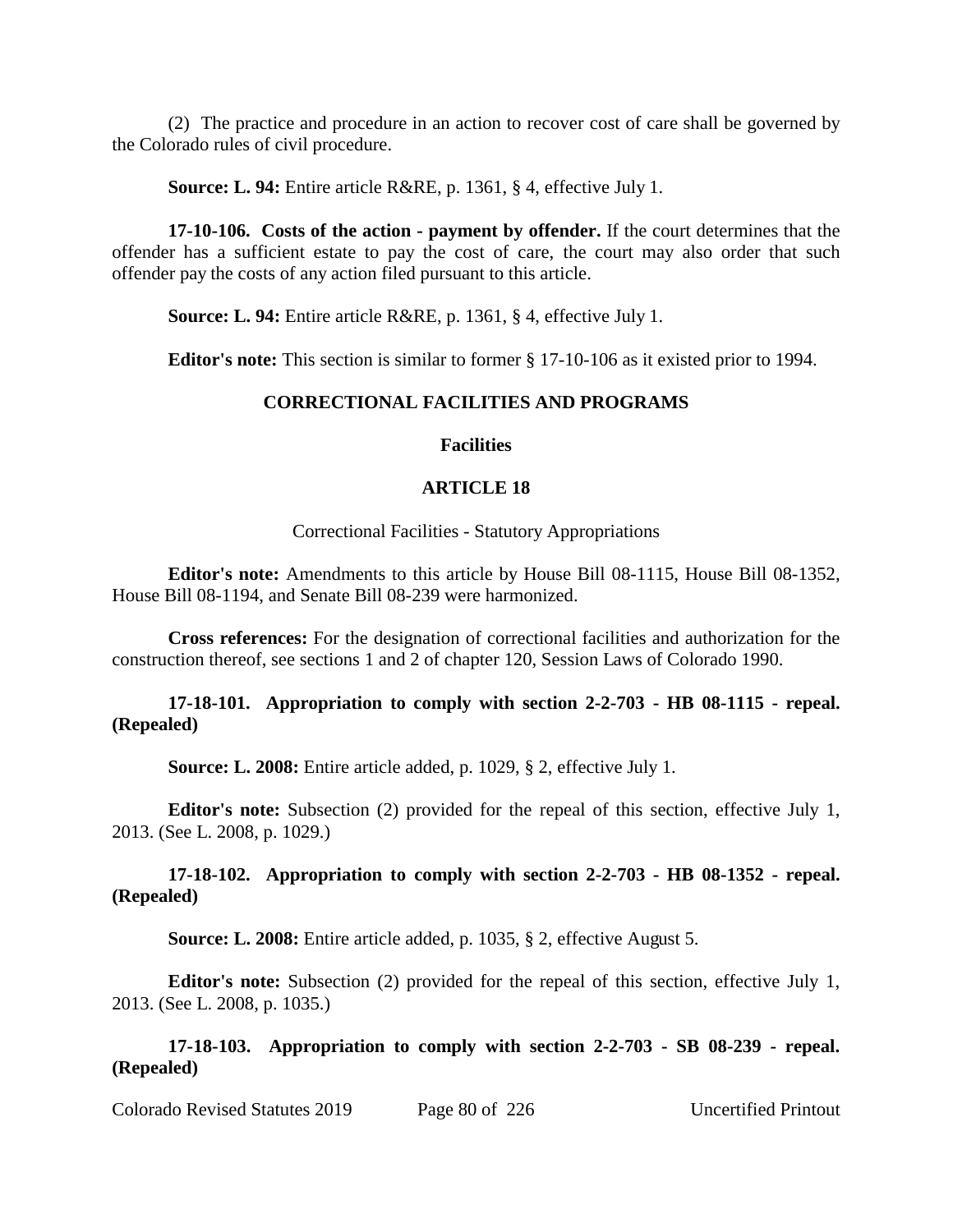**Source: L. 2008:** Entire article added, p. 850, § 2, effective July 1.

**Editor's note:** Subsection (2) provided for the repeal of this section, effective July 1, 2013. (See L. 2008, p. 850.)

## **17-18-104. Appropriation to comply with section 2-2-703 - HB 08-1194 - repeal. (Repealed)**

**Source: L. 2008:** Entire article added, p. 838, § 9, effective September 1. **L. 2010:** (1)(b)(I) repealed, (HB 10-1389), ch. 206, p. 897, § 7, effective May 5.

**Editor's note:** Subsection (2) provided for the repeal of this section, effective July 1, 2013. (See L. 2008, p. 838.)

### **17-18-105. Appropriation to comply with section 2-2-703 - HB 10-1081 - repeal. (Repealed)**

**Source: L. 2010:** Entire section added, (HB 10-1081), ch. 256, p. 1141, § 7, effective August 11.

**Editor's note:** Subsection (2) provided for the repeal of this section, effective July 1, 2015. (See L. 2010, p. 1141.)

## **17-18-106. Appropriation to comply with section 2-2-703 - HB 10-1277 - repeal. (Repealed)**

**Source: L. 2010:** Entire section added, (HB 10-1277), ch. 262, p. 1191, § 4, effective July 1.

**Editor's note:** Subsection (2) provided for the repeal of this section, effective July 1, 2013. (See L. 2010, p. 1191.)

**17-18-107. Appropriation to comply with section 2-2-703 - SB 10-128 - repeal. (Repealed)**

**Source: L. 2010:** Entire section added, (SB 10-128), ch. 415, p. 2048, § 10, effective July 1.

**Editor's note:** Subsection (2) provided for the repeal of this section, effective July 1, 2015. (See L. 2010, p. 2048.)

**17-18-108. Appropriation to comply with section 2-2-703 - HB 13-1154 - repeal. (Repealed)**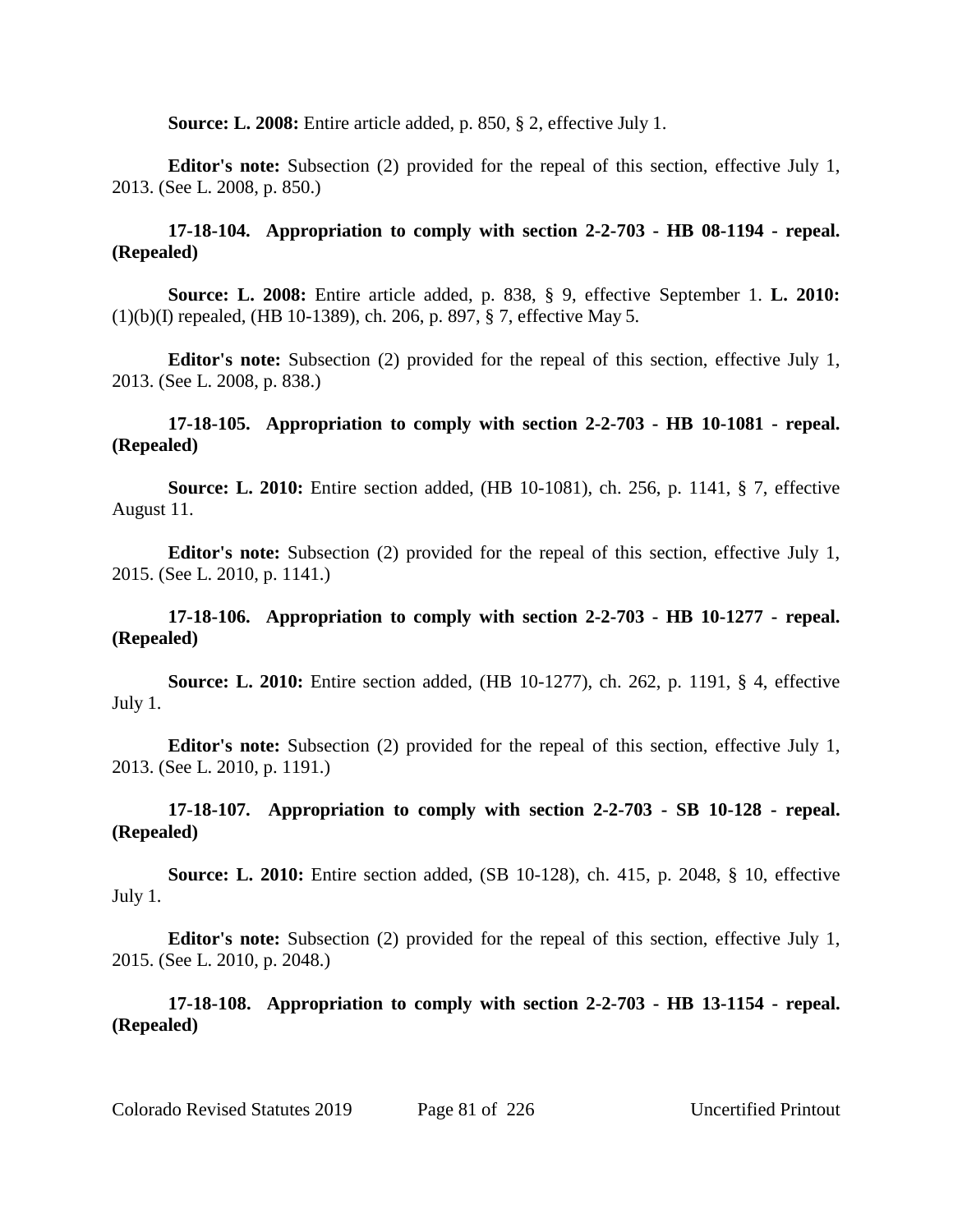**Source: L. 2013:** Entire section added, (HB 13-1154), ch. 372, p. 2193, § 8, effective July 1.

**Editor's note:** Subsection (2) provided for the repeal of this section, effective July 1, 2018. (See L. 2013, p. 2194.)

## **17-18-109. Appropriation to comply with section 2-2-703 - HB 13-1318 - repeal. (Repealed)**

**Source: L. 2013:** Entire section added, (HB 13-1318), ch. 330, p. 1875, § 3, effective December 10.

**Editor's note:** Subsection (2) provided for the repeal of this section, effective July 1, 2016. (See L. 2013, p. 1875.)

## **17-18-110. Appropriation to comply with section 2-2-703 - HB 13-1325 - repeal. (Repealed)**

**Source: L. 2013:** Entire section added, (HB 13-1325), ch. 331, p. 1888, § 21, effective May 28.

**Editor's note:** Subsection (2) provided for the repeal of this section, effective July 1, 2016. (See L. 2013, p. 1888.)

### **17-18-111. Appropriation to comply with section 2-2-703 - SB 14-049 - repeal. (Repealed)**

**Source: L. 2014:** Entire section added, (SB 14-049), ch. 271, p. 1090, § 2, effective July 1.

**Editor's note:** Subsection (2) provided for the repeal of this section, effective July 1, 2019. (See L. 2014, p. 1090.)

### **17-18-112. Appropriation to comply with section 2-2-703 - SB 14-161 - repeal. (Repealed)**

**Source: L. 2014:** Entire section added, (SB 14-161), ch. 160, p. 567, § 30, effective May 9.

**Editor's note:** Subsection (2) provided for the repeal of this section, effective July 1, 2017. (See L. 2014, p. 567.)

**17-18-113. Appropriation to comply with section 2-2-703 - SB 14-092 - repeal. (Repealed)**

Colorado Revised Statutes 2019 Page 82 of 226 Uncertified Printout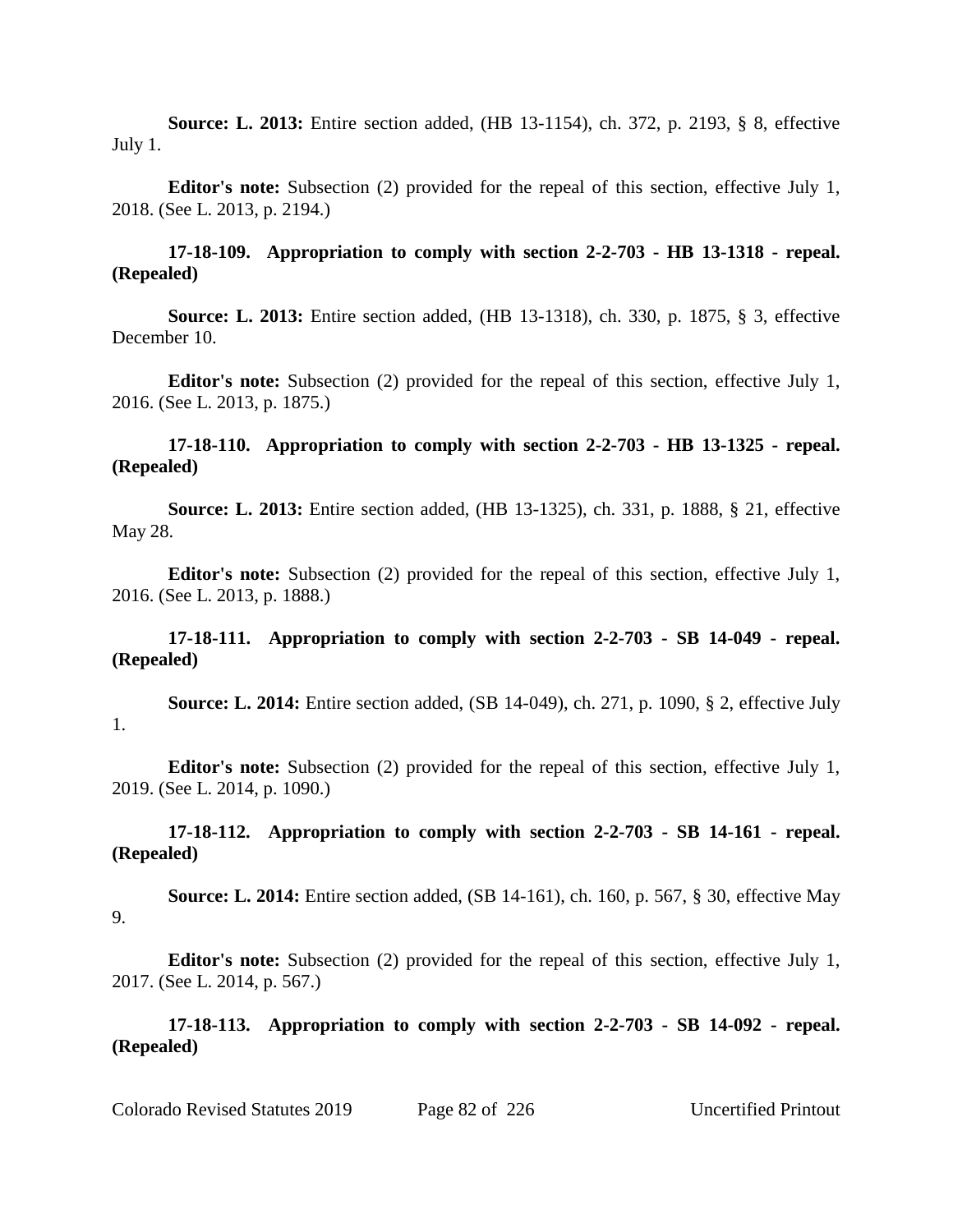**Source: L. 2014:** Entire section added, (SB 14-092), ch. 190, p. 710, § 4, effective July 1.

**Editor's note:** Subsection (2) provided for the repeal of this section, effective July 1, 2017. (See L. 2014, p. 710.)

# **17-18-114. Appropriation to comply with section 2-2-703 - HB 14-1037 - repeal. (Repealed)**

**Source: L. 2014:** Entire section added, (HB 14-1037), ch. 358, p. 1683, § 6, effective August 6.

**Editor's note:** Subsection (2) provided for the repeal of this section, effective July 1, 2019. (See L. 2014, p. 1683.)

## **17-18-115. Appropriation to comply with section 2-2-703 - HB 14-1214 - repeal. (Repealed)**

**Source: L. 2014:** Entire section added, (HB 14-1214), ch. 336, p. 1500, § 14, effective August 6.

**Editor's note:** Subsection (2) provided for the repeal of this section, effective July 1, 2019. (See L. 2014, p. 1500.)

## **17-18-116. Appropriation to comply with section 2-2-703 - SB 14-176 - repeal. (Repealed)**

**Source: L. 2014:** Entire section added, (SB 14-176), ch. 392, p. 1483, § 3, effective August 6.

**Editor's note:** Subsection (2) provided for the repeal of this section, effective July 1, 2019. (See L. 2014, p. 1983.)

**17-18-117. Appropriation to comply with section 2-2-703 - HB 15-1229 - repeal.** (1) Pursuant to section 2-2-703, C.R.S., the following statutory appropriations are made in order to implement House Bill 15-1229, enacted in 2015:

(a) For the 2016-17 state fiscal year, twenty-two thousand sixty-eight dollars is appropriated to the department from the general fund.

(b) For the 2017-18 state fiscal year, twenty-two thousand sixty-eight dollars is appropriated to the department from the general fund.

(c) For the 2018-19 state fiscal year, twenty-two thousand sixty-eight dollars is appropriated to the department from the general fund.

(d) For the 2019-20 state fiscal year, five thousand seventy-six dollars is appropriated to the department from the general fund.

(2) This section is repealed, effective July 1, 2020.

Colorado Revised Statutes 2019 Page 83 of 226 Uncertified Printout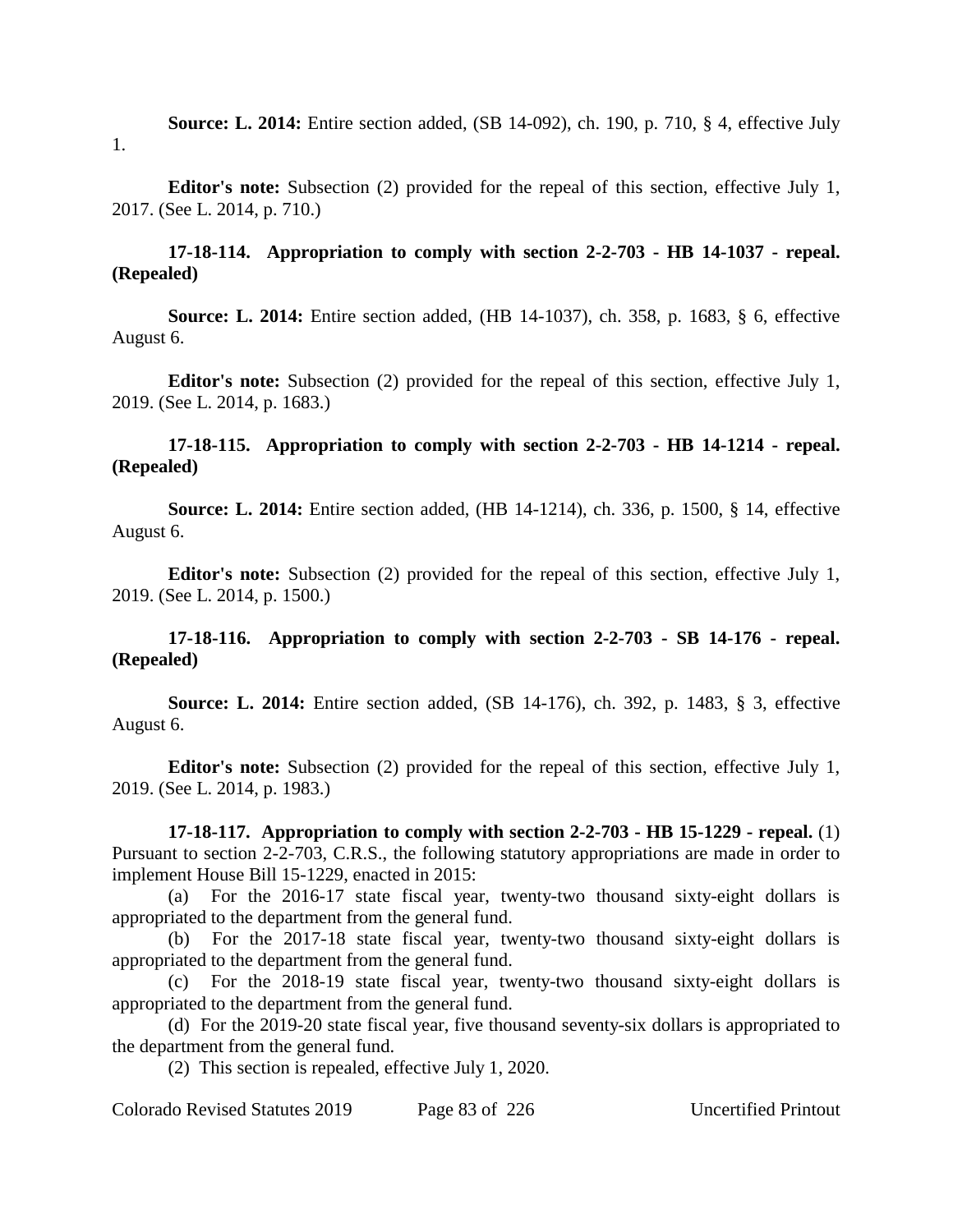**Source: L. 2015:** Entire section added, (HB 15-1229), ch. 239, p. 885, § 4, effective May 29.

**17-18-118. Appropriation to comply with section 2-2-703 - HB 15-1305 - repeal.** (1) Pursuant to section 2-2-703, C.R.S., the following statutory appropriations are made in order to implement House Bill 15-1305, enacted in 2015:

(a) For the 2016-17 state fiscal year, twenty-two thousand sixty-eight dollars is appropriated to the department from the general fund.

(b) For the 2017-18 state fiscal year, twenty-two thousand sixty-eight dollars is appropriated to the department from the general fund.

(c) For the 2018-19 state fiscal year, eleven thousand thirty-four dollars is appropriated to the department from the general fund.

(2) This section is repealed, effective July 1, 2020.

**Source: L. 2015:** Entire section added, (HB 15-1305), ch. 242, p. 896, § 3, effective July 1.

**Cross references:** For the legislative declaration in HB 15-1305, see section 1 of chapter 242, Session Laws of Colorado 2015.

**17-18-119. Appropriation to comply with section 2-2-703 - HB 15-1341 - repeal.** (1) Pursuant to section 2-2-703, C.R.S., the following statutory appropriations are made in order to implement House Bill 15-1341, enacted in 2015:

(a) For the 2015-16 state fiscal year, eleven thousand thirty-four dollars is appropriated to the department from the general fund.

(b) For the 2016-17 state fiscal year, two hundred seventy-five thousand eight hundred forty-nine dollars is appropriated to the department from the general fund.

(c) For the 2017-18 state fiscal year, four hundred eighty-seven thousand seven hundred one dollars is appropriated to the department from the general fund.

(d) For the 2018-19 state fiscal year, four hundred eighty-seven thousand seven hundred one dollars is appropriated to the department from the general fund.

(e) For the 2019-20 state fiscal year, four hundred eighty-seven thousand seven hundred one dollars is appropriated to the department from the general fund.

(2) This section is repealed, effective July 1, 2020.

**Source: L. 2015:** Entire section added, (HB 15-1341), ch. 274, p. 1116, § 2, effective August 5.

**17-18-120. Appropriation to comply with section 2-2-703 - HB 15-1043 - repeal.** (1) Pursuant to section 2-2-703, C.R.S., the following statutory appropriations are made in order to implement House Bill 15-1043, enacted in 2015:

(a) For the 2016-17 state fiscal year, two million five hundred eighty-one thousand nine hundred forty-four dollars is appropriated to the department from the general fund.

(b) For the 2017-18 state fiscal year, six million four hundred ninety-seven thousand one hundred fifty-eight dollars is appropriated to the department from the general fund.

Colorado Revised Statutes 2019 Page 84 of 226 Uncertified Printout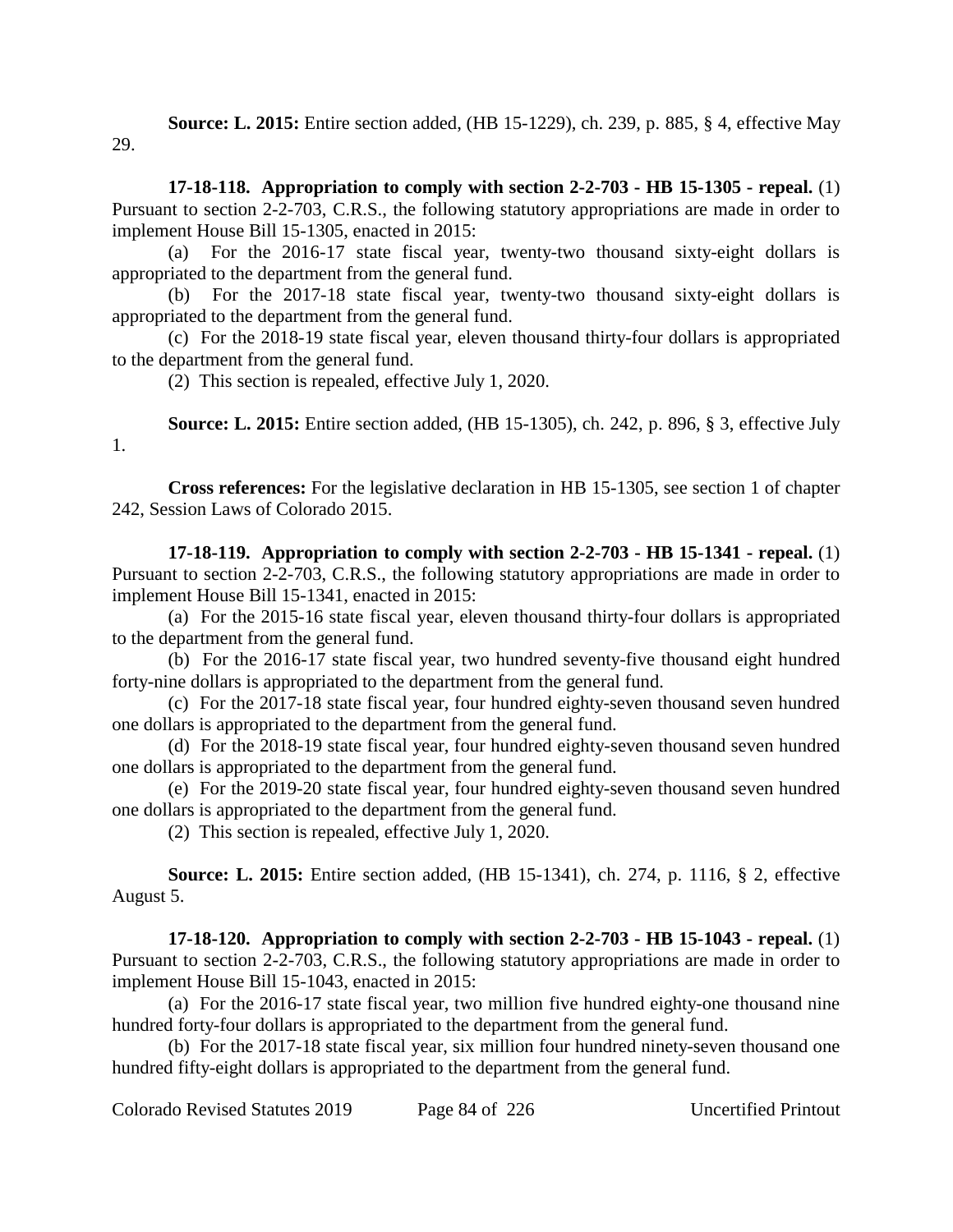(c) For the 2018-19 state fiscal year, nine million three hundred ninety-seven thousand six hundred eighty-nine dollars is appropriated to the department from the general fund.

(d) For the 2019-20 state fiscal year, nine million three hundred ninety-seven thousand six hundred eighty-nine dollars is appropriated to the department from the general fund.

(2) This section is repealed, effective July 1, 2020.

**Source: L. 2015:** Entire section added, (HB 15-1043), ch. 262, p. 998, § 11, effective August 5.

**17-18-121. Appropriation to comply with section 2-2-703 - SB 15-067 - repeal.** (1) Pursuant to section 2-2-703, C.R.S., the following statutory appropriations are made in order to implement Senate Bill 15-067, enacted in 2015:

(a) For the 2016-17 state fiscal year, two hundred nineteen thousand five hundred seventy-six dollars is appropriated to the department from the general fund.

(b) For the 2017-18 state fiscal year, three hundred twenty-nine thousand three hundred sixty-three dollars is appropriated to the department from the general fund.

(c) For the 2018-19 state fiscal year, four hundred seventeen thousand six hundred thirty-five dollars is appropriated to the department from the general fund.

(d) For the 2019-20 state fiscal year, five hundred five thousand nine hundred seven dollars is appropriated to the department from the general fund.

(2) This section is repealed, effective July 1, 2020.

**Source: L. 2015:** Entire section added, (SB 15-067), ch. 337, p. 1368, § 5, effective September 1.

# **17-18-122. Appropriation to comply with section 2-2-703 - SB 16-142 - repeal. (Repealed)**

**Source: L. 2016:** Entire section added, (SB 16-142), ch. 173, p. 593, § 83, effective May 18.

**Editor's note:** Subsection (2) provided for the repeal of this section, effective July 1, 2019. (See L. 2016, p. 593.)

**17-18-123. Appropriation to comply with section 2-2-703 - HB 16-1080 - repeal.** (1) Pursuant to section 2-2-703, C.R.S., the following statutory appropriations are made in order to implement House Bill 16-1080, enacted in 2016:

(a) For the 2017-18 state fiscal year, forty-three thousand seven hundred twenty-seven dollars is appropriated to the department from the general fund;

(b) For the 2018-19 state fiscal year, eighty-seven thousand four hundred fifty-four dollars is appropriated to the department from the general fund;

(c) For the 2019-20 state fiscal year, one hundred thirty-one thousand one hundred eighty-one dollars is appropriated to the department from the general fund; and

(d) For the 2020-21 state fiscal year, one hundred seventy thousand nine hundred dollars is appropriated to the department from the general fund.

Colorado Revised Statutes 2019 Page 85 of 226 Uncertified Printout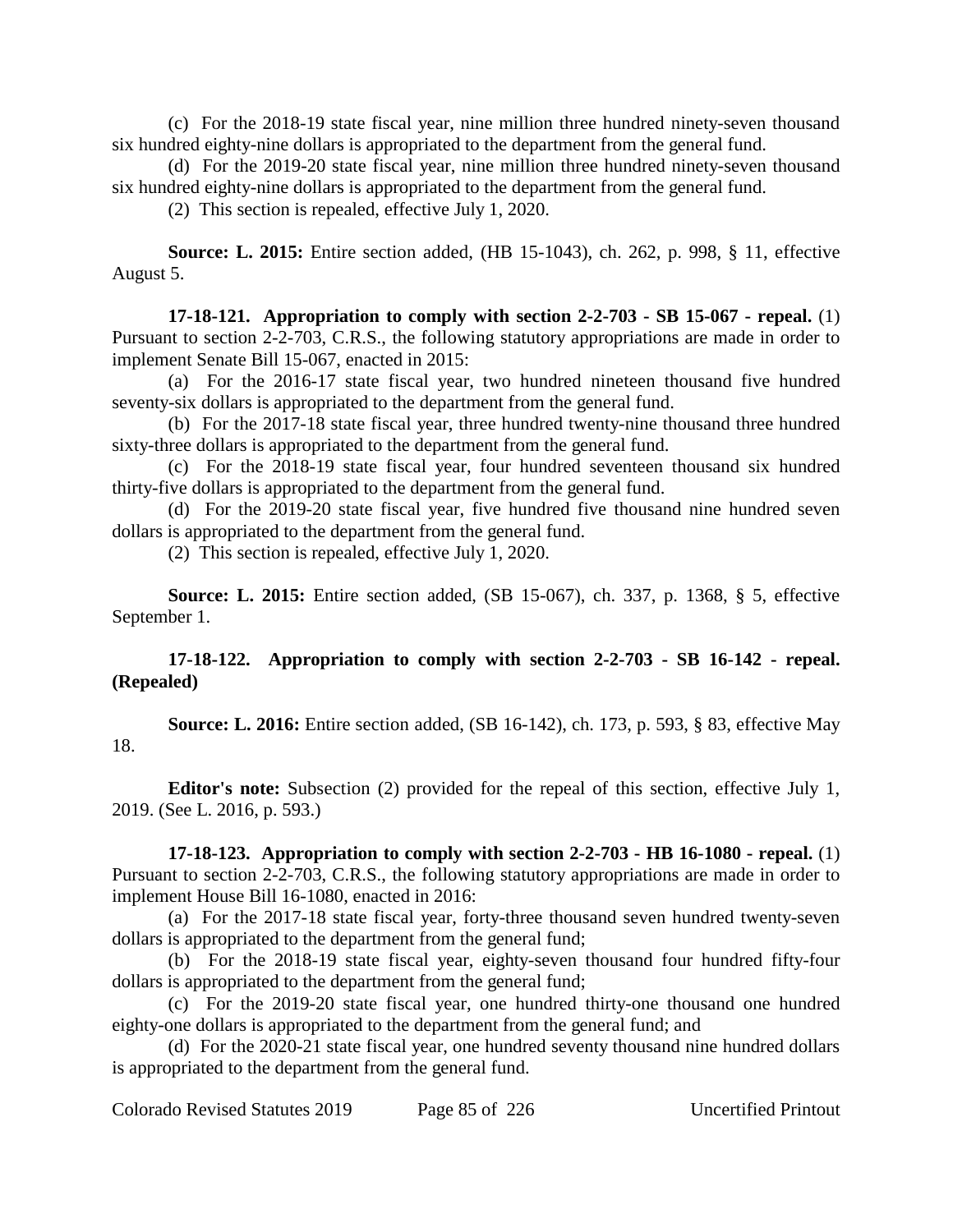(2) This section is repealed, effective July 1, 2021.

**Source: L. 2016:** Entire section added, (HB 16-1080), ch. 327, p. 1328, § 4, effective July 1.

**17-18-124. Appropriation to comply with section 2-2-703 - HB 18-1200 - repeal.** (1) Pursuant to section 2-2-703, the following statutory appropriations are made in order to implement House Bill 18-1200, enacted in 2018:

(a) For the 2019-20 state fiscal year, twenty-two thousand seventy-two dollars is appropriated to the department from the general fund;

(b) For the 2020-21 state fiscal year, thirty-four thousand six hundred seventy-seven dollars is appropriated to the department from the general fund;

(c) For the 2021-22 state fiscal year, thirty-nine thousand three hundred thirty-four dollars is appropriated to the department from the general fund; and

(d) For the 2022-23 state fiscal year, thirty-nine thousand three hundred thirty-four dollars is appropriated to the department from the general fund.

(2) This section is repealed, effective July 1, 2023.

**Source: L. 2018:** Entire section added, (HB 18-1200), ch. 379, p. 2294, § 8, effective August 8.

**17-18-125. Appropriation to comply with section 2-2-703 - SB 18-119 - repeal.** (1) Pursuant to section 2-2-703, the following statutory appropriations are made in order to implement Senate Bill 18-119, enacted in 2018:

(a) For the 2018-19 state fiscal year, twenty-two thousand seventy-two dollars is appropriated to the department from the general fund;

(b) For the 2019-20 state fiscal year, thirty-four thousand six hundred seventy-seven dollars is appropriated to the department from the general fund;

(c) For the 2020-21 state fiscal year, thirty-nine thousand three hundred thirty-four dollars is appropriated to the department from the general fund;

(d) For the 2021-22 state fiscal year, thirty-nine thousand three hundred thirty-four dollars is appropriated to the department from the general fund; and

(e) For the 2022-23 state fiscal year, thirty-nine thousand three hundred thirty-four dollars is appropriated to the department from the general fund.

(2) This section is repealed, effective July 1, 2023.

**Source: L. 2018:** Entire section added, (SB 18-119), ch. 299, p. 1822, § 2, effective August 8.

**17-18-126. Appropriation to comply with section 2-2-703 - HB 18-1077 - repeal.** (1) Pursuant to section 2-2-703, the following statutory appropriations are made in order to implement House Bill 18-1077, enacted in 2018:

(a) For the 2020-21 state fiscal year, sixty-nine thousand eight hundred fifty-six dollars is appropriated to the department from the general fund;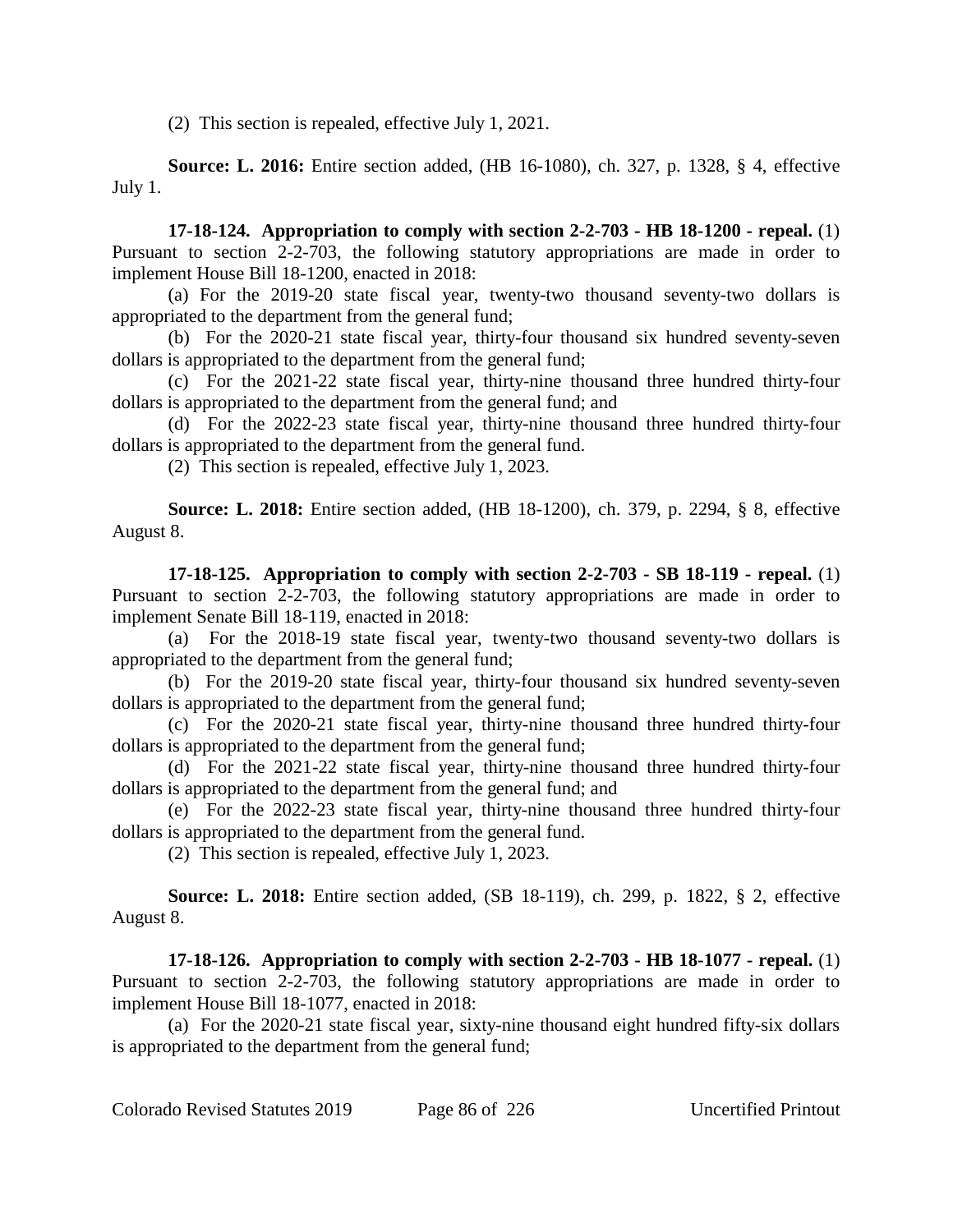(b) For the 2021-22 state fiscal year, four hundred sixty-seven thousand one hundred forty-four dollars is appropriated to the department from the general fund; and

(c) For the 2022-23 state fiscal year, eight hundred sixty-four thousand four hundred thirty-two dollars is appropriated to the department from the general fund.

(2) This section is repealed, effective July 1, 2023.

**Source: L. 2018:** Entire section added, (HB 18-1077), ch. 376, p. 2281, § 3, effective June 6.

**17-18-127. Appropriation to comply with section 2-2-703 - SB 19-172.** (1) Pursuant to section 2-2-703, the following statutory appropriations are made in order to implement Senate Bill 19-172, enacted in 2019:

(a) For the 2019-20 state fiscal year, one hundred ten thousand six hundred fifty-two dollars is appropriated from the capital construction fund created in section 24-75-302 to the corrections expansion reserve fund created in section 17-1-116.

(b) For the 2020-21 state fiscal year, twenty-six thousand two hundred twenty dollars is appropriated to the department from the general fund.

(c) For the 2021-22 state fiscal year, one thousand nine hundred two dollars is appropriated to the department from the general fund.

**Source: L. 2019:** Entire section added, (SB 19-172), ch. 365, p. 3360, § 4, effective July 1.

**Editor's note:** Section 6 of chapter 365 (SB 19-172), Session Laws of Colorado 2019, provides that the act changing this section applies to offenses committed on or after July 1, 2019.

**Cross references:** For the legislative declaration in SB 19-172, see section 1 of chapter 365, Session Laws of Colorado 2019.

**17-18-128. Appropriation to comply with section 2-2-703 - HB 19-1250 - repeal.** (1) Pursuant to section 2-2-703, the following statutory appropriations are made in order to implement House Bill 19-1250, enacted in 2019:

(a) For the 2019-20 state fiscal year, one hundred seventy-eight thousand four hundred seventy-one dollars is appropriated from the capital construction fund created in section 24-75- 302 to the corrections expansion reserve fund created in section 17-1-116.

(b) For the 2020-21 state fiscal year, thirty-nine thousand seven hundred one dollars is appropriated to the department from the general fund.

(c) For the 2021-22 state fiscal year, forty-three thousand nine hundred sixteen dollars is appropriated to the department from the general fund.

(d) For the 2022-23 state fiscal year, forty-three thousand three hundred eleven dollars is appropriated to the department from the general fund.

(e) For the 2023-24 state fiscal year, forty-one thousand four hundred ninety-one dollars is appropriated to the department from the general fund.

(2) This section is repealed, effective July 1, 2024.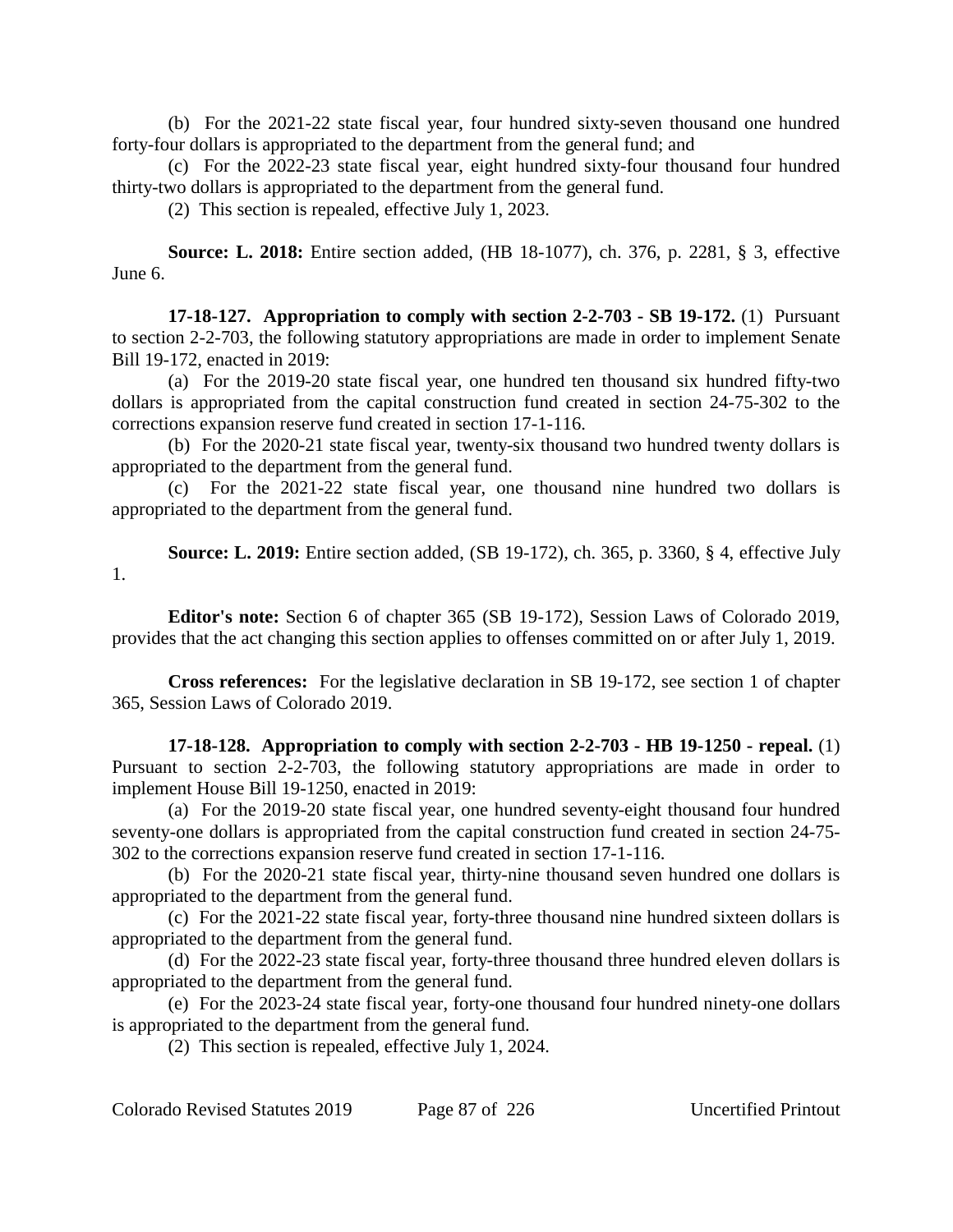**Source: L. 2019:** Entire section added, (HB 19-1250), ch. 287, p. 2664, § 6, effective July 1.

**Editor's note:** Section 8 of chapter 287 (HB 19-1250), Session Laws of Colorado 2019, provides that the act changing this section applies to offenses committed on or after July 1, 2019.

### **ARTICLE 19**

Correctional Facilities - Visitors and Employees

**Editor's note:** (1) Prior to the repeal and reenactment of this title in 1977, the substantive provisions of this article were contained in §§ 27-2-109 and 27-2-110.

(2) For additional historical information concerning the repeal and reenactment of this title, see the editor's note at the beginning of this title.

**17-19-101. Visitors at correctional facilities.** (1) Any person who wishes to enter a correctional facility shall be asked, prior to entering the facility, to sign a consent form in which the visitor shall give his consent to be stopped and searched by a person of the same sex and to have his vehicle, if any, searched without probable cause while in the correctional facility. Said form shall be as promulgated by the executive director with the advice of the attorney general. A person who refuses to sign said form shall not be admitted to a correctional facility.

(2) At each entrance to a correctional facility, the executive director shall cause to be displayed at all times in a prominent place a sign in English and in Spanish with a minimum height of two feet and a minimum width of three feet and with each letter to be a minimum of two inches in height, which shall read as follows:

### NOTICE

ANY PERSON WHO WISHES TO ENTER THIS CORRECTIONAL FACILITY SHALL BE ASKED, PRIOR TO ENTERING THE FACILITY, TO SIGN A CONSENT FORM IN WHICH SAID PERSON SHALL GIVE HIS CONSENT TO BE STOPPED AND SEARCHED BY A PERSON OF THE SAME SEX AND TO HAVE HIS VEHICLE, IF ANY, SEARCHED WITHOUT PROBABLE CAUSE WHILE IN THE CORRECTIONAL FACILITY. ANY PERSON WHO REFUSES TO SIGN SAID FORM SHALL NOT BE ADMITTED TO THIS CORRECTIONAL FACILITY.

(3) "Correctional facility", as used in this section, means any facility under the supervision of the department in which persons are or may be lawfully held in custody as a result of conviction of a crime.

**Source: L. 77:** Entire title R&RE, p. 917, § 10, effective August 1.

**Editor's note:** This section is similar to former § 27-2-109 as it existed prior to 1977.

**Cross references:** For visitors at correctional facilities, see § 17-20-124.

Colorado Revised Statutes 2019 Page 88 of 226 Uncertified Printout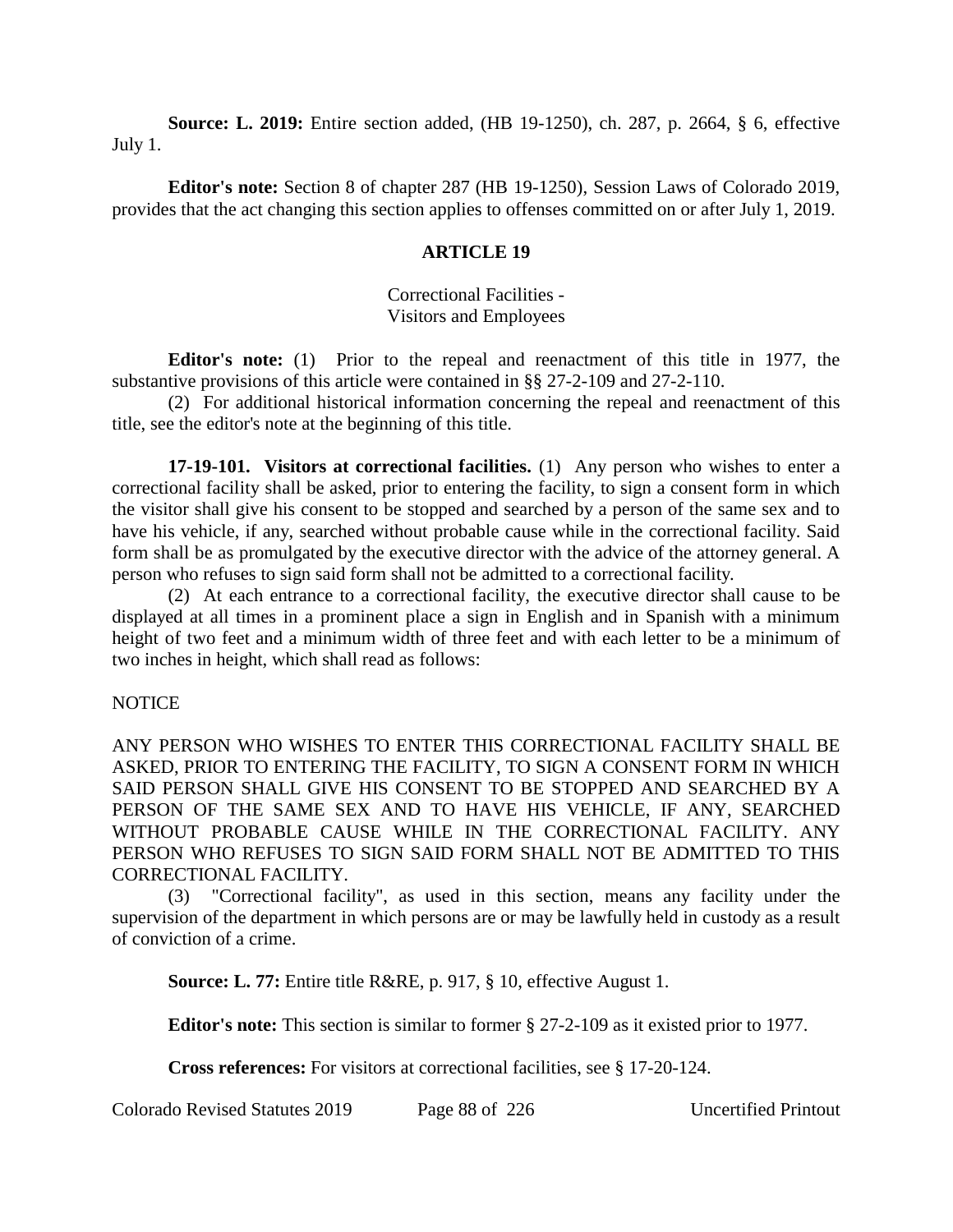**17-19-102. Employees of correctional facilities.** Any person who wishes to become or to continue as an employee, including but not limited to contract employees and volunteers, of a correctional facility, as defined in section 17-19-101 (3), shall sign, as a condition of his or her employment or of volunteering, a consent form in which the employee or volunteer shall give his or her consent to be stopped and searched without probable cause by a person of the same sex while engaged in the performance of his or her duties within or around the correctional facility. Said form shall be as promulgated by the executive director with the advice of the attorney general.

**Source: L. 77:** Entire title R&RE, p. 917, § 10, effective August 1. **L. 2000:** Entire section amended, p. 843, § 33, effective May 24.

**Editor's note:** This section is similar to former § 27-2-110 as it existed prior to 1977.

## **ARTICLE 20**

## Correctional Facilities

**Editor's note:** (1) Prior to the repeal and reenactment of this title in 1977, the substantive provisions of this article were contained in article 20 of title 27.

(2) For additional historical information concerning the repeal and reenactment of this title, see the editor's note at the beginning of this title.

**Law reviews:** For article, "Civil Rights", which discusses Tenth Circuit decisions dealing with prisoners' rights, see 61 Den. L.J. 182 (1984).

**17-20-101. State institutions.** All correctional facilities under the supervision of the executive director, wherever located, shall be maintained as state institutions.

**Source: L. 77:** Entire title R&RE, p. 917, § 10, effective August 1. **L. 79:** Entire section amended, p. 690, § 34, effective July 1. **L. 93:** Entire section amended, p. 49, § 1, effective July 1.

**Editor's note:** This section is similar to former § 27-20-101 as it existed prior to 1977.

**17-20-102. Administration of correctional facilities - wardens - reports.** (1) The organization and administration of all correctional facilities under the supervision of the executive director shall be the responsibility of such executive director.

(2) (Deleted by amendment, L. 93, p. 49, § 2, effective July 1, 1993.)

(3) The wardens of correctional facilities shall report to such persons as the executive director designates at such times and on such matters as the executive director may require. Publications of all correctional facilities under the supervision of the executive director that are intended to be circulated in quantity outside such facilities are subject to the approval and control of the executive director or the executive director's designee.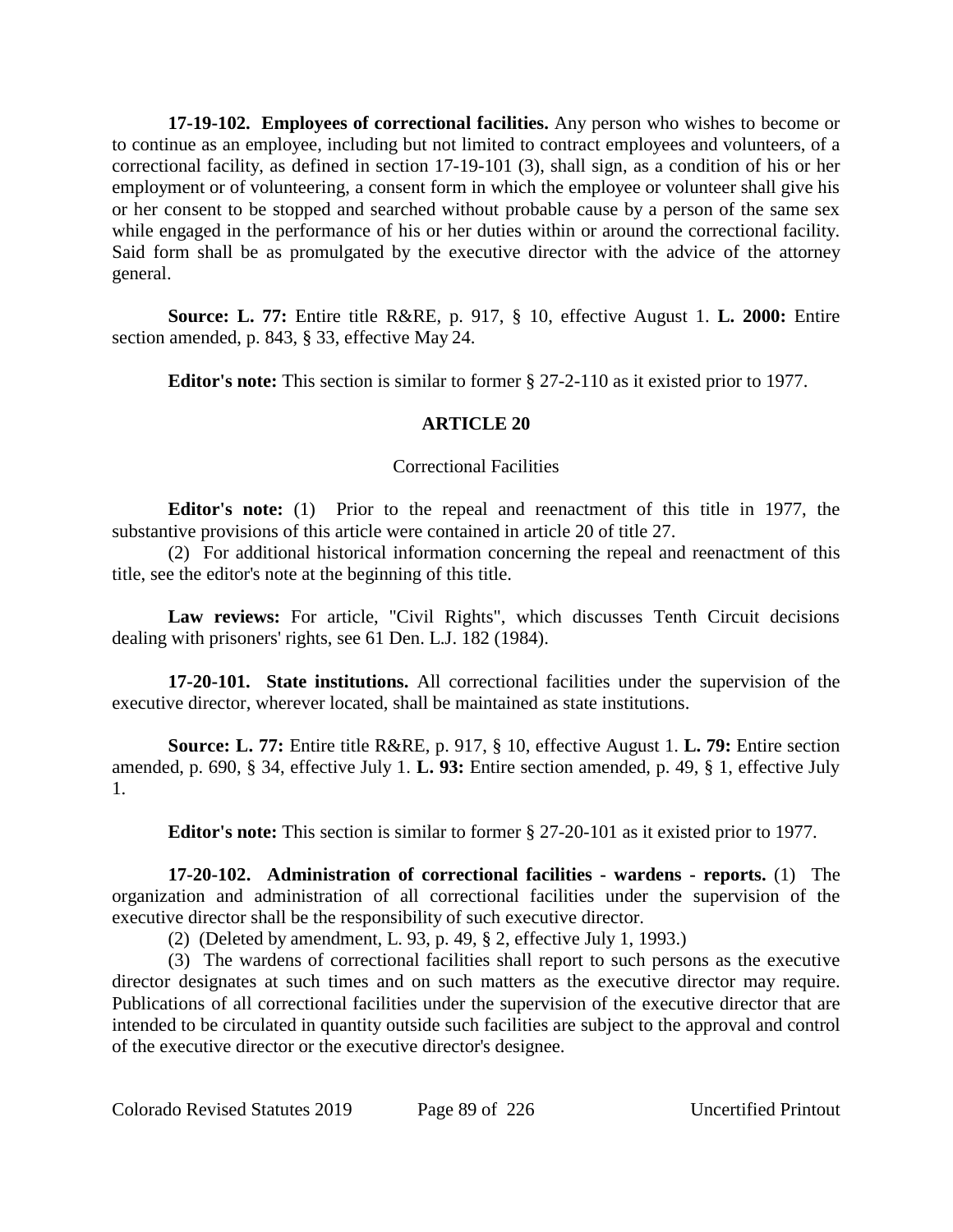**Source: L. 77:** Entire title R&RE, p. 917, § 10, effective August 1. **L. 79:** Entire section amended, p. 690, § 35, effective July 1. **L. 93:** Entire section amended, p. 49, § 2, effective July 1. **L. 94:** (3) amended, p. 603, § 5, effective July 1. **L. 2000:** (3) amended, p. 843, § 34, effective May 24.

**Editor's note:** This section is similar to former § 27-20-102 as it existed prior to 1977.

**17-20-103. Wardens and others - conservators of peace.** The wardens of all correctional facilities under the supervision of the executive director and the staff of such correctional facilities shall be conservators of the peace. As such they shall have the power to arrest or cause to be arrested, with or without process, upon any grounds owned or leased by this state and used by such correctional facilities, any person who breaks the peace, has an outstanding arrest warrant, or is found upon said grounds violating any criminal law of this state and to turn such person over to local law enforcement for detainment and disposition. Local law enforcement authorities are obligated to respond at the facilities' request to carry out the provisions of this section.

**Source: L. 77:** Entire title R&RE, p. 918, § 10, effective August 1. **L. 79:** Entire section amended, p. 690, § 36, effective July 1. **L. 93:** Entire section amended, p. 50, § 3, effective July 1. **L. 94:** Entire section amended, p. 603, § 6, effective July 1. **L. 2000:** Entire section amended, p. 843, § 35, effective May 24.

**Editor's note:** This section is similar to former § 27-20-103 as it existed prior to 1977.

**Cross references:** For authority of a peace officer to make an arrest, see part 1 of article 3 of title 16; for use of physical force by an authorized official of a jail, prison, or correctional institution, see § 18-1-703(1)(b).

# **17-20-104. Reduced time for good conduct. (Repealed)**

**Source: L. 77:** Entire title R&RE, p. 918, § 10, effective August 1. **L. 79:** Entire section amended, p. 691, § 37, effective July 1. **L. 84:** Entire section repealed, p. 515, § 1, effective March 16; entire section repealed, p. 524, § 2, effective July 1.

**Editor's note:** This section was similar to former § 27-20-104 as it existed prior to 1977.

# **17-20-105. Trusty prisoners - allowance. (Repealed)**

**Source: L. 77:** Entire title R&RE, p. 918, § 10, effective August 1. **L. 79:** Entire section amended, p. 691, § 38, effective July 1. **L. 84:** Entire section repealed, p. 515, § 1, effective March 16; entire section repealed, p. 524, § 2, effective July 1.

**Editor's note:** This section was similar to former § 27-20-105 as it existed prior to 1977.

# **17-20-106. Forfeiture of good time. (Repealed)**

Colorado Revised Statutes 2019 Page 90 of 226 Uncertified Printout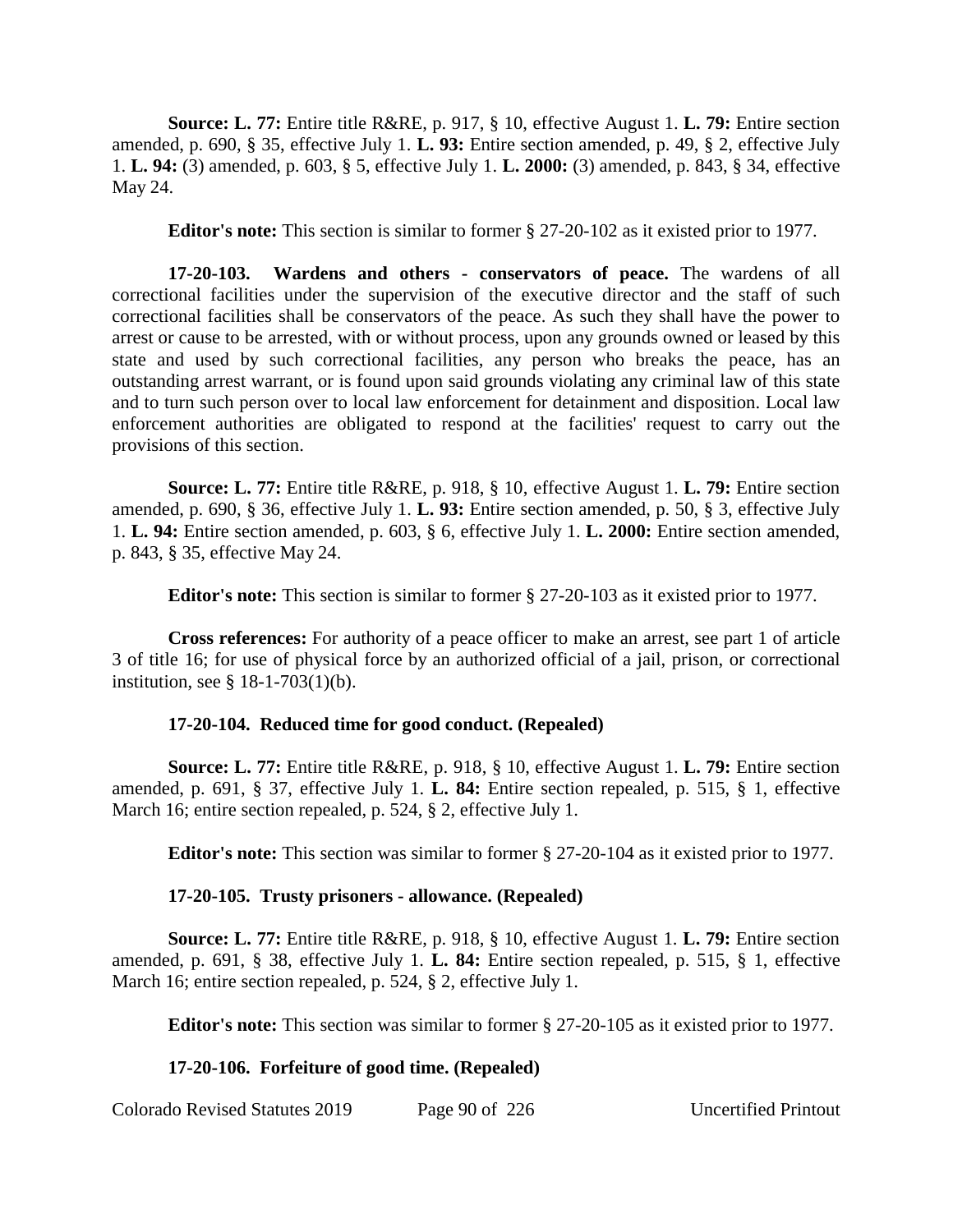**Source: L. 77:** Entire title R&RE, p. 918, § 10, effective August 1. **L. 79:** Entire section amended, p. 691, § 39, effective July 1. **L. 84:** Entire section repealed, p. 515, § 1, effective March 16; entire section repealed, p. 524, § 2, effective July 1.

**Editor's note:** This section was similar to former § 27-20-106 as it existed prior to 1977.

# **17-20-107. Good time credit allowable. (Repealed)**

**Source: L. 77:** Entire title R&RE, p. 919, § 10, effective August 1. **L. 79:** (1), (2), IP (3), and (4) amended, p. 692, § 40, effective July 1. **L. 84:** Entire section repealed, p. 524, § 2, effective July 1.

**Editor's note:** This section was similar to former § 27-20-107 as it existed prior to 1977.

# **17-20-108. Credits forfeited upon misbehavior. (Repealed)**

**Source: L. 77:** Entire title R&RE, p. 920, § 10, effective August 1. **L. 84:** Entire section repealed, p. 524, § 2, effective July 1.

**Editor's note:** This section was similar to former § 27-20-108 as it existed prior to 1977.

# **17-20-109. Sections affect only certain prisoners. (Repealed)**

**Source: L. 77:** Entire title R&RE, p. 920, § 10, effective August 1. **L. 79:** Entire section amended, p. 693, § 41, effective July 1. **L. 84:** Entire section repealed, p. 515, § 1, effective March 16; entire section repealed, p. 524, § 2, effective July 1.

**Editor's note:** This section was similar to former § 27-20-109 as it existed prior to 1977.

# **17-20-110. Forfeiture for violation of rules. (Repealed)**

**Source: L. 77:** Entire title R&RE, p. 920, § 10, effective August 1. **L. 79:** Entire section amended, p. 693, § 42, effective July 1. **L. 84:** Entire section repealed, p. 515, § 1, effective March 16; entire section repealed, p. 524, § 2, effective July 1.

**Editor's note:** This section was similar to former § 27-20-110 as it existed prior to 1977.

# **17-20-111. One continuous sentence. (Repealed)**

**Source: L. 77:** Entire title R&RE, p. 920, § 10, effective August 1. **L. 84:** Entire section repealed, p. 524, § 2, effective July 1.

**Editor's note:** This section was similar to former § 27-20-111 as it existed prior to 1977.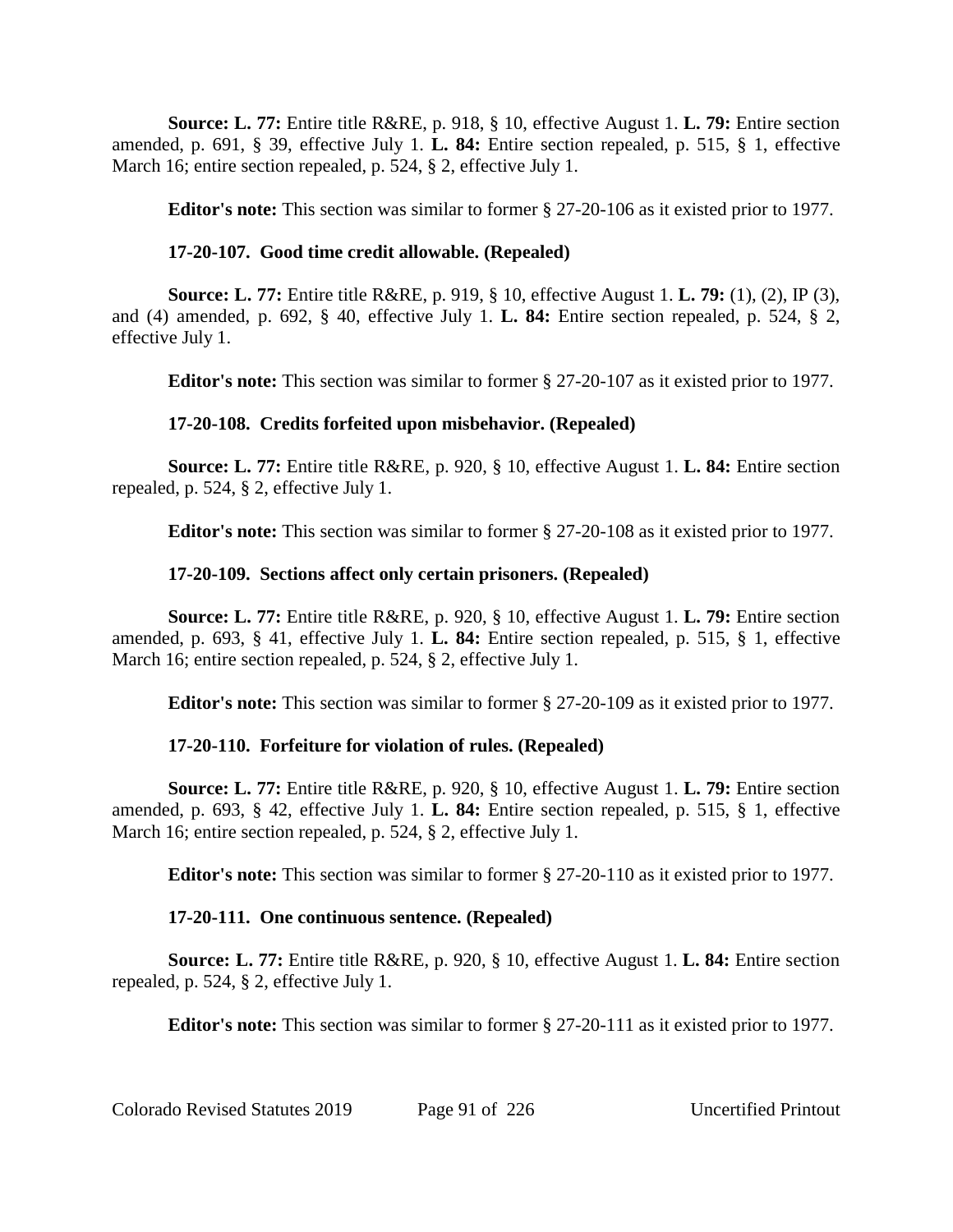**17-20-112. Wardens shall record infractions.** It is the duty of the wardens to keep a record of all infractions of the prison rules and regulations, as prescribed by the department.

**Source: L. 77:** Entire title R&RE, p. 920, § 10, effective August 1. **L. 79:** Entire section amended, p. 693, § 43, effective July 1. **L. 2000:** Entire section amended, p. 844, § 36, effective May 24.

**Editor's note:** This section is similar to former § 27-20-112 as it existed prior to 1977.

# **17-20-113. Behavior certificate - citizenship. (Repealed)**

**Source: L. 77:** Entire title R&RE, p. 920, § 10, effective August 1. **L. 79:** Entire section amended, p. 693, § 44, effective July 1. **L. 93:** Entire section repealed, p. 50, § 4, effective July 1.

**Editor's note:** This section was similar to former § 27-20-113 as it existed prior to 1977.

# **17-20-114. Federal prisoners - others. (Repealed)**

**Source: L. 77:** Entire title R&RE, p. 920, § 10, effective August 1. **L. 79:** Entire section amended, p. 693, § 45, effective July 1. **L. 93:** Entire section repealed, p. 50, § 5, effective July 1.

**Editor's note:** This section was similar to former § 27-20-114 as it existed prior to 1977.

**17-20-114.5. Restriction of privileges in correctional facilities - restriction of privileges because of lawsuit filed without justification.** (1) Any person convicted of a crime and confined in any state correctional facility listed in section 17-1-104.3 is not entitled to any privileges that may be made available by the department. If any such person is required by the department to perform any available labor, participate in any available educational program or work program, undergo any available counseling, or any one or a combination of the foregoing and such person does not perform the labor, participate in the program, undergo the counseling, or do any one or a combination of the foregoing as required by the department, the department shall deny specified privileges to such person. The privileges that the department shall deny to such person include, but are not limited to, television, radios, entertainment systems, and access to snacks. If the department denies television privileges, it may allow a person to watch television for educational purposes, including public television broadcasts transmitted to or available to the facility. A person who is physically unable to perform labor, participate in an educational program or work program, or undergo counseling may be allowed the privileges specified in this subsection (1). Nothing in this subsection (1) shall be construed to grant as a right any such labor, program, or counseling or any privileges listed in this subsection (1).

(2) (a) If any person is convicted of a crime and confined in any state correctional facility listed in section 17-1-104.3 or in any facility that houses adult offenders and such person files a lawsuit against the state of Colorado or against any state government official, officer, employee, or agent, the department or its agent having custody of the person shall deny specified

Colorado Revised Statutes 2019 Page 92 of 226 Uncertified Printout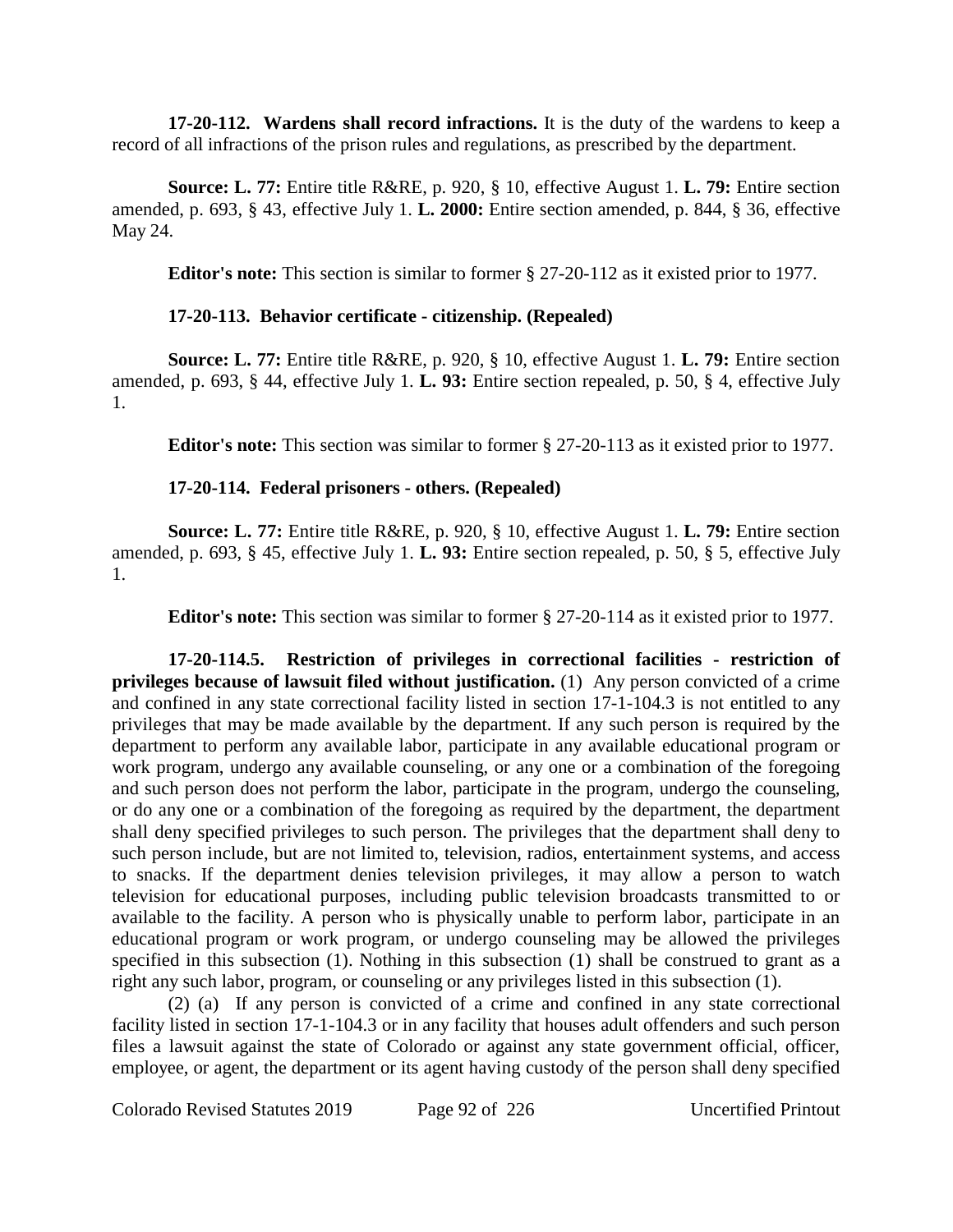privileges to such person if, upon the motion of any party or the court itself, a state or federal court finds that the action, or any part thereof, lacked substantial justification, was baseless, or was malicious or that the action, or any part thereof, was interposed for harassment. As used in this subsection (2), "lacked substantial justification" has the same meaning as that provided for such term in section 13-17-102 (4), C.R.S.

(b) The privileges denied to a person pursuant to the provisions of this subsection (2) include, but are not limited to, the privileges described in subsection (1) of this section. The department or its agent having custody of the person shall deny the privileges to the person for a period not to exceed one hundred twenty days for any such lawsuit.

(c) The department or its agent having custody of the person may not deny privileges to a person pursuant to the provisions of this subsection (2) if the court determines the lawsuit was asserted by the person in a good faith attempt to establish a new theory of law in Colorado.

(d) The department or its agent having custody of the person may determine not to deny privileges to a person pursuant to the provisions of this subsection (2) if, after filing the lawsuit, a voluntary dismissal of the action is filed within a reasonable time after the person filing the dismissal knew, or reasonably should have known, that he or she would not prevail in the action.

**Source: L. 94:** Entire section added, p. 1407, § 1, effective July 1. **L. 95:** Entire section amended, p. 300, § 1, effective July 1. **L. 2000:** (1) amended, p. 844, § 37, effective May 24.

**17-20-115. Persons to perform labor.** All persons convicted of any crime and confined in any state correctional facilities under the laws of this state, except such as are precluded by the terms of the judgment of conviction, shall perform labor under such rules and regulations as may be prescribed by the department.

**Source: L. 77:** Entire title R&RE, p. 921, § 10, effective August 1. **L. 79:** Entire section amended, p. 694, § 46, effective July 1. **L. 93:** Entire section amended, p. 50, § 6, effective July 1.

**Editor's note:** This section is similar to former § 27-20-115 as it existed prior to 1977.

# **17-20-116. County or municipal roadwork. (Repealed)**

**Source: L. 77:** Entire title R&RE, p. 921, § 10, effective August 1. **L. 79:** Entire section amended, p. 694, § 47, effective July 1. **L. 93:** Entire section amended, p. 51, § 7, effective July 1. **L. 94:** Entire section amended, p. 603, § 7, effective July 1. **L. 95:** Entire section repealed, p. 875, § 8, effective May 24.

**Editor's note:** This section was similar to former § 27-20-116 as it existed prior to 1977.

**17-20-117. Labor of inmates.** Every able-bodied inmate shall be put to and kept at the work most suitable to such inmate's capacity and most advantageous to the people of this state. Inmates who work in the department shall not be entitled to any right, benefit, or privilege applicable to employees of the state of Colorado.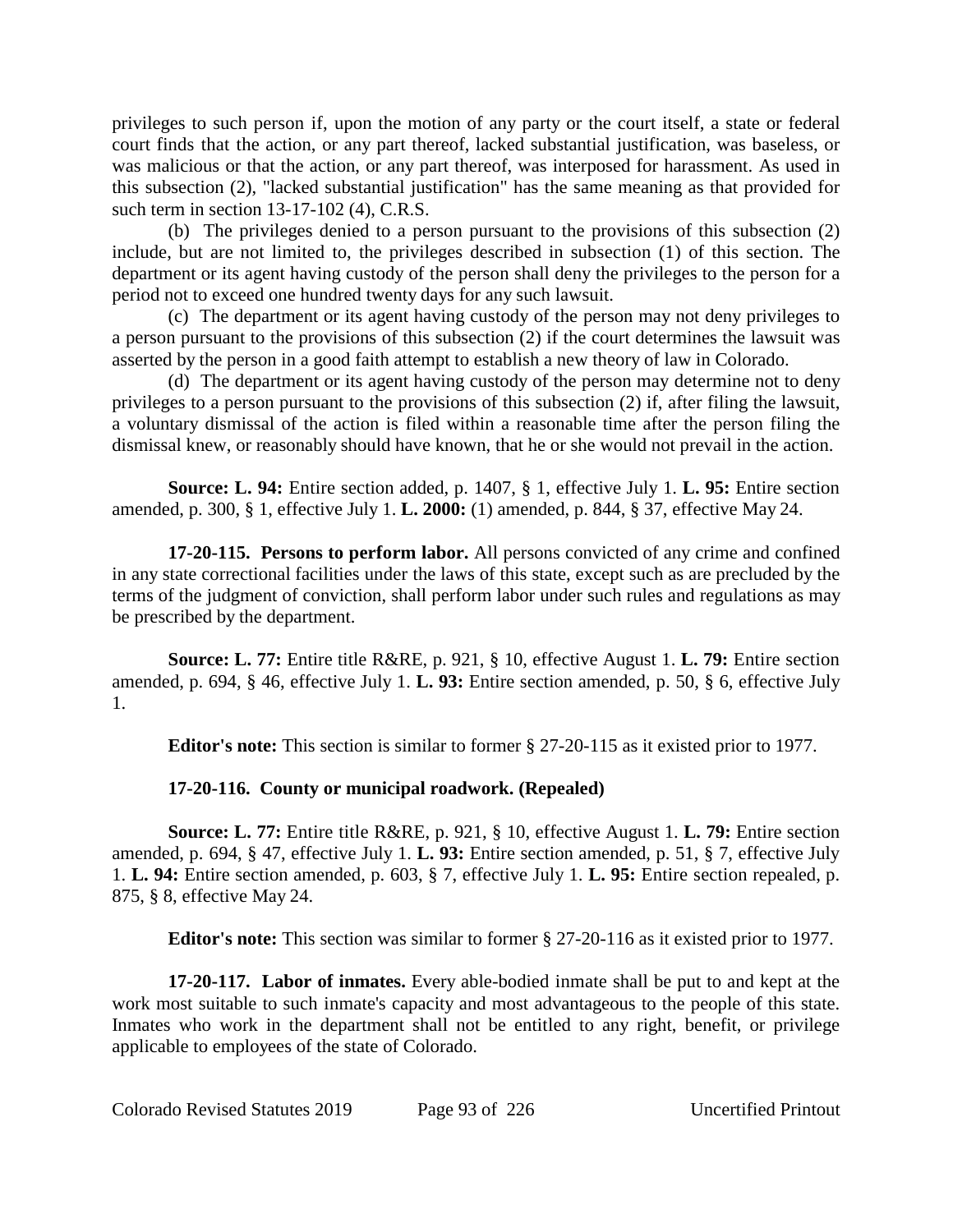**Source: L. 77:** Entire title R&RE, p. 921, § 10, effective August 1. **L. 79:** Entire section amended, p. 694, § 48, effective July 1. **L. 93:** Entire section amended, p. 51, § 8, effective July 1. **L. 2000:** Entire section amended, p. 844, § 38, effective May 24.

**Editor's note:** This section is similar to former § 27-20-117 as it existed prior to 1977.

**Cross references:** For correctional industries, see article 24 of this title.

## **17-20-118. Computation of time. (Repealed)**

**Source: L. 77:** Entire title R&RE, p. 921, § 10, effective August 1. **L. 79:** Entire section amended, p. 694, § 49, effective July 1. **L. 84:** Entire section repealed, p. 524, § 2, effective July 1.

**Editor's note:** This section was similar to former § 27-20-118 as it existed prior to 1977.

## **17-20-119. Discharge - clothes, money, transportation. (Repealed)**

**Source: L. 77:** Entire title R&RE, p. 921, § 10, effective August 1. **L. 79:** Entire section amended, p. 695, § 50, effective July 1. **L. 84:** Entire section repealed, p. 524, § 2, effective July 1.

**Editor's note:** This section was similar to former § 27-20-119 as it existed prior to 1977.

# **17-20-120. Convict to leave county. (Repealed)**

**Source: L. 77:** Entire title R&RE, p. 922, § 10, effective August 1. **L. 79:** Entire section amended, p. 695, § 51, effective July 1. **L. 84:** Entire section repealed, p. 524, § 2, effective July 1.

**Editor's note:** This section was similar to former § 27-20-120 as it existed prior to 1977.

# **17-20-121. Failure to observe conditions - penalty. (Repealed)**

**Source: L. 77:** Entire title R&RE, p. 922, § 10, effective August 1. **L. 79:** Entire section amended, p. 696, § 52, effective July 1. **L. 84:** Entire section repealed, p. 524, § 2, effective July 1.

**Editor's note:** This section was similar to former § 27-20-121 as it existed prior to 1977.

**17-20-122. Justification of officer.** If an inmate sentenced to any state correctional facility resists the authority of any officer or refuses to obey any officer's lawful commands, it is the duty of such officer immediately to enforce obedience by the use of such weapons or other aid as may be effectual. If in so doing any inmate thus resisting is wounded or killed by such officer or such officer's assistants, such use of force is justified and any officer using such force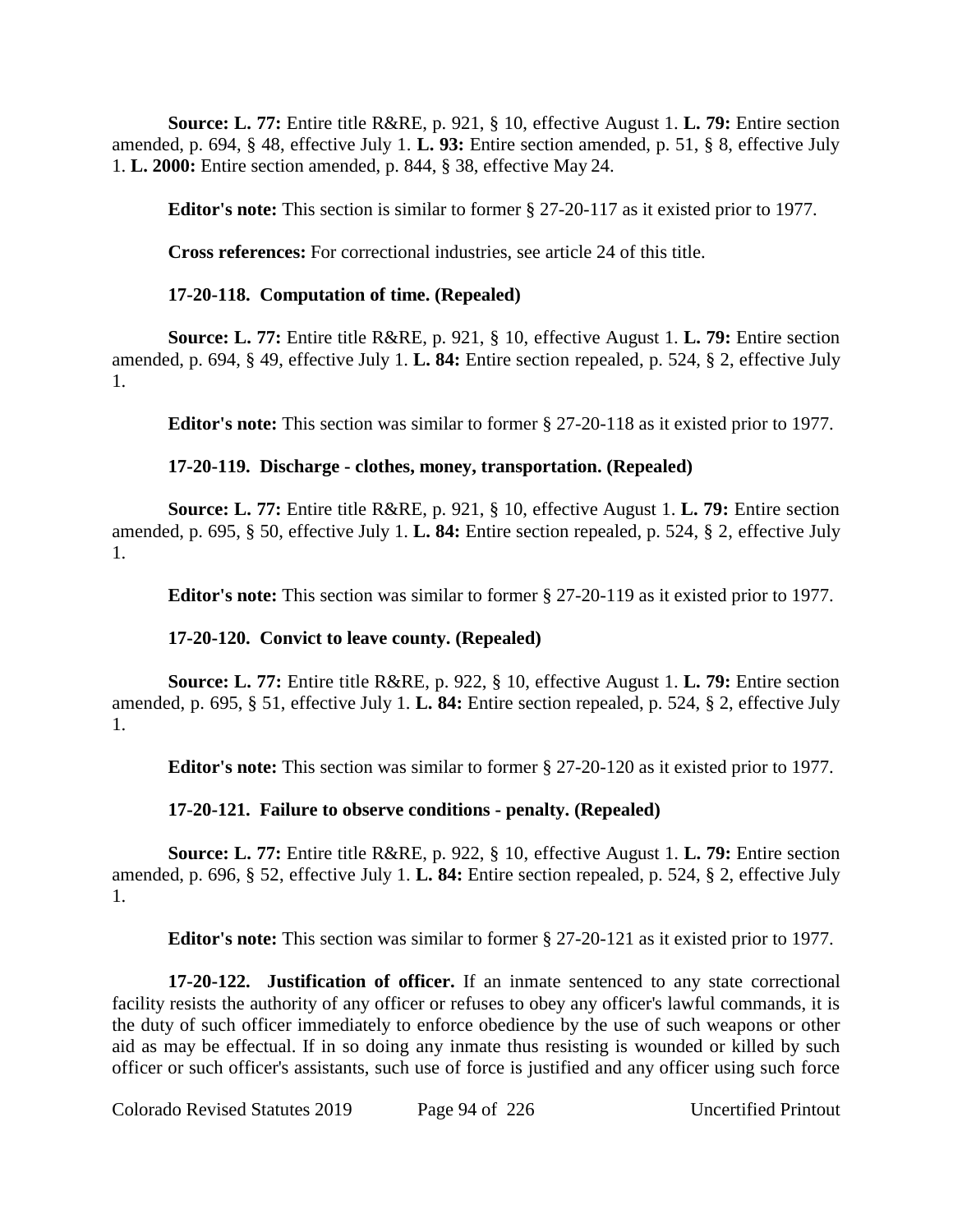shall be held guiltless; but such officer shall not be excused for using greater force than the emergency of the case demands.

**Source: L. 77:** Entire title R&RE, p. 922, § 10, effective August 1. **L. 79:** Entire section amended, p. 696, § 53, effective July 1. **L. 93:** Entire section amended, p. 51, § 9, effective July 1.

**Editor's note:** This section is similar to former § 27-20-122 as it existed prior to 1977.

**Cross references:** For the use of physical force by an authorized official of a jail, prison, or correctional institution, see § 18-1-703 (1)(b); for use of force in preventing escape from a detention facility, see § 18-1-707 (8).

**17-20-123. Insurrection - duty of citizens.** It is the duty of all the officers and other citizens of the state, by every means in their power, to suppress any insurrection among the inmates sentenced to any correctional facilities under the supervision of the executive director and to prevent the escape or rescue of any such inmate therefrom, or from any other legal confinement, or from any person in whose legal custody such inmate may be. If, in so doing or in arresting any inmate who may have escaped, such officer or other person wounds or kills such inmate or other person aiding or assisting such inmate, such officer or other person shall be justified and held guiltless; but such officer or other person shall not be excused for using greater force than the emergency of the case demands.

**Source: L. 77:** Entire title R&RE, p. 922, § 10, effective August 1. **L. 79:** Entire section amended, p. 696, § 54, effective July 1. **L. 93:** Entire section amended, p. 51, § 10, effective July 1.

**Editor's note:** This section is similar to former § 27-20-123 as it existed prior to 1977.

**Cross references:** For authority of a peace officer to enlist the services of a private citizen and the liability of said person in performing such service, see § 16-3-202; for authority of sheriffs to command aid, see § 30-10-516.

**17-20-124. Visitors at correctional facilities.** The following persons are authorized to visit any correctional facilities under the supervision of the executive director at pleasure: The governor and the judges of the supreme court, court of appeals, and district courts. No other persons shall be permitted to go within a correctional facility where inmates are confined, except as otherwise provided under prison rules or by special permission of the warden.

**Source: L. 77:** Entire title R&RE, p. 922, § 10, effective August 1. **L. 79:** Entire section amended, p. 696, § 55, effective July 1. **L. 93:** Entire section amended, p. 52, § 11, effective July 1. **L. 94:** Entire section amended, p. 604, § 8, effective July 1. **L. 2000:** Entire section amended, p. 844, § 39, effective May 24.

**Editor's note:** This section is similar to former § 27-20-124 as it existed prior to 1977.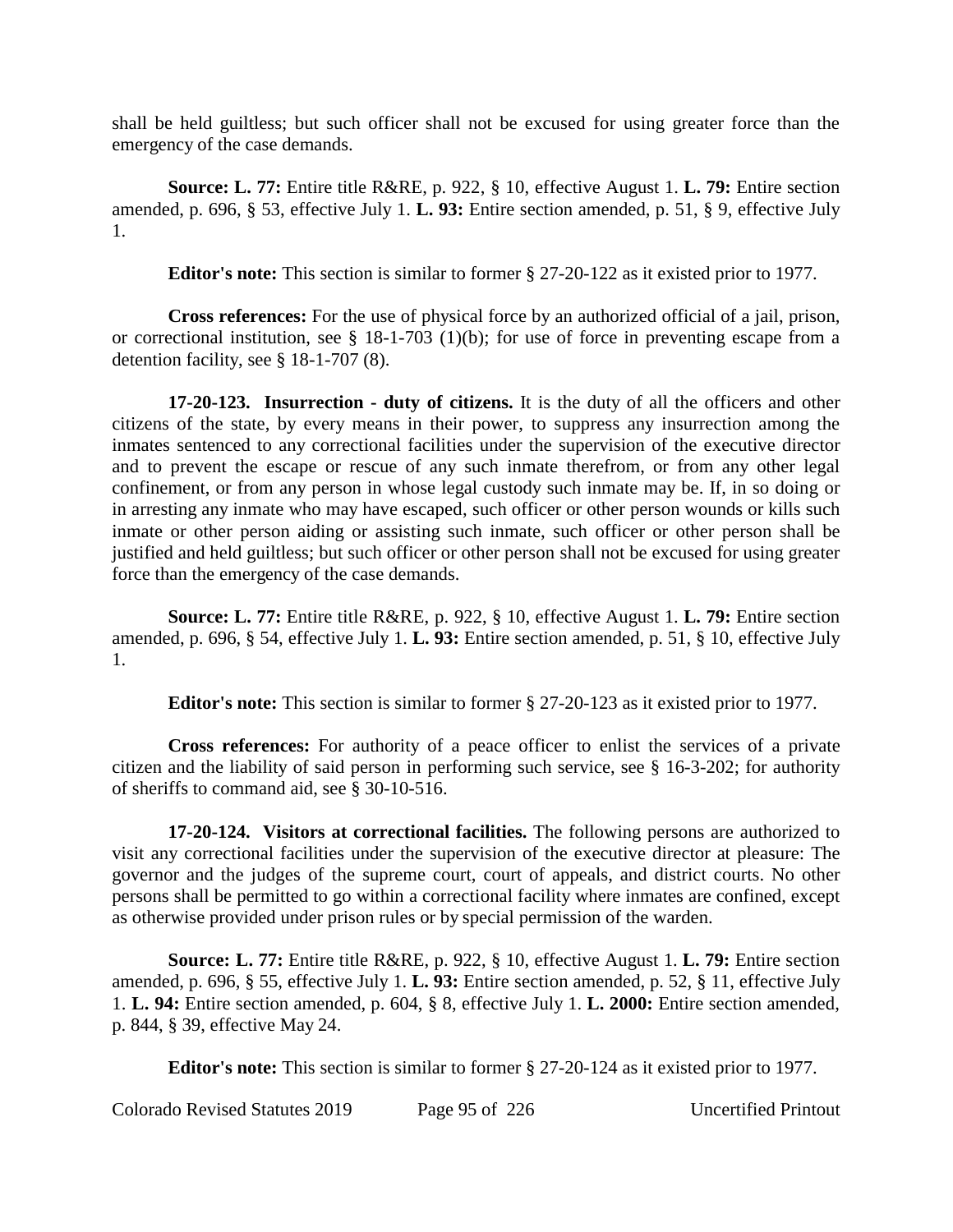**Cross references:** For visitors at correctional facilities, see § 17-19-101.

### **17-20-125. Revolving fund. (Repealed)**

**Source: L. 77:** Entire title R&RE, p. 923, § 10, effective August 1. **L. 79:** Entire section amended, p. 696, § 56, effective July 1. **L. 93:** Entire section repealed, p. 52, § 12, effective July 1.

**Editor's note:** This section was similar to former § 27-20-125 as it existed prior to 1977.

## **17-20-126. Correctional facilities for women. (Repealed)**

**Source: L. 93:** Entire section added, p. 52, § 13, effective July 1. **L. 2000:** Entire section repealed, p. 845, § 40, effective May 24.

## **17-20-127. Canteen, vending machine, and library fund created - receipts disbursements. (Repealed)**

**Source: L. 93:** Entire section added, p. 52, § 13, effective July 1. **L. 2000:** Entire section amended, p. 845, § 41, effective May 24. **L. 2002:** Entire section repealed, p. 57, § 4, effective July 1.

**Cross references:** For current provisions concerning the canteen, vending machine, and library account, see § 17-24-126.

### **17-20-128. State authorized to receive Fort Lyon property - repeal. (Repealed)**

**Source: L. 2001:** Entire section added, p. 497, § 2, effective May 3. **L. 2011:** (3) added by revision, (SB 11-214), ch. 147, pp. 512, 513, §§ 3, 4.

**Editor's note:** Subsection (3) provided for the repeal of this section, effective March 1, 2012. (See L. 2011, pp. 512, 513.)

### **ARTICLE 21**

### Women's Correctional Institution

### **17-21-101 and 17-21-102. (Repealed)**

**Source: L. 93:** Entire article repealed, p. 55, § 22, effective July 1.

**Editor's note:** (1) The provisions of this article were similar to article 21 of title 27 as it existed prior to 1977.

(2) This title was repealed and reenacted in 1977, and this article was subsequently repealed in 1993. For amendments to this article prior to its repeal in 1993, consult the Colorado

Colorado Revised Statutes 2019 Page 96 of 226 Uncertified Printout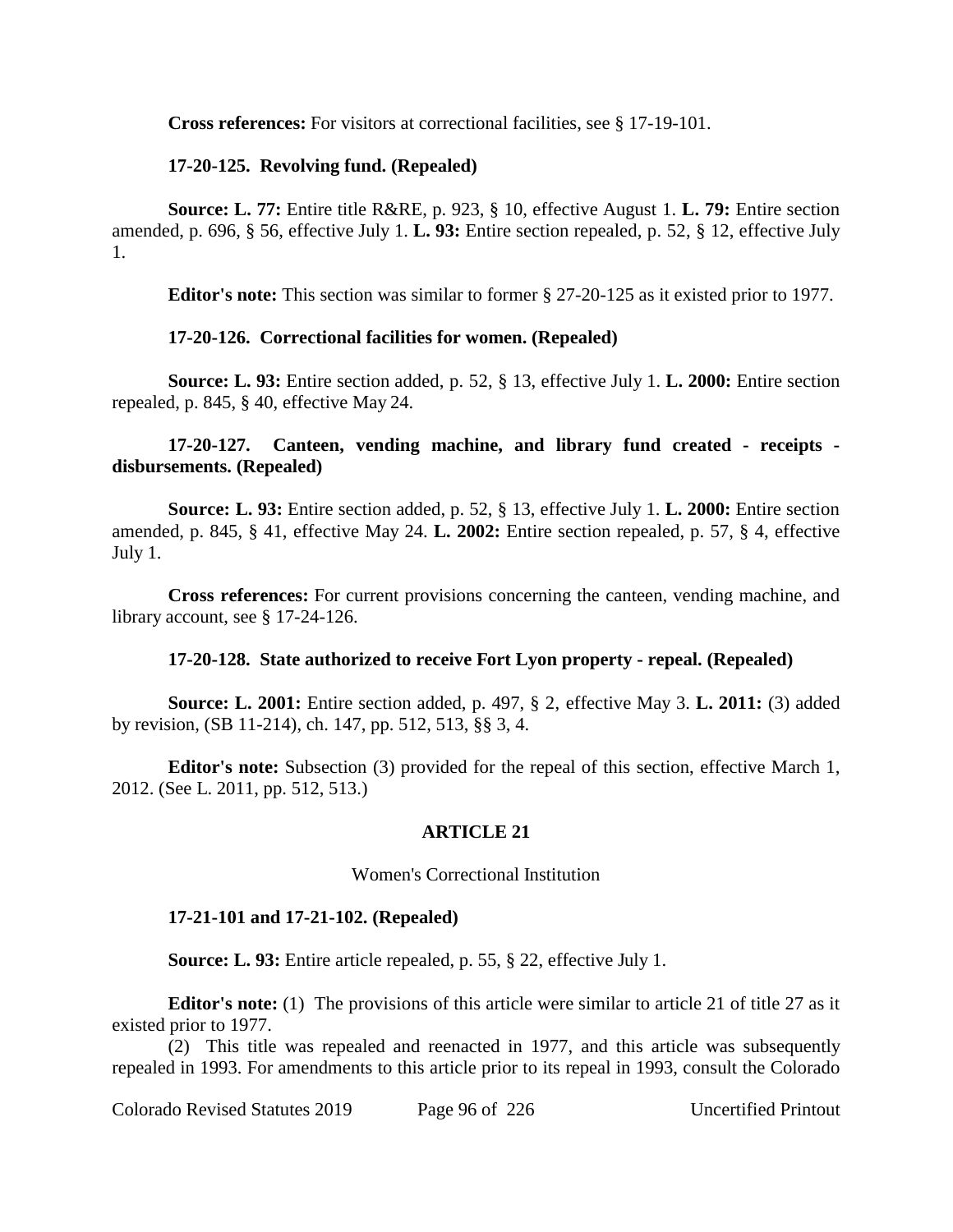statutory research explanatory note and the table itemizing the replacement volumes and supplements to the original volume of C.R.S. 1973 beginning on page vii in the front of this volume and the editor's note following the title heading.

### **ARTICLE 22**

### Reformatory

### **17-22-101 to 17-22-110. (Repealed)**

**Source: L. 93:** Entire article repealed, p. 55, § 22, effective July 1.

**Editor's note:** (1) The provisions of this article were similar to article 22 of title 27 as it existed prior to 1977.

(2) This title was repealed and reenacted in 1977, and this article was subsequently repealed in 1993. For amendments to this article prior to its repeal in 1993, consult the Colorado statutory research explanatory note and the table itemizing the replacement volumes and supplements to the original volume of C.R.S. 1973 beginning on page vii in the front of this volume and the editor's note following the title heading.

# **ARTICLE 22.5**

### Inmate and Parole Time Computation

**Editor's note:** This article was added in 1979. This article was repealed and reenacted in 1984, resulting in the addition, relocation, and elimination of sections as well as subject matter. For amendments to this article prior to 1984, consult the Colorado statutory research explanatory note and the table itemizing the replacement volumes and supplements to the original volume of C.R.S. 1973 beginning on page vii in the front of this volume. Former C.R.S. section numbers are shown in editor's notes following those sections that were relocated.

### PART 1

### APPLICABILITY

**17-22.5-101. One continuous sentence.** For the purposes of this article, when any inmate has been committed under several convictions with separate sentences, the department shall construe all sentences as one continuous sentence.

**Source: L. 84:** Entire article R&RE, p. 517, § 1, effective July 1.

**17-22.5-102. Custody of department.** When any person is sentenced to any correctional facility, that person shall be deemed to be in the custody of the executive director or his designee and shall begin serving his sentence on the date of sentencing.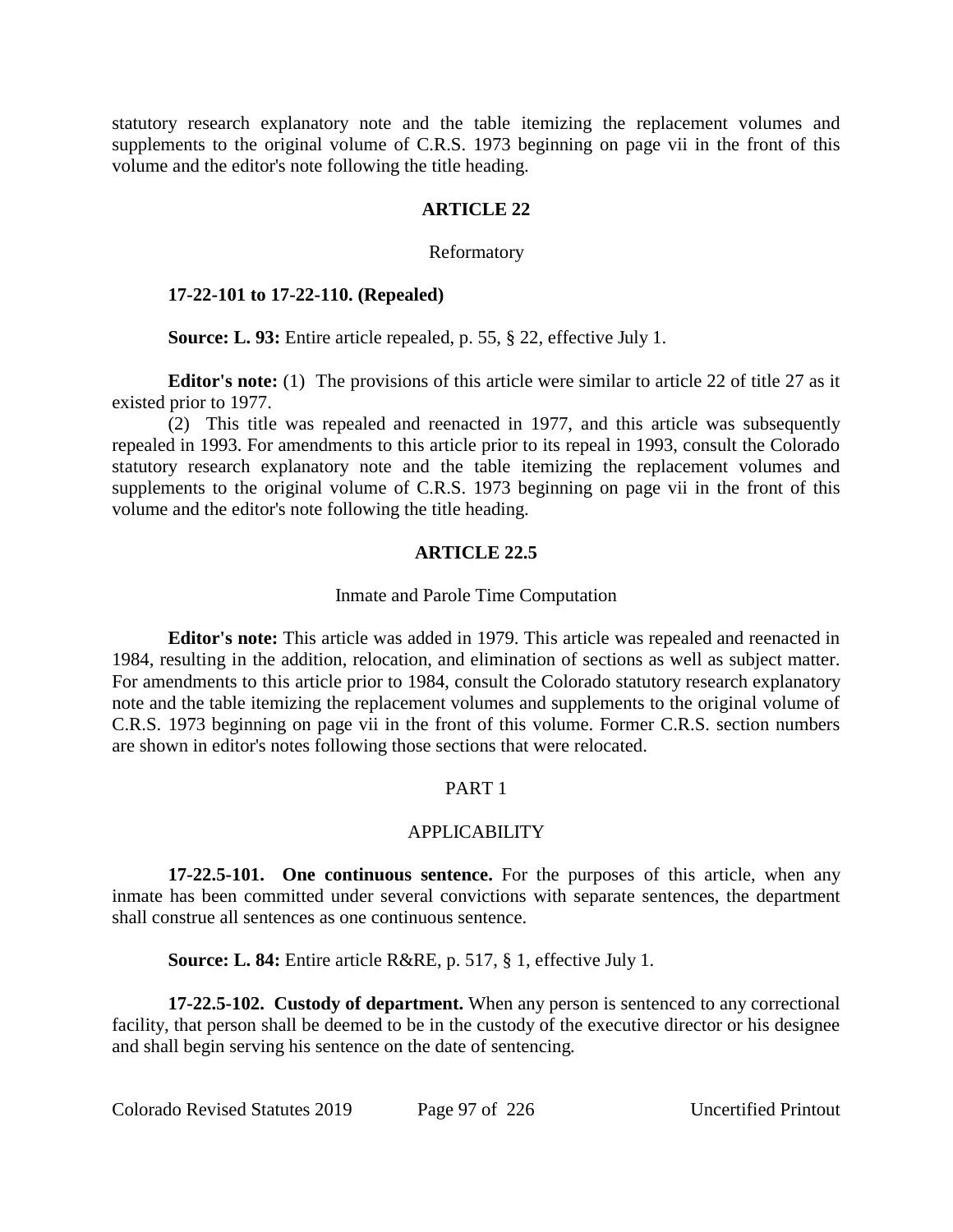**Source: L. 84:** Entire article R&RE, p. 517, § 1, effective July 1.

**17-22.5-102.5. Purpose of parole.** (1) The purposes of this article with respect to parole are:

(a) To further all purposes of sentencing and improve public safety by reducing the incidence of crime and technical parole violations committed by people on parole;

(b) To prepare, select, and assist people who, after serving a statutorily defined period of incarceration, will be transitioned and returned to the community;

(c) To set individualized conditions of parole and to provide supervision services and support to assist people on parole in addressing identified risks and needs; and

(d) To achieve a successful discharge from parole supervision for people on parole through compliance with the terms and conditions of release that address their risks and needs.

**Source: L. 85:** Entire section added, p. 648, § 2, effective July 1. **L. 2016:** (1) amended, (HB 16-1215), ch.120, p. 341, § 1, effective August 10.

**17-22.5-103. Computation of time.** No inmate shall be discharged from the department until he has remained the full term for which he was sentenced, to be computed on and after the day on which he was received into the same and excluding any time the inmate may have been at large by reason of escape therefrom, unless he is pardoned or otherwise released by legal authority.

**Source: L. 84:** Entire article R&RE, p. 517, § 1, effective July 1.

**17-22.5-104. Parole - regulations.** (1) Any inmate in the custody of the department may be allowed to go on parole in accordance with section 17-22.5-403, subject to the provisions and conditions contained in this article and article 2 of this title.

(2) (a) No inmate imprisoned under a life sentence for a crime committed before July 1, 1977, shall be paroled until such inmate has served at least ten calendar years, and no application for parole shall be made or considered during such period of ten years.

(b) No inmate imprisoned under a life sentence for a crime committed on or after July 1, 1977, but before July 1, 1985, shall be paroled until such inmate has served at least twenty calendar years, and no application for parole shall be made or considered during such period of twenty years.

(c) (I) Except as described in section  $18-1.3-401$  (4)(c), C.R.S., and in subparagraphs (IV) and (V) of paragraph (d) of this subsection (2), no inmate imprisoned under a life sentence for a crime committed on or after July 1, 1985, shall be paroled until such inmate has served at least forty calendar years, and no application for parole shall be made or considered during such period of forty years.

(II) Subparagraph (I) of this paragraph (c) does not apply to an inmate sentenced pursuant to section 16-13-101 (2), C.R.S., as it existed prior to July 1, 1993, for any crime committed on or after July 1, 1985, and the inmate shall be eligible for parole after the inmate has served forty calendar years less any time authorized pursuant to section 17-22.5-405.

(d) (I) No inmate imprisoned under a life sentence for a class 1 felony committed on or after July 1, 1990, shall be eligible for parole.

Colorado Revised Statutes 2019 Page 98 of 226 Uncertified Printout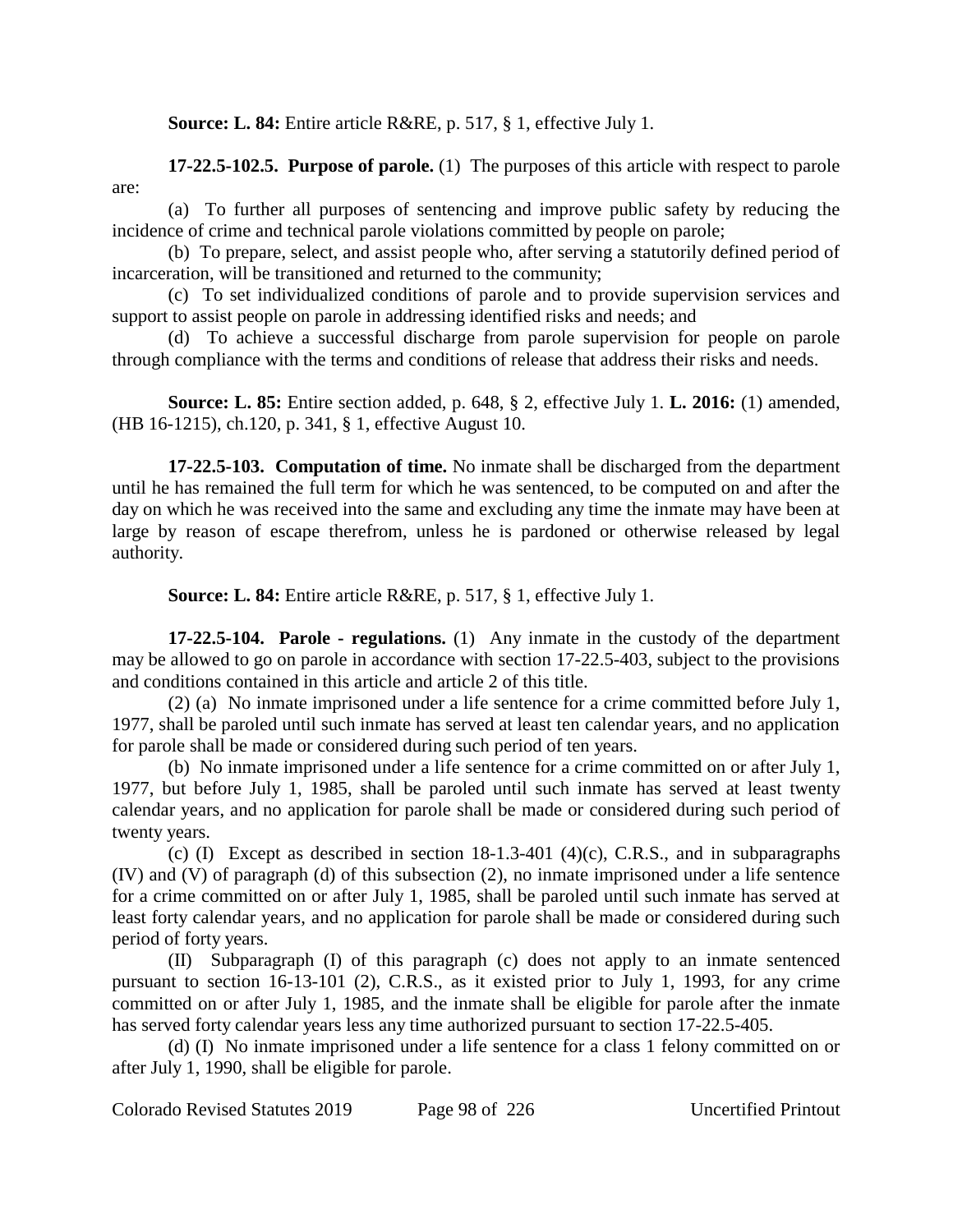(II) This paragraph (d) shall not apply to any inmate sentenced pursuant to section 18- 1.3-801 (2), C.R.S., for any crime committed on or after July 1, 1993, and any such inmate shall be eligible for parole in accordance with section 17-22.5-403.

(III) No inmate imprisoned under a life sentence pursuant to section 18-1.3-801 (2.5), C.R.S., and no inmate imprisoned under a life sentence pursuant to section 18-1.3-801 (1), C.R.S., on and after July 1, 1994, for a crime committed on and after that date, shall be paroled until such inmate has served at least forty calendar years, and no application for parole shall be made or considered during such period of forty years.

(IV) Notwithstanding the provisions of subparagraph (I) of this paragraph (d), an inmate imprisoned under a life sentence for a class 1 felony committed before July 1, 1990, or on or after July 1, 2006, who was convicted as an adult following direct filing of an information or indictment in the district court pursuant to section 19-2-517, C.R.S., or transfer of proceedings to the district court pursuant to section 19-2-518, C.R.S., may be eligible for parole after the inmate has served at least forty years, less any earned time granted pursuant to section 17-22.5-405. An application for parole may not be made or considered during this period.

(V) Notwithstanding the provisions of subparagraph (I) of this paragraph (d), an inmate sentenced to life imprisonment for a class 1 felony committed on or after July 1, 1990, and before July 1, 2006, who was convicted as an adult following direct filing of an information or indictment in the district court pursuant to section 19-2-517, C.R.S., or transfer of proceedings to the district court pursuant to section 19-2-518, C.R.S., or pursuant to either of these sections as they existed prior to their repeal and reenactment, with amendments, by House Bill 96-1005, may be eligible for parole after serving forty years, less any earned time granted pursuant to section 17-22.5-405.

(3) Repealed.

**Source: L. 84:** Entire article R&RE, p. 518, § 1, effective July 1. **L. 85:** (2)(b) amended and  $(2)(c)$  added, p. 648, § 3, effective July 1;  $(2)(b)$  amended and  $(2)(c)$  added, p. 657, § 5, effective July 1. **L. 87:** (3) added, p. 654, § 9, effective July 1. **L. 90:** (1) amended, p. 954, § 24, effective July 1; (2)(d) added, p. 928, § 3, effective July 1. **L. 91:** (2)(d) amended, p. 404, § 4, effective June 6. **L. 93:** (1) and (2) amended, p. 1977, § 3, effective July 1. **L. 94:** (2)(d)(III) amended, p. 1472, § 2, effective May 31. **L. 2002:** (2)(d)(II) and (2)(d)(III) amended, p. 1501, § 162, effective October 1. **L. 2006:** (2)(d)(IV) added, p. 1052, § 3, effective May 25. **L. 2015:** (2)(c) and (2)(d)(I) amended, (HB 15-1203), ch. 154, p. 461, § 1, effective August 5. **L. 2016:**  $(2)(c)(I)$  and  $(2)(d)(IV)$  amended and  $(2)(d)(V)$  added, (SB 16-181), ch. 353, p. 1449, § 2, effective June 10.

**Editor's note:** (1) Subsection (3)(b) provided for the repeal of subsection (3), effective July 1, 1990. (See L. 87, p. 654.)

(2) Section 2 of chapter 154 (HB 15-1203), Session Laws of Colorado 2015, provides that the act amending subsection (2)(c) applies to an inmate sentenced pursuant to section 16-13- 101 (2), Colorado Revised Statutes, as it existed prior to July 1, 1993, for any crime committed on or after July 1, 1985.

**Cross references:** (1) For other provisions concerning parole regulations, see § 17-2- 207.

Colorado Revised Statutes 2019 Page 99 of 226 Uncertified Printout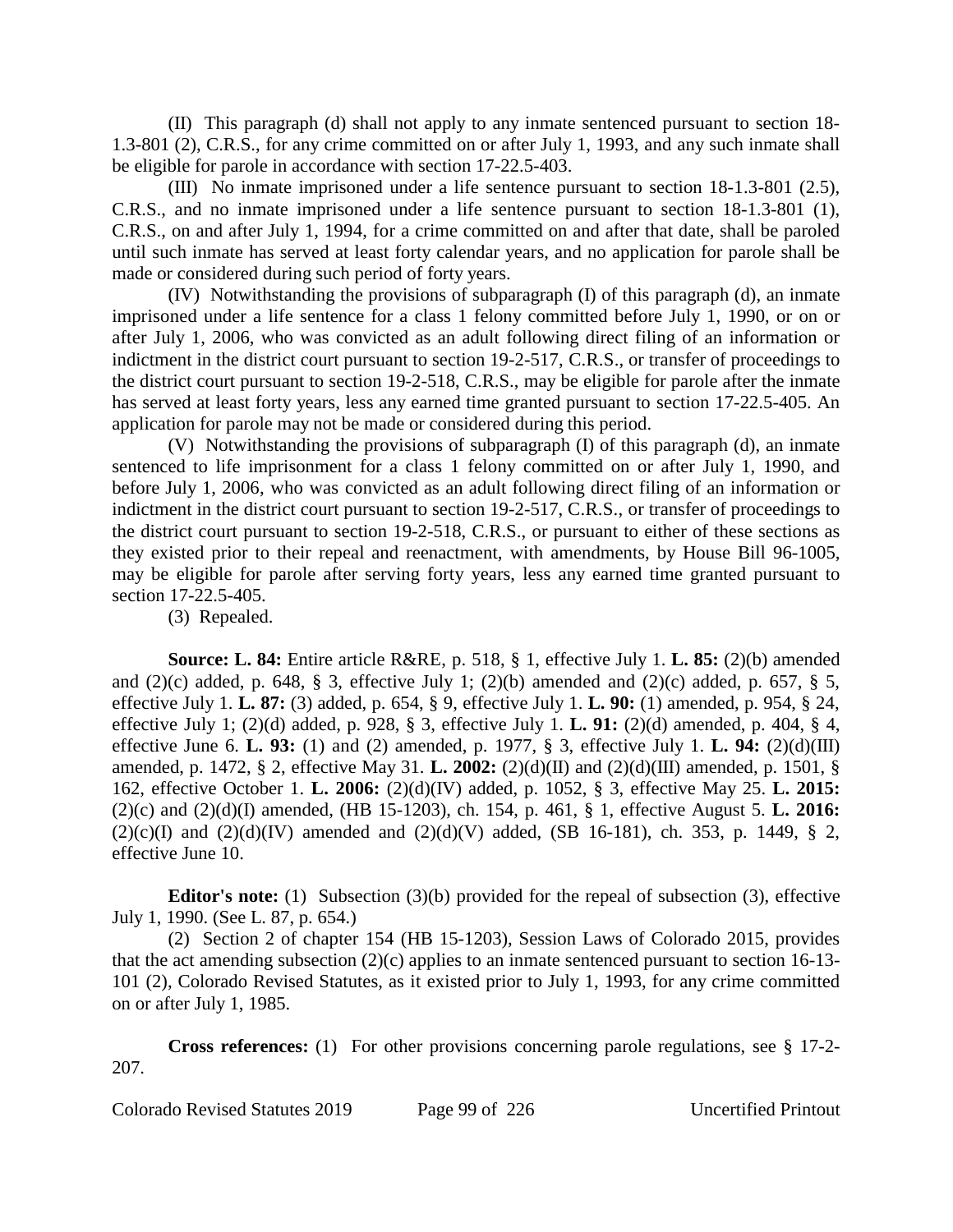(2) For the legislative declaration contained in the 2002 act amending subsections  $(2)(d)(II)$  and  $(2)(d)(III)$ , see section 1 of chapter 318, Session Laws of Colorado 2002. For the legislative declaration contained in the 2006 act enacting subsection (2)(d)(IV), see section 1 of chapter 228, Session Laws of Colorado 2006.

**17-22.5-105. Applicability of part.** The provisions of this part 1 shall apply to all offenders sentenced to the department.

**Source: L. 84:** Entire article R&RE, p. 518, § 1, effective July 1.

### **17-22.5-106. Right to attend parole hearings - right to notification of parole hearings. (Repealed)**

**Source: L. 84:** Entire section added, p. 503, § 5, effective July 1. **L. 85:** Entire section amended, p. 644, § 5, effective July 1. **L. 94:** Entire section repealed, p. 2598, § 10, effective June 3.

**17-22.5-107. Administrative release and revocation guidelines - creation.** (1) (a) The division of criminal justice in the department of public safety, in consultation with the state board of parole, shall develop an administrative release guideline instrument for use by the board in evaluating applications for parole.

(b) The administrative release guideline instrument shall be used to provide the state board of parole with consistent and comprehensive information relevant to the factors listed in section  $17-22.5-404$  (4)(a). The instrument shall include a matrix of advisory-release-decision recommendations for the different risk levels.

(2) (a) The department of corrections, in consultation with the state board of parole, shall develop administrative revocation guidelines for use by the board in evaluating complaints filed for parole revocation.

(b) The administrative revocation guidelines shall be used to provide the state board of parole with consistent and comprehensive information based on the factors identified in section 17-22.5-404 (5)(a). The guidelines shall include a matrix of advisory-decision recommendations for the different risk levels.

**Source: L. 2010:** Entire section added, (HB 10-1374), ch. 261, p. 1180, § 3, effective May 25.

### PART<sub>2</sub>

### OFFENDERS SENTENCED FOR CRIMES COMMITTED PRIOR TO JULY 1, 1979

**17-22.5-201. Good time credit allowable.** (1) Unless otherwise provided by law, every inmate confined in a correctional facility of the department who has committed no infraction of the rules or regulations of the department or the laws of the state and who performs in a faithful, diligent, industrious, orderly, and peaceable manner the work, duties, and tasks assigned to him

Colorado Revised Statutes 2019 Page 100 of 226 Uncertified Printout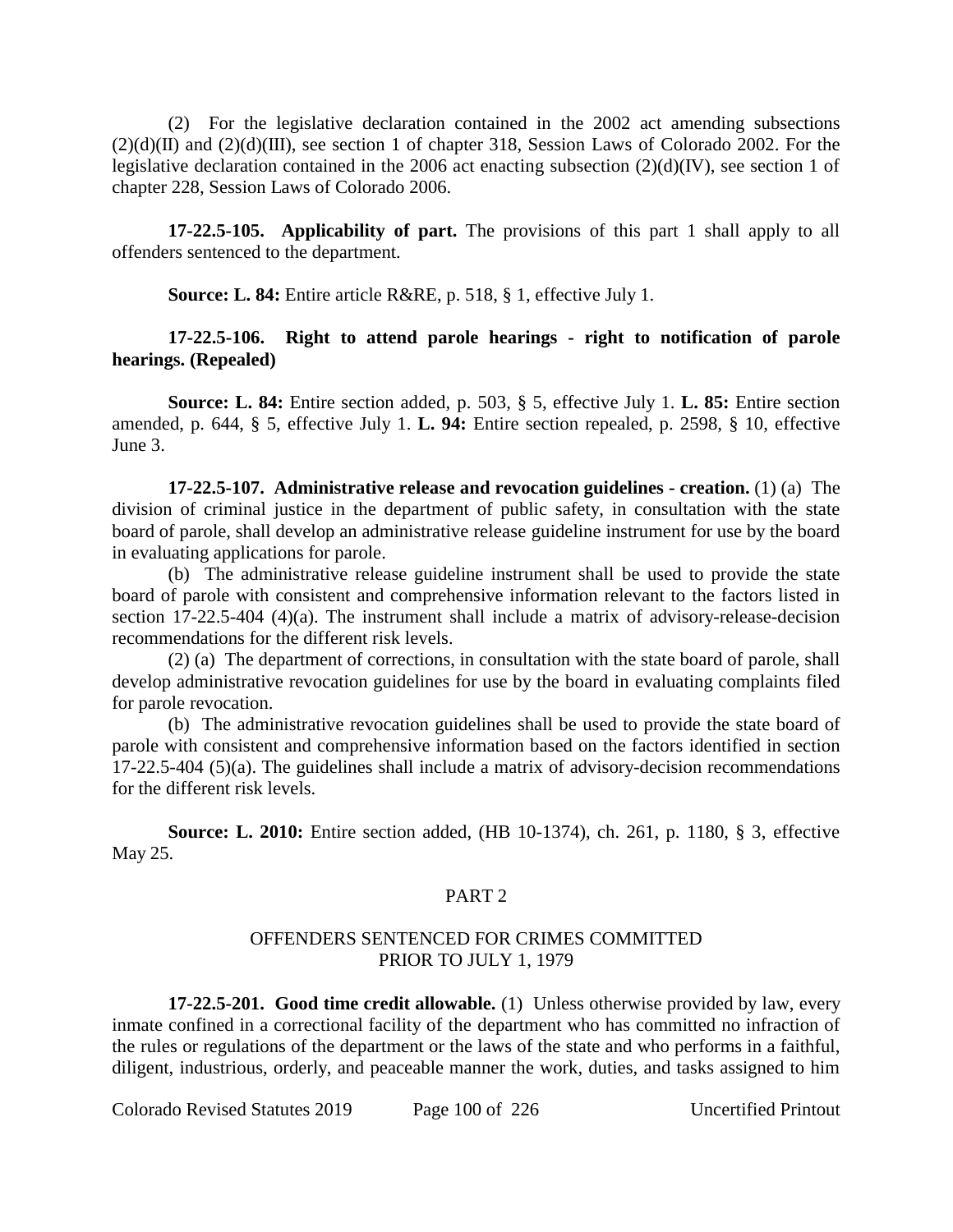to the satisfaction of the executive director or any of his designees may be allowed time credit reductions as follows: A deduction of two months in each of the first two years, four months in each of the next two years, and five months in each of the remaining years of his term of confinement, and correspondingly for any part of the year if such term of confinement is for less than a year. The mode of computing credits shall be as follows:

| Number of<br>yrs. of | <b>Good time</b><br>that may be | Time to be served<br><b>Total good</b><br>time that may if full credits are |                    |
|----------------------|---------------------------------|-----------------------------------------------------------------------------|--------------------|
| sentence             | earned                          | be earned                                                                   | earned and allowed |
| 1st year             | 2 months                        | 2 months                                                                    | 10 months          |
| 2nd year             | 2 months                        | 4 months                                                                    | 1 year 8 months    |
| 3rd year             | 4 months                        | 8 months                                                                    | 2 years 4 months   |
| 4th year             | 4 months                        | 1 year                                                                      | 3 years            |
| 5th year             | 5 months                        | 1 year 5 months                                                             | 3 years 7 months   |
| 6th year             | 5 months                        | 1 year 10 months                                                            | 4 years 2 months   |
| 7th year             | 5 months                        | 2 years 3 months                                                            | 4 years 9 months   |
| 8th year             | 5 months                        | 2 years 8 months                                                            | 5 years 4 months   |
| 9th year             | 5 months                        | 3 years 1 month                                                             | 5 years 11 months  |
| 10th year            | 5 months                        | 3 years 6 months                                                            | 6 years 6 months   |

and so continuing through as many years as may be the time of confinement.

(2) To those inmates whom the executive director or any of his designees may designate as trusties and who conduct themselves in accordance with departmental rules and perform their work in a creditable manner, upon approval of the executive director or any of his designees, additional good time to that allowed in the table set forth in subsection (1) of this section, not to exceed ten days in any one calendar month, shall be credited upon the time remaining to be served, such credit to be allowed only upon the actual number of months served in each year in a correctional facility of the department.

(3) The executive director or any of his designees may grant to any inmate confined in a correctional facility additional good time credit to that allowed under subsections (1) and (2) of this section, not to exceed five days per month for each calendar year remaining to be served, for the following reasons:

- (a) Meritorious service by an inmate; or
- (b) Outstanding performance of assigned tasks in correctional industries.

(4) The executive director or any of his designees may restore to the credit of any inmate confined in a correctional facility all or any portion of good time credits which have been forfeited by the inmate as a result of any disciplinary action or provision of law.

(5) (a) The provisions of this section shall apply to a defendant whose sentence was stayed pending appeal prior to July 1, 1972, but who was confined pending disposition of the appeal. Such credit shall be against the maximum and minimum terms of his sentence for the entire period of confinement served while the stay of execution was in effect.

(b) A defendant whose sentence is stayed pending appeal after July 1, 1972, but who is confined pending disposition of the appeal is entitled to the credit provided by this section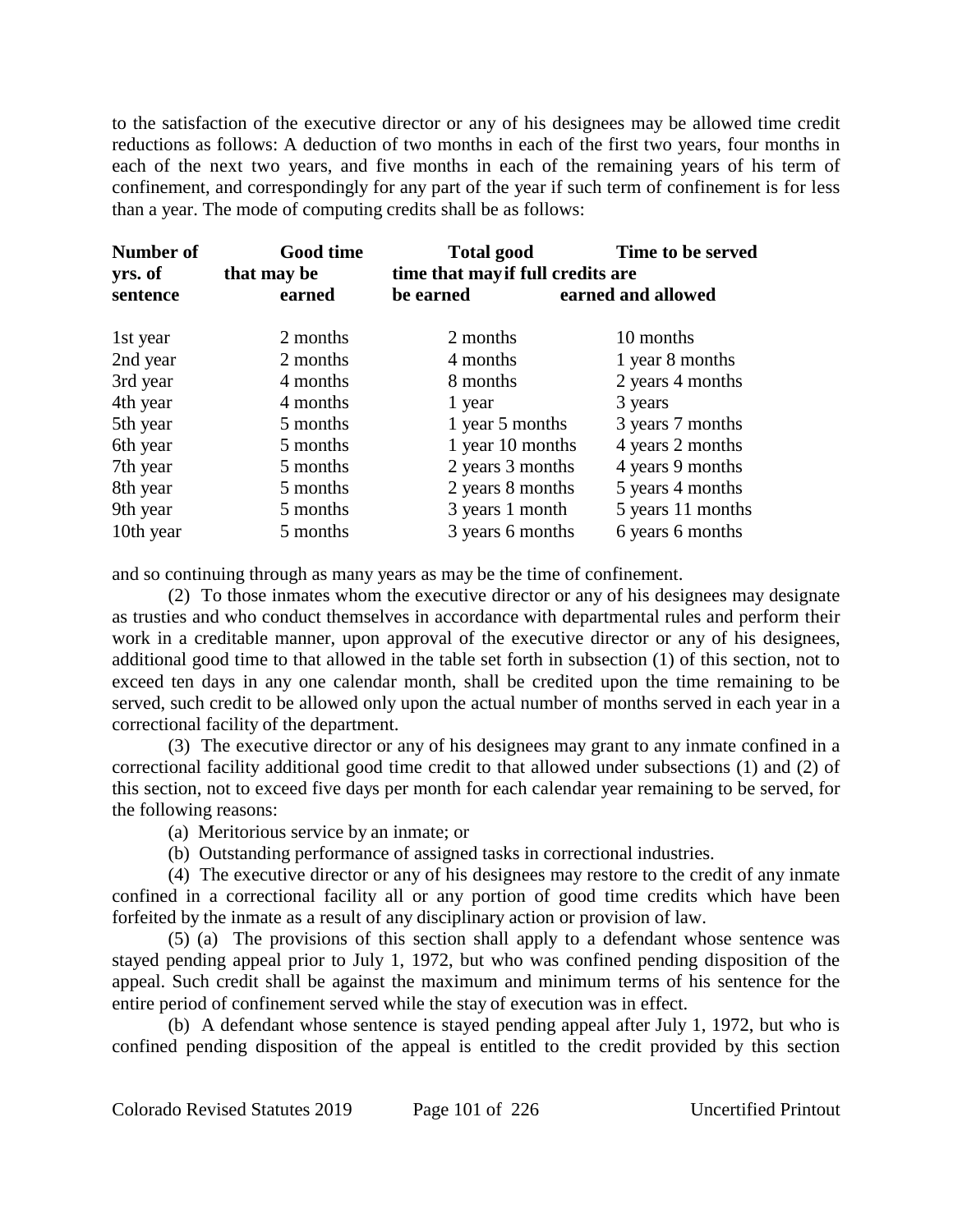against the maximum and minimum terms of his sentence for the entire period of confinement served while the stay of execution was in effect.

(6) If any inmate assaults any keeper, guard, foreman, officer, inmate, or other person, or threatens or endangers the person or life of anyone, or violates or disregards any departmental rule or regulation, or neglects or refuses to do the work to which he is assigned, or is guilty of any misconduct, or violates any of the rules or regulations governing parole, the department may order the forfeiture of all time credits theretofore earned by or allowed to him before the commission of such offense under this section.

**Source: L. 84:** Entire article R&RE, p. 518, § 1, effective July 1.

**Editor's note:** This section is similar to former § 17-20-107 as it existed prior to 1984.

**17-22.5-202. Ticket to leave - discharge - clothes, money, transportation - reentry services.** (1) Ten days prior to the date on which any inmate confined in a correctional facility is entitled to be discharged or to be paroled from said correctional facility, the executive director or the executive director's designee shall give such inmate a ticket of leave therefrom, which shall entitle the inmate to depart from said correctional facility. The executive director or the executive director's designee shall at the same time furnish such inmate with suitable clothing and may furnish transportation, at the expense of the state, from the place at which said correctional facility is located to the place of the inmate's residence in Colorado, or any other place in Colorado. The executive director or the executive director's designee shall also furnish to any inmate being discharged, other than a parolee, one hundred dollars. The executive director or the executive director's designee may furnish any inmate being released on parole a reasonable sum of money not to exceed one hundred dollars; except that, if the executive director or the executive director's designee furnishes less than one hundred dollars, the difference between one hundred dollars and the amount furnished shall be credited to an account for such parolee. Notwithstanding any other provision of this subsection (1), if the inmate has previously been returned to custody in a correctional facility after being paroled and before the completion of his or her period of parole and previously received such sum of money, the executive director or the executive director's designee shall not furnish a sum of money to the inmate. The executive director or the executive director's designee shall certify any amount so credited to the division of adult parole, and any such amount shall be distributed to an inmate in accordance with rules promulgated by the department.

(2) An inmate furnished with a ticket of leave for discharge shall be deemed to be fully discharged from the sentence upon which he was confined at the end of said ten-day period.

(3) Prior to the release from a correctional facility by discharge or parole of any person imprisoned for the commission of a child abuse offense which occurred within the state of Colorado, the executive director shall:

- (a) Notify the Colorado bureau of investigation of:
- (I) The identity of the offender; and
- (II) The anticipated release date of the offender; and
- (III) The last-known home address of the offender; and
- (IV) The parole address of the offender; and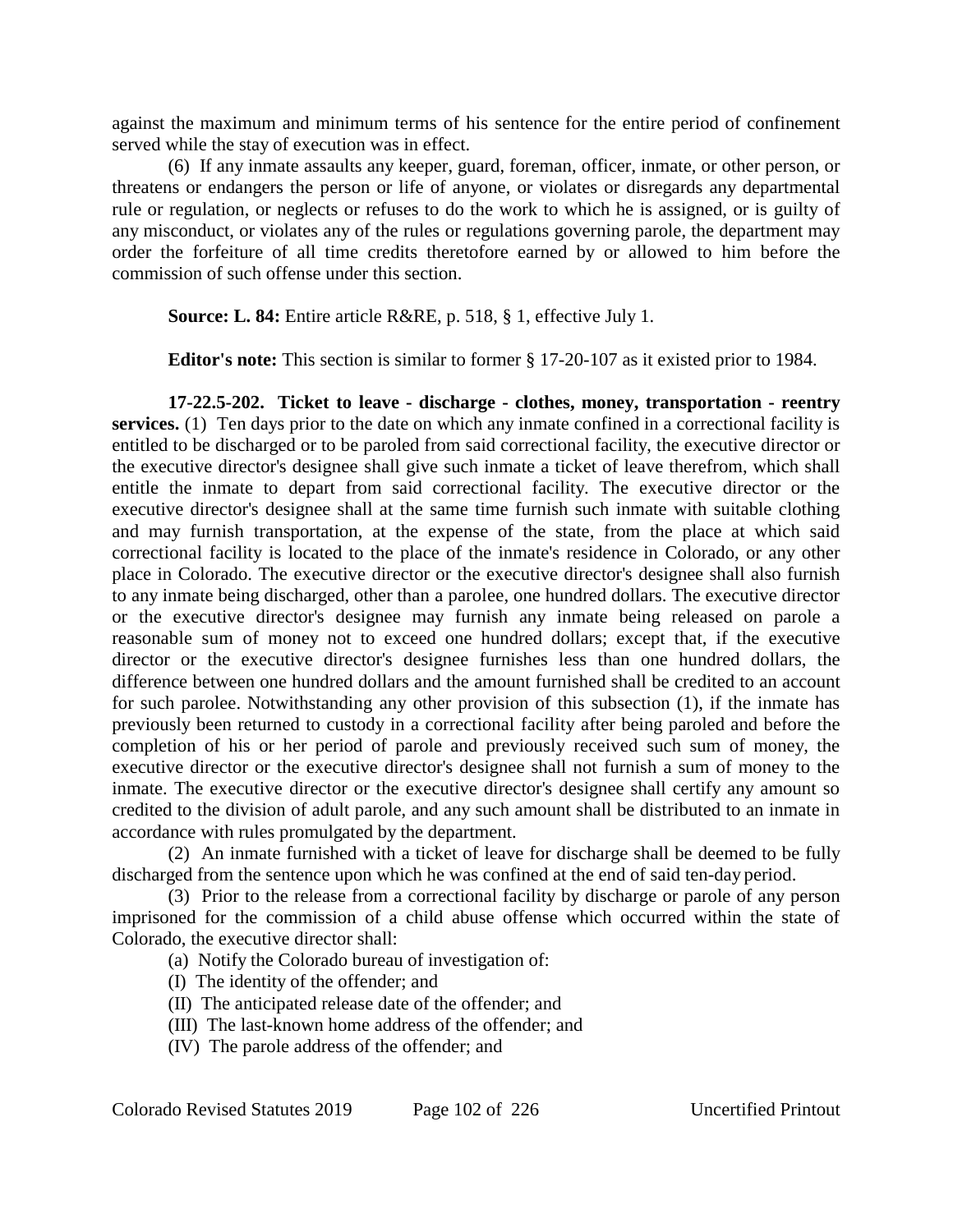(V) The results of a chemical test of a sex offender's biological substance sample in accordance with paragraph (b.5) of this subsection (3);

(b) Notify the local law enforcement agency having jurisdiction over the last-known home address of the offender of:

(I) The identity of the offender; and

(II) The last-known home address of the offender; and

(III) The anticipated release date of the offender; and

(IV) The parole address of the offender;

(b.5) (I) On and after July 1, 1994, direct appropriate personnel with the department of corrections to require any offender who is released from the custody of the department of corrections having completed serving a sentence for an offense involving unlawful sexual behavior or for which the factual basis involved unlawful sexual behavior as defined in section 16-22-102 (9), C.R.S., who is under their jurisdiction to sign a notice that informs the offender of the duty to register with local law enforcement agencies in accordance with the provisions of article 22 of title 16, C.R.S. The same persons, after obtaining a signed notice from an offender, shall notify local law enforcement agencies where the offender plans to reside of the offender's address within forty-eight hours after an offender has been placed on parole or probation when such an address is provided in the signed notice. Department of corrections personnel shall provide such notice no later than two days before the offender is to be released from the department of corrections.

(II) Repealed.

(III) The department may use reasonable force to obtain a biological substance sample in accordance with section 16-11-102.4, C.R.S. In addition, any person who refuses to comply with section 16-11-102.4, C.R.S., may be denied parole, or, if such person has been granted parole, such parole may be revoked.

(c) Notify the local law enforcement agency having jurisdiction over the parole address of the offender if the parole address is not the same as the last-known home address of the offender of:

(I) The identity of the offender; and

(II) The anticipated release date of the offender; and

(III) The last-known home address of the offender; and

(IV) The parole address of the offender;

(d) Notify the victim or victims individually or through those persons with whom they reside of:

(I) The identity of the offender; and

(II) The anticipated release date of the offender; and

(III) The last-known home address of the offender; and

(IV) The parole address of the offender;

(e) Check with the Colorado bureau of investigation to determine whether there are any outstanding warrants for the arrest of any person confined for the commission of a Colorado child abuse offense and about to be released from a correctional facility, and, if so, said release shall be into the custody of the law enforcement agency issuing the warrant.

(3.5) Repealed.

(4) (a) If the victim of a child abuse crime under section 18-6-401, C.R.S., or a relative of the victim, if the victim has died or is a minor or is incapacitated, or any person requested by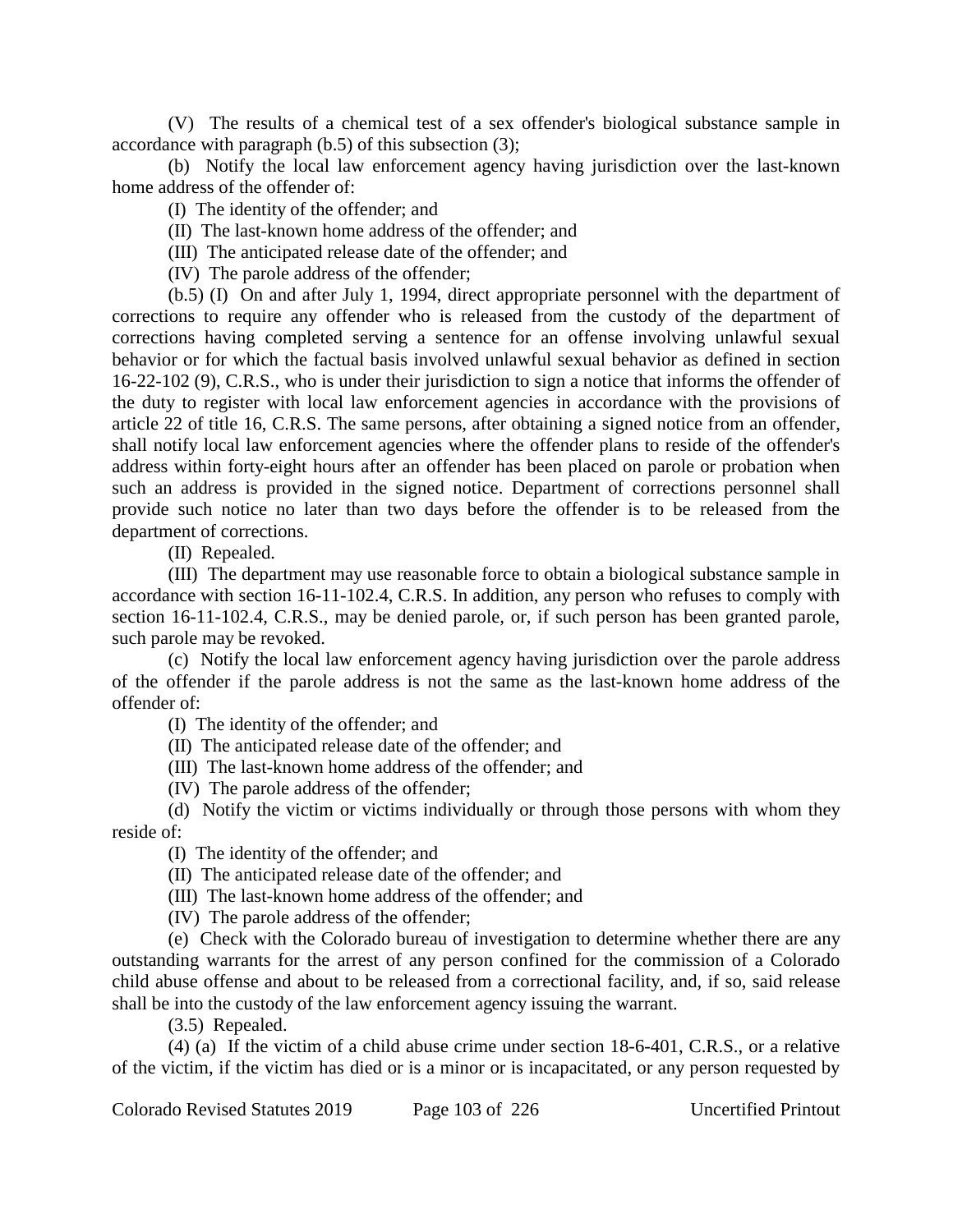the victim to receive notice has requested notice from the parole board of any parole proceedings pursuant to section 17-2-214, relative to the person convicted of said crime, the executive director shall not be required to provide duplicate notice under paragraph (d) of subsection (3) of this section.

(b) The notice to the victim pursuant to paragraph (d) of subsection (3) of this section shall be sent by the department to the last-known address in the possession of the department, and the victim of the crime or a relative of the victim, if the victim has died or is a minor or is incapacitated, or any person requested by the victim to receive notice has the duty to keep the department informed of his or her most current address.

(5) A person discharged from a correctional facility without supervision is eligible to receive reentry support services from the department or community-based organizations that receive funding from the department to provide reentry services for up to one year after the person's date of discharge.

**Source: L. 84:** Entire article R&RE, p. 519, § 1, effective July 1. **L. 87:** (3) and (4) added, p. 688, § 1, effective July 1. **L. 94:** (3)(b.5) added, p. 1739, § 2, effective July 1. **L. 95:** (3)(a) and (3)(b.5) amended, p. 880, § 18, effective May 24. **L. 96:** (3)(b.5)(I) and (3)(b.5)(II) amended, p. 1585, § 7, effective July 1. **L. 97:** (1) amended, p. 26, § 1, effective March 20. **L. 2000:** (1) amended, p. 852, § 61, effective May 24; (3.5) added, p. 1027, § 6, effective July 1. **L. 2001:** (3)(b.5)(II) amended, p. 957, § 4, effective July 1. **L. 2002:** (3)(a), (3)(b.5), and (3.5) amended, p.1152, § 9, effective July 1;  $(3)(b.5)(I)$  and  $(3)(b.5)(II)$  amended, p.1185, § 20, effective July 1. **L. 2003:** (3.5) amended, p. 1990, § 31, effective May 22. **L. 2006:** (3)(b.5)(II)(B) and (3.5)(b) added by revision, pp. 1689, 1693, §§ 7, 17. **L. 2007:** (3)(b.5)(III) amended, p. 2028, § 34, effective June 1. **L. 2019:** (5) added, (SB 19-143), ch. 286, p. 2659, § 4, effective May 28.

**Editor's note:** (1) Amendments to subsection (3)(b.5) by Senate Bill 02-010 and Senate Bill 02-019 were harmonized.

(2) Subsection  $(3)(b.5)(II)(B)$  provided for the repeal of subsection  $(3)(b.5)(II)$ , effective July 1, 2007. (See L. 2006, pp. 1689, 1693.)

(3) Subsection (3.5)(b) provided for the repeal of subsection (3.5), effective July 1, 2007. (See L. 2006, pp. 1689, 1693.)

**17-22.5-203. Time of parole not considered when inmate is reincarcerated.** (1) The paroled inmate, upon an order of the state board of parole, may be returned to the custody of the department according to the terms of his original sentence, and, in computing the period of his confinement, the time between his release and his return to said custody shall not be considered any part of the term of his sentence.

(2) Parole shall not be construed in any sense to operate as a discharge of any inmate paroled under the provisions of law but simply a permit to any such inmate to go outside a correctional facility; and, if, while so at large, he behaves and conducts himself as not to incur his reincarceration, he shall be deemed to be still serving out the sentence imposed upon him by the court and shall be entitled to good time the same as if he had not been paroled, except as provided in subsection (3) of this section. If the said paroled inmate is returned to the department, he shall serve out his original sentence, as provided for in this part 2.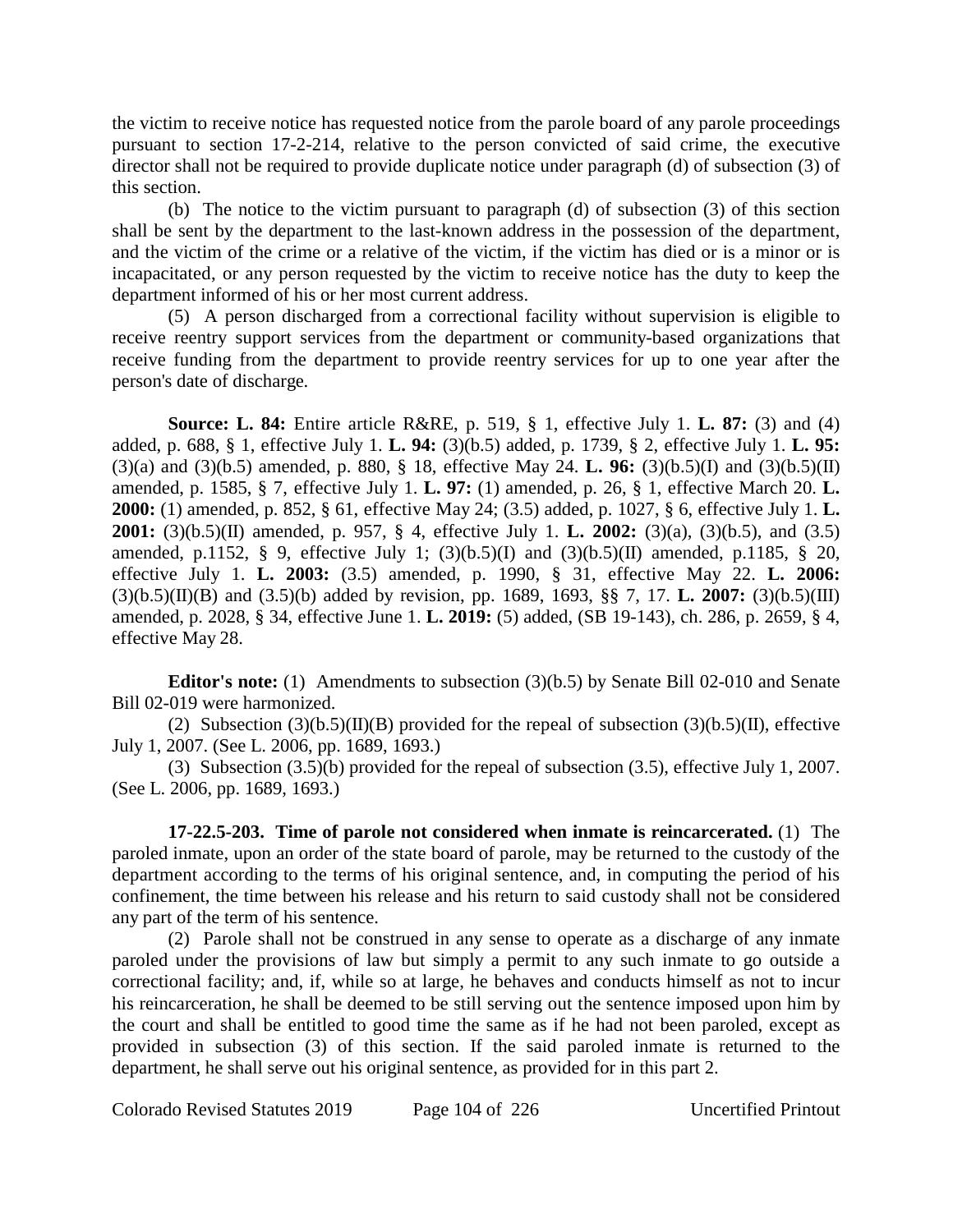(3) No inmate released on parole on or after July 1, 1981, shall be entitled to a good time deduction from his sentence while on parole. In the event that his parole is revoked, he shall become eligible for any good time deductions authorized pursuant to this article on the date he is returned to the custody of the department.

#### **Source: L. 84:** Entire article R&RE, p. 520, § 1, effective July 1.

## PART 3

## OFFENDERS SENTENCED FOR CRIMES COMMITTED ON OR AFTER JULY 1, 1979

**17-22.5-301. Good time.** (1) Each person sentenced for a crime committed on or after July 1, 1979, but before July 1, 1981, whose conduct indicates that he has substantially observed all of the rules and regulations of the institution or facility in which he has been confined and has faithfully performed the duties assigned to him shall be entitled to a good time deduction of fifteen days a month from his sentence. The good time authorized by this section shall vest quarterly and may not be withdrawn once it has vested. No more than forty-five days of good time may be withheld by the department in any three-month period of sentence.

(2) Each person sentenced for a crime committed on or after July 1, 1981, but before July 1, 1985, shall be subject to all the provisions of this part 3; except that the good time authorized by this section shall vest semiannually and no more than ninety days of good time may be withheld by the department in any six-month period of sentence.

(3) Each person sentenced for a crime committed on or after July 1, 1985, shall be subject to all the provisions of this part 3; except that the good time authorized by this section shall not vest and may be withheld or deducted by the department.

(4) Nothing in this section shall be so construed as to prevent the department from withholding good time earnable in subsequent periods of sentence, but not yet earned, for conduct occurring in a given period of sentence.

**Source: L. 84:** Entire article R&RE, p. 520, § 1, effective July 1. **L. 85:** (3) amended, p. 646, § 1, effective June 6. **L. 98:** (3) amended, p. 727, § 10, effective May 18.

**Editor's note:** This section is similar to former § 17-22.5-101 as it existed prior to 1984.

**17-22.5-302. Earned time.** (1) In addition to the good time authorized in section 17- 22.5-301, earned time, not to exceed thirty days for every six months of incarceration, may be deducted from the inmate's sentence upon a demonstration to the department by the inmate that he has made substantial and consistent progress in each of the following categories:

(a) Work and training, including attendance, promptness, performance, cooperation, care of materials, and safety;

(b) Group living, including housekeeping, personal hygiene, cooperation, social adjustment, and double bunking;

(c) Participation in counseling sessions and involvement in self-help groups;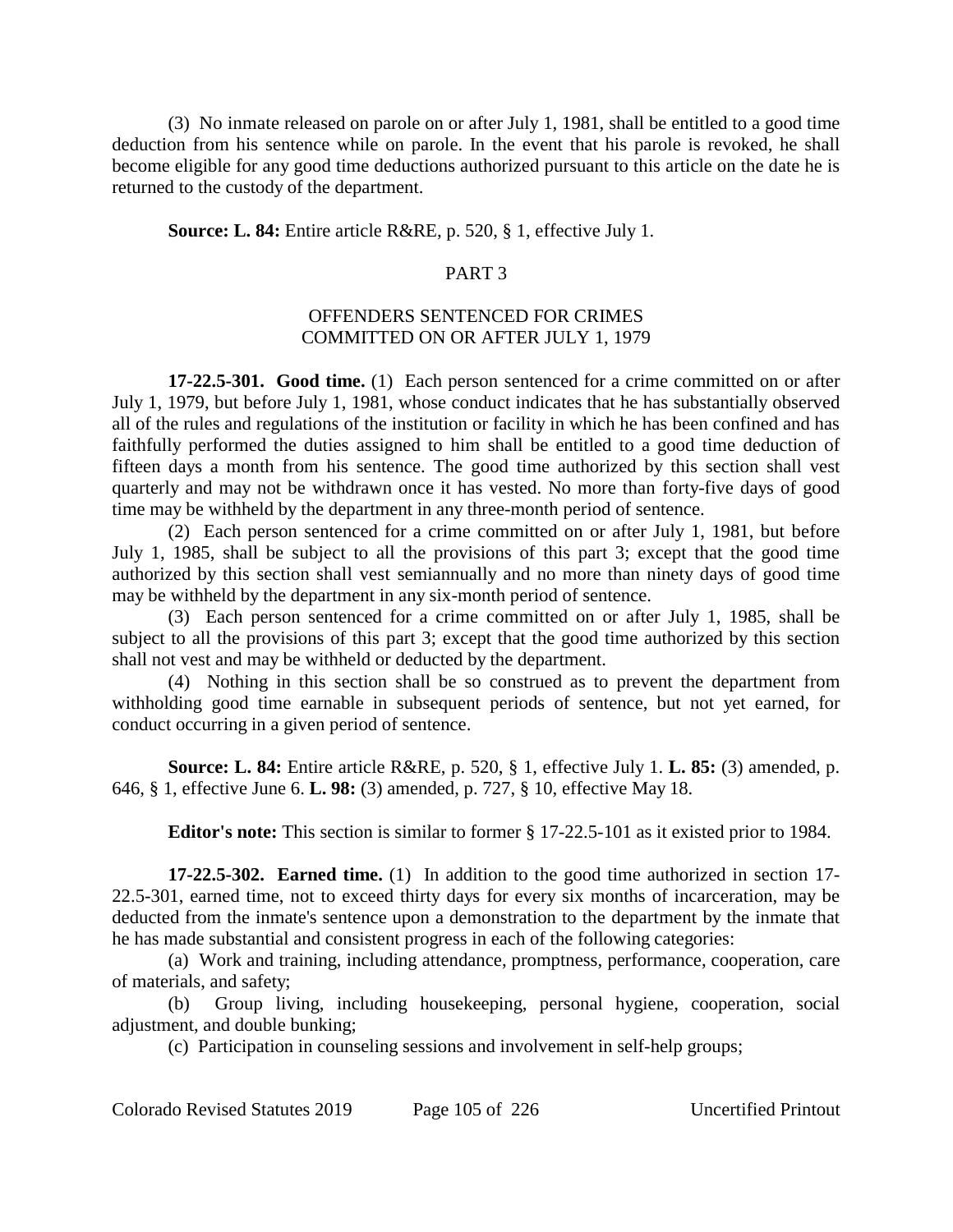(d) Progress toward the goals and programs established by the Colorado diagnostic program.

(1.3) Notwithstanding the provisions of subsection (1) of this section to the contrary, after his or her first ninety days in administrative segregation, a state inmate in administrative segregation shall be eligible to receive earned time if he or she meets the criteria required by this section or any modified criteria developed by the department to allow a state inmate to receive the maximum amount of earned time allowable for good behavior and participation in any programs available to the state inmate in administrative segregation.

(1.5) (a) In addition to the thirty days of earned time authorized in subsection (1) of this section, an inmate who makes positive progress, in accordance with performance standards, goals, and objectives established by the department, in the correctional education program established pursuant to section 17-32-105, shall receive earned time pursuant to section 17-22.5- 405; except that, if, upon review of the inmate's performance record, the inmate has failed to satisfactorily perform in the literacy corrections or correctional education program, any earned time received pursuant to this paragraph (a) may be withdrawn as provided in subsection (4) of this section. For purposes of this paragraph (a), "positive progress", at a minimum, means that the person is attentive, responsive, and cooperative during the course of instruction and satisfactorily completes required work assignments equivalent to the courses and hours necessary for advancement at a rate of one grade level per calendar year in the school district where such inmate was last enrolled.

(b) Repealed.

(2) The department shall develop objective standards for measuring substantial and consistent progress in the categories listed in subsection (1) of this section. Such standards shall be applied in all evaluations of inmates for the earned time authorized in this section.

(3) For each inmate sentenced for a crime committed on or after July 1, 1979, but before July 1, 1985, the department shall review the performance record of the inmate and shall grant, consistent with the provisions of this section, an earned time deduction from the sentence imposed. Such review shall be conducted at least annually; except that, in the case of an inmate who has one year or less of his sentence remaining to be served, the review shall be conducted at least semiannually. The earned time deduction authorized by this section shall vest upon being granted and may not be withdrawn once it is granted.

(4) For each inmate sentenced for a crime committed on or after July 1, 1985, the department shall review the performance record of the inmate and may grant, withhold, withdraw, or restore, consistent with the provisions of this section, an earned time deduction from the sentence imposed. Such review shall be conducted as specified in subsection (3) of this section; except that the earned time deduction authorized by this subsection (4) shall not vest upon being granted and may be withdrawn once it is granted.

(5) For each inmate sentenced for a crime committed on or after July 1, 1987, the department shall not credit such inmate with more than one-half of his allowable earned time for any six-month period or portion thereof unless such inmate was employed or was participating in institutional training or treatment programs provided by the department or was participating in some combination of such employment, training, or treatment programs. This subsection (5) shall not apply to those inmates excused from such employment or programs for medical reasons.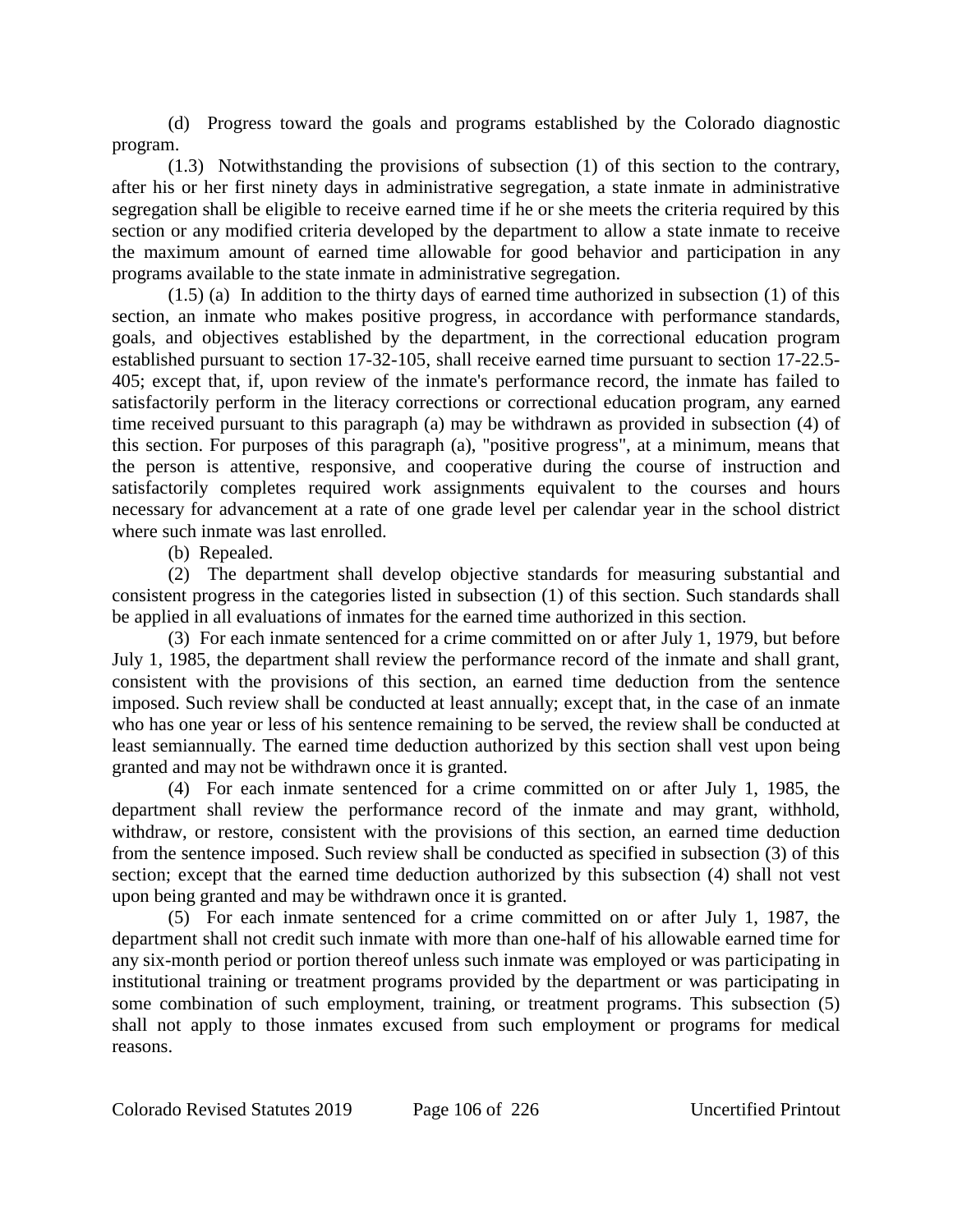**Source: L. 84:** Entire article R&RE, p. 521, § 1, effective July 1. **L. 87:** (5) added, p. 654, § 10, effective March 27. **L. 88:** (1.5) added, p. 697, § 3, effective July 1. **L. 90:** (1.5)(a) amended and (1.5)(b) repealed, pp. 976, 977, §§ 3, 7, effective July 1. **L. 91:** (1.5)(a) amended, p. 431, § 9, effective May 24. **L. 92:** (1.5)(a) amended, p. 2173, § 23, effective June 2. **L. 2011:** (1.3) added, (SB 11-176), ch. 289, p. 1343, § 3, effective July 1.

**Editor's note:** This section is similar to former § 17-22.5-102 as it existed prior to 1984.

**Cross references:** For the Colorado diagnostic program, see article 40 of this title.

**17-22.5-303. Parole.** (1) As to any person sentenced for a class 2, class 3, class 4, or class 5 felony committed on or after July 1, 1979, but before July 1, 1981, the division of adult parole shall provide a one-year period of parole supervision and assistance in securing employment, housing, and such other services as may effect the successful reintegration of such offender into the community while recognizing the need for public safety; except that the state board of parole may discharge an offender at any time during the year upon a determination that the offender has been sufficiently rehabilitated and reintegrated into society and can no longer benefit from parole supervision. The conditions of parole for any such person shall be established by the state board of parole prior to his release from incarceration. Upon a determination that the conditions of parole have been violated in any parole revocation proceeding, the state board of parole shall continue the parole in effect, modify the conditions of parole if circumstances then shown to exist require such modifications, or revoke the parole and order the return of the offender to the institution in which he was originally received for a period of not more than six months. For second and subsequent revocations of parole, the offender shall be reincarcerated; but in no event shall any such person spend more than one year under parole supervision and reincarceration as provided in this section. The good time deduction authorized by section 17-22.5-301 shall apply to periods of reincarceration provided for in this section.

(2) As to any person sentenced for a class 2, class 3, class 4, or class 5 felony committed on or after July 1, 1981, and before July 1, 1984, the division of adult parole shall provide a oneyear period of parole supervision and assistance in securing employment, housing, and such other services as may effect the successful reintegration of such offender into the community while recognizing the need for public safety; except that the state board of parole may discharge an offender at any time during the year upon a determination that the offender has been sufficiently rehabilitated and reintegrated into society and can no longer benefit from parole supervision. The conditions of parole for any such person shall be subject to section 17-2-201  $(5)(b)$  and  $(5)(c)$  prior to his or her release from incarceration; but in no event shall any such person whose initial parole has not been revoked spend more than one year under parole supervision, as provided in this section. Upon a determination that the conditions of parole have been violated in any such parole revocation proceeding, the state board of parole shall continue the parole in effect, modify the conditions of parole if circumstances then shown to exist require such modifications, or revoke the parole and order the return of the offender to the institution in which he or she was originally received for a period of not more than two years; but in no event shall any period of reincarceration, subsequent term of parole, and sentence actually served exceed the sentence imposed pursuant to section 18-1.3-401, C.R.S. The good time deduction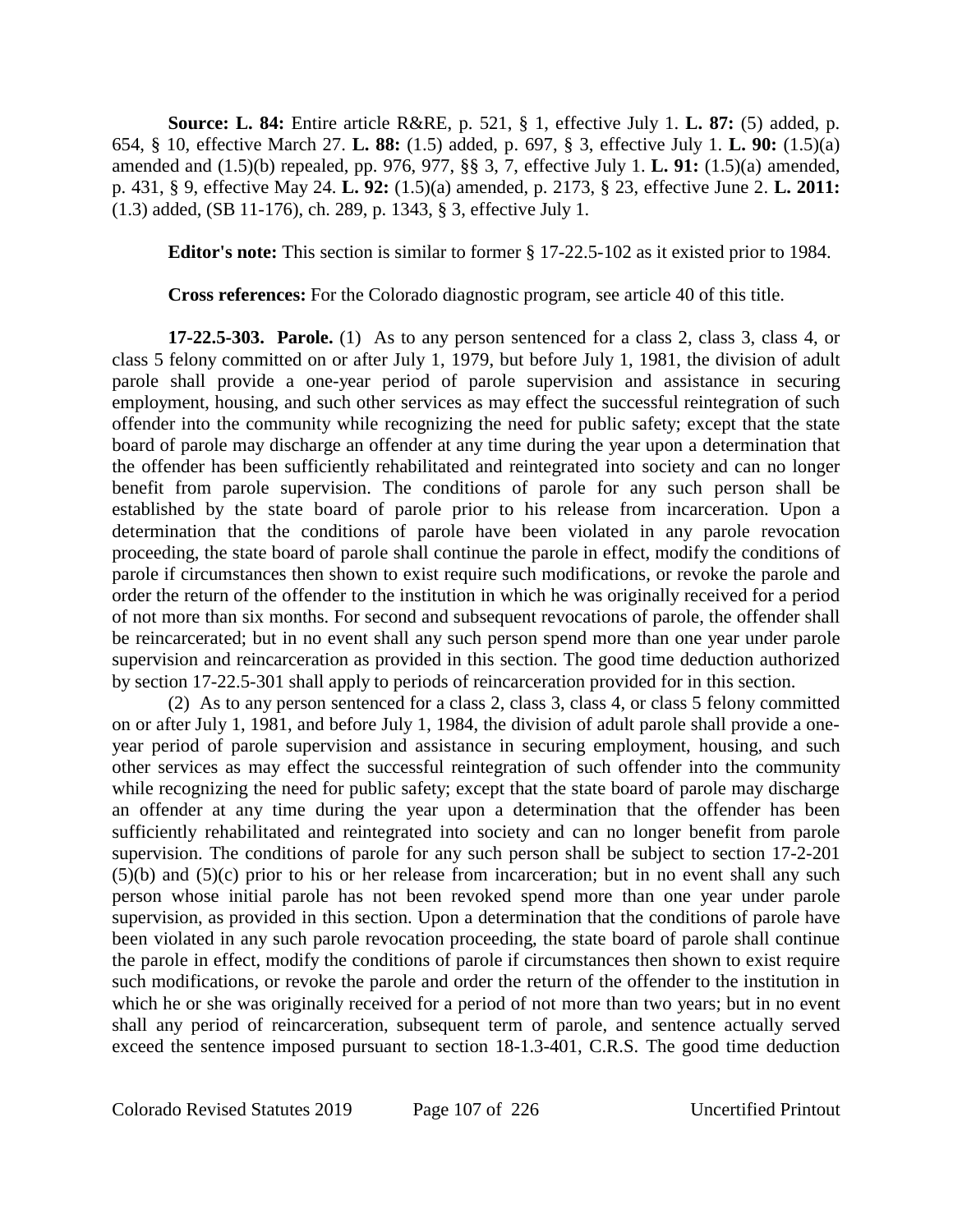authorized by section 17-22.5-301 shall apply to periods of reincarceration provided for in this section.

(3) The state board of parole, working in conjunction with the department, shall adopt risk assessment guidelines, based upon risk of violence to the general population, to be utilized for determining whether any person sentenced pursuant to the provisions of section 18-1.3-401, C.R.S., for committing a class 2, class 3, class 4, or class 5 felony committed on or after July 1, 1984, but before July 1, 1985, may be suitable for release on his or her parole eligibility date or shall be subject to extended parole of up to three years. Such guidelines shall include provisions which take into consideration the progress toward rehabilitation made by the individual as well as the necessity of guarding the welfare of the community.

(4) As to any person sentenced for a class 2, class 3, class 4, or class 5 felony committed on or after July 1, 1984, but before July 1, 1985, the division of adult parole shall either release an offender on his or her parole eligibility date, pursuant to the determination made by the state board of parole, or shall provide up to three years of parole for any offender who is determined by the state board of parole to present a high risk to the general population upon release from incarceration. For persons who are provided parole, the division of adult parole shall provide a period of up to three years of parole supervision and assistance in securing employment, housing, and such other services as may effect the successful reintegration of such offender into the community while recognizing the need for public safety. The conditions for parole for any such offender under this subsection (4) shall be established pursuant to section 17-2-201 (5)(b) and  $(5)(c)$  by the state board of parole prior to his or her release from incarceration. Upon a determination that the conditions of parole have been violated in a parole revocation proceeding, the state board of parole shall continue the parole in effect, modify the conditions of parole if circumstances then shown to exist require such modifications, or revoke the parole and order the return of the offender to the institution in which he or she was originally received for a period of not more than five years. In no event shall any period of reincarceration, subsequent term of parole, and sentence actually served exceed the sentence imposed pursuant to section 18-1.3- 401, C.R.S. The state board of parole may discharge an offender granted parole under this section at any time during the term of parole upon a determination that the offender has been sufficiently rehabilitated and reintegrated into society and can no longer benefit from parole supervision. The good time deduction authorized by section 17-22.5-301 shall apply to periods of reincarceration provided for in this section.

(5) Pursuant to section 17-2-201 (9)(a), an interview of an inmate who applies for parole, who was sentenced for an offense committed on or after July 1, 1979, may be conducted by one member of the parole board.

(6) Any person sentenced for a class 2, class 3, class 4, class 5, or class 6 felony committed on or after July 1, 1985, shall be eligible for parole after such person has served the sentence imposed less any time authorized for good time earned pursuant to section 17-22.5-301 and for earned time pursuant to section 17-22.5-302. Upon an application for parole, the state board of parole, working in conjunction with the department and using the guidelines established pursuant to section 17-22.5-404, shall determine whether or not to grant parole and, if granted, the length of the period of parole, which may be for a period of up to five years. If an application for parole is refused by the state board of parole, the state board shall reconsider within one year thereafter the granting of parole to such person and shall continue the reconsideration each year thereafter until such person is granted parole or until such person is discharged pursuant to law;

Colorado Revised Statutes 2019 Page 108 of 226 Uncertified Printout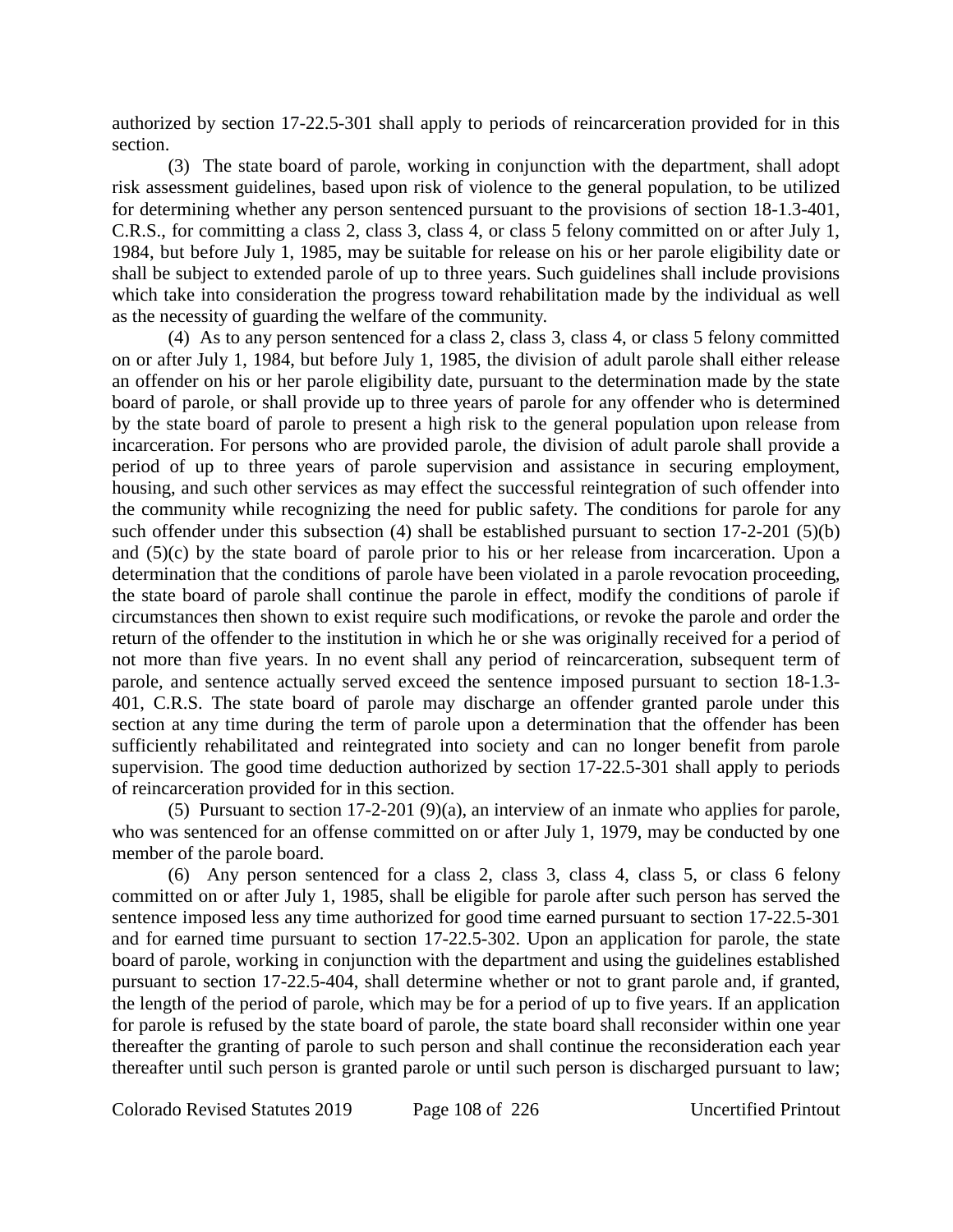except that, if the person applying for parole was convicted of any class 3 sexual offense described in part 4 of article 3 of title 18, C.R.S., a habitual criminal offense as defined in section 18-1.3-801 (2.5), C.R.S., or of any offense subject to the requirements of section 18-1.3-904, C.R.S., the board need only reconsider granting parole to such person once every three years, until the board grants such person parole or until such person is discharged pursuant to law, or if the person applying for parole was convicted of a class 1 or class 2 felony that constitutes a crime of violence, as defined in section 18-1.3-406, C.R.S., the board need only reconsider granting parole to such person once every five years, until the board grants such person parole or until such person is discharged pursuant to law.

(7) For persons who are granted parole pursuant to subsection (6) of this section, the division of adult parole shall provide a period of up to five years of parole supervision and assistance in securing employment, housing, and such other services as may effect the successful reintegration of such offender into the community while recognizing the need for public safety. The conditions for parole for any such offender under this subsection (7) shall be established pursuant to section 17-22.5-404 by the state board of parole prior to such offender's release from incarceration. Upon a determination that the conditions of parole have been violated in a parole revocation proceeding, the state board of parole shall continue the parole in effect, modify the conditions of parole if circumstances then shown to exist require such modifications, which circumstances shall be set forth in writing, or revoke the parole and order the return of the offender to a place of confinement designated by the executive director for a period of not more than five years. In computing the period of reincarceration for an offender other than an offender sentenced for a nonviolent felony offense, as defined in section 17-22.5-405 (5), the time between the offender's release on parole and return to custody in Colorado for revocation of such parole shall not be considered to be any part of the term of the sentence. In no event shall any period of reincarceration and sentence actually served exceed the sentence imposed pursuant to section 18-1.3-401, C.R.S. The state board of parole may discharge an offender granted parole under this section at any time during the term of parole upon a determination that the offender has been sufficiently rehabilitated and reintegrated into society and can no longer benefit from parole supervision.

(8) The state board of parole shall consider the parole of a person whose parole is revoked either for a technical violation or based on a self-revocation at least once within one hundred eighty days after the revocation if the person's release date is more than nine months from the date of the person's revocation; except that a person whose parole is revoked based on a technical violation that involved the use of a weapon shall not be considered for parole for one year.

**Source: L. 84:** Entire article R&RE, p. 521, § 1, effective July 1. **L. 85:** (3) and (4) amended and (6) and (7) added, p. 648, § 4, effective July 1; (5) added, p. 641, § 10, effective July 1. **L. 87:** (7) amended, p. 654, § 11, effective July 1. **L. 90:** (6) amended, p. 924, § 6, effective March 27. **L. 92:** (6) and (7) amended, p. 2173, § 24, effective June 2. **L. 94:** (6) amended, p. 2597, § 6, effective June 3. **L. 95:** (7) amended, p. 877, § 12, effective May 24. **L. 2000:** (1), (2), (4), and (7) amended, p. 853, § 62, effective May 24. **L. 2002:** (2), (3), (4), (6), and (7) amended, p. 1502, § 163, effective October 1. **L. 2003:** (6) amended, p. 812, § 1, effective July 1; (8) added, p. 2676, § 2, effective July 1. **L. 2008:** (7) amended, p. 1756, § 4, effective July 1.

Colorado Revised Statutes 2019 Page 109 of 226 Uncertified Printout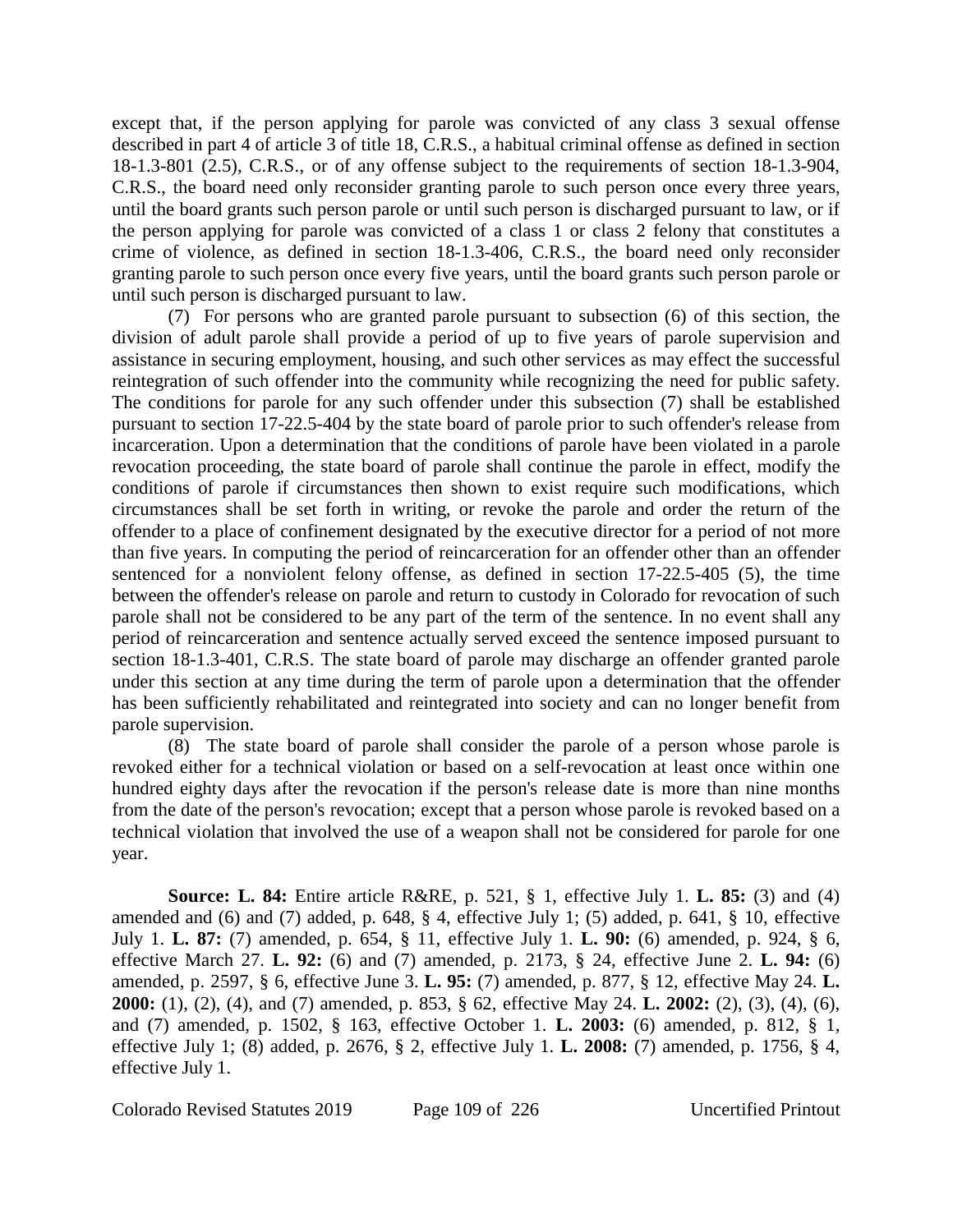### **Editor's note:** This section is similar to former § 17-22.5-103 as it existed prior to 1984.

**Cross references:** (1) For parole revocation proceedings, see §§ 17-2-103 and 17-2-201; for the right to attend parole hearings, see § 17-2-214.

(2) For the legislative declaration contained in the 2002 act amending subsections (2), (3), (4), (6), and (7), see section 1 of chapter 318, Session Laws of Colorado 2002.

**17-22.5-303.3. Violent offenders - parole.** (1) Any person sentenced for second degree murder, first degree assault, first degree kidnapping, unless the first degree kidnapping is a class 1 felony, first or second degree sexual assault, first degree arson, first degree burglary, or aggravated robbery, committed on or after July 1, 1987, who has previously been convicted of a crime of violence, shall be eligible for parole after he has served seventy-five percent of the sentence imposed less any time authorized for earned time pursuant to section 17-22.5-302. Thereafter, the provisions of section 17-22.5-303 (6) and (7) shall apply.

(2) Any person sentenced for any crime enumerated in subsection (1) of this section, who has twice previously been convicted for a crime of violence, shall be eligible for parole after he has served the sentence imposed less any time authorized for earned time pursuant to section 17-22.5-302. Thereafter, the provisions of section 17-22.5-303 (6) and (7) shall apply.

(3) The governor may grant parole to an offender to whom this section applies before such offender's parole eligibility date if, in the governor's opinion, extraordinary mitigating circumstances exist and such offender's release from institutional custody is compatible with the safety and welfare of society.

**Source: L. 87:** Entire section added, p. 655, § 12, effective July 1. **L. 88:** (1) amended, p. 1435, § 28, effective June 11.

## **17-22.5-303.5. Parole guidelines. (Repealed)**

**Source: L. 85:** Entire section added, p. 650, § 5, effective July 1. **L. 87:** (1) amended and (5) to (7) added, p. 655, § 13, effective July 1. **L. 88:** (2)(a)(IX) amended and (2)(a)(XI) added, p. 697, § 4, effective July 1. **L. 90:** (1) amended, p. 925, § 7, effective March 27; (2)(a)(XII) added, p. 977, § 4, effective July 1. **L. 91:** Entire section repealed, p. 335, § 2, effective May 18.

**17-22.5-304. Part affects only certain inmates.** The good time provisions of this part 3 are effective July 1, 1979, and shall apply only to those persons convicted of crimes committed on or after said date. No person subject to the good time provisions of part 2 of this article shall be eligible for any of the provisions authorized by this part 3.

**Source: L. 84:** Entire article R&RE, p. 523, § 1, effective July 1. **L. 85:** Entire section amended, p. 652, § 6, effective July 1; Entire section amended, p. 1372, § 51, effective July 1.

**17-22.5-305. Eligibility for other statutory provisions.** (1) No person subject to the provisions of section 17-22.5-301 (1) shall be eligible for any of the time limit and vesting provisions of section 17-22.5-301 (2) or (3) or 17-22.5-302 (4).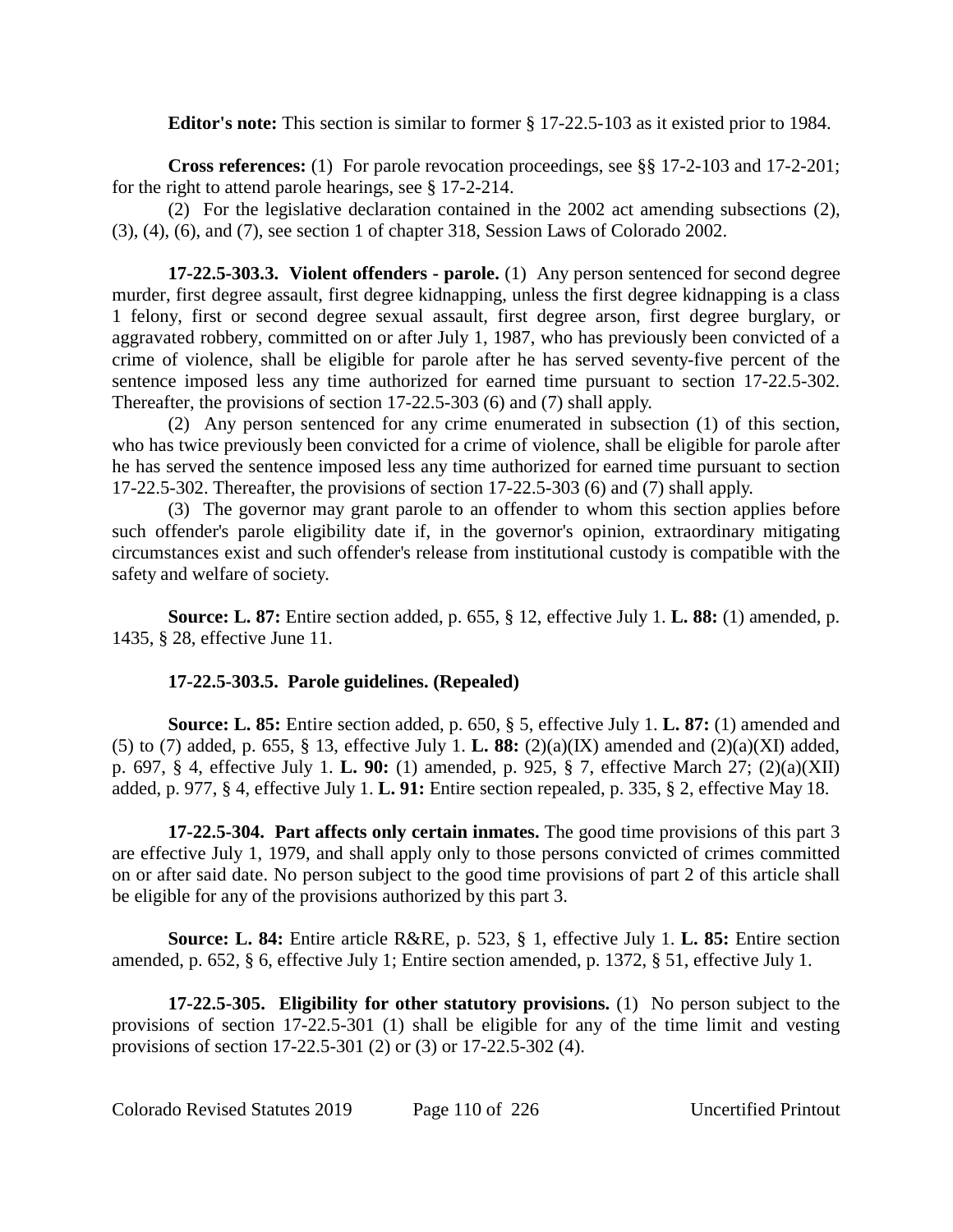(2) No person subject to the provisions of section 17-22.5-301 (2) shall be eligible for any of the time limit and vesting provisions of section 17-22.5-301 (1) or (3) or 17-22.5-302 (4).

(3) No person subject to the provisions of section 17-22.5-301 (3) shall be eligible for any of the time limit and vesting provisions of section 17-22.5-301 (1) or (2) or 17-22.5-302 (3).

**Source: L. 84:** Entire article R&RE, p. 523, § 1, effective July 1.

**17-22.5-306. Transfer of functions.** The executive director shall, on and after July 1, 1984, execute, administer, perform, and enforce the rights, powers, duties, functions, and obligations formerly vested in the state board of parole with respect to the earned time provisions of section 17-22.5-302. Notwithstanding any other provision of law to the contrary, the state board of parole shall carry out all of its other functions as if this section had not been enacted.

**Source: L. 84:** Entire article R&RE, p. 523, § 1, effective July 1.

**17-22.5-307. Consecutive or concurrent sentences - clarification of mittimus.** (1) If the department receives custody of a defendant who is sentenced to serve two or more terms of incarceration in the custody of the department, and any mittimus concerning the defendant's sentence or sentences does not clearly indicate whether the defendant's sentences are to be served consecutively or concurrently, then the department shall seek clarification in writing from the court regarding the defendant's sentence or sentences. The department shall seek such clarification not more than two business days after the department's receipt of the mittimus.

(2) A court that receives a written request from the department pursuant to subsection (1) of this section shall respond to the department and clarify the mittimus in question in order to accurately reflect the sentence previously entered in open court. The court shall provide such clarification in writing not more than two business days after receiving the request. The court shall provide a copy of the court's response to the counsel of record for the prosecution and the defense.

(3) Until the department obtains clarification of the mittimus from the court, the department shall not make any determination of the defendant's parole eligibility date or mandatory release date.

**Source: L. 2013:** Entire section added, (HB 13-1323), ch. 325, p. 1816, § 1, effective May 28.

#### PART 4

#### PAROLE ELIGIBILITY AND DISCHARGE FROM CUSTODY

**Law reviews:** For article, "1990 Criminal Law Legislative Update", see 19 Colo. Law. 2049 (1990).

**17-22.5-401. Legislative declaration.** The general assembly hereby declares that if any inmate does not demonstrate positive behavior during incarceration, such inmate should be required to serve out the full sentence imposed upon such inmate. If any inmate does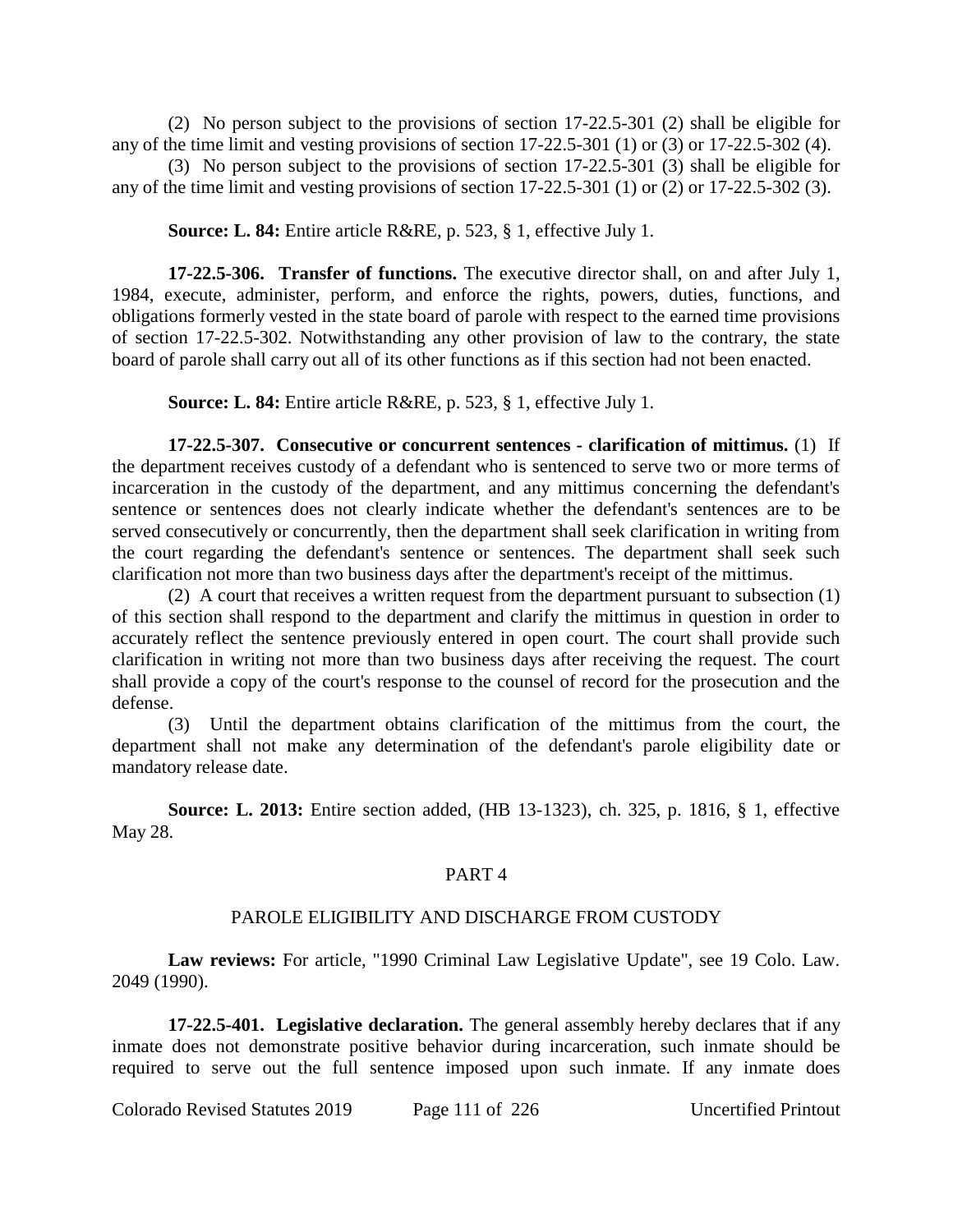demonstrate positive behavior during incarceration, such inmate should be considered for release from incarceration prior to the end of the full sentence imposed upon him. Therefore, the general assembly, in enacting this part 4, intends to provide standards whereby any inmate can earn a reduction of incarceration time and to provide incentives for inmates to demonstrate positive behavior during incarceration.

**Source: L. 90:** Entire part added, p. 946, § 19, effective June 7.

**17-22.5-402. Discharge from custody.** (1) No inmate shall be discharged from the department until he has remained the full term for which he was sentenced, to be computed on and after the date upon which the sentence becomes effective and excluding any time the inmate may have been at large by reason of escape therefrom, unless he is pardoned or otherwise released by legal authority.

(2) Notwithstanding subsection (1) of this section, the full term for which an inmate is sentenced shall be reduced by any earned release time and earned time granted pursuant to section 17-22.5-405, except as provided in section 17-22.5-403 (3) and (3.5).

(3) This part 4 shall not apply to any offender to whom section 17-22.5-104 (2)(a),  $(2)(b)$ ,  $(2)(c)$ ,  $(2)(d)(I)$ ,  $(2)(d)(II)$ , or  $(2)(d)(III)$  applies.

(4) A person discharged from a correctional facility without supervision is eligible to receive reentry support services from the department or community-based organizations that receive funding from the department to provide reentry services for up to one year after the person's date of discharge.

**Source: L. 90:** Entire part added, p. 947, § 19, effective June 7. **L. 2004:** (2) amended, p. 1741, § 2, effective June 4. **L. 2006:** (3) amended, p. 1053, § 4, effective May 25. **L. 2009:** (2) amended, (HB 09-1351), ch. 359, p. 1867, § 2, effective June 1. **L. 2019:** (4) added, (SB 19- 143), ch. 286, p. 2659, § 5, effective May 28.

**Cross references:** For the legislative declaration contained in the 2006 act amending subsection (3), see section 1 of chapter 228, Session Laws of Colorado 2006.

**17-22.5-403. Parole eligibility.** (1) Any person sentenced for a class 2, class 3, class 4, class 5, or class 6 felony, or a level 1, level 2, level 3, or level 4 drug felony, or any unclassified felony shall be eligible for parole after such person has served fifty percent of the sentence imposed upon such person, less any time authorized for earned time granted pursuant to section 17-22.5-405. However, the date established by this subsection (1) upon which any person shall be eligible for parole may be extended by the executive director for misconduct during incarceration. The executive director shall promulgate rules and regulations concerning when and under what conditions any inmate's parole eligibility date may be extended. Such rules and regulations shall be promulgated in such a manner as to promote fairness and consistency in the treatment of all inmates.

(2) (a) Notwithstanding subsection (1) of this section, any person convicted and sentenced for second degree murder, first degree assault, first degree kidnapping unless the first degree kidnapping is a class 1 felony, first or second degree sexual assault, first degree arson, first degree burglary, or aggravated robbery, committed on or after June 7, 1990, and before July

Colorado Revised Statutes 2019 Page 112 of 226 Uncertified Printout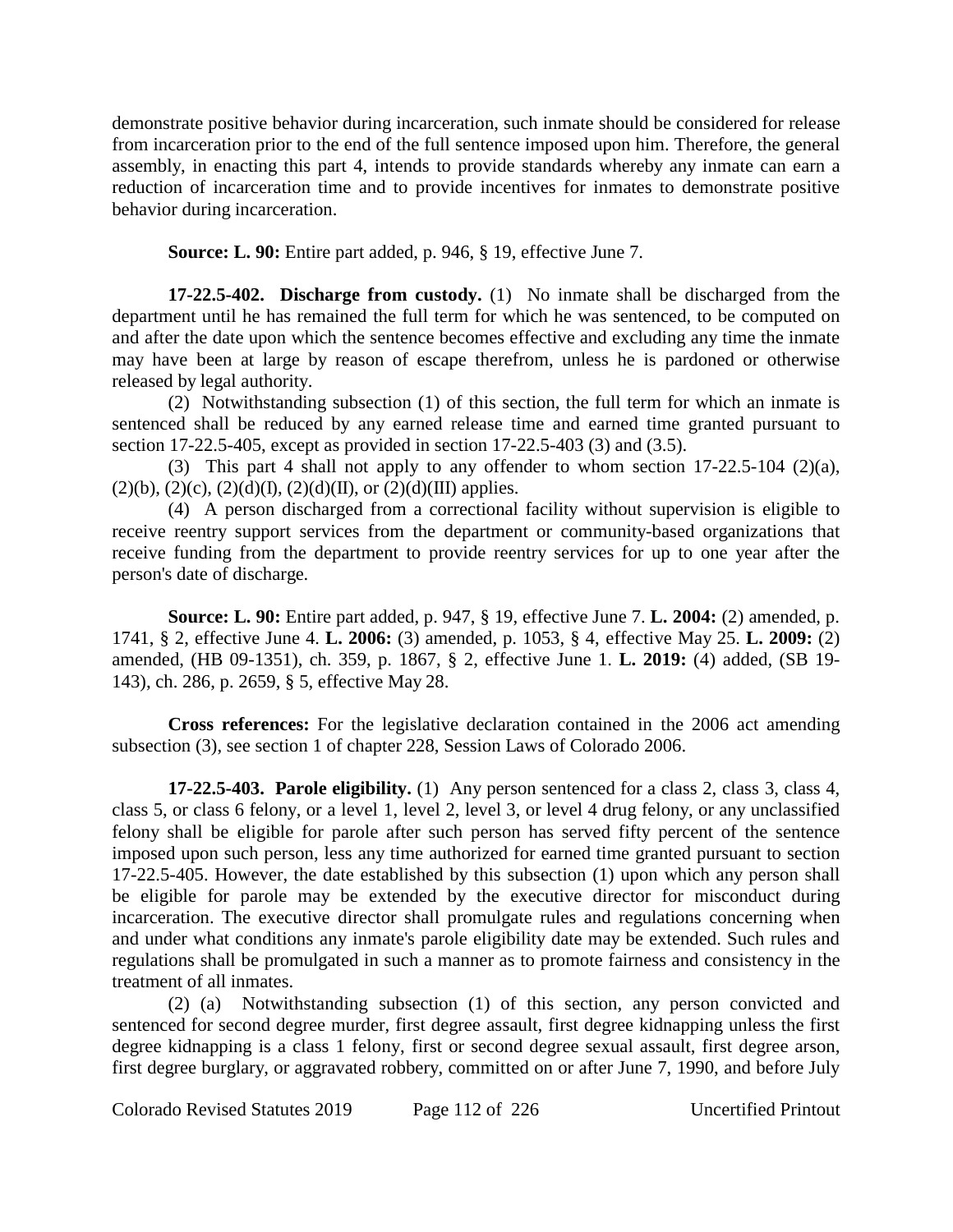1, 2004, which person has previously been convicted of a crime which would have been a crime of violence as defined in section 18-1.3-406, C.R.S., shall be eligible for parole after such person has served seventy-five percent of the sentence imposed upon such person, less any time authorized for earned time granted pursuant to section 17-22.5-405.

(b) The provisions of paragraph (a) of this subsection (2) shall not apply to persons sentenced pursuant to part 10 of article 1.3 of title 18, C.R.S.

(c) (I) A person who is convicted as an adult of a class 1 felony following a direct filing of an information or indictment in the district court pursuant to section 19-2-517, C.R.S., or transfer of proceedings to the district court pursuant to section 19-2-518, C.R.S., or pursuant to either of these sections as they existed prior to their repeal and reenactment, with amendments, by House Bill 96-1005, which felony was committed on or after July 1, 1990, and before July 1, 2006, and who is resentenced pursuant to section  $18-1.3-401$  (4)(c), C.R.S., is not entitled to receive any reduction of his or her sentence pursuant to this section.

(II) Repealed.

(2.5) (a) Notwithstanding subsection (1) of this section, any person convicted and sentenced for second degree murder, first degree assault, first degree kidnapping unless the first degree kidnapping is a class 1 felony, first degree arson, first degree burglary, or aggravated robbery, committed on or after July 1, 2004, shall be eligible for parole after such person has served seventy-five percent of the sentence imposed upon such person, less any time authorized for earned time granted pursuant to section 17-22.5-405.

(b) The provisions of paragraph (a) of this subsection (2.5) shall only apply to:

(I) A person convicted and sentenced for a crime listed in paragraph (a) of this subsection (2.5) that is a class 2 or class 3 felony offense; or

(II) A person convicted and sentenced for a crime listed in paragraph (a) of this subsection (2.5) that is a class 4 or class 5 felony offense, which person has previously been convicted of a crime of violence as defined in section 18-1.3-406, C.R.S.

(3) Notwithstanding subsection (1) or (2) of this section, any person convicted and sentenced for any crime enumerated in subsection (2) of this section, committed on or after June 7, 1990, and before July 1, 2004, who has twice previously been convicted for a crime which would have been a crime of violence as defined in section 18-1.3-406, C.R.S., shall be eligible for parole after such person has served seventy-five percent of the sentence served upon such person, at which time such person shall be referred by the department to the state board of parole which may place such person on parole for a period of time which does not exceed the time remaining on such person's original sentence. For offenses committed on or after July 1, 1993, such person shall be placed on parole for the period of time specified in section 18-1.3-401  $(1)(a)(V)$ , C.R.S. Section 17-22.5-402 (2) shall not apply to any such offender.

(3.5) (a) Notwithstanding subsection (1) or (2.5) of this section, any person convicted and sentenced for any crime enumerated in subsection (2.5) of this section, committed on or after July 1, 2004, who has previously been convicted for a crime which would have been a crime of violence as defined in section 18-1.3-406, C.R.S., shall be eligible for parole after such person has served seventy-five percent of the sentence served upon such person, at which time such person shall be referred by the department to the state board of parole which may place the person on parole for the period of time specified in section 18-1.3-401 (1)(a)(V), C.R.S. Section 17-22.5-402 (2) shall not apply to any such offender.

(b) The provisions of paragraph (a) of this subsection (3.5) shall only apply to:

Colorado Revised Statutes 2019 Page 113 of 226 Uncertified Printout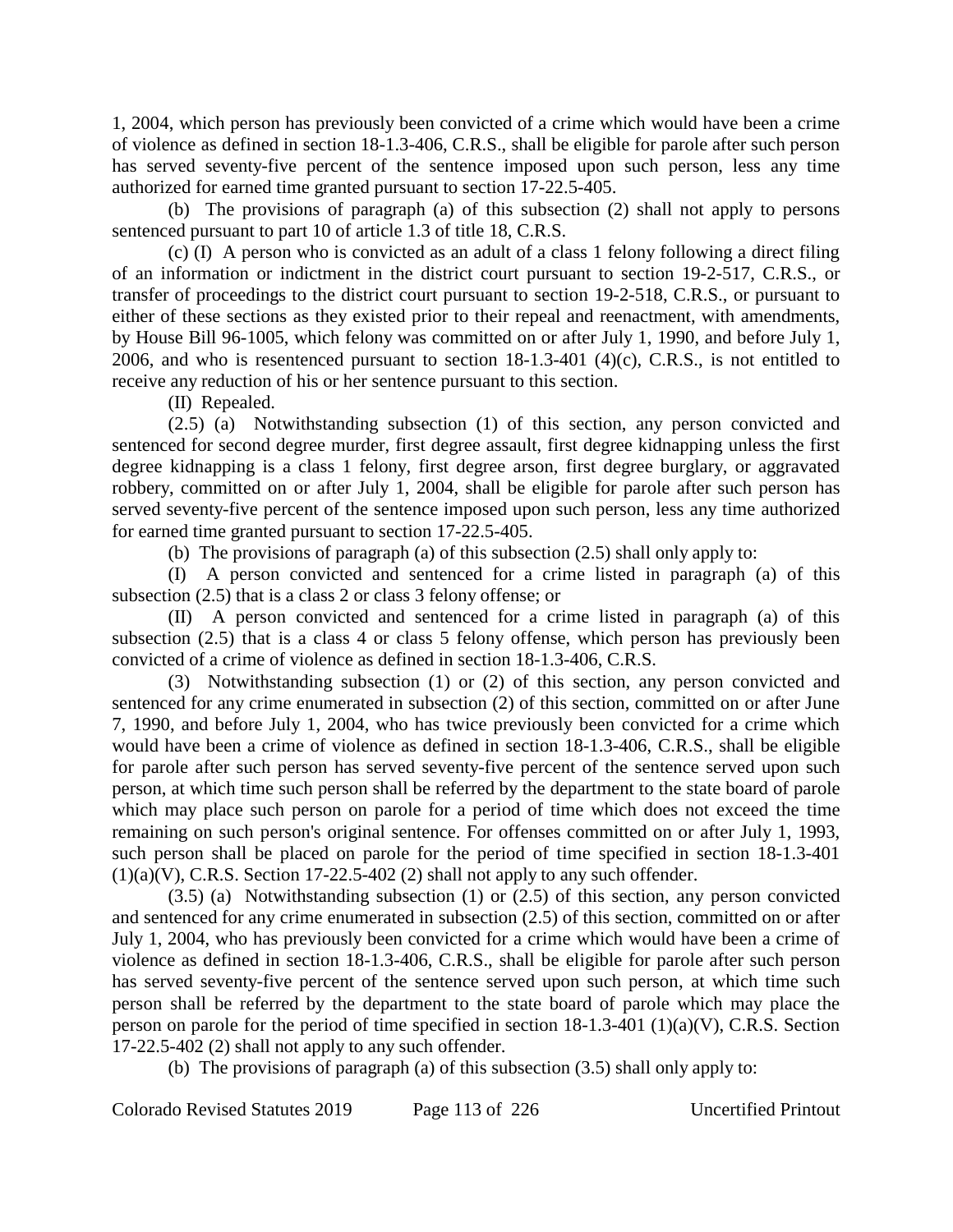(I) A person convicted and sentenced for a crime listed in paragraph (a) of subsection (2.5) of this section that is a class 2 or class 3 felony offense; or

(II) A person convicted and sentenced for a crime listed in paragraph (a) of subsection (2.5) of this section that is a class 4 or class 5 felony offense, which person has twice previously been convicted of a crime of violence as defined in section 18-1.3-406, C.R.S.

(4) The governor may grant parole to an inmate to whom subsection (2) or (3) of this section applies prior to such inmate's parole eligibility date or discharge date if, in the governor's opinion, extraordinary mitigating circumstances exist and such inmate's release from institutional custody is compatible with the safety and welfare of society.

(4.5) (a) After considering any relevant evidence presented by any person or agency and considering the presumptions set forth in section 17-34-102 (8), the governor may grant early parole to an offender to whom subsection (1) or (2.5) of this section applies when the offender successfully completes the specialized program described in section 17-34-102 if, in the governor's opinion, extraordinary mitigating circumstances exist and the offender's release from institutional custody is compatible with the safety and welfare of society.

(b) When an offender applies for early parole pursuant to paragraph (a) of this subsection (4.5) after having successfully completed the specialized program described in section 17-34-102, the offender shall make his or her application to the governor's office with notice and a copy of the application sent to the state board of parole created in section 17-2-201. The state board of parole shall review the offender's application and all supporting documents and schedule a hearing if the board considers making a recommendation for early parole, at which hearing any victim must have the opportunity to be heard, pursuant to section 24-4.1-302.5 (1)(j), C.R.S. Not later than ninety days after receipt of a copy of an offender's application for early parole, the state board of parole, after considering the presumptions set forth in section 17-34-102 (8), shall make a recommendation to the governor concerning whether early parole should be granted to the offender.

(c) The department, in consultation with the state board of parole, shall develop any necessary policies and procedures to implement this subsection (4.5), including procedures for providing notice to any victim, as required by sections 24-4.1-302.5 (1)(j) and 24-4.1-303 (14), C.R.S., and to the district attorney's office that prosecuted the crime for which the offender was sentenced.

(5) For any offender who is incarcerated for an offense committed prior to July 1, 1993, upon application for parole, the state board of parole, working in conjunction with the department and using the guidelines established pursuant to section 17-22.5-404, shall determine whether or not to grant parole and, if granted, the length of the period of parole. Prior to the parole release hearing, the division of adult parole shall conduct a parole plan investigation and inform the state board of parole of the results of the investigation. If the state board of parole finds an inmate's parole plan inadequate, it shall table the parole release decision and inform the director of the division of adult parole that the parole plan is inadequate. The director of the division of adult parole shall ensure that a revised parole plan that addresses the deficiencies in the original parole plan is submitted to the parole board within thirty days after the notification. The parole board is responsible for monitoring the department's compliance with this provision and shall notify the director of the division of adult parole if a revised parole plan is not submitted to the parole board within thirty days. The state board of parole may set the length of the period of parole for any time period up to the date of final discharge as determined in

Colorado Revised Statutes 2019 Page 114 of 226 Uncertified Printout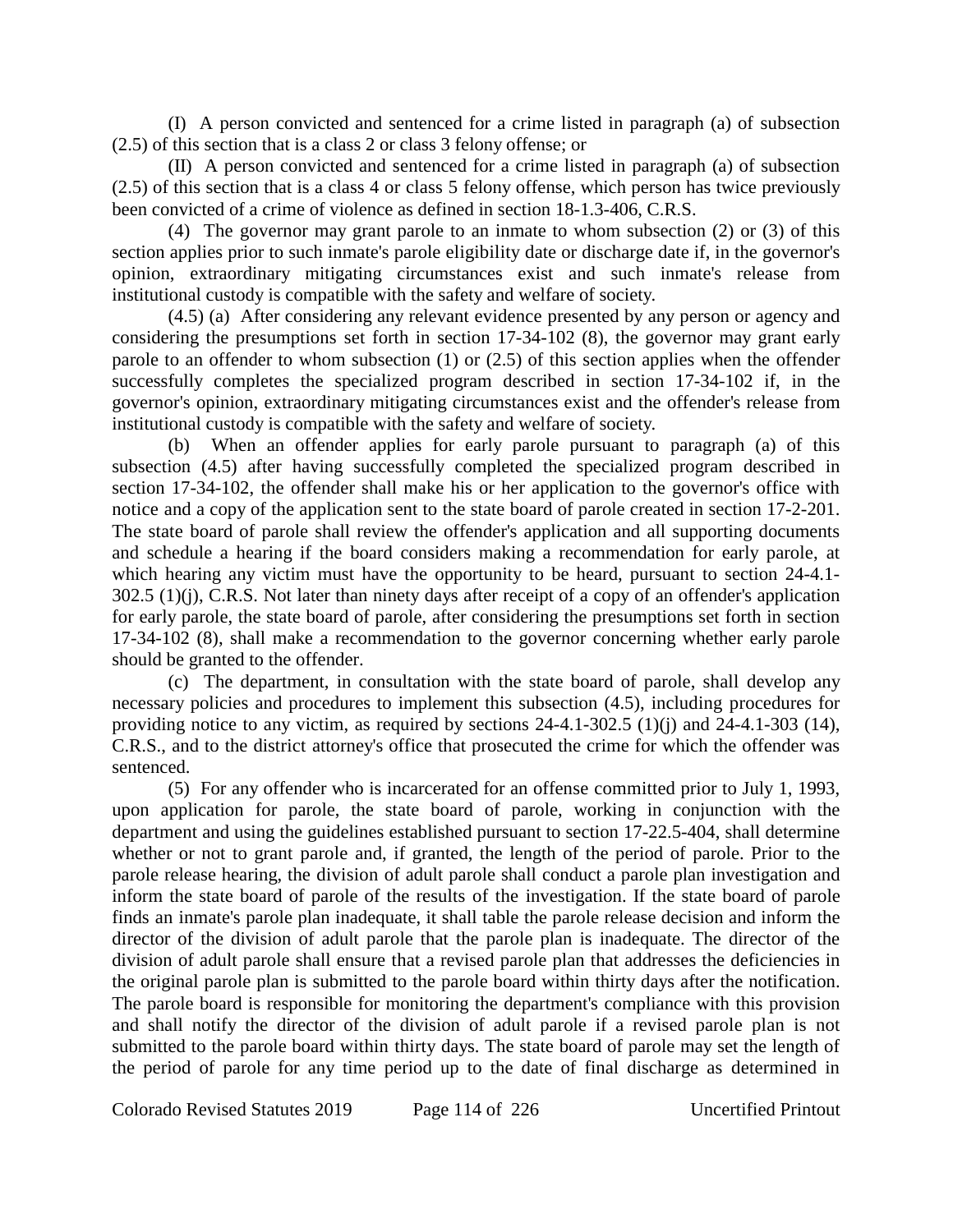accordance with section 17-22.5-402. If an application for parole is refused by the state board of parole, the state board of parole shall reconsider within one year thereafter whether such inmate should be granted parole. The state board of parole shall continue such reconsideration each year thereafter until such inmate is granted parole or until such inmate is discharged pursuant to law; except that:

(a) If the inmate applying for parole was convicted of any class 3 sexual offense described in part 4 of article 3 of title 18, C.R.S., a habitual criminal offense as defined in section 18-1.3-801 (2.5), C.R.S., or of any offense subject to the requirements of section 18-1.3-904, C.R.S., the board need only reconsider granting parole to such inmate once every three years, until the board grants such inmate parole or until such inmate is discharged pursuant to law; or

(b) If the inmate was convicted of a class 1 or class 2 felony that constitutes a crime of violence, as defined in section 18-1.3-406, C.R.S., the board need only reconsider granting parole to such inmate once every five years, until the board grants such inmate parole or until such inmate is discharged pursuant to law.

(6) For persons who are granted parole pursuant to subsection (5) of this section, the division of adult parole shall provide parole supervision and assistance in securing employment, housing, and such other services as may effect the successful reintegration of such offender into the community while recognizing the need for public safety. The conditions for parole for any such offender under this subsection (6) shall be established pursuant to section 17-22.5-404 by the state board of parole prior to such offender's release from incarceration. Upon a determination in a parole revocation proceeding that the conditions of parole have been violated, the state board of parole shall continue the parole in effect, modify the conditions of parole if circumstances then shown to exist require such modifications, which circumstances shall be set forth in writing, or revoke the parole and order the return of the offender to a place of confinement designated by the executive director for any period of time up to the period remaining on such person's sentence, including the remainder of the offender's natural life if applicable, until the discharge date as determined by section 17-22.5-402 or one year, whichever is longer. In computing the period of reincarceration for an offender other than an offender sentenced for a nonviolent felony offense, as defined in section 17-22.5-405 (5), the time between the offender's release on parole and return to custody in Colorado for revocation of such parole shall not be considered to be part of the term of the sentence. The state board of parole may discharge an offender granted parole under this section at any time during the term of parole upon a determination that the offender has been sufficiently rehabilitated and reintegrated into society and can no longer benefit from parole supervision.

(7) (a) For any offender who is incarcerated for an offense committed on or after July 1, 1993, upon application for parole, the state board of parole, working in conjunction with the department and using the guidelines established pursuant to section 17-22.5-404, shall determine whether or not to grant parole. The state board of parole, if it determines that placing an offender on parole is appropriate, shall set the length of the period of parole at the mandatory period of parole established in section  $18-1.3-401(1)(a)(V)$  or  $18-1.3-401.5(2)(a)$ , C.R.S., except as otherwise provided for specified offenses in section  $17-2-201$  (5)(a), (5)(a.5), and (5)(a.7).

(b) Notwithstanding the provisions of paragraph (a) of this subsection (7), for any sex offender, as defined in section 18-1.3-1003 (4), C.R.S., who is sentenced pursuant to the provisions of part 10 of article 1.3 of title 18, C.R.S., for commission of a sex offense committed on or after November 1, 1998, the state board of parole shall determine whether or not to grant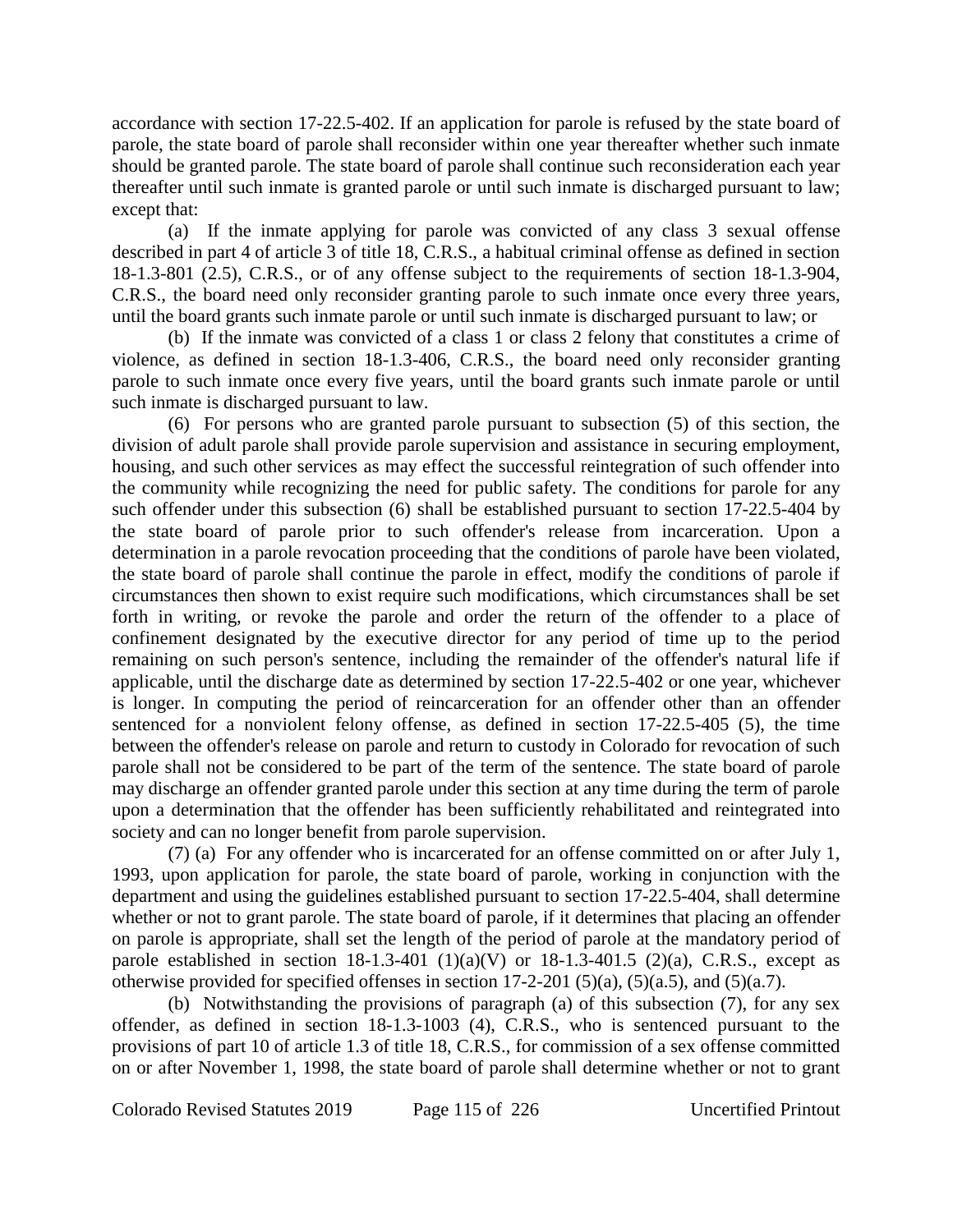parole as provided in section 18-1.3-1006, C.R.S. If the state board of parole determines that placing a sex offender on parole is appropriate, it shall set an indeterminate period of parole as provided in section 18-1.3-1006, C.R.S.

(c) If the state board of parole does not grant parole pursuant to subsection (7)(a) or (7)(b) of this section because it finds an inmate's parole plan inadequate, it shall table the parole release decision and inform the director of the division of adult parole that the parole plan is inadequate. The director of the division of adult parole shall ensure that a revised parole plan that addresses the deficiencies in the original parole plan is submitted to the parole board within thirty days after the notification. The parole board is responsible for monitoring the department's compliance with this provision and shall notify the director of the division of adult parole if a revised parole plan is not submitted to the parole board within thirty days.

(8) (a) For persons who are granted parole pursuant to paragraph (a) of subsection (7) of this section, the division of adult parole shall provide parole supervision and assistance in securing employment, housing, and such other services as may affect the successful reintegration of such offender into the community while recognizing the need for public safety. The conditions for parole for any such offender under this paragraph (a) shall be established pursuant to section 17-22.5-404 by the state board of parole prior to such offender's release from incarceration. Upon a determination that the conditions of parole have been violated in a parole revocation proceeding, the state board of parole shall continue the parole in effect, modify the conditions of parole if circumstances then shown to exist require such modifications, which circumstances shall be set forth in writing, or revoke the parole and order the return of the offender to a place of confinement designated by the executive director for any period of time up to the period remaining on such person's mandatory period of parole established in section 18- 1.3-401 (1)(a)(V) or 18-1.3-401.5 (2)(a), C.R.S. Any offender who has been reincarcerated due to a parole revocation pursuant to this paragraph (a) shall be eligible for parole at any time during such reincarceration. The state board of parole may discharge an offender granted parole under this section at any time during the term of parole upon a determination that the offender has been sufficiently rehabilitated and reintegrated into society and can no longer benefit from parole supervision. In making any such determination, the state board of parole shall make written findings as to why such offender is no longer in need of parole supervision.

(b) For sex offenders, as defined in section 18-1.3-1003 (4), C.R.S., who are convicted of an offense committed on or after November 1, 1998, and who are granted parole pursuant to paragraph (b) of subsection (7) of this section, the division of adult parole shall provide parole supervision and assistance in securing employment, housing, and such other services as may affect the successful reintegration of the sex offender into the community while recognizing the need for public safety. The conditions for parole for any sex offender shall be established pursuant to section 18-1.3-1006, C.R.S., and section 17-22.5-404 by the state board of parole prior to the sex offender's release from incarceration. Upon a determination in a parole revocation proceeding that the sex offender has violated the conditions of parole, the state board of parole shall continue the parole in effect, modify the conditions of parole if circumstances then shown to exist require such modifications, which circumstances shall be set forth in writing, or revoke the parole and order the return of the sex offender to a place of confinement designated by the executive director for any period of time up to the remainder of the sex offender's natural life. The revocation hearing shall be held and the state board of parole shall make its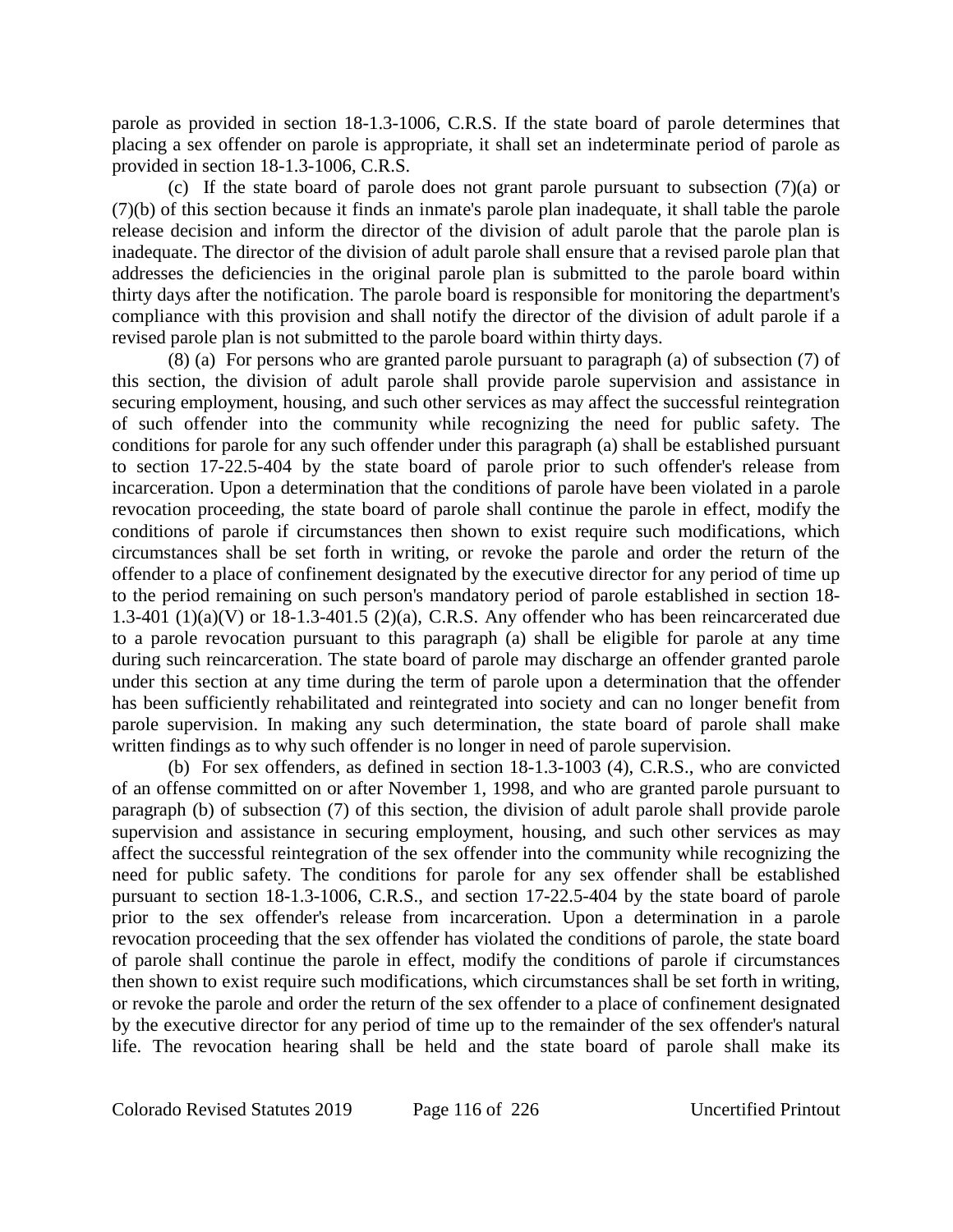determination as provided in section 18-1.3-1010, C.R.S. The state board of parole may discharge a sex offender from parole as provided in section 18-1.3-1006 (3), C.R.S.

(9) The state board of parole shall consider the parole of a person whose parole is revoked either for a technical violation or based on a self-revocation at least once within one hundred eighty days after the revocation if the person's release date is more than nine months from the date of the person's revocation; except that a person whose parole is revoked based on a technical violation that involved the use of a weapon shall not be considered for parole for one year.

**Source: L. 90:** Entire part added, p. 947, § 19, effective June 7. **L. 93:** (1) amended, p. 1730, § 11, effective July 1; entire section amended, p. 1978, § 4, effective July 1. **L. 94:** (5) and (7) amended, p. 2597, § 7, effective June 3. **L. 95:** (6) amended, p. 878, § 13, effective May 24. **L. 98:** (9) added, p. 1445, § 37, effective July 1; (7) and (8) amended, p. 1291, § 12, effective November 1. **L. 2000:** (6), (8), and (9)(c) amended, p. 854, § 63, effective May 24. **L. 2002:** (7)(a) amended, p. 125, § 3, effective March 26; (2), (3), (5), (7)(a), (7)(b), (8)(a), (8)(b), and (9)(a) amended, p. 1504, § 164, effective October 1. **L. 2003:** (2) amended, p. 975, § 10, effective April 17; (7)(a) amended, p. 813,  $\S$  2, effective July 1; (9) amended, p. 2677,  $\S$  4, effective July 1. **L. 2004:** (2) and (3) amended and (2.5) and (3.5) added, p. 1739, § 1, effective June 4. **L. 2008:** (6) amended, p. 1756, § 5, effective July 1. **L. 2013:** (1), (7)(a), and (8)(a) amended, (SB 13-250), ch. 333, p.1932, § 49, effective October 1. **L. 2015:** (5), (6), (7), and (8)(b) amended, (HB 15-1122), ch. 37, p. 89, § 5, effective March 20. **L. 2016:** (2)(c) added, (SB 16-181), ch. 353, p. 1449, § 3, effective June 10; (4.5) added, (SB 16-180), ch. 352, p. 1443, § 3, effective August 10. **L. 2017:** IP(5) amended, (HB 17-1326), ch. 394, p. 2030, § 5, effective August 9. **L. 2019:** IP(5) amended and (7)(c) added, (SB 19-143), ch. 286, p. 2660, § 6, effective May 28.

**Editor's note:** (1) Amendments to this section by House Bill 93-1302 and House Bill 93-1088 were harmonized. Amendments to subsection (7)(a) by House Bill 02-1223 and House Bill 02-1046 were harmonized, effective October 1, 2002.

(2) Subsection  $(2)(c)(II)(B)$  provided for the repeal of subsection  $(2)(c)(II)$ , effective one year after June 10, 2016. (See L. 2016, p. 1449.)

**Cross references:** For the legislative declaration contained in the 2002 act amending subsections (2), (3), (5), (7)(a), (7)(b), (8)(a), (8)(b), and (9)(a), see section 1 of chapter 318, Session Laws of Colorado 2002. For the legislative declaration in HB 15-1122, see section 1 of chapter 37, Session Laws of Colorado 2015. For the legislative declaration in SB 16-180, see section 1 of chapter 352, Session Laws of Colorado 2016. For the legislative declaration in HB 17-1326, see section 1 of chapter 394, Session Laws of Colorado 2017.

**17-22.5-403.5. Special needs parole.** (1) Notwithstanding any provision of law to the contrary, a special needs offender, as defined in section 17-1-102 (7.5)(a), may be eligible for parole prior to or after the offender's parole eligibility date pursuant to this section if:

(a) The state board of parole determines, based on the special needs offender's condition and a medical evaluation, that he or she does not constitute a threat to public safety and is not likely to commit an offense; and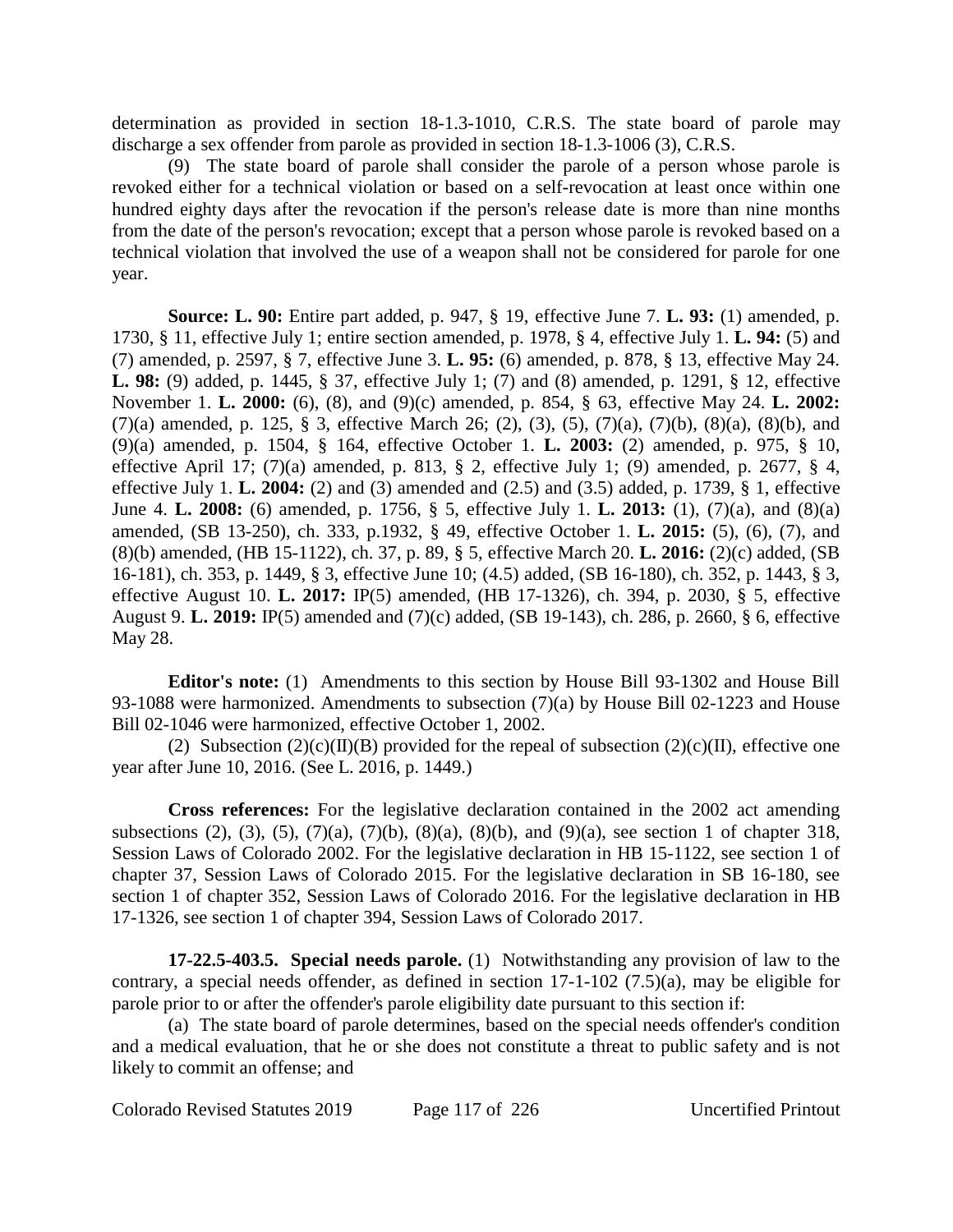(b) The state board of parole approves a special needs parole plan that ensures appropriate supervision of and continuity of medical care for the special needs offender.

(2) This section shall apply to any inmate applying for parole on or after July 1, 2001, regardless of when the inmate was sentenced. The provisions of this section shall not affect the length of the parole period to which a special needs offender would otherwise be subject.

(3) (a) The department is responsible for identifying inmates who meet the eligibility criteria for special needs parole and shall submit a referral to the state board of parole for all eligible inmates.

(b) The referral shall include:

(I) A summary of the inmate's medical or physical condition and the risk of reoffense that the inmate poses to society. In rendering an opinion regarding the inmate's level of risk of reoffense, the department may consider such factors as the inmate's medical or physical condition, the severity of any disability or incapacitation, risk assessment scores, the nature and severity of the offense for which the inmate is currently incarcerated, the inmate's criminal history, institutional conduct, and other relevant factors.

(II) The details of a special needs parole plan recommended by the department;

(III) A recommendation to the parole board that an offender be released or not be released as a special needs offender pursuant to the provisions of subsection (1) of this section. Prior to making any recommendation pursuant to this subparagraph (III), the department shall establish objective criteria on which to base a recommendation for parole pursuant to the provisions of this section; and

(IV) A victim impact statement or response from the district attorney that prosecuted the offender, if received pursuant to paragraph (c) of this subsection (3).

(c) (I) The department shall provide notification to any victim, as required under section 24-4.1-302.5, C.R.S. A victim shall have thirty days after receiving notification to submit a victim impact statement to the department. The department shall include any victim impact statement in the referral to the state board of parole.

(II) At the same time that the department completes the notification required by subparagraph (I) of this paragraph (c), the department shall notify the district attorney that prosecuted the offender if the offender is serving a sentence for a conviction of a crime of violence as described in section 18-1.3-406, C.R.S., or a sex offense as listed in section 16-22- 102 (9)(j), (9)(k), (9)(l), (9)(n), (9)(o), (9)(p), (9)(q), (9)(r), or (9)(s), C.R.S. A district attorney shall have thirty days after receiving notification to submit a response to the department. The department shall include any district attorney response in the referral to the state board of parole.

(4) (a) The state board of parole shall consider an inmate for special needs parole upon referral by the department.

(b) The state board of parole shall make a determination of the risk of reoffense that the inmate poses after considering such factors as the inmate's medical or physical condition, the severity of any disability or incapacitation, the inmate's risk assessment scores, the nature and severity of the offense for which the inmate is currently incarcerated, the inmate's criminal history, the inmate's institutional conduct, and other relevant factors.

(c) The state board of parole may schedule a hearing on the application for special needs parole with the inmate present, or the board may review the application and issue a decision without a hearing, pursuant to section 17-2-201 (4)(f).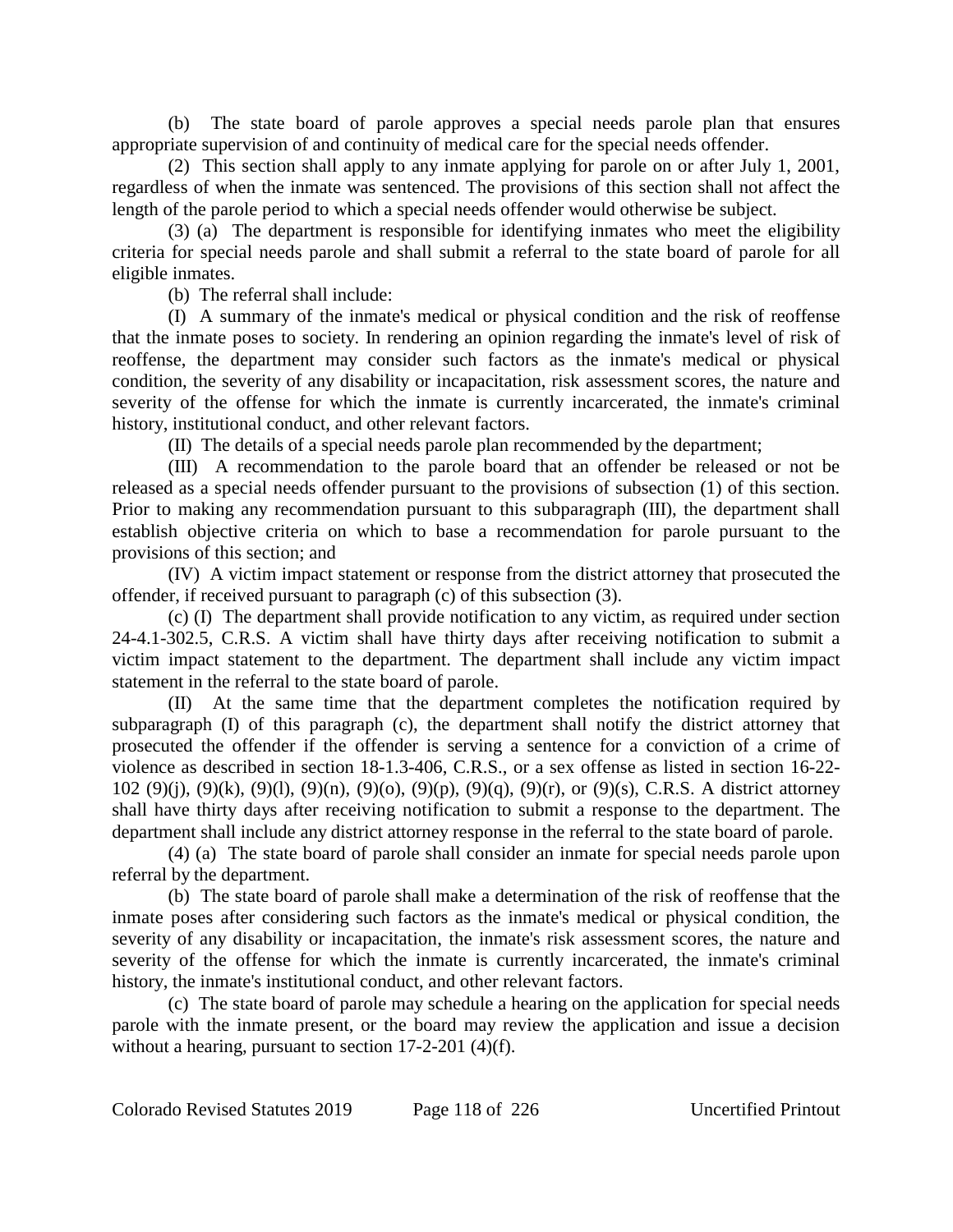(d) The state board of parole shall make a determination of whether to grant special needs parole within thirty days after receiving the referral from the department. The board may delay the decision in order to request that the department modify the special needs parole plan. If, prior to or during any parole hearing, the board or any member of the board has a substantial and good-faith reason to believe that the offender is incompetent to proceed, as defined in section 16-8.5-101 (12), the board shall suspend all proceedings and notify the trial court that imposed any active sentence, and the court shall determine the competency or incompetency of the defendant pursuant to section 16-8.5-103. The court shall appoint counsel to represent the offender with respect to the determination of competency of the offender, but the presence of the offender is not required for any court proceedings unless good cause is shown.

(e) A denial of special needs parole by the state board of parole shall not affect an inmate's eligibility for any other form of parole or release under applicable law.

(4.5) If an offender is determined to be incompetent to proceed pursuant to subsection (4) of this section, the court may order the department to provide or arrange for the delivery of appropriate restoration services in any setting authorized by law, by an order of the court, or by any other action as provided by law. Nothing in this section requires the department of human services to take custody of an offender for restoration services. The department of human services is not responsible for conducting the competency evaluation. If the court determines that there is not a substantial probability of the offender being restored to competency, the department may refer the inmate for special needs parole with a special needs parole plan pursuant to the provisions of this section.

(5) The board may consider the application for special needs parole pursuant to the proceedings set forth in section  $17-2-201$  (4)(f) or  $17-2-201$  (9)(a). If the department recommends to the state board of parole that an offender be released to parole as a special needs offender pursuant to the provisions of subsection (1) of this section, the board may deny parole only by a majority vote of the board and only if the board makes a finding that granting parole would create a threat to public safety and that the offender is likely to commit an offense.

(6) The department shall not have any responsibility for the payment of medical care for any offender upon his or her release.

(7) For any offender who is granted special needs parole pursuant to this section, the state board of parole shall set the length of the parole for an appropriate time period of at least six months but not exceeding thirty-six months. At any time during the offender's parole, the state board of parole may revise the duration of the parole. However, in no case may such an offender be required to serve a period of parole in excess of the period of parole to which he or she would otherwise be sentenced pursuant to section  $18-1.3-401$  (1)(a)(V)(A), or thirty-six months, whichever is less.

**Source: L. 2000:** Entire section added, p. 1495, § 2, effective July 1, 2001. **L. 2003:** IP(1) amended and (3) added, p. 1910, § 2, effective August 6. **L. 2011:** Entire section amended, (SB 11-241), ch. 200, p. 836, § 6, effective May 23. **L. 2012:** (3)(c)(II) amended, (HB 12-1310), ch. 268, p. 1401, § 22, effective June 7. **L. 2013:** IP(1) amended, (SB 13-229), ch. 272, p. 1429, § 6, effective July 1; IP(1) amended, (HB 13-1300), ch. 316, p. 1715, § 153, effective August 7. **L. 2018:** (4)(d) and (5) amended and (4.5) and (7) added, (HB 18-1109), ch. 139, p. 913, § 2, effective April 23. **L. 2019:** (4)(d) amended, (SB 19-223), ch. 227, p. 2292, § 19, effective July 1.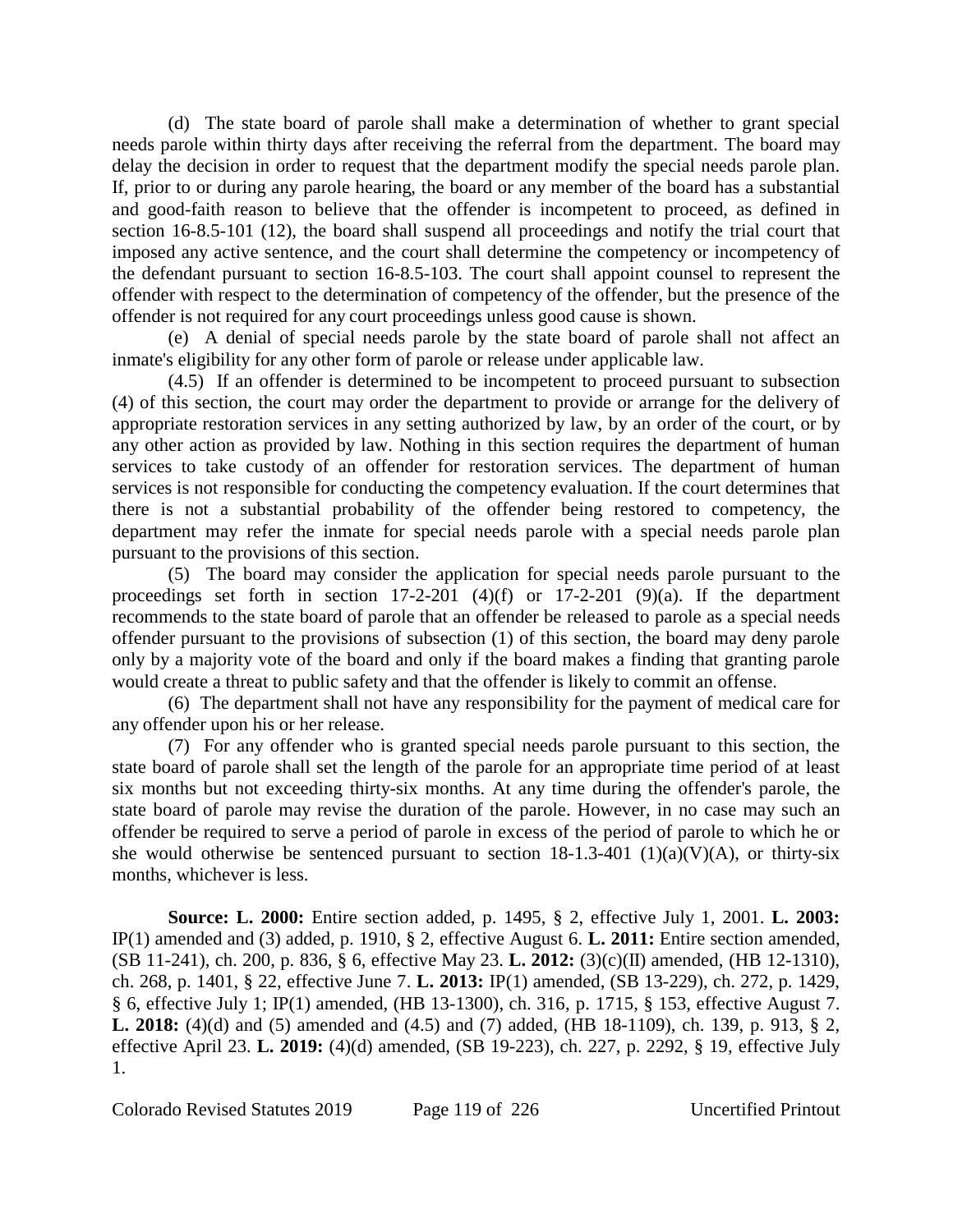**17-22.5-403.7. Parole eligibility - class 1 felony - juvenile offender convicted as adult - definition.** (1) As used in this section, "inmate" means a person:

(a) (I) Who is convicted as an adult of a class 1 felony following direct filing of an information or indictment in the district court pursuant to section 19-2-517, C.R.S.; or

(II) Who is convicted as an adult of a class 1 felony following transfer of proceedings to the district court pursuant to section 19-2-518, C.R.S.; and

(b) Who is sentenced to life imprisonment with the possibility of parole after serving a period of forty calendar years as provided in section 18-1.3-401 (4)(b), C.R.S.

(2) After considering any relevant evidence presented by any person or agency and considering the presumptions set forth in section 17-34-102 (8), the governor may grant parole to an inmate prior to the inmate's parole eligibility date if, in the governor's opinion, extraordinary mitigating circumstances exist and the inmate's release from institutional custody is compatible with the safety and welfare of society.

(3) Upon application for parole by an inmate, the state board of parole, working in conjunction with the department and using the guidelines established pursuant to section 17- 22.5-404, shall determine whether to grant parole. If the state board of parole determines that placing the inmate on parole is appropriate, the inmate shall remain in the legal custody of the department of corrections for the remainder of his or her life. If an application for parole is refused by the state board of parole, the state board of parole shall reconsider within five years thereafter whether the inmate should be granted parole. The state board of parole shall continue such reconsideration at least once every five years thereafter until the inmate is granted parole.

(4) (a) If the state board of parole grants parole pursuant to subsection (3) of this section, the division of adult parole shall provide parole supervision and assistance in securing employment, housing, and such other services as may affect the successful reintegration of the inmate into the community while recognizing the need for public safety.

(b) The conditions for parole for the inmate under this subsection (4) shall be established pursuant to section 17-22.5-404 by the state board of parole prior to the inmate's release from incarceration. Upon a determination that the conditions of parole have been violated in a parole revocation proceeding, the state board of parole shall:

(I) Continue the parole in effect;

(II) Modify the conditions of parole if circumstances then shown to exist require such modifications and set forth those circumstances in writing; or

(III) Revoke the parole and order the return of the inmate to a place of confinement designated by the executive director for any period of time remaining on the inmate's sentence to incarceration.

(c) An inmate who has been reincarcerated due to a parole revocation pursuant to this subsection (4) shall be eligible for parole at any time during the reincarceration.

(5) (a) If an inmate is subsequently reincarcerated pursuant to paragraph (b) of subsection (4) of this section, following reincarceration, the inmate may apply for parole and the state board of parole, working in conjunction with the department and using the guidelines established pursuant to section 17-22.5-404, shall determine whether to grant parole. If the state board of parole refuses the application for parole, the state board of parole shall reconsider within one year thereafter whether the inmate should be granted parole. The state board of parole shall continue such reconsideration each year thereafter, until the board grants the inmate parole.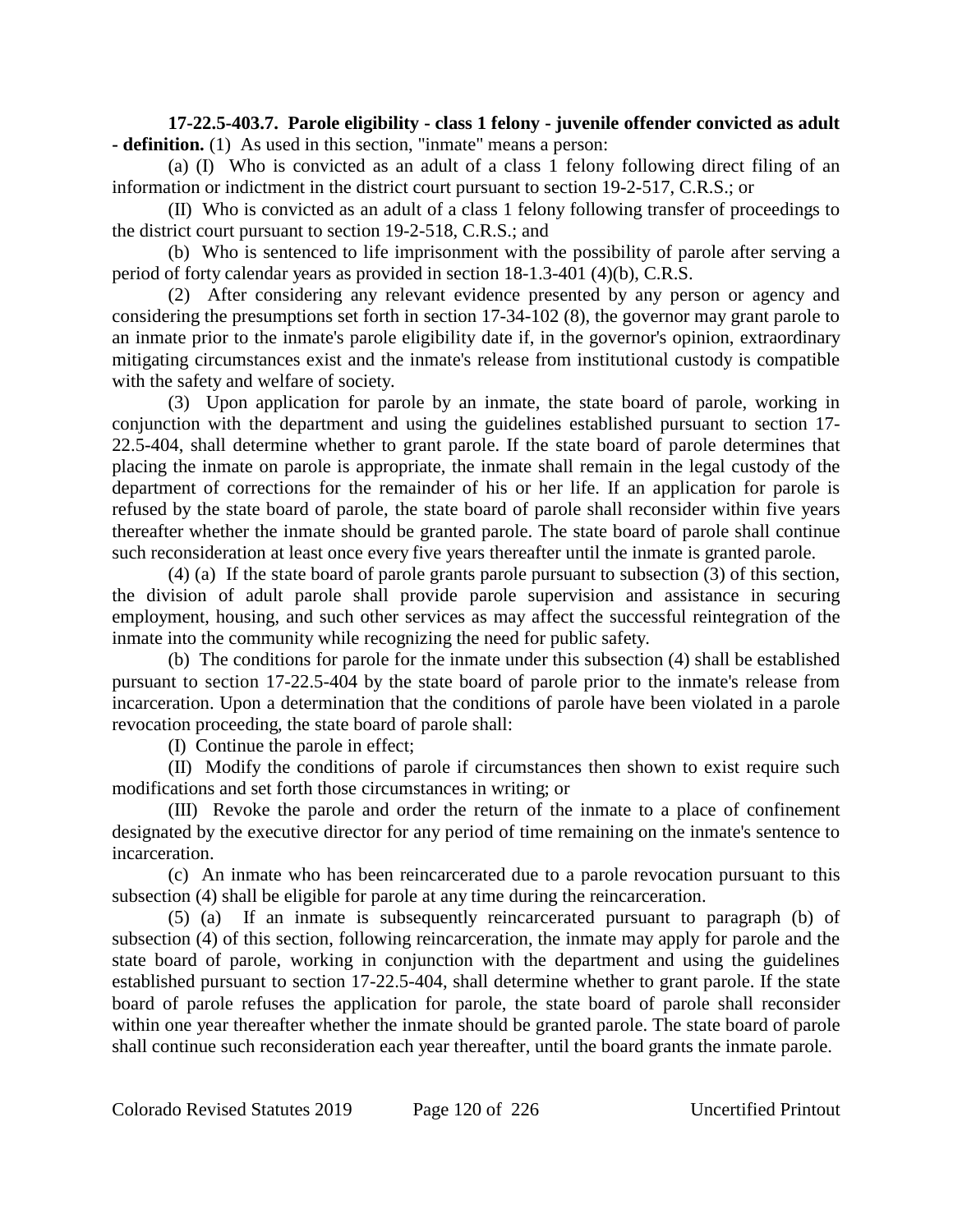(b) If the state board of parole grants parole to an inmate pursuant to paragraph (a) of this subsection (5), the provisions of subsection (4) of this section shall apply while the inmate is serving the remainder of the period of parole.

(6) (a) When an offender applies for early parole pursuant to this section after having successfully completed the specialized program described in section 17-34-102, the offender shall make his or her application to the governor's office with notice and a copy of the application sent to the state board of parole created in section 17-2-201. The state board of parole shall review the offender's application and all supporting documents and schedule a hearing if the board considers making a recommendation for early parole, at which hearing any victim must have the opportunity to be heard, pursuant to section 24-4.1-302.5 (1)(j), C.R.S. Not later than ninety days after receipt of a copy of an offender's application for early parole, the state board of parole, after considering the presumptions set forth in section 17-34-102 (8), shall make a recommendation to the governor concerning whether early parole should be granted to the offender.

(b) The department, in consultation with the state board of parole, shall develop any necessary policies and procedures to implement this subsection (6), including procedures for providing notice to any victim, as required by sections 24-4.1-302.5 (1)(j) and 24-4.1-303 (14), C.R.S., and to the district attorney's office that prosecuted the crime for which the offender was sentenced.

**Source: L. 2006:** Entire section added, p. 1053, § 5, effective May 25. **L. 2016:** (2) amended and (6) added, (SB 16-180), ch. 352, p. 1444, § 4, effective August 10.

**Cross references:** For the legislative declaration contained in the 2006 act enacting this section, see section 1 of chapter 228, Session Laws of Colorado 2006. For the legislative declaration in SB 16-180, see section 1 of chapter 352, Session Laws of Colorado 2016.

**17-22.5-404. Parole guidelines - definition.** (1) The general assembly hereby finds that:

(a) The risk of reoffense shall be the central consideration by the state board of parole in making decisions related to the timing and conditions of release on parole or revocation of parole;

(b) Research demonstrates that actuarial risk assessment tools can predict the likelihood or risk of reoffense with significantly greater accuracy than professional judgment alone. Evidence-based correctional practices prioritize the use of actuarial risk assessment tools to promote public safety. The best outcomes are derived from a combination of empirically based actuarial tools and clinical judgment.

(c) Although the state board of parole is made up of individuals, using structured decision-making unites the parole board members with a common philosophy and set of goals and purposes while retaining the authority of individual parole board members to make decisions that are appropriate for particular situations. Evidence-based correctional practices support the use of structured decision-making.

(d) Structured decision-making by the state board of parole provides for greater accountability, standards for evaluating outcomes, and transparency of decision-making that can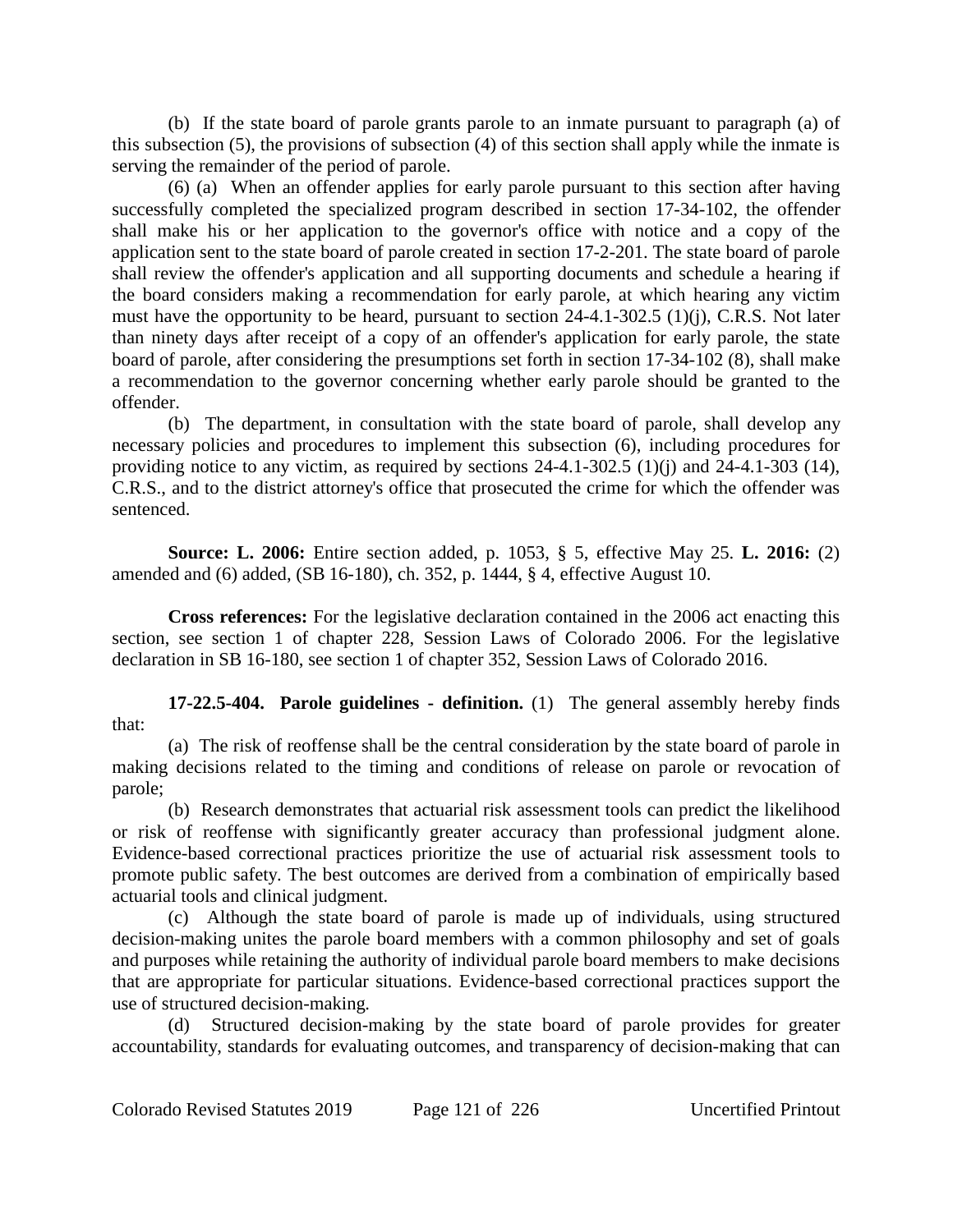be better communicated to victims, offenders, other criminal justice professionals, and the community; and

(e) An offender's likelihood of success may be increased by aligning the intensity and type of parole supervision, conditions of release, and services with assessed risk and need level.

(2) (a) The division of criminal justice in the department of public safety shall develop the Colorado risk assessment scale to be used by the state board of parole in considering inmates for release on parole. The risk assessment scale shall include criteria that statistically have been shown to be good predictors of the risk of reoffense. The division of criminal justice shall validate the Colorado risk assessment scale at least every five years or more often if the predictive accuracy, as determined by data collection and analysis, falls below an acceptable level of predictive accuracy as determined by the division of criminal justice, the state board of parole, and the division of adult parole in the department of corrections.

(b) The division of criminal justice, the department of corrections, and the state board of parole shall cooperate to develop parole board action forms consistent with this section that capture the rationale for decision-making that shall be published as official forms of the department of corrections. Victim identity and input shall be protected from display on the parole board action form or any parole hearing report that may become a part of an inmate record.

(c) The division of criminal justice, in cooperation with the department of corrections and the state board of parole, shall provide training on the use of the administrative release guideline instrument developed pursuant to section 17-22.5-107 (1) and the Colorado risk assessment scale to personnel of the department of corrections, the state board of parole, administrative hearing officers, and release hearing officers. The division shall conduct the training on a semiannual basis.

(d) The department of corrections, in cooperation with the state board of parole, shall provide training on the use of the administrative revocation guidelines developed pursuant to section 17-22.5-107 (2) to personnel of the department of corrections, the state board of parole, and administrative hearing officers. The department shall conduct the training semiannually.

(3) For a person sentenced for a class 2, class 3, class 4, class 5, or class 6 felony or level 1, level 2, level 3, or level 4 drug felony who is eligible for parole pursuant to section 17-22.5- 403, or a person who is eligible for parole pursuant to section 17-22.5-403.7, the state board of parole may consider all applications for parole, as well as all persons to be supervised under any interstate compact. The state board of parole may parole any person who is sentenced or committed to a correctional facility when the board determines, by using, where available, evidence-based practices and the guidelines established by this section, that there is a reasonable probability that the person will not violate the law while on parole and that the person's release from institutional custody is compatible with public safety and the welfare of society. The state board of parole shall first consider the risk of reoffense in every release decision it makes.

(4) (a) In considering offenders for parole, the state board of parole shall consider the totality of the circumstances, which include, but need not be limited to, the following factors:

(I) The testimony or written statement from the victim of the crime, or a relative of the victim, or a designee, pursuant to section 17-2-214;

(II) The actuarial risk of reoffense;

- (III) The offender's assessed criminogenic need level;
- (IV) The offender's program or treatment participation and progress;

Colorado Revised Statutes 2019 Page 122 of 226 Uncertified Printout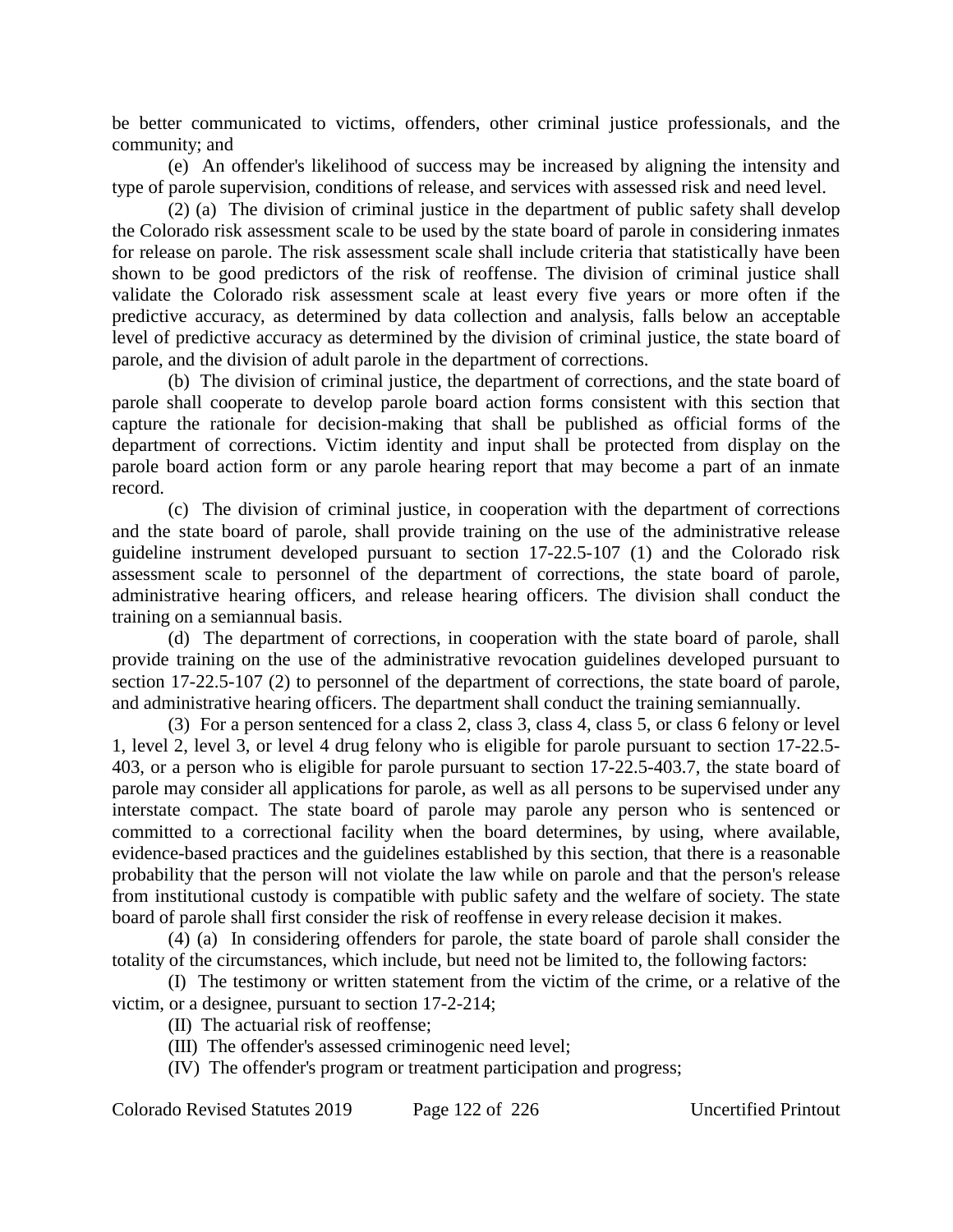(V) The offender's institutional conduct;

(VI) The adequacy of the offender's parole plan;

(VII) Whether the offender while under sentence has threatened or harassed the victim or the victim's family or has caused the victim or the victim's family to be threatened or harassed, either verbally or in writing;

(VIII) Aggravating or mitigating factors from the criminal case;

(IX) The testimony or written statement from a prospective parole sponsor, employer, or other person who would be available to assist the offender if released on parole;

(X) Whether the offender had previously absconded or escaped or attempted to abscond or escape while on community supervision; and

(XI) Whether the offender successfully completed or worked toward completing a high school diploma, a high school equivalency examination, as defined in section 22-33-102 (8.5), C.R.S., or a college degree during his or her period of incarceration.

(b) The state board of parole shall use the Colorado risk assessment scale that is developed by the division of criminal justice in the department of public safety pursuant to paragraph (a) of subsection (2) of this section in considering inmates for release on parole.

(c) (I) Except as provided in subparagraph (II) of this paragraph (c), the state board of parole shall also use the administrative release guideline instrument developed pursuant to section 17-22.5-107 (1) in evaluating an application for parole.

(II) The administrative release guideline instrument shall not be used in considering those inmates classified as sex offenders with indeterminate sentences for whom the sex offender management board pursuant to section 18-1.3-1009, C.R.S., has established separate and distinct release guidelines. The sex offender management board in collaboration with the department of corrections, the judicial department, the division of criminal justice in the department of public safety, and the state board of parole shall develop a specific sex offender release guideline instrument for use by the state board of parole for those inmates classified as sex offenders with determinate sentences.

(5) (a) In conducting a parole revocation hearing, the state board of parole and the administrative hearing officer shall consider, where available, evidence-based practices and shall consider, but need not be limited to, the following factors:

(I) A determination by the state board of parole that a parolee committed a new crime while on parole, if applicable;

(II) The parolee's actuarial risk of reoffense;

(III) The seriousness of the technical violation, if applicable;

(IV) The parolee's frequency of technical violations, if applicable;

(V) The parolee's efforts to comply with a previous corrective action plan or other remediation plan required by the state board of parole or parole officer;

(VI) The imposition of intermediate sanctions by the parole officer in response to the technical violations that may form the basis of the complaint for revocation; and

(VII) Whether modification of parole conditions is appropriate and consistent with public safety in lieu of revocation.

(b) The state board of parole shall use the administrative revocation guidelines developed pursuant to section 17-22.5-107 (2), in evaluating complaints filed for parole revocation.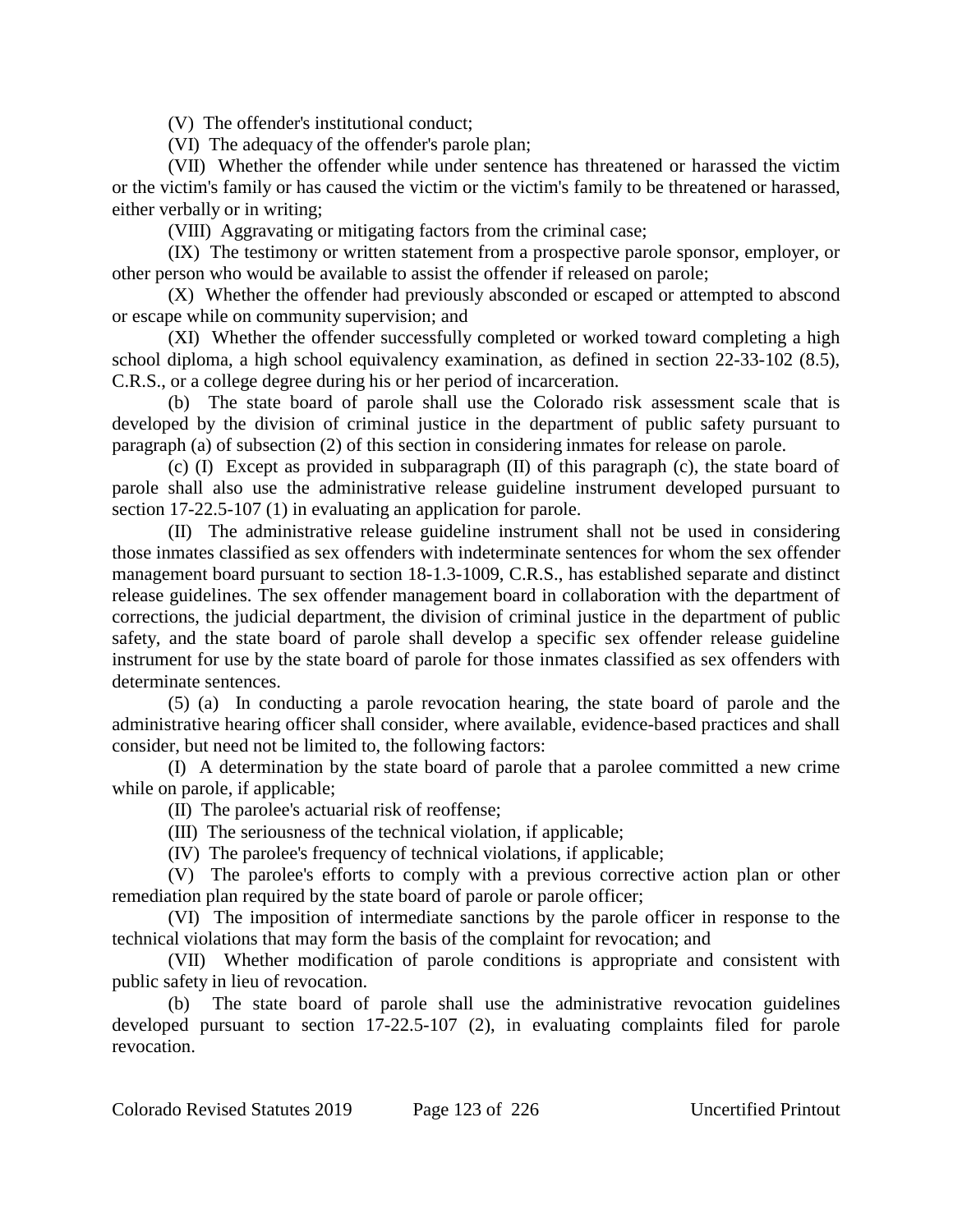(c) The state board of parole or the administrative hearing officer shall not revoke parole for a technical violation unless the board or administrative hearing officer determines on the record that appropriate intermediate sanctions have been utilized and have been ineffective or that the modification of conditions of parole or the imposition of intermediate sanctions is not appropriate or consistent with public safety and the welfare of society.

(6) (a) The state board of parole shall work in consultation with the division of criminal justice in the department of public safety and the department of corrections to develop and implement a process to collect and analyze data related to the basis for and the outcomes of the board's parole decisions. The process shall collect data related to the board's rationale for granting, revoking, or denying parole. Any information relating to victim identification or victim input that is identifiable to an individual defendant or case shall be maintained, but kept confidential and released only to other government agencies, pursuant to a nondisclosure agreement, for the purpose of analysis and reporting, pursuant to paragraph (c) of this subsection (6). When the board grants parole, the process shall also collect data related to whether the offender has previously recidivated, the type of reentry program given to the offender as a part of the offender's parole plan, and whether the offender recidivates while on parole.

(b) The state board of parole shall also determine whether a decision granting, revoking, or denying parole conformed with or departed from the administrative guidelines created pursuant to section 17-22.5-107 and, if the decision was a departure from the guidelines, the reason for the departure. The data collected pursuant to this paragraph (b) are subject to the same victim protections described in paragraph (a) of this subsection (6).

(c) The state board of parole shall provide the data collected pursuant to this subsection (6) to the division of criminal justice in the department of public safety for analysis. The division of criminal justice shall analyze the data received pursuant to this paragraph (c) and shall provide its analysis to the board. The board and the division of criminal justice shall use the data and analysis to identify specific factors that are important in the decision-making process.

(d) The division of criminal justice in the department of public safety shall provide the state board of parole with training regarding how to use the data obtained and analyzed pursuant to paragraph (c) of this subsection (6) to facilitate the board's future decision-making.

(e) (I) Notwithstanding section 24-1-136 (11)(a), C.R.S., on or before March 31, 2017, and on or before March 31 each year thereafter, the state board of parole and the division of criminal justice in the department of public safety shall issue a report to the general assembly regarding outcomes of decisions by the state board of parole. The data must be reported to the general assembly only in the aggregate.

(II) (Deleted by amendment, L. 2011, (SB 11-241), ch. 200, p. 838, § 7, effective May 23, 2011.)

(7) The department of corrections, the state board of parole, the division of adult parole, and the division of criminal justice in the department of public safety shall cooperate in implementing all aspects of this section.

(8) This section shall apply to any person to whom section 17-22.5-303.5, as it existed prior to May 18, 1991, would apply pursuant to the operation of section 17-22.5-406, because the provisions of such sections are substantially similar.

(9) For purposes of this section, "technical violation" means a violation of a condition of parole that is not a conviction for a new criminal offense or not determined by the state board of parole to be a commission of a new criminal offense.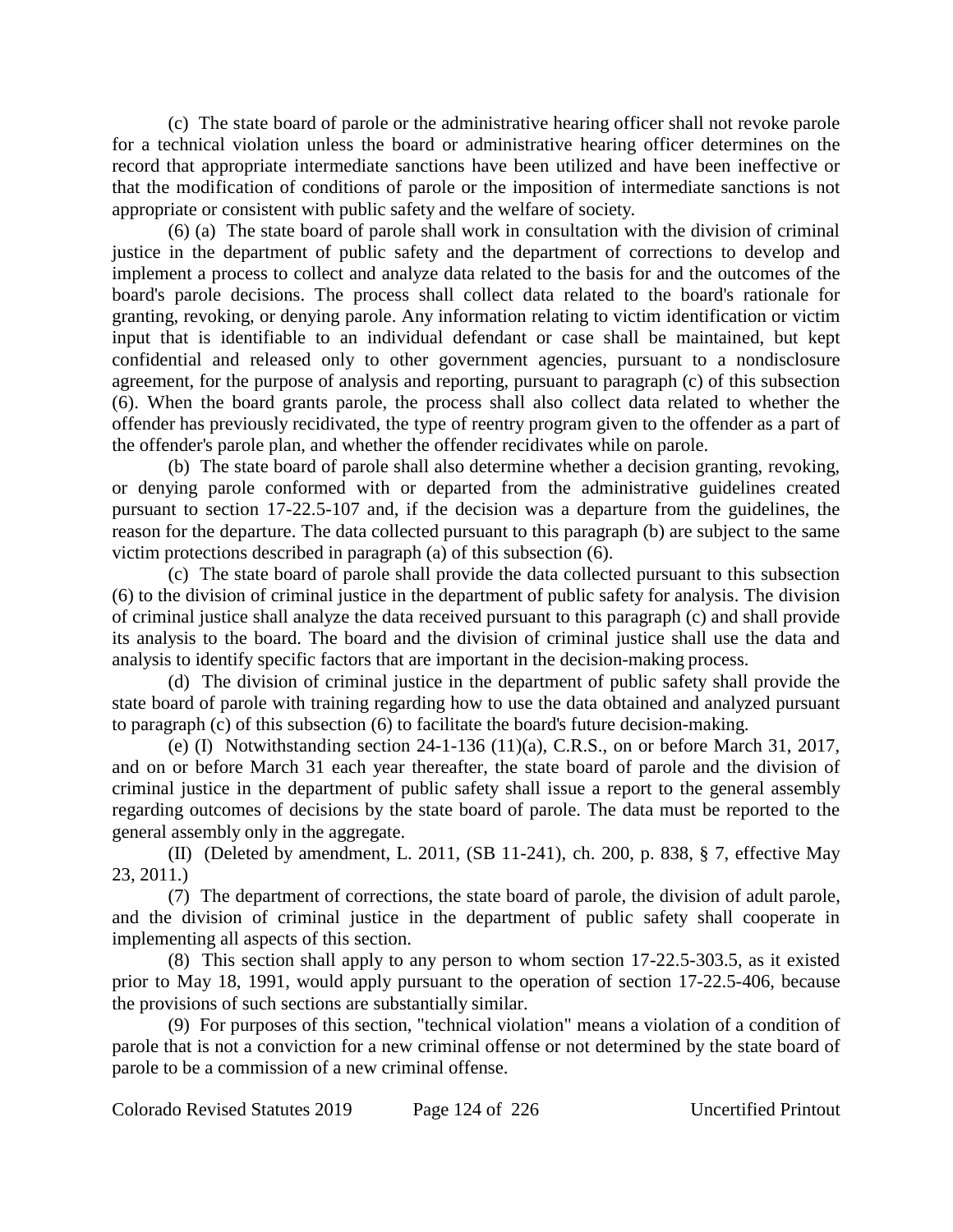**Source: L. 90:** Entire part added, p. 948, § 19, effective June 7. **L. 91:** (6) amended and (8) added, p. 334, § 1, effective May 18. **L. 93:** (2)(a)(VII) amended, p. 1634, § 16, effective July 1. **L. 97:** (2)(a)(I) and (3)(a)(V) amended, p. 1008, § 9, effective August 6. **L. 98:** (2)(a)(I) amended, p. 820, § 18, effective August 5. **L. 99:** (4.5) added, p. 61, § 5, effective July 1. **L. 2000:** (5), (6)(b), (6)(c), (6)(d), (6)(e), and (7) amended, p. 845, § 42, effective May 24. **L. 2006:** (1) amended, p. 1054, § 6, effective May 25. **L. 2008:** (2)(a)(VIII) and (2)(a)(IX) amended, p. 658, § 8, effective April 25. **L. 2009:** (6)(d) amended, (SB 09-135), ch. 329, p. 1754, § 1, effective August 5. **L. 2010:** Entire section R&RE, (HB 10-1374), ch. 261, p. 1182, § 6, effective May 25. **L. 2011:** (6)(e) amended, (SB 11-241), ch. 200, p. 838, § 7, effective May 23. **L. 2013:** (3) amended, (SB 13-250), ch. 333, p.1934, § 50, effective October 1. **L. 2014:** (4)(a)(XI) amended, (SB 14-058), ch. 102, p. 378, § 3, effective April 7. **L. 2016:** (6)(e)(I) amended, (HB 16-1153), ch. 112, p. 317, § 1, effective August 10.

**Cross references:** For the legislative declaration contained in the 2006 act amending subsection (1), see section 1 of chapter 228, Session Laws of Colorado 2006.

**17-22.5-404.5. Presumption of parole - drug offenders.** (1) There shall be a presumption, subject to the final discretion of the parole board, in favor of granting parole to an inmate who has reached his or her parole eligibility date and who:

(a) Is serving a sentence for which the controlling term of incarceration is based on a felony possession or use offense described in section 18-18-404, or section 18-18-405, C.R.S., as it existed prior to August 11, 2010;

(b) Has not incurred a class I code of penal discipline violation within the last twelve months or a class II code of penal discipline violation within the last three months;

(c) Is program-compliant;

(d) Was not convicted of, and has not previously been convicted of, a felony crime described in section 18-3-303, 18-3-305, 18-3-306, or 18-6-701; sections 18-7-402 to 18-7-407; or section 18-12-102 or 18-12-109, C.R.S.; or a felony crime listed in section 24-4.1-302 (1), C.R.S.; and

(e) Does not have an active felony or immigration detainer.

(2) Notwithstanding any provision of law to the contrary, an inmate who is eligible for the presumption in subsection (1) of this section shall have a parole release hearing within ninety days after becoming eligible for the presumption in subsection (1) of this section.

(3) If the parole board grants parole to an inmate pursuant to subsection (1) of this section, the parole board shall require as a condition of parole that the parolee participate in substance abuse treatment consistent with the assessed treatment need of the parolee.

(4) Repealed.

(5) Nothing in this section shall be construed to limit the discretion of the parole board in considering the statutory release guidelines in section 17-22.5-404 or the administrative release guidelines developed pursuant to section 17-22.5-107 (1) in making a decision regarding an inmate's application for release to parole.

**Source: L. 2011:** Entire section added, (HB 11-1064), ch. 234, p. 1009, § 1, effective May 27.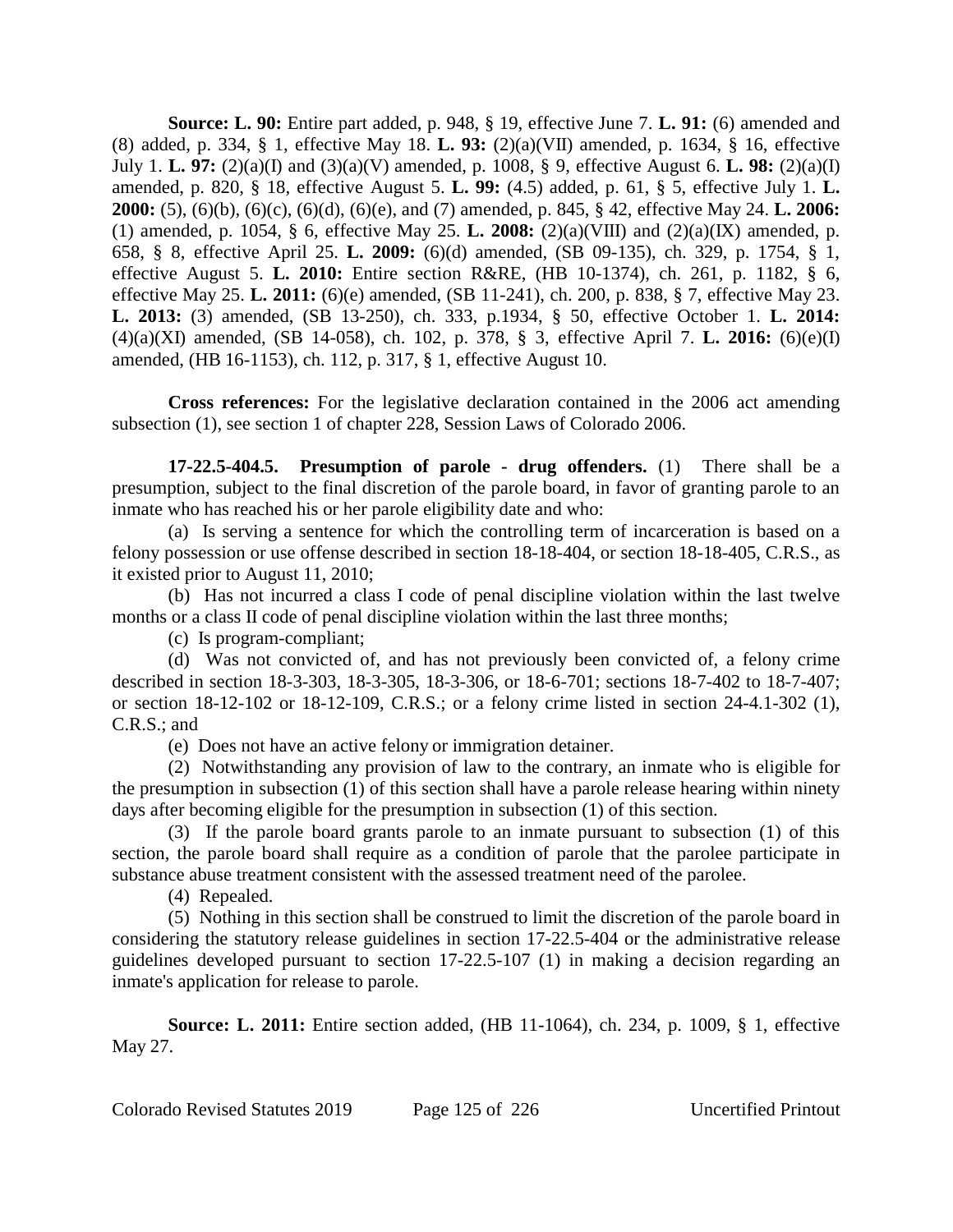**Editor's note:** Subsection (4)(b) provided for the repeal of subsection (4), effective February 1, 2016. (See L. 2011, p. 1010.)

**17-22.5-404.7. Presumption of parole - nonviolent offenders with ICE detainers.** (1) There shall be a presumption, subject to the final discretion of the parole board, in favor of granting parole to an inmate who has reached his or her parole eligibility date and who:

(a) Has been assessed by the Colorado risk assessment scale developed pursuant to section 17-22.5-404 (2)(a), to be medium risk or below of reoffense;

(b) Is not serving a sentence for a felony crime described in section 18-3-303, 18-3-306, or 18-6-701, C.R.S.; sections 18-7-402 to 18-7-407, C.R.S.; or section 18-12-102 or 18-12-109, C.R.S.; section 18-17-104, C.R.S., or section 18-18-407, C.R.S.; or a felony crime listed in section 24-4.1-302 (1), C.R.S.; and

(c) Has an active detainer lodged by the United States immigration and customs enforcement agency.

(2) In determining whether to grant parole pursuant to provisions of subsection (1) of this section, the board shall consider the cost of incarceration to the state of Colorado in relation to the needs of further confinement of the inmate to achieve the purpose of the inmate's sentence.

(3) (a) The state board of parole may release an eligible inmate, pursuant to subsection (1) of this section, only to the custody of the United States immigration and customs enforcement agency or other law enforcement agency with authority to execute the detainer on behalf of the United States immigration and customs enforcement agency.

(b) If the United States immigration and customs enforcement agency withdraws the detainer or declines to take the inmate into custody, the state board of parole shall hold a recission hearing to reconsider the granting of parole to the inmate.

(c) If the United States immigration and customs enforcement agency issues an order of deportation for the inmate, the department of corrections shall submit a request to the state board of parole to discharge parole.

(d) A denial of parole by the state board of parole pursuant to this section shall not affect an inmate's eligibility for another form of parole or release applicable under law.

(4) The board may consider the application for parole pursuant to the proceedings set forth in section 17-2-201 (4)(f) or 17-2-201 (9)(a).

(5) For inmates who were parole eligible before May 23, 2011, the department shall notify the state board of parole of any of those inmates who meet the criteria listed in subsection (1) of this section, and the board shall either set a release hearing or conduct a release review within ninety days after May 23, 2011.

**Source: L. 2011:** Entire section added, (SB 11-241), ch. 200, p. 838, § 8, effective May 23.

**17-22.5-405. Earned time - earned release time - achievement earned time**  definition. (1) Earned time, not to exceed ten days for each month of incarceration or parole, may be deducted from the inmate's sentence upon a demonstration to the department by the inmate, which is certified by the inmate's case manager or community parole officer, that he or she has made consistent progress in the following categories as required by the department of corrections: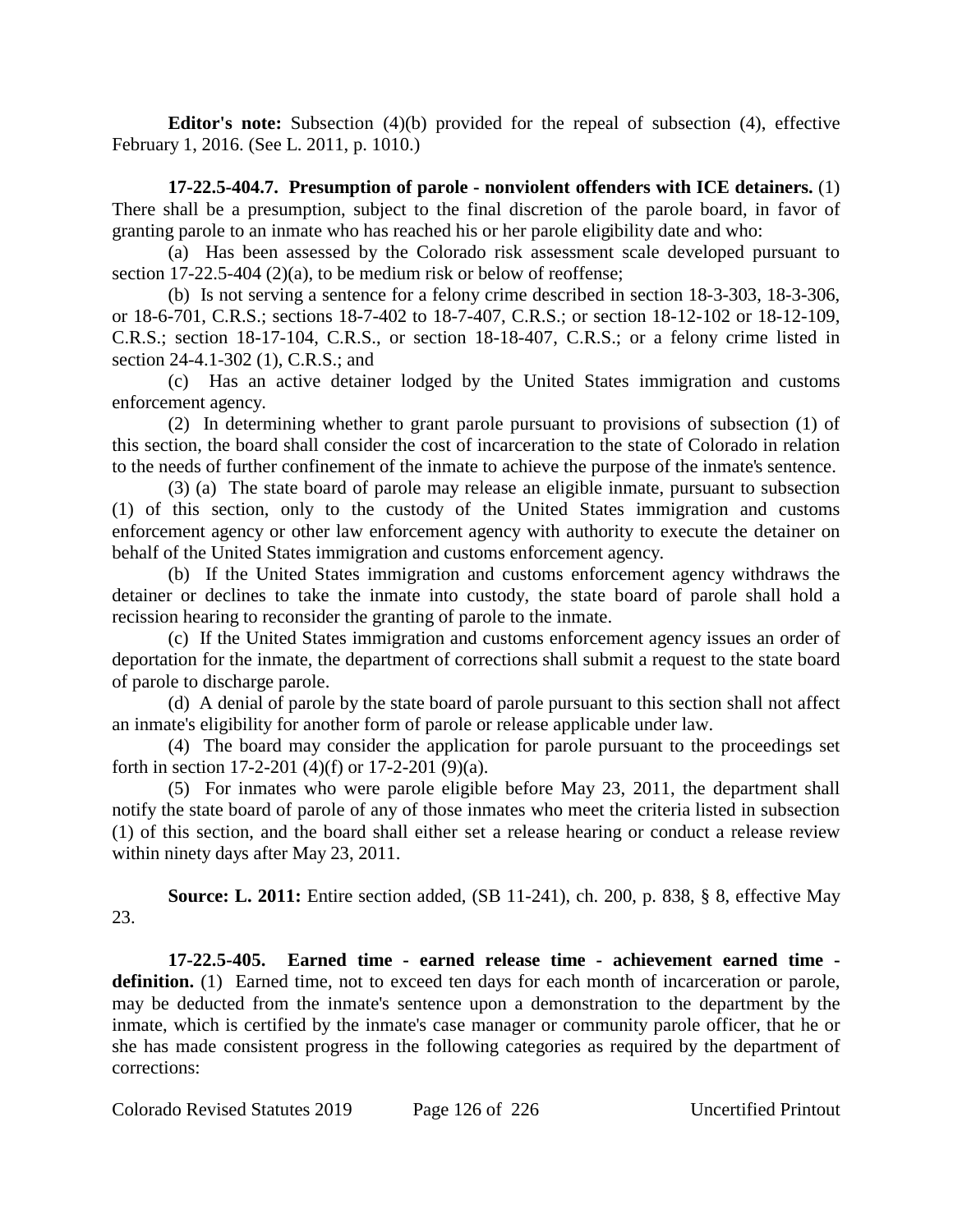(a) Work and training, including attendance, promptness, performance, cooperation, care of materials, and safety;

(b) Group living, including housekeeping, personal hygiene, cooperation, social adjustment, and double bunking;

(c) Participation in counseling sessions and involvement in self-help groups;

(d) Progress toward the goals and programs established by the Colorado diagnostic program;

(e) For any inmates who have been paroled, compliance with the conditions of parole release;

(f) The offender has not harassed the victim either verbally or in writing;

(g) The inmate has made positive progress, in accordance with performance standards established by the department, in the literacy corrections program or the correctional education program established pursuant to article 32 of this title.

(1.2) Subsection (1) of this section applies to a person who was convicted as an adult for a class 1 felony committed while the person was a juvenile and who was sentenced pursuant to section 18-1.3-401 (4)(b) or (4)(c), C.R.S. As to a person who was convicted as an adult for a class 1 felony committed while the person was a juvenile and who was sentenced pursuant to section 18-1.3-401 (4)(c), C.R.S., it is the intent of the general assembly that the department award earned time to such a person both prospectively and retroactively from June 10, 2016, as if the person had been eligible to be awarded earned time from the beginning of his or her incarceration pursuant to the sentence that he or she originally received for such felony.

(1.5) (a) Earned time, not to exceed twelve days for each month of incarceration or parole, may be deducted from an inmate's sentence if the inmate:

(I) Is serving a sentence for a class 4, class 5, or class 6 felony or level 3 or level 4 drug felony;

(II) Has not incurred a class I code of penal discipline violation within the twenty-four months immediately preceding the time of crediting or during his or her entire term of incarceration if the term is less than twenty-four months or a class II code of penal discipline violation within the twelve months immediately preceding the time of crediting or during his or her entire term of incarceration if the term is less than twelve months;

(III) Is program-compliant; and

(IV) Was not convicted of, and has not previously been convicted of, a felony crime described in section 18-3-303, 18-3-305, 18-3-306, or 18-6-701, sections 18-7-402 to 18-7-407, or section 18-12-102 or 18-12-109, C.R.S., or a felony crime listed in section 24-4.1-302 (1), C.R.S.

(b) The earned time specified in paragraph (a) of this subsection (1.5) may be deducted based upon a demonstration to the department by the inmate, which is certified by the inmate's case manager or community parole officer, that he or she has made consistent progress in the categories described in subsection (1) of this section.

(c) Nothing in this subsection (1.5) shall preclude an inmate from receiving earned time pursuant to subsection (1) of this section if the inmate does not qualify for earned time pursuant to this subsection (1.5).

(2) The department shall develop objective standards for measuring consistent progress in the categories listed in subsection (1) of this section. Such standards shall be applied in all evaluations of inmates for the earned time authorized in this section.

Colorado Revised Statutes 2019 Page 127 of 226 Uncertified Printout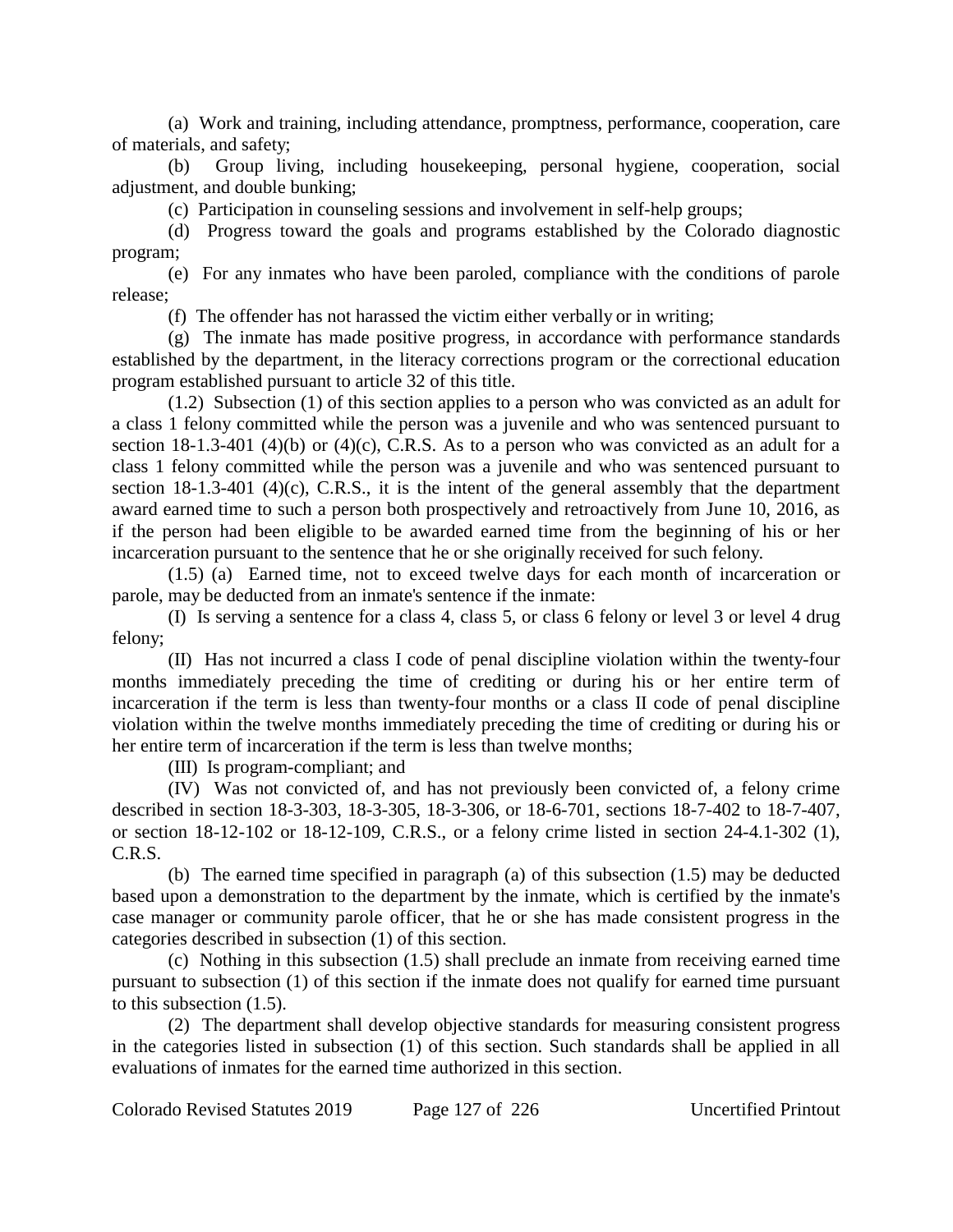(3) For each inmate sentenced to the custody of the department, or for each parolee, the department shall review the performance record of the inmate or parolee and may grant, withhold, withdraw, or restore, consistent with the provisions of this section, an earned time deduction from the sentence imposed. Such review shall be conducted annually while such person is incarcerated and semiannually while such person is on parole and shall vest upon being granted. However, any earned time granted to a parolee shall vest upon completion of any semiannual review unless an administrative hearing within the department determines that such parolee engaged in criminal activity during the time period for which such earned time was granted, in which case the earned time granted during such period may be withdrawn. In addition to any other sanctions, the executive director may refer to the district attorney all cases where the offender tests positive for the presence of drugs.

(3.5) In addition to the earned time deducted pursuant to subsection (1) of this section, an inmate working at a disaster site pursuant to section 17-24-124 shall be entitled to additional earned time in the amount of one day of earned time for every day spent at a disaster site.

(4) (a) Except as described in subsection (6) or (9) of this section or in paragraph (b) of this subsection (4), and notwithstanding any other provision of this section, earned time may not reduce the sentence of an inmate as defined in section 17-22.5-402 (1) by a period of time that is more than thirty percent of the sentence.

(b) Earned time may not reduce the sentence of an inmate described in subsection (1.2) of this section by a period of time that is more than twenty-five percent of the sentence.

(5) (a) Notwithstanding subsections (1), (2), and (3) of this section, an offender who is sentenced and paroled for a felony offense other than a nonviolent felony committed on or after July 1, 1993, shall not be eligible to receive any earned time while the offender is on parole. An offender who is sentenced and paroled for a nonviolent felony offense committed on or after July 1, 1993, shall be eligible to receive any earned time while the offender is on parole.

(a.5) Notwithstanding the provisions of paragraph (a) of this subsection (5), an offender who is sentenced for a felony committed on or after July 1, 1993, and paroled on or after January 1, 2009, shall be eligible to receive any earned time while on parole or after reparole following a parole revocation.

(b) As used in this subsection (5), unless the context otherwise requires, a "nonviolent felony offense" means a felony offense other than a crime of violence as defined in section 18- 1.3-406 (2), C.R.S., any of the felony offenses set forth in section 18-3-104, 18-4-203, or 18-4- 301, C.R.S., or any felony offense committed against a child as set forth in articles 3, 6, and 7 of title 18, C.R.S.

(6) Earned release time shall be scheduled by the state board of parole and the time computation unit in the department of corrections for inmates convicted of class 4 and class 5 felonies or level 3 drug felonies up to sixty days prior to the mandatory release date and for inmates convicted of class 6 felonies or level 4 drug felonies up to thirty days prior to the mandatory release date for inmates who meet the following criteria:

(a) The inmate has not incurred a class I code of penal discipline violation within the twenty-four months immediately preceding the time of crediting or during his or her entire term of incarceration if the term is less than twenty-four months or a class II code of penal discipline violation within the twelve months immediately preceding the time of crediting or during his or her entire term of incarceration if the term is less than twelve months;

(b) The inmate is program-compliant; and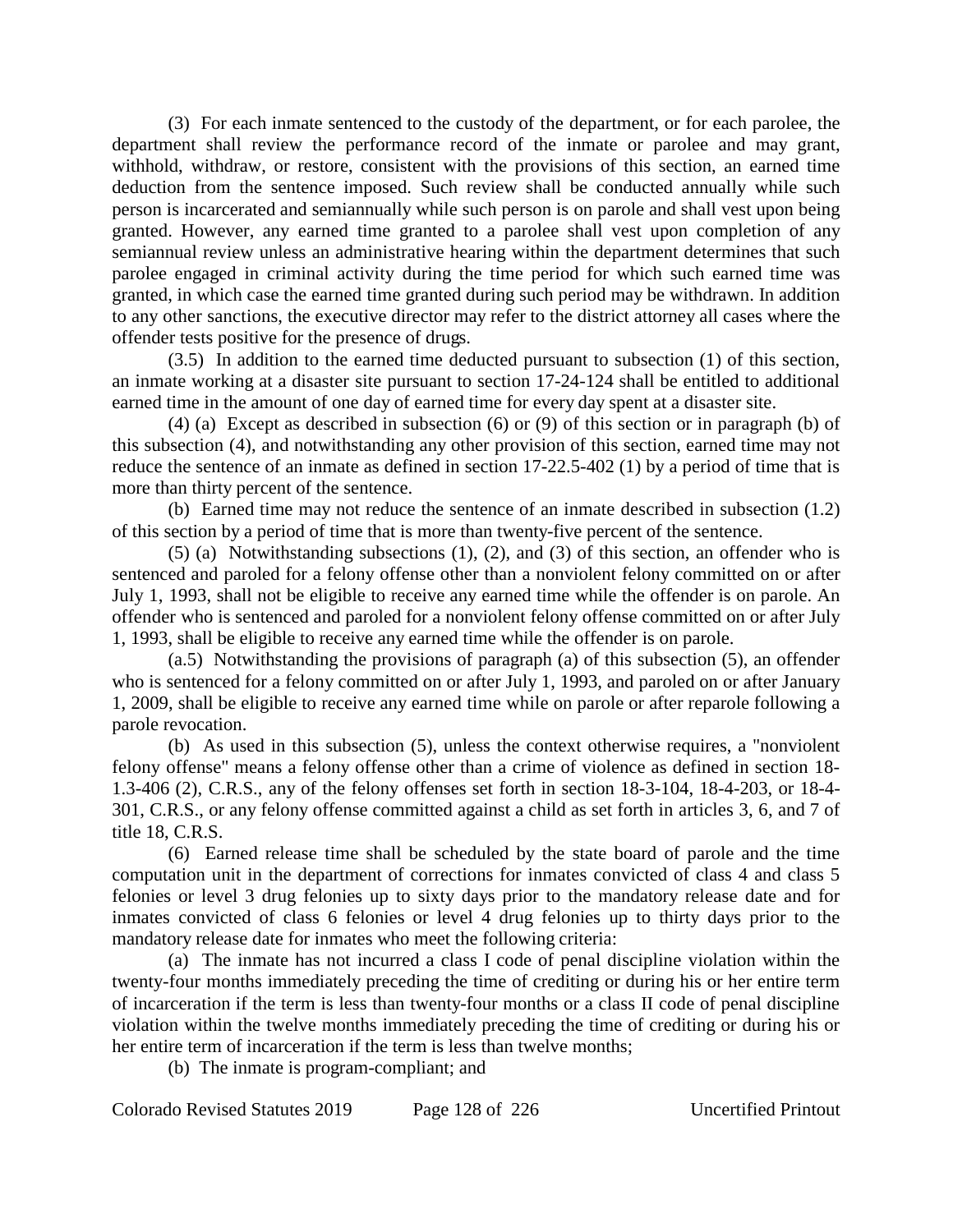(c) The inmate was not convicted of, and has not previously been convicted of, a felony crime described in section 18-3-303, 18-3-305, 18-3-306, or 18-6-701, sections 18-7-402 to 18- 7-407, or section 18-12-102 or 18-12-109, C.R.S., or a felony crime listed in section 24-4.1-302 (1), C.R.S.

(7) Beginning in the fiscal year 2012-13, the general assembly may appropriate the savings generated by subsections (1.5) and (6) of this section to recidivism-reduction programs.

(8) Notwithstanding any provision of this section to the contrary, after his or her first ninety days in administrative segregation, a state inmate in administrative segregation shall be eligible to receive earned time if he or she meets the criteria required by this section or any modified criteria developed by the department to allow a state inmate to receive the maximum amount of earned time allowable for good behavior and participation in any programs available to the state inmate in administrative segregation.

(9) (a) Notwithstanding any provision of this section to the contrary, in addition to the earned time authorized in this section, an offender who successfully completes a milestone or phase of an educational, vocational, therapeutic, or reentry program, or who demonstrates exceptional conduct that promotes the safety of correctional staff, volunteers, contractors, or other persons under the supervision of the department of corrections, may be awarded as many as sixty days of achievement earned time per program milestone or phase or per instance of exceptional conduct, at the discretion of the executive director; except that an offender shall not be awarded more than one hundred twenty days of achievement earned time pursuant to this subsection (9).

(a.5) (I) Pursuant to the intent of the general assembly in enacting House Bill 12-1223 during the 2012 regular session, the general assembly shall appropriate savings generated from the enactment of this subsection (9) to:

(A) The education subprogram, for academic and vocational programs to offenders; and

(B) The parole subprogram, for parole wraparound services.

(II) Notwithstanding the provisions of subparagraph (I) of this paragraph (a.5), the appropriation described in said subparagraph (I) must not exceed six million five hundred thousand dollars in any fiscal year.

(III) In allocating the moneys appropriated pursuant to sub-subparagraph (B) of subparagraph (I) of this paragraph (a.5), the department shall give priority to parole wraparound services that are administered based on evidence-based practices.

(b) As used in this section, unless the context otherwise requires, "exceptional conduct" includes, but is not limited to:

(I) Saving or attempting to save the life of another person;

(II) Aiding in the prevention of serious bodily injury or loss of life;

(III) Providing significant assistance in the prevention of a major facility disruption;

(IV) Providing significant assistance in the solving of a cold case, as defined in section 24-4.1-302 (1.2), C.R.S.;

(V) Acting to prevent an escape; or

(VI) Providing direct assistance in a documented facility or community emergency.

**Source: L. 90:** Entire part added, p. 952, § 19, effective June 7. **L. 91:** (1)(g) amended, p. 1912, § 20, effective June 1. **L. 93:** (5) added, p. 1980, § 5, effective July 1. **L. 95:** (5) amended, p. 879, § 14, effective May 24. **L. 97:** (5)(b) amended, p. 1548, § 24, effective July 1. **L. 2001:**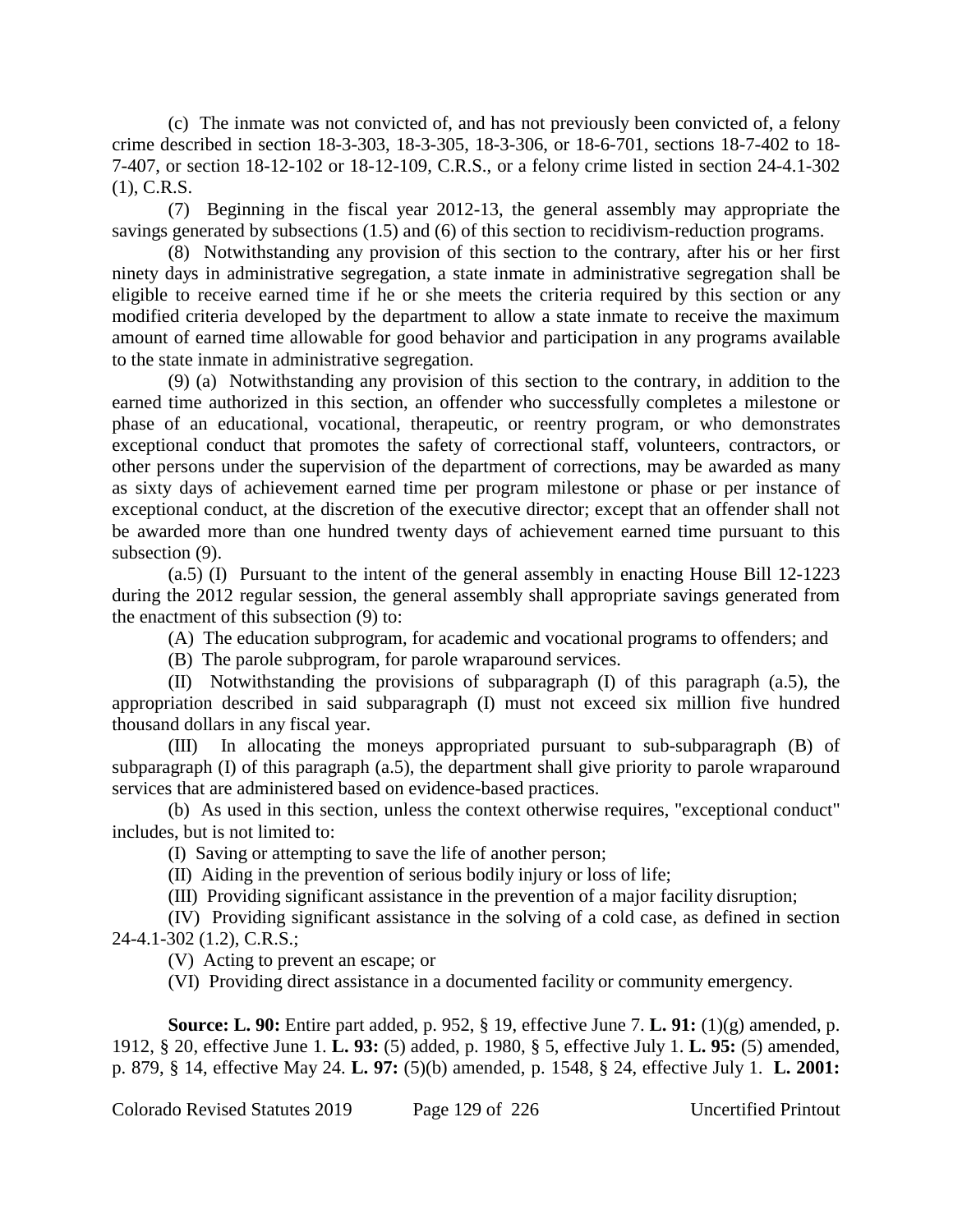(3.5) added, p. 1452, § 2, effective June 5. **L. 2002:** (5)(a) and (5)(b) amended, p. 1507, § 165, effective October 1. **L. 2008:** IP(1) amended, p. 658, § 9, effective April 25; (5)(a.5) added, p. 1756, § 3, effective July 1. **L. 2009:** (1.5), (6), and (7) added and (4) amended, (HB 09-1351), ch. 359, p. 1866, § 1, effective June 1. **L. 2010:** (1.5)(a) and (6) amended, (HB 10-1374), ch. 261, p. 1181, § 5, effective May 25. **L. 2011:** (8) added, (SB 11-176), ch. 289, p. 1343, § 4, effective July 1. **L. 2012:** (4), (5)(a), and (5)(a.5) amended and (9) added, (HB 12-1223), ch. 213, p. 916, § 2, effective May 24. **L. 2013:** (1.5)(a)(I) and IP(6) amended, (SB 13-250), ch. 333, p. 1934, § 51, effective October 1. **L. 2015:** (9)(a.5) added, (SB 15-195), ch. 279, p. 1144, § 1, effective August 5. **L. 2016:** (1.2) added and (4) amended, (SB 16-181), ch. 353, p. 1450, § 4, effective June 10.

**Cross references:** For the legislative declaration contained in the 2002 act amending subsections (5)(a) and (5)(b), see section 1 of chapter 318, Session Laws of Colorado 2002. For the legislative declaration in the 2012 act amending subsections  $(4)$ ,  $(5)(a)$ , and  $(5)(a.5)$  and adding subsection (9), see section 1 of chapter 213, Session Laws of Colorado 2012.

**17-22.5-406. Applicability of part.** (1) (a) This part 4 applies to all offenders sentenced for crimes committed on or after July 1, 1979.

(b) Notwithstanding paragraph (a) of this subsection (1), the amount of earned time which may be credited pursuant to this part 4 to any inmate incarcerated on or before July 1, 1990, shall not exceed the amount of earned time actually earned by such inmate pursuant to earned time provisions in effect prior to July 1, 1990.

(c) If the application of the provisions of this subsection (1) would result in the early discharge of any offender, the department shall refer such offender to the state board of parole which may, in its discretion, grant or deny parole using the guidelines established pursuant to section 17-22.5-404, discharge the offender or place such offender under conditional parole supervision. If the offender is placed on parole pursuant to this paragraph (c), the state board of parole may revoke the parole granted to such inmate for a period not to exceed the amount of earned time granted to the offender pursuant to this part 4.

(d) Nothing in this subsection (1) shall be construed as a mandate to the state board of parole to release any inmate.

(e) If any inmate incarcerated prior to June 7, 1990, has not accrued any earned time prior to such date, the provisions of law in effect at the time of such inmate's sentencing shall apply to such inmate in determining such inmate's discharge date.

(2) Notwithstanding subsection (1) of this section, no offender incarcerated on June 7, 1990, shall be released pursuant to the provisions of subsection (1) of this section unless the department of corrections makes a written certification that the offender has met the conditions of paragraph (a) of this subsection (2) and at least two additional of the following criteria:

(a) The offender has not used controlled substances, except pursuant to the prescription of a physician, for at least one year prior to such certification.

(b) The offender has engaged in a satisfactory participation in available educational programs during his incarceration.

(c) The offender has engaged in a satisfactory participation in any treatment programs indicated in his diagnostic evaluation.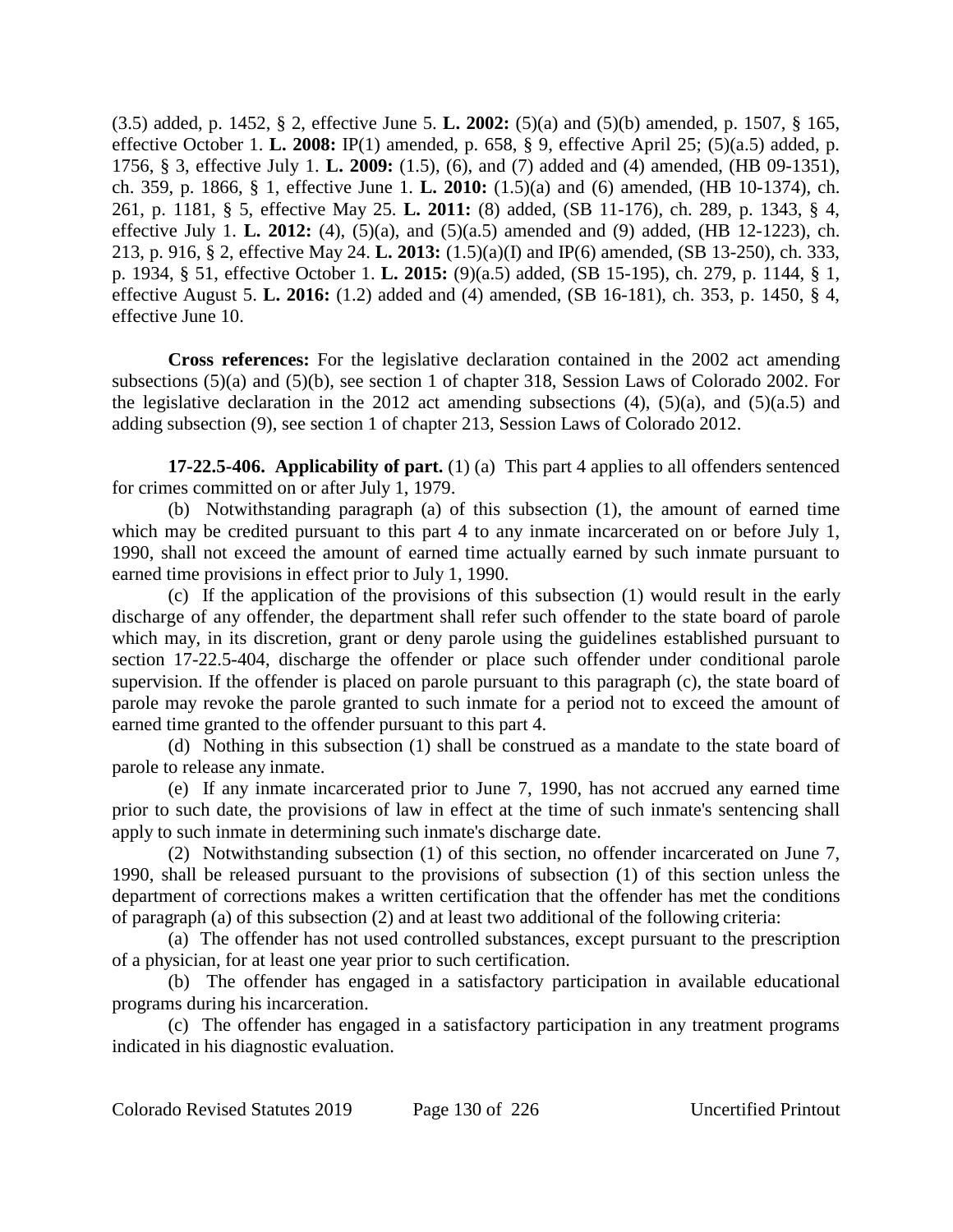(d) The offender has had no serious infractions of the penal code of discipline for at least two years.

(e) The offender has had an exemplary work record while being incarcerated under the custody of the department of corrections.

(3) This part 4 shall not apply to any offender who is presently incarcerated who does not meet the appropriate criteria stated in subsection (2) of this section. Any such offender's sentence shall be governed by provisions in existence prior to June 7, 1990.

(4) Repealed.

**Source: L. 90:** Entire part added, p. 953, § 19, effective June 7. **L. 98:** (4) repealed, p. 727, § 11, effective May 18.

#### **17-22.5-407. Genetic testing as condition of parole - repeal. (Repealed)**

**Source: L. 2001:** Entire section added, p. 957, § 6, effective July 1. **L. 2002:** Entire section amended, p. 1153, § 10, effective July 1. **L. 2006:** (2) added by revision, pp. 1690, 1693, §§ 8, 17.

**Editor's note:** Subsection (2) provided for the repeal of this section, effective July 1, 2007. (See L. 2006, pp. 1690, 1693.)

#### **ARTICLE 23**

Inmates with a Behavioral or Mental Health Disorder or an Intellectual and Developmental Disability - Transfer

**Editor's note:** (1) Prior to the repeal and reenactment of this title in 1977, the substantive provisions of this article were contained in article 23 of title 27.

(2) For additional historical information concerning the repeal and reenactment of this title, see the editor's note at the beginning of this title.

**17-23-101. Transfer of an inmate who has a behavioral or mental health disorder or an intellectual and developmental disability.** (1) (a) The executive director, in coordination with the executive director of the department of human services, may only transfer an inmate who has a behavioral or mental health disorder or an intellectual and developmental disability and who cannot be safely confined in a correctional facility to an appropriate facility operated by the department of human services for observation and stabilization if the department of corrections follows the policy established pursuant to subsection (1)(b) of this section. The costs associated with care provided in the facility operated by the department of human services are charged to the department of human services.

(b) On or before August 1, 2015, the department of corrections shall develop and maintain a policy that provides for due process guarantees prior to the transfer of an inmate who cannot be safely confined in a correctional facility to a facility operated by the department of human services for observation and stabilization.

(2) (Deleted by amendment, L. 2000, p. 846, § 43, effective May 24, 2000.)

Colorado Revised Statutes 2019 Page 131 of 226 Uncertified Printout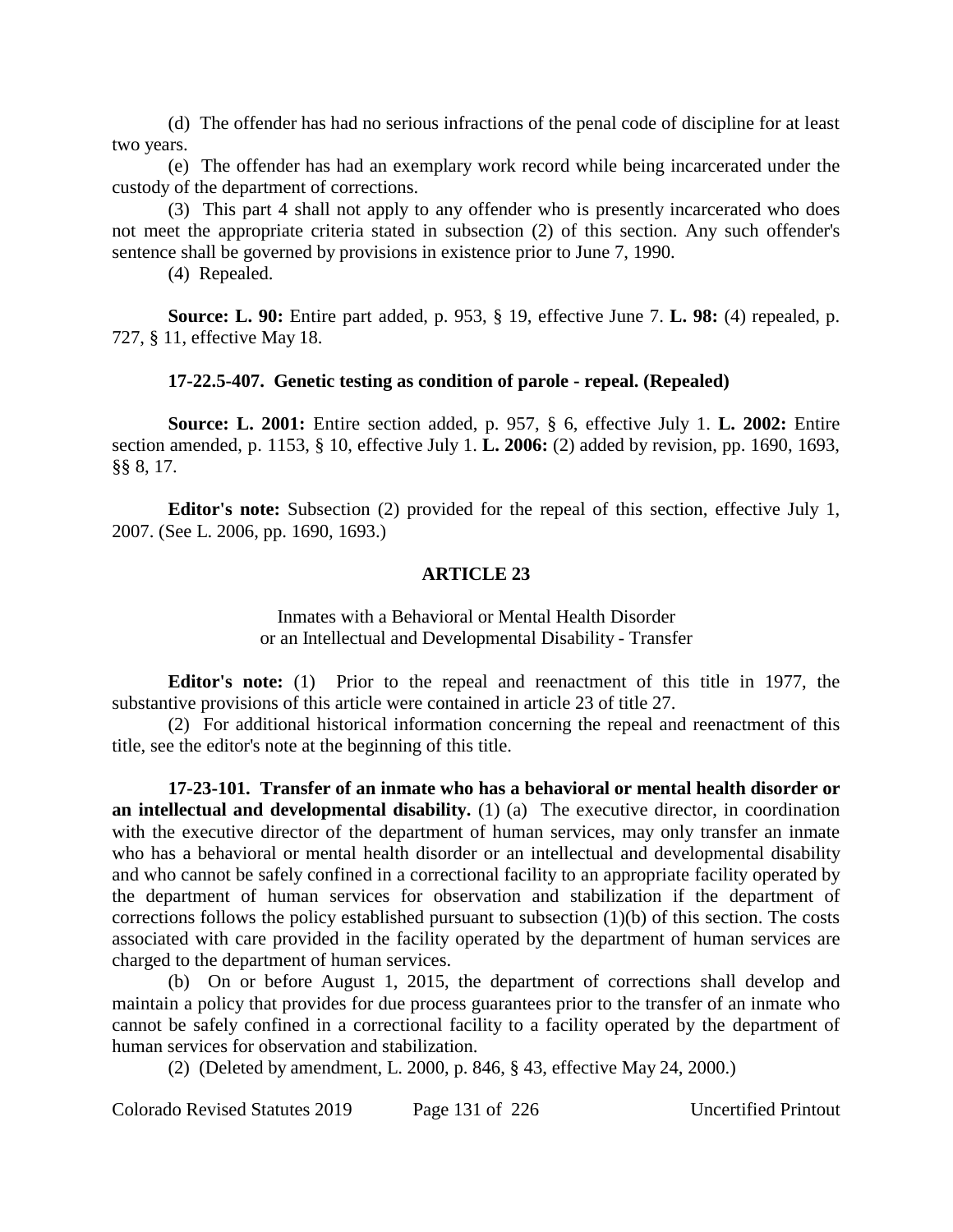(3) The executive director of the department of human services may transfer to a correctional facility a person who is receiving care at the Colorado mental health institute at Pueblo or Fort Logan only if the person is serving a sentence to the department.

(4) (Deleted by amendment, L. 2000, p. 846, § 43, effective May 24, 2000.)

**Source: L. 77:** Entire title R&RE, p. 926, § 10, effective August 1. **L. 79:** (1), (2), and (4) amended, p. 697, § 59, effective July 1. **L. 91:** (1), (3), and (4) amended, p. 1143, § 7, effective May 18. **L. 94:** (1) amended, p. 604, § 9, effective July 1; (3) amended, p. 2652, § 129, effective July 1. **L. 2000:** Entire section amended, p. 846, § 43, effective May 24. **L. 2006:** (1) and (3) amended, p. 1398, § 46, effective August 7. **L. 2015:** (1) and (3) amended, (HB 15- 1269), ch. 117, p. 354, § 1, effective April 24. **L. 2017:** (1)(a) amended, (SB 17-242), ch. 263, p. 1303, § 132, effective May 25.

**Editor's note:** This section is similar to former § 27-23-101 as it existed prior to 1977.

**Cross references:** (1) For records required upon transfer, see § 17-1-108.

(2) For the legislative declaration contained in the 1994 act amending subsection (3), see section 1 of chapter 345, Session Laws of Colorado 1994. For the legislative declaration in SB 17-242, see section 1 of chapter 263, Session Laws of Colorado 2017.

**17-23-102. Transfer of recovered inmate.** When the superintendent of an institution or facility in which a person has been placed by transfer from a correctional facility, as provided in section 17-23-101, is of the opinion that the person is stabilized or cannot be safely confined in the institution or facility, it is the duty of the superintendent to give written notice of such recovery or safety concerns to the executive director who shall transfer the person to the place of former commitment for the purpose of serving out his or her sentence, if the same has not expired.

**Source: L. 77:** Entire title R&RE, p. 926, § 10, effective August 1. **L. 79:** Entire section amended, p. 698, § 60, effective July 1. **L. 94:** Entire section amended, p. 604, § 10, effective July 1. **L. 2000:** Entire section amended, p. 847, § 44, effective May 24. **L. 2015:** Entire section amended, (HB 15-1269), ch. 117, p. 355, § 2, effective April 24.

**Editor's note:** This section is similar to former § 27-23-102 as it existed prior to 1977.

#### **17-23-103. Transfer to department. (Repealed)**

**Source: L. 77:** Entire title R&RE, p. 927, § 10, effective August 1. **L. 79:** (1)(d) and (2) amended, p. 698, § 61, effective July 1. **L. 91:** IP(1), (1)(d), and (2) amended, p. 1144, § 8, effective May 18. **L. 2015:** Entire section repealed, (HB 15-1269), ch. 117, p. 355, § 3, effective April 24.

**Editor's note:** This section was similar to former § 27-23-103 as it existed prior to 1977.

# **ARTICLE 24**

Colorado Revised Statutes 2019 Page 132 of 226 Uncertified Printout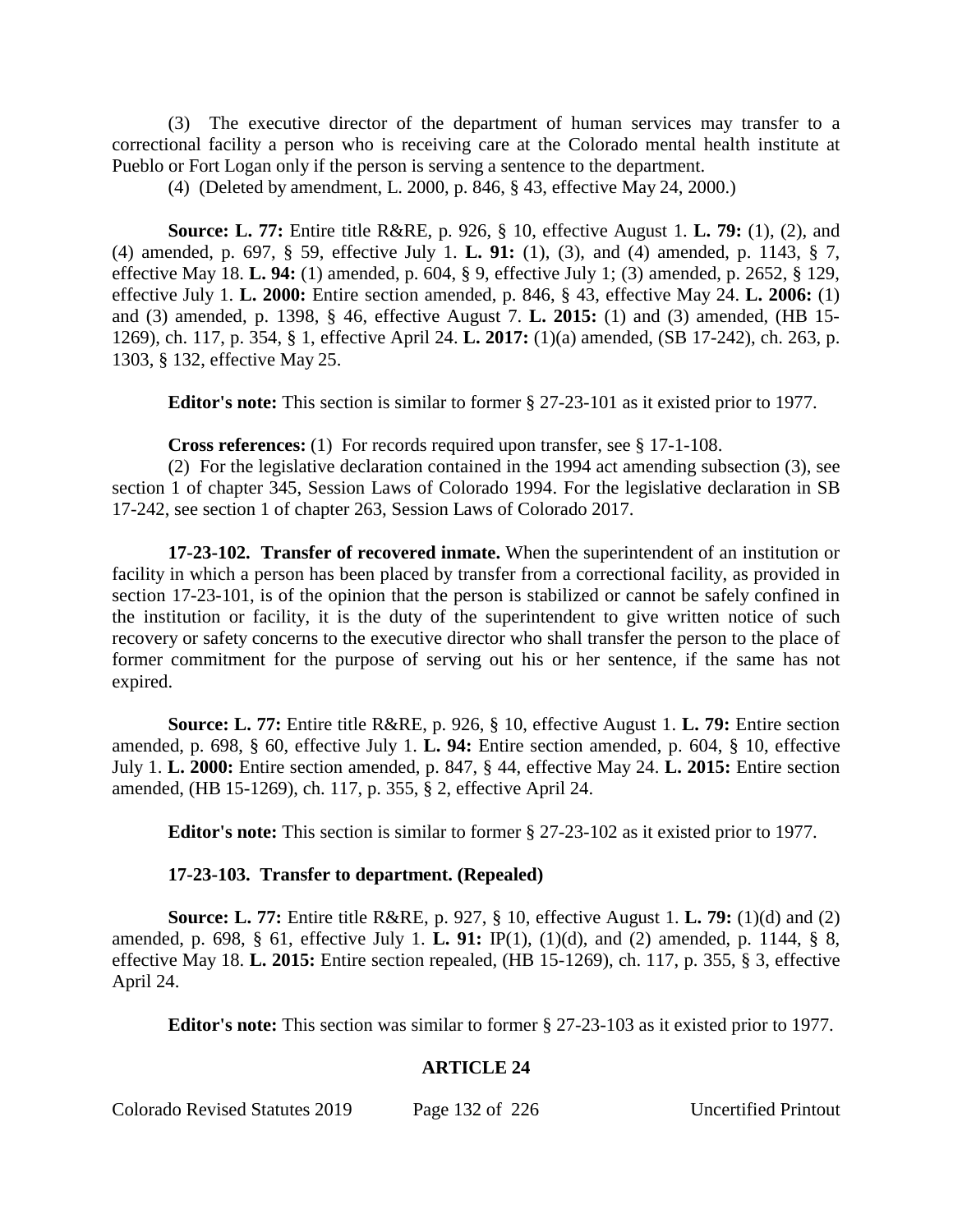## Correctional Industries

**Editor's note:** (1) Prior to the repeal and reenactment of this title in 1977, the substantive provisions of this article were contained in article 25 of title 27.

(2) For additional historical information concerning the repeal and reenactment of this title, see the editor's note at the beginning of this title.

**Cross references:** For other provisions concerning work by inmates, see § 17-20-117 and article 29 of this title.

**17-24-101. Short title.** This article shall be known and may be cited as the "Correctional Industries Act".

**Source: L. 77:** Entire title R&RE, p. 927, § 10, effective August 1.

**Editor's note:** This section is similar to former § 27-25-101 as it existed prior to 1977.

**17-24-102. Legislative declaration.** (1) The general assembly hereby finds and declares that, to the extent possible, all able-bodied offenders should be employed and that the means now provided for the employment of offenders are inadequate to allow a forty-hour-week work assignment for all able-bodied offenders and for correctional industries programs to be operated on a financially profitable basis. Therefore, it is the intent of the general assembly in this article to:

(a) Create a division of correctional industries which is profit-oriented, which generates revenue for its operations and capital investment, which partly reimburses the general fund for the expense of correctional services, and which assumes responsibility for training offenders in general work habits, work skills, and specific training skills that increase their employment prospects when released;

(b) Develop, to the extent possible, industries that provide forty hours of work activity each week for all able-bodied offenders;

(c) Provide an environment for the operation of correctional industries that closely resembles the environment for the business operations of a private corporate entity;

(d) Make the division of correctional industries responsible for and accountable to the general assembly and to the governor for correctional industries programs in this state.

(2) It is the intent of the general assembly that the division of correctional industries assume all duties and functions for correctional industries.

**Source: L. 77:** Entire title R&RE, p. 927, § 10, effective August 1. **L. 79:** (2) amended, p. 698, § 62, effective July 1. **L. 80:** IP(1), (1)(a), and (1)(b) amended, p. 525, § 2, effective March 25.

**Editor's note:** This section is similar to former § 27-25-102 as it existed prior to 1977.

**17-24-103. Definitions.** As used in this article, unless the context otherwise requires:

Colorado Revised Statutes 2019 Page 133 of 226 Uncertified Printout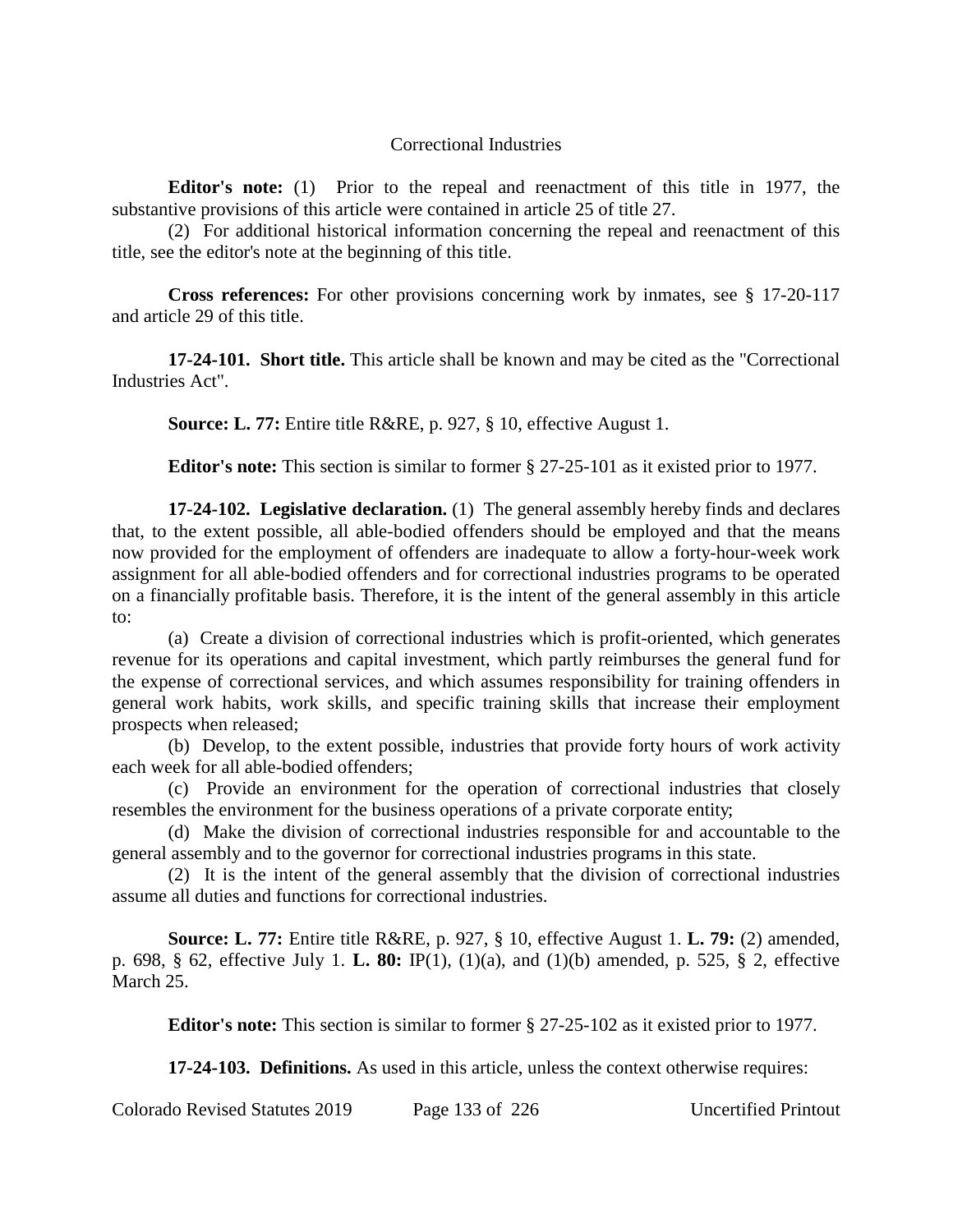(1) "Able-bodied offender" means an offender in the custody of the department who is to participate in a work program or other productive activity authorized by this article and who is physically able to do so. The term does not include an offender who is participating in a community corrections program, who is a part of the "blind count", or who is ill or unable to participate in a work program or other productive activity.

(2) "Director" means the director of the division of correctional industries.

(3) "Division" means the division of correctional industries created in section 17-24-104.

(4) "Programs" means the correctional industries programs provided and administered by the division but does not include educational services or other productive activities administered by the division of adult parole.

**Source: L. 77:** Entire title R&RE, p. 928, § 10, effective August 1. **L. 80:** Entire section R&RE, p. 526, § 3, effective March 25. **L. 2000:** (4) amended, p. 864, § 64, effective May 24.

**17-24-104. Creation of division of correctional industries and advisory committee enterprise status of division - duties of committee - sunset review of committee - rules.** (1) There is hereby created in the department of corrections the division of correctional industries, which shall be under the direction of the director of correctional industries, who shall be appointed by the executive director of the department of corrections pursuant to section 13 of article XII of the state constitution. The division shall constitute an enterprise for the purposes of section 20 of article X of the state constitution so long as it retains the authority to issue revenue bonds and receives less than ten percent of its total annual revenues in grants, as defined in section 24-77-102 (7), C.R.S., from all Colorado state and local governments combined. So long as it constitutes an enterprise pursuant to the provisions of this section, the division of correctional industries shall not be a district for purposes of section 20 of article X of the state constitution.

(2) (a) There is hereby created the correctional industries advisory committee, which shall consist of:

(I) The state treasurer for the duration of his term of office;

(II) Four members of the general assembly, two of whom shall be appointed by the speaker of the house of representatives and two of whom shall be appointed by the president of the senate. Of the legislative members appointed, one shall be a member of the minority party of the house of representatives and one shall be a member of the minority party of the senate. The legislative members shall be appointed in January at the beginning of the regular session held in odd-numbered years and shall serve through the legislative biennium.

(III) The director of the office of state planning and budgeting;

(IV) The executive director of the department of personnel;

(V) Two members from affected industries in the business community, who shall be appointed by the governor for terms of three years each;

(VI) Two members from organized labor, who shall be appointed by the governor for terms of three years each;

(VII) The executive director of the department of corrections; and

(VIII) A county sheriff appointed by the governor.

(b) Each member shall hold office for his or her term and until his or her successor is appointed and qualified. Any member shall be eligible for reappointment, but he or she shall not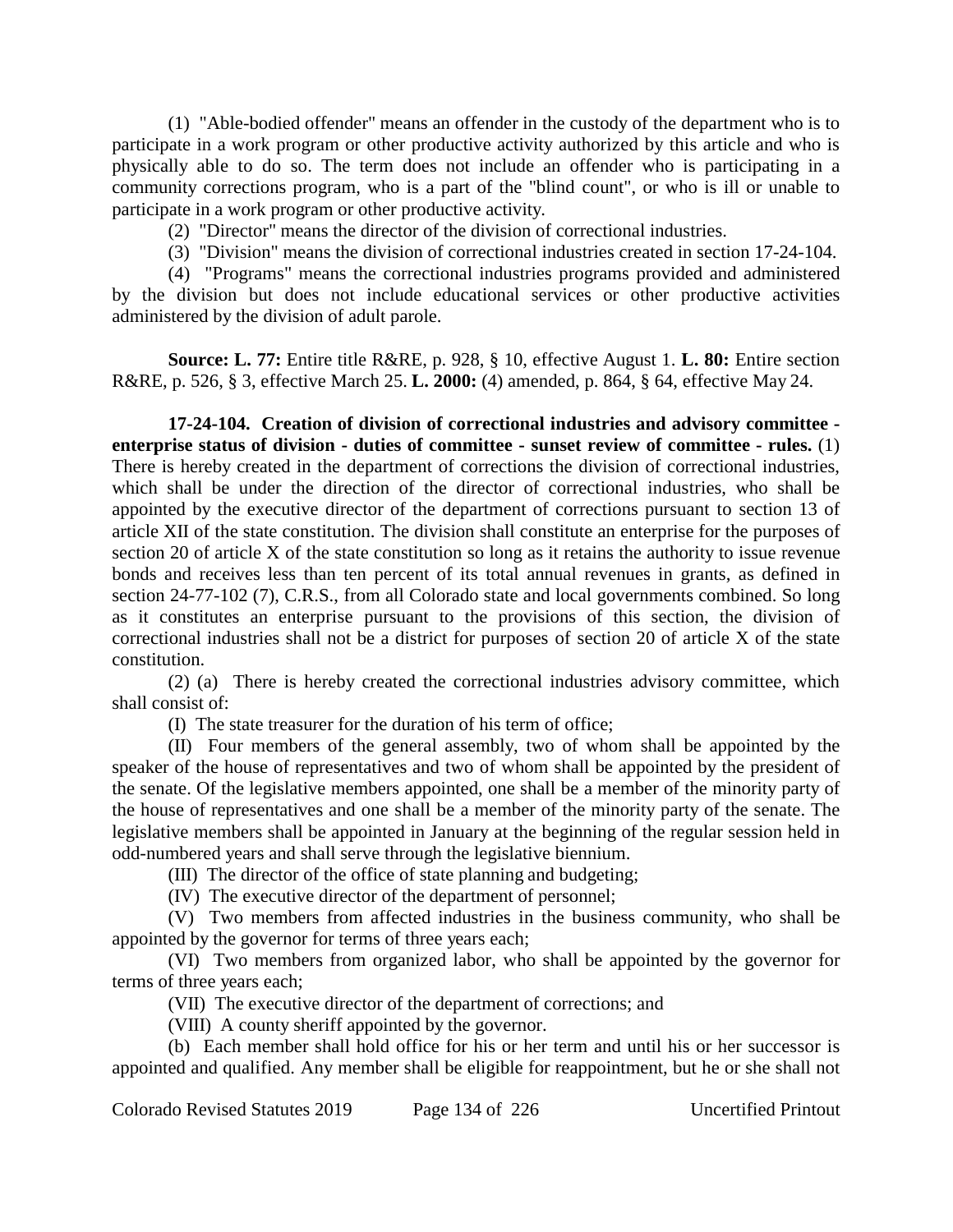be eligible to serve more than two consecutive full terms. Except as otherwise provided in section 2-2-326, C.R.S., members of the advisory committee shall receive no compensation for such services but may be reimbursed for their necessary expenses while serving as members of the board. Any vacancy shall be filled in the same manner as for an original appointment and shall be for the unexpired term. The chairman shall be elected by the voting members of the advisory committee from among the appointed members of the general assembly.

(c) Any member appointed by the governor may be removed by the governor and any member appointed by the speaker of the house of representatives or the president of the senate may be removed by the appropriate appointing officer for malfeasance in office, for failure to regularly attend meetings, or for any cause which renders said member incapable of or unable to discharge the duties of his office.

(d) Repealed.

(3) (a) Before any industry is established to utilize the services of prisoners as provided by this article, including but not limited to any industry in a nonstate-owned facility pursuant to section 17-24-125, the advisory committee shall consider the feasibility of establishing such industry and the effect of such establishment on similar industries already established in the state and shall make its recommendations thereon to the director. A majority of the members of the advisory committee at any meeting duly called by the chairman has full power to act upon and resolve any matter or question referred to it by the director.

- (b) Repealed.
- (4) Repealed.

(5) (a) The advisory committee shall consider the advisability of issuing any revenue bonds and make recommendations in the form of a resolution to the director. A majority of the members of the advisory committee at any meeting duly called by the chairman has full power to act upon and make such recommendations. Any resolution authorizing the issuance of bonds under the terms of this section shall include:

(I) The date of issuance of the bonds;

(II) The maturity date or dates during a period not to exceed thirty years from the date of issuance of the bonds;

(III) The interest rate or rates on, and the denomination or denominations of, the bonds;

- (IV) The form of the bond, whether bearer or registered; and
- (V) The medium of payment of the bonds and the place where the bonds will be paid.

(b) Any resolution authorizing the issuance of bonds under the terms of this section may:

(I) State that the bonds are to be issued in one or more series;

(II) State a rank or priority of the bonds; and

(III) Provide for redemption of the bonds prior to maturity, with or without premium.

(c) A resolution pertaining to issuance of bonds under this section may contain covenants as to:

(I) The purpose to which the proceeds of sale of the bonds may be applied and to the use and disposition thereof;

(II) Such matters as are customary in the issuance of revenue bonds including, without limitation, the issuance and lien position of other or additional bonds; and

(III) Books of account and the inspection and audit thereof.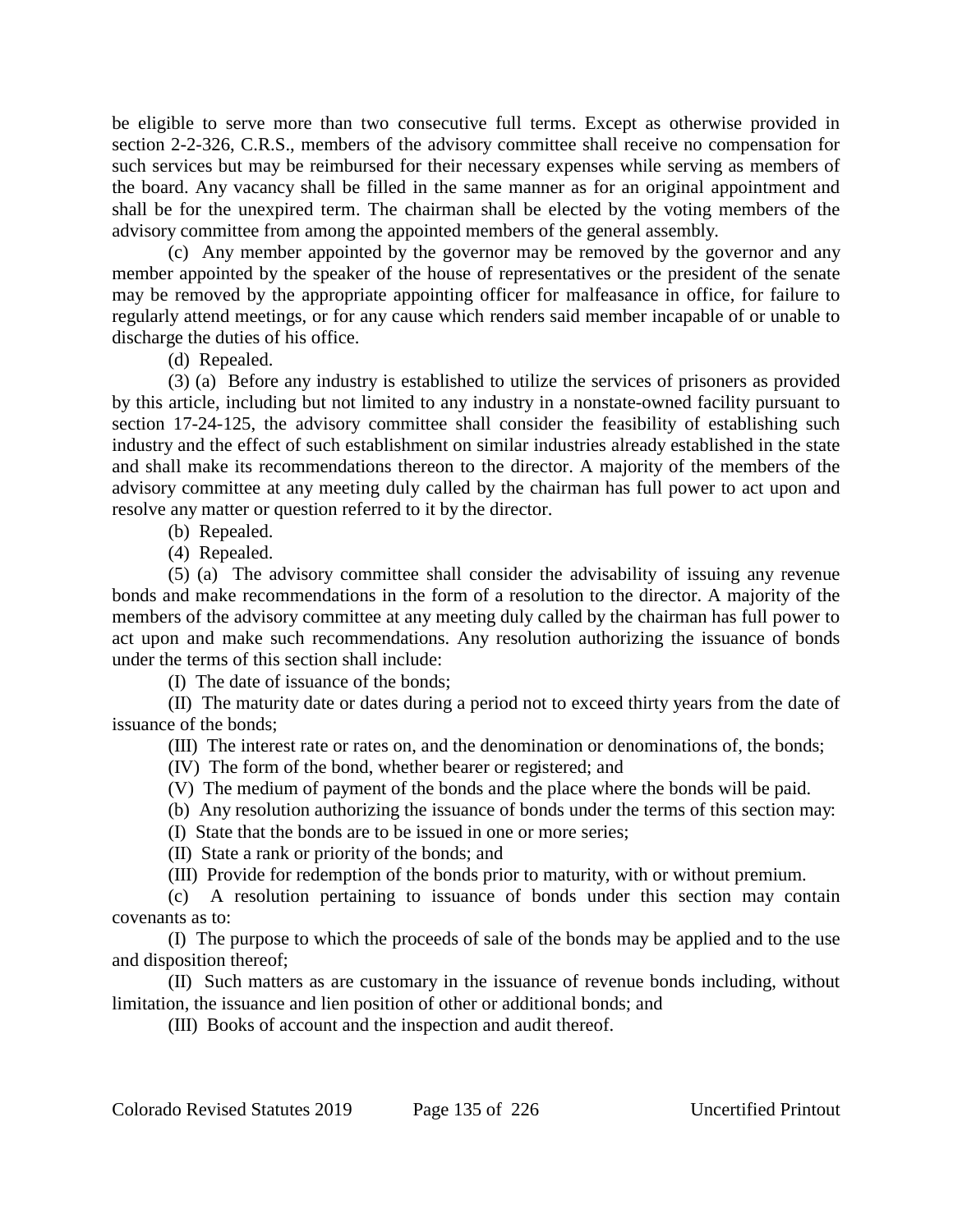(d) The committee may provide for preferential security for any bonds, both principal and interest, to be issued under this section to the extent deemed feasible and desirable by such committee over any bonds that may be issued thereafter.

(e) Upon issuance of a bond by the division pursuant to the provisions of section 17-24- 106.3, any resolution made pursuant to the terms of this section shall be deemed a contract with the holders of the bonds, and the duties of the committee under such resolution shall be enforceable by any appropriate action in a court of competent jurisdiction.

(6) Repealed.

**Source: L. 77:** Entire title R&RE, p. 928, § 10, effective August 1. **L. 83:** (2)(a)(II) and (2)(b) amended and  $(2)(a)(VII)$  added, p. 688, § 1, effective May 25; (2)(a)(III) amended, p. 970, § 22, effective July 1, 1984. **L. 86:** (2)(d) and (4) added and (3) amended, p. 410, §§ 11, 12, effective March 26. **L. 88:** (3)(b) amended, p. 316, § 8, effective April 14; (2)(a)(V) R&RE, p. 703, § 1, effective July 1. **L. 89:** (2) and (4) RC&RE, p. 881, § 1, effective April 8. **L. 90:** (2)(d), (3)(b), and (4) repealed, p. 334, § 24, effective April 3. **L. 94:** (1) amended and (5) added, p. 313, § 1, effective March 22. **L. 95:** (2)(a)(IV) amended, p. 639, § 26, effective July 1. **L. 98:** (2)(a)(VII) and (3)(a) amended and (2)(a)(VIII) added, p. 426, § 2, effective April 21. **L. 2006:** (6) added, p. 826, § 1, effective May 4. **L. 2011:** (6) repealed, (HB 11-1301), ch. 297, p. 1424, § 17, effective August 10. **L. 2014:** (2)(b) amended, (SB 14-153), ch. 390, p. 1962, § 9, effective June 6.

**Editor's note:** (1) This section is similar to former § 27-25-104 as it existed prior to 1977.

(2) (a) Subsection (2)(d) provided for the repeal of subsection (2), effective July 1, 1988. (See L. 86, p. 410.) However, subsection (2) was recreated and reenacted in 1989.

(b) Subsection (4)(b) provided for the repeal of subsection (4), effective July 1, 1988. (See L. 86, p. 410.) Subsection (4) was then recreated and reenacted in 1989 and was subsequently repealed again in 1990.

**17-24-105. Personnel.** (1) The director shall have considerable business operations experience, including the supervision and management of production operations.

(2) The director shall have the authority to determine the personnel needs and requirements of the programs and shall have the authority to hire all subordinate personnel pursuant to section 13 of article XII of the state constitution.

**Source: L. 77:** Entire title R&RE, p. 929, § 10, effective August 1.

**17-24-106. General powers of the division.** (1) In addition to any other powers granted to the division by this article, the division shall have the following powers:

(a) To provide programs which are profit-oriented, which generate revenue for their operation and capital investment, and which partly reimburse the general fund for the use of inmate labor for the expense of adult correctional services;

(b) To develop, to the extent possible, programs that provide forty hours of work activity each week for all able-bodied offenders;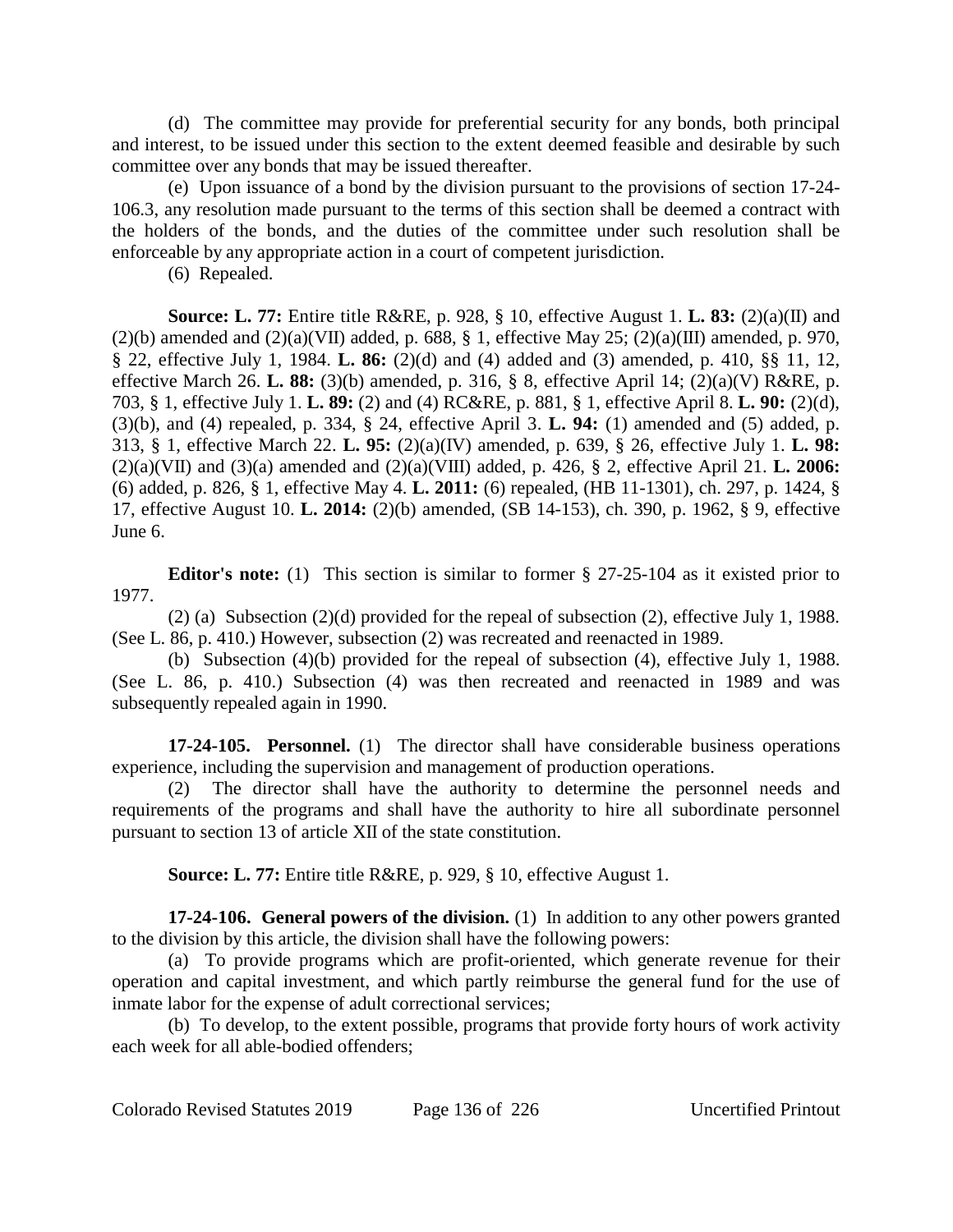(c) To develop programs that assume responsibility for training offenders in general work habits, general work skills, and specific training skills which increase the offenders' employment prospects when released;

(d) To acquire or purchase equipment, raw materials, supplies, office space, insurance, and services and to engage the supervisory personnel necessary to establish and maintain for the state programs at the state's correctional institutions pursuant to law;

(e) To utilize the labor services of prisoners in the manufacture or production of goods and services that are needed for the construction, operation, or maintenance of any office, department, institution, or agency supported in whole or in part by the state, any political subdivision of the state, or the federal government;

(f) (I) To sell all goods and services, including capital construction items, produced by the programs to agencies supported in whole or in part by the state, any political subdivision of the state, other states or their political subdivisions, or the federal government; or

(II) To sell such goods to lessors who have entered into lease-purchase agreements with any public entity enumerated in subparagraph (I) of this paragraph (f) pursuant to which such goods are leased to and used by such public entity;

(g) To adopt, have, and use a seal and to alter the same at its pleasure;

(h) To sue and be sued;

(i) To enter into any contract or agreement not inconsistent with this article or the laws of this state;

(j) To borrow money from the state treasury in an amount not to exceed three million dollars pursuant to section 24-75-203, C.R.S., for a period of time not to exceed ten years. All moneys borrowed, including principal and interest shall be repaid in nine equal annual installments, commencing after the first year. The three-million-dollar limit shall include any amounts loaned to correctional industries in supplemental appropriation bills passed prior to May 22, 1979.

(k) (I) To purchase, lease, trade, exchange, or otherwise acquire, maintain, and dispose of real property and personal property and any interest therein pursuant to law.

(II) to (IV) Repealed.

(V) As used in this paragraph (k), "real property" means land, including land under water, buildings, structures, fixtures, and improvements on land, any property appurtenant to or used in connection with land, and every estate, interest, privilege, easement, right-of-way, and other right in land, legal or equitable, including, without limiting the generality of the foregoing, rights-of-way, terms for years, and liens, charges, or encumbrances by way of judgment, mortgage, or otherwise, and the indebtedness secured by such liens. However, the term "real property" does not include leasehold interests.

(l) To accept grants or loans from the federal, the state, or any local government and to do all things necessary, not inconsistent with this article or any other laws of this state, in order to avail itself of such aid, assistance, and cooperation under any federal legislation;

(m) To enter into contracts, execute all instruments, and do all things necessary or convenient in the exercise of the powers granted in this article pursuant to law;

(n) To have and exercise all rights and powers necessary or incidental to or implied from the specific powers granted in this article, which powers shall not be considered as a limitation upon any power necessary or appropriate to carry out the purposes and intent of this article;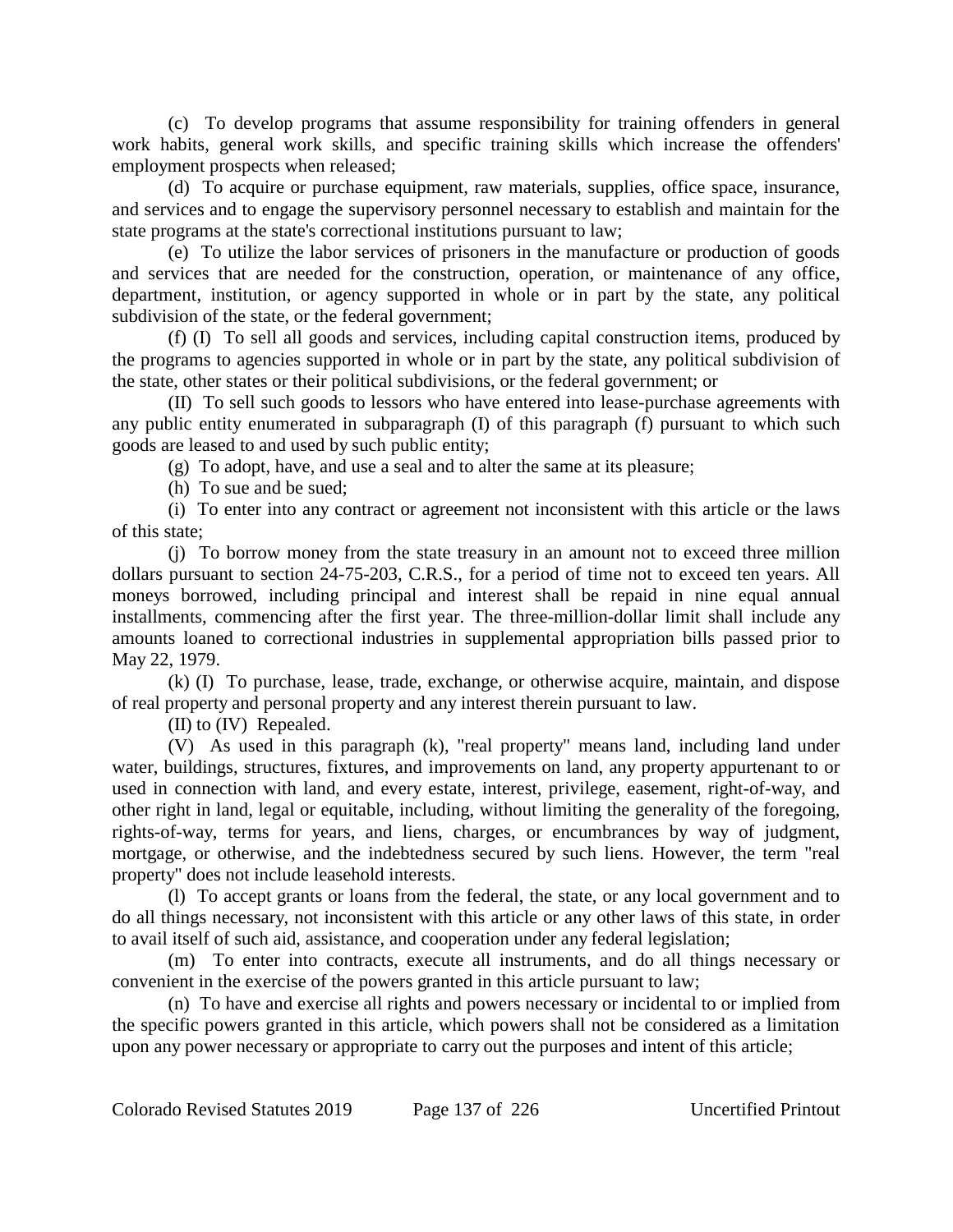(o) To adopt rules and regulations pursuant to article 4 of title 24, C.R.S., consistent with the provisions of this article;

(p) To sell Colorado state flags produced by the programs to retailers in this state at a price as near to the prevailing wholesale market price and quality as is practical and to individuals at retail price; however, the division must supply the requirements of state agencies and political subdivisions of the state before selling such flags as provided in this paragraph (p). The price of flags to state agencies and political subdivisions of this state shall be determined pursuant to section 17-24-112.

(q) Repealed.

(r) To utilize the labor services of prisoners in order to receive, repair, and distribute surplus property pursuant to the powers and duties provided in part 4 of article 82 of title 24, C.R.S., and to use such labor services in order to receive, repair, sell, or otherwise dispose of surplus state property as provided in section 17-24-106.6;

(s) To authorize and issue revenue bonds pursuant to the provisions of section 17-24- 106.3;

(t) To establish and operate a canteen for the use and benefit of the inmates of state correctional facilities and to operate vending machines for the use of visitors to such facilities.

(2) Repealed.

**Source: L. 77:** Entire title R&RE, p. 929, § 10, effective August 1. **L. 79:** (1)(j) amended, p. 707, § 1, effective May 22. **L. 80:** (1)(f) amended, p. 528, § 1, effective February 29; (1)(a) and (1)(b) amended, p. 526, § 4, effective March 25. **L. 81:** (1)(p) and (1)(q) added, p. 962, § 1, effective May 18. **L. 82:** (1)(j) amended, p. 623, § 16, effective April 2. **L. 83:** (1)(p) amended and  $(1)(q)$  repealed, p. 692, §§ 1, 2, effective March 3;  $(1)(f)$  amended, p. 690, § 1, effective April 29. **L. 86:** (2) added, p. 757, § 12, effective July 1; (1)(r) added, p. 753, § 1, effective July 1, 1987. **L. 92:** (1)(k) amended, p. 1062, § 1, effective June 1. **L. 94:** (1)(s) added, p. 315, § 2, effective March 22. **L. 96:** (1)(k)(III) amended, p. 1266, § 182, effective August 7. **L. 97:** (1)(j) amended, p. 78, § 1, effective March 24. **L. 98:** (1)(k)(II) to (1)(k)(IV) repealed, p. 728, § 12, effective May 18. **L. 2002:** (1)(r) amended, p. 220, § 2, effective April 3; (1)(t) added, p. 56, § 1, effective July 1.

**Editor's note:** (1) This section is similar to former § 27-25-103 as it existed prior to 1977.

(2) Subsection (2)(b) provided for the repeal of subsection (2), effective July 1, 1988. (See L. 86, p. 757.)

**Cross references:** For the legislative declaration contained in the 1996 act amending this section, see section 1 of chapter 237, Session Laws of Colorado 1996.

**17-24-106.3. Revenue bonds - authority - issuance - requirements - covenants.** (1) (a) Subject to the prior approval of the correctional industries advisory committee acting by resolution in accordance with the provisions of section 17-24-104 (5) and from both houses of the general assembly acting either by bill or joint resolution, the division may, in accordance with the requirements of subsection (2) of this section, authorize and issue revenue bonds in an amount not to exceed one million dollars in the aggregate for expenses of the division.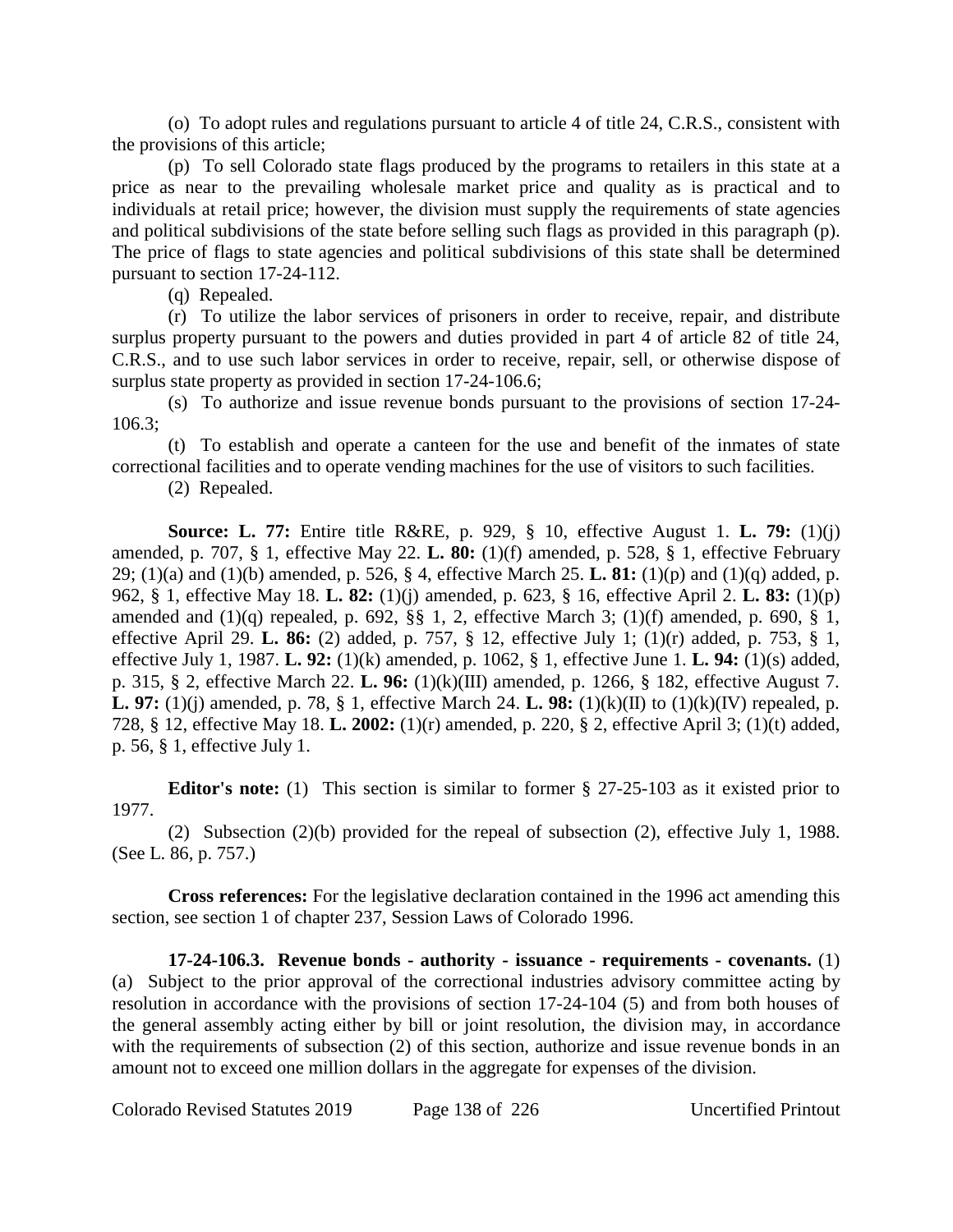(b) All bonds issued by the division shall provide that:

(I) No holder of any such bond may compel the state or any subdivision thereof to exercise its appropriation or taxing power; and

(II) The bond does not constitute a debt of the state and is payable only from the net revenues allocated to the division for expenses as designated in such bond.

(2) Any bonds issued pursuant to the terms of this section may be sold at public or private sale. If bonds are to be sold at a public sale, the division shall advertise the sale in such manner as the general assembly authorizes by bill or joint resolution. All bonds issued pursuant to the terms of this section shall be sold at a price not less than the par value thereof, together with all accrued interest to the date of delivery.

(3) Notwithstanding any provisions of the law to the contrary, all bonds issued pursuant to this section are negotiable.

(4) Bonds issued under this section shall be valid and binding obligations, regardless of whether, prior to the delivery thereof and payment therefor, any or all of the persons whose signatures appear thereon have ceased to serve in their official capacities.

(5) (a) Except as otherwise provided in a resolution authorizing bonds pursuant to the provisions of section 17-24-104 (5), all bonds of the same issue under this section shall have a prior and paramount lien on the net revenues pledged therefor.

(b) Bonds of the same issue or series issued under this section shall be equally and ratably secured, without priority by reason of number, date, sale, execution, or delivery, by a lien on the net revenue pledged in accordance with the terms of the resolution authorizing the bonds.

**Source: L. 94:** Entire section added, p. 315, § 3, effective March 22.

# **17-24-106.5. Interstate sales authorized. (Repealed)**

**Source: L. 79:** Entire section added, p. 709, § 1, effective May 22. **L. 80:** Entire section repealed, p. 528, § 2, effective February 29.

**17-24-106.6. Surplus state property - definitions.** (1) As used in this section, unless the context otherwise requires:

(a) (Deleted by amendment, L. 2002, p. 218, § 1, effective April 3, 2002.)

(b) "State agency" means this state or any department or other agency of the state, but not including the department of transportation or the Auraria higher education center established in article 70 of title 23, C.R.S.

(c) "Surplus state property" means any equipment and supplies no longer having any use to the state or any state agency.

(2) The director shall promulgate rules to be utilized by the division in governing:

(a) The sale or disposal of surplus state property by public auction, invitation for bids, or daily warehouse sales; and

(b) (Deleted by amendment, L. 2002, p. 218, 1, effective April 3, 2002.)

(c) The circumstances under which a public employee may purchase surplus state property.

(d) (Deleted by amendment, L. 2011, (HB 11-1301), ch. 297, p. 1424, § 16, effective August 10, 2011.)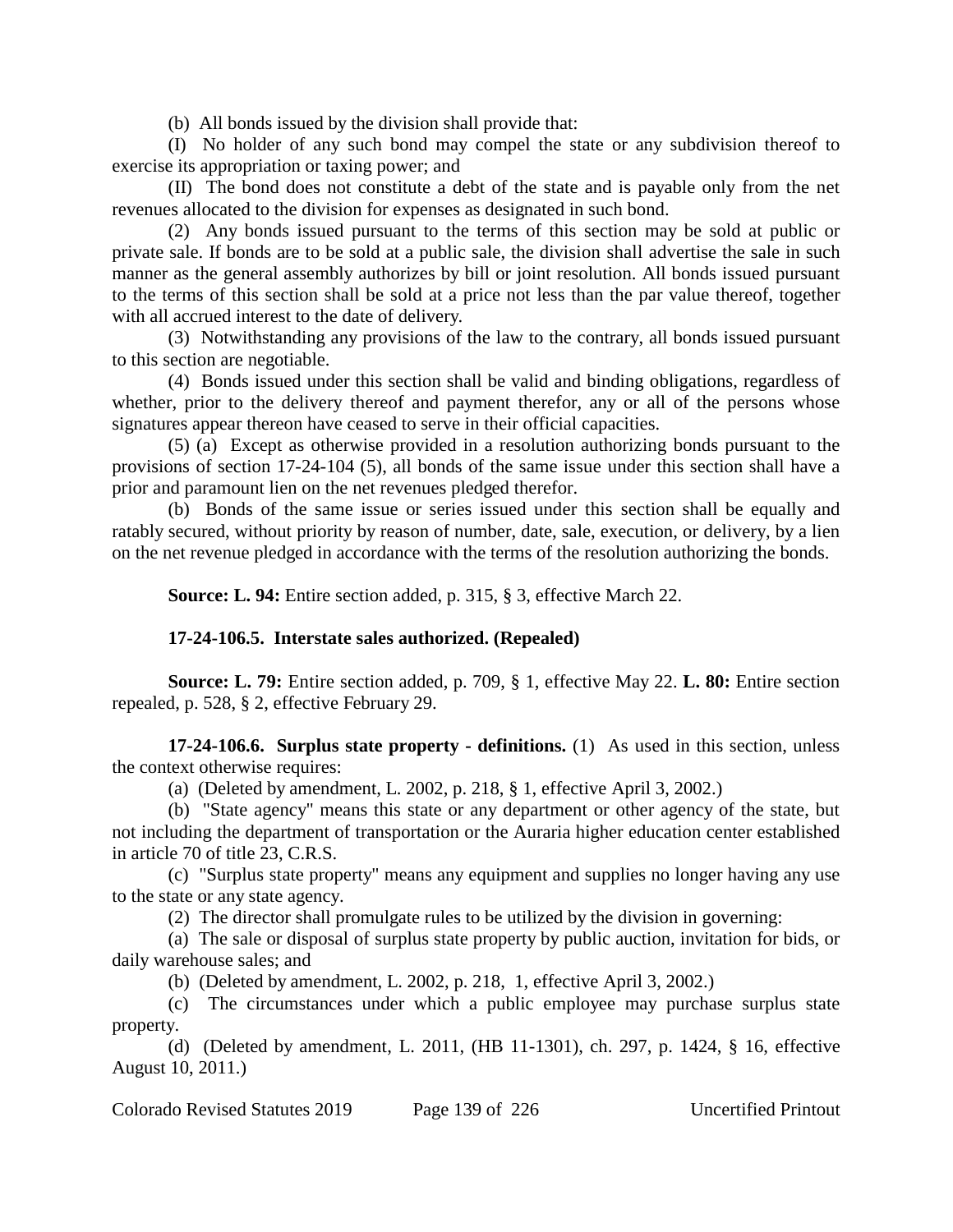(2.1) (a) (Deleted by amendment, L. 2002, p. 218, § 1, effective April 3, 2002.)

(b) Repealed.

(c) (Deleted by amendment, L. 2002, p. 218, § 1, effective April 3, 2002.)

(3) Such rules shall include, but shall not be limited to:

(a) The preparation of a perpetual inventory of surplus state property collected by the division;

(a.5) A procedure to inform all state agencies of the availability of such surplus state property;

(b) (Deleted by amendment, L. 2002, p. 218, § 1, effective April 3, 2002.)

(c) Procedures coordinating, to the extent possible, the programs administered by the division under section 17-24-106 with the division's responsibility with respect to surplus state property;

(d) A procedure whereby surplus state property which is not sold or otherwise disposed of within six months after being received by the division shall be disposed of as soon as possible thereafter.

(4) Any moneys used to cover the administrative costs of the transfer of responsibilities with respect to surplus state property from the department of personnel to the department of corrections shall be transmitted to the state treasurer, who shall credit the same to the surplus property fund, which fund is hereby created, and such fund shall be subject to appropriation by the general assembly for the purposes of this section.

(5) Any moneys in any accounts or funds administered by the department of personnel that are derived from the administration of part 4 of article 82 of title 24 shall be transferred to the surplus property fund.

(6) The division may assess fees from the disposer or recipient of any surplus state property, which fees shall be limited to reasonable administrative costs of the division incurred in effecting the collection of surplus state property. All such fees shall be credited to the surplus property fund.

**Source: L. 86:** Entire section added, p. 753, § 2, effective July 1, 1987. **L. 90:** (2)(a) amended and (2.1) added, p. 961, § 1, effective June 9. **L. 91:** (1)(b) amended, p. 1058, § 13, effective July 1. **L. 97:** (2.1)(c) amended, p. 1009, § 10, effective August 6. **L. 98:** (5) amended, p. 820, § 19, effective August 5. **L. 2002:** Entire section amended, p. 218, § 1, effective April 3. **L. 2005:** (2)(a) and (6) amended and (2)(c) added, p. 33, § 1, effective August 8. **L. 2006:** (2)(c) amended and (2)(d) added, p. 826, § 2, effective May 4. **L. 2011:** (1)(b) and (2) amended, (HB 11-1301), ch. 297, p. 1424, § 16, effective August 10. **L. 2012:** (1)(b) amended, (HB 12-1081), ch. 210, p. 902, § 1, effective August 8. **L. 2017:** (4) and (5) amended, (SB 17-294), ch. 264, p. 1393, § 36, effective May 25; (2)(a) amended, (HB 17-1051), ch. 99, p. 349, § 61, effective August 9.

**Editor's note:** Subsection (2.1)(b) provided for the repeal of subsection (2.1)(b), effective September 1, 1990. (See L. 90, p. 961.)

**17-24-107. Records.** The account of all moneys received by and disbursed on behalf of the division shall also be a public record. Any public record of the division shall be open for inspection by any citizen.

Colorado Revised Statutes 2019 Page 140 of 226 Uncertified Printout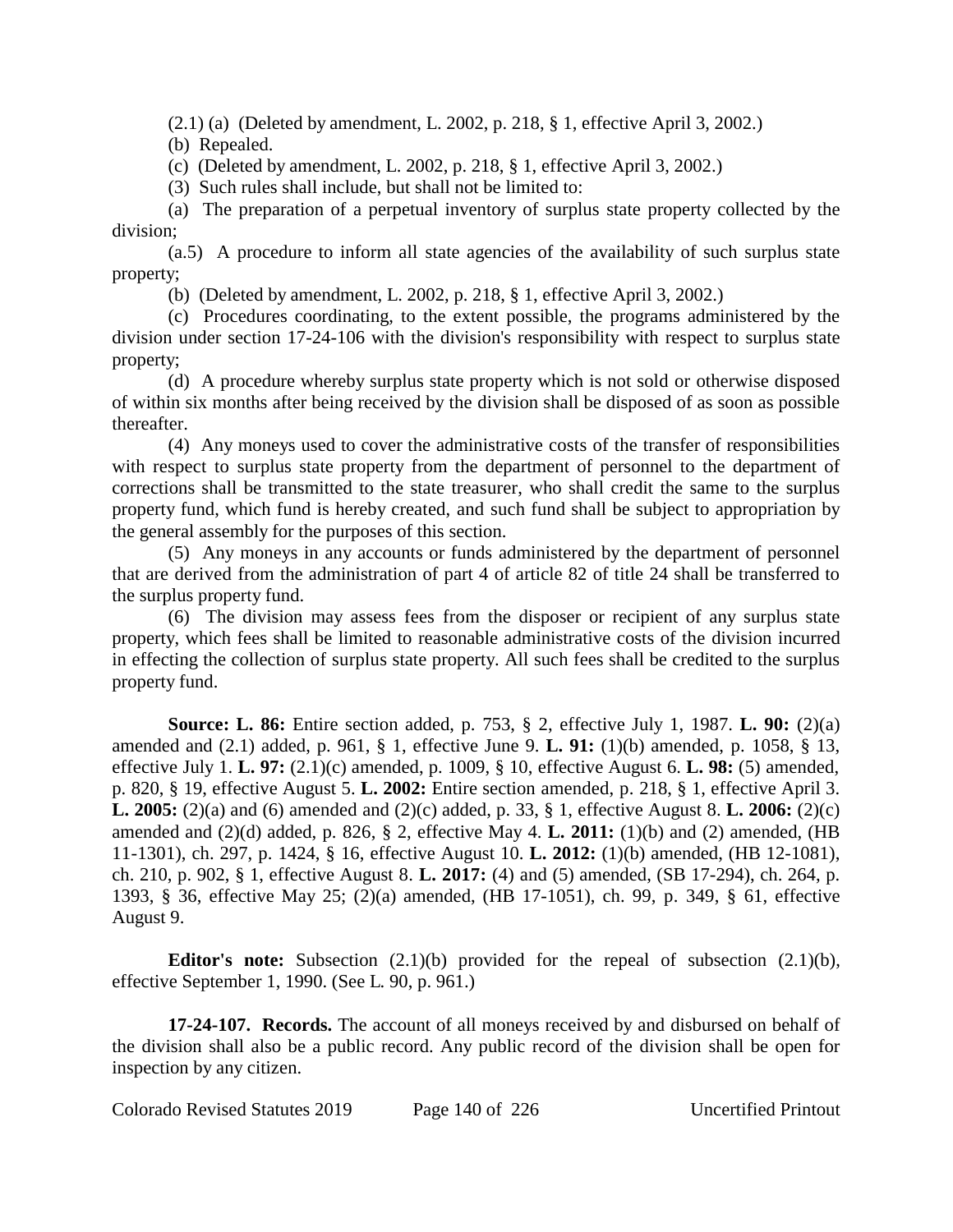**Source: L. 77:** Entire title R&RE, p. 930, § 10, effective August 1.

**17-24-108. Disclosure of interests.** Any employee or any other agent or adviser of the division who has a direct or indirect interest in any contract or transaction with the division shall disclose this interest to the division. No such employee or other agent or adviser having such an interest shall participate on behalf of the division in the authorization of any such contract or transaction.

**Source: L. 77:** Entire title R&RE, p. 930, § 10, effective August 1.

**17-24-109. Required programs.** (1) The division shall establish programs that provide license plates and highway signs for the state.

(2) Repealed.

(3) All vocational training programs, personnel, inventories, and equipment shall be resources dedicated to the establishment of the correctional industries program.

(4) The executive director shall designate a portion of the real property at each correctional institution as an industry area, and all facilities and buildings within this area are assigned to the division in cooperation with the division of adult parole. The responsibility for the upkeep of these facilities, buildings, and grounds is vested in the division.

**Source: L. 77:** Entire title R&RE, p. 930, § 10, effective August 1. **L. 79:** (1) amended, p. 698, § 63, effective July 1. **L. 80:** (4) amended, p. 526, § 5, effective March 25. **L. 2000:** (4) amended, p. 864, § 65, effective May 24. **L. 2017:** (1) and (4) amended and (2) repealed, (HB 17-1125), ch. 125, p. 431, § 1, effective August 9.

**17-24-109.5. License plates - highway signs.** (1) The division may purchase such equipment, machinery, and other materials as may be necessary to manufacture and deliver motor vehicle license plates, temporary registration plates and certificates, validating tabs or decals, road signs, markers, and metal badges used by any department and manufactured under the authority of this article. Each year the executive director of the department of revenue shall estimate the number of license plates, temporary registration plates and certificates, and validating tabs or decals that will be required and the cost of manufacturing thereof for the year such estimate is made and shall certify such estimates to the joint budget committee of the general assembly.

(2) During the year the estimate required by subsection (1) of this section is made and certified by the executive director of the department of revenue from the sale of motor vehicle license plates, temporary registration plates and certificates, and validating tabs or decals, the joint budget committee shall consider the estimate in making its budget recommendation for the division of correctional industries to the general assembly. Any amounts appropriated by the general assembly for the purposes of this section shall be used and expended by the division of correctional industries to purchase such equipment and machinery, including repairs thereof, sheet steel or aluminum, paints, enamels, and other materials and support services as may be necessary to manufacture and deliver as a finished product motor vehicle license plates required by the executive director of the department of revenue to be furnished under the motor vehicle laws of this state.

Colorado Revised Statutes 2019 Page 141 of 226 Uncertified Printout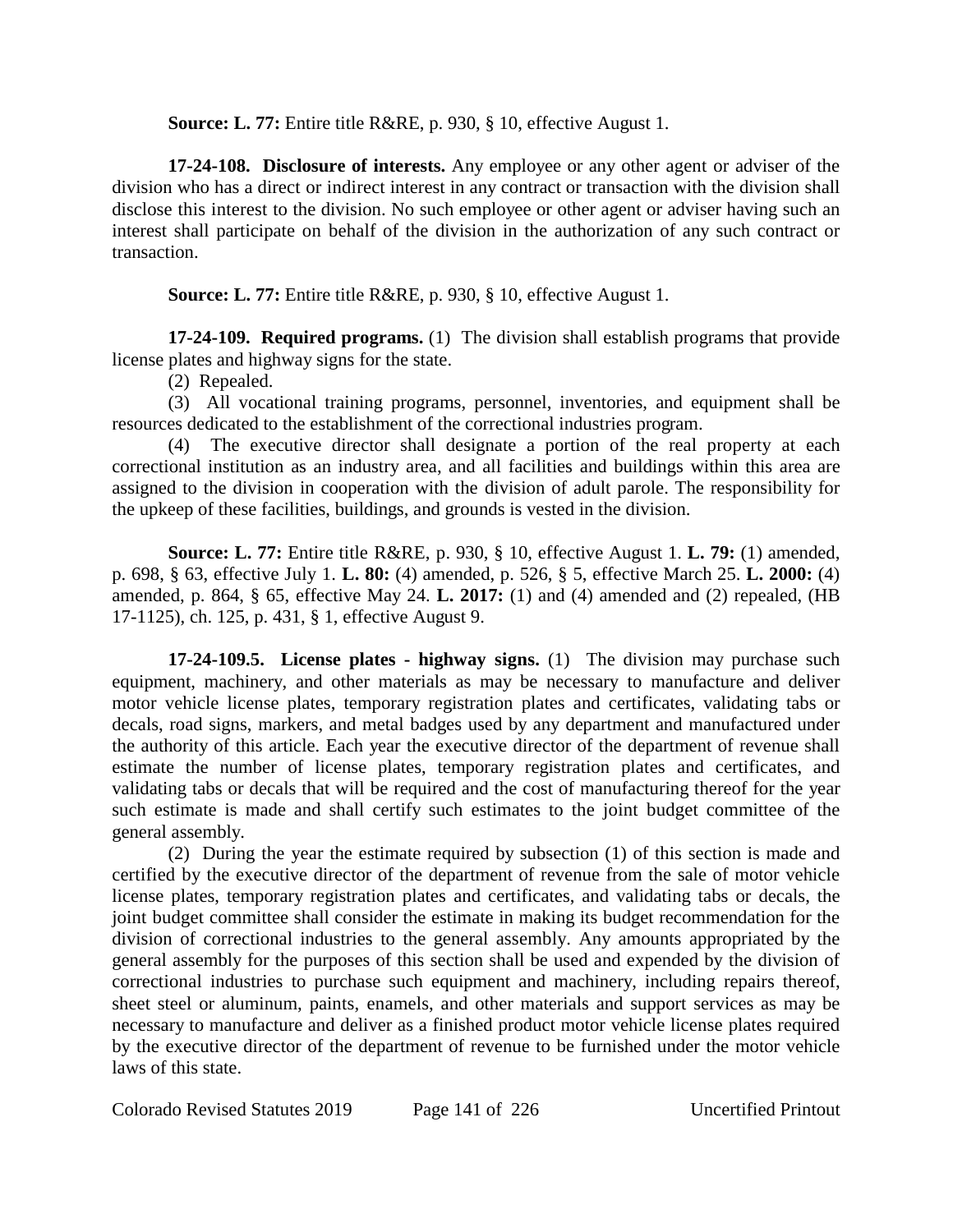**Source: L. 78:** Entire section added, p. 359, § 1, effective May 2. **L. 87:** (2) amended, p. 663, § 2, effective July 1. **L. 88:** Entire section amended, p. 705, § 1, effective July 1, 1989. **L. 99:** (2) amended, p. 550, § 1, effective May 7. **L. 2015:** Entire section amended, (SB 15-090), ch. 334, p. 1360, § 4, effective (see editor's note).

**Editor's note:** Section 6(1)(b) and 6(2) of chapter 334 (SB 15-090), Session Laws of Colorado 2015, provides that changes to this section take effect only if the department of revenue receives enough gifts, grants, and donations for materials, start-up costs, and computer programming necessary to implement this act, and take effect January 1, 2016, only if the revisor of statutes receives written notice that such funds were received. The revisor of statutes received the required notice, dated February 12, 2016.

## **17-24-109.8. Pilot program - refuse derived fuel. (Repealed)**

**Source: L. 80:** Entire section added, p. 529, § 1, effective May 1.

**Editor's note:** Subsection (6) provided for the repeal of this section, effective December 31, 1980. (See L. 80, p. 529.)

**17-24-110. Financial payment incentives.** (1) The division shall establish a system of financial payments to serve as an incentive for more effective and efficient performance of its programs.

(2) The division shall be provided, from the diagnostic services unit of the division of adult parole, personnel testing services that perform a vocational assessment of work experience and training needs; from the superintendent of each correctional institution, offender labor services; and from the superintendent of each such institution, security services at the work site, in addition to perimeter and scheduled security, when the division and the superintendent determine such additional services are reasonably necessary to ensure the safety of the public, the staff, and the offenders.

(3) Repealed.

(4) The director and the director of the division of adult parole are authorized to negotiate resource allocations for the exchange of services set forth in this section, subject to the annual review by the joint budget committee and the governor and appropriation by the general assembly. Payment rates shall be negotiated and set before the exchange of any of the services.

**Source: L. 77:** Entire title R&RE, p. 930, § 10, effective August 1. **L. 2000:** (2) and (4) amended, p. 857, § 66, effective May 24. **L. 2017:** (3) repealed, (HB 17-1125), ch. 125, p. 431, § 2, effective August 9.

**17-24-111. Purchasing requirement.** (1) (a) The director is hereby authorized to develop programs that produce goods and services, including capital construction items, which are used by agencies financed in whole or in part by the state, any political subdivision thereof, or the federal government and to develop programs that produce goods, including capital construction items, which are used by public entities involved in lease-purchase agreements as provided in section 17-24-106 (1)(f)(II). The director shall also develop programs to market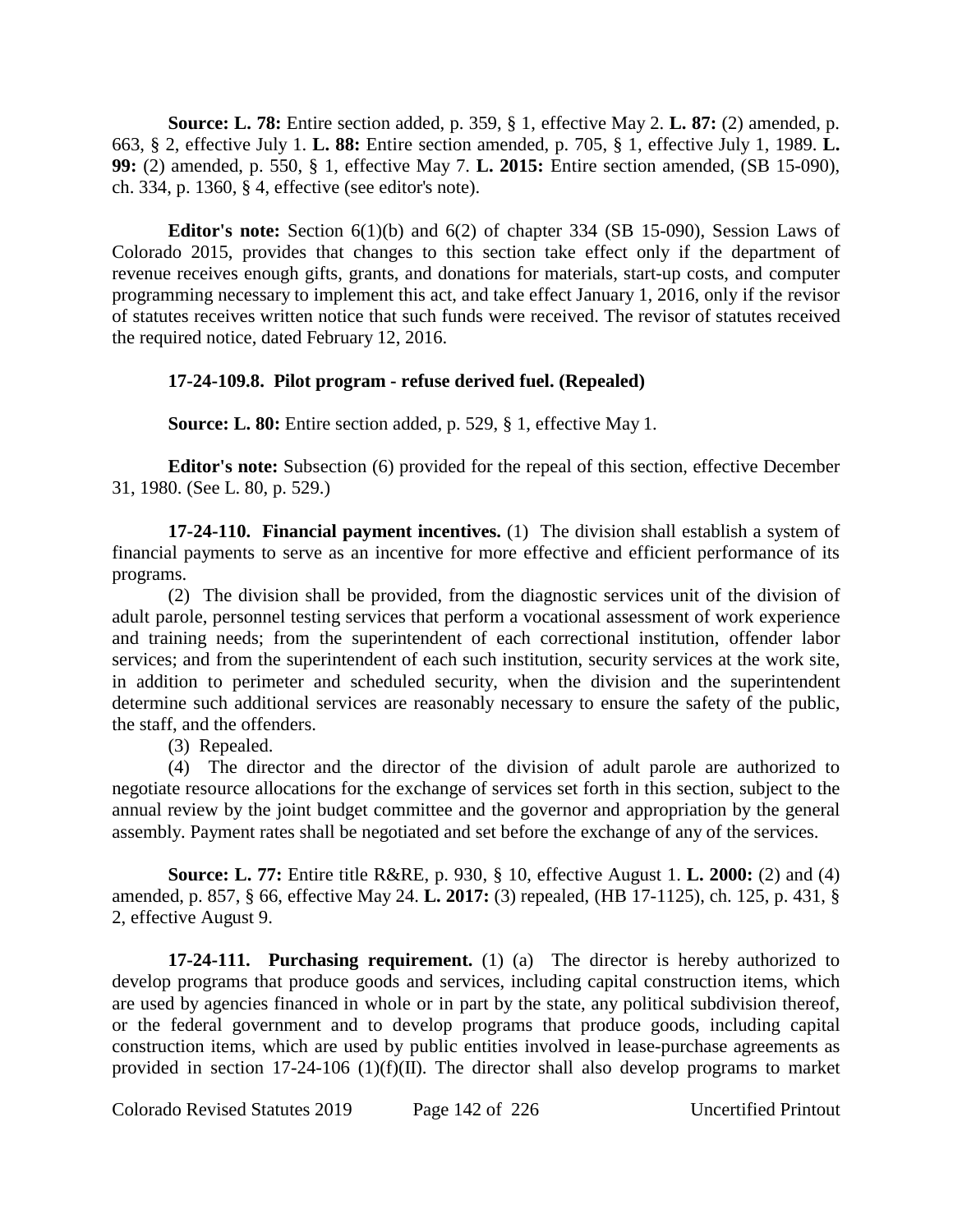goods and services to distributor networks, nonprofit organizations, private sector retailers, and the general public. The state and its institutions, agencies, and departments may purchase through the department of personnel or purchasing agency authorized by section 24-102-302 (2) such goods and services as are produced by the division, unless similar goods and services can be obtained at or below the amount established for small purchases which are exempt from the invitation-for-bids requirements of the "Procurement Code" contained in part 2 of article 103 of title 24. Goods and services produced by the division shall be provided at a price comparable to the current market price for similar goods and services. State agencies may purchase goods and services from sources other than the division; except that office furniture and office systems shall be purchased from the division. Printing services shall be purchased from the division unless a state agency operates its own printing operation. If the division is not able to provide its goods or services at a price or level of quality which is comparable to that provided by the private sector or provide them in a timely manner, which price, level of quality, or timeliness is determined by the department of personnel, the department of personnel shall make a certification to that effect, and the state agency purchasing such goods or services shall not be required to purchase them from the division.

(b) Repealed.

(c) The financial and staff resources dedicated to said purchasing function in the affected agency shall be under the authority of the department of personnel during the period of suspension, and purchases made for the affected agency shall be in accordance with the requirements of this subsection (1).

(d) When a state agency issues an invitation for bids pursuant to section 24-103-202, C.R.S., for goods or services which are available from the division of correctional industries, as shown on the list provided by the division pursuant to paragraph (a) of subsection (2) of this section, the division of correctional industries shall be included on its list of prospective bidders.

(e) Repealed.

(f) The division of correctional industries shall have access to the purchasing records of the department of personnel and the records of purchasing agents of state agencies established pursuant to section 24-102-302, C.R.S.

(2) (a) Repealed.

(b) State agencies which have purchased goods and services available from the division of correctional industries, as shown on the list provided by the division pursuant to paragraph (a) of this subsection (2), shall, as a part of their annual budget requests to the joint budget committee of the general assembly, report on all such purchases and of the value of the goods and services actually purchased from the division of correctional industries, and the division of correctional industries shall, as a part of its annual budget request to the joint budget committee, report on the value of all goods and services sold to each state agency.

(c) and (d) Repealed.

(3) Repealed.

(4) To the extent the articles and products which are produced or manufactured by the division are not purchased pursuant to the provisions of subsection (1) of this section, said articles or products may be purchased from the division on the open market by any person at the then current prevailing market prices.

(5) Articles and products manufactured or produced by the division shall first be used in supplying the requirements of state agencies and secondly in supplying the political subdivisions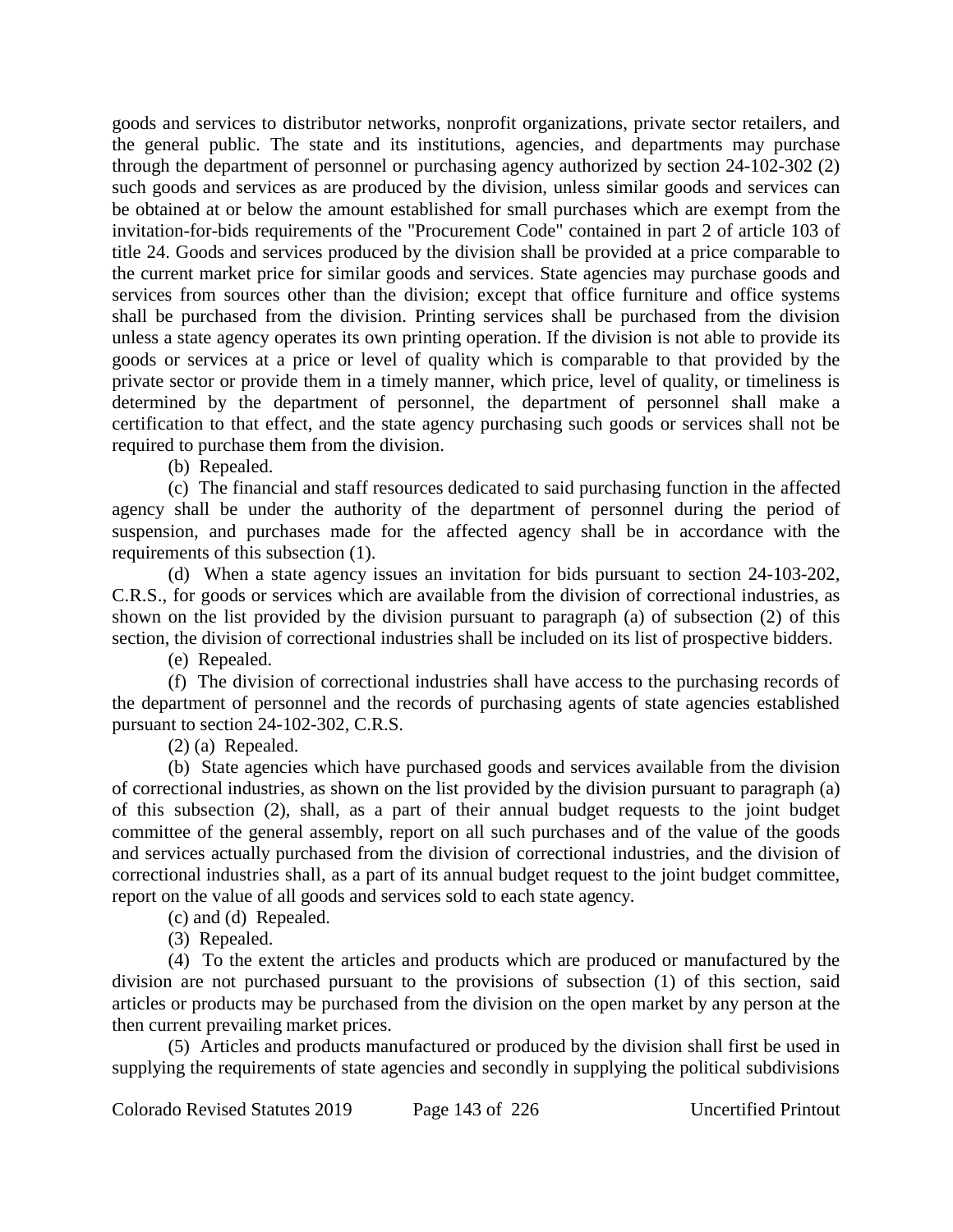of the state which purchase the same. Only the surplus of such articles and products left after meeting the requirements of state agencies and their political subdivisions shall be made available for purchase by the general public.

(6) (a) Notwithstanding any provision of this section to the contrary, on and after July 1, 2012, a state institution of higher education or the Auraria higher education center created in article 70 of title 23 may, but is not required to, purchase goods and services from the division pursuant to this section. In purchasing furniture and office systems that exceed the amount established for small purchases that are exempt from the invitation-for-bids requirements of the "Procurement Code" contained in part 2 of article 103 of title 24, a state institution of higher education or the Auraria higher education center shall request a bid from the division for the purchase, and the institution or the center shall consider the bid on a competitive basis.

(b) Nothing in paragraph (a) of this subsection (6) shall require a state institution of higher education or the Auraria higher education center to engage in competitive bidding for an item or items if the institution or the center chooses to use the division as the sole source supplier for the item or items.

**Source: L. 77:** Entire title R&RE, p. 931, § 10, effective August 1. **L. 81:** (1), (2), and (3) amended, p. 1285, § 2, effective January 1, 1982. **L. 83:** (1) amended, p. 690, § 2, effective April 29. **L. 84:** (1), (2), and (3) amended, p. 525, § 1, effective May 2. **L. 87:** (1)(e) repealed, p. 349, § 4, effective July 1; (2)(c) and (2)(d) added, p. 664, § 3, effective July 1. **L. 88:** (1)(a) and (2)(a) amended and (1)(b) and (3) repealed, pp. 703, 704, §§ 2, 3, effective July 1. **L. 95:** (1)(c) amended, p. 639, § 27, effective July 1. **L. 96:** (1)(a), (1)(c), (1)(f), and (2)(a) amended, p. 1514, § 44, effective June 1. **L. 98:** (2)(a) repealed, p. 728, § 13, effective May 18. **L. 2011:** (6) added, (HB 11-1301), ch. 297, p. 1424, § 18, effective August 10. **L. 2017:** (1)(a) and (6)(a) amended, (HB 17-1051), ch. 99, p. 349, § 62, effective August 9.

**Editor's note:** (1) This section is similar to former § 27-25-106 as it existed prior to 1977.

(2) Subsections (2)(c) and (2)(d) provided for the repeal of subsections (2)(c) and (2)(d), respectively, effective June 30, 1994. (See L. 87, p. 664.)

**Cross references:** For the authority of state agencies to contract with private enterprise for goods or services, see § 6-2-115.5.

**17-24-112. Pricing.** (1) The division shall fix and determine the prices at which all labor is performed and at which all goods and services produced are sold. Such prices for industry products shall be as near the prevailing market prices for similar goods and services and quality as is practical. Such prices, other than prices for agricultural products, shall not exceed the wholesale market prices for like articles and products in the case of sales to the state or its political subdivisions or the prevailing retail market prices for like articles and products in the case of sales to the general public.

(2) The division shall prepare catalogs containing the description of all goods and services produced, with the price of each item. Copies of such catalogs shall be sent by the division to all state agencies and shall be available for political subdivisions of the state and the federal government.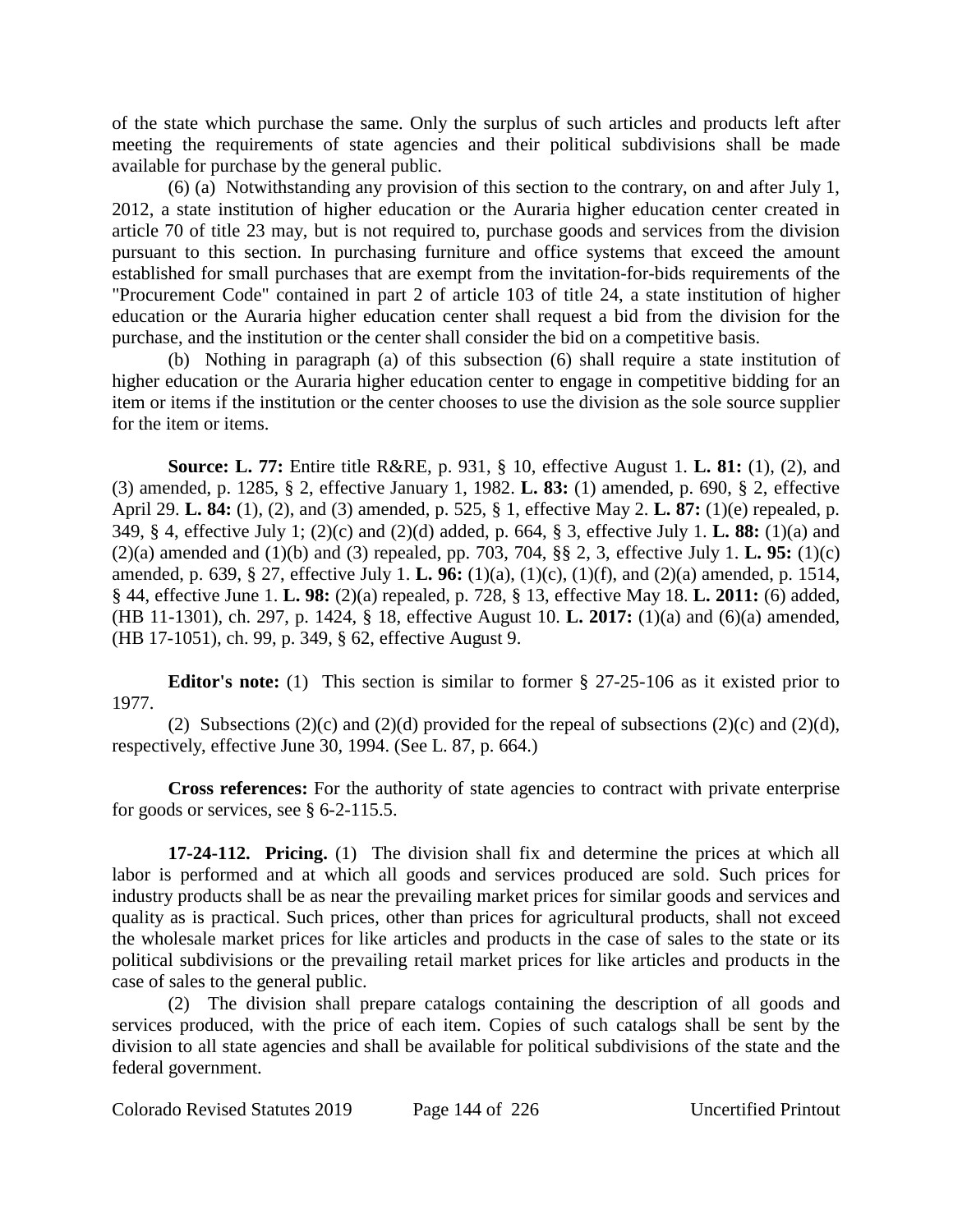(3) The director shall ensure that the level of quality for goods and services produced is comparable to similar goods and services available from the private sector. The director shall determine if the quality of goods and services produced is approximately the same as the quality requested by the purchasing agencies and departments. The sale of such goods or services shall not give rise to any warranties, but, in the case of a sale to a state agency or political subdivision, if the quality of the goods or services is not approximately the same as that requested, the director shall refund the purchase price or replace the goods or services. In the case of a sale of surplus goods or services, no refund or replacement shall be made after ninety days from the date of the sale.

**Source: L. 77:** Entire title R&RE, p. 932, § 10, effective August 1.

**Editor's note:** This section is similar to former § 27-25-108 as it existed prior to 1977.

**17-24-113. Business operations and budget.** (1) The division is hereby authorized, within appropriations which may be at its disposal, to procure or cause to be procured and maintained all necessary materials, supplies, space, services, and equipment required for the proper operation of the division.

(2) The division shall require that the operation of industries be conducted on a thorough-going business basis, and the value of the labor and the amount of money received shall be accurately recorded, together with the number of work hours used in the production of correctional industries goods and services.

(3) Except as provided in section 17-24-126, all revenues collected by the division from the sale of industry goods and services and from the sale or disposal of surplus state property shall be transmitted to the state treasurer, who shall credit the same to a special revolving enterprise account designated as the correctional industries account. All interest derived from the deposit and investment of moneys in the correctional industries account shall be credited to said account. All moneys in said account shall be used for the purchase of requirements necessary for the production of industry goods and services, for the responsibilities set forth in section 17-24- 106.6, and for all necessary personnel, in accordance with the annual appropriation by the general assembly; but such account shall not exceed the requirements of activities authorized by this article, as determined necessary by the director, and any excess, upon order of the director, shall be transferred to the general fund by the state treasurer.

(4) Except as provided in section 17-24-126, all acquisitions, purchases, and loan repayments of the division shall be payable out of the revenues derived from the sale of correctional industry goods and services authorized in this article and from the sale or disposal of surplus state property under section 17-24-106.6.

(5) The division is authorized to enter into a borrowing arrangement with the state treasurer or other organizations when initial money is needed for a new or expanded program, if the advisory committee has approved such an arrangement and such an arrangement is within the authorized appropriation for the division.

(6) The director shall make regular reports, including monthly operating statements and annual financial reports, to the governor, the joint budget committee, and the office of state planning and budgeting regarding the financial operation of the division.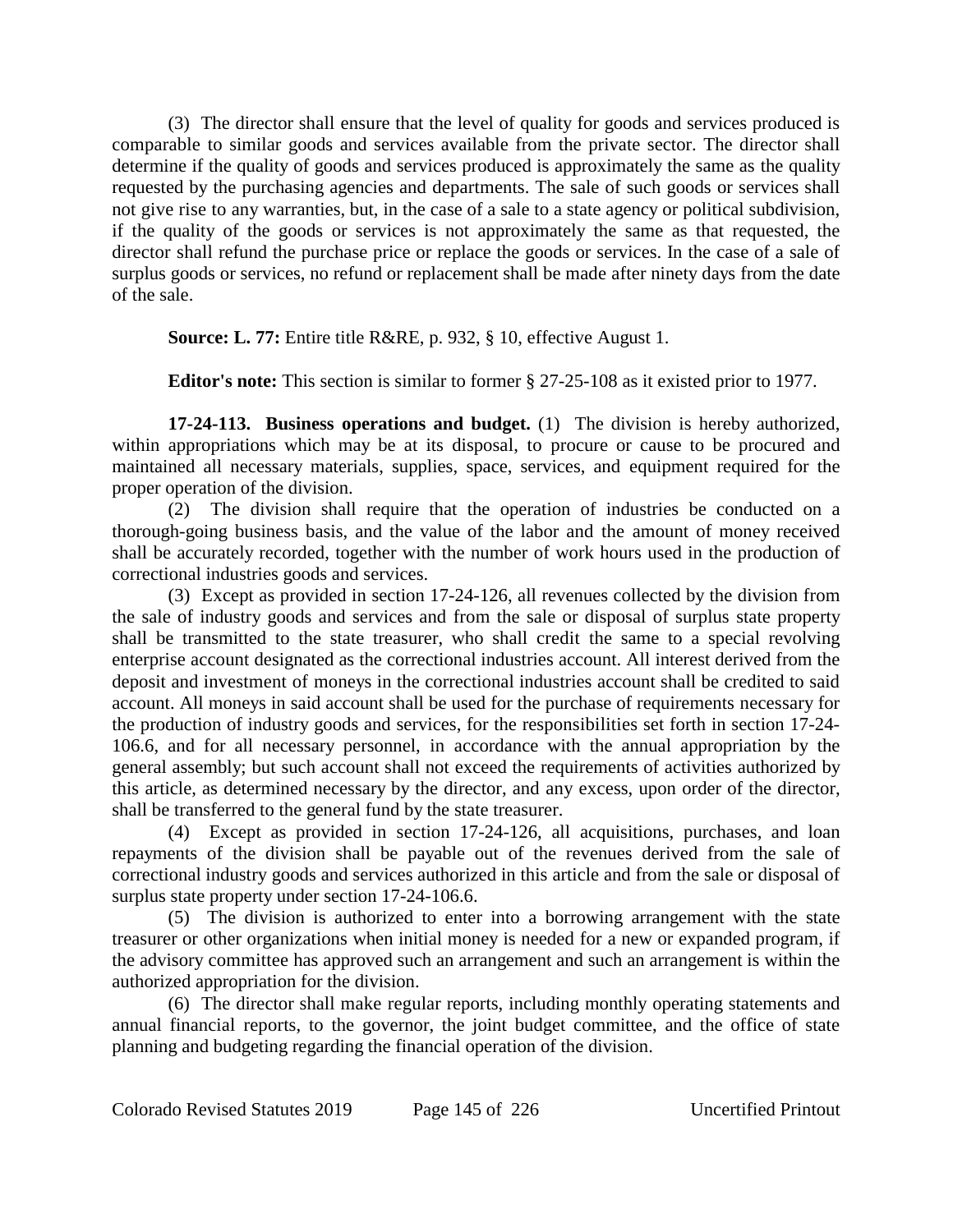(7) On January 1 of each year, the division shall submit a proposed annual budget as a part of the total budget of the department of corrections for the following fiscal year beginning July 1. The budget of the division shall be reviewed by the advisory committee. This proposed budget shall contain at least the following:

(a) Repealed.

(b) A statement of proposed industry products and services to be produced by the division during said fiscal year and their prices;

(c) A statement of the past, current, and expected number of offenders employed in each program and at each institution;

(d) A financial statement of past, current, and expected production levels, sales revenues, operating expenses, profits, and reversions to the general fund of the division;

(e) A statement of the payment rates specified in section 17-24-110;

(f) A statement of past, current, and expected staff personnel;

(g) Capital requirements for equipment and facilities;

(h) All budgetary schedules, forms, and other information required by the joint budget committee.

(8) The general assembly, upon recommendation of the joint budget committee, shall make appropriations based on the evaluation of the budget request that determines the production level and financial operation of the division.

**Source: L. 77:** Entire title R&RE, p. 932, § 10, effective August 1. **L. 86:** (3) and (4) amended, p. 754, § 3, effective July 1, 1987. **L. 93:** (7)(a) repealed, p. 29, § 1, effective March 18. **L. 97:** (3) amended, p. 78, § 2, effective March 24. **L. 98:** (3) amended, p. 368, § 2, effective September 1. **L. 2002:** (3) and (4) amended, p. 220, § 3, effective April 3; (3) and (4) amended, p. 56, § 2, effective July 1.

**Editor's note:** (1) This section is similar to former § 27-25-111 as it existed prior to 1977.

(2) Amendments to subsections (3) and (4) by House Bill 02-1171 and House Bill 02- 1286 were harmonized.

**17-24-114. Provisions for offenders.** (1) The director shall make all offender work assignments within the division. Each such offender work assignment shall take into account the diagnostic services unit recommendation of employment training needs of the offender and the security classification of the offender as determined by the superintendent of each correctional institution.

(2) The director shall establish the rate of compensation for the offenders working. The director and the director of the division of adult parole shall have the authority to make rules and regulations regarding the method and time of compensation payments. A portion of such compensation shall be paid to the division of adult parole to defray the cost of operations for adult parole, and a portion of such compensation shall be paid to each offender in relation to the number of hours worked, type of work assignment, and quality of work performed. Payment rates shall be established on an annual basis after review by the joint budget committee and by appropriation of the general assembly. No offender shall be compensated if he is placed in administrative or punitive segregation or if he is able-bodied but refuses to participate in an

Colorado Revised Statutes 2019 Page 146 of 226 Uncertified Printout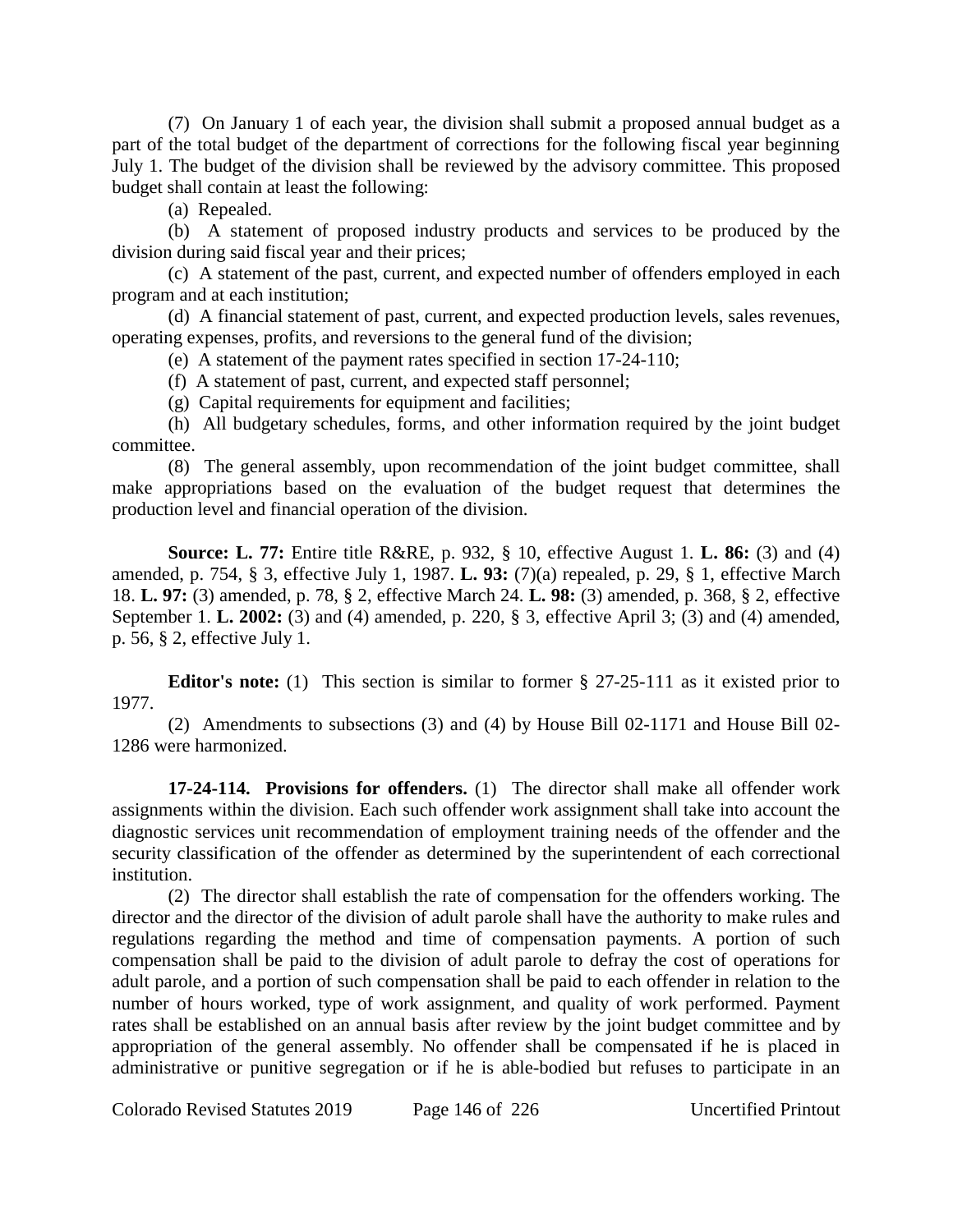available work program or other productive activity. The department will provide hygienic items to all inmates in administrative or punitive segregation.

(3) The division of adult parole is empowered to grant earned time allowances consistent with part 4 of article 22.5 of this title in relation to an offender's work performance and evaluation, as recommended by the director.

(4) The division has the power to establish rules and regulations governing the employment, conduct, and management of offenders while assigned to programs. All such rules and regulations pertaining to the payment, employment, conduct, and management of offenders shall be published and posted for offenders.

**Source: L. 77:** Entire title R&RE, p. 934, § 10, effective August 1. **L. 78:** (2) amended, p. 360, § 2, effective May 2. **L. 80:** (2) amended, p. 526, § 6, effective March 25. **L. 90:** (3) amended, p. 954, § 23, effective May 25. **L. 96:** (3) amended, p. 1149, § 8, effective June 1. **L. 2000:** (2) and (3) amended, p. 857, § 67, effective May 24.

**17-24-115. Rules and regulations.** Pursuant to article 4 of title 24, C.R.S., the director has the power to promulgate the rules and regulations which are deemed necessary for the implementation of this article.

**Source: L. 77:** Entire title R&RE, p. 934, § 10, effective August 1.

**Editor's note:** This section is similar to former § 27-25-110 as it existed prior to 1977.

**17-24-116. Sole authority.** The division shall have sole authority for operating any programs within the adult correctional institutions of this state.

**Source: L. 77:** Entire title R&RE, p. 934, § 10, effective August 1.

# **17-24-117. Penalty. (Repealed)**

**Source: L. 77:** Entire title R&RE, p. 934, § 10, effective August 1. **L. 93:** Entire section repealed, p. 2129, § 2, effective September 1.

**Editor's note:** This section was similar to former § 27-25-112 as it existed prior to 1977.

# **17-24-118. Treasurer and controller to write off debt. (Repealed)**

**Source: L. 79:** Entire section added, p. 711, § 1, effective June 7.

**Editor's note:** Subsection (2) provided for the repeal of this section, effective July 1, 1980. (See L. 79, p. 711.)

**17-24-119. Training and employment by organizations - account for proceeds and wages.** (1) The division, after consultation with the respective superintendents of the correctional facilities and with the director of the division of adult parole, is authorized to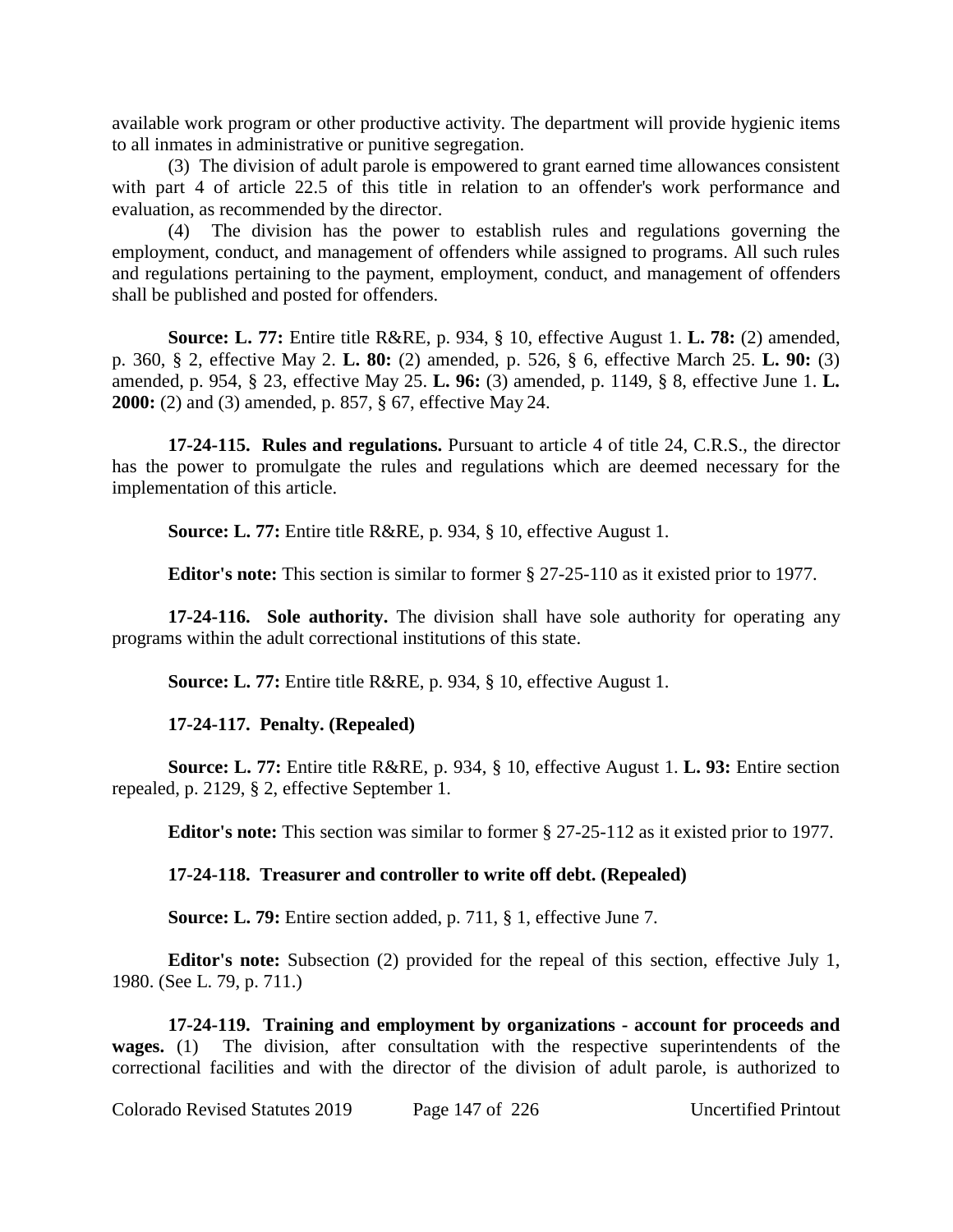contract with any corporation, association, labor organization, or private nonprofit organization or with any federal or state agency for the purpose of training or employing offenders who have been committed to the department of corrections or who have been assigned to a community correctional program.

(2) Proceeds and wages due an offender from the sale of products produced by the offender under a program authorized by subsection (1) of this section shall be held in an account maintained by the division and distributed periodically for:

(a) Compensation of the victim of the crime committed by the offender in an amount not to exceed forty percent of the offender's wages for expenses actually and reasonably incurred as a result of the injury to the person or property of the victim, including medical expenses, loss of earning power, and any other pecuniary loss directly resulting from the injury to the person or property or the death of the victim, which a court of competent jurisdiction determines to be reasonable and proper;

(b) Payment of such amounts for the support of the offender's dependents as is deemed appropriate by the division after consultation with the respective superintendents of the correctional facilities and with the director of the division of adult parole;

(c) Establishment of funds in trust for the offender upon his release; except that an amount consistent with the payment plan for existing correctional industries programs shall be allocated by the division to the offender for personal expenses while serving his sentence;

(d) Voluntary payment of such amounts to the victims assistance and law enforcement fund established in section 24-33.5-506, C.R.S., as is deemed appropriate by the division after consultation with the respective superintendents of the correctional facilities and with the director of the division of adult parole.

(3) A portion of said wages and proceeds in an amount determined by the division, but not to exceed twenty percent, may be used to defray the costs incident to the offender's confinement.

(4) The provisions of this section shall apply only to a program established pursuant to this section and not to other programs established pursuant to this article.

**Source: L. 81:** Entire section added, p. 963, § 1, effective May 27. **L. 88:** (1) amended, p. 1430, § 8, effective June 11. **L. 96:** (2)(d) added, p. 1149, § 9, effective June 1. **L. 2000:** (1),  $(2)(b)$ , and  $(2)(d)$  amended, p. 857, § 68, effective May 24.

# **17-24-120. Treasurer and controller to write off amount owed state. (Repealed)**

**Source: L. 82:** Entire section added, p. 310, § 1, effective March 25.

**Editor's note:** Subsection (2) provided for the repeal of this section, effective July 1, 1983. (See L. 82, p. 310.)

**17-24-121. Venture agreements.** (1) The department of corrections, working through the division, is authorized to enter into agreements with private persons for the utilization of inmate labor in the manufacture, processing, or assembly of components, finished goods, services, or product lines within facilities owned or leased by the department. Such agreements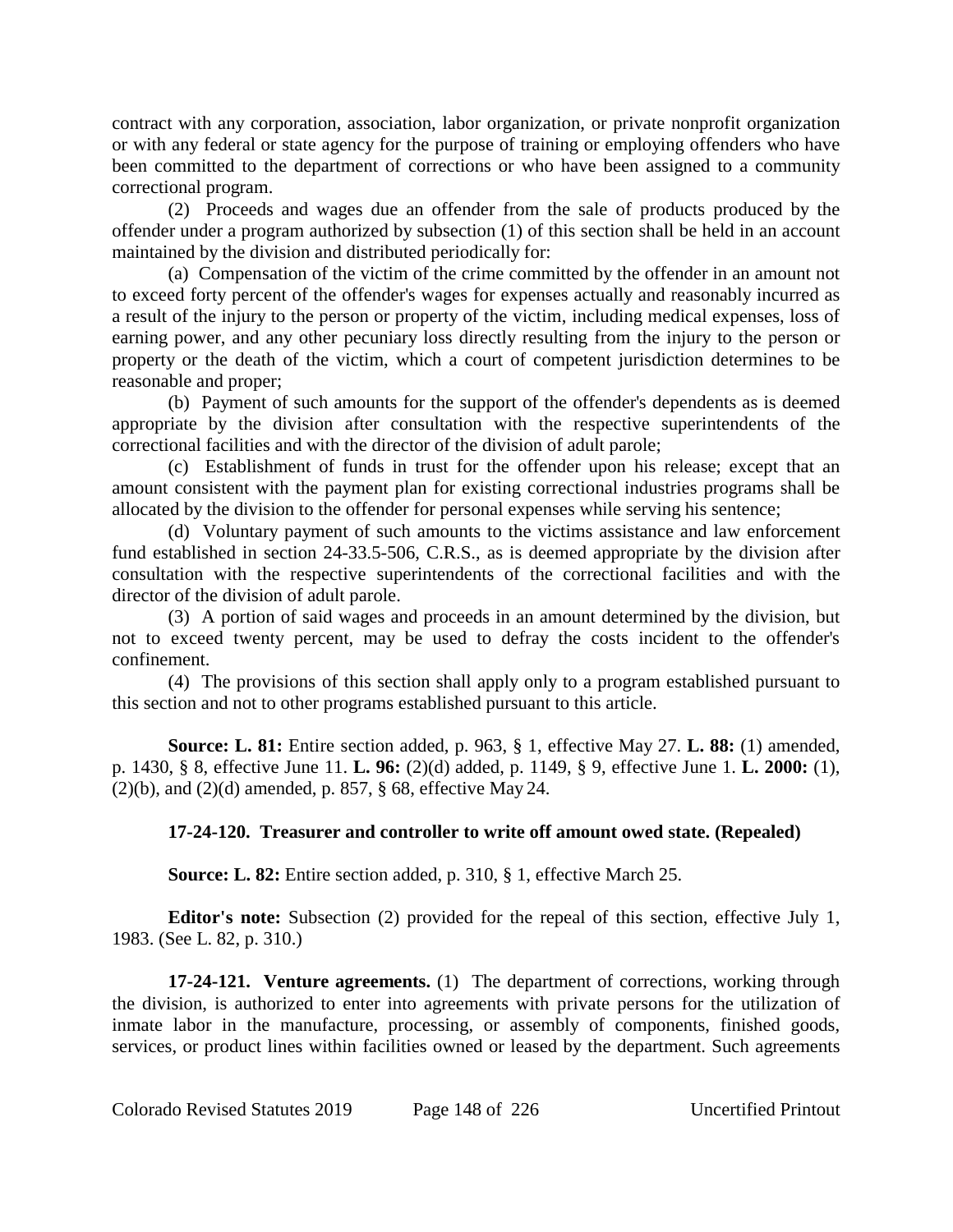shall be subject to the prior review of the attorney general and the correctional industries advisory committee.

(2) The department is authorized to enter into agreements subject to state fiscal rules and the prior review of the attorney general which allow for shared financing by the division and the private contractor for the facility, equipment, raw materials, and operation of industries developed pursuant to the provisions of this section.

(3) Inmates producing goods and services under the terms of an agreement authorized by this section shall be paid on a scale to be determined by the executive director of the department in the best interests of the division.

(4) The division is authorized to market goods and services produced under a venture agreement to any office, department, institution, or agency supported in whole or in part by the state or any political subdivision thereof or to any other state, the federal government, any nonprofit organization, any private sector retailer, or the general public.

(5) The wages of an inmate working under an agreement entered into pursuant to this section with a private person shall be distributed under guidelines established by the executive director in order to offset the cost of imprisonment and incidental expenses, pay court-ordered restitution, make voluntary payments to the victims assistance and law enforcement fund established in section 24-33.5-506, C.R.S., pay the pro rata share of child support cost as established by the department of human services, and establish a savings account to assist the inmate upon release and to offset state costs at the time of release.

**Source: L. 87:** Entire section added, p. 664, § 4, effective July 1. **L. 94:** (5) amended, p. 1813, § 6, effective June 1. **L. 95:** Entire section RC&RE, p. 875, § 9, effective May 24. **L. 96:** (5) amended, p. 1149, § 10, effective June 1.

**Editor's note:** Prior to this section being recreated and reenacted in 1995, former subsection (6) provided for the repeal of this section, effective June 30, 1994. (See L. 87, p. 664.)

**17-24-122. Agreements for the employment of inmates by private entities.** (1) The department of corrections, working through the division, is authorized to enter into agreements with private persons or entities for the utilization of inmate labor in the manufacturing, processing, or assembly of components, finished goods, services, or product lines within facilities owned or leased by the department. Such agreements shall be subject to the prior review of the attorney general and the correctional industries advisory committee.

(2) The department is authorized to enter into agreements subject to state fiscal rules and the prior review of the attorney general which allow for financing by the private contractor for equipment, raw materials, training of workers, and operation of industries developed pursuant to the provisions of this section. In any such agreement, the department may provide for the recovery of the costs of providing facilities for the private contractor by requiring the payment of rent for such facilities.

(3) Agreements entered into pursuant to this section shall provide that any inmate assigned pursuant to section 17-24-114 (1) to work as inmate labor for a private person or entity which made such agreement pursuant to subsection (1) of this section shall be an employee of the private person or entity and, notwithstanding section 17-24-114 (2), such inmate shall be paid at least the federal minimum wage for the labor performed. Such wages shall be paid to the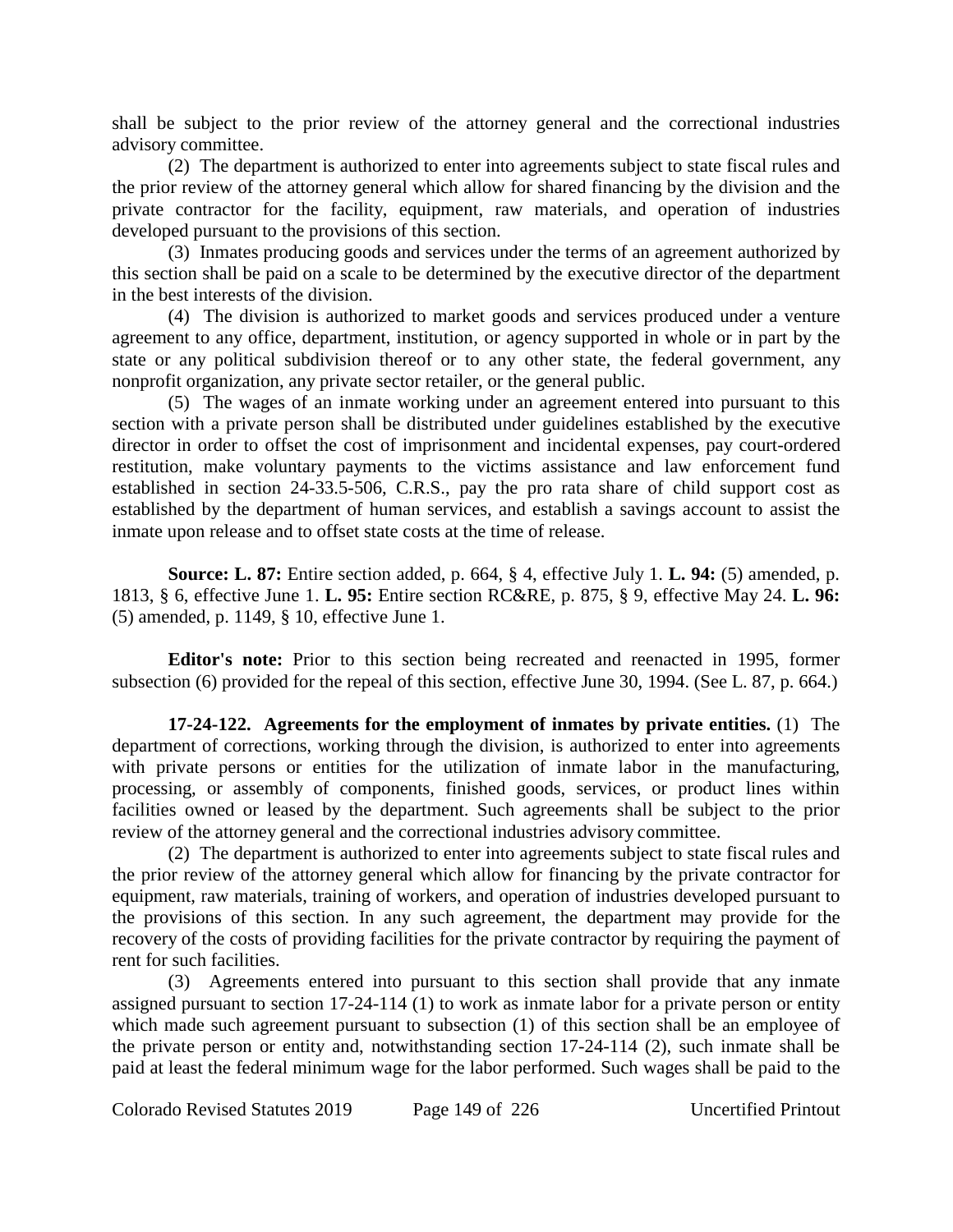department of corrections and shall be held in trust for the inmate in a revenue-producing account until the inmate is paroled or discharged from custody. The provisions of section 8-40- 301 (3), C.R.S., shall apply to any inmate employed by a private person or entity pursuant to this section.

(4) Out of the wages held in trust for an inmate pursuant to subsection (3) of this section, the department of corrections shall deduct up to fifty percent of such wages to be used to defray the costs incident to the inmate's confinement.

(5) Out of the wages held in trust for an inmate pursuant to subsection (3) of this section, and subsequent to the deduction made pursuant to subsection (4) of this section, the department of corrections shall deduct periodically for the following purposes and in the following order of priority:

(a) Compensation of the victim of the crime committed by the inmate for expenses actually and reasonably incurred as a result of the injury to the person or property of the victim, including medical expenses, loss of earning power, and any other pecuniary loss directly resulting from the injury to the person or property or the death of the victim, which a court of competent jurisdiction determines or has determined to be reasonable and proper;

(a.5) Voluntary payment of such amounts to the victims assistance and law enforcement fund established in section 24-33.5-506, C.R.S., as is deemed appropriate by the executive director of the department of corrections;

(b) Payment of such amounts for the support of the inmate's dependents as is deemed appropriate by the executive director of the department of corrections, taking into account any court orders for such support; and

(c) Payment of incidental expenses of the inmate while the inmate is still in custody.

(6) Any amounts of money which remain in trust for the inmate after the deductions made pursuant to this section shall be paid to the inmate upon parole or discharge from custody. The executive director of the department of corrections shall have the discretion to pay to the inmate any amounts of money which remain in trust for such inmate in installments over the period of one year from the date of parole or discharge. If an inmate dies prior to discharge from custody and the body goes unclaimed for more than five days, the amount remaining in trust may be used to defray any costs incurred by the state of Colorado in connection with the burial of such inmate and any amount remaining after burial costs have been paid or the body has been claimed shall be paid to the inmate's estate.

(7) Any agreement entered into pursuant to this section shall provide that appropriate security measures for a state correctional facility shall not be jeopardized due to any operations which result from such agreement.

(8) In making offender work assignments pursuant to section 17-24-114, there shall be a presumption that the most fit and able inmates shall be assigned by the director to a work assignment pursuant to this section.

**Source: L. 93:** Entire section added, p. 2127, § 1, effective September 1. **L. 95:** (1) amended, p. 1097, § 17, effective May 31. **L. 96:** (5)(a.5) added, p. 1150, § 11, effective June 1.

**17-24-123. Clean-up of illegally disposed and abandoned waste tires - services to counties.** (1) The general assembly finds that the clean-up, removal, and transportation of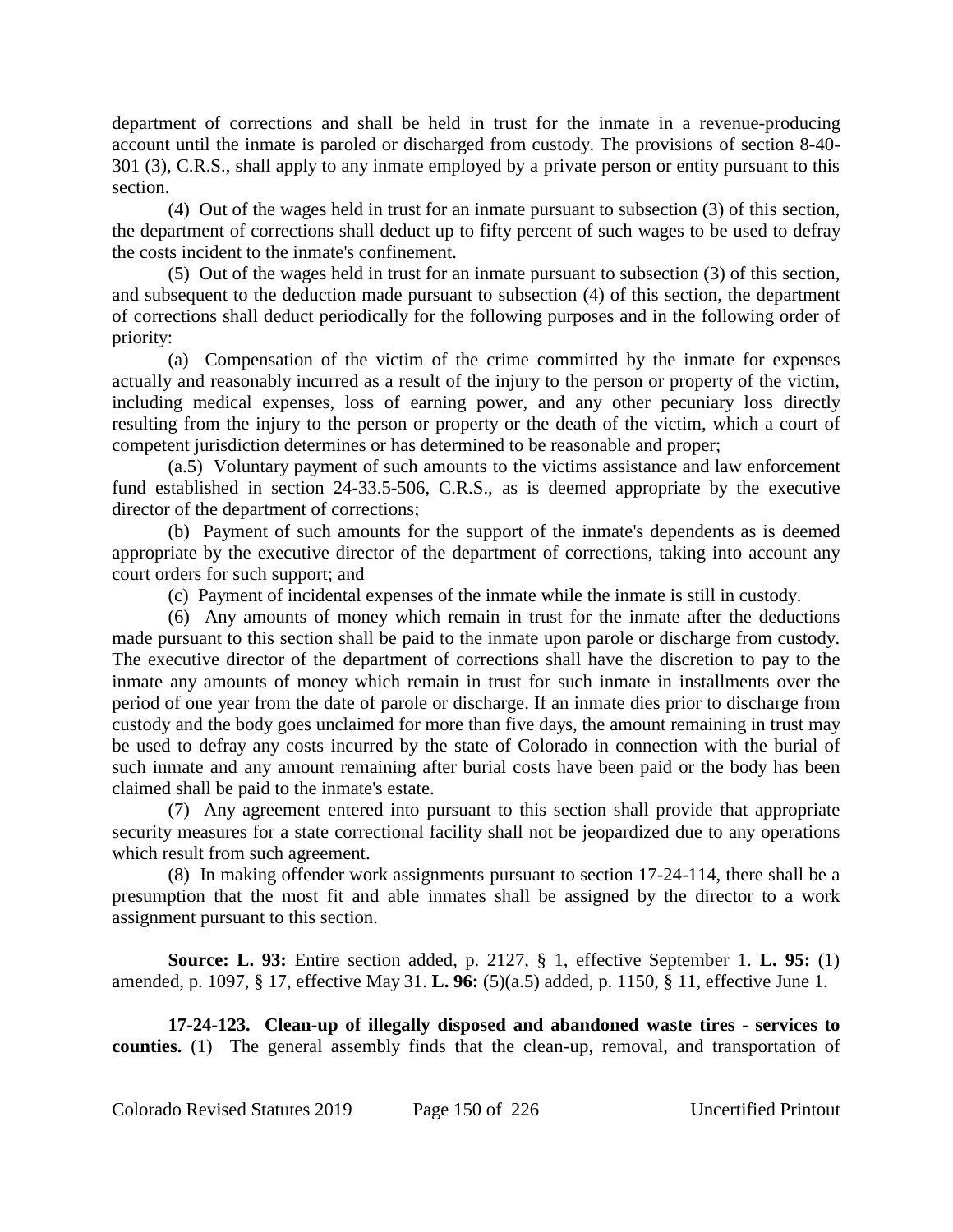illegally dumped, stored, or abandoned waste tires is necessary and that inmate labor is one source of labor that should be used to correct these problems.

(2) The division is authorized to:

(a) Provide labor using supervised inmate crews to counties or private entities for the clean-up, loading, and any on-site processing of illegally dumped, stored, or abandoned waste tires prior to transporting such waste tires to a county- or state-approved recycling or disposal facility and to pay the personnel and operating costs necessary to do so;

(b) Contract with county and city and county sheriffs for the provision of supervised inmate crews to clean up illegally dumped, stored, or abandoned waste tires;

(c) Contract with private haulers for the moving of illegally dumped, stored, or abandoned waste tires to a county- or state-approved recycling or disposal facility and shall do so whenever feasible and cost-effective; and

(d) Pay any fees necessary for a county- or state-approved recycling or disposal facility to accept illegally dumped, stored, or abandoned waste tires.

(3) Any moneys received from contracts entered into pursuant to this section shall be credited to the correctional industries account described in section 17-24-113 (3).

## **Source: L. 96:** Entire section added, p. 813, § 1, effective May 23.

**17-24-124. Inmate disaster relief program - legislative declaration.** (1) The general assembly finds that inmates housed in certain prison facilities throughout the state form a labor pool that could be safely utilized to fight forest fires, help with flood relief, and assist in the prevention of or clean up after other natural or man-made disasters.

(2) As used in this section, unless the context otherwise requires, "disaster" means the occurrence or imminent threat of widespread or severe damage, injury, or loss of life or property resulting from any natural cause or cause of human origin, but "disaster" does not include any hazardous substance incident, oil spill or other contamination, epidemic, air pollution, blight, drought, infestation, explosion, civil disturbance, or hostile military or paramilitary action.

(3) There is hereby established in the division the inmate disaster relief program, referred to in this section as the "program". The purpose of the program shall be to establish one or more inmate disaster relief crews composed of inmates from minimum restrictive, or minimum security facilities. An inmate shall receive an additional amount of earned time pursuant to section 17-22.5-405 in the amount of one day of earned time for every day spent at the site of a disaster. An inmate disaster relief crew may be utilized by the state or by local or federal governmental agencies that apply to the division for assistance.

(4) The executive director shall promulgate rules governing the program including but not limited to:

(a) The inmates who are eligible to participate in the program;

(b) Types of disasters to which an inmate disaster relief crew may be sent;

(c) The security measures that are required to prevent escapes and protect the public;

(d) The procedures that must be followed before an inmate disaster relief crew may be utilized;

(e) The fees that may be charged by the division for the provision of services by an inmate disaster relief crew; and

(f) The compensation that may be paid to inmates participating in the program.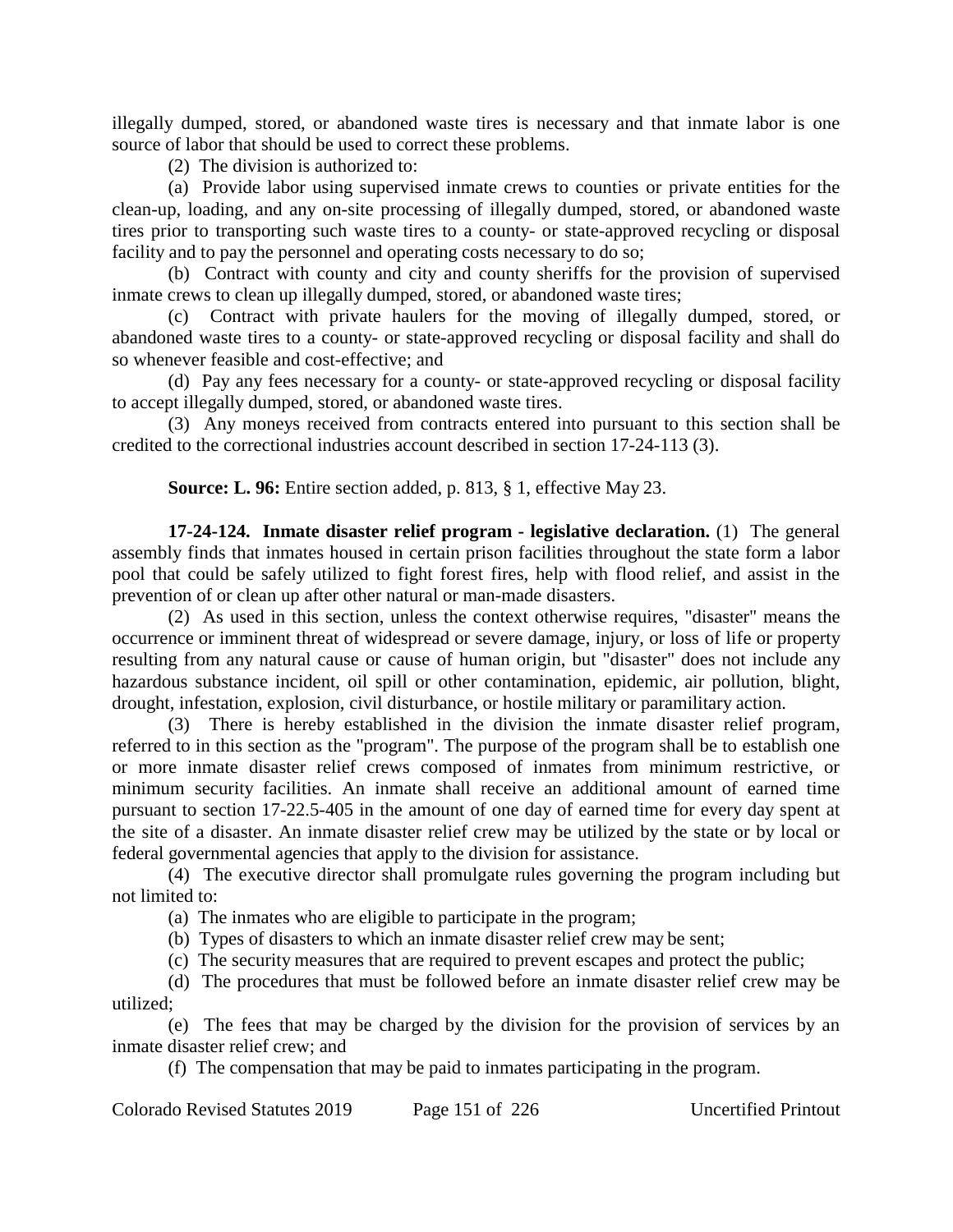(5) The division is authorized to purchase equipment and obtain necessary training for any inmate disaster relief crews.

(6) The department is authorized to solicit, accept, and expend grants, donations, gifts, and other moneys to defer the costs of equipping and training one or more inmate disaster relief crews. The program shall not be implemented or made available to other agencies until sufficient moneys are available from appropriations, grants, donations, gifts, and other moneys to cover the costs of equipping and training at least one inmate disaster relief crew.

**Source: L. 98:** Entire section added, p. 17, § 1, effective August 5. **L. 2001:** (3) and (6) amended, p. 1452, § 1, effective June 5.

**17-24-125. Correctional industries at nonstate-owned facilities - definitions.** (1) As used in this section, unless the context otherwise requires:

(a) "Inmate labor program" means a program operated at a nonstate-owned prison facility as a business or for profit utilizing in whole or in part labor of inmates; except that "inmate labor program" does not include a program that is operated by a local government or combination of local governments of this state as a nonprofit business within the jurisdiction boundaries of the local government or governments and whose operation has been reviewed and approved by the local government or local governments.

(b) "Nonstate-owned prison facility" means any private correctional facility or any jail or other detention facility operated by a political subdivision of the state that houses state prisoners or that houses inmates from another state whose incarceration in this state is approved pursuant to section 17-1-104.5; except that "nonstate-owned prison facility" shall not include a jail or other detention facility operated by a political subdivision of the state that only houses state prisoners pursuant to a contract under section 16-11-308.5 (2), C.R.S., or a facility in which a community corrections program is operated pursuant to article 27 of this title.

(2) (a) On and after March 1, 1999, all inmate labor programs operated at a nonstateowned prison facility shall be approved by the division prior to commencing operations.

(b) Repealed.

(3) (a) On or before February 1, 1999, the division shall promulgate rules governing the approval required by subsection (2) of this section including but not limited to:

(I) Establishing a procedure for approving inmate labor programs that shall include review by the correctional industries advisory committee of a business plan for each inmate labor program;

(II) Establishing the duration of any approval and procedures for reapproval and revocation of any approval;

(III) Requiring all inmate labor programs to comply with all federal laws and regulations relating to the use of inmate labor;

(IV) Requiring that all goods or services be priced at prevailing market rates; except that goods or services sold to governmental or nonprofit entities may be priced at wholesale cost;

(V) Requiring that persons employed by a nonstate-owned prison facility shall not be involved in decisions involving the inmate labor program relating to persons or entities with whom the person has a conflict or potential conflict of interest;

(VI) Requiring that inmates be compensated as determined by rule promulgated by the department;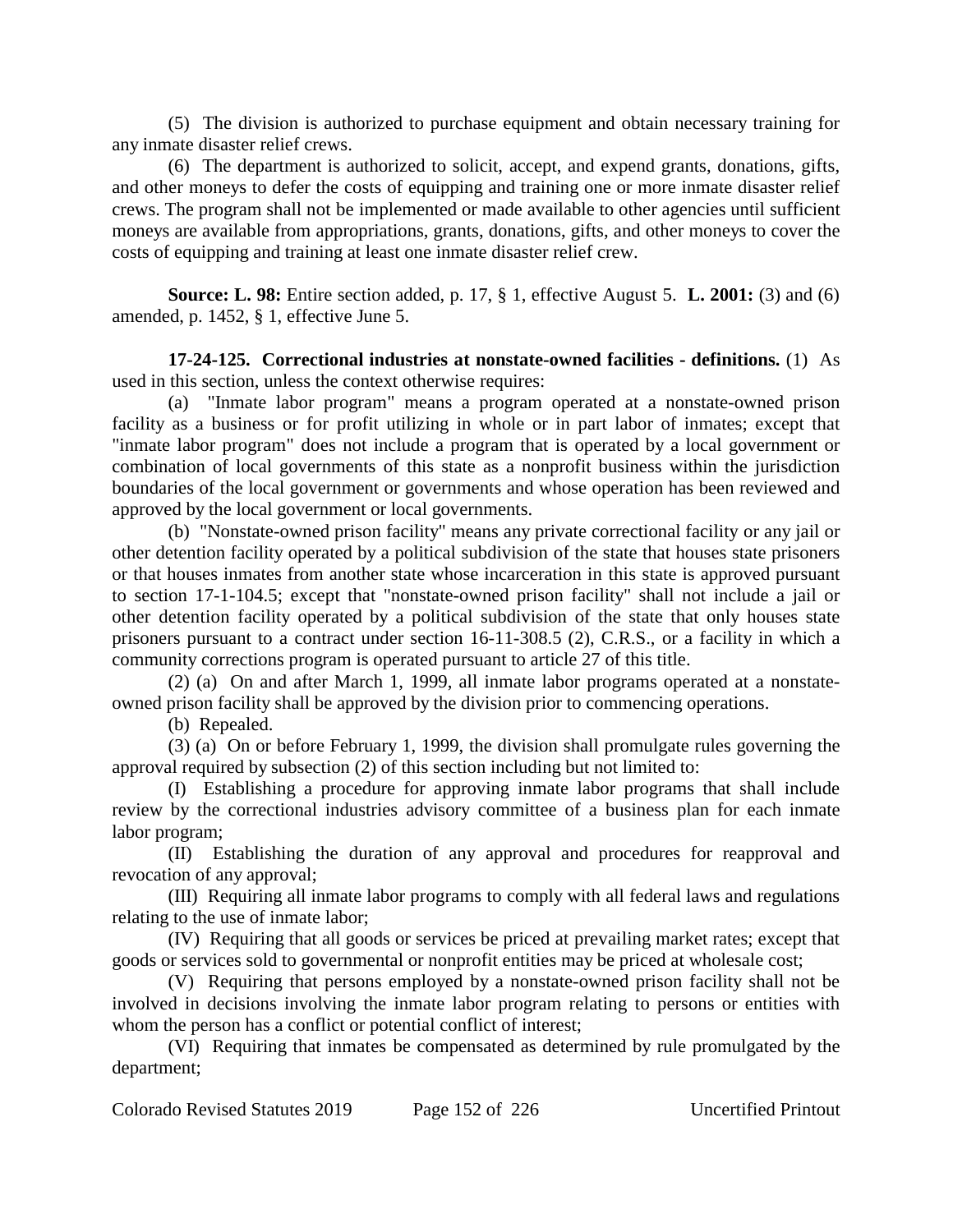(VII) Requiring that all records pertaining to inmate labor programs shall be available for inspection and copying by representatives of the division to ensure compliance with this section and any rules promulgated thereunder; and

(VIII) Requiring nonstate-owned prison facilities to reimburse the division for any expenses incurred in certifying and monitoring the inmate labor programs.

(b) The rules promulgated pursuant to this subsection (3) shall be substantially similar to the rules governing programs at facilities operated by the department.

(4) (a) Each nonstate-owned prison facility operating an inmate labor program shall hold wages earned by a state prisoner in trust for the prisoner in a revenue-producing account until the prisoner is paroled or discharged from custody. Out of the wages held in trust for a state prisoner pursuant to the provisions of this paragraph (a), the nonstate-owned prison facility shall make disbursements pursuant to the provisions of section 17-24-122 (4) and (5). Section 17-24-122 (6) shall also apply to any wages held in trust for a state prisoner pursuant to this paragraph (a).

(b) Each nonstate-owned prison facility operating an inmate labor program shall hold and distribute wages earned by an inmate from a state other than Colorado pursuant to the statutes and rules of that state or the contract between that state and the prison facility.

**Source: L. 98:** Entire section added, p. 424, § 1, effective April 21.

**Editor's note:** Subsection (2)(b)(II) provided for the repeal of subsection (2)(b), effective January 1, 2000. (See L. 98, p. 424.)

**17-24-126. Canteen, vending machine, and library account created - receipts**  disbursements. (1) There is hereby created in the state treasury a special revolving enterprise account to be known as the canteen, vending machine, and library account. The account shall be used by the division to establish and operate a canteen for the use and benefit of the inmates of state correctional facilities and to operate vending machines for the use of visitors to state correctional facilities. The moneys in the account shall be continuously available to the division and are appropriated for the purposes set forth in subsection (3) of this section.

(2) The canteen and vending machines shall be managed by the division, and they shall not be operated in any manner for the personal profit of any employees of the division or any inmates of state correctional facilities.

(3) Items in the canteen shall be sold to inmates, and items in vending machines shall be sold to visitors, at prices set so that revenues from the sale are sufficient to fund all expenses of the canteen and vending machines, including the cost of services of employees of the canteen and the cost of servicing the vending machines, and to produce a reasonable profit. All revenues derived from the canteen and vending machines and interest derived from the deposit and investment of moneys in the canteen, vending machine, and library account shall be credited to such account. Any profits arising from the operation of the canteen and vending machines shall be expended for the educational, recreational, and social benefit of the inmates and to supplement direct inmate needs.

(4) Part 2 of article 84 of title 8, C.R.S., regarding vending facilities in state buildings, does not apply to vending machines operated in visiting areas of any department facility.

(5) Repealed.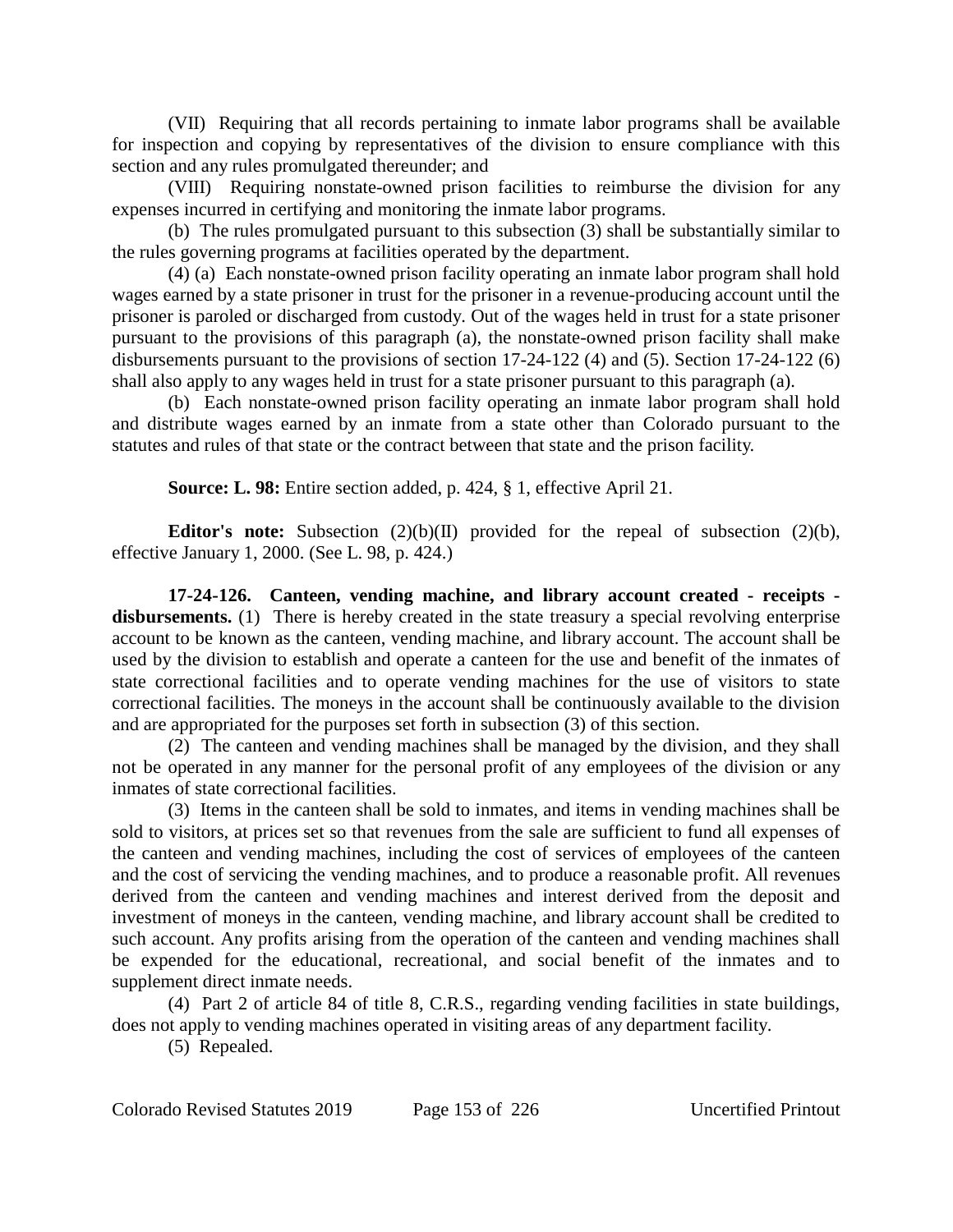**Source: L. 2002:** Entire section added, p. 57, § 3, effective July 1. **L. 2015:** (5) repealed, (SB 15-264), ch. 259, p. 951, § 39, effective August 5; (4) amended, (SB 15-239), ch. 160, p. 488, § 9, effective July 1, 2016.

### **ARTICLE 25**

#### Minimum Security Facilities

**Editor's note:** (1) This article was originally enacted in 1977 as part 2 of article 20 of title 27 but was incorporated later in 1977 into this title when all the provisions in title 27 relating to corrections were transferred to title 17. (See L. 77, p. 1377, § 1.)

(2) For additional historical information concerning the repeal and reenactment of this title, see the editor's note at the beginning of this title.

**17-25-101. Definitions.** As used in this article, unless the context otherwise requires:

(1) "Department" means the department of corrections.

(2) "Minimum security facility" means a facility which is designed and operated to protect the public from least security risk inmates and is operated by the department for adult felony inmates committed to the custody of the executive director of the department and includes but is not limited to the Colorado correctional center at Golden, the Rifle correctional center at Rifle, and the Delta correctional center at Delta, but does not include any community corrections program as defined in section 17-27-102 (3).

**Source: L. 77:** Entire title R&RE, p. 934, § 10, effective August 1. **L. 79:** (2) amended, p. 699, § 64, effective July 1. **L. 93:** (2) amended, p. 54, § 17, effective July 1; (2) amended, p. 718, § 3, effective July 1.

**Editor's note:** Amendments to subsection (2) in House Bill 93-1190 and House Bill 93- 1233 were harmonized.

**17-25-102. Minimum security facility - limitations.** (1) Except for correctional facilities located in Fremont county and Delta county, a permanent minimum security facility existing on July 14, 1989, including the Rifle correctional center, shall not exceed a capacity of one hundred ninety-two inmates.

(2) Notwithstanding the provisions of subsection (1) of this section, the Colorado correctional center shall not exceed a capacity of one hundred fifty inmates.

**Source: L. 77:** Entire title R&RE, p. 935, § 10, effective August 1. **L. 89, 1st Ex. Sess.:** Entire section R&RE, p. 20, § 6, effective July 1. **L. 95:** Entire section amended, p. 1282, § 20, effective June 5. **L. 96:** Entire section amended, p. 1150, § 13, effective June 1.

**17-25-103. Placement limitations.** No adult felony violent or sex offender shall be placed by the department in a minimum security facility located in any county without first having been placed in at least one more restrictive setting for not less than six months. Said sixmonth time period shall include any time spent by the inmate in any diagnostic unit operated by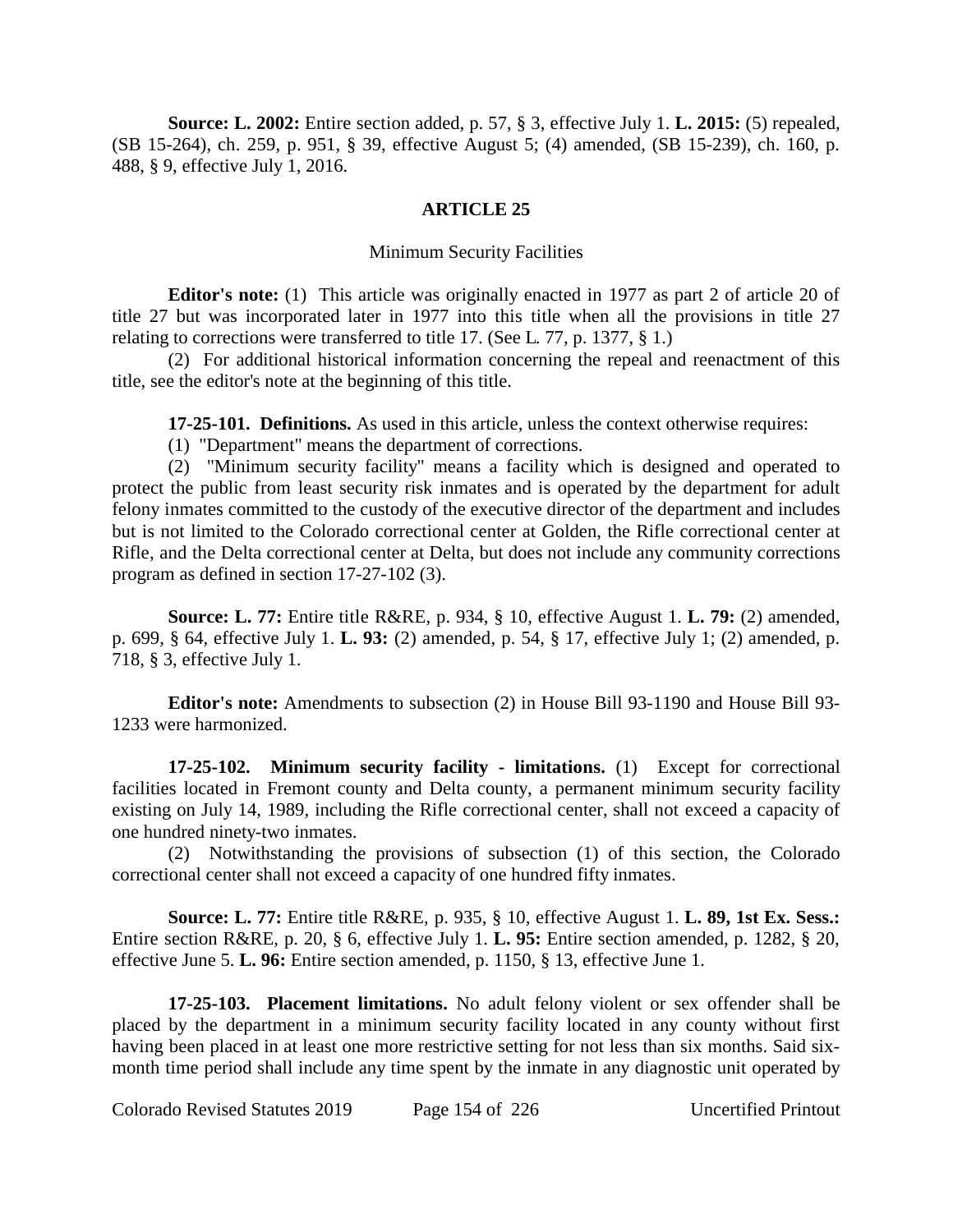the department. The six-month requirement may be waived only with the approval of the executive director.

**Source: L. 77:** Entire title R&RE, p. 935, § 10, effective August 1. **L. 2000:** Entire section amended, p. 848, § 45, effective May 24.

#### **ARTICLE 26**

#### Jails

**Editor's note:** (1) Prior to the repeal and reenactment of this title in 1977, the substantive provisions of this article were contained in article 26 of title 27.

(2) For additional historical information concerning the repeal and reenactment of this title, see the editor's note at the beginning of this title.

**Cross references:** For reimbursement by the department of corrections of expenses incurred by a county or city and county to maintain a prisoner in a local jail, see § 17-1-112.

#### PART 1

#### GENERAL PROVISIONS

**17-26-101. Jail in each county.** There shall be maintained in each county in this state, at the expense of the county, a county jail for the detention, safekeeping, and confinement of persons and prisoners lawfully committed. Nothing in this article shall be construed to compel the erection of jails in counties having a population of less than two thousand or when the county owns a jail erected in any other place in the county.

**Source: L. 77:** Entire title R&RE, p. 935, § 10, effective August 1.

**Editor's note:** This section is similar to former § 27-26-101 as it existed prior to 1977.

**17-26-102. Keeper of jail - expenses.** The sheriff of the county, in person or by deputy appointed for that purpose, shall be the keeper of the county jail. He shall be responsible for the manner in which the same is kept. He shall see that the same is kept clean, safe, and wholesome. The expenses of keeping the jail in good order and repair and of lighting and warming that part thereof wherein prisoners are confined and the office in the jail shall be paid by the county wherein the jail is situated. Nothing in this section shall authorize the lighting or warming of that part of the jail occupied by the keeper thereof as his dwelling house.

**Source: L. 77:** Entire title R&RE, p. 935, § 10, effective August 1.

**Editor's note:** This section is similar to former § 27-26-102 as it existed prior to 1977.

**Cross references:** For the sheriff as custodian of the jail, see also § 30-10-511.

Colorado Revised Statutes 2019 Page 155 of 226 Uncertified Printout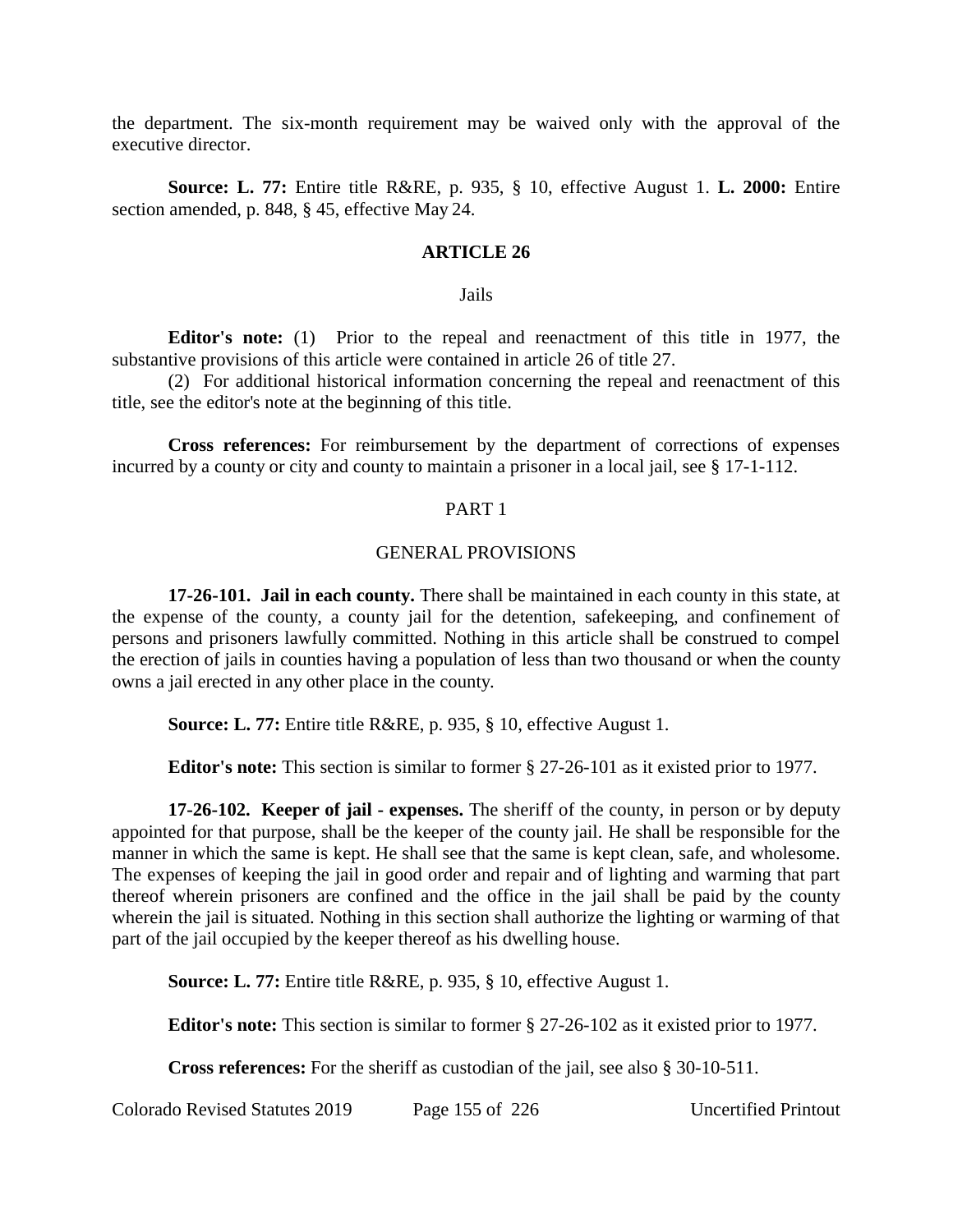**17-26-103. Duties of keeper.** The keepers of the several county jails and adult detention centers in this state shall receive and safely keep every person duly committed or placed pursuant to section 16-11-308.5, C.R.S., to such jail or adult detention center for safekeeping, examination, or trial or duly sentenced to imprisonment in such jail or adult detention center upon conviction for any contempt or misconduct or for any criminal offense, and they shall not without lawful authority let out of such jail, on bail or otherwise, any such person.

**Source: L. 77:** Entire title R&RE, p. 935, § 10, effective August 1. **L. 88:** Entire section amended, p. 677, § 3, effective July 1; entire section amended, p. 710, § 10, effective July 1. **L. 93:** Entire section amended, p. 407, § 5, effective April 19.

**Editor's note:** This section is similar to former § 27-26-103 as it existed prior to 1977.

**Cross references:** For use of physical force to maintain order and discipline, see § 18-1- 703 (1)(b).

**17-26-104. Feeding prisoners.** The sheriff of each county shall feed all the prisoners kept in confinement by him with good and sufficient food. The board of county commissioners of such county, at the expense of the county, shall furnish to such sheriff all the groceries, supplies, utensils, equipment, and assistants he requires to perform his duty of properly feeding such prisoners and shall also pay all the costs and expenses incurred therein.

**Source: L. 77:** Entire title R&RE, p. 936, § 10, effective August 1.

**Editor's note:** This section is similar to former § 27-26-104 as it existed prior to 1977.

**17-26-104.3. Menstrual hygiene products for a person in custody - definitions.** (1) A facility, as defined in subsection (2) of this section, whether operated by a governmental entity or a private contractor, shall provide whichever menstrual hygiene products are requested by a person in custody to the person in custody at no expense to the person in custody. The facility shall not impose any condition or restriction on a person in custody's access to menstrual hygiene products.

- (2) As used in this section, unless the context otherwise requires:
- (a) "Facility" means:
- (I) A local jail, as defined in section 17-1-102 (7);
- (II) A multijurisdictional jail, as described in section 17-26.5-101; and
- (III) A municipal jail, as authorized in section 31-15-401 (1)(j).

(b) "Menstrual hygiene products" means tampons, menstrual pads, sanitary napkins, and pantiliners.

**Source: L. 2019:** Entire section added, (HB 19-1224), ch. 131, p. 589, § 4, effective April 25.

**Cross references:** For the legislative declaration in HB 19-1224, see section 1 of chapter 131, Session Laws of Colorado 2019.

Colorado Revised Statutes 2019 Page 156 of 226 Uncertified Printout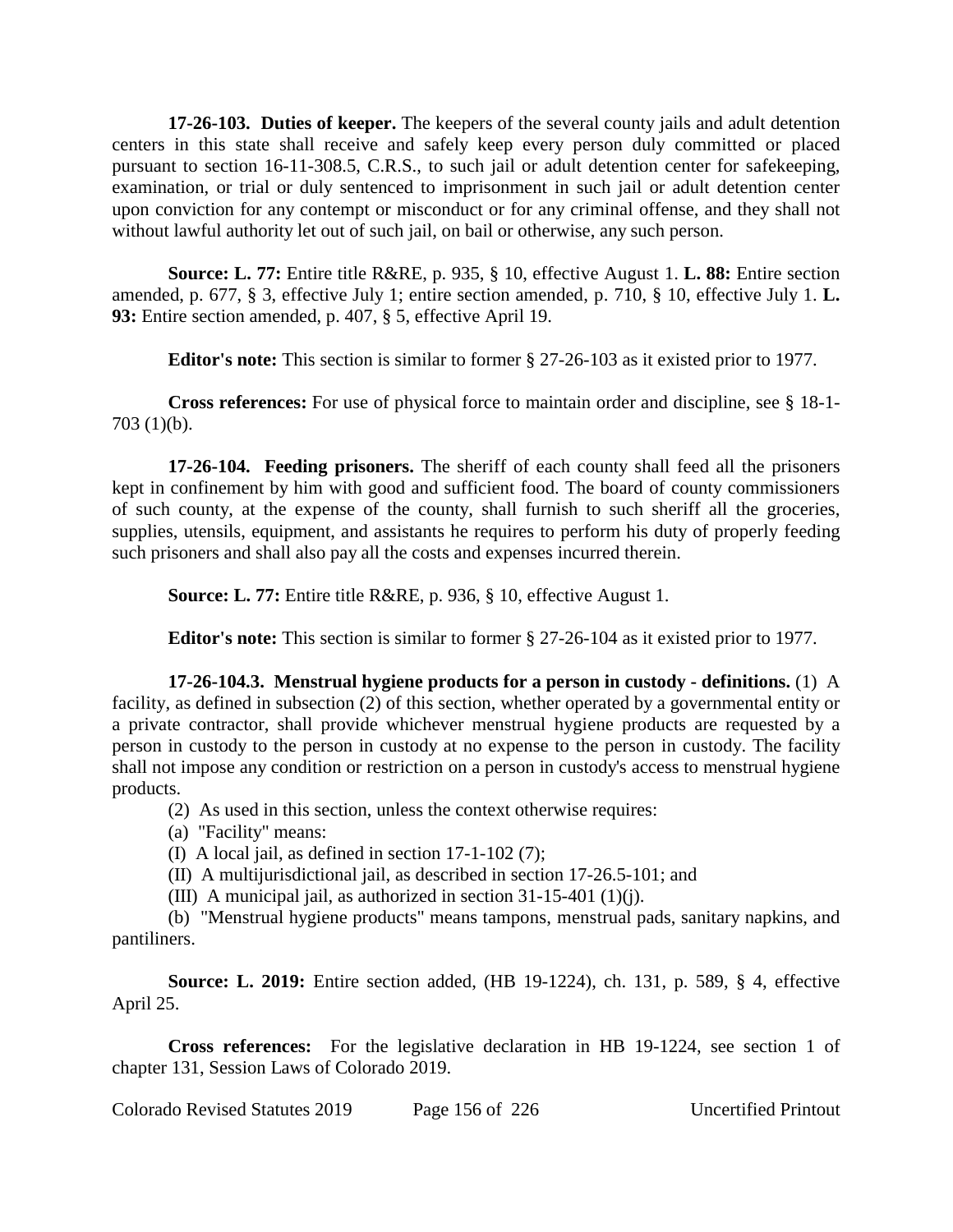**17-26-104.5. Medical visits - charge to persons in custody - provider charges - state hospital in Pueblo.** (1) A county jail may assess a medical treatment charge against any person who receives while being held in custody medical treatment performed by a physician, dentist, nurse, or licensed hospital or as a result of a sick call or for whom a prescription is filled. The county jail may assess any such medical treatment charge against the person's jail account. In addition, the county jail may assess a reasonable medical treatment charge for each visit by a person in custody to an institutional or noninstitutional physician, dentist, or optometrist; except that a medical treatment charge shall not be assessed for any visit required by the county jail during the intake process or an annual physical examination required by the county jail. In no case shall a person's inability to pay be the basis for not providing medical treatment equivalent to the community standard of care. Any medical treatment charge that remains unpaid shall constitute a cost of care that the person shall be ordered to pay pursuant to section 18-1.3-701, C.R.S., and that may be collected by the county pursuant to the provisions of section 16-11- 101.6, C.R.S.

(1.3) A provider of medical care that receives any state money, including but not limited to providers that receive money from the medical assistance program established in articles 4, 5, and 6 of title 25.5, C.R.S., or the Colorado indigent care program established in part 1 of article 3 of title 25.5, C.R.S., shall charge a county for medical care provided to a person in custody in a county jail:

(a) At the same rate that the provider is reimbursed for such services by the medical assistance program; or

(b) If the provider is not reimbursed by the medical assistance program, at the highest rate that the provider is reimbursed in whole or in part with state moneys in any other program.

(1.5) (a) If economical, a county sheriff may transport a person held in custody in a county jail to the Colorado mental health institute at Pueblo for medical treatment. Within the bed and medical capacity of the facility, the Colorado mental health institute at Pueblo shall provide medical care to a person held in custody in a county jail. The county in which the person was held shall be responsible for the payment to the hospital for medical costs incurred by a person in custody, but, if such costs are not repaid to the county by the person in custody, such costs constitute a medical treatment charge that may be collected as provided for in subsection (1) of this section.

(b) Notwithstanding the provisions of paragraph (a) of this subsection (1.5), the mental health institute at Pueblo shall charge a county the actual costs of the medical care provided to a person held in custody. The charges shall cover the full direct and indirect costs of the care provided as determined by generally accepted accounting principles. The general assembly shall include within the appropriation for the general medical division of the institute an amount equal to the estimated reimbursements to be received from counties pursuant to this paragraph (b).

(2) The provisions of this section shall apply to any person held in custody in a county jail regardless of whether the person is a juvenile, is being held prior to trial, or is in custody for conviction under a state statute or a county or municipal ordinance.

(3) When a person is held in custody in a county jail, the person shall be primarily responsible for the payment of the cost of medical care provided to the person for a self-inflicted injury or a condition that was preexisting prior to the person's arrest and shall be charged for the medical care by the provider of care. For purposes of this section, "preexisting condition" means an illness beginning or an injury sustained before a person is in the peaceable custody of the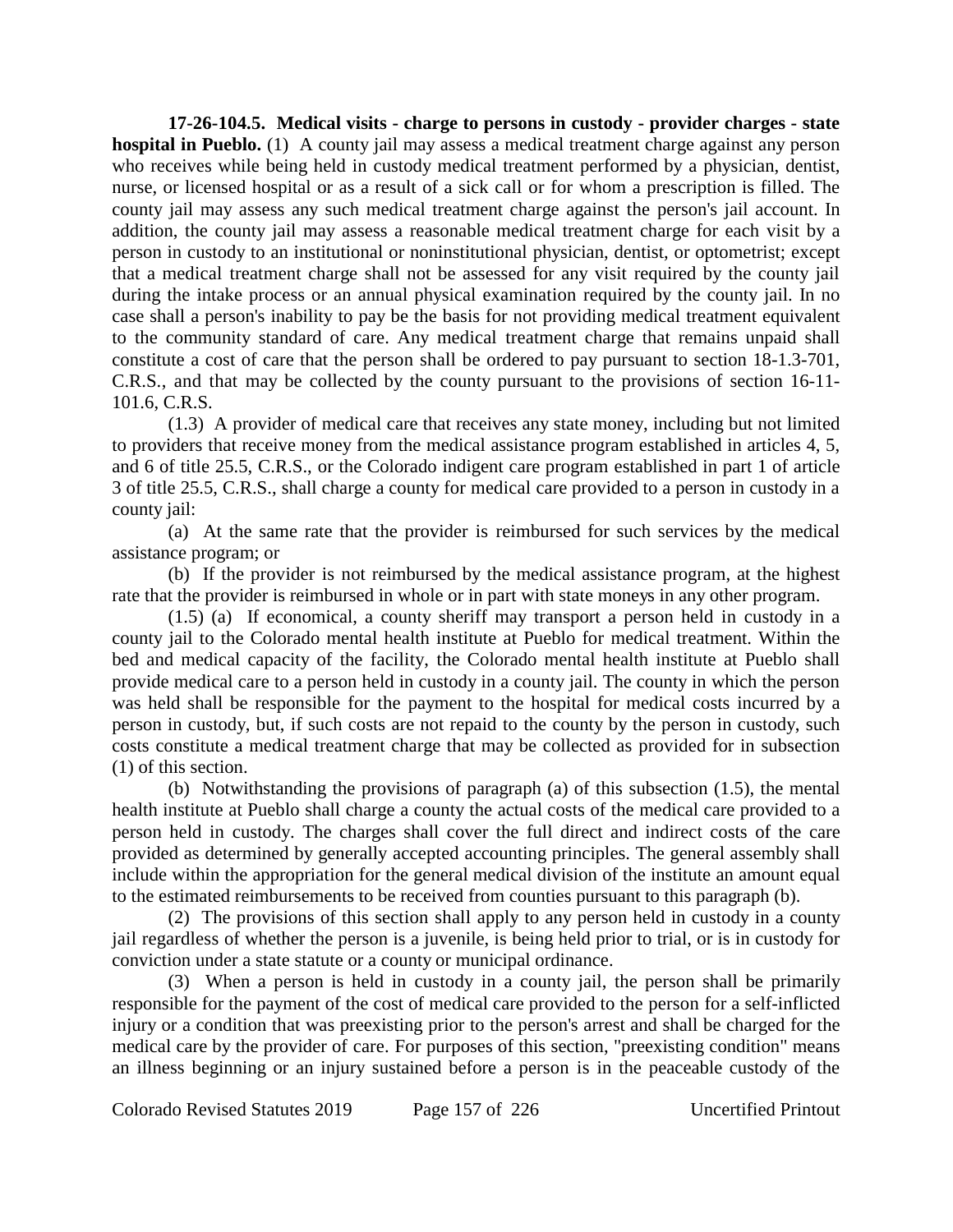county's officers. This subsection (3) shall not apply to care required by the county jail pursuant to subsection (1) of this section, care paid for by other entities pursuant to section 17-26-120 or 17-26-124, care paid for by any other entity, or medical care provided by the Colorado mental health institute at Pueblo.

(4) A county may seek payment or reimbursement for any medical treatment costs from a person being held in custody and receiving such services, except as otherwise provided in subsection (1) of this section.

**Source: L. 97:** Entire section added, p. 191, § 1, effective April 1. **L. 2002:** (1) amended, p. 1507, § 166, effective October 1. **L. 2003:** Entire section amended, p. 1890, § 1, effective August 6; (1.3) and (1.5) added, p. 1694, § 3, effective August 6. **L. 2006:** IP(1.3) amended, p. 2005, § 59, effective July 1.

**Cross references:** For the legislative declaration contained in the 2002 act amending subsection (1), see section 1 of chapter 318, Session Laws of Colorado 2002.

**17-26-104.7. Prohibition against the use of restraints on pregnant women in custody.** (1) The staff of a county jail, in restraining a woman who is committed, detained, or confined to the county jail, shall use the least restrictive restraints necessary to ensure safety if the staff of the county jail have actual knowledge or a reasonable belief that the woman is pregnant. The requirement that staff use the least restrictive restraints necessary to ensure safety shall continue during postpartum recovery and transport to or from the county jail.

(2) (a) (I) The county jail staff or medical facility staff shall not use restraints of any kind on the woman during labor and delivery of the child; except that staff may use restraints if:

(A) The medical staff determine that restraints are medically necessary for safe childbirth;

(B) The county jail staff or medical staff determine that the woman presents an immediate and serious risk of harm to herself, to other patients, or to medical staff; or

(C) The sheriff or his or her designee determines that the woman poses a substantial risk of escape that cannot reasonably be reduced by the use of other existing means.

(II) Notwithstanding any provision of subparagraph (I) of this paragraph (a) to the contrary, under no circumstances shall staff use leg shackles or waist restraints on a woman during labor and delivery of the child, postpartum recovery while in a medical facility, or transport to or from a medical facility for childbirth.

(b) The county jail or medical facility staff authorizing the use of restraints on a pregnant woman during labor or delivery of the child shall make a written record of the use of the restraints, which record shall include, at a minimum, the type of restraint used, the circumstances that necessitated the use of the restraint, and the length of time the restraint was used. The sheriff shall retain the record for a minimum of five years and shall make the record available for public inspection with individually identifying information redacted from the record unless the woman who is the subject of the record gives prior written consent for the public release of the record. The written record of the use of restraint shall not constitute a medical record under state or federal law.

(3) Upon return to a county jail after childbirth, the woman shall be entitled to have a member of the county jail's or county's medical staff present during any strip search.

Colorado Revised Statutes 2019 Page 158 of 226 Uncertified Printout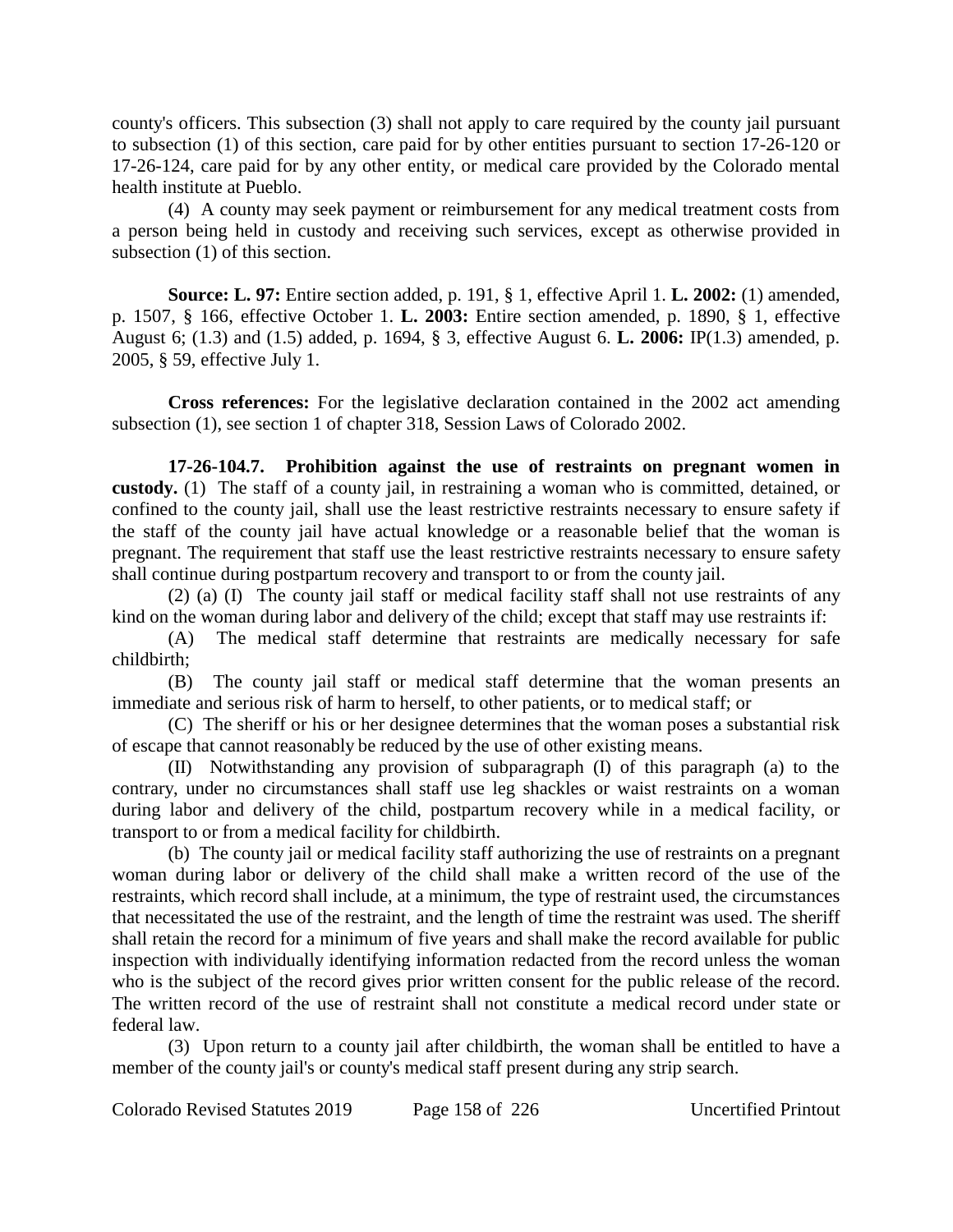(4) When a woman's pregnancy is determined, the staff of a county jail shall inform a pregnant woman committed, detained, or confined in a county jail in writing in a language and in a manner understandable to the woman of the provisions of this section concerning the use of restraints and the presence of medical staff during a strip search.

(5) Each sheriff shall ensure that staff of the county jail receive adequate training concerning the provisions of this section.

**Source: L. 2010:** Entire section added, (SB 10-193), ch. 312, p. 1464, § 2, effective January 1, 2011.

**17-26-105. Separation of prisoners.** Persons committed on criminal process and detained for trial and persons committed for contempt or upon civil process shall be kept in rooms separate and distinct from those in which prisoners convicted and under sentence are confined. This section shall not apply to any county whose jail does not have sufficient room for such separate confinement.

**Source: L. 77:** Entire title R&RE, p. 936, § 10, effective August 1.

**Editor's note:** This section is similar to former § 27-26-105 as it existed prior to 1977.

**17-26-106. Male and female prisoners.** Male and female prisoners, except husband and wife, shall not be put or kept in the same room.

**Source: L. 77:** Entire title R&RE, p. 936, § 10, effective August 1.

**Editor's note:** This section is similar to former § 27-26-106 as it existed prior to 1977.

**17-26-107. Prisoners to work - work outside of jail - expenses.** (1) When any ablebodied prisoner is confined in the county jail of any county or city and county, having been convicted of a misdemeanor or of the violation of a municipal ordinance and being confined in punishment therefor, the sheriff of such county or the person having the duties of a sheriff of such city and county shall compel such prisoner to work eight hours of every working day. The provisions of this section shall not apply to any case where there are fewer than three prisoners so confined in said jail at any one time or to any prisoner physically unable to work. In counties and city and counties, it shall be discretionary with the sheriff or person having the duties of a sheriff to employ prisoners on the road serving sentences of sixty or fewer days. It is the duty of the sheriff of such county or the sheriff or person having the duties of a sheriff of such city and county, when no other work is available, to compel the prisoners to work upon the public roads, highways, or streets of such county or city and county. Employment as a jail trusty shall be sufficient to meet the requirements of this section.

(2) The county commissioners of the county or the governing body of the city and county, when informed by the sheriff or person having the duties of a sheriff that there are prisoners confined in the jail who may be put to work upon the roads, highways, or streets, if there is such work upon the roads, highways, or streets, shall provide for the payment of additional expenses of guarding such prisoners while performing such work. Such prisoners shall

Colorado Revised Statutes 2019 Page 159 of 226 Uncertified Printout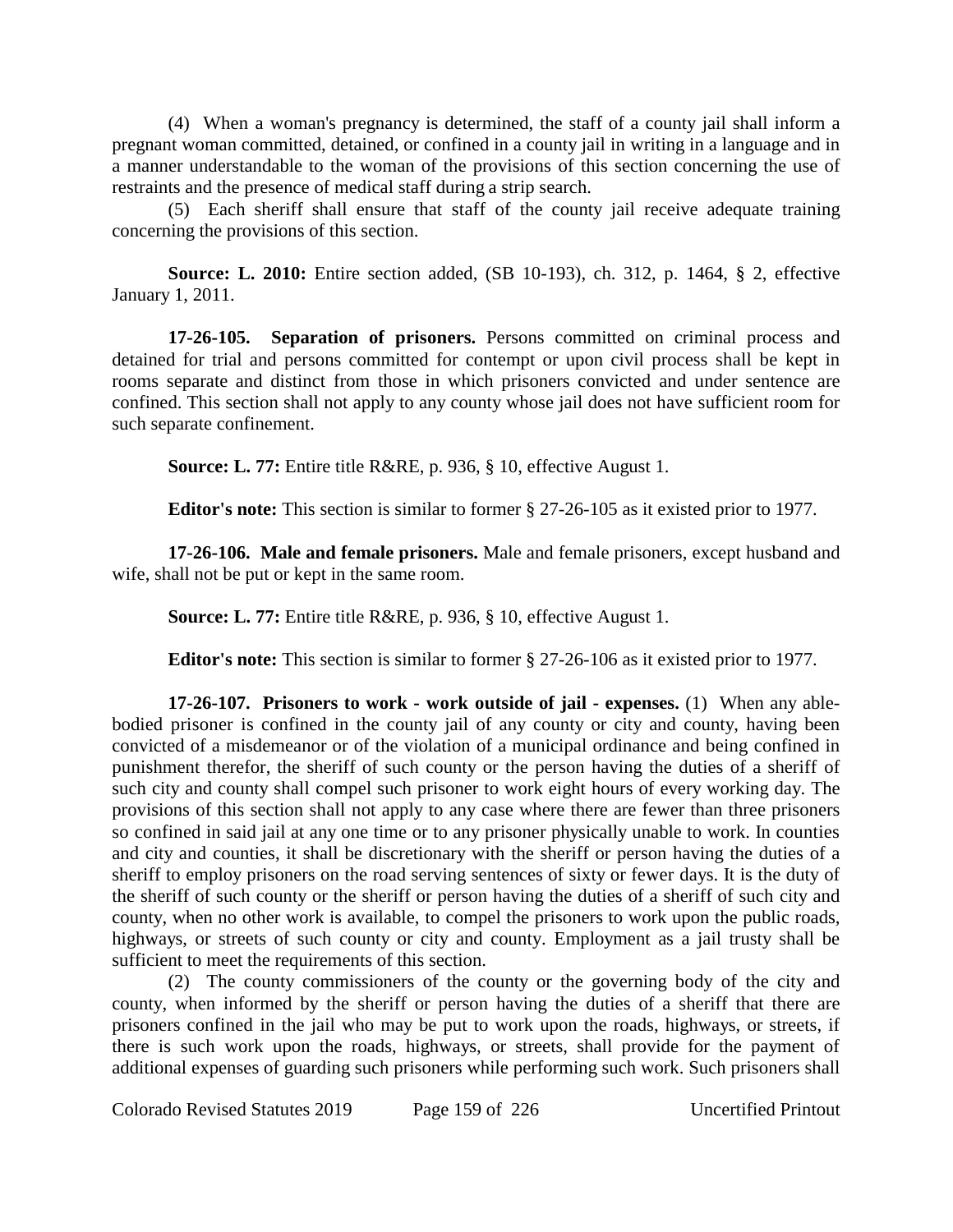not be used for the purpose of building any bridge or structure of like character that requires the employment of skilled labor.

(3) (Deleted by amendment, L. 2000, p. 1120, § 1, effective August 2, 2000.)

(4) Except as described by the terms of a judgment, any person sentenced to and confined in the county jail shall perform labors under such rules and regulations as may be prescribed by the county commissioners or sheriff of the county in which the jail is situated.

(5) Upon the written request of a majority of the board of county commissioners of any county, the sheriff shall detail such inmates in the county jail as in his or her judgment seems proper, not exceeding the number specified in the written request, to work upon such public roads and highways of the county or streets and alleys of any municipality within the county as are designated in the written request of the county commissioners. The county shall furnish all tools and materials necessary in the performance of the work. No such work shall be done within the limits of a municipality without the consent of the proper authorities thereof, but when such work is done within the limits of a municipality within such county, the municipality where the work is done shall pay all additional expenses of guarding the inmates while they perform the work and shall furnish all tools and necessary materials used in the work.

**Source: L. 77:** Entire title R&RE, p. 936, § 10, effective August 1. **L. 2000:** Entire section amended, p. 1120, § 1, effective August 2. **L. 2017:** (4) and (5) added, (HB 17-1015), ch. 71, p. 223, § 2, effective August 9.

**Editor's note:** This section is similar to former § 27-26-107 as it existed prior to 1977.

**17-26-108. County to support spouse - when.** When any able-bodied person is confined in the county jail, having been convicted of the nonsupport of his or her spouse or minor children, the county shall pay toward the support of such spouse or minor children not less than fifty cents nor more than one dollar per day for each day such person so works if such spouse or minor children would otherwise be a public charge.

**Source: L. 77:** Entire title R&RE, p. 937, § 10, effective August 1. **L. 79:** Entire section amended, p. 1636, § 29, effective July 19.

**Editor's note:** This section is similar to former § 27-26-108 as it existed prior to 1977.

**Cross references:** For commitment of husband for nonsupport, see § 14-6-101.

**17-26-109. Deductions of time - record keeping - forfeitures - definition.** (1) Every person who is sentenced to and imprisoned in any county jail of this state or sentenced to pay a fine and costs or either or all thereof and who performs faithfully the duties assigned to him or her during his or her imprisonment therein earns deductions from the time of his or her sentence as follows:

(a) An inmate receives a one-day deduction for each fifteen days on his or her sentence;

(b) In addition to the deduction described in subsection  $(1)(a)$  of this section, an inmate may receive a ten-day deduction for each thirty days on his or her sentence if he or she: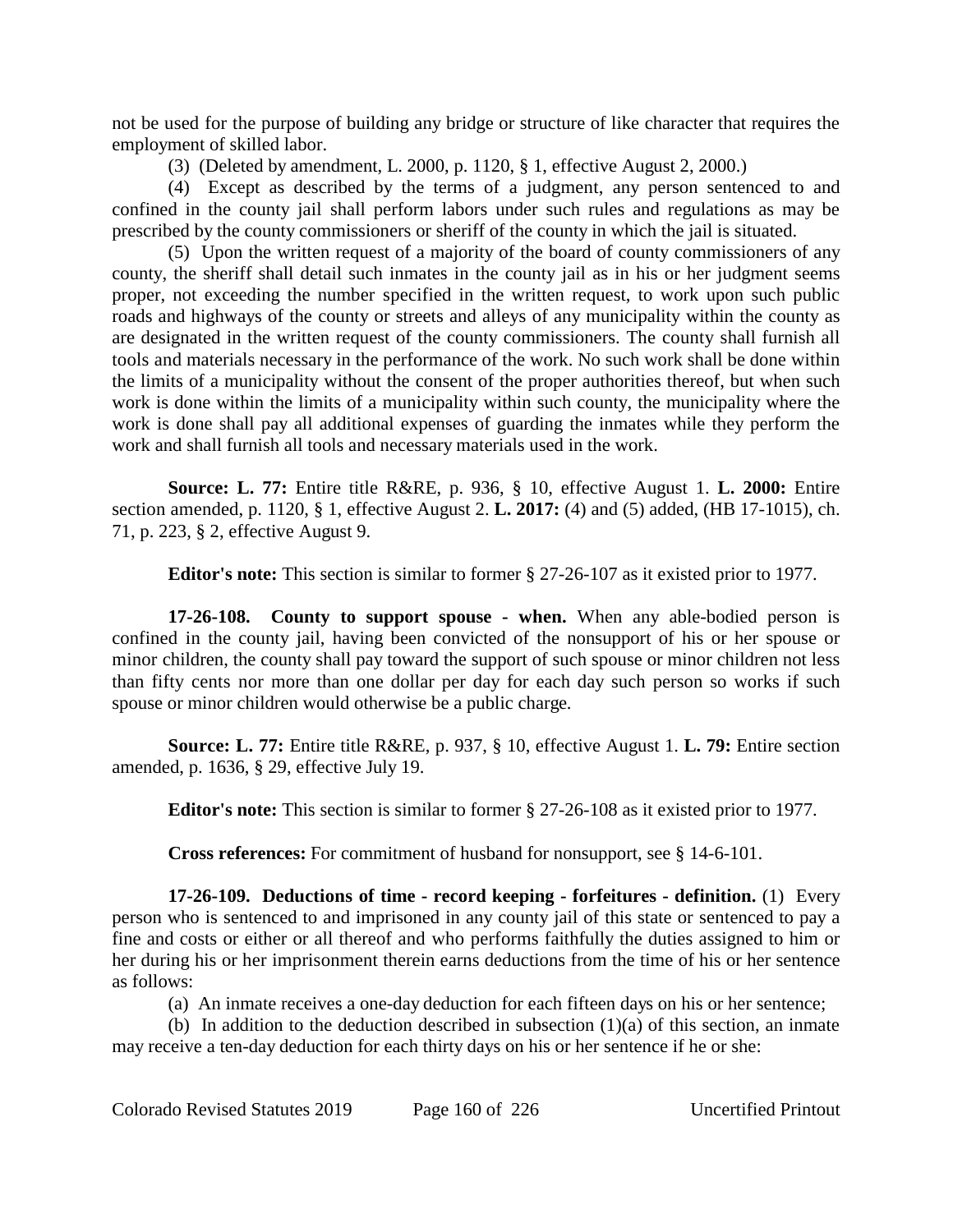- (I) Successfully completes a designated program or educational activity within the jail;
- or

(II) Demonstrates outstanding progress in any designated program or educational activity within the jail;

(c) In addition to the deduction described in subsection  $(1)(a)$  of this section, an inmate may receive a thirteen-day deduction for each thirty days on his or her sentence if the inmate:

(I) Is designated by the county sheriff as a trusty prisoner;

(II) Is engaged in work within or outside the walls of the jail;

(III) Performs his or her work in a creditable manner;

(IV) Conducts himself or herself in accordance with the rules of the jail; and

(V) Is approved by the sheriff to receive a deduction pursuant to this subsection  $(1)(c)$ ;

(d) An inmate may receive a deduction of up to thirteen days for each thirty days on his or her sentence if the inmate:

(I) Is sentenced to the county jail as a direct sentence or as a condition of probation; and

(II) Is permitted to participate in work, educational programming outside the jail, medical release, home detention, or day reporting programs pursuant to section 18-1.3-106 (1);

(e) Notwithstanding any other provision of this section, an inmate may not receive a deduction of more than fifteen days in any thirty-day period, regardless of how many programs the inmate participates in, whether the inmate is designated a trusty prisoner or is sentenced as described in subsection (1)(d) of this section;

(f) (I) In addition to the deductions described in subsections  $(1)(a)$ ,  $(1)(b)$ ,  $(1)(c)$ , and (1)(d) of this section, an inmate may receive a three-day maximum deduction when the inmate takes an unusual or extraordinary action, as determined by the county sheriff. This deduction may be granted on an incident-by-incident basis and is not subject to the deduction cap described in subsection (1)(e) of this section.

(II) If a county sheriff awards a deduction pursuant to this subsection  $(1)(f)$ , he or she shall notify the chief judge of the judicial district of such fact not later than three business days after the deduction is awarded. In providing such notice, the sheriff shall indicate how many days were deducted and the nature of the unusual or extraordinary action taken by the inmate.

(2) Each county sheriff shall develop and implement a program and schedule for administering reductions of inmates' sentences in his or her county jail, as described in this section and in accordance with the expectations and standards of the community in which he or she serves. Each county jail shall keep a record of each inmate's deductions of time and changes in deductions of time as a result of policy violations by the inmate.

(3) (a) If an inmate is found to have committed a willful violation of any of the rules or regulations of the jail, he or she may forfeit some or all of the deductions from his or her sentence that he or she received up to the time of the violation, as determined by the sheriff of the county in which the jail is situated.

(b) If an inmate escapes or attempts to escape from a jail or an alternative sentence program, he or she forfeits all deductions from his or her sentence that he or she received up to the time of the escape or attempted escape.

(4) An inmate who is sentenced to any alternative sentence pursuant to section 18-1.3- 106 arising out of a sentence pursuant to section  $42-4-1307$  (5)(a)(I), (5)(b), or (6)(a)(I) may receive a sentence deduction pursuant to this section only after serving any mandatory period of time pursuant to those sections.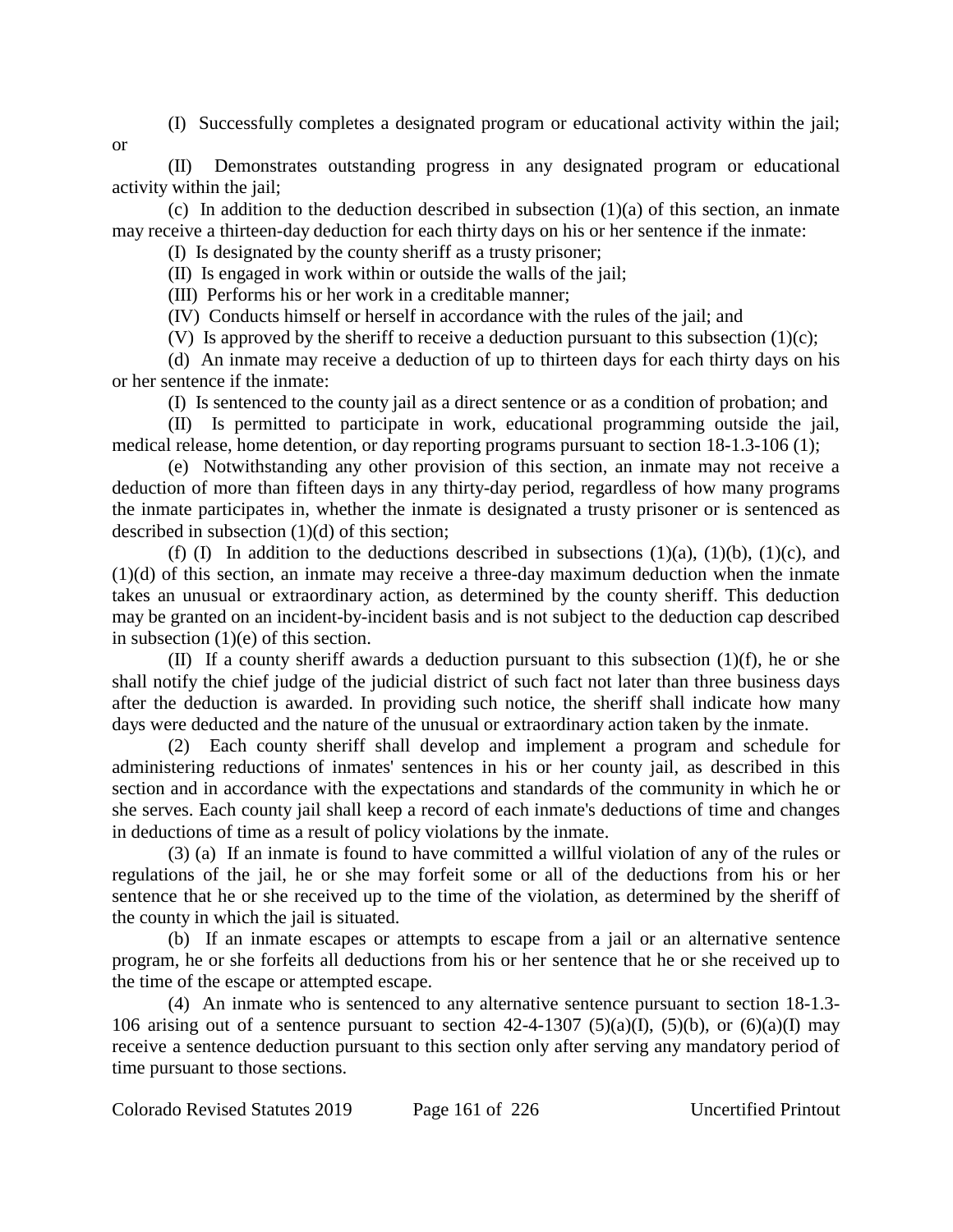(5) As used in this section, "day" means a twenty-four-hour calendar day.

**Source: L. 77:** Entire title R&RE, p. 937, § 10, effective August 1. **L. 2009:** Entire section amended, (HB 09-1263), ch. 105, p. 382, § 1, effective August 5. **L. 2017:** Entire section amended, (HB 17-1015), ch. 71, p. 221, § 1, effective August 9.

**Editor's note:** This section is similar to former § 27-26-109 as it existed prior to 1977.

**Cross references:** For credit for presentence confinement, see § 18-1.3-405.

## **17-26-110. Forfeiture of good time. (Repealed)**

**Source: L. 77:** Entire title R&RE, p. 937, § 10, effective August 1. **L. 2017:** Entire section repealed, (HB 17-1015), ch. 71, p. 224, § 3, effective August 9.

**Editor's note:** This section was similar to former § 27-26-110 as it existed prior to 1977.

## **17-26-110.5. Restriction of privileges because of lawsuit filed without justification. (Repealed)**

**Source: L. 95:** Entire section added, p. 301, § 2, effective July 1. **L. 2017:** Entire section repealed, (HB 17-1015), ch. 71, p. 224, § 4, effective August 9.

**17-26-111. Separate sentences continuous.** For the purpose of section 17-26-109, when any such persons confined in the county jail are sentenced under several convictions, with separate sentences, they shall be construed as one continuous sentence.

**Source: L. 77:** Entire title R&RE, p. 937, § 10, effective August 1. **L. 2017:** Entire section amended, (HB 17-1015), ch. 71, p. 224, § 5, effective August 9.

**Editor's note:** This section is similar to former § 27-26-111 as it existed prior to 1977.

### **17-26-112. Sheriff to keep record. (Repealed)**

**Source: L. 77:** Entire title R&RE, p. 937, § 10, effective August 1. **L. 2017:** Entire section repealed, (HB 17-1015), ch. 71, p. 224, § 6, effective August 9.

**Editor's note:** This section was similar to former § 27-26-112 as it existed prior to 1977.

### **17-26-113. Prisoners to work. (Repealed)**

**Source: L. 77:** Entire title R&RE, p. 937, § 10, effective August 1. **L. 2017:** Entire section repealed, (HB 17-1015), ch. 71, p. 225, § 7, effective August 9.

**Editor's note:** This section was similar to former § 27-26-113 as it existed prior to 1977.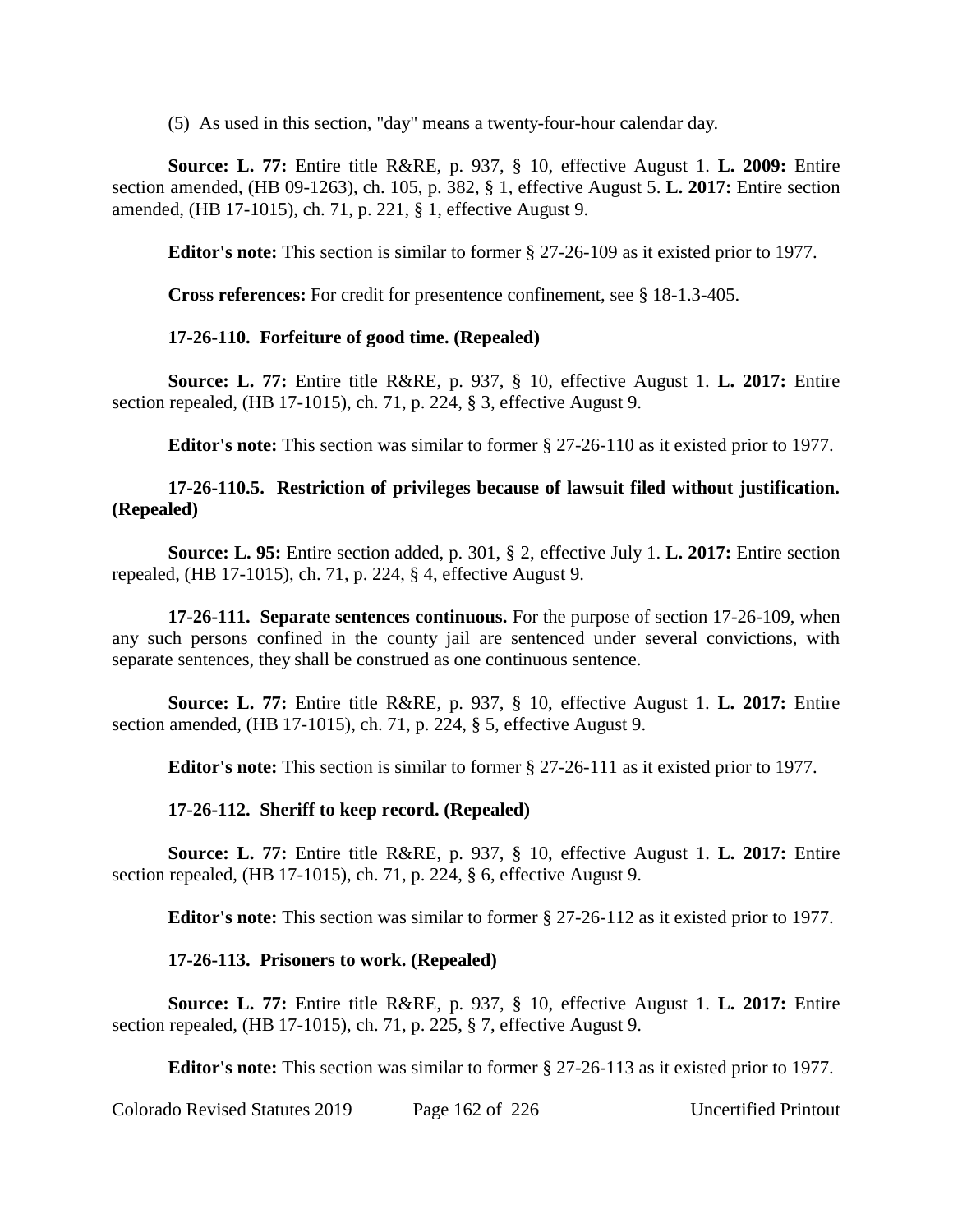#### **17-26-114. Work on highways - expenses. (Repealed)**

**Source: L. 77:** Entire title R&RE, p. 937, § 10, effective August 1. **L. 2017:** Entire section repealed, (HB 17-1015), ch. 71, p. 225, § 8, effective August 9.

**Editor's note:** This section was similar to former § 27-26-114 as it existed prior to 1977.

## **17-26-115. Trusty prisoners - good time. (Repealed)**

**Source: L. 77:** Entire title R&RE, p. 937, § 10, effective August 1. **L. 2009:** Entire section amended, (HB 09-1263), ch. 105, p. 383, § 2, effective August 5. **L. 2017:** Entire section repealed, (HB 17-1015), ch. 71, p. 225, § 9, effective August 9.

**Editor's note:** This section was similar to former § 27-26-115 as it existed prior to 1977.

**17-26-116. Commitment - copy to sheriff - return endorsed.** When a prisoner is committed to any jail by virtue of any process which the sheriff is required to return to the court from which it issued, it is the duty of the court, clerk, or officer issuing such process to issue the same in duplicate, and the sheriff shall keep one copy of the same, together with a copy of his return thereto, endorsed thereon, which duplicate copy of such process retained by the sheriff shall be sufficient prima facie authority to retain such prisoner in custody.

**Source: L. 77:** Entire title R&RE, p. 938, § 10, effective August 1.

**Editor's note:** This section is similar to former § 27-26-116 as it existed prior to 1977.

**17-26-117. Commitment box - successor.** All instruments of every kind, or attested copies thereof duly certified, by which any person is committed to or liberated from the county jail shall be regularly endorsed and filed and kept in a suitable box in the jail by the sheriff, or by his deputy acting as jailer, and such box, together with its contents, shall be delivered to his successor in office.

**Source: L. 77:** Entire title R&RE, p. 938, § 10, effective August 1.

**Editor's note:** This section is similar to former § 27-26-117 as it existed prior to 1977.

**17-26-118. Criminal justice data collection - definitions - repeal.** (1) As used in this section, unless the context otherwise requires:

(a) "Average daily population" means the number of confined inmates each day for a year, divided by the number of days in the year.

(b) "Case disposition" means the final judgment, adjudication, adjudication withheld, dismissal, or nolle prosequi of a case.

(c) "Confined inmate" means an inmate under the supervision of a jail facility, including an inmate who is in transit to or from a facility, appearing in or in transit to or from court, held for other jurisdictions, in a hospital or other medical institution for treatment but would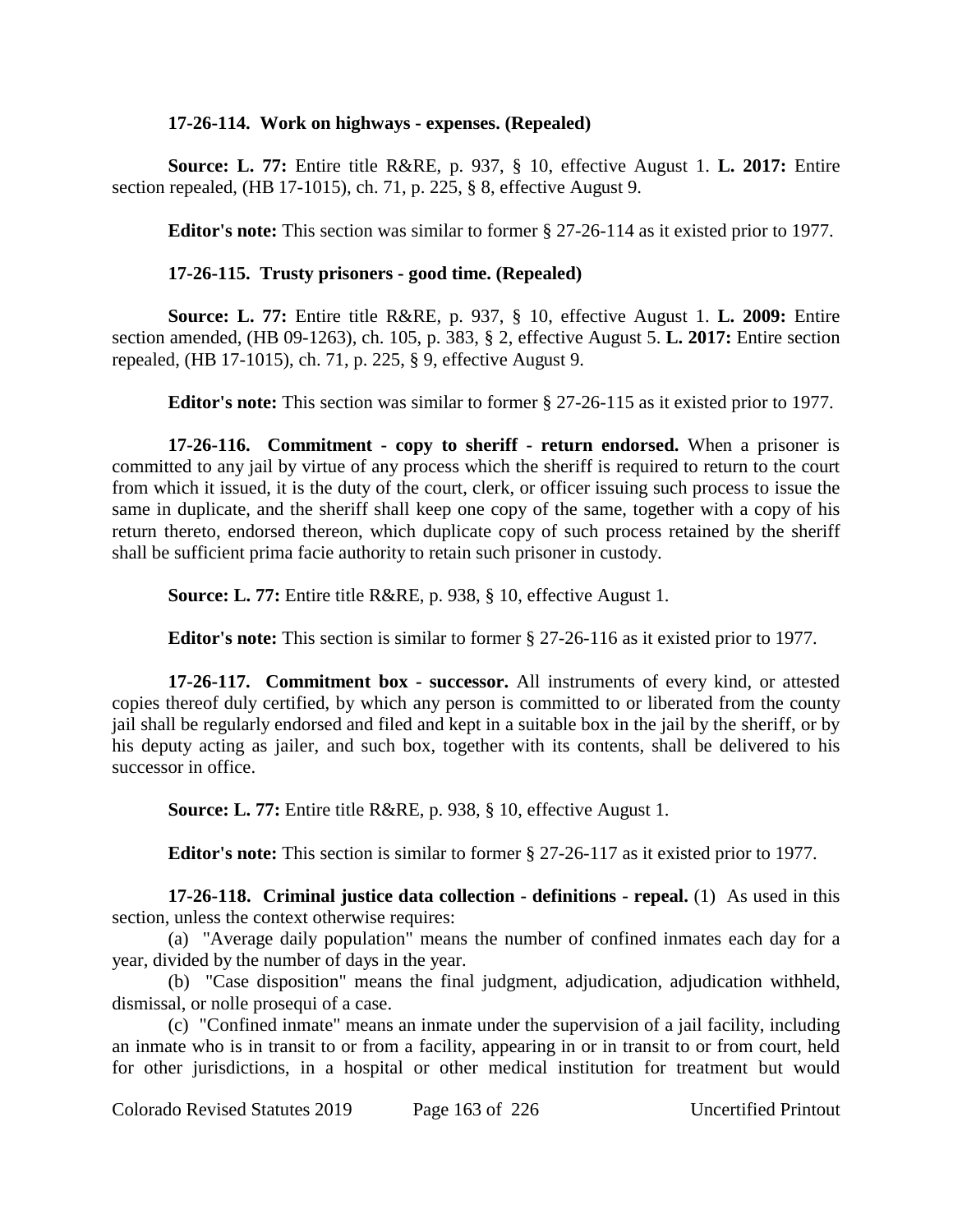otherwise be housed in the jail facility, in a work release program but returns to jail at night, or in a community-based program but returns to jail at night. "Confined inmate" does not include a person who is absent without leave, has escaped, is on long-term transfer to other jurisdictions, or is in a community-based program but does not return to jail at night.

(d) "Hold" means a mechanism preventing a confined inmate's release from custody on bail, including a hold on behalf of another criminal justice agency, a parole hold, and a probation hold.

(e) "Homeless" means an individual who lacks a fixed, regular, and adequate nighttime residence. An individual is considered homeless if the individual's primary address is recorded as:

(I) Transient;

(II) A supervised publicly or privately operated shelter designed to provide temporary living accommodations, including welfare hotels, congregate shelters, and transitional housing for persons with behavioral or mental health disorders; or

(III) A public or private place not designed for, nor ordinarily used as, a regular sleeping accommodation for human beings, including but not limited to an automobile, a park, an abandoned building, a bus or train station, or a similar setting.

(f) "Jail facility" means any building, structure, enclosure, institution, or place, whether permanent or temporary, fixed or mobile, where persons are or may be lawfully held in custody or confined, that is operated by a county or city and county.

(g) "Jail management system" means a software program utilized by a jail facility to store jail data and to track inmate information and status beginning at booking and until release.

(h) "Length of stay" means the number of consecutive days that a confined inmate spends in jail, from the date of booking to the date of release, counting any part of one calendar day, including days during which the inmate spends part of the day outside of the jail, as one day.

(i) "Municipal offense" means a violation of, or conduct defined as unlawful by, any municipal code or ordinance.

(j) "Operational capacity" means the number of inmates who can be accommodated in a jail facility based on the number of permanent beds that the facility is designed to hold and the facility's staff, existing programs, and services.

(k) "Sentenced inmate" means an inmate who is confined and actively serving a sentence requiring a term of imprisonment. An inmate is considered sentenced even if the inmate is unsentenced in a separate case, and even if the inmate has a hold.

(l) "Snapshot" means a data set from a jail facility that represents the required data points as of the reporting date.

(m) "Unsentenced inmate" means an inmate who is confined and awaiting case disposition. An inmate is not considered unsentenced if the inmate is actively serving a sentence requiring a term of imprisonment in a separate case.

(2) The keeper of each jail facility shall keep and maintain a daily record of all data specified in subsection (3) of this section. The information contained in the record must be available to the public at all reasonable hours.

(3) The keeper of each jail facility shall keep and maintain a daily record of the following data: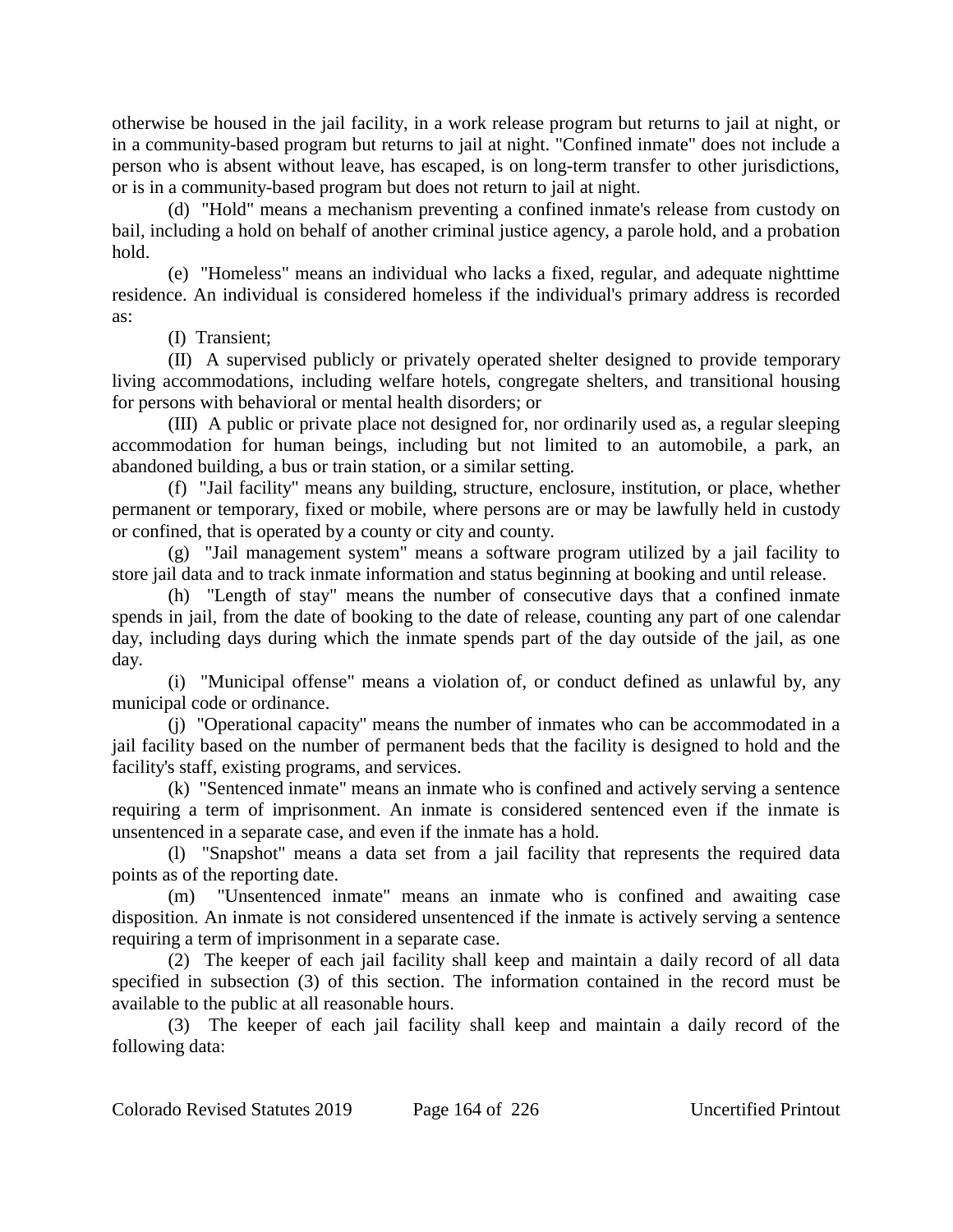(a) For each confined inmate, the date of entrance; name; date of birth; race; ethnicity; gender; any criminal charges against the inmate, organized by code section, and the jurisdiction charging each offense; term of sentence, if sentenced; bond amount, if bond has been set; and release date;

(b) The operational capacity of the jail facility;

(c) The name of the jail management system used by the facility;

(d) The number of confined inmates in the jail facility;

(e) Counting each confined inmate only once, the following information concerning confined inmates:

(I) The number of sentenced inmates;

(II) The number of unsentenced inmates with a hold; and

(III) The number of unsentenced inmates without a hold;

(f) Counting each unsentenced inmate without a hold only once, the following information concerning unsentenced inmates:

(I) The number whose most serious charged offense is a felony; and

(II) The number whose most serious charged offense is a misdemeanor;

(g) The number of confined inmates held solely for a municipal offense;

(h) The number of confined inmates held in administrative segregation or other custody level in which the inmate is allowed outside of his or her cell for two or fewer hours per day;

(i) The number of confined inmates awaiting a competency evaluation, as defined in section 16-8.5-101 (1); a competency hearing, as defined in section 16-8.5-101 (3); or a restoration hearing, as defined in section 16-8.5-101 (13);

(j) The average daily population of the jail facility;

(k) The average length of stay for each of the following:

(I) Confined inmates who were released within the prior twelve months whose most serious offense is a felony; and

(II) Confined inmates who were released within the prior twelve months whose most serious offense is a misdemeanor;

(l) The number of confined inmates identified as homeless;

(m) The number of deaths of confined inmates; and

(n) The number of bookings into the jail facility.

(4) (a) On or before January 17, 2020, and on or before the third Friday of each January, April, July, and October thereafter, each jail facility shall submit a quarterly report of the data collected pursuant to subsection (3) of this section as of the first day of the month in which the report is submitted to the division of criminal justice within the department of public safety via an electronic survey designed by the division for that purpose. Each quarterly report must include:

(I) A snapshot of the data required by subsections  $(3)(b)$  and  $(3)(c)$  of this section;

(II) A snapshot of the data required by subsections (3)(d) to (3)(l) of this section organized by race, ethnicity, and gender;

(III) Data concerning the number of deaths of confined inmates, collected pursuant to subsection (3)(m) of this section, as the total of all deaths of confined inmates that occurred since the previous reporting date; and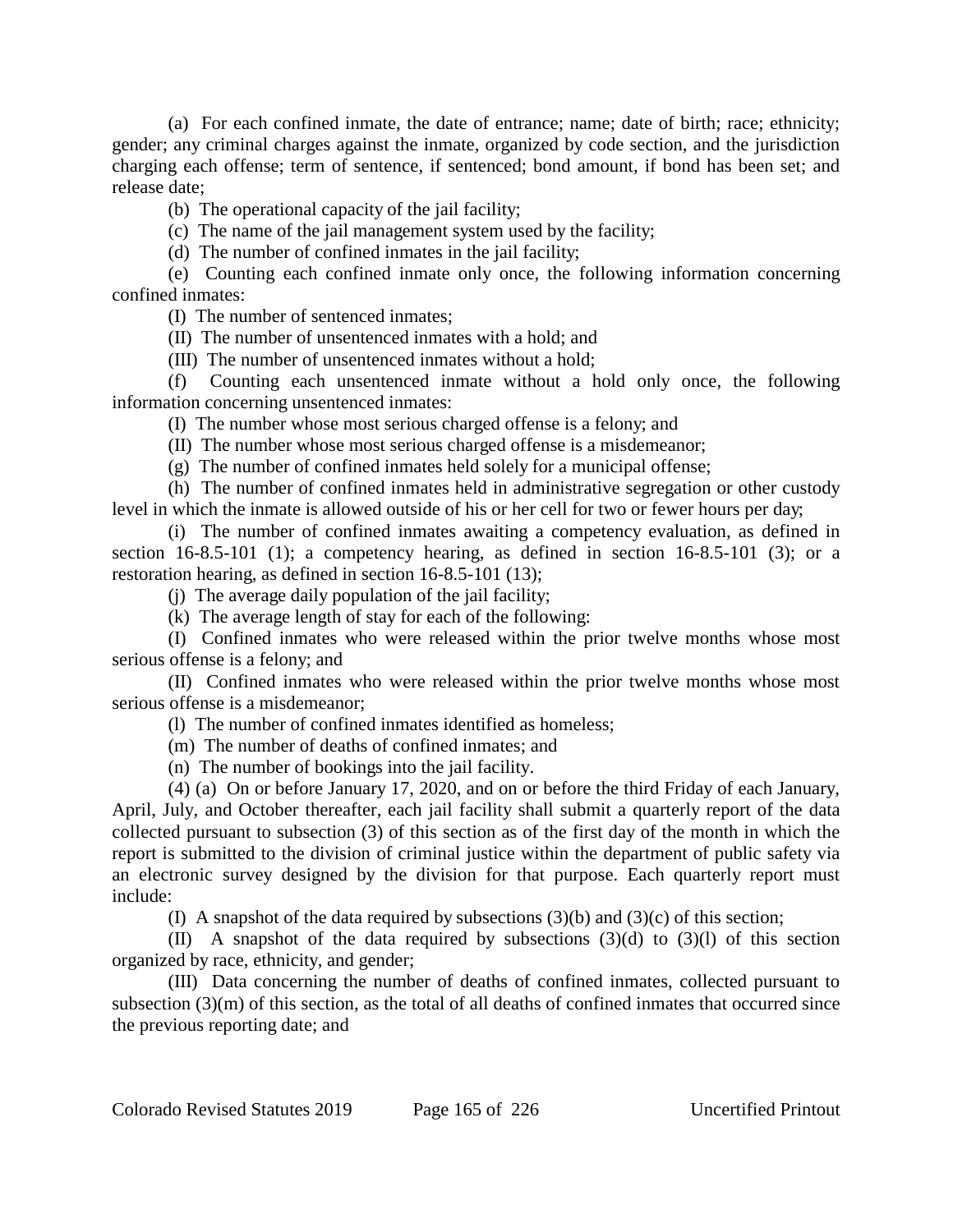(IV) Data concerning the number of bookings into the jail facility, collected pursuant to subsection (3)(n) of this section, as the total of all bookings into the jail facility that occurred since the previous reporting date.

(b) If a jail facility is unable to provide any of the data that it is required to report pursuant to this subsection (4), the jail facility shall include in its report an explanation of all good faith efforts to collect and submit the data not included in the report.

(c) If a jail facility fails to submit a quarterly report pursuant to this subsection (4) within thirty days after a reporting date, the jail facility is considered noncompliant for the quarterly reporting period. The executive director of the department of public safety shall send notice of the failure to the noncompliant jail facility.

(d) This subsection (4) is repealed, effective January 31, 2023.

**Source: L. 77:** Entire title R&RE, p. 938, § 10, effective August 1. **L. 2019:** Entire section R&RE, (HB 19-1297), ch. 394, p. 3505, § 1, effective August 2.

**Editor's note:** This section is similar to former § 27-26-118 as it existed prior to 1977.

**17-26-118.5. Prevention of erroneous payments to prisoners - identifying information reporting system.** (1) In order to eliminate erroneous payments of benefits to persons confined in local jails in the state, county sheriffs, the state department of human services, county departments of human or social services, and the department of labor and employment shall cooperatively develop a system for reporting identifying information about persons confined in local jails for a period exceeding thirty days to state and county agencies responsible for the administration of workers' compensation and public assistance benefits. Such a system must be implemented on or before July 1, 2000, within existing appropriations.

(2) On and after the implementation date of the information reporting system developed pursuant to subsection (1) of this section, but in any event no later than July 1, 2000, each sheriff in the state shall periodically transmit identifying information about each person confined for a period exceeding thirty days in any local jail within the sheriff's jurisdiction to the state department of human services, county departments of human or social services, and the department of labor and employment.

**Source: L. 99:** Entire section added, p. 552, § 1, effective August 4. **L. 2018:** Entire section amended, (SB 18-092), ch. 38, p. 405, § 23, effective August 8.

**Cross references:** For the legislative declaration in SB 18-092, see section 1 of chapter 38, Session Laws of Colorado 2018.

**17-26-119. Jail in another county - costs.** When there is no sufficient jail in any county wherein any criminal offense has been committed, any county or district judge, upon application of the sheriff, may order any person charged with any criminal offense and ordered to be committed to jail to be sent to the jail of the county nearest having a sufficient jail. The sheriff of such nearest county, on exhibit of the order of such judge, shall receive and keep in safe custody in the jail of his county the person ordered to be so committed. Such sheriff, upon the order of the district court thereof, shall redeliver such person when demanded, and all the expenses of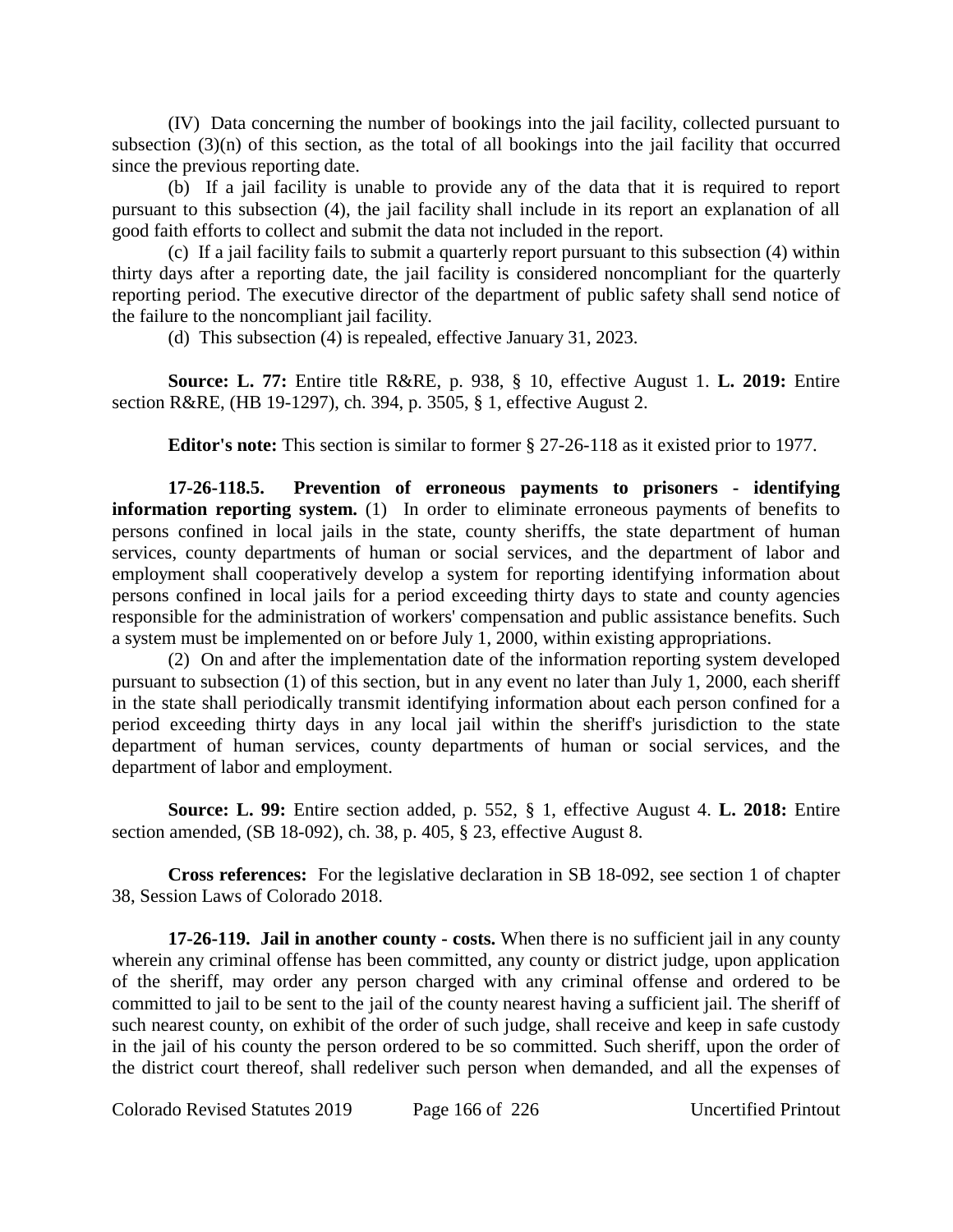keeping such person shall be paid by the county from which such person was sent. The board of county commissioners of the county from which any prisoner is sent, at the next regular meeting after receiving the bill for the expenses of such maintenance, safekeeping, and custody, shall audit and allow the claim and pay the same to the treasurer of the county in which such jail is situated for the use of such county.

**Source: L. 77:** Entire title R&RE, p. 938, § 10, effective August 1.

**Editor's note:** This section is similar to former § 27-26-119 as it existed prior to 1977.

**17-26-120. Keeping of fugitives - charges.** Any county jail may be used for the detention and safekeeping of any fugitive from justice from another state or territory, and in this case the county shall be entitled to compensation at the rate prescribed by the board of county commissioners. The rate so charged for the maintenance and safekeeping of such fugitive in custody shall be subject to the approval of the district judge, to be paid by the officer demanding the custody of such fugitive to the sheriff of the county and by him paid over to the treasurer of the county for the use of the county.

**Source: L. 77:** Entire title R&RE, p. 938, § 10, effective August 1.

**Editor's note:** This section is similar to former § 27-26-120 as it existed prior to 1977.

**Cross references:** For the authority of a person executing a governor's warrant to confine a prisoner in a county jail, see § 16-19-113.

**17-26-121. Juveniles - confinement - when.** No jail shall receive a juvenile prisoner for confinement unless the juvenile has been charged by the direct filing of an information in the district court or by indictment pursuant to section 19-2-517, C.R.S., or the juvenile has been ordered by the court to be held for criminal proceedings pursuant to section 19-2-518 (1), C.R.S.

**Source: L. 77:** Entire title R&RE, p. 939, § 10, effective August 1. **L. 81:** Entire section amended, p. 1042, § 3, effective July 1. **L. 87:** Entire section amended, p. 816, § 19, effective October 1. **L. 90:** Entire section amended, p. 1017, § 2, effective April 20. **L. 96:** Entire section amended, p. 1690, § 21, effective January 1, 1997.

**Editor's note:** This section is similar to former § 27-26-121 as it existed prior to 1977.

**17-26-122. Guards - compensation.** When the safekeeping and detention of persons lawfully committed to any jail in this state, in the opinion of the board of county commissioners, requires the employment of one or more guards, the board of county commissioners of the county where such jail is situated shall authorize the sheriff of such county to employ such guards at the expense of the county, at such reasonable compensation as the board shall allow, which guards shall be under the command of the keeper of the jail. Such guards shall be discharged from service when in the judgment of the board of county commissioners their services are not required.

Colorado Revised Statutes 2019 Page 167 of 226 Uncertified Printout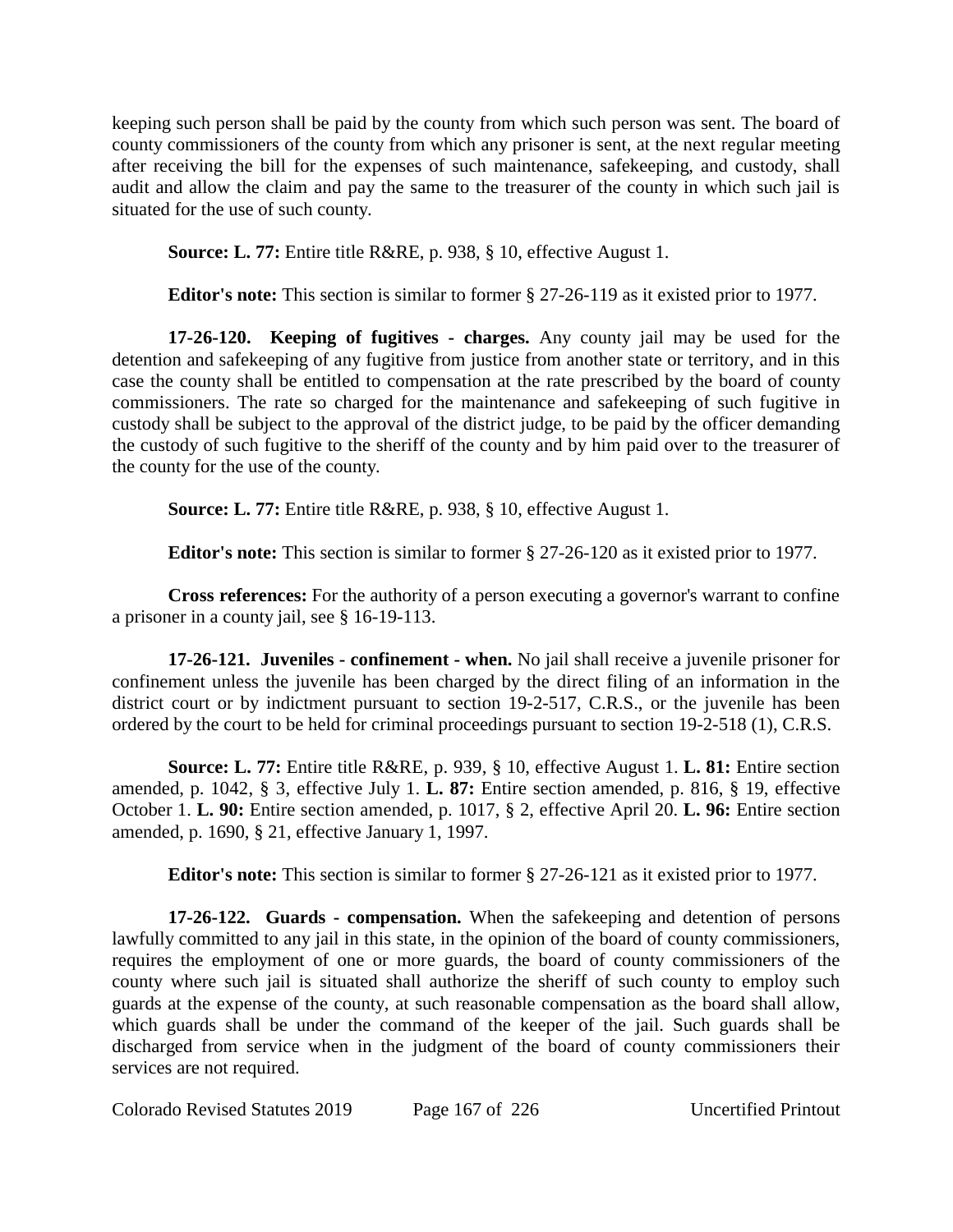**Source: L. 77:** Entire title R&RE, p. 939, § 10, effective August 1.

**Editor's note:** This section is similar to former § 27-26-122 as it existed prior to 1977.

**17-26-123. Federal prisoners - expense.** It is the duty of the keeper of each county jail to receive into the jail every person duly committed thereto for any offense against the United States, by any court or officer of the United States, and to confine every such person in the jail until he is duly discharged, the United States paying all the expenses of the confinement, safekeeping, and custody of such person, including the keeper's fees, at the rate established by the board of county commissioners of the county where such jail is situated.

**Source: L. 77:** Entire title R&RE, p. 939, § 10, effective August 1.

**Editor's note:** This section is similar to former § 27-26-123 as it existed prior to 1977.

**17-26-124. Charges for foreign prisoners.** It is the duty of the board of county commissioners of each county having a jail in this state to establish a rate of charges to be paid for the confinement, safekeeping, and maintenance of prisoners sent from other counties in this state, fugitives from justice, and persons committed by authority of the United States, which rate of charges may be altered, changed, or modified by the board of county commissioners of such county when in their judgment it seems best to do so. The rate so charged shall be subject to the approval of the district court of such county.

**Source: L. 77:** Entire title R&RE, p. 939, § 10, effective August 1.

**Editor's note:** This section is similar to former § 27-26-124 as it existed prior to 1977.

**17-26-125. Account of moneys - report.** It is the duty of the keeper of every jail within this state to keep an accurate account of all moneys received by him on account of the confinement, safekeeping, and maintenance of persons committed from other counties, fugitives from justice, and prisoners committed to the jail by authority of the United States, to report the same monthly to the board of county commissioners of the county wherein such jail is situated, and to pay over to the treasurer of such county monthly all such moneys for the use of such county.

**Source: L. 77:** Entire title R&RE, p. 939, § 10, effective August 1.

**Editor's note:** This section is similar to former § 27-26-125 as it existed prior to 1977.

**17-26-126. Commissioners to examine jail.** It is the duty of the board of county commissioners, as often as they deem necessary, but at least once annually, to make personal examination of the jail of its county, its sufficiency, and the management thereof and to correct all irregularities and improprieties therein found.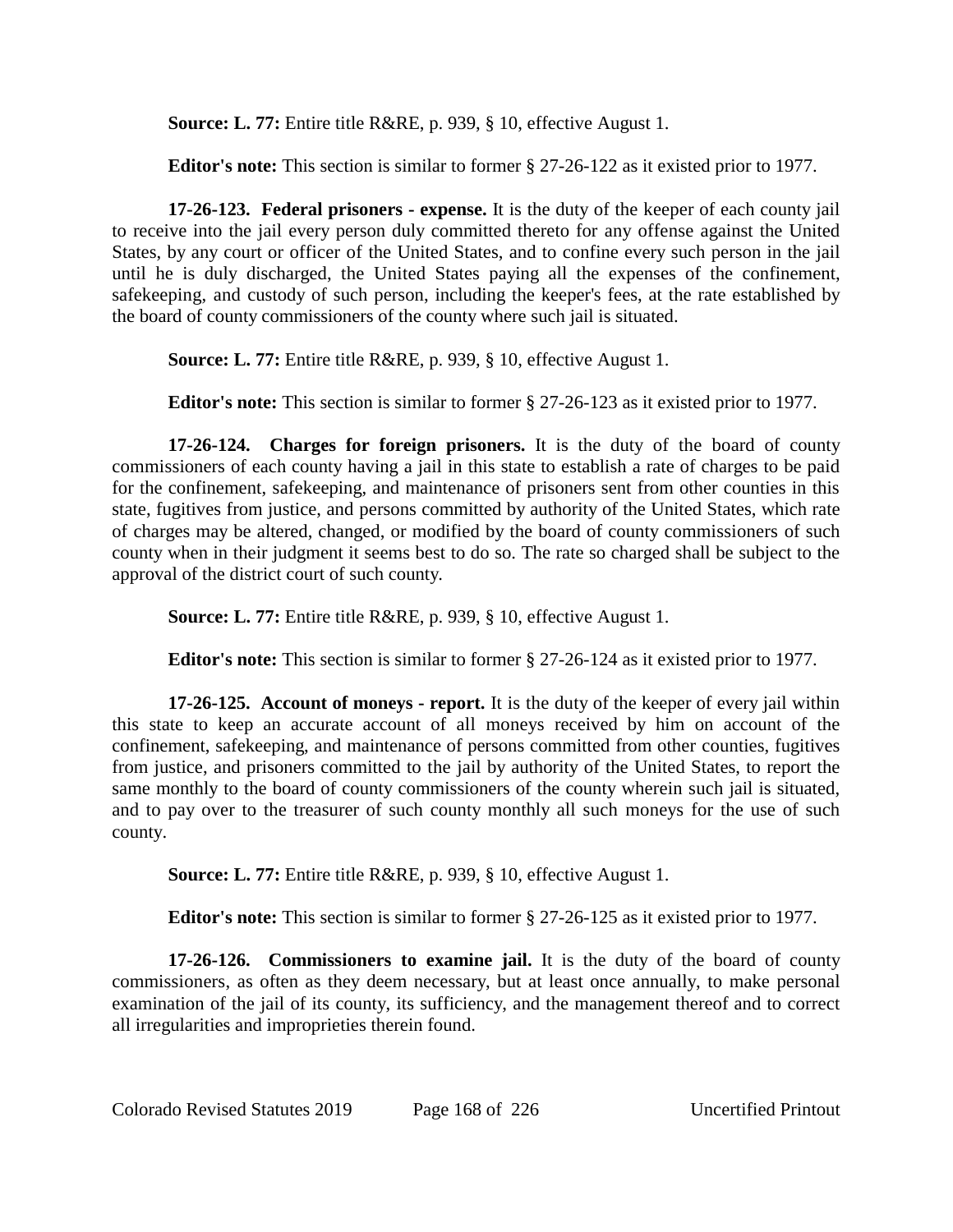**Source: L. 77:** Entire title R&RE, p. 939, § 10, effective August 1. **L. 2008:** Entire section amended, p. 926, § 1, effective August 5.

**Editor's note:** This section is similar to former § 27-26-126 as it existed prior to 1977.

**Cross references:** For governmental immunity provisions relating to jails and the conditions thereof, see  $\S$  24-10-106 (1)(b).

**17-26-127. Escape - duty of sheriff - expenses.** In case of escape of any person lawfully committed to any jail of any county in this state, it is the duty of the sheriff of the county where such jail is situated to pursue and recapture such escaped person at the expense of the office of such sheriff. In case of any escape without any fault or negligence on the part of the keeper of the jail or the guards under such keeper's command, the board of county commissioners of the county where such jail is situated may audit and allow to the office of the sheriff the necessary expenses incurred in such recapture.

**Source: L. 77:** Entire title R&RE, p. 939, § 10, effective August 1. **L. 92:** Entire section amended, p. 401, § 10, effective June 3.

**Editor's note:** This section is similar to former § 27-26-127 as it existed prior to 1977.

# **17-26-128. Employment of county prisoners. (Repealed)**

**Source: L. 77:** Entire title R&RE, p. 940, § 10, effective August 1. **L. 84:** (1.3) added, p. 498, § 3, effective April 5. **L. 87:** (1)(d), (1)(e), (4), and (6) amended and (1)(f), (1.1), (5)(b.3), and (11) added, pp. 666, 667, §§ 1-3, effective May 16. **L. 88:** (1.1) R&RE, p. 709, § 6, effective July 1. **L. 93:** (1)(e), (1)(f), and (1.1) amended and (1)(g) and (12) added, pp. 69, 70, §§ 1, 2, effective July 1. **L. 94:** (11) amended, p. 2041, § 22, effective July 1; (12) amended, p. 1050, § 6, effective July 1. **L. 96:** (1) and (2) amended, p. 121, § 1, effective July 1. **L. 2000:** (5) amended, p. 1048, § 11, effective September 1. **L. 2002:** Entire section repealed, p. 1463, § 3, effective October 1.

**Editor's note:** (1) This section was similar to former § 27-26-128 as it existed prior to 1977.

(2) This section was relocated to § 18-1.3-106 in 2002.

**Cross references:** For the legislative declaration contained in the act repealing this section, see section 1 of chapter 318, Session Laws of Colorado 2002.

**17-26-129. Applicability of provisions.** The provisions of sections 17-26-107 and 17- 26-108 shall not be applicable to any prisoner who is employed or detained outside of the jail under the provisions of section 18-1.3-106, C.R.S.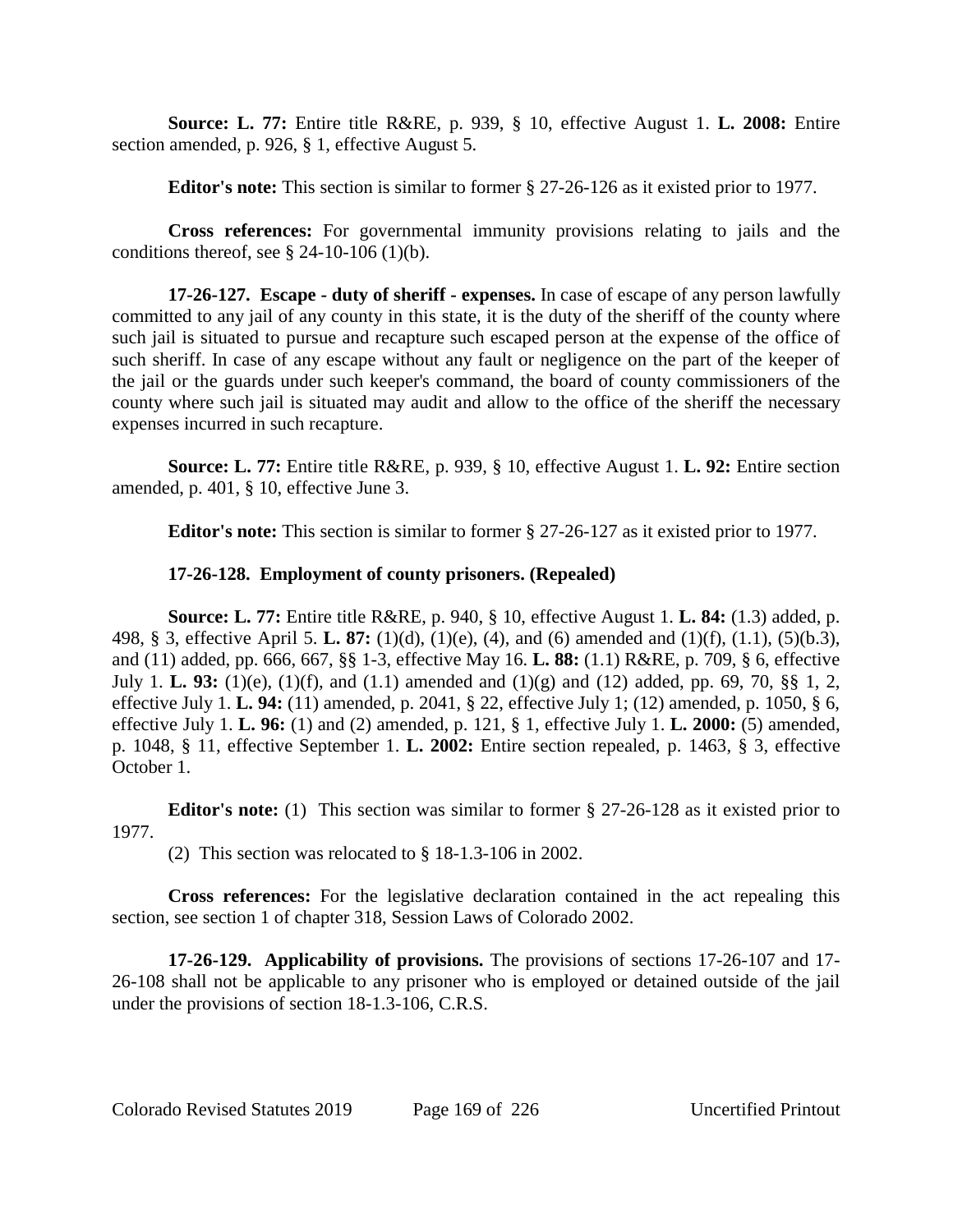**Source: L. 77:** Entire title R&RE, p. 941, § 10, effective August 1. **L. 87:** Entire section amended, p. 667, § 4, effective May 16. **L. 2002:** Entire section amended, p. 1507, § 167, effective October 1.

**Editor's note:** This section is similar to former § 27-26-129 as it existed prior to 1977.

**Cross references:** For the legislative declaration contained in the 2002 act amending this section, see section 1 of chapter 318, Session Laws of Colorado 2002.

### **17-26-130. Jail - pilot project authorized. (Repealed)**

**Source: L. 86:** Entire section added, p. 759, § 1, effective April 24. **L. 96:** Entire section repealed, p. 556, § 6, effective April 24.

### **17-26-131. Joint jail commission authorized. (Repealed)**

**Source: L. 86:** Entire section added, p. 759, § 1, effective April 24. **L. 96:** Entire section repealed, p. 557, § 7, effective April 24.

## **17-26-132. Joint jail commission - powers and duties. (Repealed)**

**Source: L. 86:** Entire section added, p. 759, § 1, effective April 24. **L. 96:** Entire section repealed, p. 557, § 8, effective April 24.

# **17-26-133. Contract provisions - approval by the division of criminal justice. (Repealed)**

**Source: L. 86:** Entire section added, p. 760, § 1, effective April 24. **L. 96:** Entire section repealed, p. 557, § 9, effective April 24.

### **17-26-134. Jail inspection. (Repealed)**

**Source: L. 86:** Entire section added, p. 761, § 1, effective April 24. **L. 96:** Entire section repealed, p. 559, § 10, effective April 24.

## **17-26-135. Project shall comply with provisions pertaining to intergovernmental relationships. (Repealed)**

**Source: L. 86:** Entire section added, p. 761, § 1, effective April 24. **L. 96:** Entire section repealed, p. 559, § 11, effective April 24.

### **17-26-136. Termination of pilot project. (Repealed)**

**Source: L. 86:** Entire section added, p. 761, § 1, effective April 24. **L. 96:** Entire section repealed, p. 559, § 12, effective April 24.

Colorado Revised Statutes 2019 Page 170 of 226 Uncertified Printout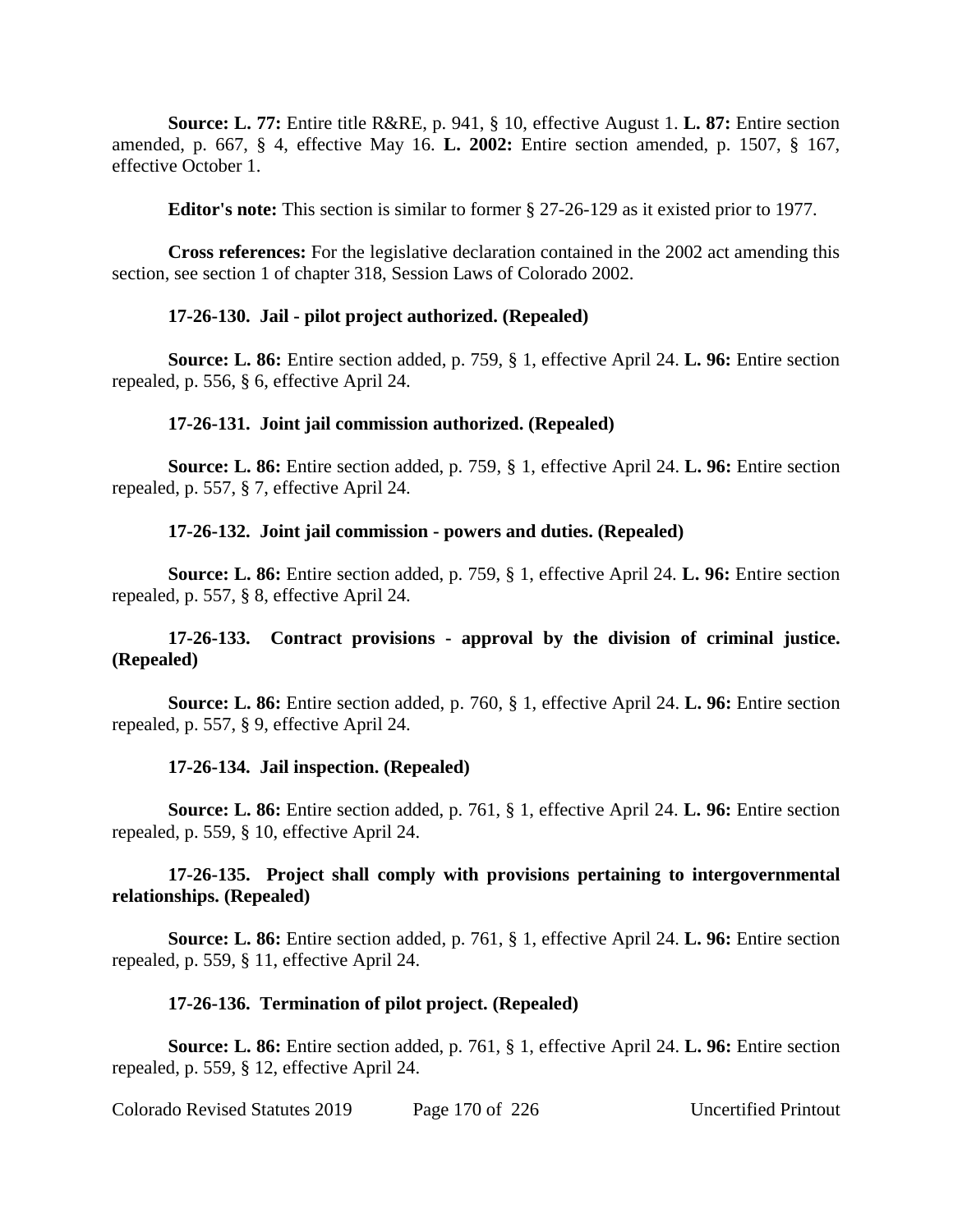#### **17-26-137. County jail assistance fund - repeal. (Repealed)**

**Source: L. 2008:** Entire section added, p. 924, § 3, effective July 1. **L. 2017:** Entire section amended, (HB 17-1369), ch. 379, p. 1951, § 5, effective June 6.

**Editor's note:** (1) For the amendments in HB 17-1369 in effect from June 6, 2017, to July 1, 2017, see chapter 379, Session Laws of Colorado 2017. (L. 2017, p. 1951.)

(2) Subsection (2) provided for the repeal of this section, effective July 1, 2017. (See L. 2017, p. 1951.)

**Cross references:** For the short title ("Bond Surety Protection Act") in HB 17-1369, see section 1 of chapter 379, Session Laws of Colorado 2017.

## **17-26-138. Benefits assistance - legislative declaration - demonstration grant program - repeal. (Repealed)**

**Source: L. 2008:** Entire section added, p. 906, § 1, effective May 20. **L. 2009:** Entire section repealed, (SB 09-209), ch. 23, p. 109, § 1, effective March 18.

## **17-26-139. County jail identification processing unit - personnel authority - repeal. (Repealed)**

**Source: L. 2009:** Entire section added, (SB 09-006), ch. 403, p. 2219, § 3, effective (see editor's note).

**Editor's note:** The revisor of statutes did not receive the notice specified in § 42-2-311 by June 30, 2012; therefore, this section is repealed as provided in subsection (2) of this section, effective July 1, 2012. (See L. 2009, p. 2219.)

# PART<sub>2</sub>

### REIMBURSEMENT OF COST OF CARE BY INMATES TO COUNTIES

### **17-26-201 to 17-26-208. (Repealed)**

**Source: L. 94:** Entire part repealed, p. 1362, § 6, effective July 1.

**Editor's note:** This part 2 was added in 1989. For amendments to this part 2 prior to its repeal in 1994, consult the Colorado statutory research explanatory note and the table itemizing the replacement volumes and supplements to the original volume of C.R.S. 1973 beginning on page vii in the front of this volume.

### **ARTICLE 26.5**

### Multijurisdictional Jails

Colorado Revised Statutes 2019 Page 171 of 226 Uncertified Printout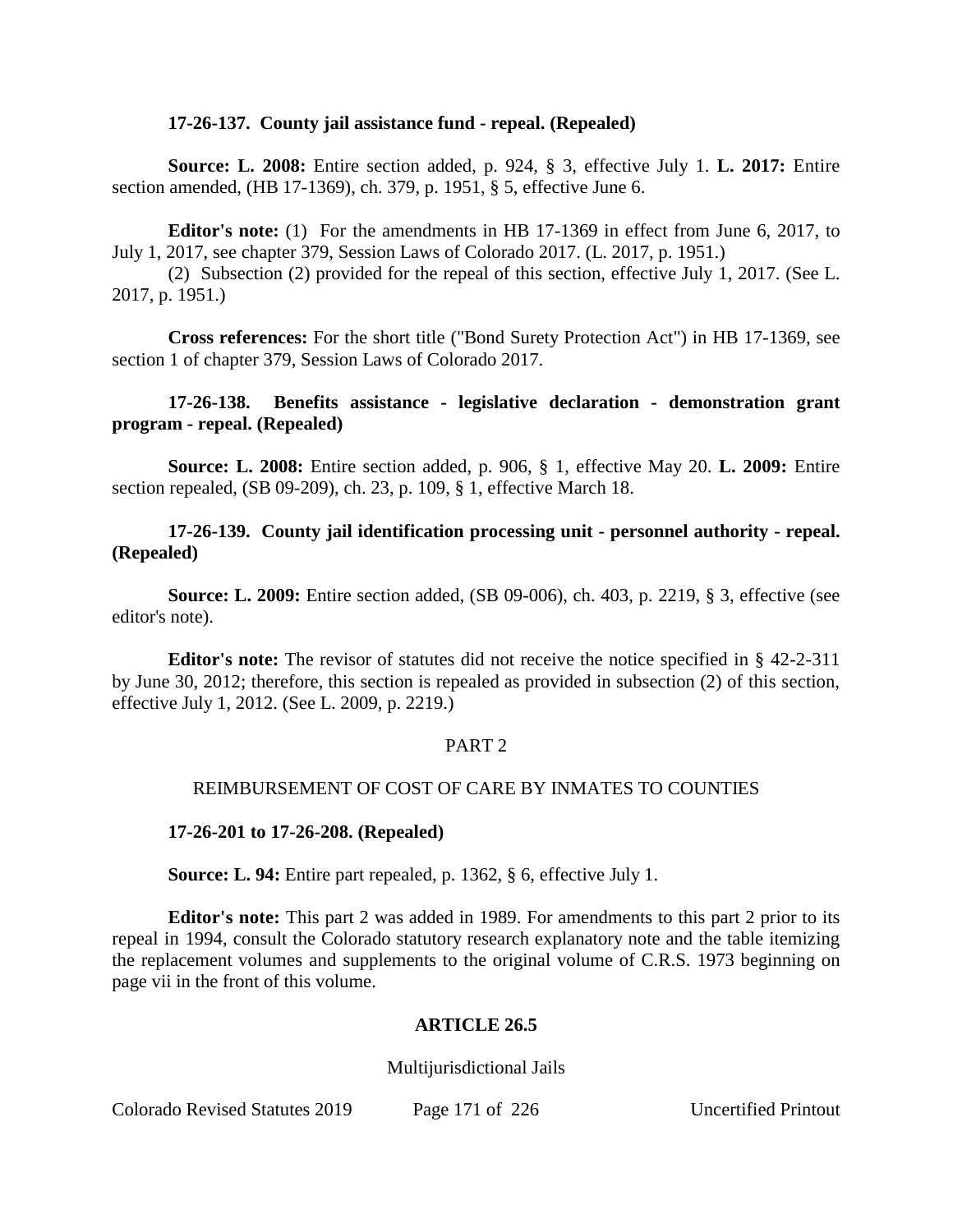**17-26.5-101. Multijurisdictional jails - authorized.** The general assembly hereby authorizes any county, city and county, city, or the department of corrections of the state of Colorado to enter into a contract or contracts with each other in accordance with part 2 of article 1 of title 29, C.R.S., to design, locate, construct, and operate a multijurisdictional jail for the incarceration of county, city and county, city, or state prisoners. In the alternative, the described governmental entities may enter into the necessary contracts with a private contractor for the provision and operation of such jail.

**Source: L. 90:** Entire article added, p. 940, § 4, effective July 1.

**17-26.5-102. Contracts for multijurisdictional jails - requirements.** (1) Any contract or contracts for the creation of a multijurisdictional jail as described in section 17-26.5-101 shall contain the following requirements:

(a) An agreement regarding involvement by each of the governmental entities in the predesign planning, design, location, and construction of such a jail facility or involvement in any agreement to obtain a private contractor to provide a jail facility and the operation thereof;

(b) An agreement regarding involvement by each of the governmental entities in construction management and oversight for such a jail facility;

(c) An agreement regarding involvement by each of the governmental entities in financing the construction of such a jail facility;

(d) An agreement regarding involvement by each of the governmental entities in financing and providing for staffing and operation of such jail facility, which may provide for staffing and operation solely by any county, city and county, or city with financial assistance from the state department of corrections or any other governmental entity involved, or staffing and operation through a joint staffing and operation agreement between any county, city and county, or city and the state department of corrections, if the department is involved in the multijurisdictional jail facility;

(e) An agreement regarding involvement by each of the governmental entities in financing and providing for programs for such jail facility;

(f) An agreement regarding utilization of such jail facility by each of the governmental entities involved in the multijurisdictional jail facility. However, if the state department of corrections is involved in the facility, such agreement shall provide that a proportionate number of beds in the facility, equal to the proportionate percentage of the financing of the construction and operation of the facility which was provided by the state department of corrections bears to the entire cost of the construction and operation of the facility, shall be reserved for utilization by the state department of corrections if such beds are needed by the department. Any such beds so reserved shall be counted by the department as available beds when determining the number of beds available in the state correctional system.

**Source: L. 90:** Entire article added, p. 941, § 4, effective July 1.

# **Programs**

# **ARTICLE 27**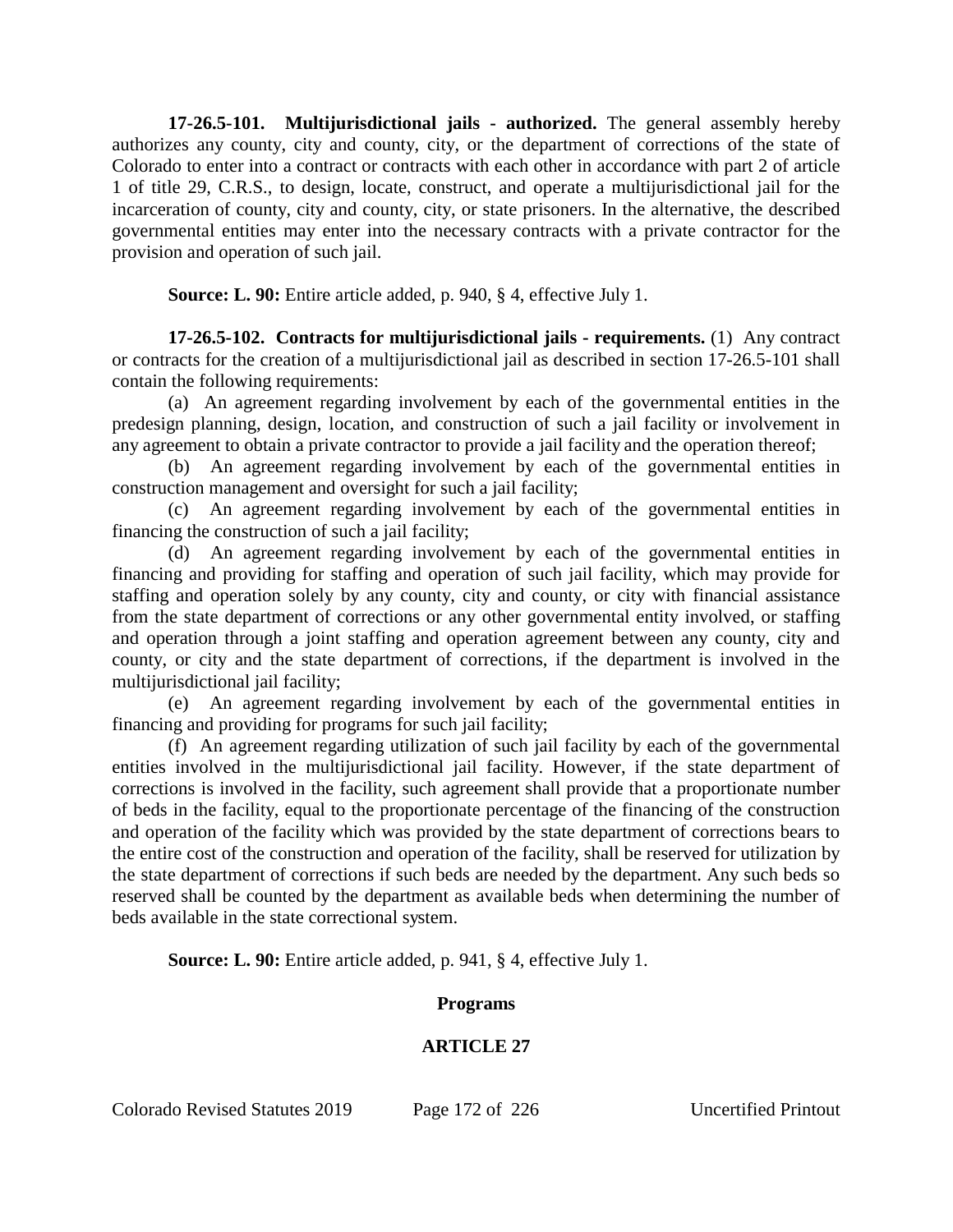#### Community Corrections Programs

**Editor's note:** This title was repealed and reenacted in 1977, and this article was subsequently repealed and reenacted in 1993, resulting in the addition, relocation, and elimination of sections as well as subject matter. For amendments to this article prior to 1993, consult the Colorado statutory research explanatory note and the table itemizing the replacement volumes and supplements to the original volume of C.R.S. 1973 beginning on page vii in the front of this volume and the editor's note following the title heading. Former C.R.S. section numbers prior to 1993 are shown in editor's notes following those sections that were relocated.

**Cross references:** For authority of the department of public safety to expand the use of community correctional facilities and programs, see section 12 of chapter 120, Session Laws of Colorado 1990.

**Law reviews:** For article, "Felony Sentencing in Colorado", see 18 Colo. Law. 1689 (1989).

**17-27-101. Legislative declaration.** The general assembly hereby declares that it is the purpose of this article to establish and maintain community corrections programs which provide the courts, the department of corrections, and the state board of parole with more flexibility and a broader range of correctional options for offenders under the jurisdiction of such entities. It is the further purpose of this article to increase public safety and promote community-based correctional programming through collaboration between the state of Colorado and local units of government. It is also the purpose of this article to give local units of government the authority to designate the programs, boards, and networks established under this article to address local criminal justice needs with resources other than those appropriated pursuant to this article.

**Source: L. 93:** Entire article R&RE, p. 708, § 1, effective July 1.

**Editor's note:** This section is similar to former § 17-27-101 as it existed prior to 1993.

**17-27-101.5. Purposes of community corrections.** (1) The purpose of this article 27, with respect to community corrections, is to:

(a) Further all purposes of sentencing and improve public safety by reducing the incidence of future crime through design and implementation of research-based policies, practices, programs, and standards;

(b) Prepare, select, and assist people who, after serving a statutorily defined period of incarceration, will be transitioned and returned to the community through supported partnerships with local community corrections boards;

(c) Set individualized conditions of community corrections supervision and provide services and support to assist people in community corrections in addressing identified risks and needs; and

(d) Achieve a successful discharge from community corrections supervision through reduction of risks and needs and satisfactory compliance with conditions of placement.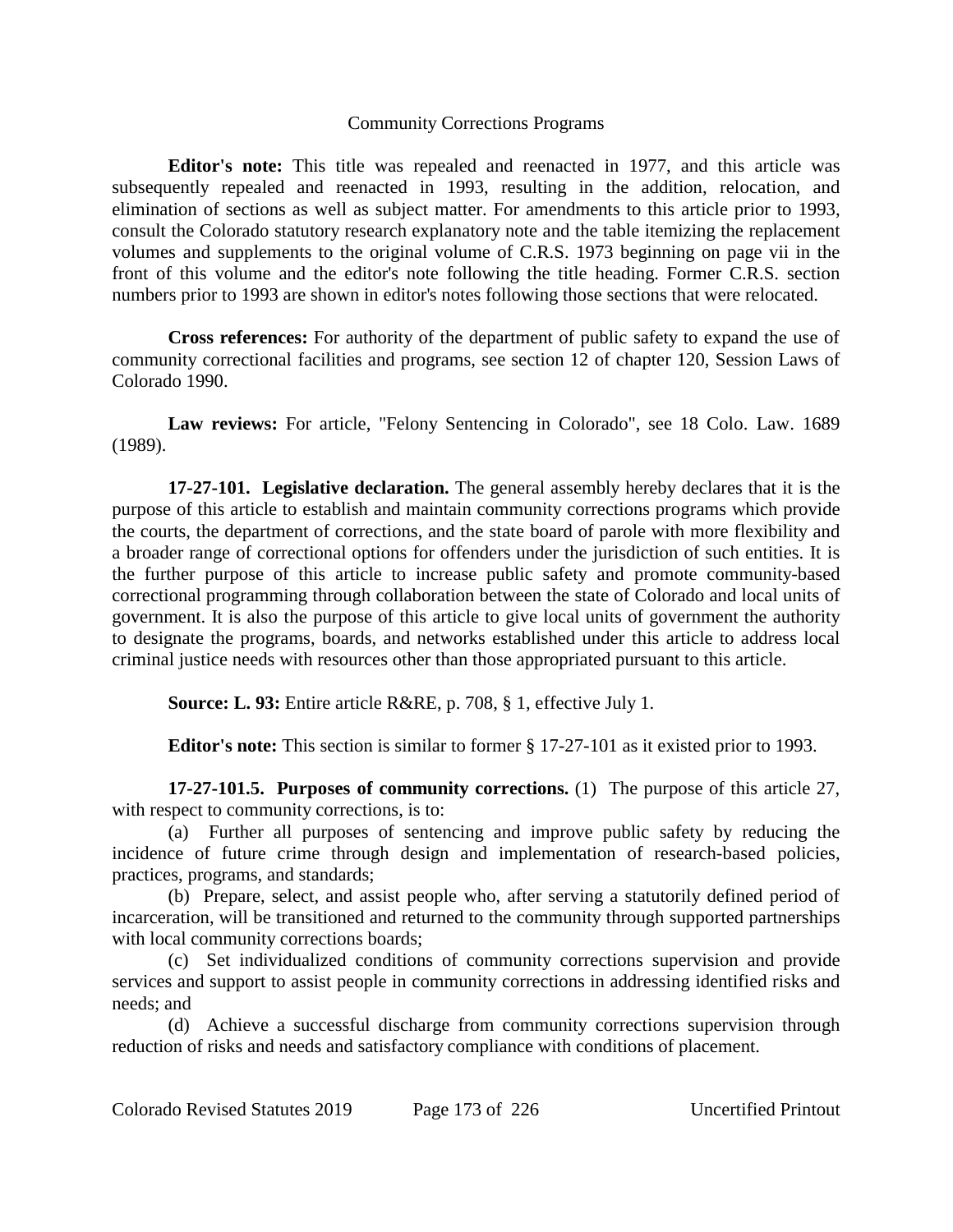**Source: L. 2017:** Entire section added, (HB 17-1147), ch. 82, p. 255, § 1, effective August 9.

# **17-27-102. Definitions.** As used in this article 27:

(1) "Administrative review process" means a sequence of actions that includes written notification to an offender of the decision to reject and terminate program placement, a brief explanation of the reason for the termination, instructions for the offender to request review of the action of the community corrections board or community corrections program, and a method for the community corrections board or community corrections program to informally review the rejection and termination.

(2) "Community corrections board" means the governing body of any unit of local government, any combinations of such governing bodies for the purpose of this article, or any separate board created by any governing body or bodies pursuant to this article.

(2.5) "Community corrections facility" means a facility used by a community corrections program.

(3) "Community corrections program" means a community-based or communityoriented program that provides supervision of offenders pursuant to this article. Such program shall be operated by a unit of local government, the department, or any private individual, partnership, corporation, or association. Such program may provide residential or nonresidential services for offenders, monitoring of the activities of offenders, oversight of victim restitution and community service by offenders, programs and services to aid offenders in obtaining and holding regular employment, programs and services to aid offenders in enrolling in and maintaining academic courses, programs and services to aid offenders in participating in vocational training programs, programs and services to aid offenders in utilizing the resources of the community, meeting the personal and family needs of such offenders, programs and services to aid offenders in obtaining appropriate treatment for such offenders, programs and services to aid offenders in participating in whatever specialized programs exist within the community, day reporting programs, and such other services and programs as may be appropriate to aid in offender rehabilitation and public safety.

(3.5) "Community parole officer" means an officer who is an employee of the department and is a peace officer, as described in sections 16-2.5-101 and 16-2.5-136, C.R.S., with the powers and duties described in section 17-27-105.5.

(4) "Governing body" means the board or council of elected or appointed officials which is responsible for governing any unit of local government, such as a city council or a board of county commissioners.

(5) "Nongovernmental agency" means any private individual, partnership, corporation, or association.

(6) "Offender" means any person accused of or convicted of a felony or misdemeanor as defined by the laws of the state of Colorado.

(7) "Referring agency" means the agency which maintains legal jurisdiction over any offender referred to or placed in a community corrections program such as the sentencing court, the department of corrections, or the state board of parole.

(8) "Unit of local government" means any county, city and county, city, town, or service authority which may be established pursuant to section 17 of article XIV of the state constitution.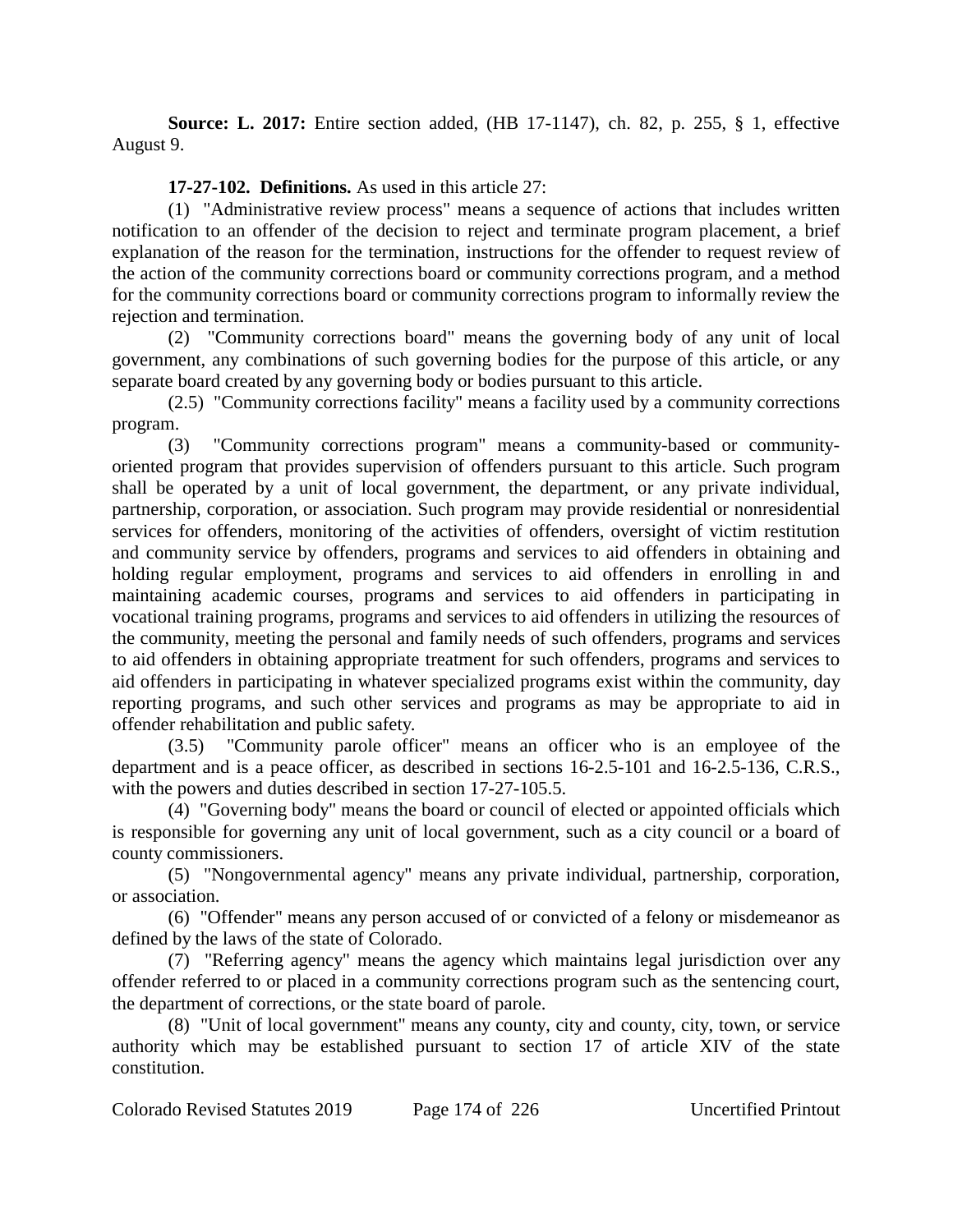**Source: L. 93:** Entire article R&RE, p. 708, § 1, effective July 1. **L. 96:** (3) amended, p. 122, § 2, effective July 1. **L. 2000:** (3.5) added, p. 228, § 1, effective March 29. **L. 2003:** (3.5) amended, p. 1625, § 50, effective August 6. **L. 2008:** (3.5) amended, p. 658, § 10, effective April 25. **L. 2013:** (3.5) amended, (HB 13-1300), ch. 316, p. 1676, § 38, effective August 7. **L. 2017:** IP amended and (2.5) added, (HB 17-1330), ch. 374, p. 1937, § 2, effective August 9.

**Editor's note:** This section is similar to former § 17-27-102 as it existed prior to 1993.

**17-27-103. Community corrections boards - establishment - duties.** (1) A community corrections board may be established by resolution or ordinance of a governing body, or a combination of governing bodies. Any community corrections board which is established may be advisory to the governing body or bodies which created such board or it may be functionally independent from the governing body or bodies. Pursuant to subsection (8) of this section, the governing body or bodies may delegate to the community corrections board the authority which such governing body or bodies have to approve or disapprove the establishment and operation of community corrections programs within the jurisdiction of such governing body or bodies. In addition, the governing body or bodies may delegate such other powers which the governing body or bodies possess to the community corrections board to accomplish the purposes of this article.

(2) A community corrections board shall have the authority to enter into contracts with the state of Colorado, receive grants from governmental and private sources, and receive courtauthorized expense reimbursement related to community corrections programs. A community corrections board may designate a community corrections program or programs within the jurisdiction of such board to contract with the state of Colorado to provide services and supervision for offenders.

(3) A community corrections board may establish programs to be operated by a unit or units of local government, or an agency of state government, to accomplish the purposes of this article, or such board may contract with other units of local government, other community corrections boards, any agency of state government, or any community corrections program to provide supervision of and services for offenders.

(4) A community corrections board may establish and enforce standards for the operation of any community corrections program located within the physical boundaries of the jurisdiction of the governing body or bodies which created such board. The standards established by a community corrections board may exceed, but shall not conflict with, standards established for community corrections programs by the division of criminal justice of the department of public safety pursuant to section 17-27-108. The community corrections board shall, in coordination with state and local agencies, monitor community corrections programs within the jurisdiction of such board and oversee compliance with state and local standards. The community corrections board's oversight of the community corrections programs within the board's jurisdiction shall include the following:

(a) Making an assessment of the number of offenders who have escaped from custody as such term is described in section 17-27-106, which assessment shall be based on the reports prepared by the administrators of community corrections programs in accordance with section 17-27-104 (11);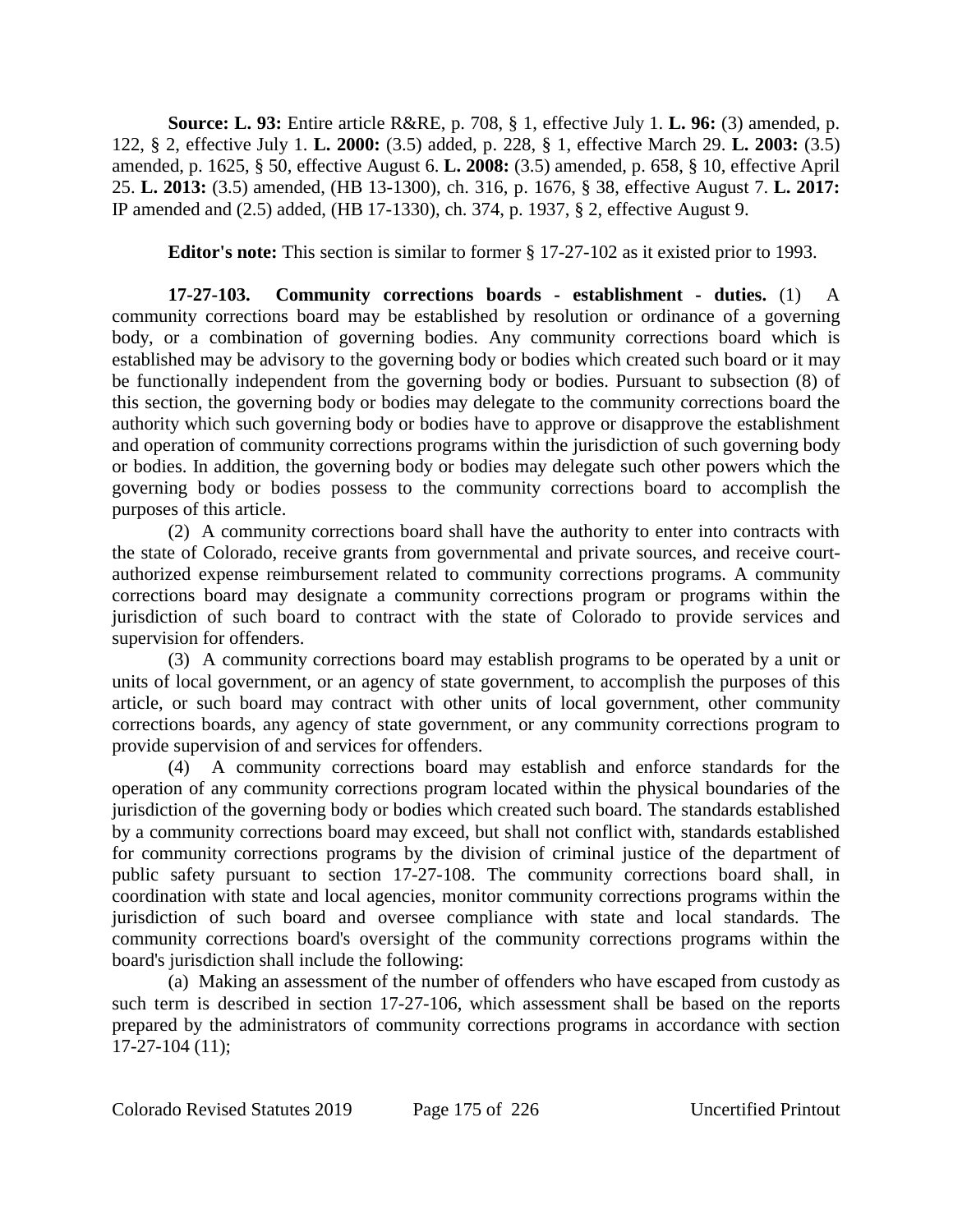(b) Determining compliance by community corrections programs with the recommendations made in audit reports prepared by the division of criminal justice in accordance with section 17-27-108.

(5) (a) A community corrections board has the authority to accept or reject any offender referred for placement in a community corrections program under the jurisdiction of such board. The community corrections board shall provide, in writing, acceptance criteria and screening procedures to each referring agency.

(b) To determine whether to accept or reject any offender, a community corrections board shall develop and use a structured, research-based decision-making process that combines professional judgment and actuarial risk and needs assessment tools.

(c) If a community corrections board or program denies an offender a community corrections transition placement, the board or program shall submit electronically to the department of corrections the reason for the denial and a suggested timeline for a subsequent referral within the period specified in section  $18-1.3-301$  (2)(e)(II). The department of corrections shall develop the method by which community corrections boards and programs can submit this information electronically and shall also provide this information to the inmate.

(6) A community corrections board may establish conditions or guidelines for the conduct of offenders placed in any community corrections program operated within the physical boundaries of the jurisdiction of the governing body or bodies which created such board. Written copies of such conditions or guidelines shall be made available to offenders placed in community corrections programs under the jurisdiction of the community corrections board.

(7) A community corrections board has the authority to reject after acceptance the placement of any offender in a community corrections program within the jurisdiction of such board. If the referring agency does not provide an administrative review process relating to such rejection after acceptance, the community corrections board shall provide an administrative review process for any offender who is rejected after acceptance by such board. The community corrections board shall provide written notification of the rejection after acceptance of any offender to the referring agency and the administrator of the community corrections program in which the offender is placed.

(8) A governing body shall approve or disapprove the establishment and operation of all community corrections programs within the jurisdiction of such governing body, but such authority may be delegated to the community corrections board created by such governing body.

(9) A community corrections board may serve in a planning and coordinating capacity by advising the governing body which created such board and consulting with officials of state criminal justice agencies to improve local community corrections services.

(10) A community corrections board, and each individual member of such board, shall be immune from any civil liability for the performance of the duties of such board or such individual member as specified in this article, if such person was acting in good faith within the scope of such person's respective capacity, makes a reasonable effort to obtain the facts of the matter as to which action was taken, and acts in the reasonable belief that the action taken by such person was warranted by the facts.

**Source: L. 93:** Entire article R&RE, p. 710, § 1, effective July 1. **L. 95:** (4) amended, p. 80, § 1, effective March 23. **L. 2018:** (5) amended, (HB 18-1251), ch. 272, p. 1669, § 2, effective August 8.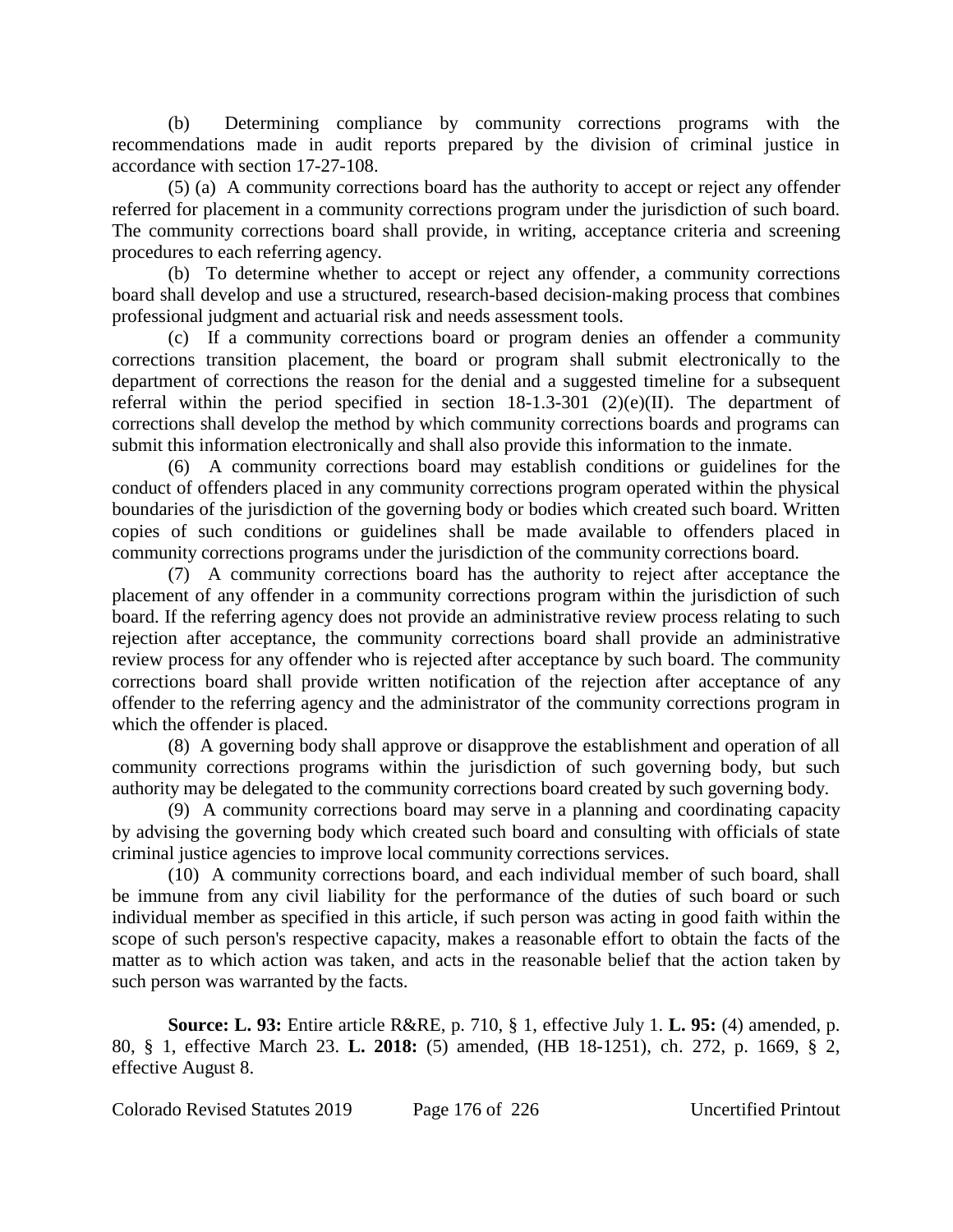**17-27-103.5. Statements relating to a transitional referral to community corrections.** (1) Pursuant to the provisions of section 24-4.1-302.5 (1)(j.5), C.R.S., a victim shall have the right to provide a written victim impact statement and a separate oral statement to a community corrections board considering an offender's transitional referral to community corrections.

(2) (a) (I) A community corrections board shall allow, within the parameters set by the board, an offender who is under consideration for transitional placement in a community corrections program under the board's jurisdiction to provide a written statement to the community corrections board concerning the offender's transition plan and community support and the appropriateness of placing the offender in a community corrections program.

(II) If an offender elects to submit a written statement to a community corrections board pursuant to subparagraph (I) of this paragraph (a), and the offender provides a written statement to the department pursuant to the procedures and time frame established by the department, the department shall include the statement with any referral to a community corrections board considering the offender's transitional referral to a community corrections program.

(b) A community corrections board may allow, within the parameters set by the board, an offender to designate a person other than the offender to submit a written statement or give an oral statement on the offender's behalf to a community corrections board considering the offender's transitional referral to a community corrections program.

(3) A community corrections board shall develop written policies and procedures consistent with the provisions of this section and section  $24-4.1-302.5$  (1)(j.5), C.R.S., that are available to the public concerning the parameters for written and oral statements by victims and the permissibility of and the parameters for a written or oral statement by a person designated by an offender.

(4) Nothing in this section shall be construed to require the department or a community corrections board to provide transportation or make arrangements for the appearance at a community corrections hearing of an offender or, if permitted by a community corrections board, the person designated by the offender pursuant to paragraph (b) of subsection (2) of this section to give an oral statement or to submit a written statement on the offender's behalf.

(5) The department shall not be required to provide notice to any person, other than a registered victim, of a community corrections board hearing relating to the offender.

**Source: L. 2010:** Entire section added, (SB 10-159), ch. 306, p. 1443, § 1, effective August 11.

**17-27-104. Community corrections programs operated by units of local government, state agencies, or nongovernmental agencies.** (1) Any unit of local government, or any state agency authorized by this article, may establish, maintain, and operate such community corrections programs as such unit or agency deems necessary to serve the needs of such unit of local government or state agency and offenders who are assigned to such programs by the department of corrections, placed in such programs by the state board of parole, or sentenced to such programs by the court.

(2) Pursuant to provisions of section 17-27-103, any nongovernmental agency may establish, maintain, and operate a community corrections program under a contract with the state of Colorado, a contract with a unit or units of local government, or a contract with other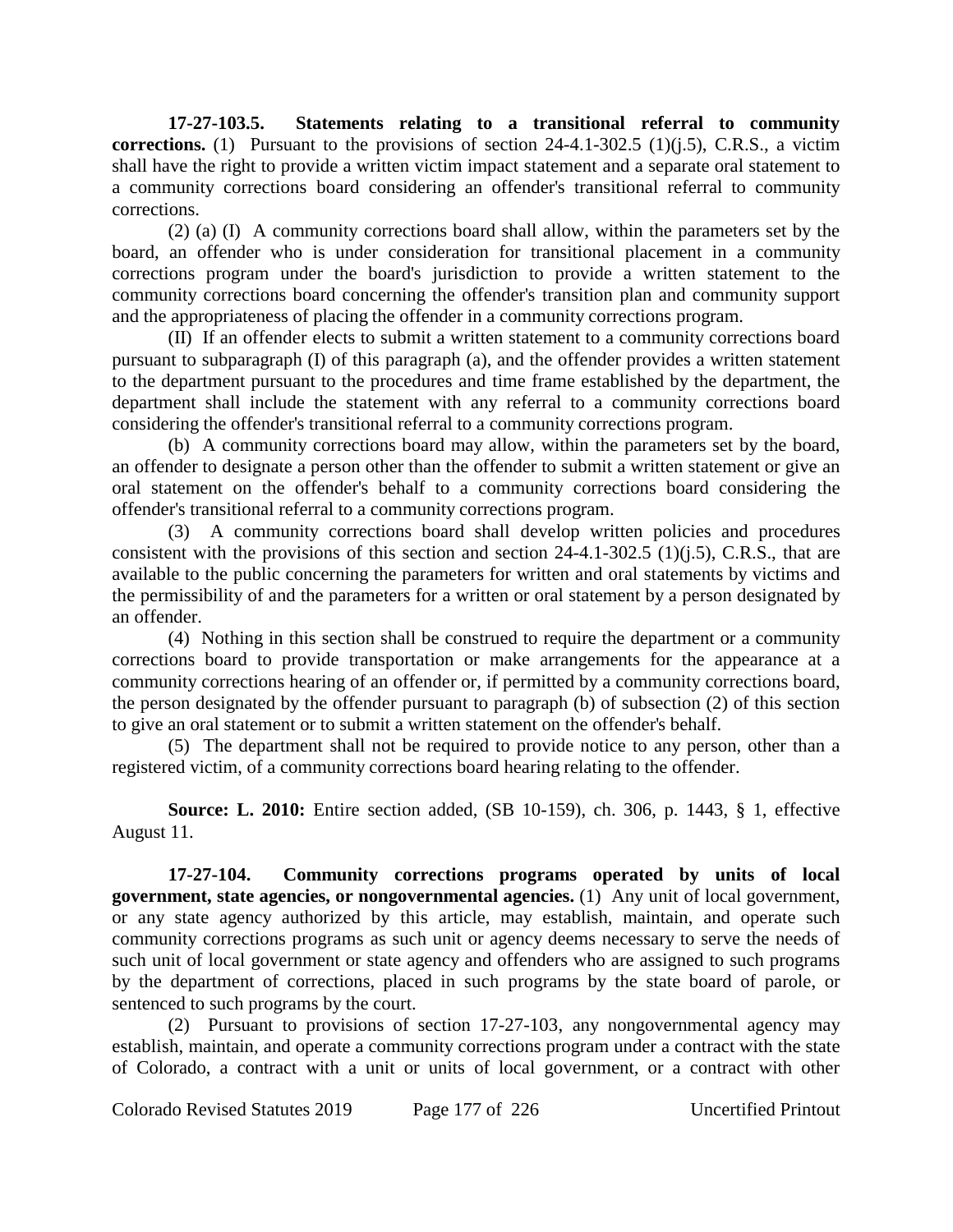nongovernmental agencies for the purpose of providing services to offenders who are assigned to such programs by the department of corrections, placed in such programs by the state board of parole, or sentenced to such programs by the court.

(3) The administrators of any community corrections program established pursuant to this section shall have the authority to accept or reject any offender referred for placement in such program. Screening procedures shall be developed in cooperation with the community corrections board of the jurisdiction in which such community corrections program is located. Acceptance criteria and screening procedures shall be provided in writing by each community corrections program to each referring agency.

(4) (a) The administrators of each community corrections program established pursuant to this section shall establish conditions or guidelines for the conduct of offenders accepted and placed in such program. Such conditions or guidelines shall not conflict with any conditions or guidelines established pursuant to section 17-27-103 (6) by the community corrections board of the jurisdiction in which such community corrections program is located. Offenders accepted and placed in any community corrections program shall have access to written copies of such conditions or guidelines for the conduct of offenders upon placement in such program.

(b) One such condition shall be that an offender, upon being placed in a community corrections program, shall execute a limited power of attorney to the director, or the director's designee, of the community corrections program with which the offender is being placed. The limited power of attorney shall grant to the director or the director's designee the authority to dispose of moneys the offender has earned since being placed in the program and that have been left in accounts or on deposit with the community corrections program in the event that, after the offender is accepted by the community corrections program, the offender is rejected from such program due to escape. The moneys shall be disposed of for the following purposes and in the following order of priority:

(I) Payment of court-ordered restitution to the victim of the crime committed by the offender;

(II) Payment for the court-ordered support of the offender's dependents;

(III) Payment of fines, offender fees and surcharges, and other court-ordered financial obligations imposed as part of the offender's sentence; and

(IV) Any remaining funds shall be paid into the victims and witnesses assistance and law enforcement fund, established pursuant to section 24-4.2-103, C.R.S., in the judicial district in which the community corrections program is located.

(c) The director of the community corrections program, or the director's designee, shall maintain records of any disbursements of offenders' funds pursuant to this subsection (4).

(d) The limited power of attorney shall be valid until the offender's sentence to community corrections is discharged from community placement by the court.

(5) The administrators of each community corrections program established pursuant to this section shall have the authority to reject after acceptance and terminate the placement of any offender who violates conditions or guidelines established pursuant to subsection (4) of this section, or if any conditions of such offender's placement in the program are not satisfied. If the referring agency does not provide an administrative review process, the community corrections program shall provide an administrative review process for any offender who is rejected after acceptance. If the termination of placement of an offender is initiated by the community corrections program, the referring agency shall be notified immediately to arrange a transfer of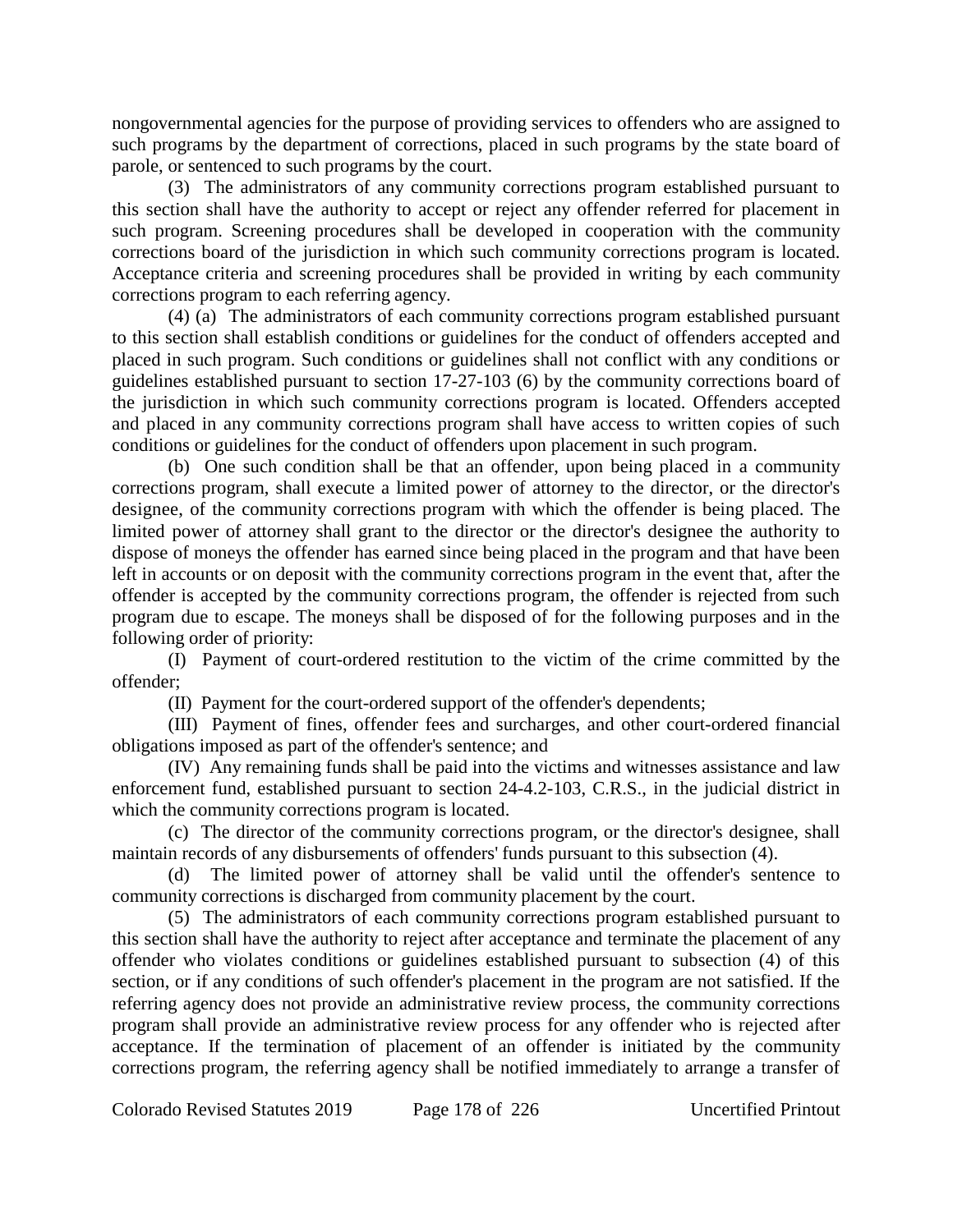custody for such offender. The community corrections program may be required by the referring agency to maintain temporary custody of the offender whose placement is being terminated for a reasonable period of time pending receipt of appropriate transfer orders from the referring agency unless the provisions of subsection (6) of this section apply.

(6) When the administrator of a community corrections program established pursuant to this section, or any other appropriate referring agency, has cause to believe that an offender placed in a community corrections program has violated any rule or condition of such offender's placement in such program, or cannot be safely housed in such program, the administrator or other appropriate authority shall notify the appropriate judicial or executive authority of the facts which are the basis of such administrator's belief. Such administrator may then execute a transfer order to any sheriff, undersheriff, deputy sheriff, police officer, or state patrol officer which authorizes such peace officer to transport the offender to the county jail in the county in which the community corrections program is located and the offender shall be confined in such jail pending a determination by the appropriate judicial or executive authority as to whether the offender should remain in community corrections or be removed therefrom. Such offender shall be confined without bond.

(7) The administrator of any community corrections program established pursuant to this section shall notify a referring agency immediately that an offender has been transferred to a county jail pursuant to subsection (6) of this section. Such notification shall contain the name of the offender and identify the rule or condition of placement violated, and describe such violation, or state the reason the offender cannot be safely housed in the community corrections program.

(8) Upon placement of an offender in a community corrections program, the administrator of the program shall notify local law enforcement agencies of the identity of each such offender.

(9) The administrator of any community corrections program shall document the number of days of residential and nonresidential time completed by each offender sentenced directly to the community corrections program by the court and the time credits granted to such offender pursuant to section 18-1.3-301 (1)(i), C.R.S. If any such offender is rejected after acceptance by the community corrections board or the community corrections program, the program administrator shall provide a written summary of the residential days completed by such offender to the referring agency. If the offender is thereafter committed to the department of corrections, such summary shall be reported to the department of corrections to facilitate the calculation of any time credits pursuant to part 3 or part 4 of article 22.5 of this title.

(10) The administrator of any community corrections program shall enforce any order relating to the payment of restitution, court costs, fees, or community service which is ordered by the sentencing court. Such administrator shall establish a payment contract and schedule for each offender placed in the community corrections program.

(11) The administrator of each community corrections program shall report to the division of criminal justice and the community corrections board of the jurisdiction in which such program is located on the offenders who have escaped from custody as such term is described in section 17-27-106 (1). The division of criminal justice is authorized to prepare forms for these reports.

(12) The administrators of a community corrections program established pursuant to this section may implement a behavioral or mental health disorder screening program to screen the persons accepted and placed in the community corrections program. If the administrators choose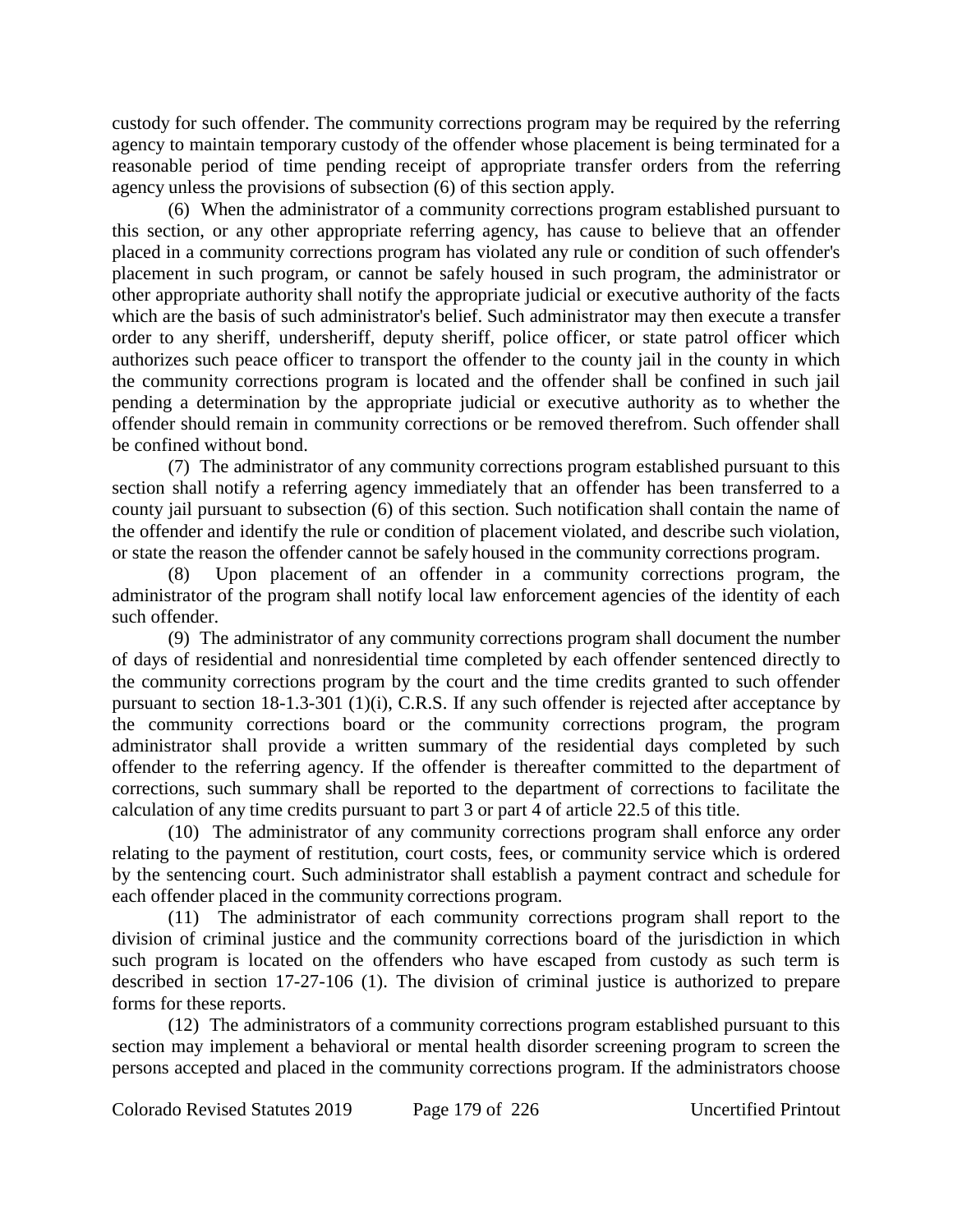to implement a behavioral or mental health disorder screening program, the administrators shall use the standardized screening instrument developed pursuant to section 16-11.9-102 and conduct the screening in accordance with procedures established pursuant to said section.

**Source: L. 93:** Entire article R&RE, p. 711, § 1, effective July 1. **L. 94:** (9) amended, p. 929, § 2, effective April 28. **L. 95:** (11) added, p. 81, § 2, effective March 23. **L. 96:** (4) amended, p. 132, § 1, effective July 1. **L. 2002:** (12) added, p. 574, § 2, effective May 24; (9) amended, p. 1508, § 168, effective October 1. **L. 2011:** (9) amended, (SB 11-254), ch. 274, p. 1237, § 2, effective June 2. **L. 2017:** (12) amended, (SB 17-242), ch. 263, p. 1303, § 133, effective May 25.

**Editor's note:** This section is similar to former §§ 17-27-103 and 17-27-104 as they existed prior to 1993.

**Cross references:** For the legislative declaration contained in the 2002 act amending subsection (9), see section 1 of chapter 318, Session Laws of Colorado 2002. For the legislative declaration in SB 17-242, see section 1 of chapter 263, Session Laws of Colorado 2017.

## **17-27-105. Authority to place offenders in community corrections programs. (Repealed)**

**Source: L. 93:** Entire article R&RE, p. 713, § 1, effective July 1. **L. 94:** (1)(i) amended, p. 927, § 1, effective April 28; (3)(a) amended, p. 2595, § 2, effective June 3. **L. 95:** (2)(b) amended, p. 1276, § 13, effective June 5. **L. 96:** (1)(a) amended, p. 1690, § 22, effective January 1, 1997. **L. 97:** (2)(b) amended, p. 30, § 8, effective March 20. **L. 98:** (2)(b) amended, p. 318, § 2, effective July 1. **L. 99:** (1)(j) amended and (1)(k) added, p. 660, § 1, effective July 1. **L. 2000:** (3)(b) repealed, p. 230, § 3, effective March 29. **L. 2001:** (1)(k)(II) repealed, p. 527, § 1, effective May 22. **L. 2002:** Entire section repealed, p. 1463, § 3, effective October 1.

**Editor's note:** This section was relocated to § 18-1.3-301 in 2002.

**Cross references:** For the legislative declaration contained in the act repealing this section, see section 1 of chapter 318, Session Laws of Colorado 2002.

**17-27-105.5. Community parole officers - duties - arrest powers - definitions.** (1) For purposes of this section:

(a) "Director" means the director of the department's community corrections program whose powers and duties include those of a community parole officer.

(b) "Offender" means an inmate assigned to residential and nonresidential community corrections programs as those programs are set forth in articles 27, 27.5, and 27.7 of this title and an offender who is in phase III of the youthful offender system as set forth in section 18-1.3-407, C.R.S.

(2) The executive director of the department of corrections shall designate staff of the department to maintain jurisdiction over all offenders placed in any community corrections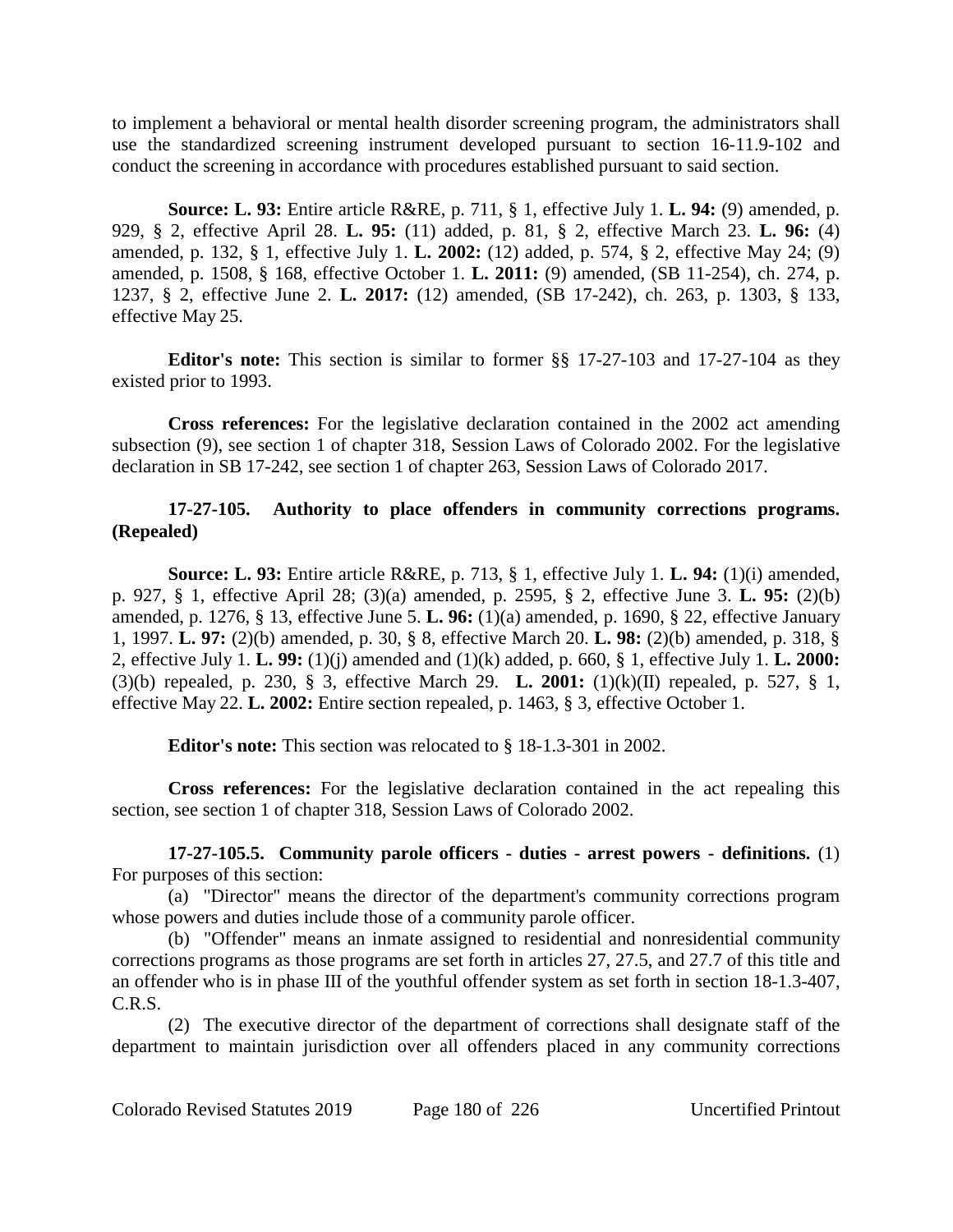program by order of the executive director or as a condition of parole. Such staff may include community parole officers and the director.

#### (3) Community parole officers are authorized to:

- (a) Supervise and habilitate offenders;
- (b) Investigate, detect, and prevent crime involving offenders;
- (c) Issue warrants for the arrest of offenders;
- (d) Arrest offenders;
- (e) Process reports or other official documents regarding offenders;

(f) Coordinate with community corrections boards and community corrections programs;

(g) Review offender supervision and treatment;

(h) Authorize offender transfers between residential and nonresidential phases of placement; and

(i) Carry out such other duties as the executive director directs.

(4) The director of community corrections or any community parole officer may arrest any offender when any offense under the laws of this state has been or is being committed by the offender in the presence of the director or the community parole officer, the director or the community parole officer has a warrant commanding that such offender be arrested, or the director or the community parole officer has probable cause to believe:

(a) That a warrant for the offender's arrest has been issued in this state or another state for any criminal offense or for a violation of the department's administrative code of penal discipline, a supervision order, or other administrative order;

(b) That a crime has been committed and that the offender has committed such crime;

(c) That the offender has violated a condition of the administrative code of penal discipline;

(d) That the offender is leaving or is about to leave the state;

(e) That the offender will fail or refuse to appear at a hearing to answer charges for a violation of the department's code of penal discipline; or

(f) That the arrest of the offender is necessary to prevent physical harm to the offender or another person or to prevent the commission of a crime.

(5) If a community parole officer makes an arrest of an offender with or without a warrant, or the offender is otherwise arrested, the offender shall be held in a county jail or program pending action by the community parole officer or the director of the community corrections program.

(6) A community parole officer shall seek out and arrest any fugitive from a correctional facility when called upon and assist other agencies in the apprehension of fugitives from jurisdictions throughout the state.

(7) Notwithstanding any other provision of this section, each community parole officer, or the director acting as a community parole officer, shall notify the local law enforcement agency when the community parole officer is operating or intends to operate anywhere within the local law enforcement agency's jurisdiction and shall cooperate with such agency during the conduct of the investigation.

(8) Notwithstanding any other provision of this title, if a community parole officer has probable cause to believe that a parolee who is under the supervision of the community parole officer has removed or tampered with an electronic monitoring device that the parolee is required to wear as a condition of his or her parole, the parole officer shall either: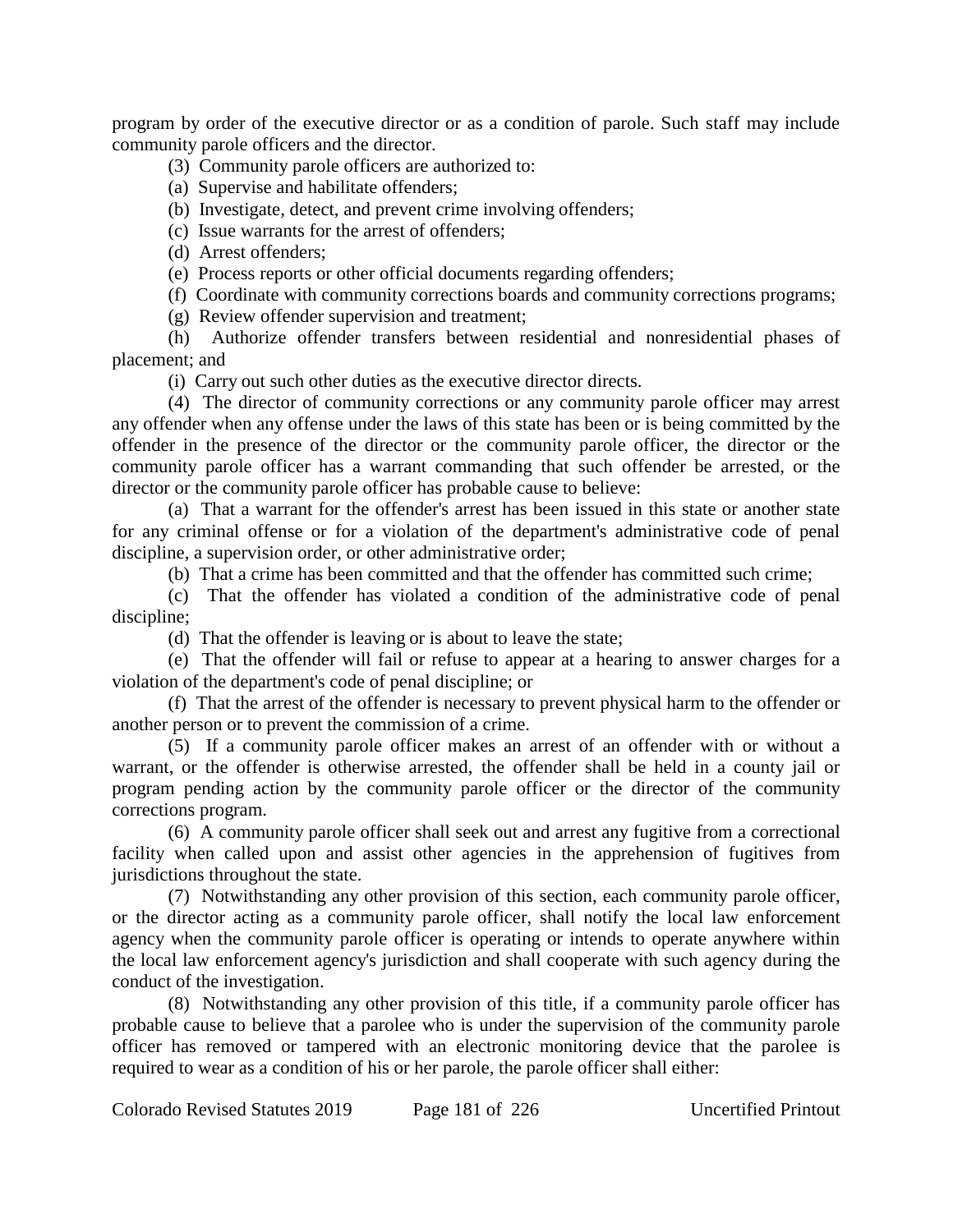(a) Immediately make a warrantless arrest of the parolee; except that, before making such an arrest, the community parole officer shall first determine that the notification of removal or tampering was not merely the result of an equipment malfunction.

(b) Not later than twelve hours after acquiring such probable cause, notify a law enforcement agency with jurisdiction over the parolee's last-known address that the parolee is subject to an immediate warrantless arrest.

**Source: L. 2000:** Entire section added, p. 228, § 2, effective March 29. **L. 2002:** (1)(a) amended, p. 1508, § 169, effective October 1. **L. 2013:** (1)(a), (2), IP(3), IP(4), (5), (6), and (7) amended, (HB 13-1300), ch. 316, p. 1676, § 39, effective August 7. **L. 2014:** (8) added, (HB 14- 1044), ch. 199, p. 728, § 4, effective May 15.

**Cross references:** For the legislative declaration contained in the 2002 act amending subsection (1)(a), see section 1 of chapter 318, Session Laws of Colorado 2002.

## **17-27-105.7. Offenders held in community corrections programs - medical benefits application assistance - county of residence - repeal. (Repealed)**

**Source: L. 2002:** Entire section added, p. 807, § 2, effective July 1. **L. 2003:** (1)(a) and (4)(c) amended, p. 416, § 5, effective March 5. **L. 2005:** (1)(a) and (4)(c) amended, p. 4, § 8, effective January 1.

**Editor's note:** Subsection (5) provided for the repeal of this section, effective July 1, 2005. (See L. 2002, p. 807.)

**17-27-106. Escape from custody from a community corrections program.** (1) (a) If an offender fails to remain within the extended limits of such offender's confinement or placement or fails to return within the time prescribed to any community corrections program to which such offender was assigned or transferred or if any offender who participates in a program established under the provisions of this article leaves such offender's place of employment or, having been ordered by the executive director of the department of corrections or the chief probation officer of the judicial district to return to the community corrections program, neglects or fails to do so, such offender shall be deemed to have escaped from custody and shall, upon conviction thereof, be punished as provided in section 18-8-208, C.R.S., and all reductions in sentence authorized by part 2 of article 22.5 of this title shall be forfeited.

(b) (I) In addition to the forfeiture of all reductions in sentence authorized by part 2 of article 22.5 of this title, any person convicted of escape from custody from a community correction program in violation of paragraph (a) of this subsection (1) shall also forfeit all reductions in sentence authorized by section 18-1.3-301 (1)(i), C.R.S.

(II) Repealed.

(2) The division of criminal justice is hereby authorized to provide notice to appropriate law enforcement agencies and the sentencing court, if applicable, that there is probable cause to believe that an offender has escaped from custody.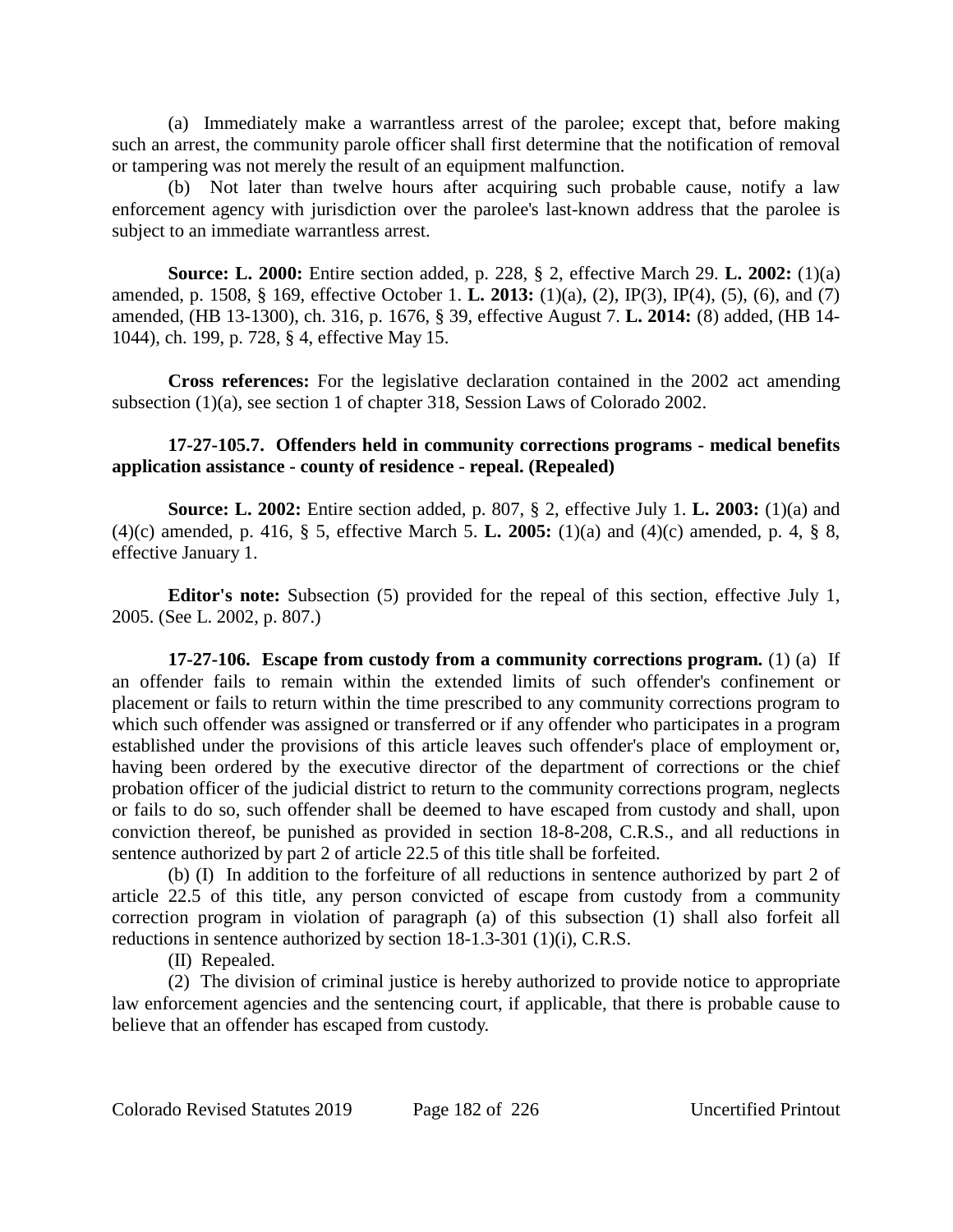**Source: L. 93:** Entire article R&RE, p. 716, § 1, effective July 1. **L. 95:** Entire section amended, p. 81, § 3, effective March 23. **L. 99:** (1) amended, p. 661, § 2, effective July 1. **L. 2001:** (1)(b)(II) repealed, p. 527, § 2, effective May 22. **L. 2002:** (1)(b)(I) amended, p. 1508, § 170, effective October 1.

**Editor's note:** This section is similar to former § 17-27-108 as it existed prior to 1993.

**Cross references:** For the legislative declaration contained in the 2002 act amending subsection (1)(b)(I), see section 1 of chapter 318, Session Laws of Colorado 2002.

**17-27-107. Administrative procedure act not to apply.** The provisions of this article shall not be subject to the "State Administrative Procedure Act", article 4 of title 24, C.R.S.

**Source: L. 93:** Entire article R&RE, p. 717, § 1, effective July 1.

**Editor's note:** This section is similar to former § 17-27-112 as it existed in 1993.

**17-27-108. Division of criminal justice of the department of public safety - duties community corrections contracts.** (1) The division of criminal justice of the department of public safety is authorized to administer and execute all contracts with units of local government, community corrections boards, or nongovernmental agencies for the provision of community corrections programs and services.

(2) (a) The division of criminal justice is authorized to establish standards for community corrections programs operated by units of local government or nongovernmental agencies. Such standards shall prescribe minimum levels of offender supervision and services, health and safety conditions of facilities, and other measures to ensure quality services. The standards shall be promulgated or revised after consultation with representatives of referring agencies, community corrections boards, and administrators of community corrections programs.

(b) (I) The division of criminal justice shall audit community corrections programs to determine levels of compliance with standards promulgated pursuant to paragraph (a) of this subsection (2). Such audits shall include an evaluation of compliance with the reporting requirements pursuant to section 17-27-104 (11).

(II) (A) Before July 1, 2003, such audits shall occur at least once in each three-year period, unless waived by the executive director of the department of public safety.

(B) On and after July 1, 2003, the division of criminal justice shall implement a schedule for auditing community corrections programs that is based on risk factors such that community corrections programs with low risk factors shall be audited less frequently than community corrections programs with higher risk factors. In no event shall such audits occur less frequently than at least once in each five-year period. Prior to July 1, 2003, the division of criminal justice shall create classifications of community corrections programs that are based on risk factors as those factors are established by standards of the division of criminal justice.

(III) Written reports of such audits shall be provided to the administrator of the program which is audited, the local community corrections board, and referring agencies. Such written reports shall include findings of noncompliance with contractual obligations, including the standards promulgated pursuant to paragraph (a) of this subsection (2), and shall identify those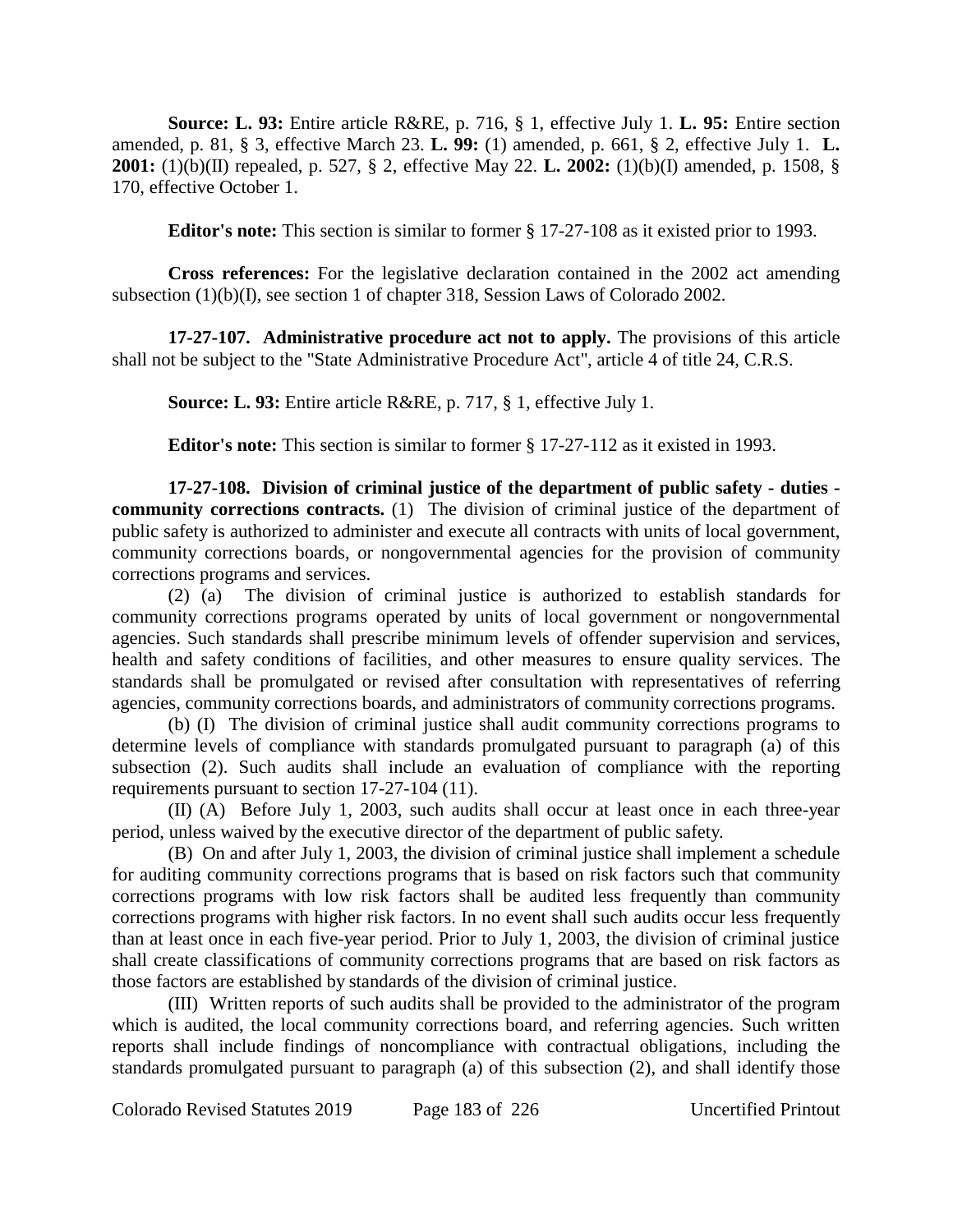material findings that, if not corrected within a reasonable time, will result in a recommendation to terminate the contract to operate the program. As used in this subparagraph (III), "material findings" includes those findings related to:

(A) Public safety, including but not limited to offender monitoring and rehabilitation;

- (B) Health and life safety pertaining to but not limited to staff and offenders;
- (C) Efficiency and effectiveness of programs' internal control systems;
- (D) Statutory compliance; and
- (E) Fiduciary duties and responsibilities.

(3) The division of criminal justice shall allocate appropriations for community corrections to local community corrections boards and community corrections programs in a manner which considers the distribution of offender populations and supports program availability proportionate to such distribution and projected need.

(4) Prior to April 1, 2003, and on and after July 1, 2006, the division of criminal justice may authorize up to five percent of community corrections appropriations to be spent by units of local government and community corrections boards in support of administrative costs incurred pursuant to this article. On and after April 1, 2003, through June 30, 2006, the division of criminal justice may authorize up to four percent of community corrections appropriations to be spent by units of local government and community corrections boards in support of administrative costs incurred pursuant to this article. Such moneys for administrative costs may be applied to support functions authorized in section 17-27-103, to supplement administrative expenses of community corrections programs which have contracted with or are under the jurisdiction of a unit of local government, or to support other direct or indirect costs of involvement in community corrections.

(5) The division of criminal justice is authorized to transfer up to ten percent of annual appropriations among or between line items for community corrections program services. Advance notice of such transfers shall be provided to the general assembly, the governor, the executive director of the department of corrections, and the chief justice of the supreme court.

(6) The division of criminal justice shall provide technical assistance to community corrections boards, community corrections programs, and referring agencies.

(7) (a) Notwithstanding any law to the contrary, for the fiscal year commencing July 1, 2016, and for each fiscal year thereafter, any money appropriated from the general fund to the division of criminal justice for the purposes of this article 27 that is unexpended or unencumbered as of the close of that fiscal year shall not revert to the general fund, and the state treasurer and the controller shall transfer such money to the housing assistance for persons transitioning from the criminal or juvenile justice system cash fund created pursuant to section 24-32-721 (4)(d).

(b) Repealed.

**Source: L. 93:** Entire article R&RE, p. 717, § 1, effective July 1. **L. 95:** (2) amended, p. 81, § 4, effective March 23. **L. 2002:** (2)(b)(II) amended, p. 103, § 1, effective March 26. **L. 2003:** (4) amended, p. 429, § 1, effective April 1. **L. 2017:** (7) added, (SB 17-021), ch. 305, p. 1660, § 3, effective June 2. **L. 2018:** (7) amended, (SB 18-016), ch. 334, p. 2008, § 1, effective May 30.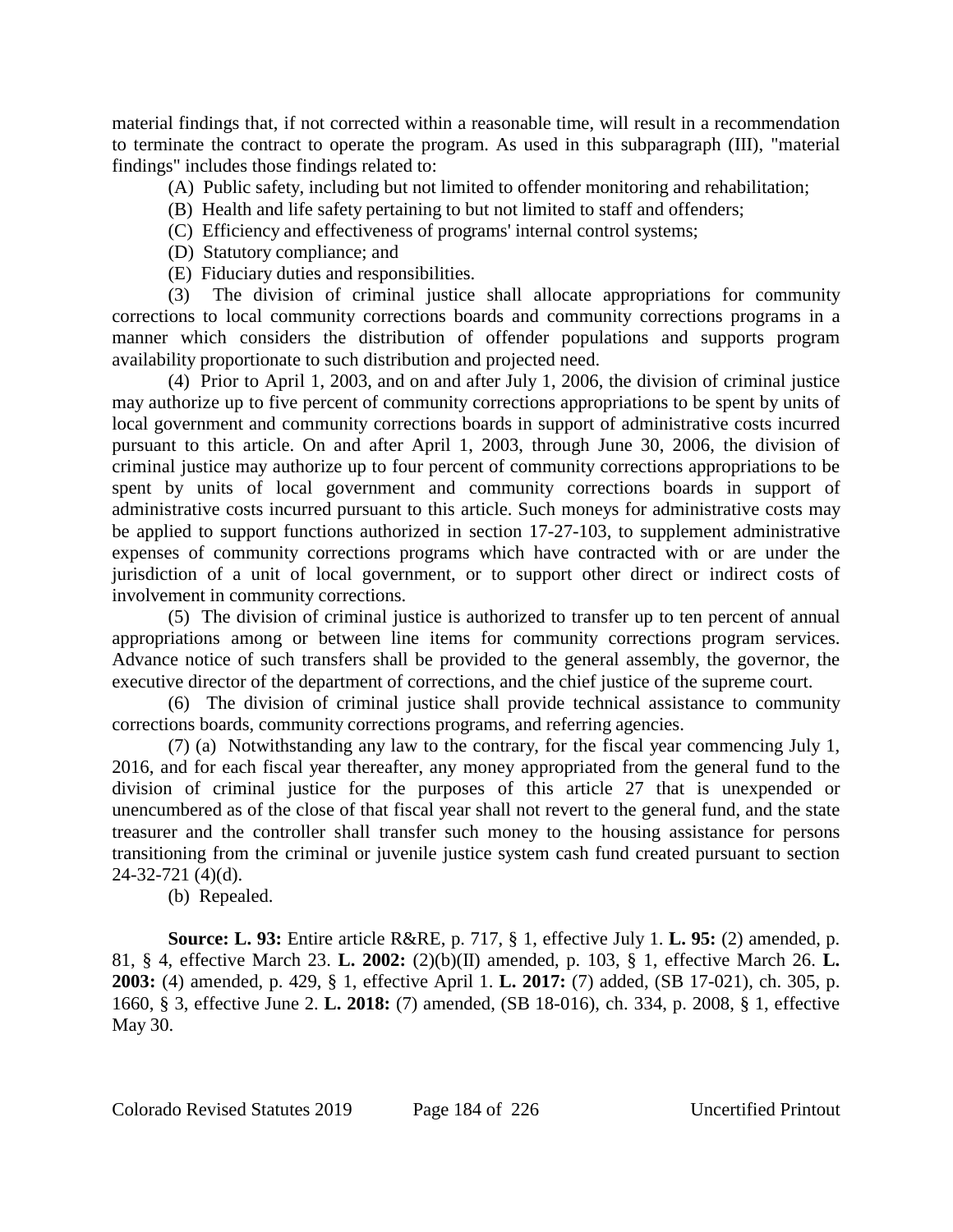**Editor's note:** This section is similar to former §§ 17-27-106 and 17-27-115 as they existed prior to 1993.

**Cross references:** For the legislative declaration in SB 17-021, see section 1 of chapter 305, Session Laws of Colorado 2017.

## **ARTICLE 27.1**

Nongovernmental Facilities - Notice Requirements

**17-27.1-101. Nongovernmental facilities for offenders - registration - notifications penalties - definitions.** (1) (a) The general assembly finds that the transfer into Colorado of persons that have been convicted of or have agreed to a deferred judgment, deferred sentence, or deferred prosecution for a crime in another state who are required to participate in private treatment programs in this state is a matter of statewide and local concern.

(b) The general assembly further finds that although Colorado is a signatory to the "Interstate Compact for Adult Offender Supervision" established pursuant to part 28 of article 60 of title 24, C.R.S., more information concerning out-of-state offenders is necessary for the protection of the citizens of Colorado, and it may be necessary to further regulate programs that provide treatment and services to such persons.

(2) As used in this section, unless the context otherwise requires:

(a) (Deleted by amendment, L. 2011, (HB 11-1009), ch. 5, p. 9, § 1, effective March 1, 2011.)

(b) "Chief law enforcement official" means:

(I) If a facility of a private treatment program is located within a municipality, the chief of police of such municipality;

(II) If a facility of a private treatment program is located within a city and county, the manager of safety of such city and county or other person with such duties; and

(III) If a facility of a private treatment program is not located within a municipality or city and county, the county sheriff of the county where the facility is located.

(b.5) "Compact administrator" means the person appointed pursuant to the provisions of part 28 of article 60 of title 24, C.R.S., to be responsible for the administration of the interstate compact.

(c) "Interstate compact" means the "Interstate Compact for Adult Offender Supervision", part 28 of article 60 of title 24, C.R.S.

(d) "Private treatment program" means any residential or nonresidential program that provides services, treatment, rehabilitation, education, or criminal history-related treatment for supervised or unsupervised persons but does not include a private contract prison facility, a prison facility operated by a political subdivision of the state, a facility providing treatment for persons with mental health disorders or intellectual and developmental disabilities, or a community corrections program established pursuant to article 27 of this title 17.

(e) "Sending state" shall have the same meaning as in the interstate compact.

(f) "Supervised person" means a person eighteen years of age or older who is adjudicated for or convicted of or has agreed to a deferred judgment, deferred sentence, or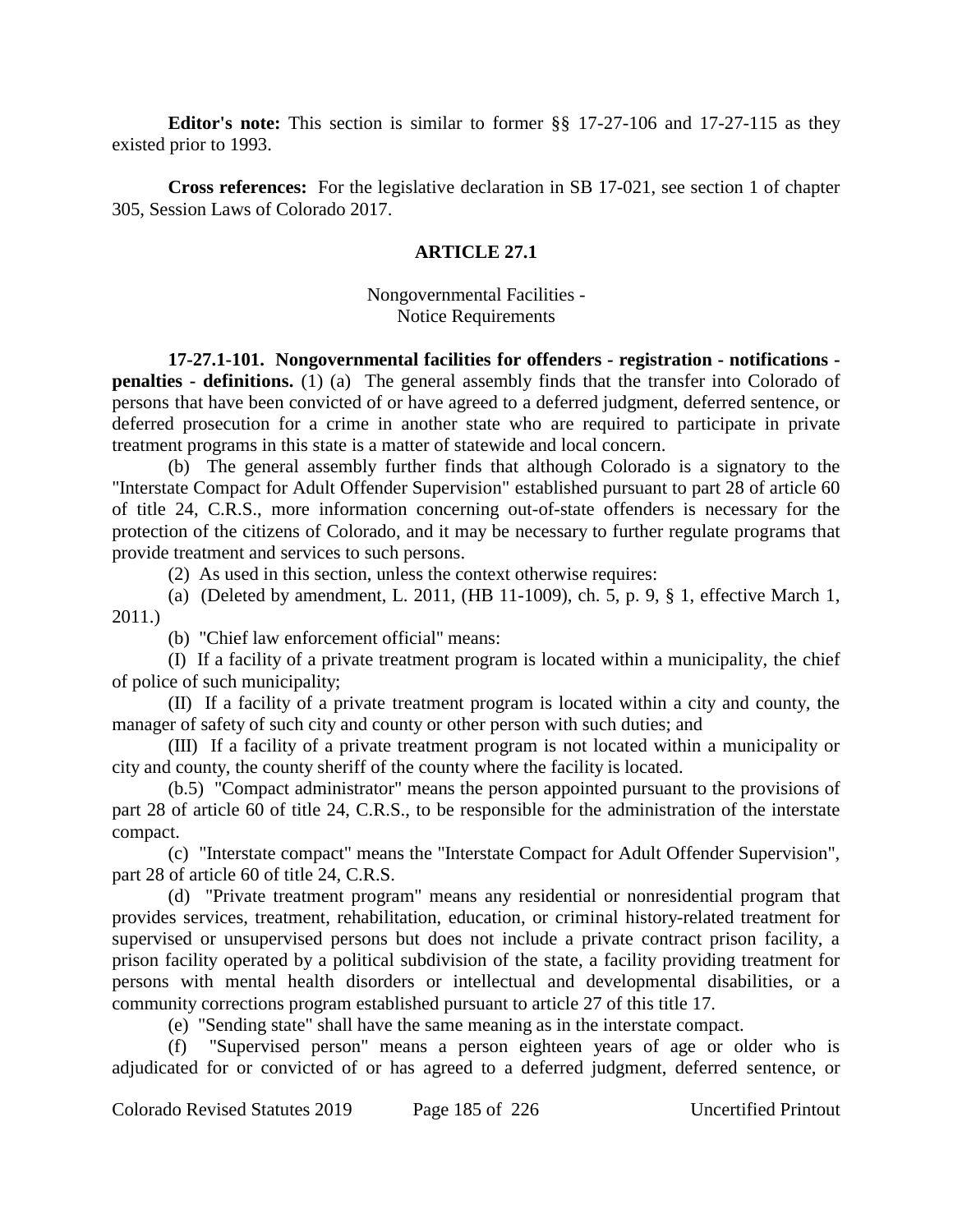deferred prosecution for a crime in another state but is or will be under the supervision of a probation officer or community parole officer in Colorado pursuant to the interstate compact.

(g) "Supervising person" means the person in this state who is in charge of the overall administration of a private treatment program.

(h) "Unsupervised person" means a person eighteen years of age or older who, although not required to be under the jurisdiction of a probation officer or community parole officer in Colorado, is adjudicated for or convicted of or has agreed to a deferred judgment, deferred sentence, or deferred prosecution for a crime outside of the state of Colorado and is directed to attend a private treatment program in Colorado by any court, department of corrections, state board of parole, probation department, parole division, adult diversion program, or any other similar entity or program in a state other than Colorado.

(3) (a) In order to ensure uniformity and consistency, the sending state shall be in compliance with the provisions of the interstate compact, or the compact administrator shall reject the placement of the supervised person pursuant to subsection (6) of this section.

(b) A sending state shall not permit travel of a supervised person who is a nonresident of this state to the state of Colorado without written notification from the compact administrator of acceptance of the supervised person into a private treatment program.

(c) Any request for placement of a nonresident of this state in a private treatment program from a sending state shall contain written justification as to why treatment in the state of Colorado is preferable or more beneficial than treatment in the sending state.

(4) No private treatment program in Colorado shall admit or accept a supervised or unsupervised person into the program unless the supervised or unsupervised person has signed a waiver that authorizes the release of confidential information.

(5) A private treatment program in Colorado shall not admit or accept a supervised or unsupervised person into the program unless the program:

(a) Is registered with the compact administrator, and, if the person is a supervised person, the private treatment program is:

(I) Approved by the office of behavioral health in the department of human services, established in article 80 of title 27, if the program provides alcohol or drug abuse treatment;

(II) Certified or approved by the sex offender management board, established in section 16-11.7-103, C.R.S., if the program provides sex offender treatment;

(III) Certified or approved by a domestic violence treatment board, established pursuant to part 8 of article 6 of title 18, C.R.S., if the program provides treatment for persons who were convicted of an act of domestic violence as defined in section 18-6-800.3, C.R.S., or of an act for which the underlying factual basis included an act of domestic violence; or

(IV) Licensed or certified by the division of adult parole in the department of corrections, the department of regulatory agencies, the office of behavioral health in the department of human services, the state board of nursing, or the Colorado medical board if the program provides treatment that requires certification or licensure;

(b) If the person is unsupervised, has notified the compact administrator of the following information for each such unsupervised person:

(I) Name, date and place of birth, and social security number;

(II) Complete criminal history of the person as shown by a national criminal information check;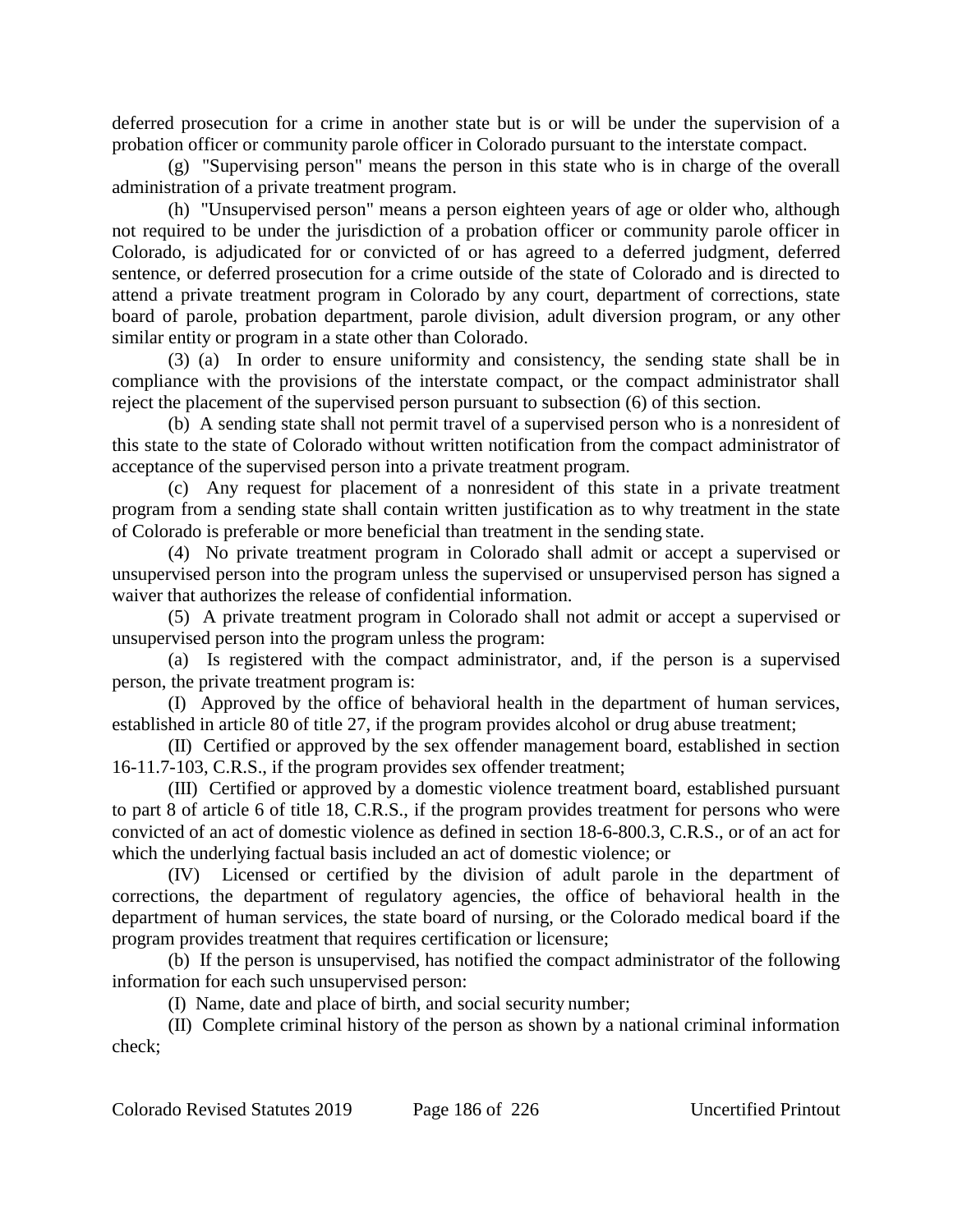(III) Name and address of any court, department, board of parole, probation department, parole division, adult diversion program, or other similar entity or program having jurisdiction over the person; and

(IV) Terms and conditions under which the person is required or directed to attend the program; and

(c) (I) If the person is supervised and is a resident of the state of Colorado, has confirmed that the sending state has provided all information concerning the supervised person required by the interstate compact to the compact administrator; and

(II) If the person is supervised and is a nonresident of the state of Colorado, has confirmed that the compact administrator has accepted the person for placement in the private treatment program.

(6) (a) Pursuant to criteria established by the interstate compact, the compact administrator shall either accept or reject the placement of the supervised person in the private treatment program.

(b) For all unsupervised persons and for supervised persons that the compact administrator accepts for placement in a private treatment program, the compact administrator shall immediately notify the appropriate chief law enforcement official and the director of the Colorado bureau of investigation.

(c) (Deleted by amendment, L. 2000, p. 232, § 1, effective July 1, 2000.)

(7) By written policy, a local law enforcement agency shall require a supervised or unsupervised person to physically appear at the local law enforcement agency for fingerprinting and photographing.

(8) (a) The private treatment program shall immediately notify the chief law enforcement official where the program is located and, if supervised, the person's probation or community parole officer whenever any person directed to appear in a facility operated by the program fails to appear or is absent without authority.

(b) The private treatment program shall notify the chief law enforcement official where the program is located and, if supervised, the person's probation or community parole officer at least seven days prior to the release of any person placed in such program.

(9) (a) Any private treatment program or supervising person that violates this section commits a misdemeanor. Upon a first conviction, the private treatment program or supervising person shall be punished by a fine of five hundred dollars. Upon a second conviction, a private treatment program or supervising person shall be punished by a fine of one thousand dollars. Upon a third or subsequent conviction, a private treatment program or supervising person shall be punished by a fine of five thousand dollars.

(b) Each failure to comply with a provision of this section by a private treatment program or supervising person relating to a different person constitutes a separate violation.

(10) (a) In addition to any other duties, the compact administrator may promulgate rules governing unsupervised persons including but not limited to their identification.

(b) (Deleted by amendment, L. 2000, p. 232, § 1, effective July 1, 2000.)

(11) Nothing in this section shall be deemed to prohibit any unit of local government, as defined in section 17-27-102 (8), from enacting ordinances and regulations concerning the licensing of private treatment programs located within their jurisdiction and providing for the punishment for the operation of unlicensed private treatment programs.

(12) (Deleted by amendment, L. 2000, p. 232, § 1, effective July 1, 2000.)

Colorado Revised Statutes 2019 Page 187 of 226 Uncertified Printout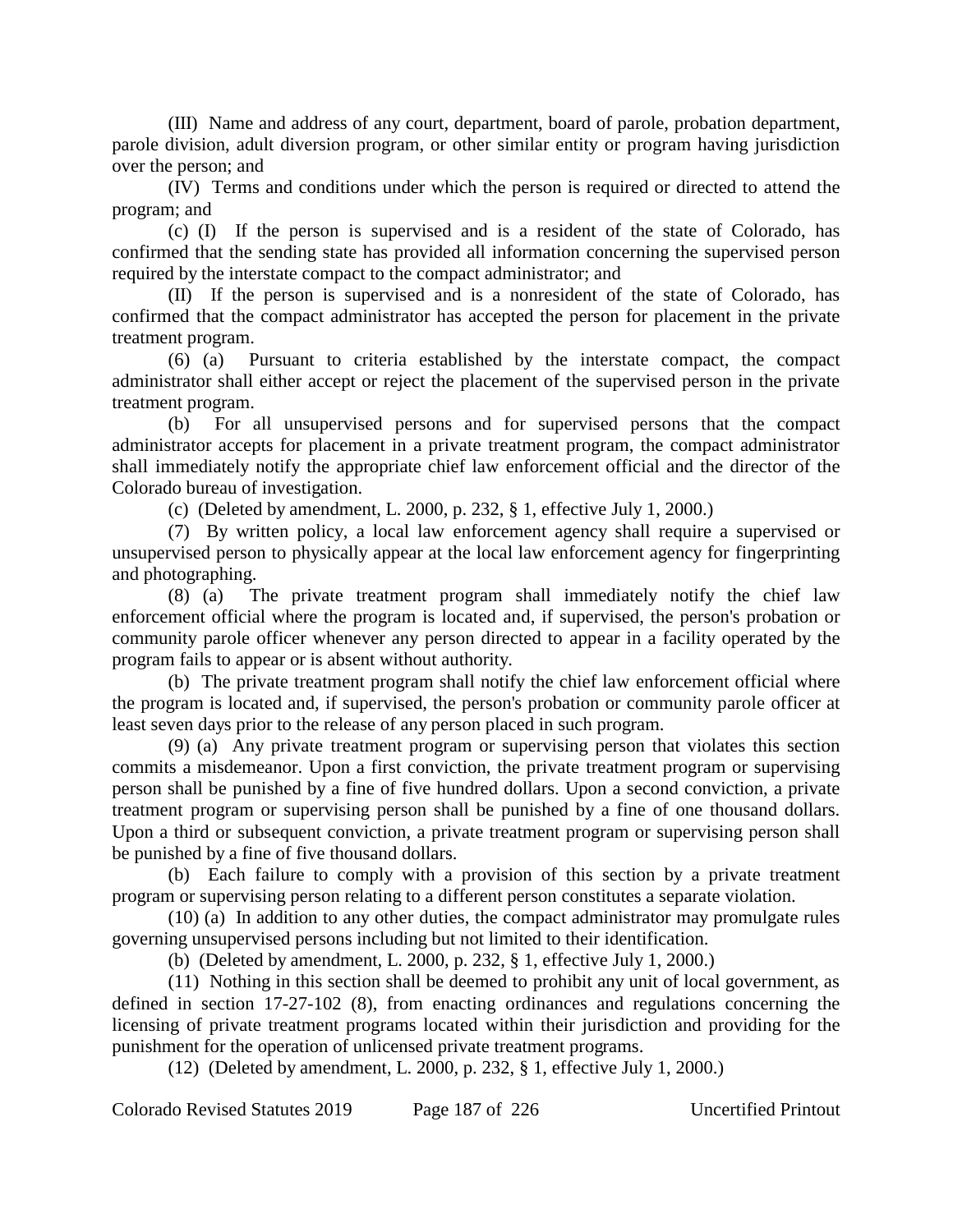**Source: L. 86:** Entire article added, p. 765, § 1, effective July 1; entire section amended, p. 763, § 5, effective July 1. **L. 93:** (1) amended, p. 718, § 4, effective July 1. **L. 95:** (1) amended, p. 1098, § 18, effective May 31. **L. 98:** (2) amended, p. 820, § 20, effective August 5. **L. 99:** Entire section R&RE, p. 1172, § 1, effective June 2. **L. 2000:** (2)(d), (2)(f), (2)(g), (2)(h), (3), (5)(a), (5)(c), (6)(c), (10)(b), and (12) amended, p. 232, § 1, effective July 1. **L. 2002:** (5)(a)(I) amended, p. 666, § 12, effective May 28. **L. 2006:** (2)(d) amended, p. 1398, § 47, effective August 7. **L. 2008:** (2)(f), (2)(h), and (8) amended, p. 658, § 11, effective April 25. **L. 2010:** (5)(a)(I) amended, (SB 10-175), ch. 188, p. 784, § 26, effective April 29; (5)(a)(IV) amended, (HB 10-1260), ch. 403, p. 1987, § 76, effective July 1. **L. 2011:** (1)(b), (2)(a), (2)(c),  $(3)(a)$ ,  $(3)(b)$ ,  $IP(5)(a)$ ,  $IP(5)(b)$ ,  $(5)(c)$ ,  $(6)(a)$ ,  $(6)(b)$ , and  $(10)(a)$  amended and  $(2)(b.5)$  added, (HB 11-1009), ch. 5, p. 9, § 1, effective March 1; (5)(a)(IV) amended, (HB 11-1303), ch. 264, p. 1156, § 30, effective August 10. **L. 2017:** IP(5), (5)(a)(I), and (5)(a)(IV) amended, (SB 17-242), ch. 263, p. 1254, § 12, effective May 25. **L. 2018:** (2)(d) amended, (SB 18-091), ch. 35, p. 385, § 17, effective August 8.

**Cross references:** For the legislative declaration in SB 17-242, see section 1 of chapter 263, Session Laws of Colorado 2017. For the legislative declaration in SB 18-091, see section 1 of chapter 35, Session Laws of Colorado 2018.

### **ARTICLE 27.5**

### Intensive Supervision Programs

**Editor's note:** (1) This article was repealed in 1986 and was subsequently recreated and reenacted in 1986, resulting in the addition, relocation, and elimination of sections as well as subject matter. For amendments to this article prior to 1986, consult the Colorado statutory research explanatory note and the table itemizing the replacement volumes and supplements to the original volume of C.R.S. 1973 beginning on page vii in the front of this volume.

(2) Section 17-27.5-106 as it existed prior to 1986 provided for the repeal of this article, effective February 15, 1986. (see L. 1984, p. 534.)

**17-27.5-101. Authority to establish intensive supervision programs for parolees and community corrections offenders.** (1) (a) The department shall have the authority to establish and directly operate an intensive supervision program for any offender not having more than one hundred eighty days remaining until such offender's parole eligibility date and for any offender who successfully completes a regimented inmate discipline program pursuant to article 27.7 of this title.

(b) The department shall also be authorized to refer for placement to an intensive supervision program operated under the jurisdiction of units of local government under contract with and approved by the department:

(I) Any offender not having more than one hundred eighty days remaining until such offender's parole eligibility date and any offender who successfully completes a regimented inmate discipline program pursuant to article 27.7 of this title;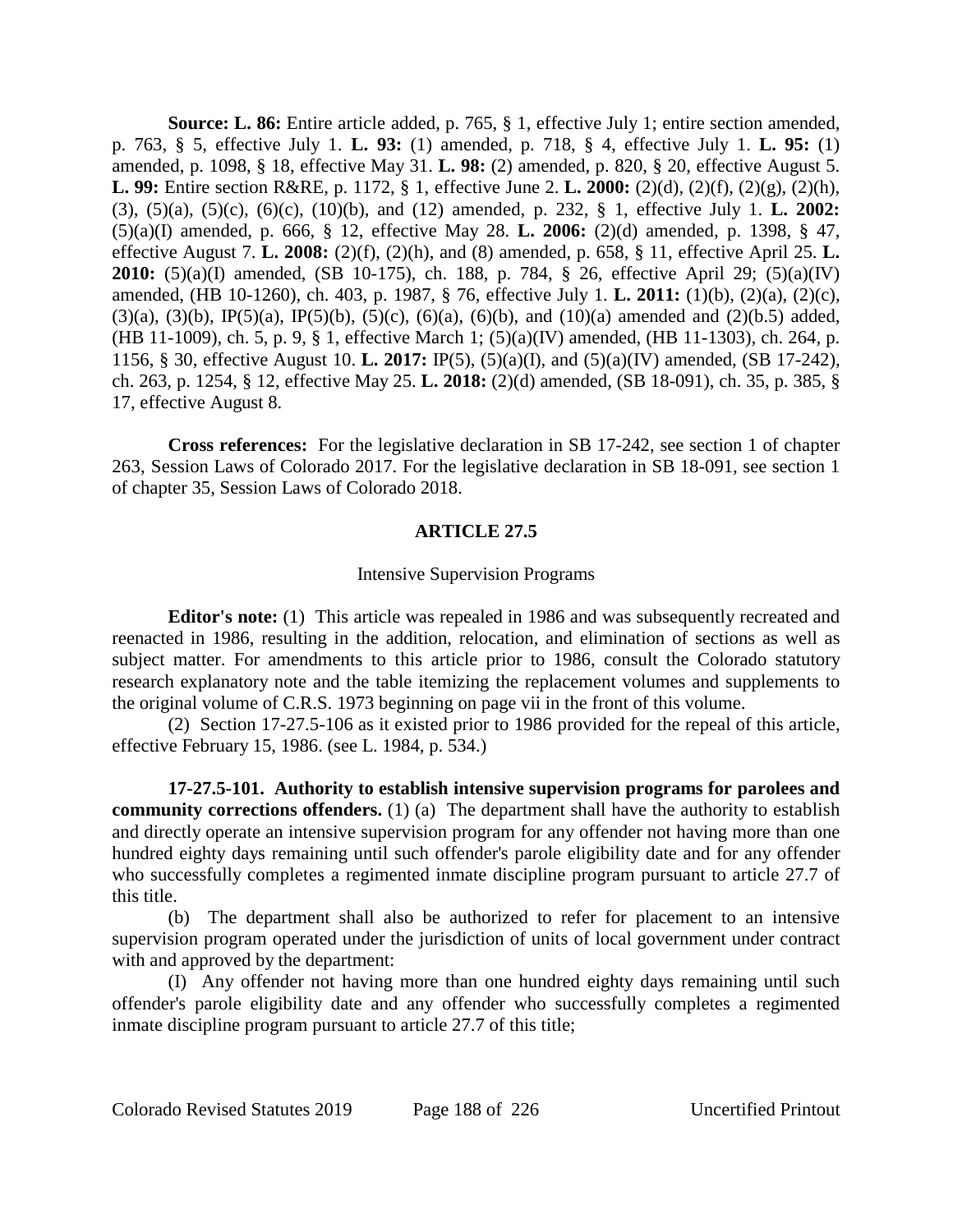(II) Any offender who has met program objectives of a residential community corrections program and who has not more than one hundred eighty days remaining until such offender's parole eligibility date.

(c) The department shall have the authority to contract with community corrections programs and other providers for intensive supervision services subject to the approval of the affected unit of local government. In contracting for such programs, the department shall obtain the advice and consent of affected units of local government and shall consider the needs of the communities and offenders for successful reintegration into communities and the appropriate allocation of resources for effective correction of offenders.

(2) The department may place in an intensive supervision program authorized pursuant to subsection (1) of this section any offender who has been referred to a community corrections program pursuant to section 18-1.3-301 (2)(b), C.R.S., and approved for placement in the program pursuant to section 17-27-103 (5) or section 17-27-104 (3) if the placement will not increase the overall vacancy rate as of June 30, 1995, for the community corrections program.

**Source: L. 86:** Entire article RC&RE, p. 764, § 6, effective May 28. **L. 89:** Entire section R&RE, p. 883, § 1, effective July 1. **L. 91:** Entire section amended, p. 342, § 2, effective June 1. **L. 93:** Entire section amended, p. 44, § 1, effective July 1. **L. 95:** Entire section amended, p. 1276, § 14, effective June 5. **L. 96:** (1) amended, p. 842, § 1, effective May 23. **L. 98:** (1)(a) and (1)(b)(I) amended, p. 319, § 3, effective July 1. **L. 2002:** (2) amended, p. 1508, § 171, effective October 1.

**Cross references:** For the legislative declaration contained in the 2002 act amending subsection (2), see section 1 of chapter 318, Session Laws of Colorado 2002.

**17-27.5-102. Minimum standards and criteria for the operation of intensive supervision programs.** (1) The department shall have the power to establish and enforce standards and criteria for administration of intensive supervision programs.

(2) The standards and criteria shall require that offenders in the program receive at least the minimum services consistent with public safety, including highly restricted activities, weekly face-to-face contact between the offender and the program staff, daily telephone contact between the offender and the program staff, a monitored curfew at the offender's place of residence at least once a month, employment visitation and monitoring at least twice each month, home visitation, drug and alcohol screening, treatment referrals and monitoring, assuring the payment of restitution, and community service in a manner that shall minimize any risk to the public.

(3) An offender as defined in section 17-27-102 (6) is eligible for an intensive supervision program only upon the recommendation of the department if such offender has not more than one hundred eighty days remaining until such offender's parole eligibility date or upon a transfer from a community corrections residential program under article 27 of this title if such offender has not more than one hundred eighty days remaining until such offender's parole eligibility date and if the local community corrections board finds that the correctional needs of such offender will be better served by such supervision. The local community corrections board has the authority to accept, reject, or reject after acceptance the participation of any offender in each and every intensive supervision program under this article. In selecting offenders for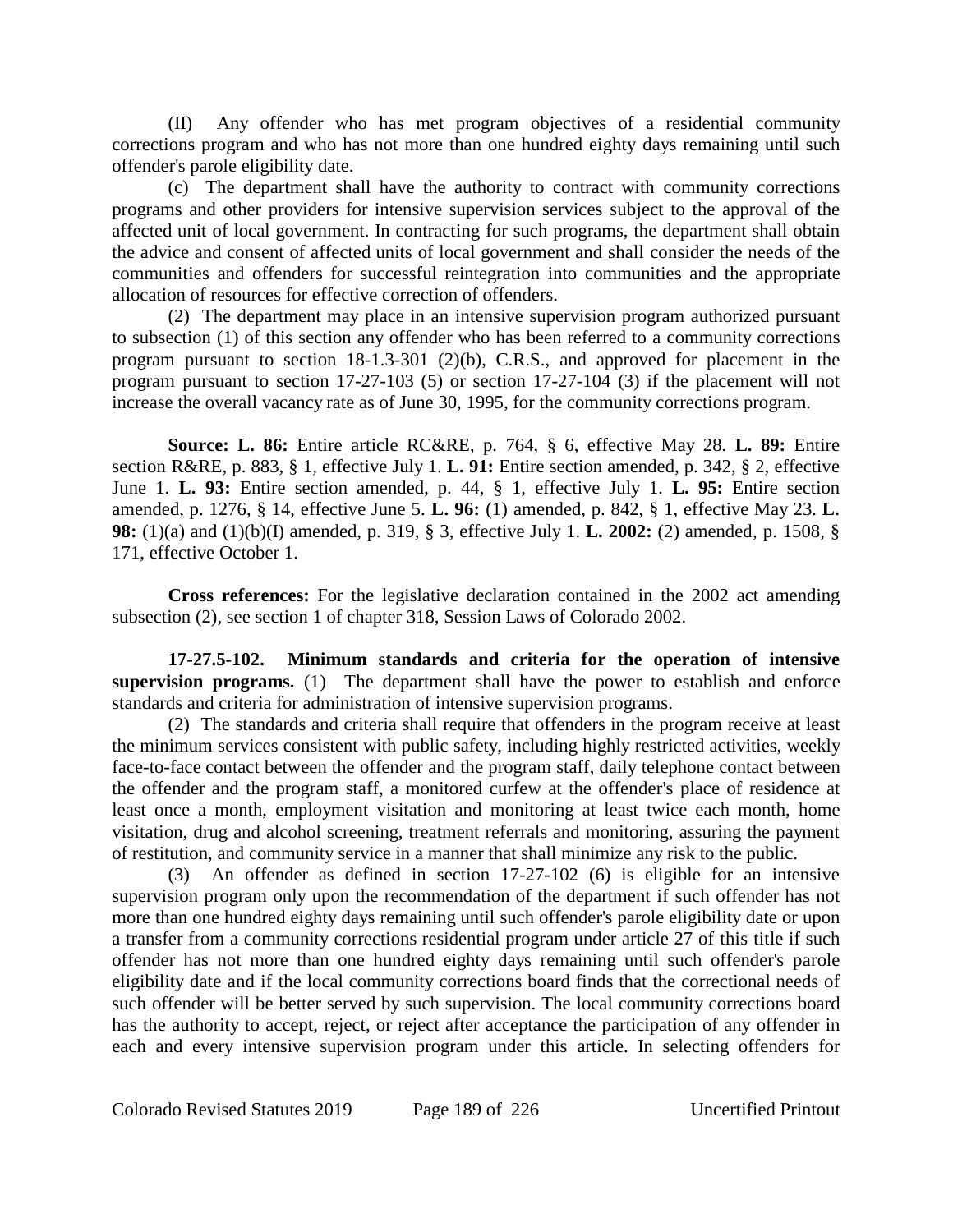transfer to an intensive supervision program, the department and the local community corrections board shall consider, but shall not be limited to, the following factors:

(a) The frequency, severity, and recency of disciplinary actions against the offender;

(b) The offender's escape history, if any;

(c) Whether the offender has functioned at a high level of responsibility in a community corrections program, if applicable;

(d) Whether the offender will have adequate means of support and suitable housing in the community; and

(e) The nature of the offense for which the offender has been incarcerated.

(4) At least two weeks prior to placement of a nonparoled offender in an intensive supervision program, the executive director shall notify or cause to be notified the respective prosecuting attorney and the law enforcement agency of the affected unit of local government; and he shall have previously notified the affected corrections board.

**Source: L. 89:** Entire section added, p. 884, § 2, effective July 1. **L. 91:** IP(3) amended, p. 342, § 3, effective June 1. **L. 93:** IP(3) amended, p. 44, § 2, effective July 1; (3) amended, p. 719, § 5, effective July 1. **L. 96:** (1) amended, p. 843, § 2, effective May 23.

**Editor's note:** Amendments to subsection (3) in House Bill 93-1073 and House Bill 93- 1233 were harmonized.

**17-27.5-103. Confinement in county jail.** Where the community corrections administrator of an intensive supervision program has cause to believe that an offender placed in the program has violated any rule or condition of his or her placement or cannot be safely supervised in that program, the administrator shall certify to the supervising community parole officer the facts that are the basis for his or her belief and execute a transfer order to the sheriff of the county in which the program is being operated, who shall confine the offender in the county jail pending a determination by the supervising community parole officer as to whether or not the offender shall remain in the program.

**Source: L. 89:** Entire section added, p. 884, § 2, effective July 1. **L. 2008:** Entire section amended, p. 659, § 12, effective April 25.

**17-27.5-104. Escape from custody - duties of peace officer or community parole officer - definitions.** (1) If an offender fails to remain within the extended limits on his or her confinement as established under the intensive supervision program; or, having been ordered by the parole board, the executive director, or the administrator of the program to return to the correctional institution, neglects or fails to do so; or knowingly removes or tampers with an electronic monitoring device that he or she is required to wear as a condition of parole, he or she shall be deemed to have escaped from custody and shall, upon conviction thereof, be punished as provided in section 18-8-208.

(2) When a peace officer or community parole officer has probable cause to believe that an offender has committed an escape, as described in subsection (1) of this section and section 18-8-208, by knowingly removing or tampering with an electronic monitoring device that he or she is required to wear as a condition of parole, the officer shall immediately seek a warrant for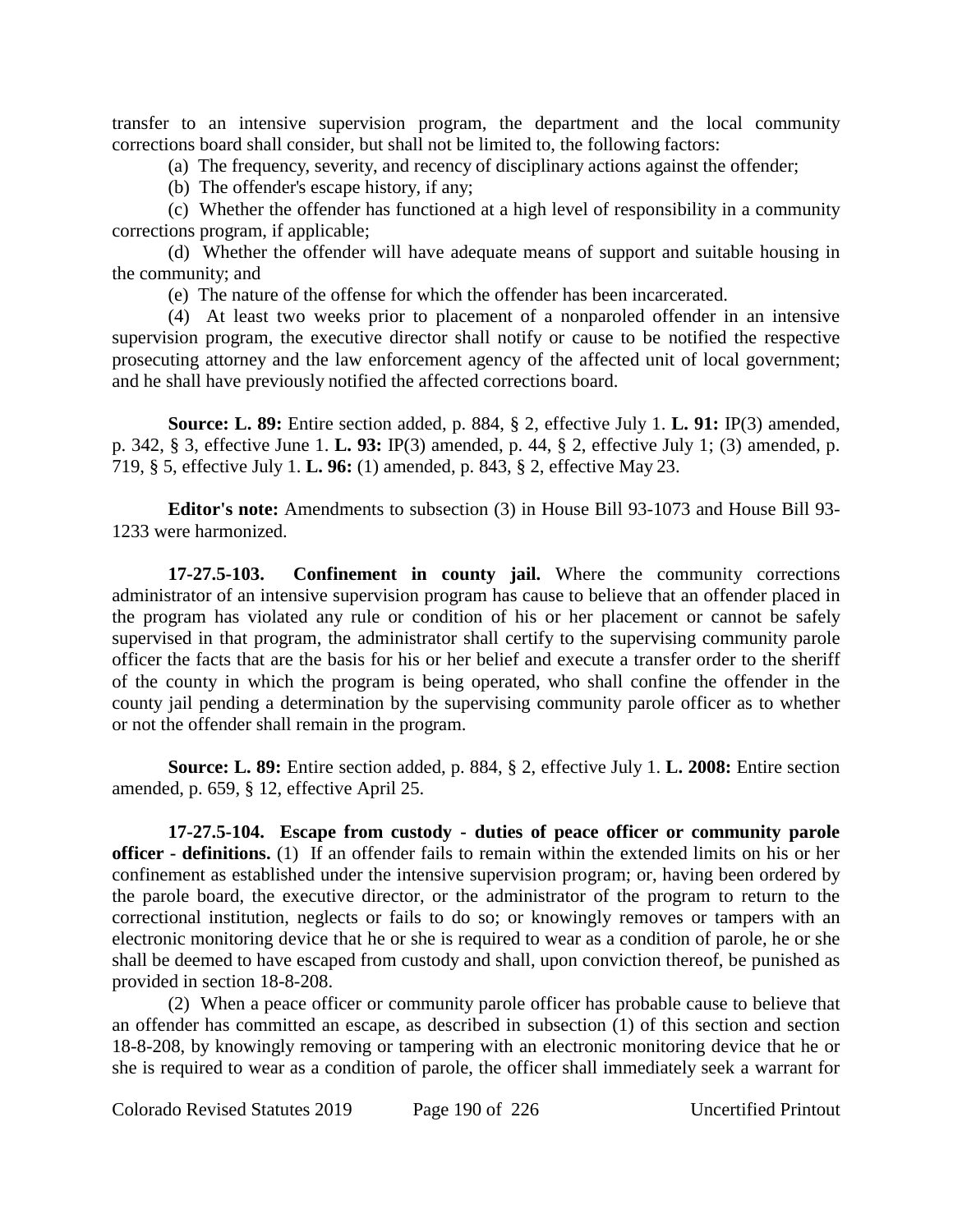the offender's arrest or effectuate an immediate arrest if the offender is in the presence of the officer. However, before an officer arrests an offender pursuant to this subsection (2), the officer, if practicable, shall determine that the notification of removal or tampering was not merely the result of an equipment malfunction.

(3) Subsequent to any arrest pursuant to subsection (2) of this section, if a peace officer or community parole officer has probable cause to believe that a person has committed the offense of escape under this section, the peace officer or community parole officer shall submit charges to the office of the district attorney for consideration of filing pursuant to section 16-5- 205.

- (4) As used in this section, unless the context otherwise requires:
- (a) "Peace officer" means a certified peace officer described in section 16-2.5-102.
- (b) "Tampering" has the same meaning as set forth in section 17-1-102 (8.5).

**Source: L. 89:** Entire section added, p. 885, § 2, effective July 1. **L. 2017:** Entire section amended, (SB 17-048), ch. 94, p. 286, § 1, effective August 9.

# **17-27.5-105. Duty to report. (Repealed)**

**Source: L. 89:** Entire section added, p. 885, § 2, effective July 1. **L. 96:** Entire section amended, p. 843, § 3, effective May 23. **L. 98:** Entire section repealed, p. 729, § 14, effective May 18.

**17-27.5-106. Authority of state board of parole to utilize intensive supervision programs.** An offender who is granted parole or whose parole is modified may be required by the state board of parole, as a condition of such parole, to participate in an intensive supervision program as defined by this article; except that the offender shall not be subject to the authority of the local community corrections board under section 17-27.5-102 (3).

**Source: L. 89:** Entire section added, p. 885, § 2, effective July 1.

# **ARTICLE 27.7**

Regimented Inmate Discipline and Treatment Program

**17-27.7-101. Legislative declaration.** It is the intent of the general assembly that the program established pursuant to this article shall benefit the state by reducing prison overcrowding and shall benefit persons who have been convicted of offenses and placed in the custody of the department by promoting such person's personal development and self-discipline.

**Source: L. 90:** Entire article added, p. 963, § 1, effective June 7.

**17-27.7-102. Regimented inmate training programs - authorization - standards for operation.** (1) The department may develop and implement a regimented inmate training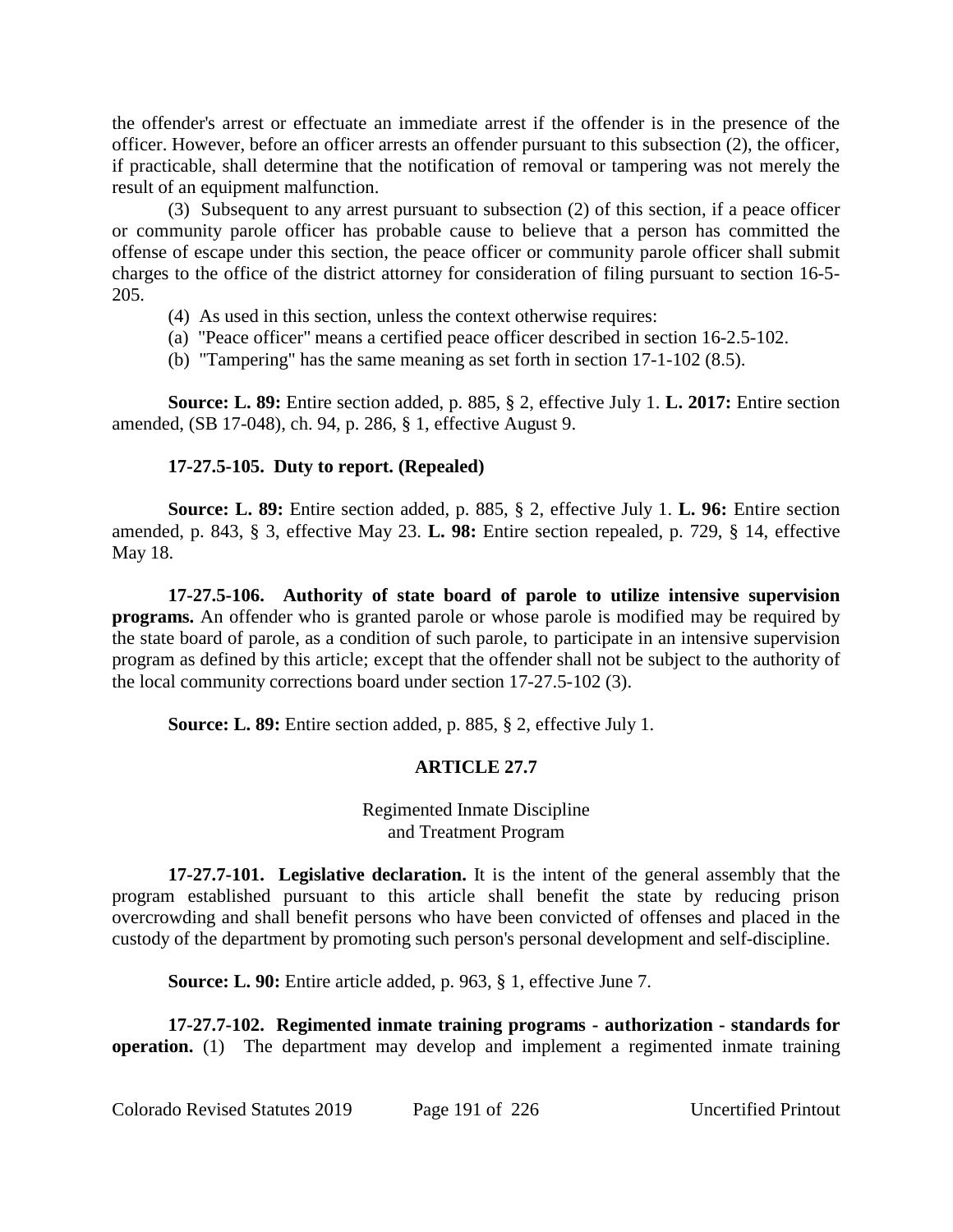program. Any regimented inmate training program shall include, but shall not be limited to, the following aspects:

(a) A military-styled intensive physical training and discipline program;

(b) An educational and vocational assessment and training program emphasizing job seeking skills;

(c) A health education program; and

(d) A drug and alcohol education and treatment program which shall be structured as an integral part of the entire regimented inmate training program.

(2) The department may establish and enforce standards for the regimented inmate training program and each of the aspects thereof described in subsection (1) of this section.

(3) The regimented inmate training program shall be structured in such a manner that any offender who is assigned to the program by the executive director shall remain in the program for a period of ninety days, unless removed from the program and reassigned by the executive director for unsatisfactory performance. The executive director may authorize an extension of the program for any offender not to exceed thirty days when such extension will allow the offender to be considered for probation under rule 35b of the Colorado rules of criminal procedure.

**Source: L. 90:** Entire article added, p. 963, § 1, effective June 7.

**17-27.7-103. Regimented inmate training program - eligibility of offenders.** (1) The executive director may assign an inmate to a regimented inmate training program pursuant to section 17-40-102 (2). The executive director shall assign to a regimented inmate training program only those inmates who are nonviolent offenders thirty years of age or younger who are not serving a sentence and have not served a previous sentence in a correctional facility for an unlawful sexual behavior offense described in section 16-22-102 (9), a crime of violence described in section 18-1.3-406, an assault offense described in part 2 of article 3 of title 18, or a child abuse offense described in part 4 of article 6 of title 18; or who are not presently serving a sentence for a nonviolent offense that was reduced from an unlawful sexual behavior offense described in section 16-22-102 (9), a crime of violence described in section 18-1.3-406, an assault offense described in part 2 of article 3 of title 18, or a child abuse offense described in part 4 of article 6 of title 18, as a result of a plea agreement; or who are not aliens subject to a removal order. Any offender assigned to the program must be free of any physical or mental disability that could jeopardize his or her ability to complete the program. The department may eliminate any offender from the program upon a determination by the department that a physical disability or a mental health disorder will prevent full participation in the program by the offender. The department is absolved of liability for participation in the program.

(2) The executive director shall assign no more than one hundred offenders to the regimented inmate training program at any one time. No more than a maximum of four hundred offenders shall be assigned to the program in any one year. However, the executive director may assign offenders to the program to replace those offenders who fail to complete the program.

**Source: L. 90:** Entire article added, p. 964, § 1, effective June 7. **L. 92:** (1) amended, p. 254, § 1, effective March 16. **L. 2002:** (1) amended, p. 1508, § 172, effective October 1. **L. 2004:** (1) amended, p. 187, § 1, effective April 1. **L. 2017:** (1) amended, (HB 17-1046), ch. 50,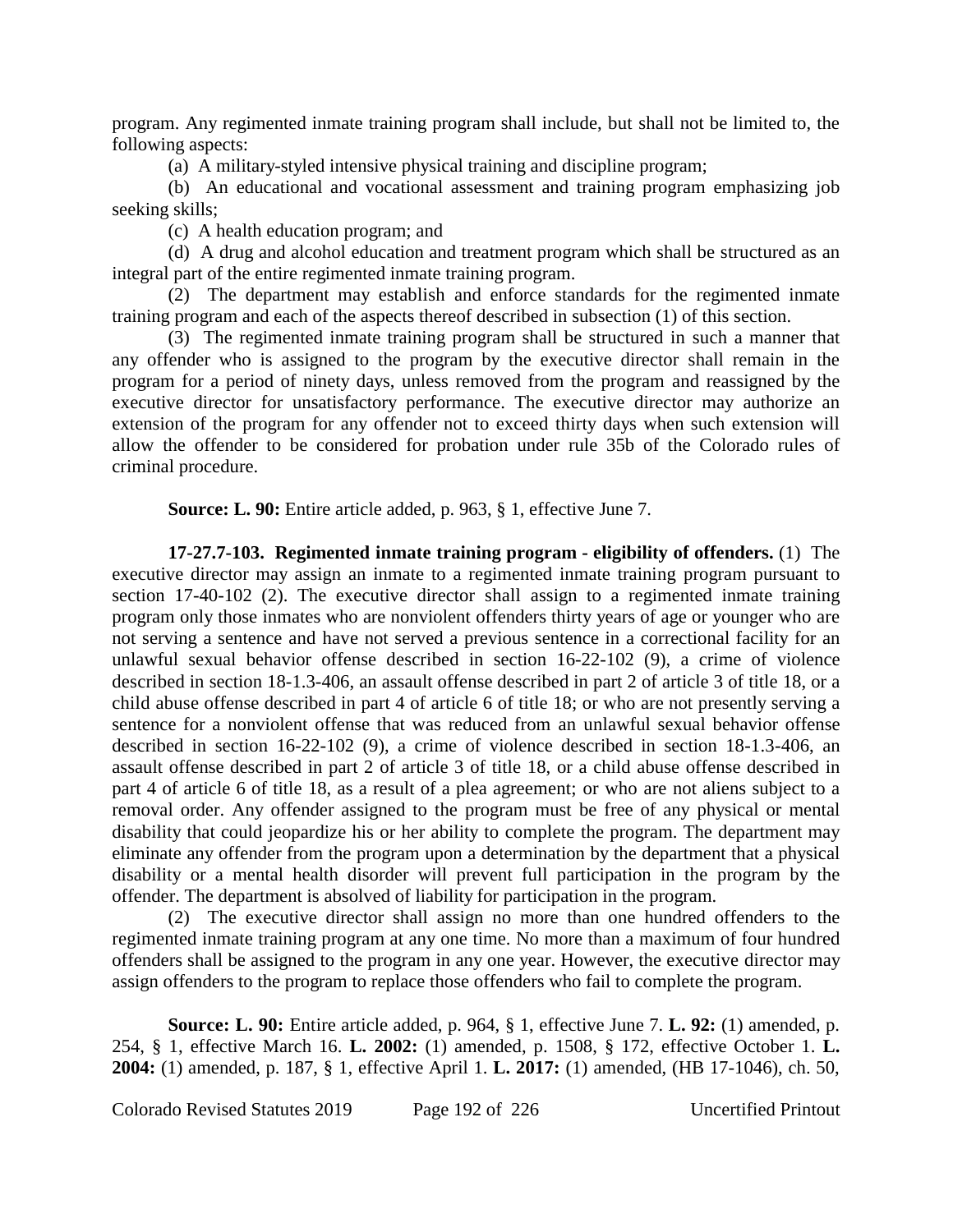p. 158, § 9, effective March 16. **L. 2018:** (1) amended, (SB 18-091), ch. 35, p. 386, § 18, effective August 8.

**Cross references:** For the legislative declaration contained in the 2002 act amending subsection (1), see section 1 of chapter 318, Session Laws of Colorado 2002. For the legislative declaration in SB 18-091, see section 1 of chapter 35, Session Laws of Colorado 2018.

**17-27.7-104. Acceptance and completion of the program by an offender reconsideration of sentence.** (1) The department, upon acceptance of an offender into the program, shall immediately notify the court of such acceptance.

(2) (a) If an offender successfully completes a regimented inmate training program, such offender, within sixty days of termination or completion of the program, shall automatically be referred to the sentencing court so that the offender may make a motion for reduction of sentence pursuant to rule 35 (b) of the Colorado rules of criminal procedure.

(b) The department shall submit a report to the court concerning such offender's performance in the program. Such report may recommend that the offender be placed in a specialized probation or community corrections program. The court may not summarily deny the offender's motion without a complete consideration of all pertinent information provided by the offender, the offender's attorney, and the district attorney. The court may issue an order modifying the offender's sentence and placing the offender on probation or in a community corrections program.

(b.5) Notwithstanding the fact that the offender's case is on appeal, the sentencing court shall retain jurisdiction to consider and rule on motions for reconsideration filed pursuant to this subsection (2).

(c) (I) Any motion filed pursuant to paragraph (a) of this subsection (2) shall be given priority for consideration by the sentencing court. An offender who successfully completes the regimented inmate training program within twenty-eight months prior to such offender's parole eligibility date shall be eligible for placement in a community corrections program operated pursuant to article 27 of this title.

(II) An offender placed in a community corrections program pursuant to subparagraph (I) of this paragraph (c) may be required to participate in a structured, transitional discipline program in such community corrections program for six months or until completion of the offender's sentence, whichever occurs first.

(III) Upon satisfactory completion of the community corrections program, an offender whose sentence has not been completely served may be required to participate in the intensive supervision program pursuant to section 17-27.5-102.

**Source: L. 90:** Entire article added, p. 964, § 1, effective June 7. **L. 95:** Entire section amended, p. 184, § 1, effective April 7. **L. 98:** (2)(c)(I) amended, p. 318, § 1, effective July 1. **L. 2007:** (2)(b.5) added, p. 557, § 3, effective April 16.

# **17-27.7-105. Evaluation of regimented inmate training program. (Repealed)**

**Source: L. 90:** Entire article added, p. 964, § 1, effective June 7. **L. 96:** Entire section repealed, p. 1267, § 186, effective August 7.

Colorado Revised Statutes 2019 Page 193 of 226 Uncertified Printout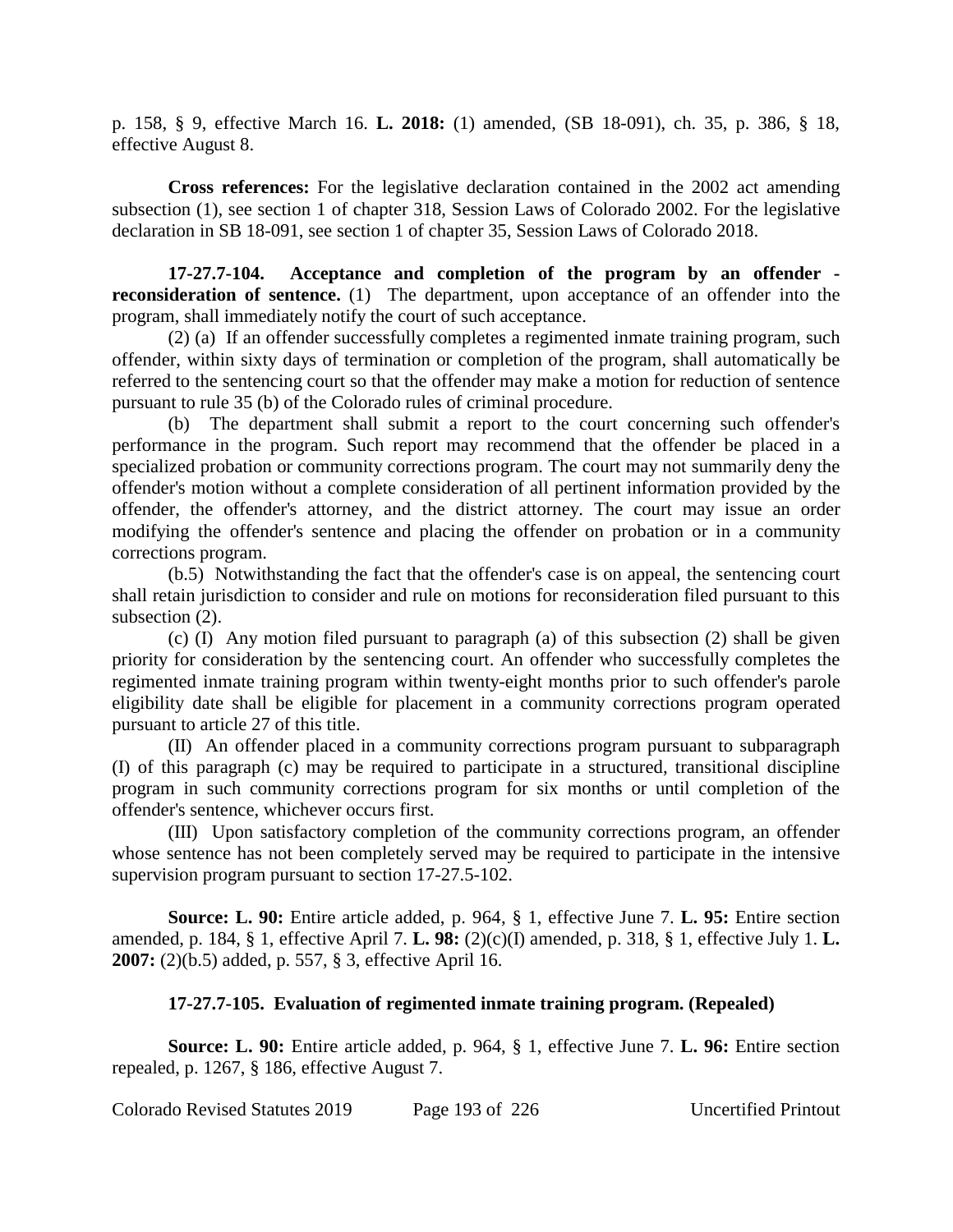**Cross references:** For the legislative declaration contained in the 1996 act repealing this section, see section 1 of chapter 237, Session Laws of Colorado 1996.

# **ARTICLE 27.8**

## Home Detention Programs

**Law reviews:** For article "1990 Criminal Law Legislative Update", see 19 Colo. Law. 2049 (1990).

**17-27.8-101. Definitions.** As used in this article, unless the context otherwise requires:

(1) "Home detention" means an alternative correctional sentence or term of probation supervision wherein a defendant convicted of any felony, other than a class 1 or violent felony, is allowed to serve his sentence or term of probation, or a portion thereof, within his home or other approved residence. Such sentence or term of probation shall require the offender to remain within his approved residence at all times except for approved employment, courtordered activities, and medical needs.

(2) "Offender" means any person who has been convicted of or who has received a deferred sentence for a felony, other than a class 1 or violent felony.

**Source: L. 90:** Entire article added, p. 967, § 1, effective July 1.

# **17-27.8-102. Authority of sentencing courts to utilize home detention programs. (Repealed)**

**Source: L. 90:** Entire article added, p. 967, § 1, effective July 1. **L. 94:** (1)(d) added, p. 2041, § 23, effective July 1. **L. 95:** (1)(d) amended, p. 569, § 8, effective July 1. **L. 2002:** Entire section repealed, p. 1463, § 3, effective October 1.

**Editor's note:** In 2002, this section was relocated to § 18-1.3-105.

**Cross references:** For the legislative declaration contained in the act repealing this section, see section 1 of chapter 318, Session Laws of Colorado 2002.

**17-27.8-103. Home detention program - contracted by department of public safety.** (1) The division of criminal justice of the department of public safety is hereby authorized to contract with private entities to develop, administer, and operate home detention programs which may be utilized by any sentencing judge pursuant to section 18-1.3-105 (1), C.R.S.

(2) Any home detention program developed pursuant to subsection (1) of this section shall include each of the following components:

(a) Supervision of the offender by personal monitoring by a home detention officer employed by the entity operating the home detention program;

(b) Supervision of the offender through monitoring by electronic devices which are capable of detecting and reporting the offender's presence or absence at such offender's approved residence, place of employment, or other court-approved activity; and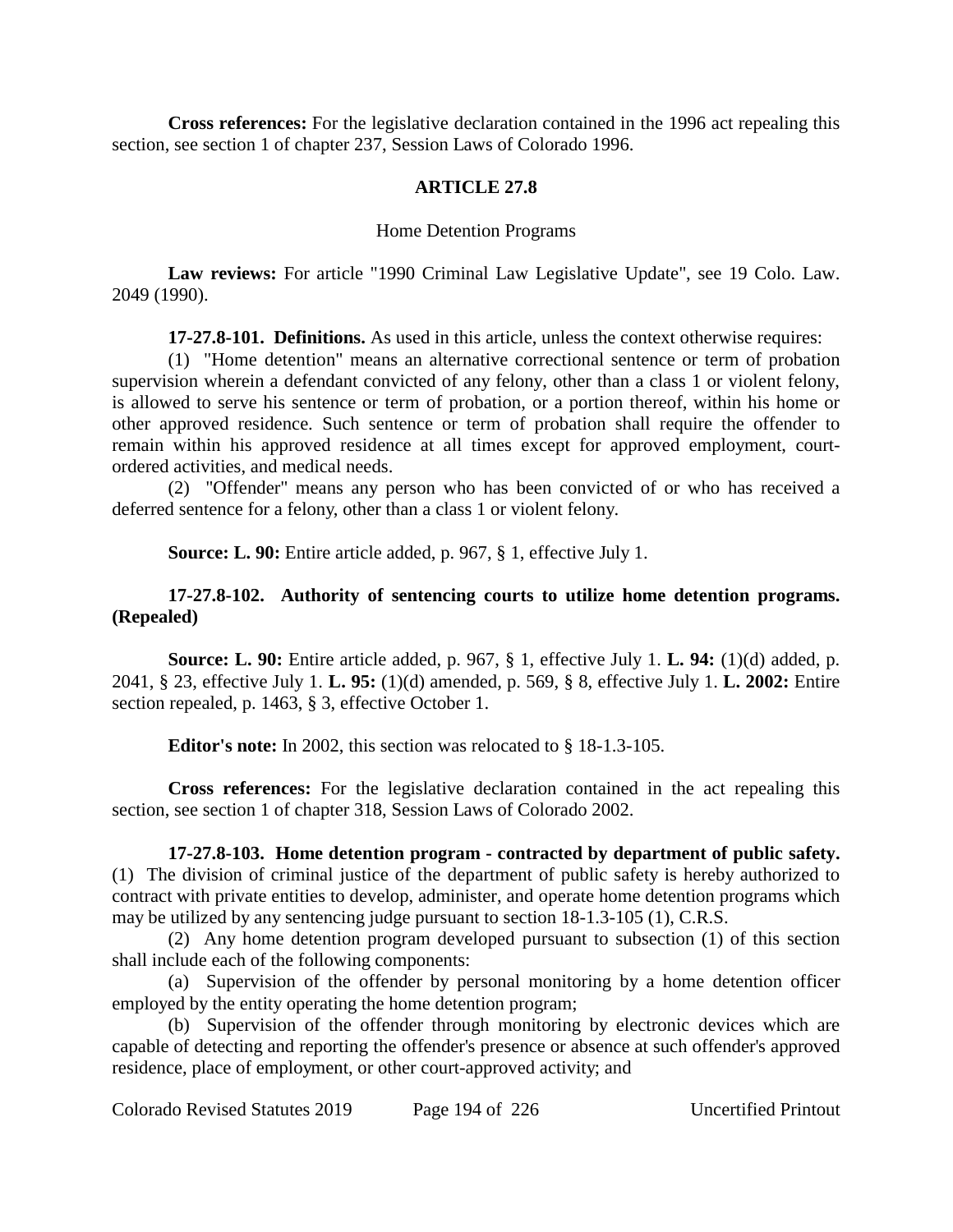(c) Access for the offender to attend any court-ordered counseling, substance abuse treatment, vocational rehabilitation or training, or education.

**Source: L. 90:** Entire article added, p. 968, § 1, effective July 1. **L. 2002:** (1) amended, p. 1509, § 173, effective October 1.

**Cross references:** For the legislative declaration contained in the 2002 act amending subsection (1), see section 1 of chapter 318, Session Laws of Colorado 2002.

**17-27.8-104. Home detention program - operated by the judicial department.** (1) The judicial department is hereby authorized to develop, administer, and operate a home detention program which may be utilized by any sentencing judge pursuant to section 18-1.3-105 (1), C.R.S., or to contract with the division of criminal justice of the department of public safety for the utilization of home detention programs contracted for by that division.

(2) Any home detention program developed pursuant to subsection (1) of this section shall include each of the following components:

(a) Supervision of the offender by personal monitoring by a probation officer employed by the judicial department, or a home detention officer employed by a private entity operating a home detention program;

(b) Supervision of the offender through monitoring by electronic devices which are capable of detecting and reporting the offender's presence or absence at such offender's approved residence, place of employment, or other court-approved activity; and

(c) Access for the offender to attend any court-ordered counseling, substance abuse treatment, vocational rehabilitation or training, or education.

**Source: L. 90:** Entire article added, p. 969, § 1, effective July 1. **L. 93:** (1) amended, p. 1776, § 37, effective June 6. **L. 2002:** (1) amended, p. 1509, § 174, effective October 1.

**Cross references:** For the legislative declaration contained in the 2002 act amending subsection (1), see section 1 of chapter 318, Session Laws of Colorado 2002.

**17-27.8-105. Home detention program - operated by the department of corrections for offenders who are paroled.** The department of corrections is hereby authorized to develop, administer, and operate a home detention program or to contract with the division of criminal justice of the department of public safety pursuant to section 17-27.8-103 for a home detention program which may be utilized by the state board of parole for an offender as a condition of parole or modified parole.

**Source: L. 90:** Entire article added, p. 969, § 1, effective July 1.

**17-27.8-106. Escape from custody.** If an offender fails to remain within the extended limits of a home detention program as ordered by a sentencing judge, he shall be deemed to have escaped from custody and shall, upon conviction thereof, be punished as provided in section 18- 8-208, C.R.S. An offender on parole who fails to remain within the limits of a home detention program shall be deemed to be in violation of parole pursuant to section 17-2-103 (1)(e).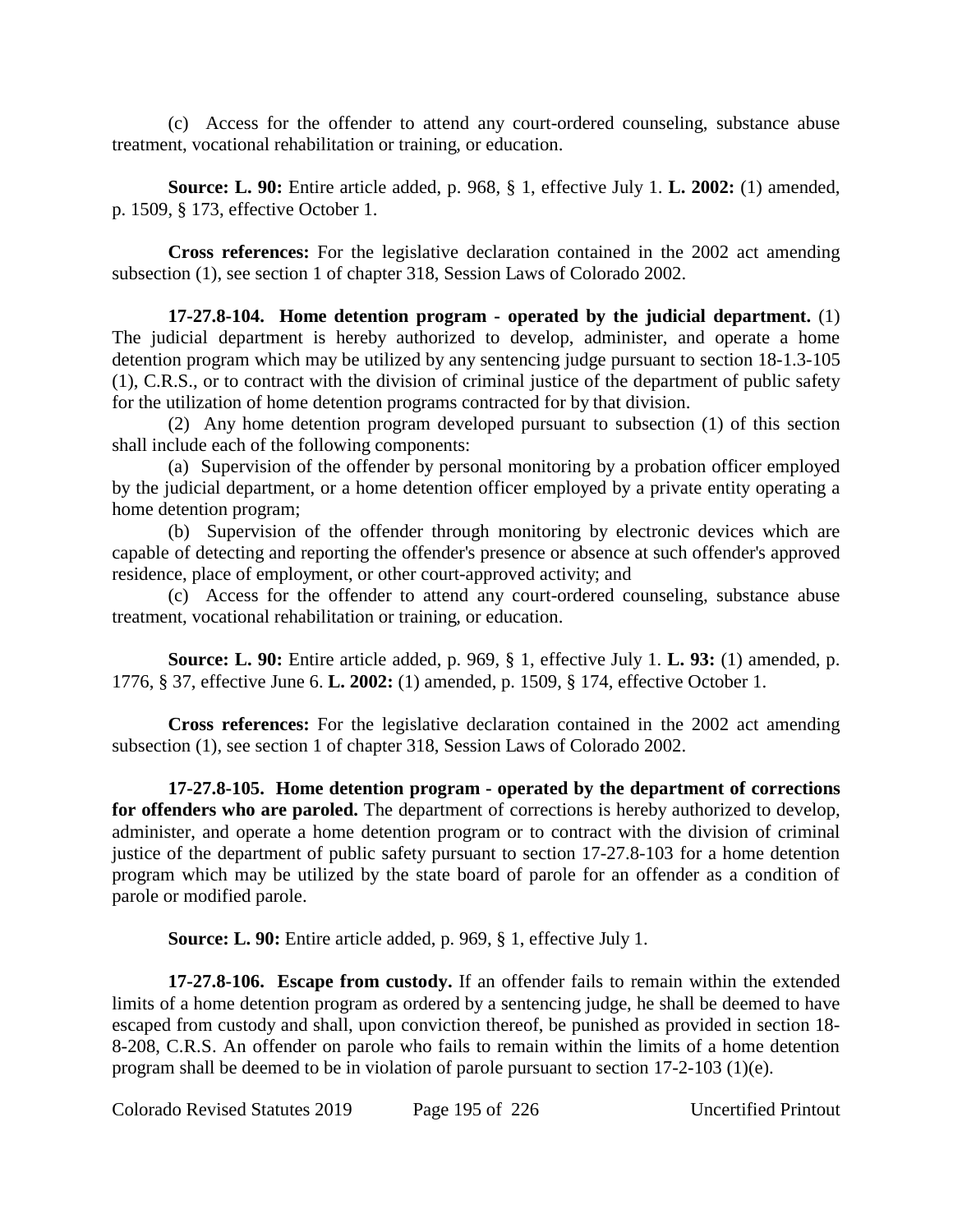**Source: L. 90:** Entire article added, p. 969, § 1, effective July 1.

# **ARTICLE 27.9**

Specialized Restitution and Community Service Programs

## **17-27.9-101. Legislative declaration. (Repealed)**

**Source: L. 92:** Entire article added, p. 262, § 2, effective July 1. **L. 93:** Entire section amended, p. 1172, § 1, effective July 1. **L. 2002:** Entire section repealed, p. 1463, § 3, effective October 1.

**Editor's note:** In 2002, this section was relocated to § 18-1.3-302.

**Cross references:** For the legislative declaration contained in the act repealing this section, see section 1 of chapter 318, Session Laws of Colorado 2002.

**17-27.9-102. Specialized restitution and community service programs - contract** with treatment providers - division of criminal justice. (1) The director of the division of criminal justice of the department of public safety may, pursuant to section 17-27-108, contract with one or more public or private providers or community corrections boards, as defined in section 17-27-102 (2), who operate restitution and community service facilities, to provide specialized restitution and community service programs that meet the requirements of this section. As used in this article 27.9, such providers are referred to as "providers". The office of behavioral health in the department of human services shall approve any entity that provides treatment for substance use disorders pursuant to article 80 of title 27.

(2) Any contract entered into for a specialized restitution and community service program pursuant to this section shall meet the following criteria:

(a) The goals of the program shall include, but shall not be limited to:

(I) A level of supervision for each offender appropriate to ensure public safety;

(II) The reimbursement to the victim and to society for the damage caused by the offender's crime through restitution and community service performed by the offender;

(III) The reduction of any substance abuse by any offender placed in the program, with the ultimate goal of abstinence from the use of drugs or alcohol by each such offender;

(IV) The reduction of recidivism by offenders who have completed the program;

(V) The development of employment skills and the attainment of meaningful employment by any offender placed in the program;

(VI) The use of peer support and accountability for any offender placed in the program, and the continuation of services and ongoing participation in the program to maintain the offender's progress;

(VII) The enhancement of the educational skills of any offender placed in the program, including the enhancement of self-care and self-sufficiency capabilities.

(b) (I) The program shall consist of three phases as follows:

(A) The first phase shall be intensive residential treatment;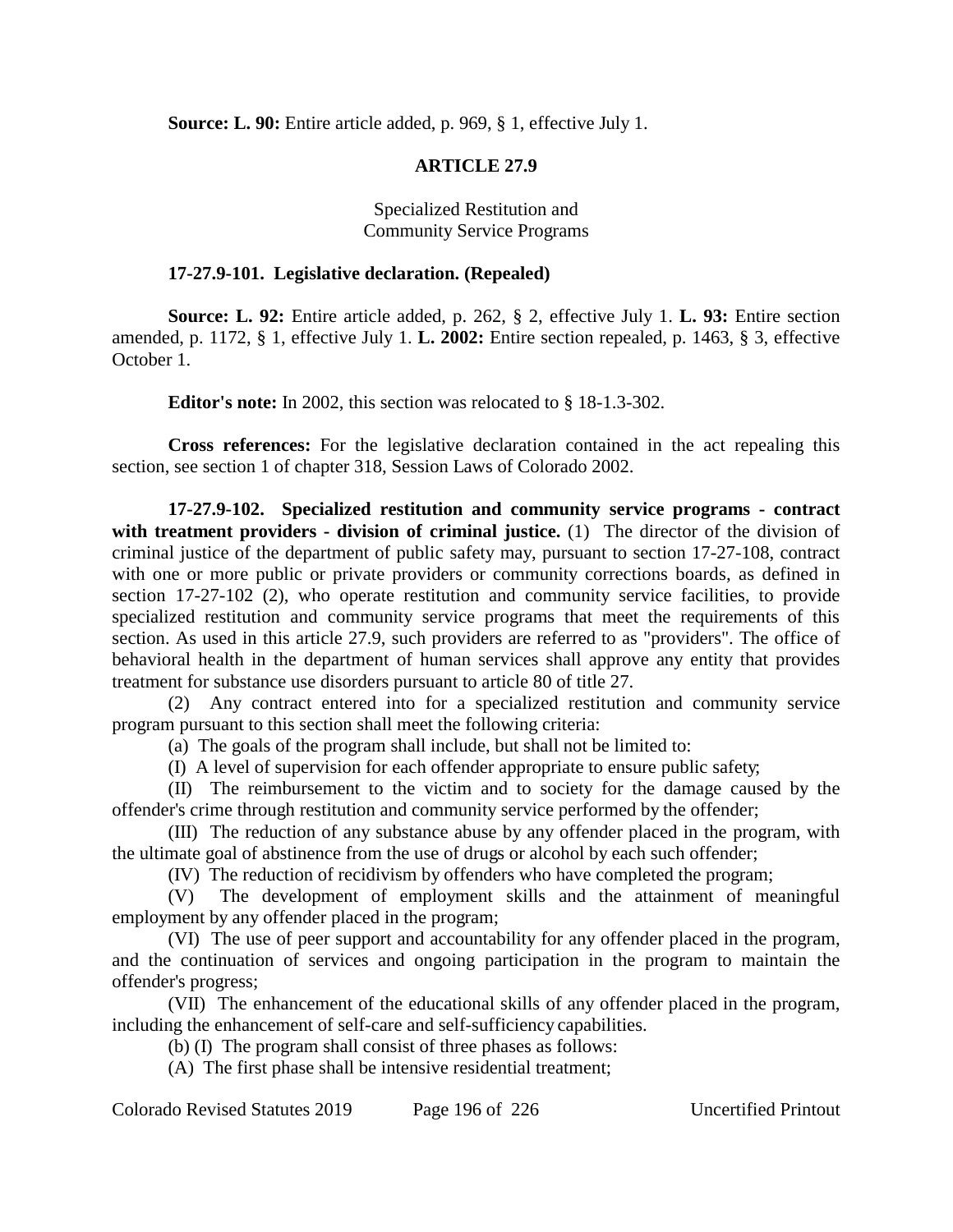(B) The second phase shall consist of residential treatment in conjunction with gradual reentry into the community;

(C) The third phase shall consist of nonresidential treatment.

(II) The first and second phases may continue for up to nine months, and the third phase may continue for up to twelve months or longer if restitution and community service have not been completed. The degree of supervision during the third phase shall be designed to decrease in intensity as the offender responds to the program and becomes substantially reestablished in the community.

(III) Victim restitution and community service shall be a primary emphasis in the second and third phases.

**Source: L. 92:** Entire article added, p. 263, § 2, effective July 1. **L. 93:** (1) amended, p. 720, § 6, effective July 1. **L. 94:** (1) amended, p. 2653, § 131, effective July 1. **L. 2010:** (1) amended, (SB 10-175), ch. 188, p. 784, § 27, effective April 29. **L. 2017:** (1) amended, (SB 17- 242), ch. 263, p. 1303, § 134, effective May 25.

**Cross references:** For the legislative declaration contained in the 1994 act amending subsection (1), see section 1 of chapter 345, Session Laws of Colorado 1994. For the legislative declaration in SB 17-242, see section 1 of chapter 263, Session Laws of Colorado 2017.

# **17-27.9-103. Offenders who may be sentenced to the specialized restitution and community service program. (Repealed)**

**Source: L. 92:** Entire article added, p. 264, § 2, effective July 1. **L. 93:** (1) amended and (4) added, p. 1173, § 2, effective July 1; (2)(b) amended, p. 720, § 7, effective July 1. **L. 2002:** Entire section repealed, p. 1463, § 3, effective October 1.

**Editor's note:** In 2002, this section was relocated to § 18-1.3-302.

**Cross references:** For the legislative declaration contained in the act repealing this section, see section 1 of chapter 318, Session Laws of Colorado 2002.

**17-27.9-104. Contracts with providers - amounts - loans.** (1) Any provider who contracts with the executive director of the department of public safety to provide specialized restitution and community service programs pursuant to section 17-27.9-102 shall be reimbursed on a per diem rate for residential supervision and a monthly rate for nonresidential supervision which rate shall be the final rate proposed by the provider during the competitive bidding process.

(2) Any offender who has the ability to pay all or any part of the cost of the offender's treatment and room and board pursuant to this article through assets or through any employment during the second or third phase of the program shall be ordered to make such payments to the provider. Any moneys collected by the provider pursuant to this subsection (2) shall be used to offset payments made to the provider pursuant to subsection (1) of this section. The amount of any such payments shall be set by the probation department after considering the offender's expenses for family support, victim restitution, and other living expenses.

Colorado Revised Statutes 2019 Page 197 of 226 Uncertified Printout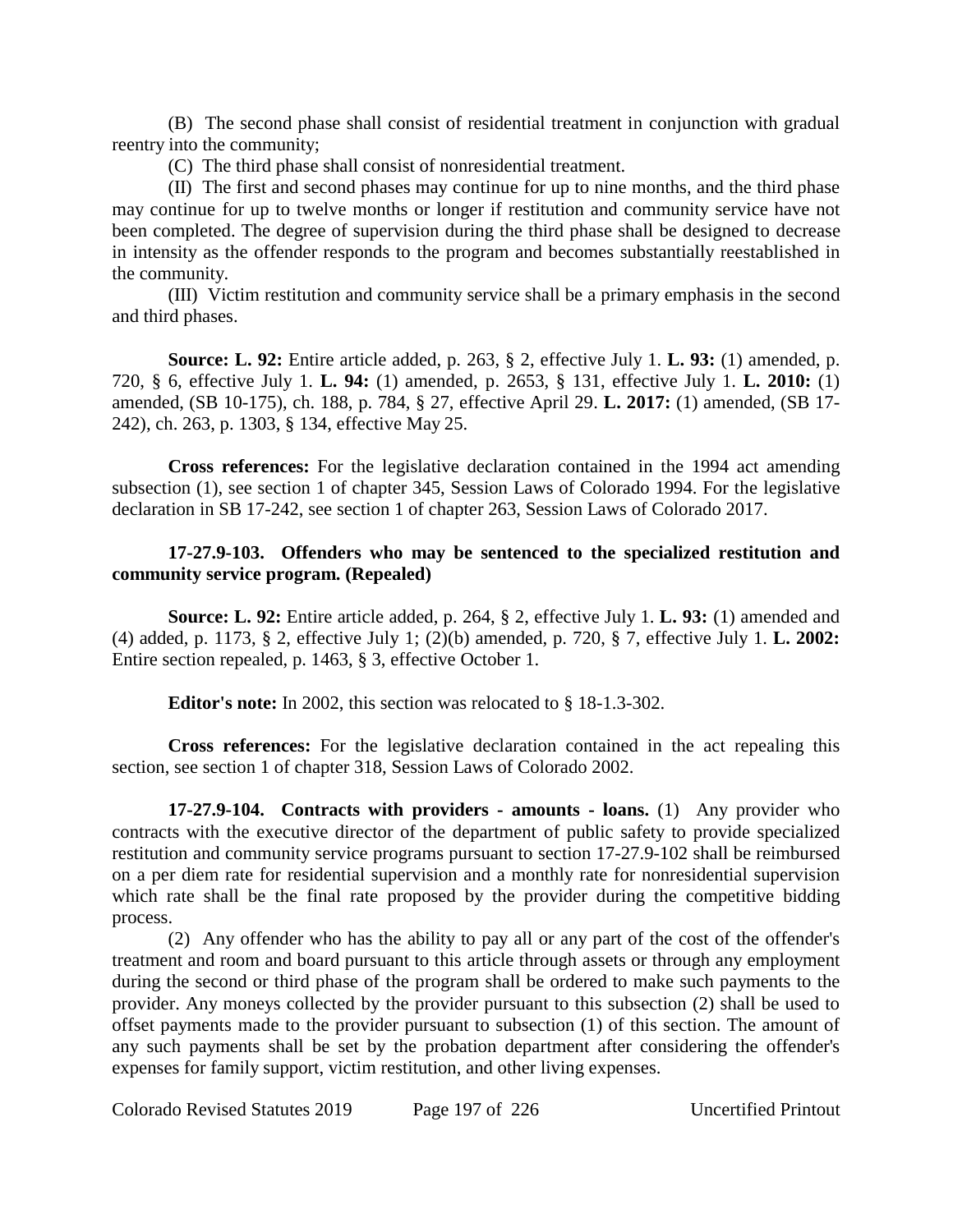(3) Any provider who contracts with the executive director of the department of public safety to provide specialized restitution and community service programs pursuant to section 17- 27.9-102 may use the payments which such provider receives pursuant to this section to match federal or private grants in order to fund the provision of additional specialized restitution and community service programs, so long as matching such grants does not cause a reduction in the available bed space and so long as matching such grants does not bind the general assembly to fund such programs in future years.

**Source: L. 92:** Entire article added, p. 265, § 2, effective July 1. **L. 93:** (1) amended and (3) added, p. 1174, § 3, effective July 1.

**17-27.9-105. Evaluation of specialized restitution and community service programs.** (1) The director of the division of criminal justice shall conduct annual evaluations of each specialized restitution and community service program under which services are provided pursuant to this article. Evaluations shall include the consideration of the physical facility for each program, the financial operation of each program, and the effectiveness of each program in meeting the goals and requirements set forth in this article. The division of criminal justice shall develop specific evaluation criteria for each specialized restitution and community service program throughout the state after consultation with the local corrections board in the community where such program is located. Any provider that fails to meet the evaluation criteria within a reasonable time shall be subject to the termination of any contract entered into with such provider pursuant to this article.

(2) Repealed.

**Source: L. 92:** Entire article added, p. 265, § 2, effective July 1. **L. 96:** (2) repealed, p. 1267, § 185, effective August 7.

**Cross references:** For the legislative declaration contained in the 1996 act repealing subsection (2), see section 1 of chapter 237, Session Laws of Colorado 1996.

**17-27.9-106. Executive director of department - authority to accept funds - cash fund created.** The executive director of the department of public safety is hereby authorized to accept any grants or donations from any private or public source for the purpose of administering specialized restitution and community service programs pursuant to this article. Any such grants or donations shall be transmitted to the state treasurer, who shall credit the same to the specialized restitution and community service cash fund, which fund is hereby created. The moneys in the fund shall be subject to annual appropriation by the general assembly and, in accordance with section 24-36-114, C.R.S., all interest derived from the deposit and investment of this fund shall be credited to the general fund.

**Source: L. 92:** Entire article added, p. 266, § 2, effective July 1.

# **ARTICLE 28**

Restitution to Victims of Crime

Colorado Revised Statutes 2019 Page 198 of 226 Uncertified Printout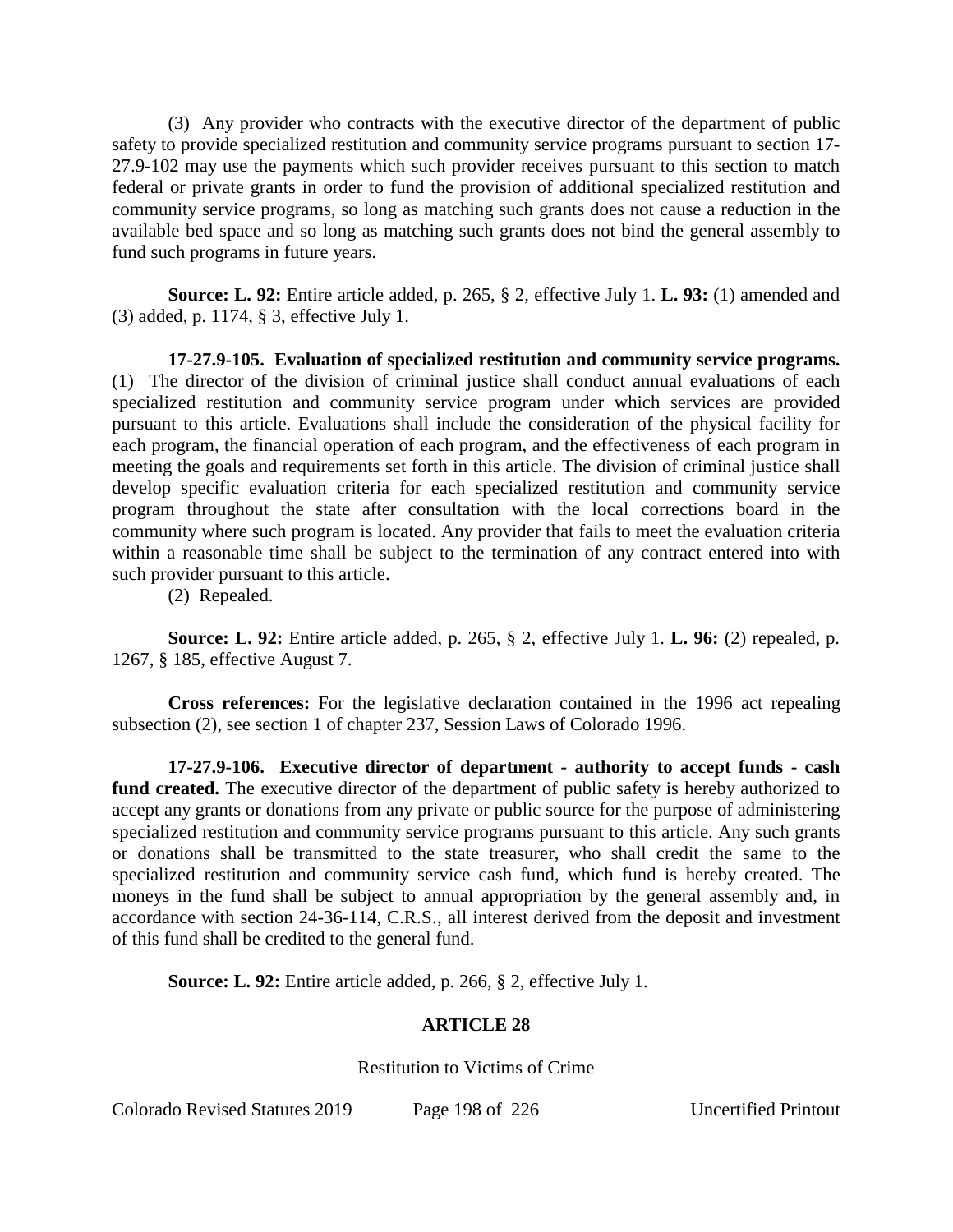**Editor's note:** (1) Prior to the repeal and reenactment of this title in 1977, the substantive provisions of this article were contained in article 28 of title 27.

(2) For additional historical information concerning the repeal and reenactment of this title, see the editor's note at the beginning of this title.

**Cross references:** For administrative proceedings to compensate victims of crime, see article 4.1 of title 24; for restitution to victims as a condition of probation, see § 18-1.3-205; for restitution as a condition of parole, see  $\S$  17-2-201 (5)(c); for restitution to victims of theft, see  $\S$ 18-4-401; for restitution by delinquent children under the "Colorado Children's Code", see § 19- 2-918; for charges for bad checks received as a restitution payment ordered as a condition of a plea agreement, see § 16-7-304; for charges for bad checks received as a restitution payment ordered as a condition of a deferred prosecution, see § 16-7-404.

**17-28-101. Legislative declaration.** (1) The general assembly finds and declares that:

(a) The number of victims of crime increases daily;

(b) These victims suffer undue hardship by virtue of physical, mental, and emotional injury or loss of property;

(c) Persons found guilty of causing such suffering are under a moral and legal obligation to make adequate restitution and restoration to those injured by their conduct;

(d) Restitution and restoration provided by criminal offenders to their victims may be instruments of rehabilitation for offenders and may contribute to the healing and improved emotional well-being of their victims.

(2) The purpose of this article is to encourage the establishment of programs to provide for restitution to and restoration of victims of crime by offenders who are sentenced, or who have been released on parole, or who are being held in local correctional and detention facilities. It is the intent of the general assembly that restitution be utilized wherever feasible to restore losses to the victims of crime and to aid the offender in reintegration as a productive member of society. It is also the purpose of this article to promote establishment of victim-offender conferences in the institutions under the control of the department of corrections, using restorative justice practices as defined in section 18-1-901 (3)(o.5), C.R.S.

**Source: L. 77:** Entire title R&RE, p. 947, § 10, effective August 1. **L. 2011:** Entire section amended, (HB 11-1032), ch. 296, p. 1400, § 2, effective August 10.

**Editor's note:** This section is similar to former § 27-28-101 as it existed prior to 1977.

**17-28-102. Establishment of restitution programs.** The department shall, as a means of assisting in the rehabilitation of persons committed to its care, including persons placed in community correctional facilities or programs, establish programs and procedures whereby such persons may contribute toward restitution of those persons injured as a consequence of their criminal acts.

**Source: L. 77:** Entire title R&RE, p. 947, § 10, effective August 1. **L. 87:** Entire section amended, p. 1826, § 6, effective August 27. **L. 96:** Entire section amended, p. 1266, § 184, effective August 7.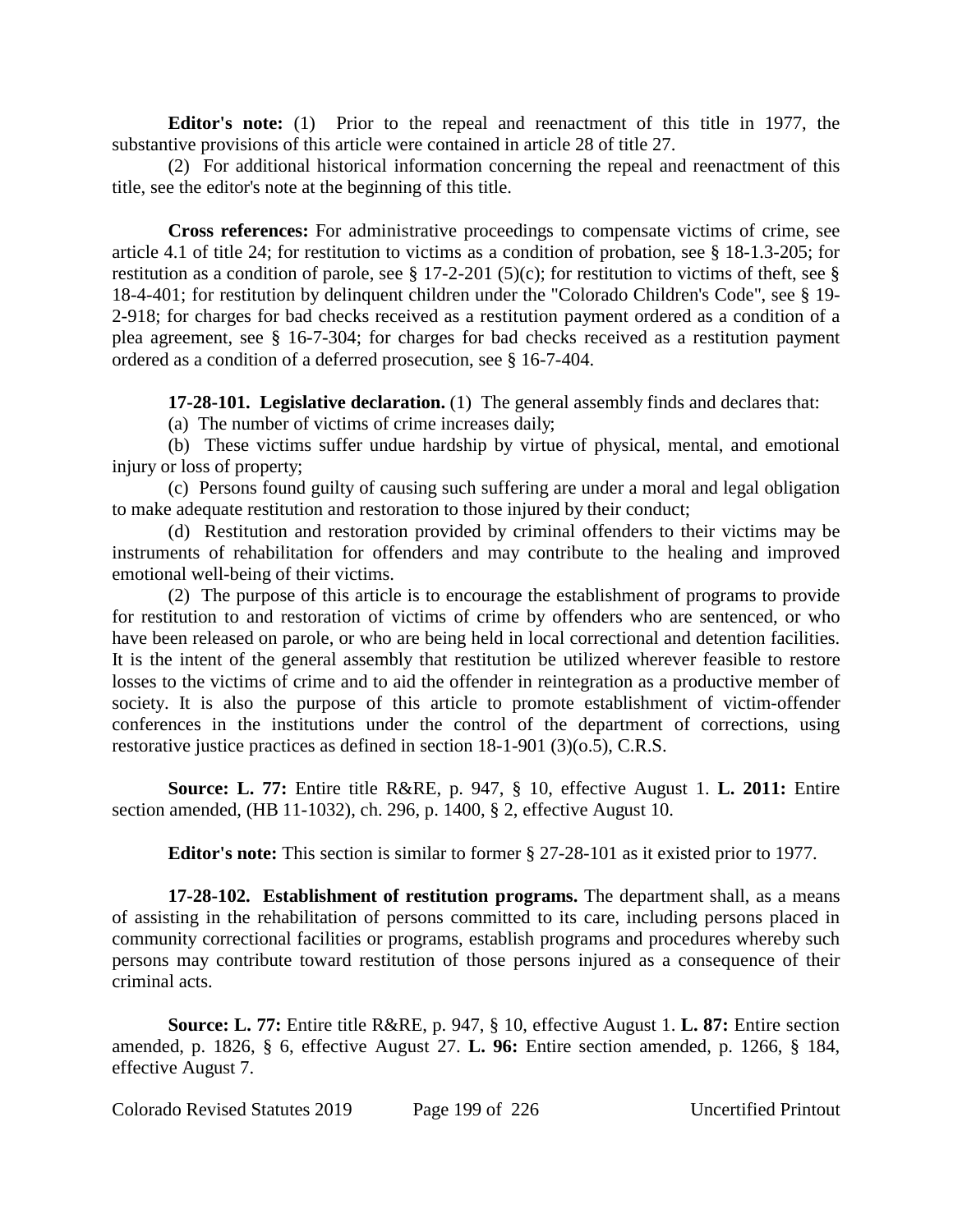**Editor's note:** This section is similar to former § 27-28-102 as it existed prior to 1977.

**Cross references:** For the legislative declaration contained in the 1996 act amending this section, see section 1 of chapter 237, Session Laws of Colorado 1996.

**17-28-103. Victim-offender conferences - pilot program.** The department is authorized to establish a pilot program, when funds become available, in its correctional facilities to facilitate victim-initiated victim-offender conferences whereby a victim of a crime may request a facilitated conference with the offender who committed the crime, if the offender is in the custody of the department. After such a pilot program is established, the department may establish policies and procedures for the victim-offender conferences using volunteers to facilitate the conferences. The volunteers shall complete the department's volunteer and facilityspecific training programs and complete high-risk victim-offender training and victim advocacy training. The department shall not compensate or reimburse a volunteer or victim for any expenses nor otherwise incur any additional expenses to establish or operate the victim-offender conferences pilot program. If a pilot program is available, and subsequent to the victim's or the victim representative's request, the department shall arrange such a conference only after determining that the conference would be safe and only if the offender agrees to participate. The purposes of the conference shall be to enable the victim to meet the offender, to obtain answers to questions only the offender can answer, to assist the victim in healing from the impact of the crime, and to promote a sense of remorse and acceptance of responsibility by the offender that may contribute to his or her rehabilitation.

**Source: L. 2011:** Entire section added, (HB 11-1032), ch. 296, p. 1401, § 3, effective August 10.

### **ARTICLE 29**

### Physical Labor by Inmates

**Cross references:** For other provisions concerning work by inmates, see §17-20-117 and article 24 of this title.

**17-29-101. Legislative declaration.** The general assembly hereby finds and declares that the people of this state would benefit from a program to reclaim and maintain the land and resources of public entities within this state; that the executive director has custody over inmates, both male and female, who could be utilized as a labor force in such a program; that such a program would reinforce the rehabilitation of such inmates, provide work skills, and instill a work ethic in the inmates, thereby facilitating their readjustment to society; and that work assignments involving physical labor will assist the executive director and the wardens in the management of correctional facilities under their supervision. To these ends, it is the purpose of this article to create within the department physical labor work programs, including an intensive labor work program for all inmates sentenced to the department, including repeat offenders and parole violators as well as those inmates who demonstrate behavior inconsistent with the rules of the department or any of its facilities, which utilize the physical labor of inmates. The executive

Colorado Revised Statutes 2019 Page 200 of 226 Uncertified Printout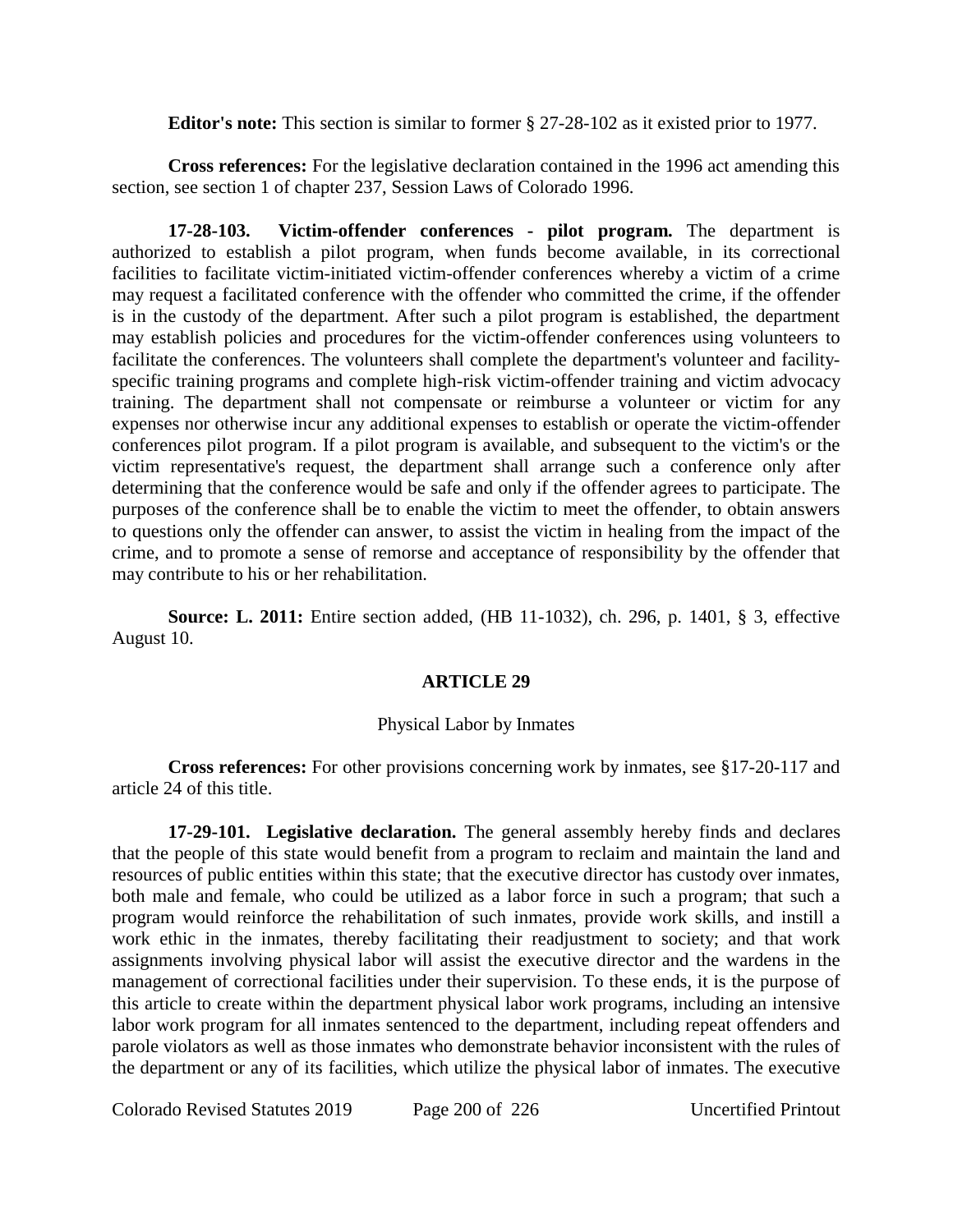director or the executive director's designee may appoint facility wardens, responsible for the administration of correctional facilities, to perform the duties and functions set forth in this article.

**Source: L. 81:** Entire article added, p. 965, § 1, effective June 10. **L. 97:** Entire section amended, p. 28, § 5, effective March 20. **L. 2000:** Entire section amended, p. 848, § 46, effective May 24.

**17-29-102. Definitions.** As used in this article, unless the context otherwise requires:

(1) "Able-bodied offender" has the same meaning as set forth in section 17-24-103 (1).

(2) "Work program" means a work program established pursuant to the provisions of this article.

**Source: L. 81:** Entire article added, p. 965, § 1, effective June 10.

**17-29-103. Executive director to establish work program.** (1) The executive director may establish an intensive labor work program at all facilities, utilizing the physical labor of able-bodied offenders, which will be directed toward the reclamation and maintenance of land and resources, including but not limited to those of any federal, state, or local governmental agency or nonprofit agency within this state, and which will be administered by the various wardens responsible for the administration of any correctional facility. Such intensive labor work program shall be operated on an incentive basis so that an offender assigned to the intensive labor work program who demonstrates that he or she is willing to modify his or her behavioral patterns, to cooperate in his or her rehabilitation, and to learn both a work ethic and a job skill becomes eligible for reassignment from the intensive labor work program.

(2) Immediately after the evaluation and diagnosis required by section 16-11-308 (2), C.R.S., and initial placement at a correctional facility, every able-bodied offender may, by departmental classification action, be assigned to and shall participate in the intensive labor work program for a period of not less than thirty days; except that the executive director or the wardens responsible for the administration of correctional facilities may waive or delay an offender's initial assignment to the intensive labor work program for the good of the department. Offenders assigned to the intensive labor work program will be compensated at a rate set in accordance with the regulations of the department concerning offender pay, including but not limited to provisions concerning deductions and reimbursement for care claims.

(3) The executive director is specifically authorized to assign such other able-bodied offenders whose behavior is inconsistent with the rules established by the executive director or the executive director's designee to the intensive labor work program for such periods of time as may best serve the offenders and assist the executive director in the management of correctional facilities under the supervision of the executive director. Eligibility for reassignment from the intensive labor work program to such educational or vocational work programs as are consistent with the diagnosis and evaluation conducted pursuant to article 40 of this title will be determined by departmental classification action after reviewing the offender's willingness to modify behavioral patterns, to commit to cooperating in rehabilitation, and to learn both a work ethic and a job skill. Offenders assigned to the intensive labor work program pursuant to this section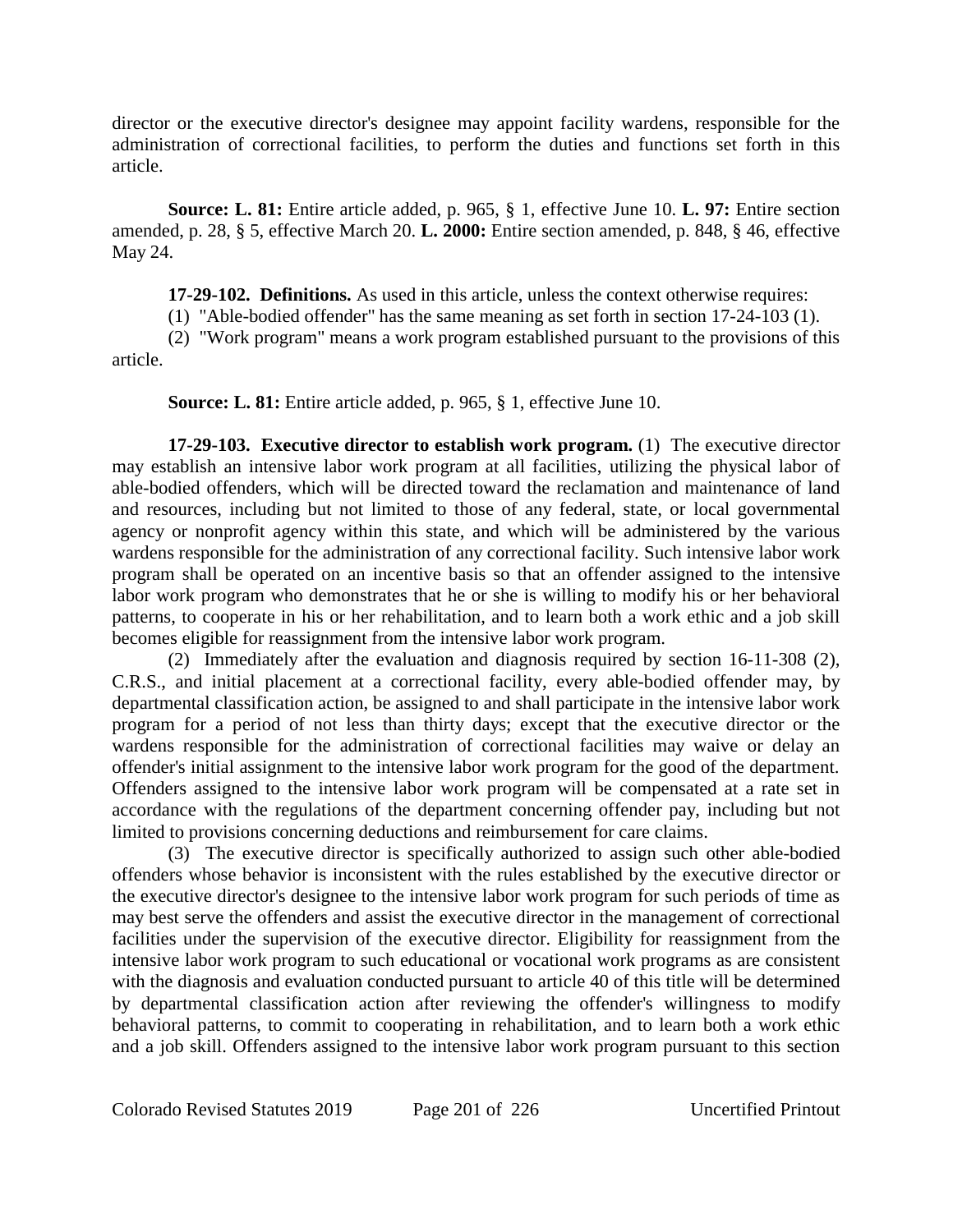will also be compensated at a rate set in accordance with the regulations concerning offender pay promulgated by the department.

(4) The executive director shall establish rules to implement this article.

**Source: L. 81:** Entire article added, p. 966, § 1, effective June 10. **L. 97:** Entire section amended, p. 28, § 6, effective March 20. **L. 2000:** (1) and (2) amended, p. 848, § 47, effective May 24.

# **17-29-104. Offenders in work program. (Repealed)**

**Source: L. 81:** Entire article added, p. 966, § 1, effective June 10. **L. 95:** Entire section repealed, p. 876, § 10, effective July 1.

**17-29-105. Minimum security off-grounds work programs - authorized.** (1) The executive director may establish an off-grounds work program for any appropriate minimum and minimum-restrictive inmates. The purpose of the program is to provide employment opportunities for such inmates, to reinforce the rehabilitation of such inmates, and to provide inmates with the necessary skills and appropriate work ethics in reentering the work force and their communities. Under the program, inmates may be assigned to appropriate work assignments requested by any federal, state, or local governmental agency or nonprofit agency. Appropriate work assignments shall be determined by the executive director. Requests from agencies and agency agreements with the department shall comply with criteria established by the executive director pursuant to section 17-20-115; except that such criteria may include but is not limited to the following requirements:

(a) That a requesting agency outline in detail any work to be performed by inmates, the period of time for completing the project, and the respective responsibilities of the requesting agency and the department of corrections in connection with the project agreement;

(b) That a requesting agency provide any necessary materials, equipment, and transportation or defray operational costs of state vehicles;

(c) That appropriate security be provided at all times. In connection with this requirement, agencies may contract with the department of corrections for the department to provide such security.

(d) That a requesting agency ensure that any person who supervises an inmate in connection with a work project be trained by department of corrections personnel to supervise correctional inmates. Such training may be provided by department of corrections personnel.

(e) That the number of inmates supervised by one person not exceed ten;

(f) That a requesting agency comply with any reporting requirements established by the executive director in connection with an off-grounds work project and the inmates participating in such project;

(g) That an inmate receive security clearance to leave a correctional facility by the classification officer or committee and receive approval from the executive director;

(h) That inmates be compensated in accordance with the provisions of this title and with the Colorado department of corrections inmate pay regulation, including, but not limited to, provisions with respect to deductions and reimbursement for care claims.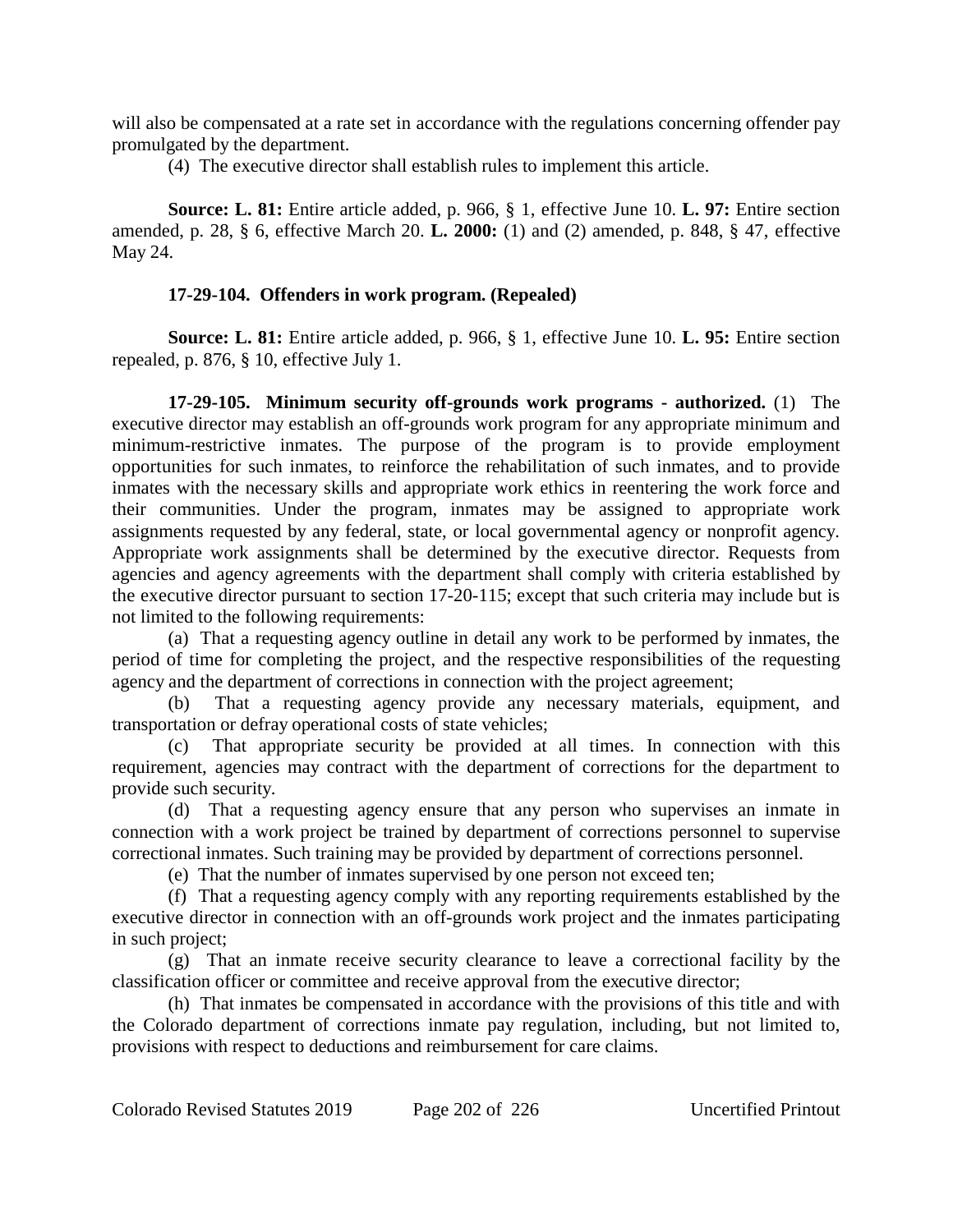(2) No project shall be undertaken or agreement made for any project that results in any personal benefit or profit for a private individual as opposed to the public.

(3) The executive director may appoint one or more designees to perform the duties and functions set forth in this section.

**Source: L. 95:** Entire section added, p. 876, § 11, effective July 1. **L. 2000:** IP(1) amended, p. 849, § 48, effective May 24.

#### **ARTICLE 30**

Interdepartmental Cooperation Concerning Offenders

#### **17-30-101. Interdepartmental cooperation concerning offenders. (Repealed)**

**Source: L. 90:** Entire article added, p. 978, § 1, effective May 8. **L. 95:** (1) repealed, p. 1098, § 19, effective May 31. **L. 99:** (2) repealed, p. 623, § 19, effective August 4.

### **ARTICLE 30.5**

# Interdepartmental Agreements to Consolidate Parole and Probation Offices

#### **17-30.5-101. (Repealed)**

**Source: L. 2000:** Entire article repealed, p. 849, § 49, effective May 24.

**Editor's note:** This article was added in 1991. For amendments to this article prior to its repeal in 2000, consult the Colorado statutory research explanatory note and the table itemizing the replacement volumes and supplements to the original volume of C.R.S. 1973 beginning on page vii in the front of this volume.

### **ARTICLE 31**

## Volunteerism in the Juvenile and Adult Criminal Justice System

**17-31-101. Legislative declaration.** The general assembly hereby finds it necessary to provide for and encourage the implementation of programs within the state's correctional facilities, the probation division of the judicial department, the parole division within the department of corrections, the division of youth services within the department of human services, and the department of public safety that enable volunteers to effectively assist with the rehabilitation and transition of adult and juvenile offenders. The general assembly encourages the maximum use of volunteers to complement the regular staffs of such adult corrections, parole, probation, and juvenile services divisions and encourages volunteers to participate in existing programs for adult and juvenile offenders in those divisions. The general assembly finds

Colorado Revised Statutes 2019 Page 203 of 226 Uncertified Printout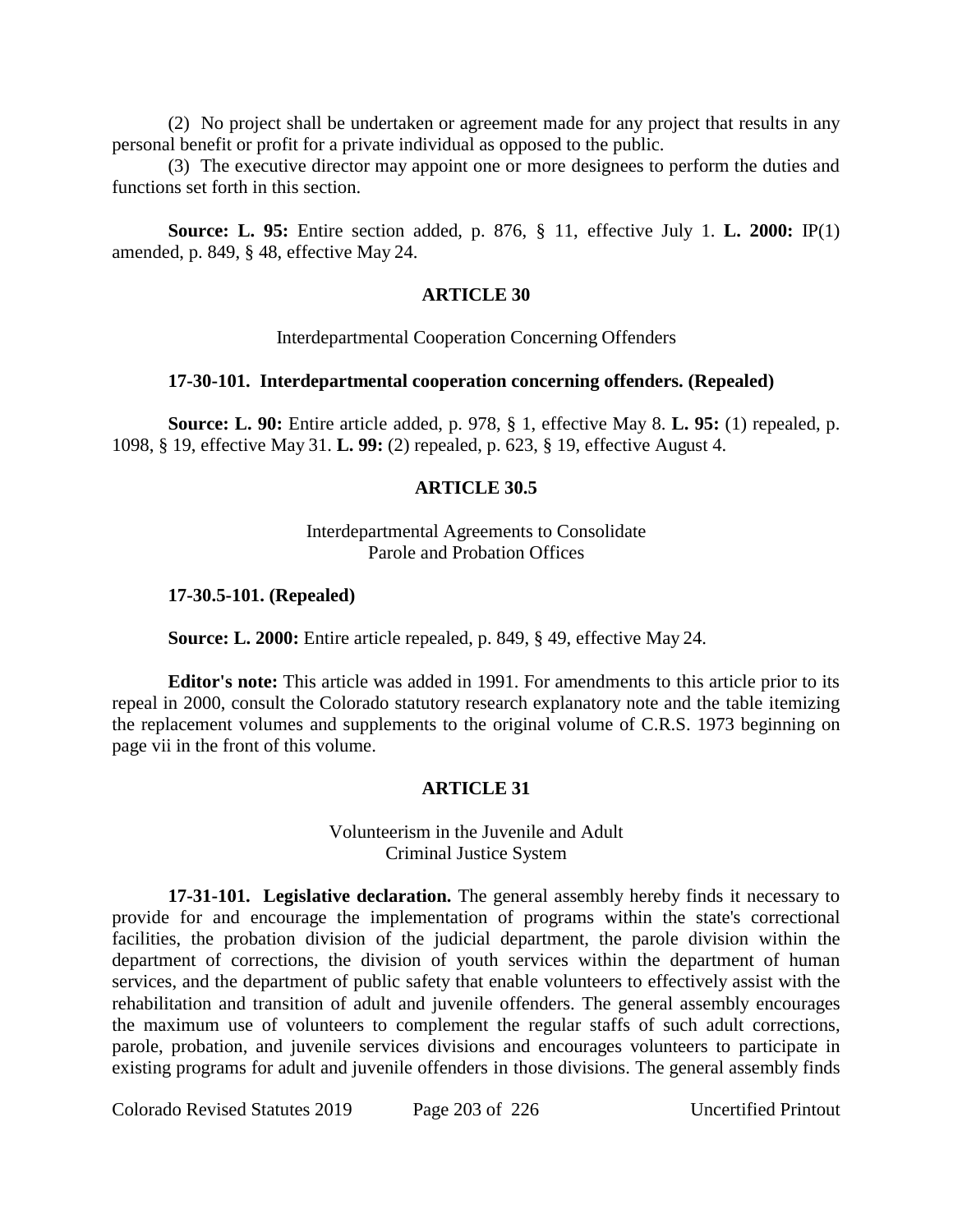that such volunteers should be allowed, where practical and within the safety and security requirements of the applicable institution or program, to meet with and freely communicate with offenders to assist with the rehabilitation and transition of such offenders, in order to establish support groups and systems outside of the correctional facility.

**Source: L. 90:** Entire article added, p. 980, § 1, effective May 14. **L. 94:** Entire section amended, p. 2653, § 132, effective July 1. **L. 2008:** Entire section amended, p. 1104, § 6, effective July 1. **L. 2017:** Entire section amended, (HB 17-1329), ch. 381, p. 1970, § 18, effective June 6.

**Cross references:** For the legislative declaration contained in the 1994 act amending this section, see section 1 of chapter 345, Session Laws of Colorado 1994.

**17-31-102. Definitions.** As used in this article 31, unless the context otherwise requires:

(1) "Approved volunteer organization" means an organization which has screened and trained volunteers for working with adult and juvenile offenders in correctional facilities and in parole and probation programs of the judicial department, the department of corrections, the department of human services, and the department of public safety prior to January 1, 1990, or pursuant to guidelines for training volunteers established by either the executive director of the department of corrections, the executive director of the department of human services, the executive director of the department of public safety, or the chief justice of the supreme court. Such guidelines shall address the issues of liability, supervision, support, and training of volunteers.

(2) "Division" means the division or department directing or administering any public or private correctional institution or detention facility in which offenders are housed or treated, any probation program within each judicial district, or any juvenile or adult parole program, including but not limited to, the judicial department, the department of public safety and the division of criminal justice therein, the department of corrections and the division of adult parole therein, and the department of human services and the division of youth services therein.

(3) "Institution" means any of the following:

- (a) A correctional facility, as that term is defined in section  $17-1-102$  (1.7);
- (b) A community corrections program, as that term is defined in section 17-27-102 (3);
- (c) A halfway house, as that term is defined in section 19-1-103 (62), C.R.S.;

(d) A diagnostic and evaluation center, as that term is defined in section 19-1-103 (41),  $C.R.S.:$ 

(e) A receiving center, as that term is defined in section 19-1-103 (90), C.R.S.;

(f) A diagnostic center, as that term is defined in section  $17-40-101$  (1.5);

(g) Any jail operated by a county or a city and county;

(h) A minimum security facility, as that term is defined in section 17-25-101 (2).

(4) "Offender" means any person who has been convicted of or who has received a deferred sentence for a felony or misdemeanor who is under the authority of an agency.

(5) "Volunteer" means any person who has completed the training from an approved volunteer organization and gives his services without any express or implied promise of remuneration.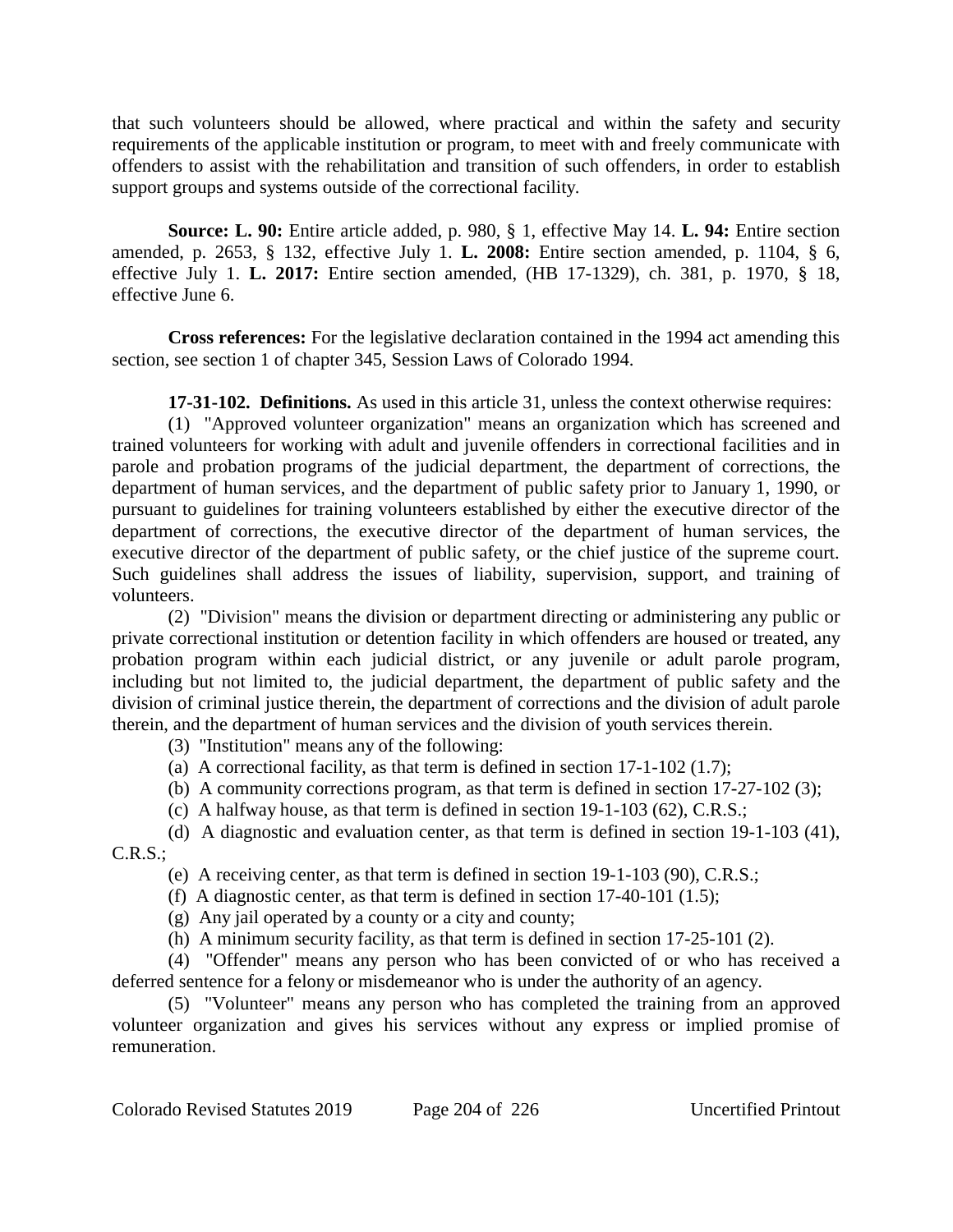**Source: L. 90:** Entire article added, p. 980, § 1, effective May 14. **L. 93:** (3)(b) amended, p. 720, § 8, effective July 1. **L. 94:** (1) and (2) amended, p. 2653, § 133, effective July 1. **L. 96:** (3)(c) to (3)(e) amended, p. 1691, § 23, effective January 1, 1997. **L. 2000:** (2) amended, p. 858, § 69, effective May 24. **L. 2008:** (2) amended, p. 1104, § 7, effective July 1. **L. 2017:** IP and (2) amended, (HB 17-1329), ch. 381, p. 1970, § 19, effective June 6.

**Cross references:** For the legislative declaration contained in the 1994 act amending this section, see section 1 of chapter 345, Session Laws of Colorado 1994.

**17-31-103. Volunteers - rehabilitation and transition - programs.** (1) Each division shall facilitate, where practicable, the use of volunteers to assist and participate in the development and implementation of programs for the rehabilitation and transition of and growth of support groups and systems for adult and juvenile offenders in the following institutions and programs:

(a) Any correctional facility or county or city and county jail;

(b) Any community correctional facility or program operated pursuant to article 27 of this title;

(c) The adult parole program of the division of adult parole within the department;

(d) The juvenile parole program of the division of youth services within the department of human services;

(e) Any intensive supervision program operated by the department or operated by a local government under contract with the department pursuant to section 17-27.5-101;

(f) Any work release or education release program pursuant to section 18-1.3-207, C.R.S.;

(g) Any intensive supervision probation program, established by the judicial department pursuant to section 18-1.3-208, C.R.S.;

(h) Any adjunct probation services program pursuant to section 16-11-214, C.R.S.;

(i) The juvenile diversion program established and administered by the division of criminal justice of the department of public safety.

(j) (Deleted by amendment, L. 92, p. 2174, § 25, effective June 2, 1992.)

(2) Each division may implement programs in addition to those set forth in subsection (1) of this section which utilize volunteers to assist in such division with such division's parole, probation, or other offender rehabilitation functions.

**Source: L. 90:** Entire article added, p. 981, § 1, effective May 14. **L. 92:** (1)(j) amended, p. 2174, § 25, effective June 2. **L. 94:** (1)(d) amended, p. 2654, § 134, effective July 1. **L. 96:** (1)(e) amended, p. 843, § 4, effective May 23. **L. 2000:** (1)(c) amended, pp. 849, 858, §§ 50, 70, effective May 24. **L. 2002:** (1)(f) and (1)(g) amended, p. 1509, § 175, effective October 1. **L. 2008:** (1)(d) amended, p. 1104, § 8, effective July 1. **L. 2017:** (1)(d) amended, (HB 17-1329), ch. 381, p. 1970, § 20, effective June 6.

**Editor's note:** Amendments to subsection (1)(c) by sections 50 and 70 of House Bill 00- 1133 were harmonized.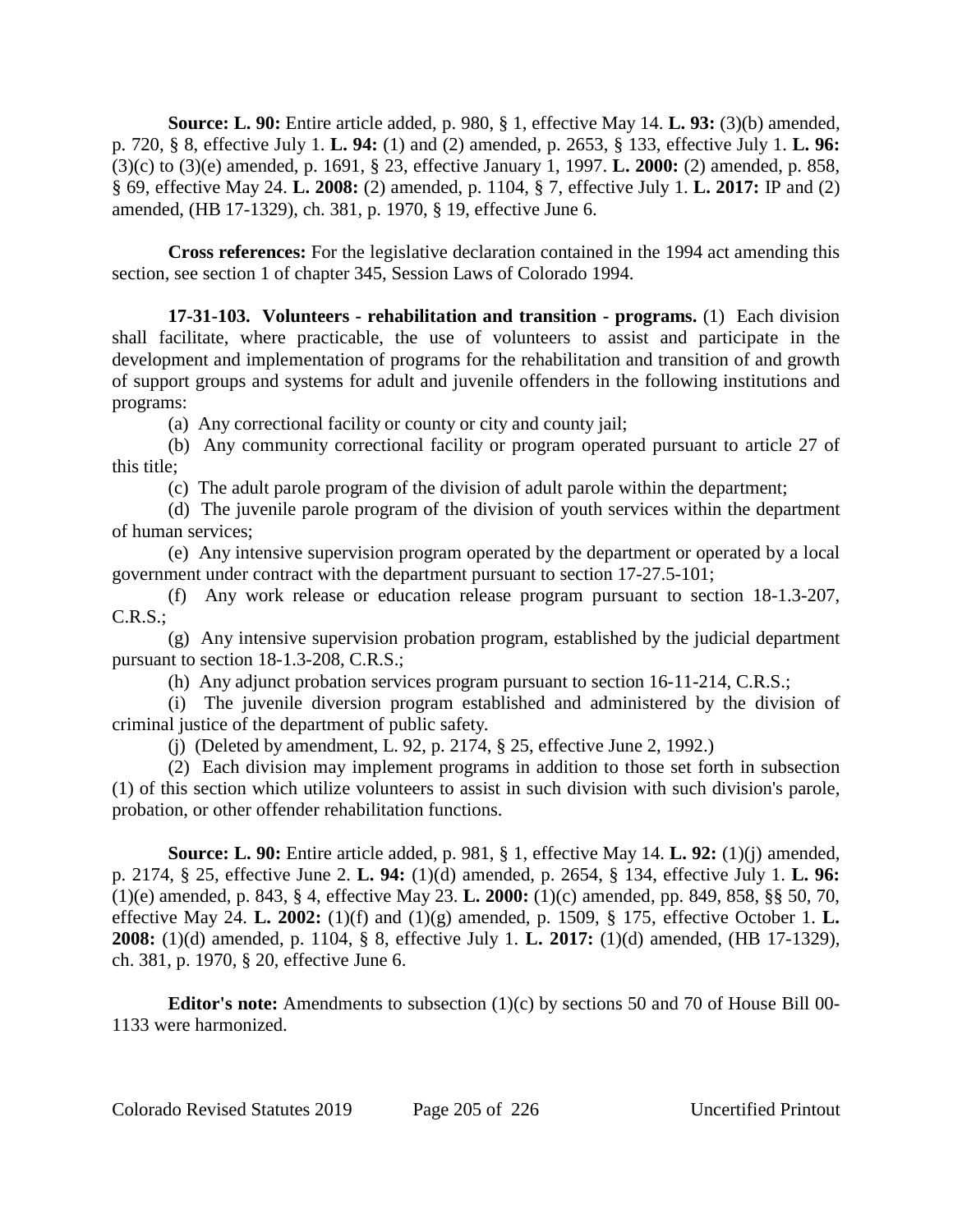**Cross references:** For the legislative declaration contained in the 1994 act amending this section, see section 1 of chapter 345, Session Laws of Colorado 1994. For the legislative declaration contained in the 2002 act amending subsections  $(1)(f)$  and  $(1)(g)$ , see section 1 of chapter 318, Session Laws of Colorado 2002.

**17-31-104. Right to visit offenders.** (1) A volunteer who has completed minimum training from an approved volunteer organization may visit any offender or offenders to whom such volunteer has been assigned at any institution and in any program utilizing volunteers as set forth in section 17-31-103, subject to reasonable times and for purposes within such guidelines as may be prescribed by the division of adult parole within the department, if such volunteer presents no security risk to such institution or program and has received basic training in volunteer services. Nothing in this section shall restrict the right of a warden of any facility or program from denying access to a facility or program to a volunteer seeking to visit any offender or offenders.

(2) The rights set forth and recognized under subsection (1) of this section are subject to the right of any offender to refuse such visitation.

**Source: L. 90:** Entire article added, p. 981, § 1, effective May 14. **L. 94:** (1) amended, p. 604, § 11, effective July 1. **L. 2000:** (1) amended, pp. 849, 858, §§ 51, 71, effective May 24.

**Editor's note:** Amendments to subsection (1) by sections 51 and 71 of House Bill 00- 1133 were harmonized.

# **ARTICLE 32**

### Correctional Education Program

**17-32-101. Short title.** This article shall be known and may be cited as the "Correctional Education Program Act of 1990".

**Source: L. 90:** Entire article added, p. 971, § 1, effective July 1.

**17-32-102. Legislative declaration.** (1) The general assembly hereby finds and declares that illiteracy is a problem in today's society and a particular problem among persons in correctional facilities.

(2) The general assembly further finds and declares that:

(a) Illiteracy and cognitive and vocational deficiencies among persons in the custody of the department contribute to their inability to successfully reintegrate into society upon their release from custody and the likelihood of their return to criminal activity; and

(b) Research demonstrates a clear relationship between employment of such persons and a reduction in their recidivism.

(3) It is therefore the intent of the general assembly in enacting this article to:

(a) Develop and implement a comprehensive competency-based educational and vocational program to combat illiteracy and develop marketable employment skills among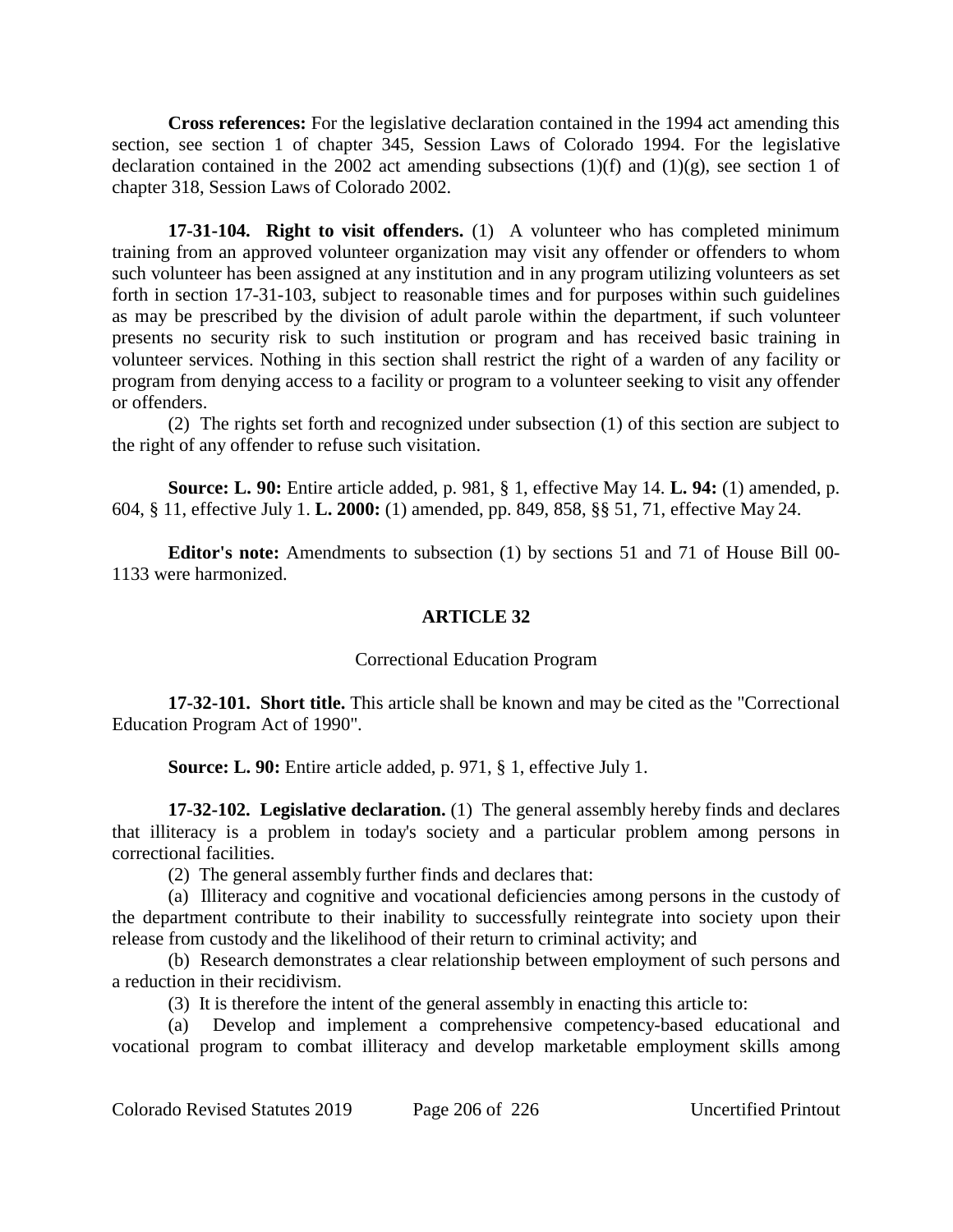persons in correctional facilities so they can become productive members of society when they are reintegrated into society; and

(b) Ensure that state funding is provided to educational and vocational programs that meet performance objectives, provide market-relevant training, and are proven to increase the likelihood that persons who are released from a correctional facility will successfully reintegrate into society.

**Source: L. 90:** Entire article added, p. 971, § 1, effective July 1. **L. 2000:** Entire section amended, p. 850, § 52, effective May 24. **L. 2010:** Entire section amended, (HB 10-1112), ch. 57, p. 205, § 1, effective August 11.

**17-32-103. Definitions.** As used in this article, unless the context otherwise requires:

(1) "Correctional education program" means the comprehensive competency-based educational and vocational program for persons in the custody of the department developed and implemented pursuant to the provisions of this article in order to ensure that each such person reaches maximum proficiency and readiness for reintegration into society.

(2) and (3) Repealed.

**Source: L. 90:** Entire article added, p. 971, § 1, effective July 1. **L. 2000:** (2) and (3) repealed, p. 850, § 53, effective May 24. **L. 2010:** (1) amended, (HB 10-1112), ch. 57, p. 206, § 2, effective August 11.

## **17-32-104. Division of correctional education - advisory board to the division. (Repealed)**

**Source: L. 90:** Entire article added, p. 972, § 1, effective July 1. **L. 94:** (2)(e) repealed, p. 630, § 3, effective April 14. **L. 2000:** Entire section repealed, p. 850, § 54, effective May 24.

**17-32-105. Development of correctional education program - goals and objectives performance objectives - evaluation - transfers of custody - reports.** (1) On and after July 1, 1990, the correctional education program is responsible for providing educational services to persons in correctional facilities under the control of the department and for developing and implementing a comprehensive competency-based educational and vocational program, which must conform to the goals and objectives outlined in this subsection (1). The correctional education program may be implemented in phases with the goals and objectives implemented in all facilities in the order specified in this subsection (1); except that the goal and objective stated in subsection  $(1)(a)$  of this section must be implemented in all correctional facilities no later than July 1, 1991, and the entire program must be completely implemented in all correctional facilities no later than July 1, 1992. The program shall continue to operate instructional services currently offered in correctional facilities until such services are incorporated in or replaced by instructional services offered under the correctional education program. The correctional education program must encompass the following goals and objectives:

(a) First, to ensure that every inmate in a correctional facility shall receive appropriate academic services mandated by federal or state statutes, regulations, or orders;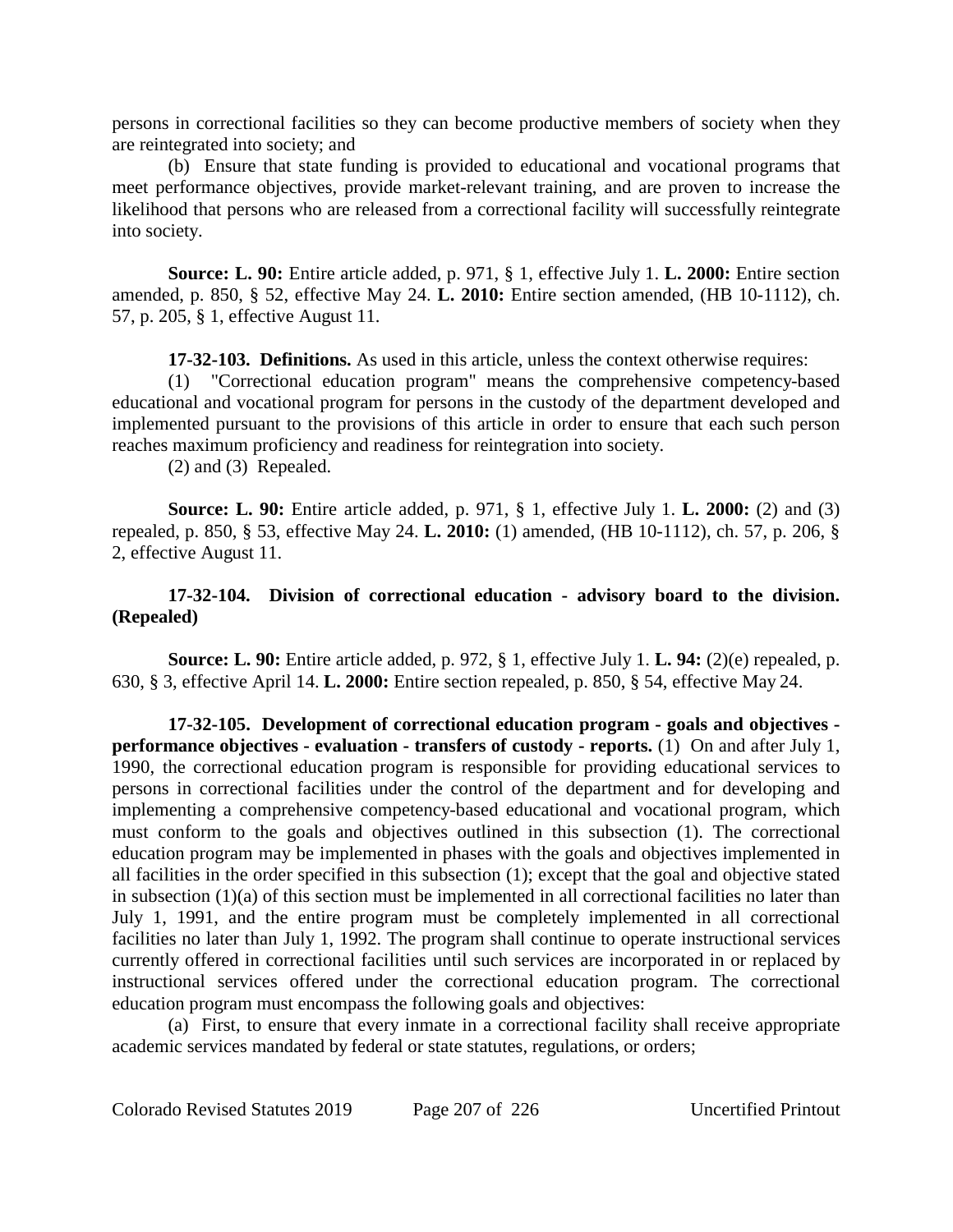(b) Second, to ensure that every person in a correctional facility who has an expectation of release from custody within five years and lacks basic and functional literacy skills receive adult basic education instruction in accordance with the provisions of subsection (3) of this section;

(c) Third, to provide every person in a correctional facility who has an expectation of release from custody within five years with the opportunity to achieve functional literacy, specifically the ability to read and write the English language and the ability to perform routine mathematical functions prior to his or her release;

(d) Fourth, to provide every person in a correctional facility who has an expectation of release from custody within five years and who has demonstrated the intellectual capacity with the opportunity to successfully complete a high school equivalency examination, as defined in section 22-33-102 (8.5), C.R.S. A person who wishes to receive a standard high school diploma must meet the graduation requirements established by the school district where he or she was last enrolled or pass the high school equivalency examination. To be eligible to receive credit for completion of a course required for the receipt of a high school diploma, a person must satisfy the requirements for the course as established by the school district where he or she was last enrolled.

(e) Fifth, to ensure that every person in a correctional facility who has an expectation of release from custody within five years has an opportunity to acquire at least entry-level marketable vocational skills in one or more occupational fields for which there is a demonstrable demand in the economy of this state;

(f) Sixth, to ensure that every person in a correctional facility be released possessing life management skills which will allow him to function successfully in a free society;

(g) Seventh, to provide every person in a correctional facility who demonstrates collegelevel aptitudes with the opportunity to participate in college-level academic programs that may be offered within the correctional facility. Costs for such programs may be borne through private, local, or federally funded gifts, grants, donations, or scholarships; or by such persons themselves; or through any combination of such funding.

(2) The correctional education program developed pursuant to subsection (1) of this section shall provide that training in the fundamentals of personal health be an integral part of all instructional services offered in such program. Such training shall include instruction in personal hygiene, general health, and substance abuse education. The program shall also provide courses of instruction in the evening in order to accommodate those persons in work programs.

(3) (a) Except as otherwise provided in paragraph (b) of this subsection (3), any person in a correctional facility who lacks basic and functional literacy skills, as determined through the use of a literacy test approved by the state board of education, shall be required to complete sequential course work sufficient to allow the inmate to pass a competency test or the test of general education development or both. If a composite test score of functional literacy is not attained, the program may require the inmate to continue to receive adult basic education instruction.

(b) A person in a correctional facility who lacks basic and functional literacy skills shall be required to attend adult basic education instruction unless such person:

(I) Is serving a life sentence or is under sentence of death;

(II) Is specifically exempted by the program from participation for security or health reasons;

Colorado Revised Statutes 2019 Page 208 of 226 Uncertified Printout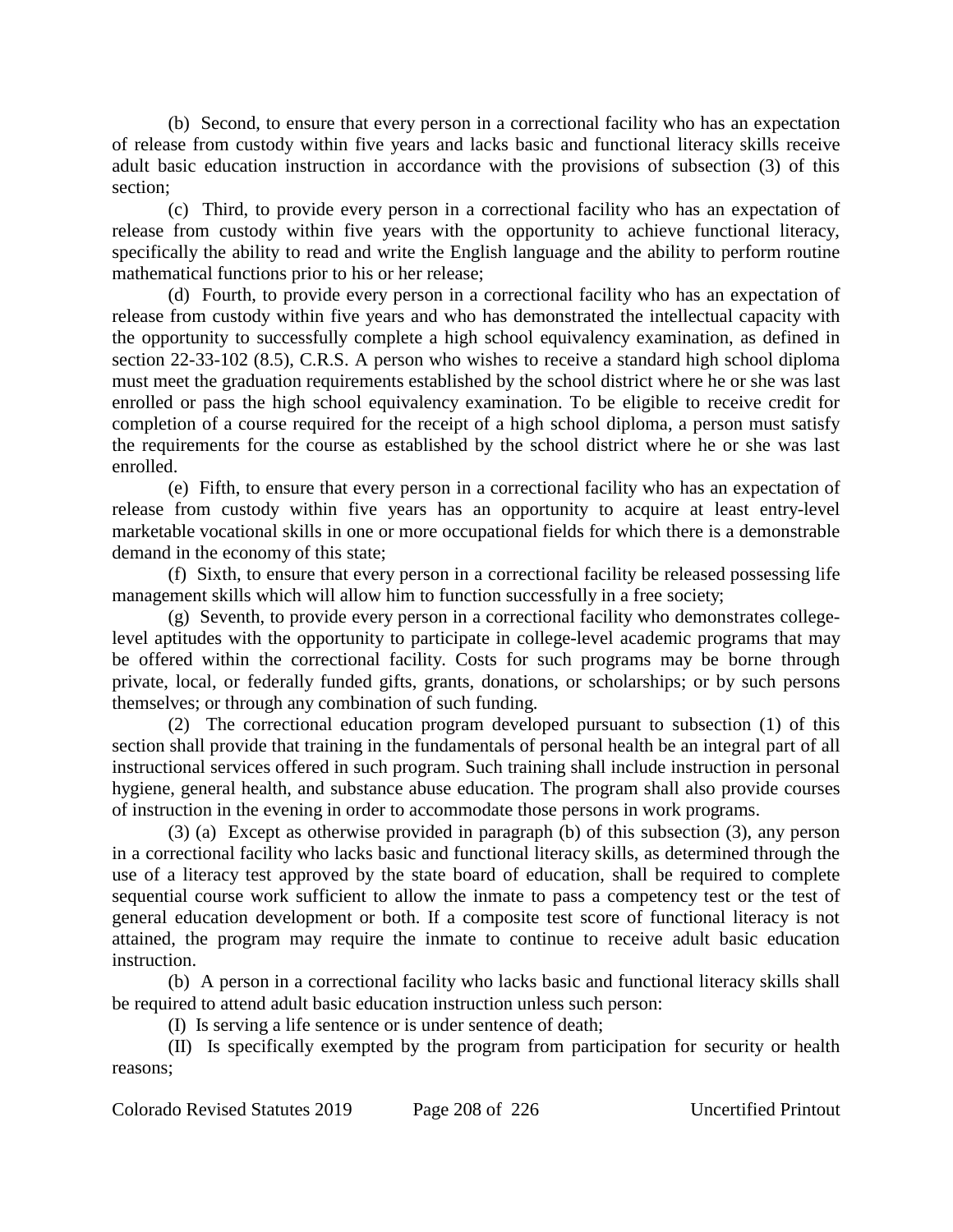(III) Is housed at a community correctional facility;

(IV) Is determined, through testing, to have attained a functional literacy level;

(V) Is, because of a disability, at a maximum level of proficiency;

(VI) Refuses, in writing, to participate in adult basic education instruction; or

(VII) Fails to make "positive progress" after a minimum of twenty hours.

(4) This section shall not affect the eligibility of any person for educational training programs, vocational programs, or other programs expressly created under federal or state statutes, regulations, or orders.

(5) On or before December 31, 2010, the department shall develop a plan for each educational or vocational program offered pursuant to this article to meet the following performance objectives:

(a) The department is encouraged to use a vocational skills assessment to determine the vocational needs of each offender who is eligible to participate in a vocational program. To the extent practicable, the department shall assign each such offender to a vocational program based on this assessment.

(b) The program shall use a curriculum or a set of training practices that is:

(I) Approved by the department of education created in section 24-1-115, C.R.S., or the state board for community colleges and occupational education created in section 23-60-104, C.R.S.; or

(II) Described as part of an agreement or contract entered into pursuant to section 17-32-  $106(1)(b)$ .

(c) The program shall provide offenders training and competency in marketable skills that are relevant and likely to be in demand in the workplace as determined by data provided to the department by the department of labor and employment pursuant to subsection (6) of this section.

(6) On or before October 1, 2010, and on or before October 1 of each year thereafter, the department of labor and employment created in section 24-1-121, C.R.S., shall provide the department with data on current market trends and labor needs in Colorado to assist the department in providing educational and vocational programs that satisfy the performance objective described in paragraph (c) of subsection (5) of this section.

(7) When considering an offender for transfer, the department shall take the offender's enrollment in an educational or vocational program into consideration unless the offender is granted parole or is placed into a community corrections program pursuant to article 27 of this title. If the department transfers an offender enrolled in an educational or vocational program to another facility, the department is encouraged to give the offender priority for placement in a comparable educational or vocational program if such a program exists at the facility.

(8) The department shall annually report the following information concerning educational and vocational programs offered pursuant to this article:

(a) A list of the specific programs offered at each state-operated facility and private prison that houses offenders on behalf of the department;

(b) The number of instructors and the number of instructor vacancies, by program and facility;

(c) The annual capacity of each program;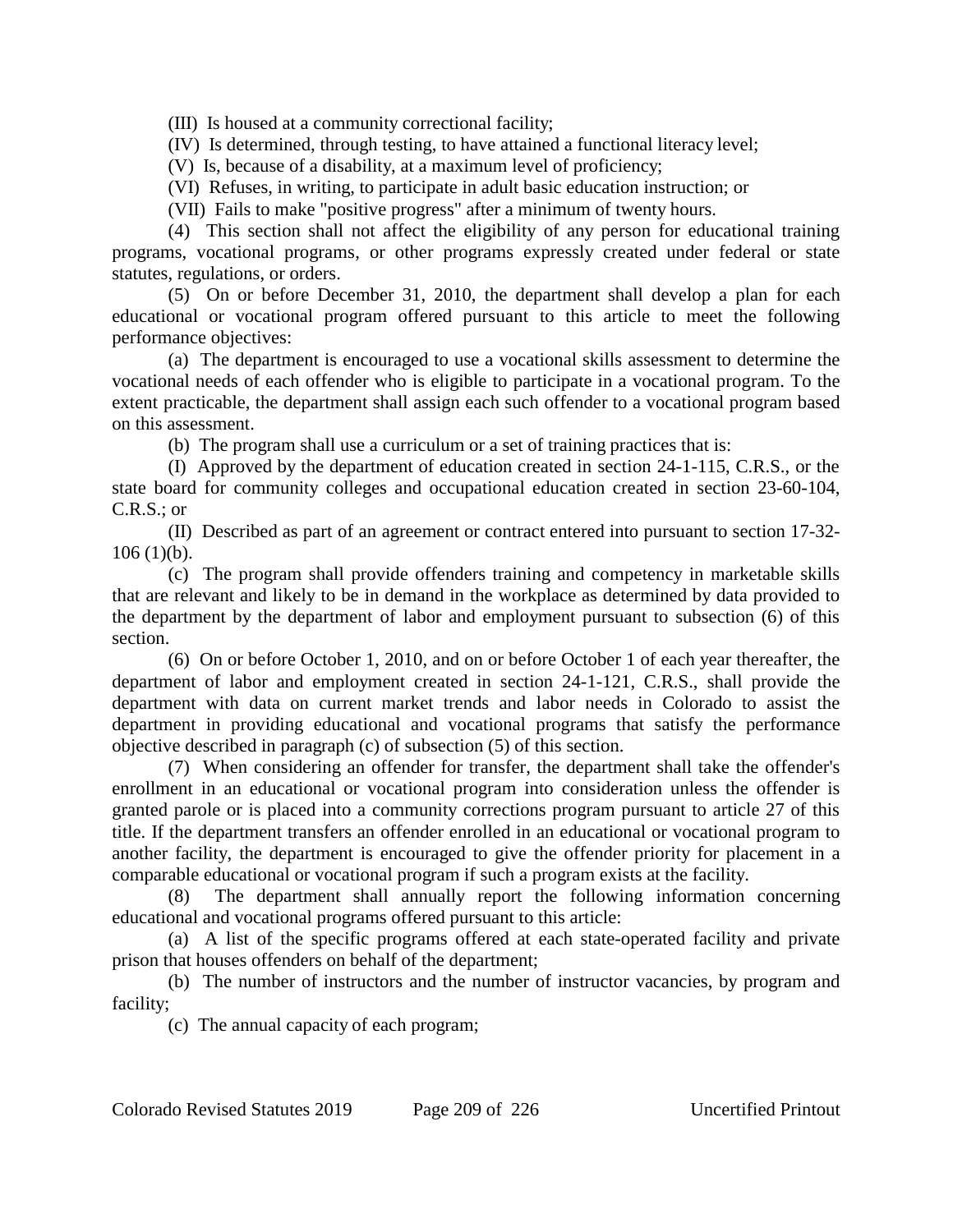(d) The annual enrollment of each program, including the number of offenders who were placed on a waiting list for the program and the average length of time spent on the waiting list by each such offender;

(e) The number of offenders who successfully completed each program in the previous fiscal year;

(f) The number of offenders who enrolled in each program but failed to successfully complete the program in the previous fiscal year, including for each such offender the reason for the offender's noncompletion;

(g) The percentage of parolees who are employed full-time, employed part-time, or unemployed at the end of the previous fiscal year;

(h) A summary of the results of any program evaluations or cost-benefit analyses performed by the department; and

(i) The total amount of state and federal funding allocated by the department during the most recently completed fiscal year for vocational and educational programs, including information concerning the allocation of each source of funding and the amount of funding received by each program.

**Source: L. 90:** Entire article added, p. 973, § 1, effective July 1. **L. 93:** (3)(b)(V) amended, p. 1634, § 17, effective July 1. **L. 2000:** IP(1), (1)(a), (3)(a), and (3)(b)(II) amended, pp. 850, 859, §§ 55, 72, effective May 24. **L. 2009:** (1)(g) amended, (HB 09-1264), ch. 117, p. 494, § 1, effective August 5. **L. 2010:** IP(1), (1)(b), (1)(c), (1)(d), (1)(e), and (4) amended and (5), (6), (7), and (8) added, (HB 10-1112), ch. 57, p. 206, § 3, effective August 11. **L. 2011:** (5)(c) amended, (HB 11-1303), ch. 264, p. 1157, § 31, effective August 10. **L. 2014:** IP(1) and (1)(d) amended, (SB 14-058), ch. 102, p. 378, § 4, effective April 7. **L. 2018:** IP(1) and (1)(g) amended, (HB 18-1437), ch. 399, p. 2363, § 1, effective August 8.

**17-32-106. Powers and duties of the program.** (1) In connection with the development and implementation of the correctional education program, the program shall have the following powers and duties:

(a) To promulgate rules and regulations necessary to implement the correctional education program;

(b) To enter into agreements and contracts with school districts, charter schools, nonpublic schools, community colleges, local district colleges, state colleges and universities, trade unions, private occupational schools, private businesses, the department of labor and employment created in section 24-1-121, C.R.S., state and local government agencies, and private agencies as may be deemed appropriate for the purpose of providing instructional services necessary to implement the correctional education program. Agreements and contracts for the provision of instructional services shall expressly state the educational goals and objectives of the program and the specific requirements for instructional services.

(b.5) To sell goods and services pursuant to the provisions of section 17-32-108;

(c) To submit a budget request for the correctional education program for inclusion in the budget request for the department as a separate line item. Such line item shall be the department's total budget request for correctional education funding from the general fund and shall replace or include any such previous request for instructional or educational funding. Such budget request shall itemize the amount of the budget to be funded from the general fund of the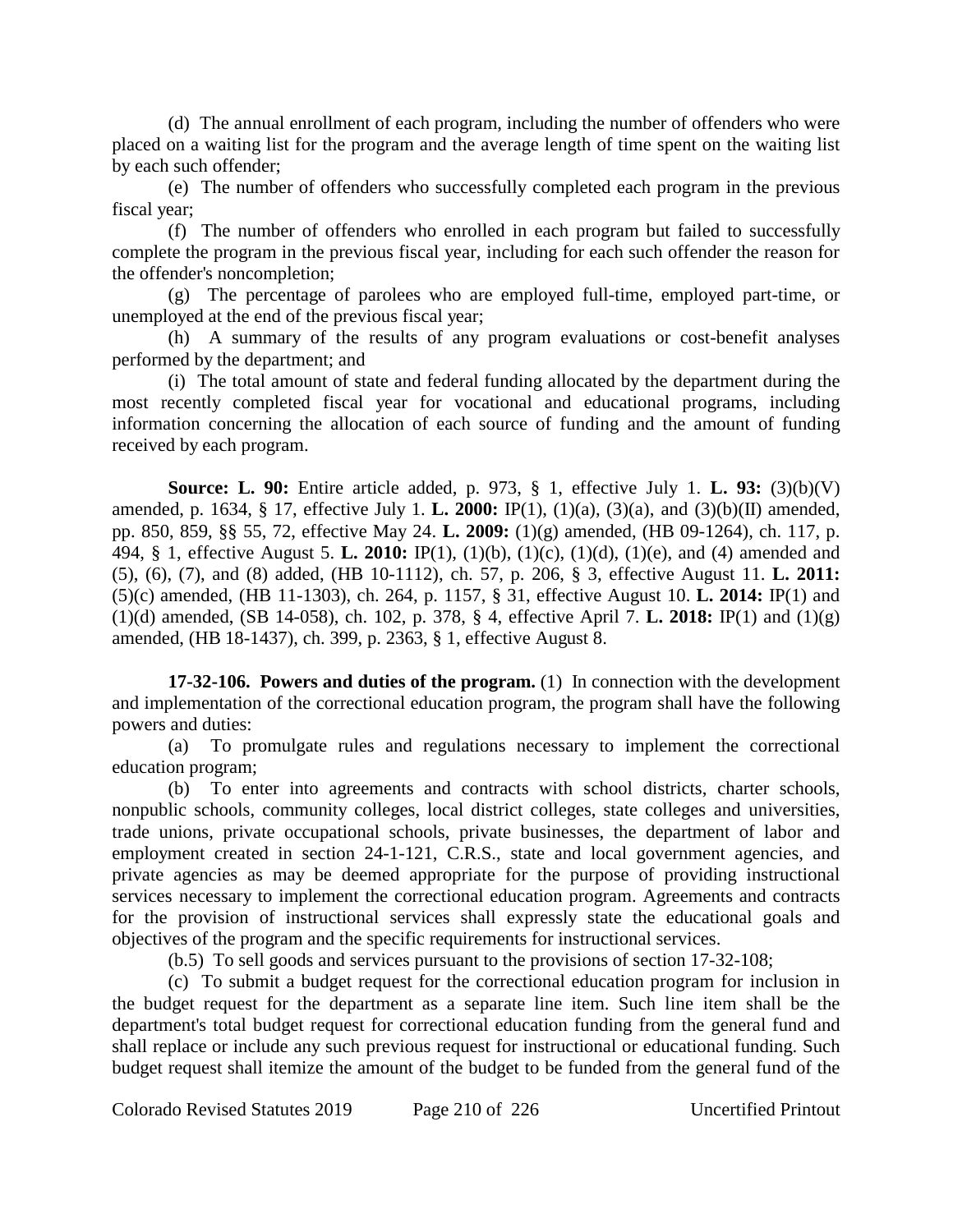state and the amount to be funded from moneys in the correctional education program fund created in section 17-32-107. No other funds from the general assembly shall be allocated to the department for any education program.

(d) To accept moneys from the federal government as well as contributions, grants, gifts, bequests, and donations from individuals, private organizations, and foundations and do all things necessary, not inconsistent with this article or any other laws of this state, in order to avail itself of such federal moneys under any federal legislation. All moneys accepted by the program shall be transmitted to the state treasurer for credit to the correctional education program fund.

(e) To enter into agreements with state agencies, as appropriate, in order to receive any funding or moneys available for correctional education;

(f) To expend moneys appropriated to the program by the general assembly, including moneys in the correctional education program fund, for the purpose of implementing the correctional education program;

(g) Repealed.

(h) To enter into negotiations with the department of human services for the purpose of coordinating and offering education services to juveniles in the custody of that department. The executive directors of the departments of corrections and human services shall each submit a proposed plan to the governor and general assembly, no later than January 1, 1992, for integrating such juveniles into the correctional education program.

(i) To exercise any other powers or perform any other duties that are consistent with the purposes for which the program was created and that are reasonably necessary for the fulfillment of the program's responsibilities under this article.

**Source: L. 90:** Entire article added, p. 975, § 1, effective July 1. **L. 94:** (1)(h) amended, p. 2654, § 135, effective July 1. **L. 96:** (1)(g) repealed, p. 1266, § 183, effective August 7. **L. 2000:** IP(1), (1)(d), (1)(f), and (1)(i) amended, p. 851, § 56, effective May 24. **L. 2010:** (1)(b) amended, (HB 10-1112), ch. 57, p. 208, § 4, effective August 11. **L. 2016:** (1)(b.5) added, (SB 16-099), ch. 89, p. 249, § 2, effective April 14.

**Cross references:** For the legislative declaration contained in the 1994 act amending this section, see section 1 of chapter 345, Session Laws of Colorado 1994. For the legislative declaration contained in the 1996 act amending this section, see section 1 of chapter 237, Session Laws of Colorado 1996. For the legislative declaration in SB 16-099, see section 1 of chapter 89, Session Laws of Colorado 2016.

**17-32-107. Correctional education program fund.** There is created in the state treasury the correctional education program fund, which shall be administered by the program, and that consists of all moneys received by the program from the federal government, from the sale of goods or services by the program, and from contributions, grants, gifts, bequests, and donations from individuals, private organizations, and foundations. The moneys in the fund are subject to annual appropriation by the general assembly to the program for the purpose of developing and implementing a correctional education program. Any moneys not appropriated or not expended at the end of the fiscal year remain in the fund and shall not be transferred to or revert to the general fund of the state. Any interest earned on the investment or deposit of moneys in the fund remains in the fund and shall not be credited to the general fund of the state.

Colorado Revised Statutes 2019 Page 211 of 226 Uncertified Printout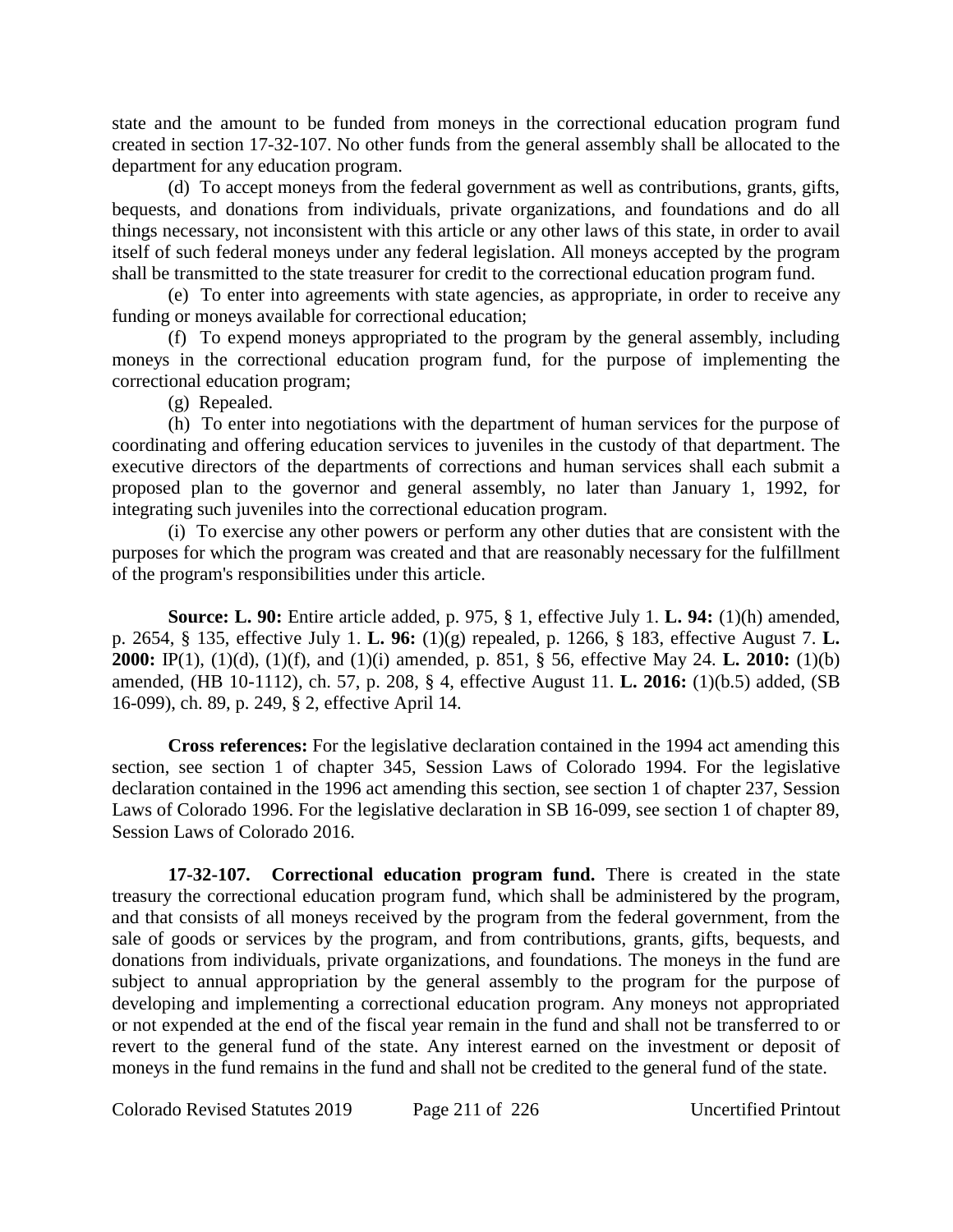**Source: L. 90:** Entire article added, p. 976, § 1, effective July 1. **L. 2000:** Entire section amended, p. 851, § 57, effective May 24. **L. 2016:** Entire section amended, (SB 16-099), ch. 89, p. 250, § 4, effective April 14.

**Cross references:** For the legislative declaration in SB 16-099, see section 1 of chapter 89, Session Laws of Colorado 2016.

**17-32-108. Sale of goods and services.** (1) (a) The correctional education program is authorized to sell goods and services to inmates, invited guests, employees of the department, governmental agencies, or nonprofit organizations only if the provision of the goods or services offers a valuable educational experience for inmates and fulfills the goals and objectives of the program.

(b) The department shall adopt procedures for hearing complaints of unfair competition by privately owned businesses. If a privately owned business makes a complaint of unfair competition in relation to the activities of the correctional education program, the department shall hold a hearing on the complaint. The executive director or his or her designee shall hear the complaint, and the decision of the director or designee is final. As part of the report required by section 17-32-105 (8), the department shall report the number of complaints filed pursuant to this paragraph (b) and the outcome of the complaints.

(2) (a) The program shall fix and determine the prices at which all labor is performed and at which all goods and services produced are sold. Such prices must be as near to the prevailing market prices for goods and services of similar quality as is practical or goods and services sold through the Colorado community college system pursuant to section 24-113-104, C.R.S.

(b) The program shall ensure that the level of quality of goods and services produced is comparable to similar goods and services available from the private sector or the Colorado community college system. The sale of such goods or services shall not give rise to any warranties. No refund or replacement shall be made after ninety days from the date of the sale.

(c) The correctional education program shall transmit all revenues collected by the program from the sale of goods or services to the state treasurer for deposit in the correctional education program fund, created pursuant to section 17-32-107.

**Source: L. 2016:** Entire section added, (SB 16-099), ch. 89, p. 250, § 3, effective April 14.

**Cross references:** For the legislative declaration in SB 16-099, see section 1 of chapter 89, Session Laws of Colorado 2016.

# **ARTICLE 33**

# Reentry Program

**17-33-101. Reentry planning and programs for adult parole - grant program - rules - reports - repeal.** (1) The department shall administer appropriate programs for offenders prior to and after release to assist offenders with reentry into society based upon the assessed need as

Colorado Revised Statutes 2019 Page 212 of 226 Uncertified Printout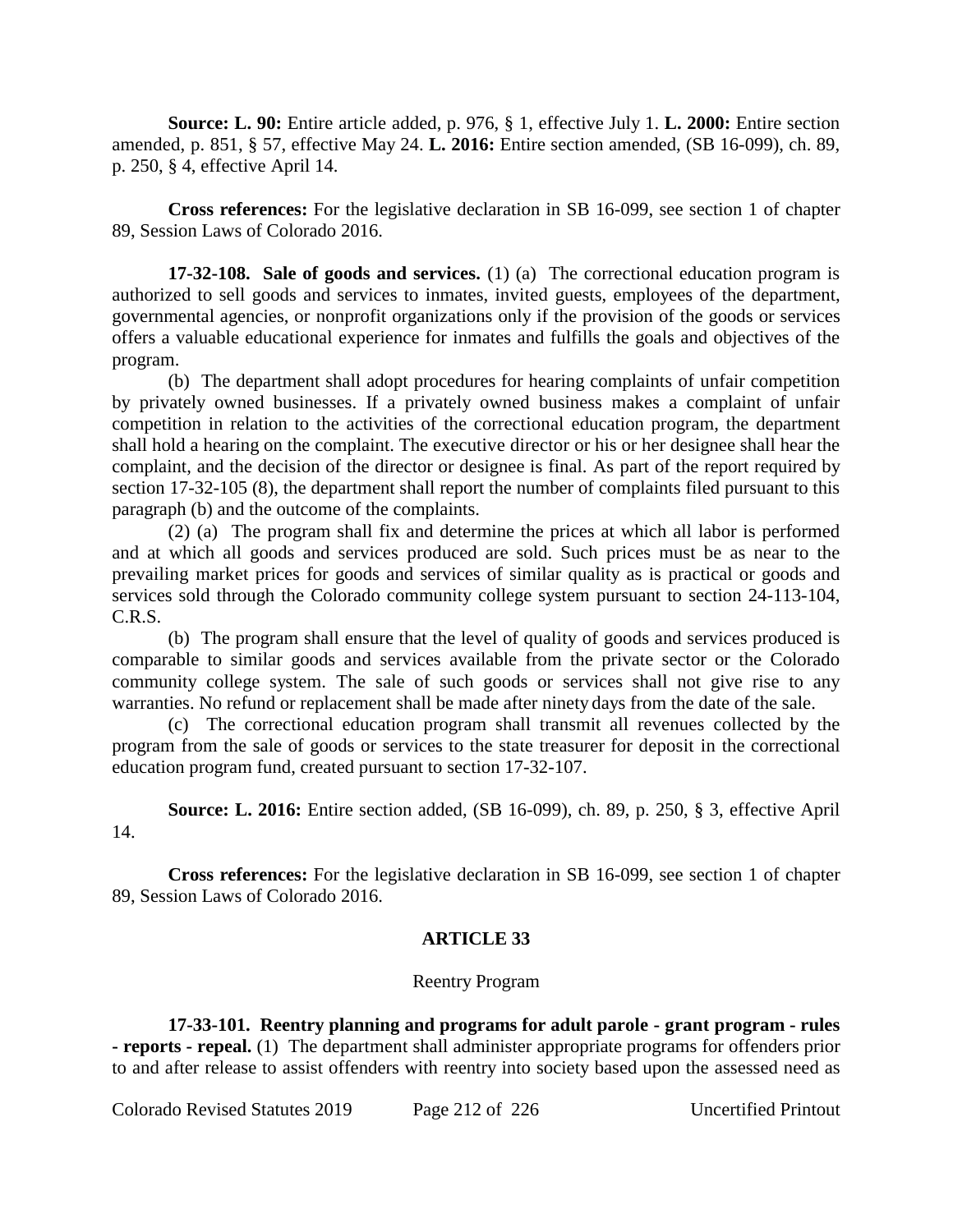determined by the executive director and suitability of individual offenders for such services. The department shall administer the reentry programs in collaboration with the division of adult parole in the department and the youthful offender system in the department.

(2) The department shall design the reentry program to reduce the possibility of each offender returning to prison, to assist each offender in rehabilitation, and to provide each offender with life management skills that allow him or her to function successfully in society.

(3) On and after July 1, 2014, the department shall develop and implement initiatives within the department specifically designed to decrease recidivism, enhance public safety, and increase each offender's chances of achieving success upon his or her release to the community.

(4) Subject to appropriations, on and after July 1, 2014, the department shall develop and implement initiatives specifically designed to assist offenders in a correctional facility to prepare for release to the community. An initiative developed and implemented pursuant to this subsection (4) may include, but need not be limited to, the following components:

(a) Enhanced case management capabilities to allow case managers the ability to create individualized institutional case plans that help address the offender's assessed risks and needs;

(b) Pre-release specialists to develop pre-release plans and programs for offenders;

(c) The assignment of community parole officers to facilities so that each offender has an understanding of the expectations of community supervision, available services, and parole; and

(d) Transportation for high-risk and high-needs offenders, as defined by the department, who are being released from a correctional facility to a community parole office, to help provide effective supervision, enhance public safety, and expedite critical services.

(5) Subject to appropriations, on and after July 1, 2014, the department shall develop and implement initiatives specifically designed to assist each offender's transition from a correctional facility into the community. An initiative developed and implemented pursuant to this subsection (5) may include, but need not be limited to, the following components:

(a) An evidence-based cognitive behavioral program for offenders;

(b) Community-based mental health consultants to provide assistance with case planning and to consult with and train community parole officers concerning how to secure appropriate and available mental health services for parolees in the community;

(c) In collaboration with the state department of labor and employment created in section 24-1-121, C.R.S., or any other employment or job training program within the community, initiatives to help offenders in the community obtain employment, job placement, or training;

(d) Reentry specialists to help offenders successfully reenter the community;

(e) Consolidation and expansion of emergency assistance contract funding to effectively provide assistance to parolees in the community; and

(f) A program to provide medication-assisted therapies to eligible offenders.

(6) Subject to appropriations, on and after July 1, 2014, the department shall make necessary operational enhancements and develop and implement initiatives specifically designed to ensure that the department has the proper equipment, training, and programs to properly supervise offenders in the community to enhance public safety. An initiative developed and implemented pursuant to this subsection (6) may include, but need not be limited to, the following components:

(a) A comprehensive staff training program that:

(I) Is consistent with research and evidence-based practices;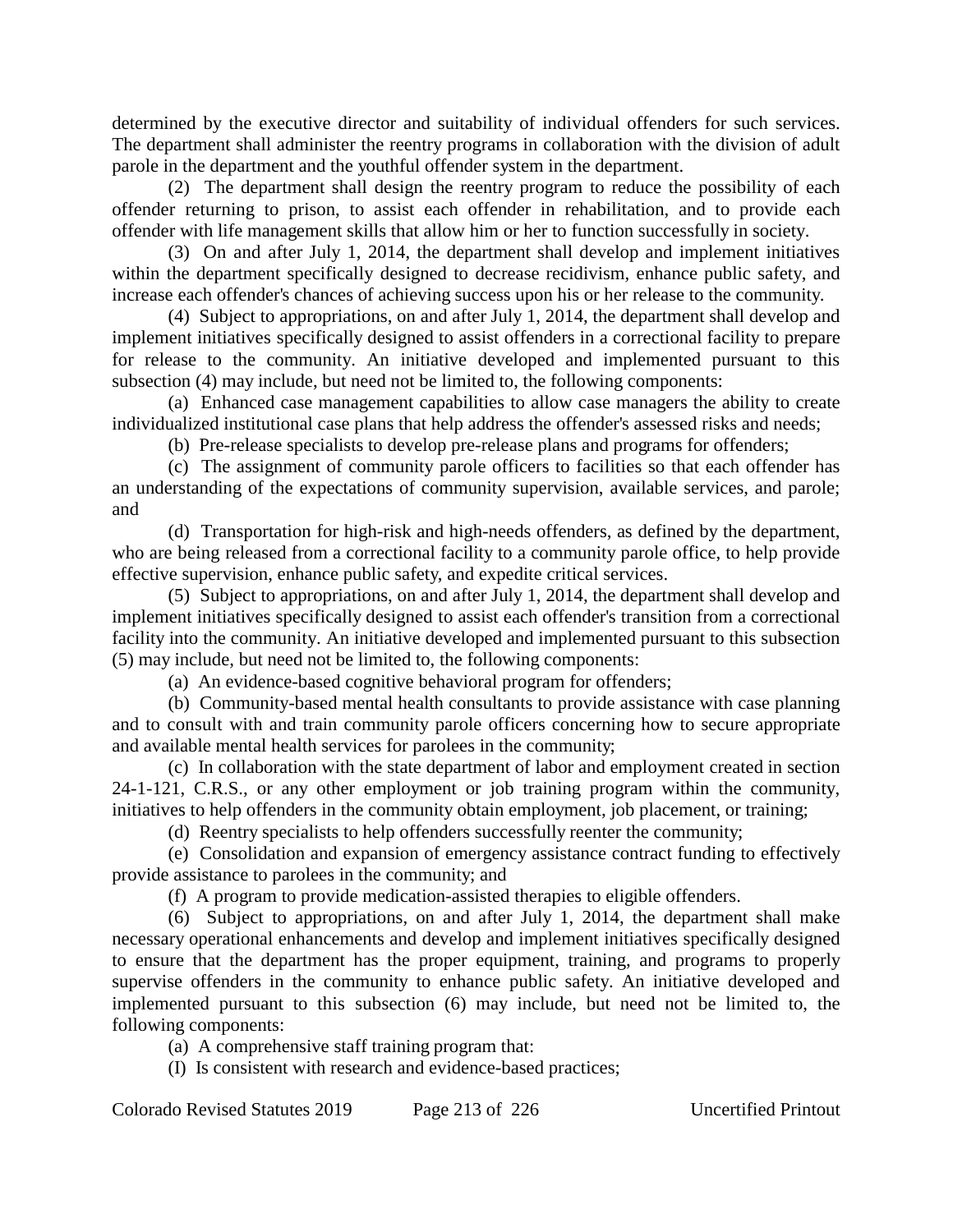(II) Enhances basic training and provides annual in-service training for community parole officers and staff; and

(III) Creates staff development within the division of adult parole so that the division will effectively supervise offenders through successful reintegration;

(b) Acquisition of equipment and resources that will effectively monitor and respond to tampering and other alerts released by electronic monitoring units;

(c) Establishment of an equipment replacement plan for enhanced community parole officer safety; and

(d) Enhancements to parole information technology and parolee tracking systems.

(7) (a) Subject to appropriations, on and after January 1, 2015, the department shall develop and implement a grant program to provide funding to eligible community-based organizations that provide reentry services to people on parole or inmates transitioning through community corrections. The department shall administer the grant program in accordance with policies developed by the executive director pursuant to subsection (7)(b) of this section.

(b) On or before January 1, 2015, the executive director shall develop policies for the administration of the grant program, including but not limited to the following:

(I) A process for determining eligibility criteria for a community-based organization, including but not limited to a community-based organization that serves as an intermediary on behalf of a collaboration of eligible community-based organizations, to receive a grant from the grant program;

(II) A process and timeline whereby a community-based organization may apply for a grant from the grant program;

(III) A process for determining the amount of each grant that is awarded to an eligible community-based organization;

(IV) A process for establishing data-reporting requirements for each eligible communitybased organization that receives a grant from the grant program; and

(V) A process for determining the maximum amount of moneys that an eligible community-based organization may receive from the grant program in a single fiscal year.

(c) In developing policies for the administration of the grant program pursuant to paragraph (b) of this subsection (7), the executive director may require that staff members of an eligible community-based organization seeking funding from the grant program must submit to a criminal background check before an award decision is made. However, the executive director may not exclude a community-based organization from receiving grant moneys solely because one or more staff members of the community-based organization has a criminal record. If the executive director determines that one or more staff members of an applicant eligible community-based organization has a criminal record, he or she shall consider the factors described in section 24-5-101 (4), C.R.S., before deciding whether to award grant moneys to the community-based organization.

(d) The executive director, or his or her designee, shall make the final decision whether to award or deny a grant from the grant program.

(e) In awarding grants from the grant program each fiscal year, the department:

(I) Shall release as much as one quarter of the amount annually appropriated to the grant program to the intermediary described in subsection (7)(b)(I) of this section at the beginning of each fiscal year. The intermediary shall determine how much of this amount is awarded to each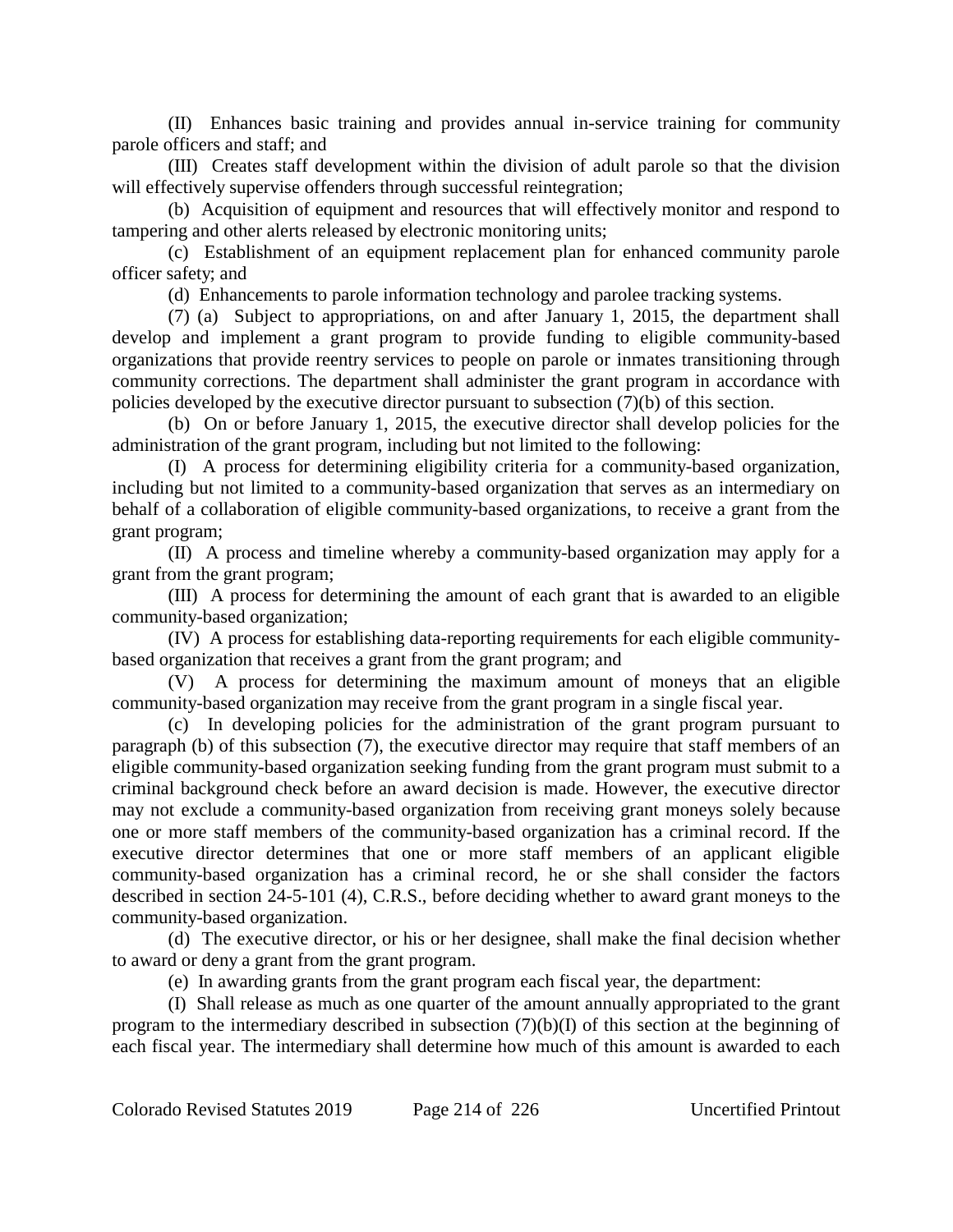community partner as an advance portion of grant money to be awarded to the community partner.

(II) Shall not award any grant money in excess of the amount in the fund.

(f) The department shall expand the grant program in the 2018-2019 fiscal year to maximize the total number of grantees; add grantees in underserved communities, especially in rural areas; and add one or more grantees that specialize in serving the reentry needs of women offenders.

(f.5) (I) The community-based reentry services cash fund, referred to in this subsection (7) as the "fund", is hereby created in the state treasury. The fund consists of money that the general assembly may appropriate or transfer to the fund.

(II) The state treasurer shall credit all interest and income derived from the deposit and investment of money in the fund to the fund.

(III) Money in the fund is continuously appropriated to the department for the grant program developed pursuant to this subsection (7).

(IV) (A) As soon as practicable after July 1, 2019, and July 1, 2020, the treasurer shall transfer from the general fund to the fund any unexpended or unencumbered money appropriated as of June 30, 2019, and June 30, 2020, to the department for the grant program developed pursuant to this subsection (7).

(B) This subsection (7)(f.5)(IV) is repealed, effective July 1, 2021.

(V) The state treasurer shall transfer all unexpended and unencumbered money in the fund on September 1, 2023, to the general fund.

(g) This subsection (7) is repealed, effective September 1, 2023. Before its repeal, the department of regulatory agencies shall review the grant program in accordance with section 24- 34-104.

(8) Repealed.

**Source: L. 2004:** Entire article added, p. 448, § 1, effective April 13. **L. 2014:** Entire section amended, (HB 14-1355), ch. 350, p. 1570, § 1, effective June 6. **L. 2016:** (7)(f) amended, (HB 16-1192), ch. 83, p. 234, § 15, effective April 14. **L. 2017:** (8) amended, (SB 17-031), ch. 92, p. 282, § 8, effective August 9. **L. 2018:** (7)(a), (7)(e), and (7)(f) amended and (7)(g) added, (HB 18-1176), ch. 321, p. 1926, § 2, effective May 30. **L. 2019:** (7)(e)(II) amended and (7)(f.5) added, (SB 19-064), ch. 179, p. 2036, § 1, effective May 14.

**Editor's note:** Subsection (8)(b) provided for the repeal of subsection (8), effective January 2, 2019. (See L. 2017, p. 282.)

**Cross references:** For the legislative declaration in HB 18-1176, see section 1 of chapter 321, Session Laws of Colorado 2018.

# **ARTICLE 34**

Specialized Program For Juveniles Convicted As Adults

Colorado Revised Statutes 2019 Page 215 of 226 Uncertified Printout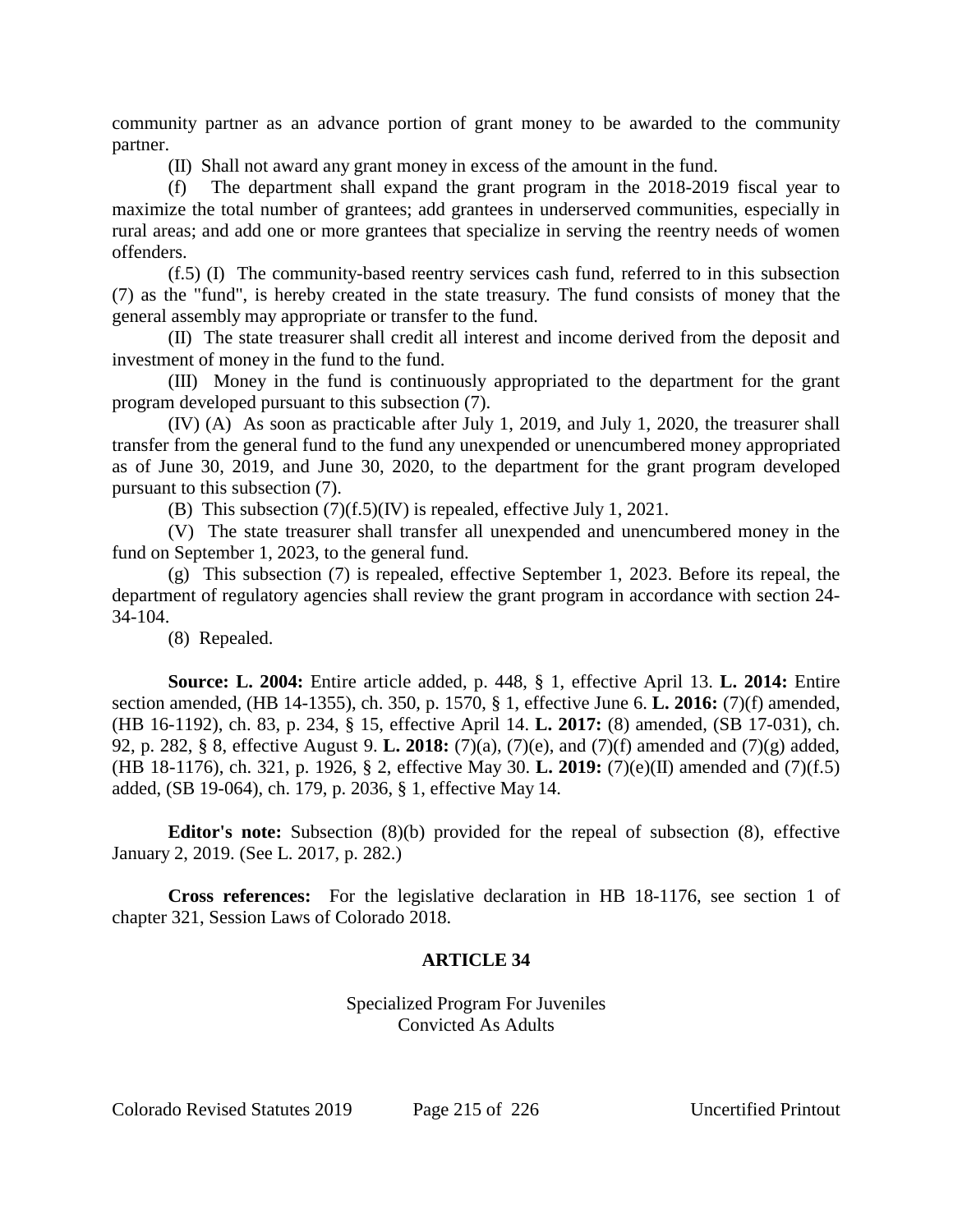**Cross references:** For the legislative declaration in SB 16-180, see section 1 of chapter 352, Session Laws of Colorado 2016.

**17-34-101. Juveniles who are convicted as adults in district court - eligibility for specialized program placement - petitions.** (1) (a) Notwithstanding any other provision of law, an offender serving a sentence in the department for a felony offense as a result of the filing of criminal charges by an information or indictment pursuant to section 19-2-517, or the transfer of proceedings to the district court pursuant to section 19-2-518, or pursuant to either of these sections as they existed prior to their repeal and reenactment, with amendments, by House Bill 96-1005, and who remains in the custody of the department for that felony offense may petition for placement in the specialized program described in section 17-34-102, referred to within this section as the "specialized program", as follows:

(I) If the felony of which the person was convicted was not murder in the first degree, as described in section 18-3-102, then the offender may petition for placement in the specialized program after serving twenty years of his or her sentence if he or she:

(A) Has not been released on parole;

(B) Has not been convicted of unlawful sexual behavior, as defined in section 16-22-102 (9), C.R.S.;

(C) Is not in a treatment program within the department for a serious behavioral or mental health disorder;

(D) Has obtained, at a minimum, a high school diploma or has successfully passed a high school equivalency examination, as defined in section 22-33-102 (8.5), C.R.S.;

(E) Has participated in programs offered to him or her by the department and demonstrated responsibility and commitment in those programs;

(F) Has demonstrated positive growth and change through increasing developmental maturity and quantifiable good behavior during the course of his or her incarceration; and

(G) Has accepted responsibility for the criminal behavior underlying the offense for which he or she was convicted.

(II) If the felony of which the person was convicted was murder in the first degree, as described in section  $18-3-102$  (1)(b) or (1)(d), C.R.S., then the offender may petition for placement in the specialized program after serving twenty years of his or her sentence if he or she satisfies the criteria described in sub-subparagraphs (A), (B), (C), (D), (E), (F), and (G) of subparagraph (I) of this paragraph (a).

(III) If the felony of which the person was convicted was murder in the first degree, as described in section 18-3-102, C.R.S., but was not murder in the first degree, as described in section 18-3-102 (1)(b) or (1)(d), C.R.S., then the offender may petition for placement in the specialized program after serving twenty-five years of his or her sentence if he or she satisfies the criteria described in sub-subparagraphs  $(A)$ ,  $(B)$ ,  $(C)$ ,  $(D)$ ,  $(E)$ ,  $(F)$ , and  $(G)$  of subparagraph (I) of this paragraph (a).

(b) An offender who is described in paragraph (a) of this subsection (1) may apply for placement in the specialized program notwithstanding his or her sentence or parole eligibility date.

(2) Upon receiving a petition from an offender described in subsection (1) of this section, the executive director or his or her designee shall review the petition and determine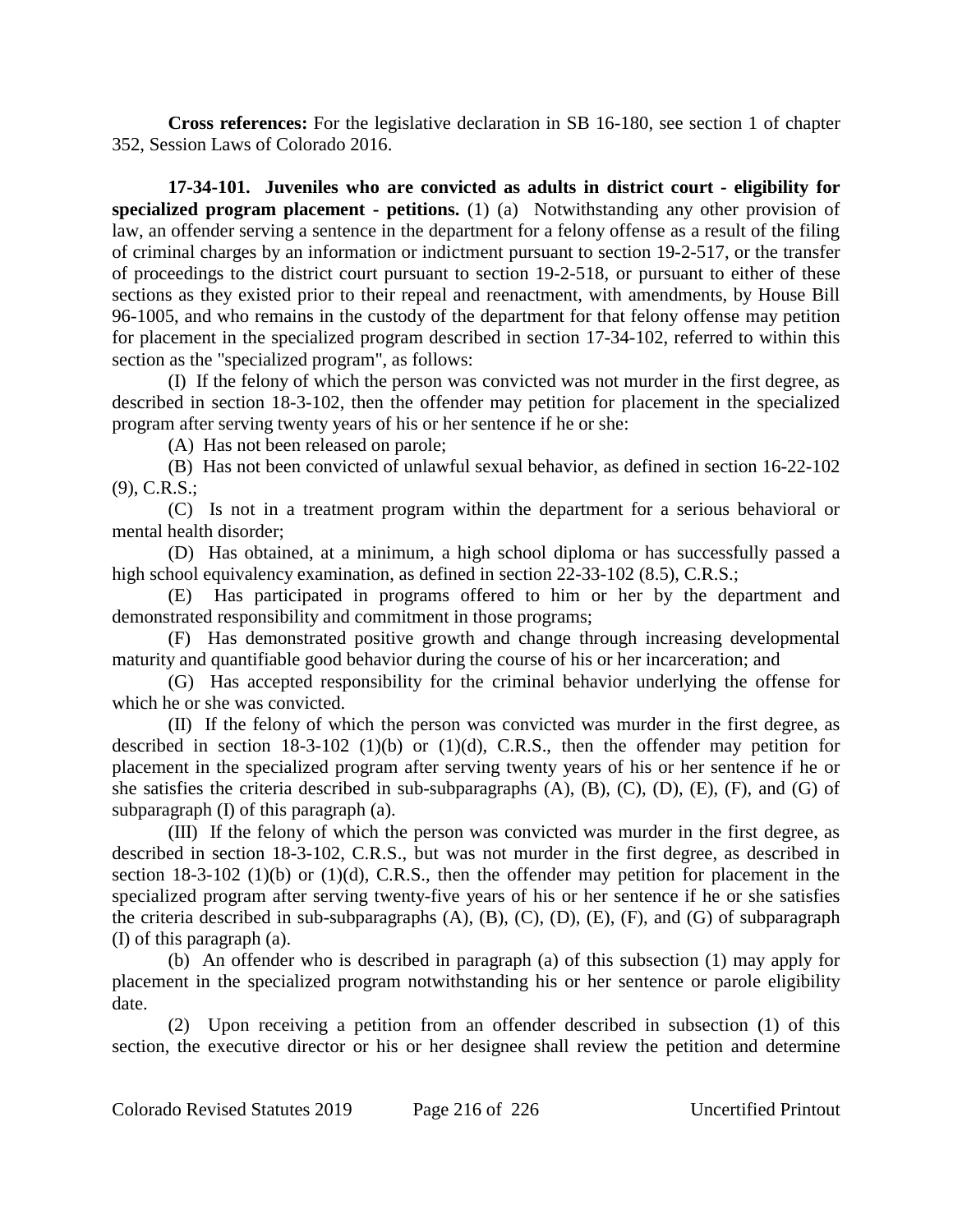whether to place the offender in the specialized program. In making this determination, the executive director or his or her designee shall consider the following criteria:

(a) The nature of the offense and the circumstances surrounding the offense, including the extent of the offender's participation in the criminal conduct;

(b) The age and maturity of the offender at the time of the offense;

(c) The behavior of the offender in any institution for the duration of his or her sentence, including consideration of any violations of the inmate code of conduct and dates of the violations or, in the alternative, the lack of any such violations;

(d) The assessed risk and needs of the offender;

(e) The impact of the offense on any victim and any victim's immediate family member; and

(f) Any other factor determined to be relevant by the executive director or his or her designee in assessing and making a determination regarding the offender's demonstrated rehabilitation.

(3) The department may make restorative justice practices, as defined in section 18-1- 901 (3)(o.5), C.R.S., available to any victim of any offender who petitions for placement in the specialized program, as may be appropriate, but only if requested by the victim and the victim has registered with the department of corrections requesting notice of victims' rights pursuant to the provisions of part 3 of article 4.1 of title 24, C.R.S.

(4) (a) If after review of an offender's petition, the executive director or his or her designee determines that the offender is an appropriate candidate for placement in the specialized program, the department shall place the offender in the specialized program as soon as practicable.

(b) Any victim or victim's immediate family member, as defined in section 24-4.1-302 (5) and (6), C.R.S., has the right to be informed of the placement of an offender pursuant to sections 24-4.1-302.5 (1)(q) and 24-4.1-303 (14), C.R.S.

(5) If the executive director or his or her designee denies an offender's petition for placement in the specialized program based on a determination that the offender is inappropriate for such placement after consideration of the criteria set forth in subsection (2) of this section, the offender may petition the executive director or his or her designee for placement in the specialized program not sooner than three years after the issuance of the denial.

(6) The department shall develop policies and procedures for the preparation, submission, and review of petitions for placement of offenders in the specialized program, as described in this section.

**Source: L. 2016:** Entire article added, (SB 16-180), ch. 352, p. 1439, § 2, effective August 10. **L. 2017:** IP(1)(a), IP(1)(a)(I), and (1)(a)(I)(C) amended, (SB 17-242), ch. 263, p. 1304, § 135, effective May 25.

**Cross references:** For the legislative declaration in SB 17-242, see section 1 of chapter 263, Session Laws of Colorado 2017.

**17-34-102. Specialized program for juveniles convicted as adults - report.** (1) The department shall develop and implement a specialized program for offenders who have been sentenced to an adult prison for a felony offense committed while the offender was less than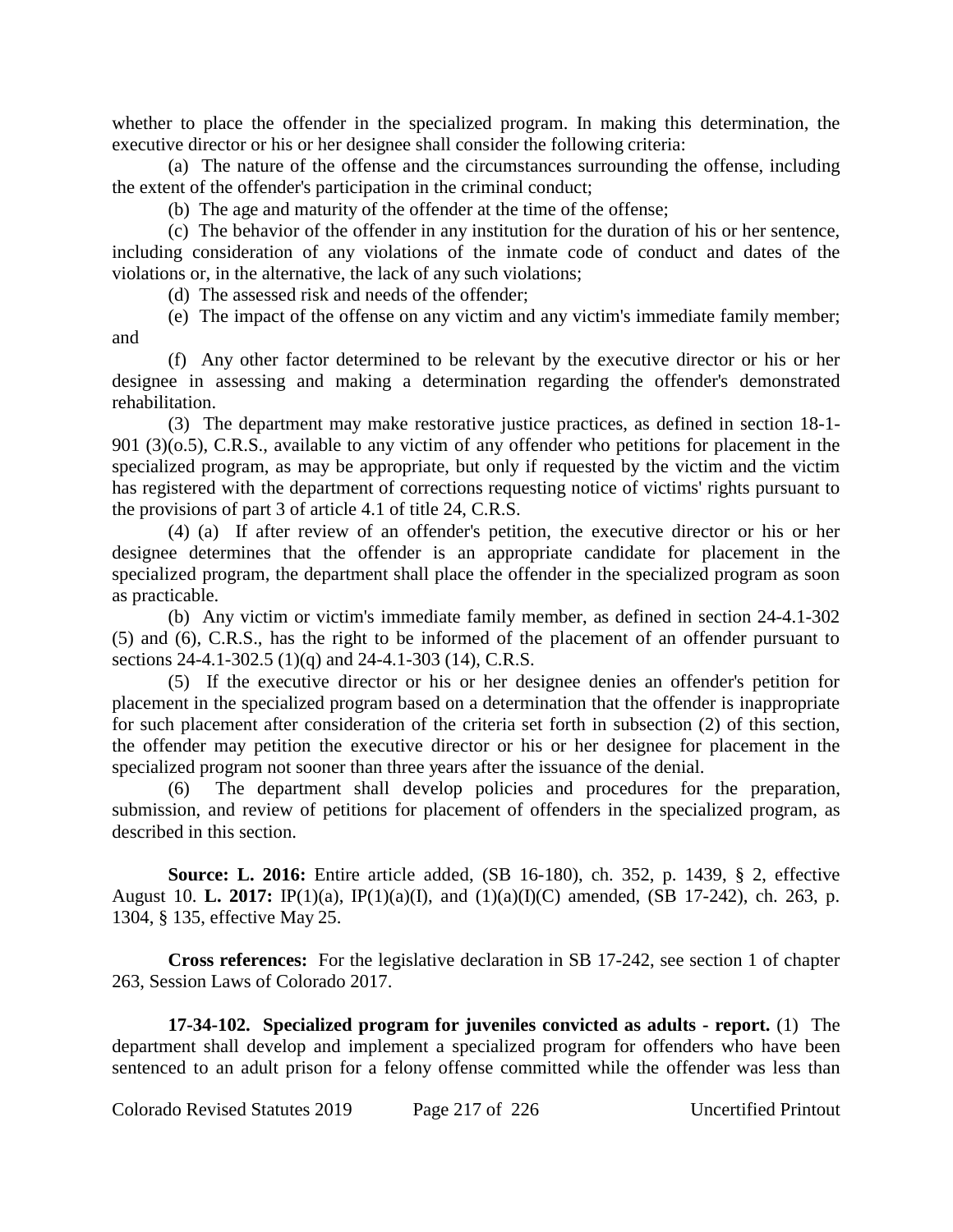eighteen years of age as a result of the filing of criminal charges by an information or indictment pursuant to section 19-2-517, C.R.S., or the transfer of proceedings to the district court pursuant to section 19-2-518, C.R.S., or pursuant to either of these sections as they existed prior to their repeal and reenactment, with amendments, by House Bill 96-1005, and who are determined to be appropriate for placement in the specialized program. The department shall implement the specialized program within or in conjunction with a facility operated by, or under contract with, the department.

(2) The specialized program must include components that allow an offender to experience placement with more independence in daily life, with additional work-related responsibilities and other program components that will assist and support the offender's successful reintegration into the community of offenders who have never lived independently or functioned in the community as an adult. The specialized program must also include best and promising practices in independent living skills development, reentry services for long-term offenders, and intensive supervision and monitoring.

(3) The department shall not allow any participating offender to complete the specialized program in less than three years.

(4) The department may make restorative justice practices, as defined in section 18-1- 901 (3)(o.5), C.R.S., available to any victim of any offender who petitions for placement in the specialized program, as may be appropriate, but only if requested by the victim and the victim has registered with the department of corrections requesting notice of victims' rights pursuant to the provisions of part 3 of article 4.1 of title 24, C.R.S.

(5) Repealed.

(6) (a) The department shall include in the specialized program rules of conduct for program participants and a policy whereby program participants who fail to comply with the rules of conduct are terminated from participation in the specialized program and returned to an appropriate prison placement.

(b) An offender who is terminated from the specialized program may not re-petition for placement in the specialized program sooner than three years from the date of such termination.

(7) Notwithstanding any provision of law, an offender who successfully completes the specialized program is eligible to apply for early parole pursuant to the provisions of section 17- 22.5-403 (4.5) or 17-22.5-403.7.

(8) (a) Except as described in paragraph (b) of this subsection (8), if an offender has served at least twenty-five calendar years of his or her sentence and successfully completed the specialized program, unless rebutted by relevant evidence, it is presumed that:

(I) The offender has met the factual burden of presenting extraordinary mitigating circumstances; and

(II) The offender's release to early parole is compatible with the safety and welfare of society.

(b) If an offender who committed murder in the first degree, as described in section 18-  $3-102$  (1)(a), (1)(c), (1)(e), or (1)(f), C.R.S., has served thirty years of his or her sentence and successfully completed the program, unless rebutted by relevant evidence, the presumptions described in subparagraphs (I) and (II) of paragraph (a) of this subsection (8) apply.

(9) On and after January 1, 2018, during its annual presentation before the joint judiciary committee of the general assembly, or any successor joint committee, pursuant to section 2-7- 203, C.R.S., the department shall include a status report regarding the progress and outcomes of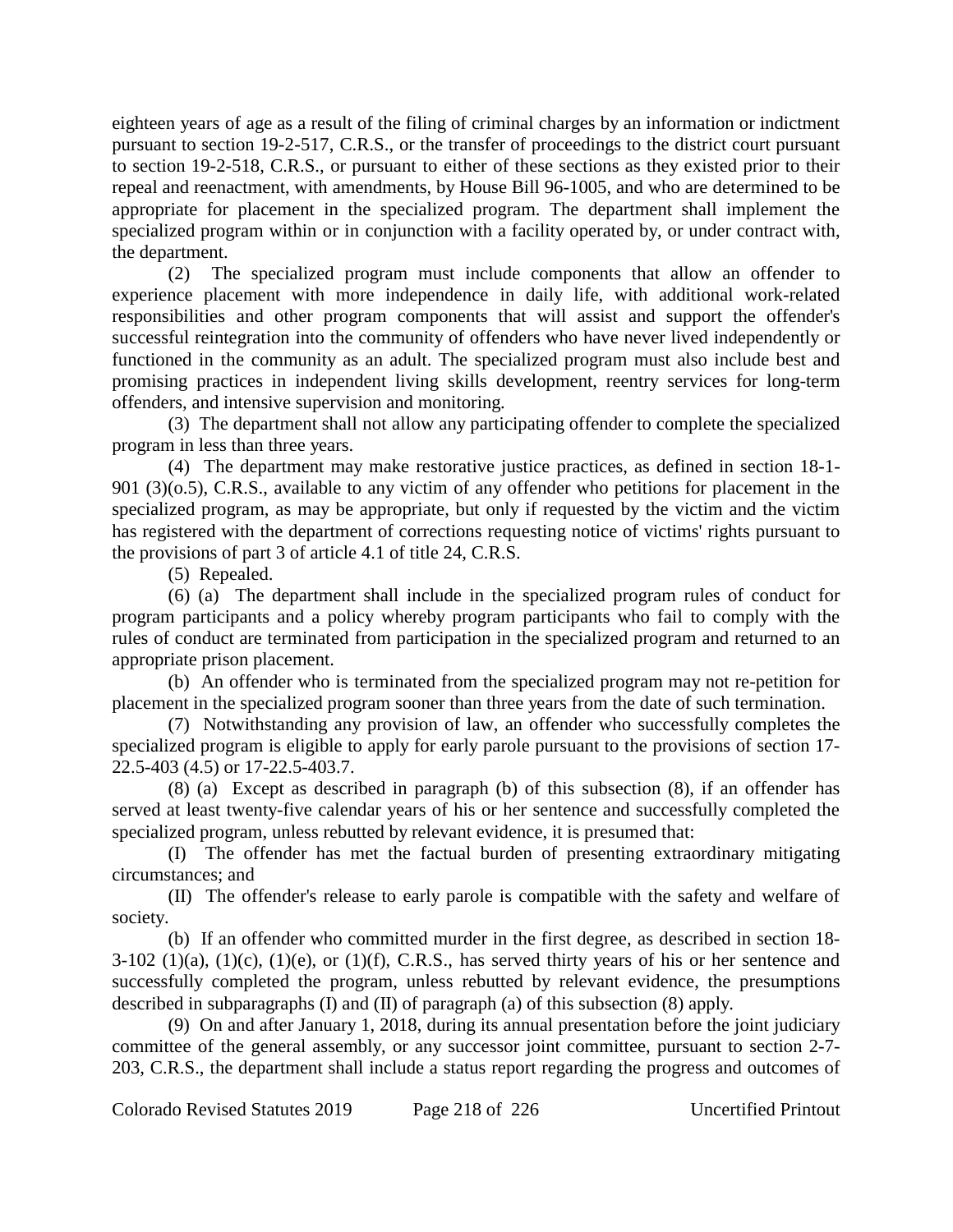the specialized program developed and implemented by the department pursuant to this section during the preceding year. The report, at a minimum, shall include:

(a) A description of the specialized program, including the evidence-based and promising practices that are included in the specialized program;

(b) The policies and procedures developed by the department to determine which eligible offenders may be placed in the specialized program;

(c) The policies and procedures developed by the department to address the conduct of participants in the specialized program;

(d) The location of the program and the number of beds available for specialized program participants;

(e) The number of offenders selected to participate in the specialized program; the number of offenders who were denied placement in the specialized program, including the reasons for such denials; and the number of offenders who were removed from the specialized program and the reasons for their removal;

(f) A summary concerning the staffing of the specialized program;

(g) Information concerning the behavior patterns of the offenders in the specialized program;

(h) The number of offenders who successfully completed the specialized program;

(i) The number of specialized program participants who have been referred to the parole board for early parole; and

(j) The number of specialized program participants who were granted early parole by the governor.

**Source: L. 2016:** Entire article added, (SB 16-180), ch. 352, p. 1441, § 2, effective August 10.

**Editor's note:** Subsection (5)(b) provided for the repeal of subsection (5), effective December 1, 2017. (See L. 2016, p. 1441.)

# **DIAGNOSTIC PROGRAMS**

## **ARTICLE 40**

## Colorado Diagnostic Program

**Editor's note:** (1) Prior to the repeal and reenactment of this title in 1977, the substantive provisions of this article were contained in article 40 of title 27.

(2) For additional historical information concerning the repeal and reenactment of this title, see the editor's note at the beginning of this title.

**17-40-101. Definitions.** As used in this article 40, unless the context otherwise requires:

(1) "Correctional institution" means the correctional facilities at Cañon City, the correctional facilities at Buena Vista, or any other institution established for the rehabilitation of male or female offenders.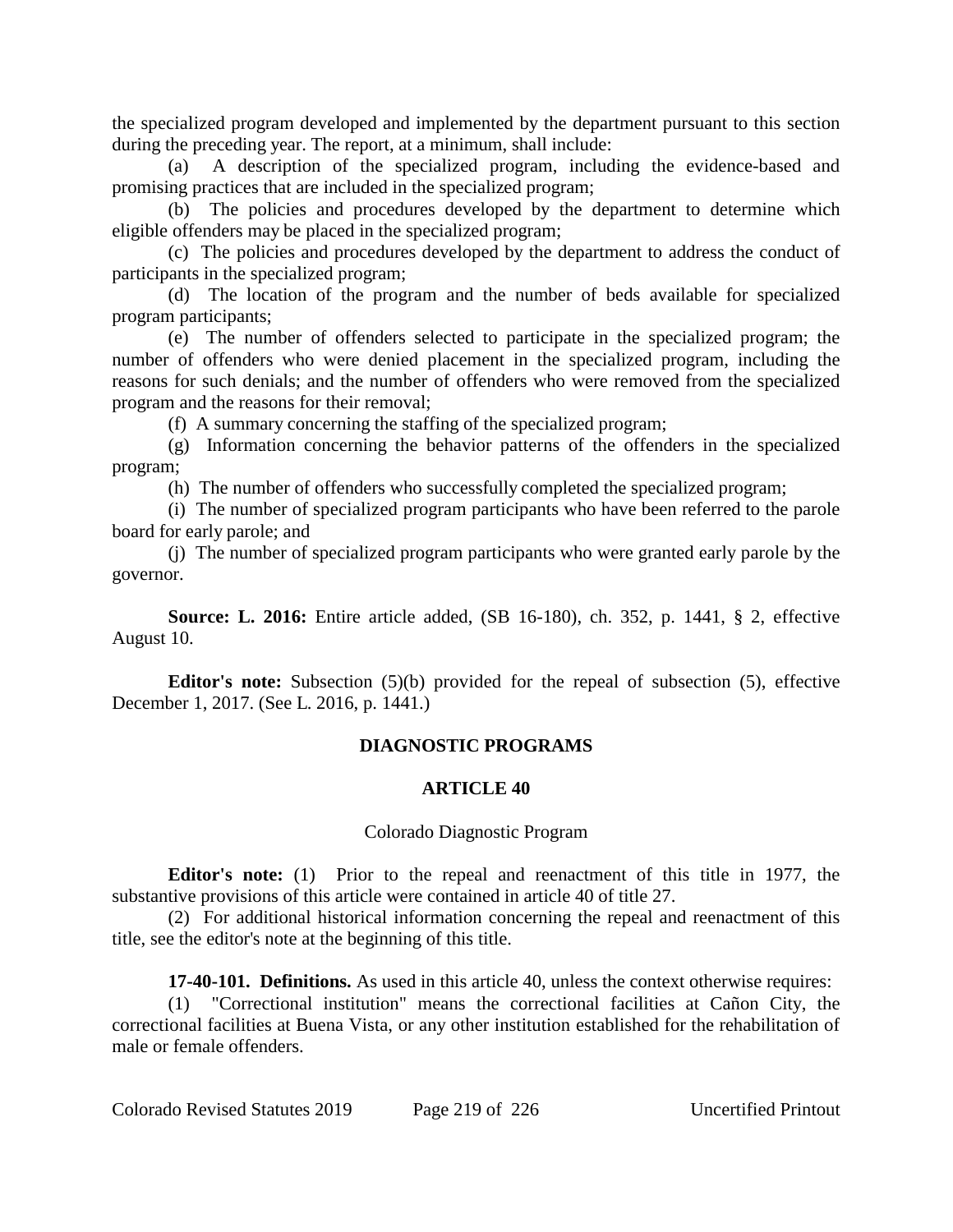(1.5) "Diagnostic center" means the diagnostic center located within the city and county of Denver.

(2) "Diagnostic services" means diagnostic examination and evaluation programs, including medical and dental evaluations, psychological testing, and academic and vocational assessment. "Diagnostic services" also includes identification of special needs, such as protective custody, services for persons who have behavioral or mental health disorders or intellectual and developmental disabilities, and special arrangements for those deemed potentially disruptive to institutional safety and operation.

- (3) (Deleted by amendment, L. 94, p. 605, § 12, effective July 1, 1994.)
- (4) "Superintendent" means the administrative head of the diagnostic center.

**Source: L. 77:** Entire title R&RE, p. 947, § 10, effective August 1. **L. 78:** (1.5) added and (4) amended, p. 357, § 3, effective April 27. **L. 79:** (1), (1.5), and (4) amended, p. 699, § 67, effective July 1. **L. 86:** (1.5) and (2) amended, p. 767, § 1, effective May 8. **L. 94:** (1.5), (3), and (4) amended, p. 605, § 12, effective July 1. **L. 2006:** (2) amended, p. 1399, § 48, effective August 7. **L. 2017:** IP and (2) amended, (SB 17-242), ch. 263, p. 1304, § 136, effective May 25.

**Editor's note:** This section is similar to former § 27-40-101 as it existed prior to 1977.

**Cross references:** For the legislative declaration in SB 17-242, see section 1 of chapter 263, Session Laws of Colorado 2017.

**17-40-102. Program established.** (1) There is hereby established the Colorado diagnostic program, referred to in this article as the "program".

(2) The primary function and purpose of the program shall be to provide a diagnostic examination and evaluation of all offenders sentenced by the courts of this state, so that each such offender may be assigned to a correctional institution or a program established pursuant to article 27.7 of this title which has the type of security and, to the extent possible, appropriate programs of education, employment, and treatment available, which are designed to accomplish maximum rehabilitation of such offender and to prepare an offender for placement into as productive an employment as possible following imprisonment.

**Source: L. 77:** Entire title R&RE, p. 948, § 10, effective August 1. **L. 78:** (2) amended, p. 357, § 4, effective April 27. **L. 90:** (2) amended, p. 965, § 2, effective June 7.

**Editor's note:** This section is similar to former § 27-40-102 as it existed prior to 1977.

**17-40-103. Examination of offenders - report.** (1) As soon as possible after July 1, 1974, each offender entering the diagnostic center shall receive appropriate diagnostic services, and each offender's treatment and employment needs shall be identified. Information provided pursuant to section 17-40-104 shall be considered in structuring the rehabilitation program. An offender shall be assigned to the assessment program for a period not to exceed sixty days; except that an offender may be held for an additional thirty days upon approval of the executive director. Upon completion of the recommended rehabilitation report, it shall be transmitted by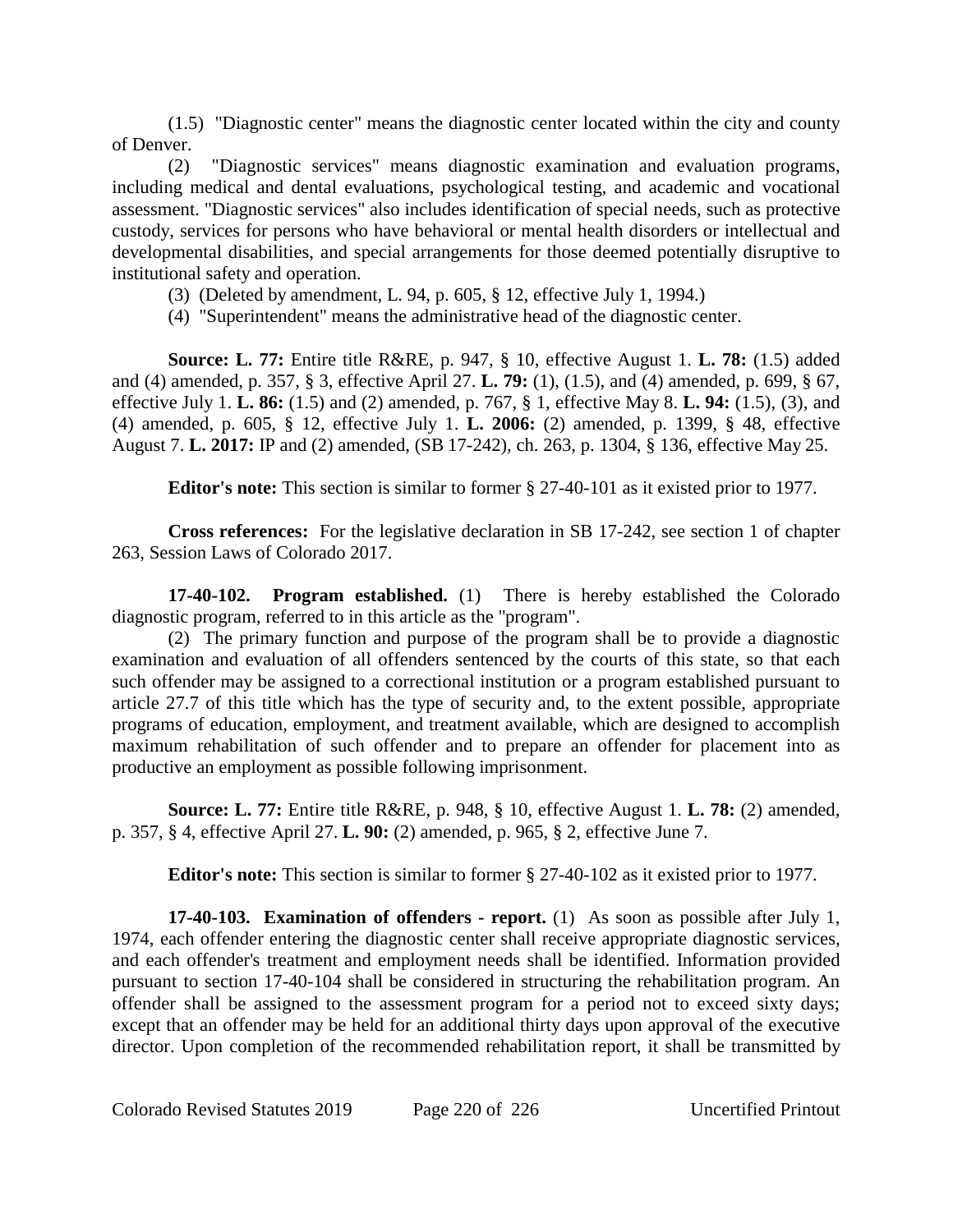the superintendent to the executive director, who, within fifteen days, shall cause the offender to be:

(a) Assigned to a correctional institution or to a program established pursuant to article 27.7 of this title, unless otherwise prohibited by law, based upon the examination and study of the offender; or

(b) Upon order of the court, returned to the court for the purpose of granting probation or other modification of sentence.

(2) A copy of the recommended rehabilitation report shall be shown and explained to the offender upon request; except that the executive director may withhold any information he deems to be detrimental to the rehabilitation of the offender.

(3) Nothing in this section shall be construed to restrict or deny the power of the court to grant an application for postconviction review pursuant to section 18-1-410, C.R.S.

**Source: L. 77:** Entire title R&RE, p. 948, § 10, effective August 1. **L. 78:** IP(1) amended, p. 357, § 5, effective April 27. **L. 90:** (1)(a) amended, p. 965, § 3, effective June 7. **L. 94:** IP(1) amended, p. 605, § 13, effective July 1. **L. 97:** IP(1) amended, p. 27, § 4, effective March 20.

**Editor's note:** This section is similar to former § 27-40-103 as it existed prior to 1977.

**Cross references:** For the requirement that sentenced persons be confined in the diagnostic center, see § 16-11-308 (2).

**17-40-104. Responsibility to the program of court imposing sentence.** Before or at the same time any offender is transported to the diagnostic center, the sentencing court shall transmit to the superintendent of the program any available presentence report, offense report, or diagnostic or clinical information and any recommendation the court may deem appropriate.

**Source: L. 77:** Entire title R&RE, p. 948, § 10, effective August 1. **L. 78:** Entire section amended, p. 357, § 6, effective April 27. **L. 79:** Entire section amended, p. 700, § 68, effective July 1. **L. 94:** Entire section amended, p. 605, § 14, effective July 1.

**Editor's note:** This section is similar to former § 27-40-104 as it existed prior to 1977.

**17-40-105. Appointment of personnel to the program.** Subject to the provisions of section 13 of article XII of the state constitution, the executive director shall appoint the superintendent. The superintendent shall appoint such supervisors, psychiatrists, psychologists, social workers, correctional specialists, and other officers and employees as are deemed necessary. No inmate of any correctional institution shall be appointed to any task directly involved with the diagnostic services provided by the program. This shall not prohibit tasks performed by inmates in custodial capacities and food service duties and similar tasks approved by the executive director.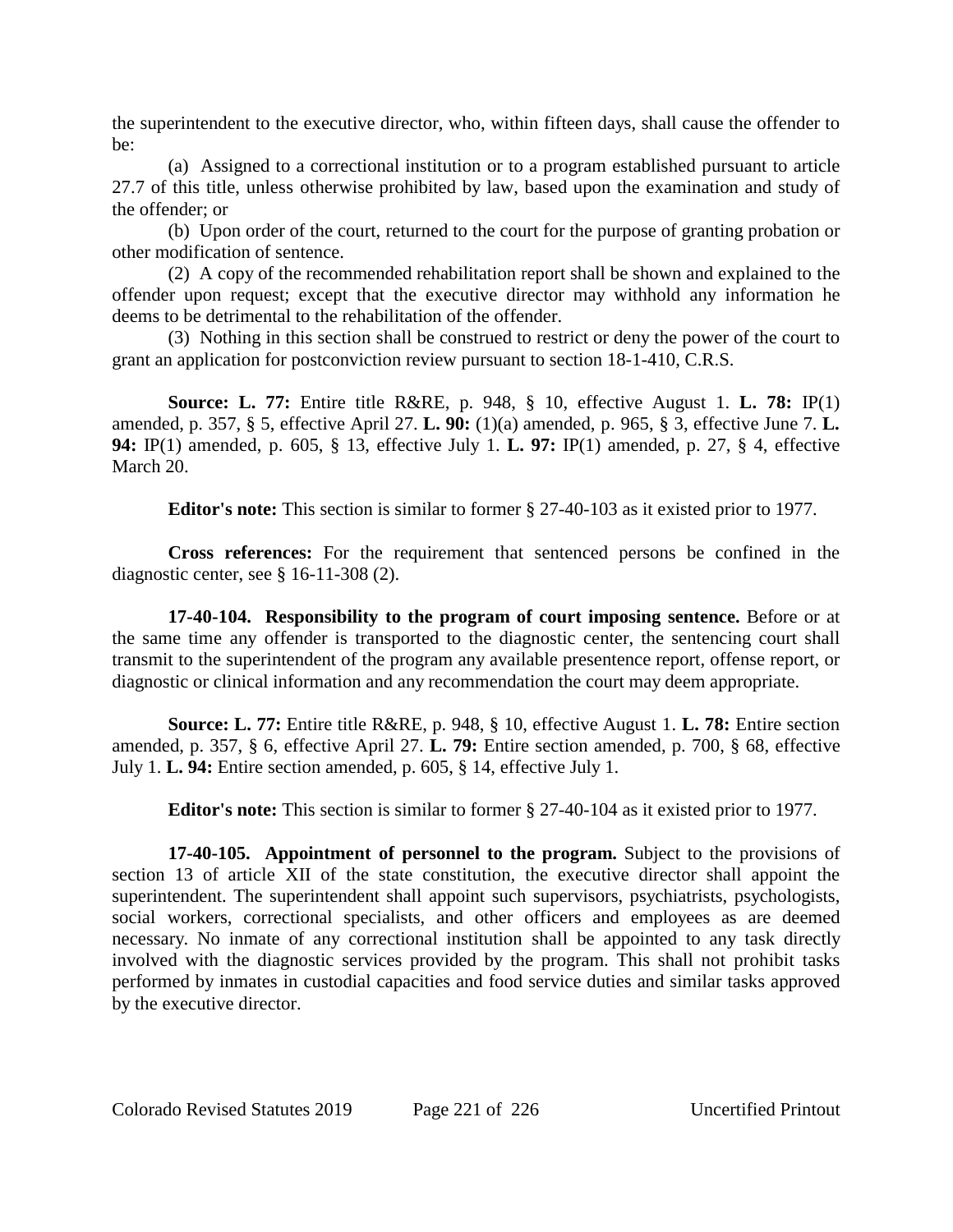**Source: L. 77:** Entire title R&RE, p. 948, § 10, effective August 1. **L. 78:** Entire section amended, p. 358, § 7, effective April 27. **L. 94:** Entire section amended, p. 606, § 15, effective July 1.

**Editor's note:** This section is similar to former § 27-40-105 as it existed prior to 1977.

**17-40-106. Responsibilities of the superintendent.** (1) The superintendent shall be responsible for the administration of diagnostic services and the supervision of the employees of the program.

(2) The superintendent shall be responsible for the management, control, regulation, and operation of the physical facilities and for the reception, discipline, and confinement of all offenders.

(3) The superintendent or superintendent's designee shall separate all offenders in the diagnostic program from the offenders in the correctional institution.

(4) (a) The superintendent may implement a behavioral or mental health disorder screening program to screen offenders entering the diagnostic center. If the superintendent chooses to implement a behavioral or mental health disorder screening program, the superintendent shall use the standardized screening instrument developed pursuant to section 16- 11.9-102 and conduct the screening in accordance with procedures established pursuant to said section.

(b) Prior to implementation of a behavioral or mental health disorder screening program pursuant to this subsection (4), if implementation of the program would require an increase in appropriations, the superintendent shall submit to the joint budget committee a request for funding in the amount necessary to implement the behavioral or mental health disorder screening program. If implementation of the behavioral or mental health disorder screening program would require an increase in appropriations, implementation of the program is conditional upon approval of the funding request.

**Source: L. 77:** Entire title R&RE, p. 949, § 10, effective August 1. **L. 78:** (2) and (3) amended, p. 358, § 8, effective April 27. **L. 94:** (1) and (3) amended, p. 606, § 16, effective July 1. **L. 2002:** (4) added, p. 574, § 3, effective May 24. **L. 2017:** (4) amended, (SB 17-242), ch. 263, p. 1304, § 137, effective May 25.

**Editor's note:** This section is similar to former § 27-40-106 as it existed prior to 1977.

**Cross references:** For the legislative declaration in SB 17-242, see section 1 of chapter 263, Session Laws of Colorado 2017.

**17-40-107. Transfer of prisoners for examination - assignment.** The executive director may transfer any offender to the program for study and examination and, upon completion thereof, shall cause the offender to be assigned pursuant to this article.

**Source: L. 77:** Entire title R&RE, p. 949, § 10, effective August 1.

**Editor's note:** This section is similar to former  $\S 27-40-107$  as it existed prior to 1977.

Colorado Revised Statutes 2019 Page 222 of 226 Uncertified Printout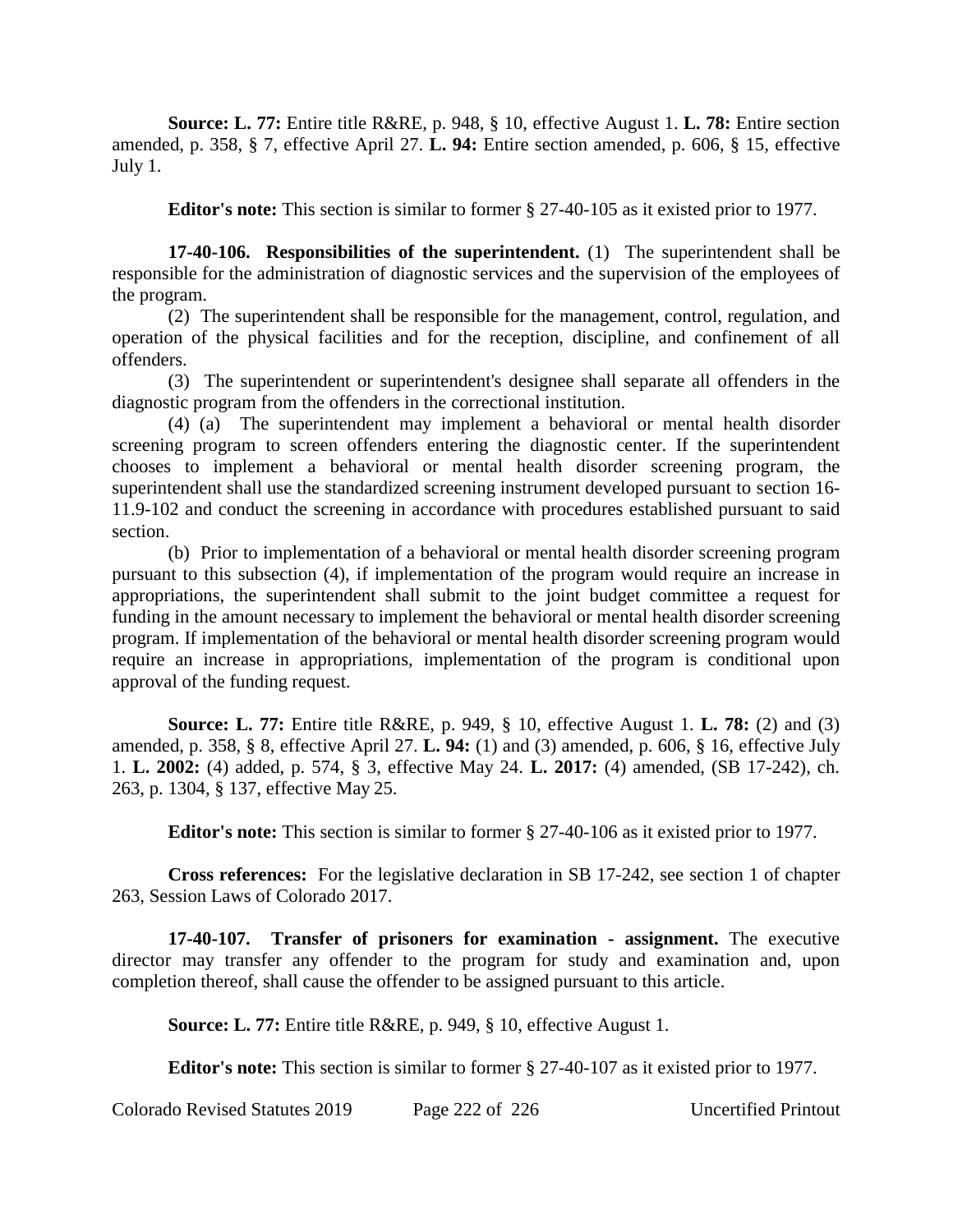## **ARTICLE 41**

### Colorado Prerelease Program

#### **17-41-101 to 17-41-104. (Repealed)**

**Editor's note:** (1) Section 17-41-104 provided for the repeal of this article, effective July 1, 1984. (See L. 81, p. 968.)

(2) This article was added in 1981. For amendments to this article prior to its repeal in 1984, consult the Colorado statutory research explanatory note and the table itemizing the replacement volumes and supplements to the original volume of C.R.S. 1973 beginning on page vii in the front of this volume.

### **MISCELLANEOUS PROVISIONS**

# **ARTICLE 42**

#### Miscellaneous Provisions

**17-42-101. Freedom of worship.** (1) All persons who are confined to a correctional facility as defined in section 17-1-102 shall have the right to worship according to the dictates of their consciences, and such persons shall be afforded a reasonable opportunity to freely exercise their religious beliefs without fear of retaliation or discrimination for the free exercise thereof. The practice of religion by any particular sect may not be curtailed or prohibited unless such practices threaten the reasonable security interests of the correctional facility.

(2) Upon the request of any inmate, and to the extent practicable and consistent with reasonable security considerations, religious facilities shall be made available in a nondiscriminatory manner. Services shall be held and advice and ministration given within the buildings or grounds of the correctional facility where the inmate is confined. Attendance at any services so provided shall be voluntary.

(3) The department shall permit access to objects of a religious nature where possession of such objects would not unduly burden the reasonable security interests of the correctional facility. Prison officials shall accord appropriate respect for sacred objects. When the reasonable security interests of the correctional facility necessitate the inspection of any sacred object, such inspection shall be done visually.

(4) In order to provide for and attend to the spiritual needs of inmates, the department shall permit inmates to consult with and receive spiritual advice and ministration from a spiritual leader.

(5) This section shall not require the department of corrections to construct additional facilities, remodel or reconfigure existing structures, or hire additional employees to meet the directives of this section.

**Source: L. 92:** Entire article added, p. 250, § 1, effective May 26.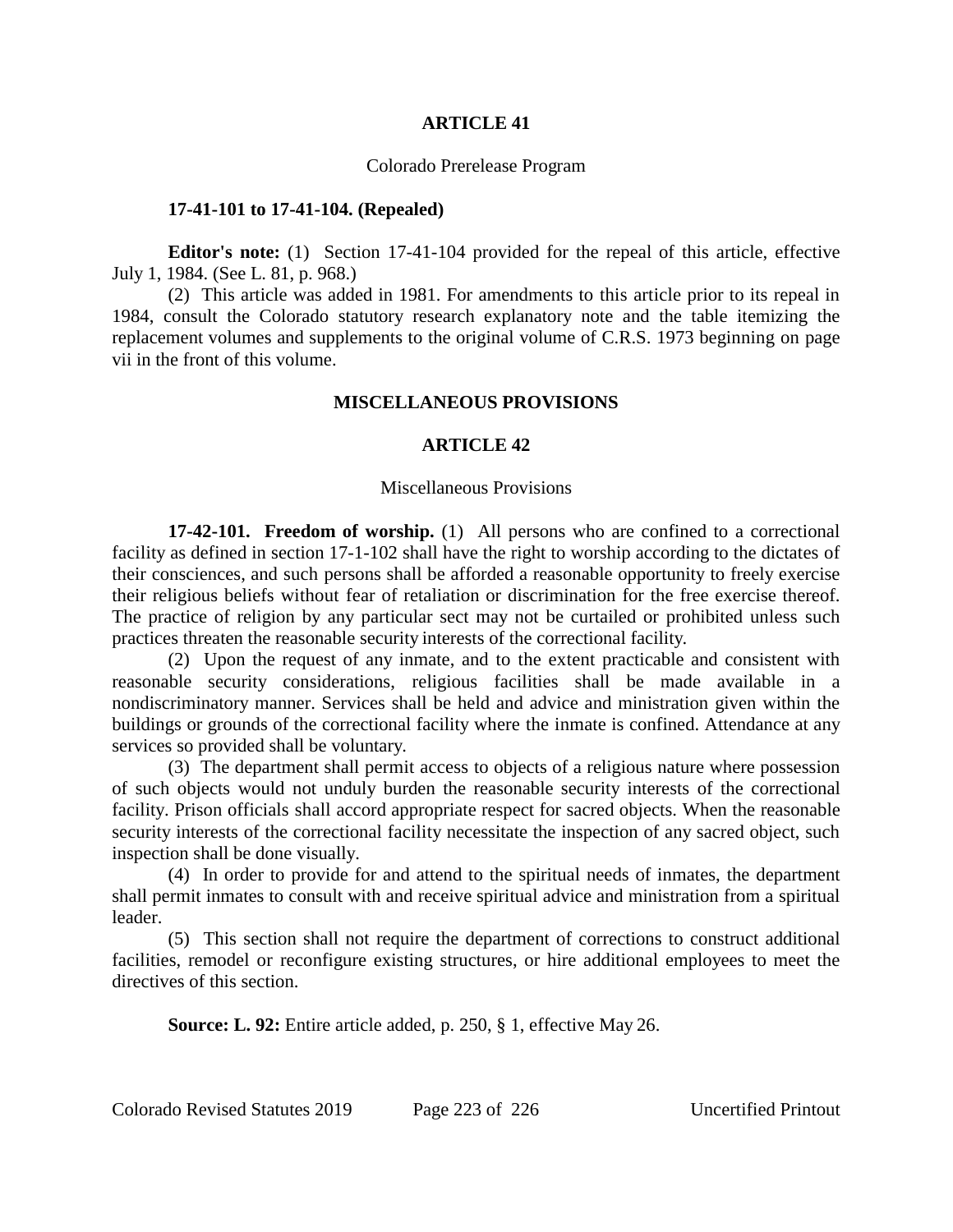**17-42-102. American Indians - freedom of worship - definitions.** (1) The general assembly hereby finds, determines, and declares that American Indian religions and religious beliefs predate the creation of the United States constitution; however, understanding of and respect for American Indian religious practices is not widespread among non-indigenous persons. The general assembly further finds that serious problems in the practice of religious freedom persist for the American Indian and particularly for American Indians who are incarcerated. Therefore, in order to protect this most basic freedom for American Indians who are incarcerated, traditional religious and ceremonial practices of American Indians should be permitted in correctional facilities to the extent that such practices do not impinge on the reasonable security interests of the correctional facilities to which such Indians are confined.

(2) American Indians who are confined to a correctional facility as defined in section 17- 1-102 and who practice an American Indian religion as defined in subsection (5) of this section shall have access on a regular basis to the following:

(a) American Indian traditional spiritual leaders;

(b) Items and materials utilized in religious ceremonies; and

(c) American Indian religious facilities.

(3) Access of American Indians to spiritual leaders, religious items and materials, and religious facilities shall be comparable to access to clergy, religious items and materials, and religious facilities which is afforded to inmates who practice Judeo-Christian religions.

(4) The provisions of this section shall not be construed as requiring prison authorities to permit or prohibit access to peyote or American Indian religious sites.

(5) For purposes of this section:

(a) "American Indian" means an individual of aboriginal ancestry who is a member of an Indian tribe. "American Indian" includes any individual who is an Alaska native or any individual who is a native Hawaiian.

(b) "American Indian religion" means any religion which is practiced by American Indians and the origin and interpretation of which is from a traditional American Indian culture or community.

(c) "Indian tribe" means any tribe, band, nation, or other organized group or community of Indians, including any Alaska native village as defined in the "Alaska Native Claims Settlement Act", federal Public Law 92-203, as amended, which is recognized as eligible for the special programs and services provided by the United States to Indians because of their status as Indians.

(d) "Native Hawaiian" means any individual who is a descendant of the aboriginal people who, prior to 1778, occupied and exercised sovereignty in the area that now comprises the state of Hawaii.

**Source: L. 92:** Entire article added, p. 251, § 1, effective May 26.

**Editor's note:** Subsections (5)(b), (5)(c), and (5)(d), as enacted by Senate Bill 92-197, were relettered on revision in 2004 to conform with statutory alphabetization format.

**17-42-103. Policies concerning inmates' use of telephones - excessive rates prohibited.** In administering the use of telephones by inmates in any state or private prison facility, the department shall not receive any commission from the phone provider except as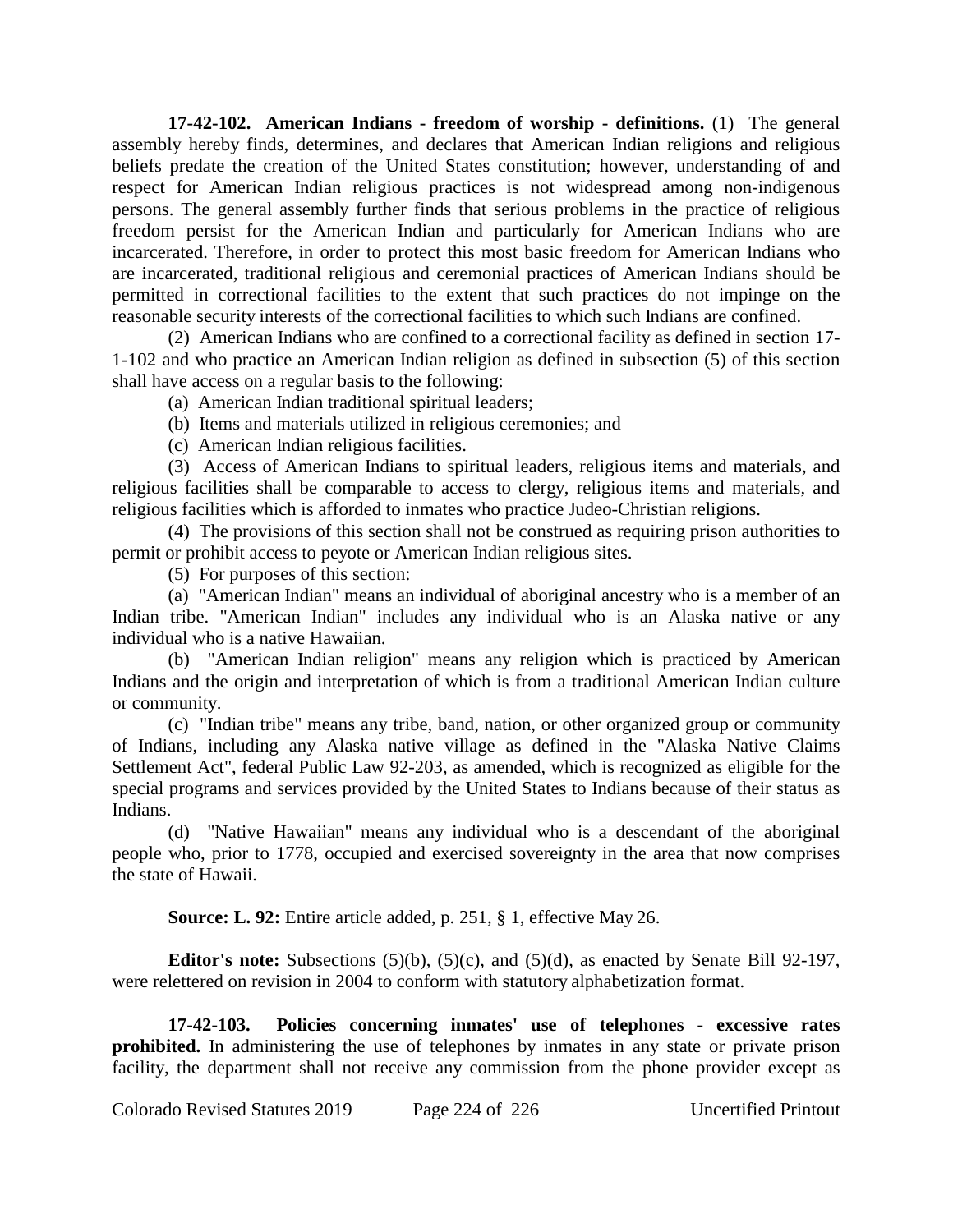much as is necessary to pay for calling costs and the direct and indirect costs incurred by the department in managing the calling system. For the purposes of this provision, "direct and indirect costs incurred by the department in managing the calling system" includes costs related to the provision of security and monitoring systems by either the department or the phone provider.

**Source: L. 2015:** Entire section added, (SB 15-195), ch. 279, p. 1145, § 2, effective August 5.

**17-42-104. Inmates incarcerated in other states - notifications to victims required exceptions - definitions.** (1) If the department determines that an inmate is eligible for relocation to a penal institution in another state pursuant to the "Interstate Corrections Compact", part 16 of article 60 of title 24, then not later than twenty-four hours after such determination, the department shall notify the prosecuting attorney and any registered victim of one or more crimes for which the inmate is serving his or her sentence that:

(a) Such a determination has been made; and

(b) If the inmate is relocated, the department, pursuant to subsection (2) of this section, may be required to notify the prosecuting attorney and any registered victim of one or more crimes for which the inmate is serving his or her sentence of the name and location of the penal institution where the inmate is to be housed for any period of time.

(2) If the department relocates an inmate for incarceration or contracts with another state for the incarceration of an inmate in a penal institution in another state, then not later than fortyeight hours after such relocation, the department shall notify the prosecuting attorney and any registered victim of one or more crimes for which the inmate is serving his or her sentence of the name and location of the penal institution where the inmate is to be housed for any period of time.

(3) Subsection (2) of this section does not apply if any of the following factors apply and the prosecuting attorney confirms such fact in writing as described in subsection (4)(b) of this section:

(a) The inmate is a witness and the executive director determines that disclosing the location of the inmate would pose a risk to the personal safety of the inmate, corrections staff, other inmates, or facilities;

(b) The prosecuting attorney requests in writing that the department not disclose the location of the penal institution where the inmate is located;

(c) The registered victim is currently incarcerated; or

(d) The inmate has been employed by the department or as a law enforcement officer and the executive director determines that disclosing the location of the inmate poses a risk to the personal safety of the inmate, corrections staff, other inmates, or facilities.

(4) (a) If the department relocates an inmate and the executive director determines that any factor described in subsection (3) of this section applies, then not later than forty-eight hours after such relocation, the department shall notify the prosecuting attorney:

(I) That the inmate has been relocated; and

(II) Which of the factors described in subsection (3) of this section the executive director has determined applies.